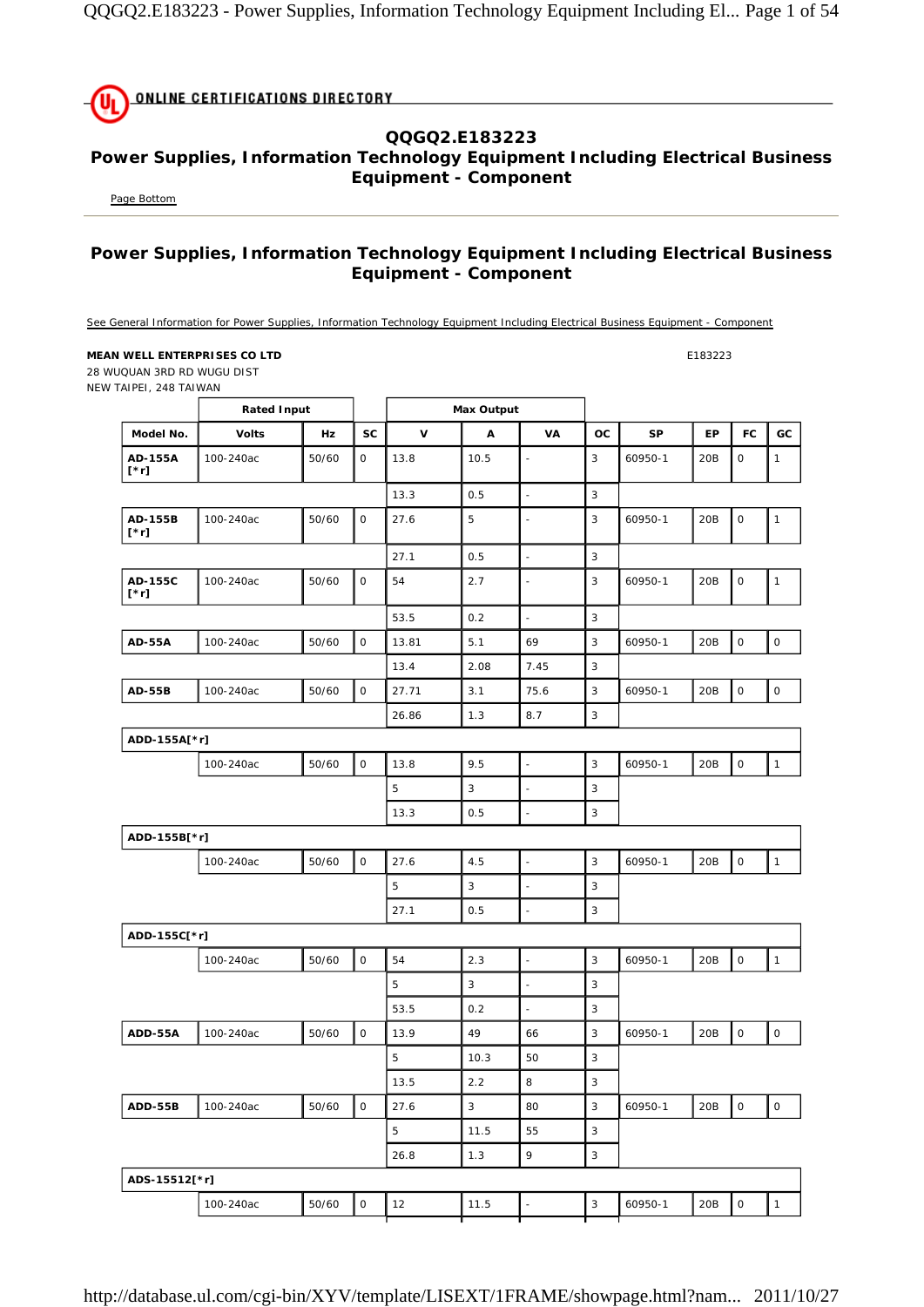|                       |                               |                |              | 5     | 3           |                | 3            |         |     |                     |              |
|-----------------------|-------------------------------|----------------|--------------|-------|-------------|----------------|--------------|---------|-----|---------------------|--------------|
| ADS-15512SM           |                               |                |              |       |             |                |              |         |     |                     |              |
|                       | 100-240ac                     | 50/60          | 0            | 12dc  | 4.6         |                | 3            | 60950-1 | 20B | $\mathbf 0$         | $\mathbf{1}$ |
|                       |                               |                |              | 5dc   | 1.1         |                | 3            |         |     |                     |              |
| ADS-15524[*r]         |                               |                |              |       |             |                |              |         |     |                     |              |
|                       | 100-240ac                     | 50/60          | $\mathsf O$  | 24    | 5.8         | ä,             | 3            | 60950-1 | 20B | $\mathsf O$         | $\mathbf{1}$ |
|                       |                               |                |              | 5     | 3           |                | 3            |         |     |                     |              |
| ADS-15548[*r]         |                               |                |              |       |             |                |              |         |     |                     |              |
|                       | 100-240ac                     | 50/60          | $\mathsf O$  | 48    | 2.9         | ä,             | 3            | 60950-1 | 20B | $\mathbf 0$         | $\mathbf{1}$ |
|                       |                               |                |              | 5     | 3           | $\blacksquare$ | 3            |         |     |                     |              |
| ADS-5512              |                               |                |              |       |             |                |              |         |     |                     |              |
|                       | 100-240ac                     | 50/60          | $\mathsf O$  | 12.3  | 5.34        | 65             | 3            | 60950-1 | 20B | $\mathsf O$         | $\mathsf O$  |
|                       |                               |                |              | 5     | 9.8         | 46             | 3            |         |     |                     |              |
| ADS-5524              |                               |                |              |       |             |                |              |         |     |                     |              |
|                       | 100-240ac                     | 50/60          | 0            | 24.1  | 3.2         | 75             | 3            | 60950-1 | 20B | $\mathsf O$         | $\mathsf O$  |
|                       |                               |                |              | 5     | 11.2        | 53             | 3            |         |     |                     |              |
| ASP-150-12            |                               |                |              |       |             |                |              |         |     |                     |              |
|                       | 100-240ac                     | 50/60          | $\mathsf{O}$ | 12.1  | 14.08       | 161.56         | 3            | 60950-1 | 20B | $\mathsf O$         | $\mathbf{1}$ |
| ASP-150-15[*r]        |                               |                |              |       |             |                |              |         |     |                     |              |
|                       | 100-240ac                     | 50/60          | $\mathbf 0$  | 15    | 9.5         |                | 3            | 60950-1 | 20B | $\mathsf O$         | $\mathbf{1}$ |
| ASP-150-20            |                               |                |              |       |             |                |              |         |     |                     |              |
|                       | 100-240ac                     | 50/60          | 0            | 19.95 | 9.02        | 176.1          | 3            | 60950-1 | 20B | $\mathsf O$         | $\mathbf{1}$ |
| ASP-150-24[*r]        |                               |                |              |       |             |                |              |         |     |                     |              |
|                       | 100-240ac                     | 50/60          | $\mathsf{O}$ | 24    | 6.3         | $\blacksquare$ | $\mathbf{3}$ | 60950-1 | 20B | $\mathsf O$         | $\mathbf{1}$ |
| ASP-150-27[*r]        |                               |                |              |       |             |                |              |         |     |                     |              |
|                       | 100-240Vac                    | 50/60          | $\mathsf{O}$ | 27dc  | 5.6         | ÷,             | 3            | 60950-1 | 20B | $\mathsf O$         | $\mathbf{1}$ |
| ASP-150-48            |                               |                |              |       |             |                |              |         |     |                     |              |
|                       | 100-240ac                     | 50/60          | $\mathsf{O}$ | 48.06 | 3.9         | 186.89         | 3            | 60950-1 | 20B | $\mathbf 0$         | $\mathbf{1}$ |
| CHB75-24S12[*r]       |                               |                |              |       |             |                |              |         |     |                     |              |
|                       | 18-36, or<br>24dc             | $\overline{a}$ |              | 12dc  | 6.25        | ÷,             | 3            | 60950-1 | 20B | $\mathsf{O}\xspace$ | $\mathsf O$  |
|                       | CLG-150-12Y (Y=A, B or C)[*r] |                |              |       |             |                |              |         |     |                     |              |
|                       | 100-240ac                     | 50/60          | $\mathsf{O}$ | 12dc  | 11          | 132            | $\mathsf 3$  | 60950-1 | 20B | $\mathsf O$         | $\mathbf{1}$ |
|                       | CLG-150-15Y (Y=A, B or C)[*r] |                |              |       |             |                |              |         |     |                     |              |
|                       | 100-240ac                     | 50/60          | $\mathsf{O}$ | 15dc  | 9.5         | 142.5          | $\mathsf 3$  | 60950-1 | 20B | $\mathsf O$         | $\mathbf{1}$ |
|                       | CLG-150-20Y (Y=A, B or C)[*r] |                |              |       |             |                |              |         |     |                     |              |
|                       | 100-240ac                     | 50/60          | 0            | 20dc  | 7.5         | 150            | 3            | 60950-1 | 20B | 0                   | $\mathbf{1}$ |
|                       | CLG-150-24Y (Y=A, B or C)[*r] |                |              |       |             |                |              |         |     |                     |              |
|                       | 100-240ac                     | 50/60          | $\mathsf{O}$ | 24dc  | 6.3         | 151.2          | $\mathsf 3$  | 60950-1 | 20B | $\mathsf O$         | $\mathbf{1}$ |
|                       | CLG-150-30Y (Y=A, B or C)[*r] |                |              |       |             |                |              |         |     |                     |              |
|                       | 100-240ac                     | 50/60          | $\mathsf{O}$ | 30dc  | $\mathbf 5$ | 150            | 3            | 60950-1 | 20B | $\mathsf O$         | $\mathbf{1}$ |
|                       | CLG-150-36Y (Y=A, B or C)[*r] |                |              |       |             |                |              |         |     |                     |              |
|                       | 100-240ac                     | 50/60          | $\mathsf O$  | 36dc  | 4.2         | 151.2          | 3            | 60950-1 | 20B | $\mathsf O$         | $\mathbf{1}$ |
|                       | CLG-150-48Y (Y=A, B or C)[*r] |                |              |       |             |                |              |         |     |                     |              |
|                       | 100-240ac                     | 50/60          | 0            | 48dc  | 3.2         | 153.6          | 3            | 60950-1 | 20B | $\mathsf O$         | $\mathbf{1}$ |
| D-120A<br>$[\cdot r]$ | 100-120/<br>200-240ac         | 50/60          | 0            | 5dc   | 12          | 120            | 3            | 60950-1 | 20B | $\mathsf O$         | 0            |
|                       |                               |                |              |       |             |                |              |         |     |                     |              |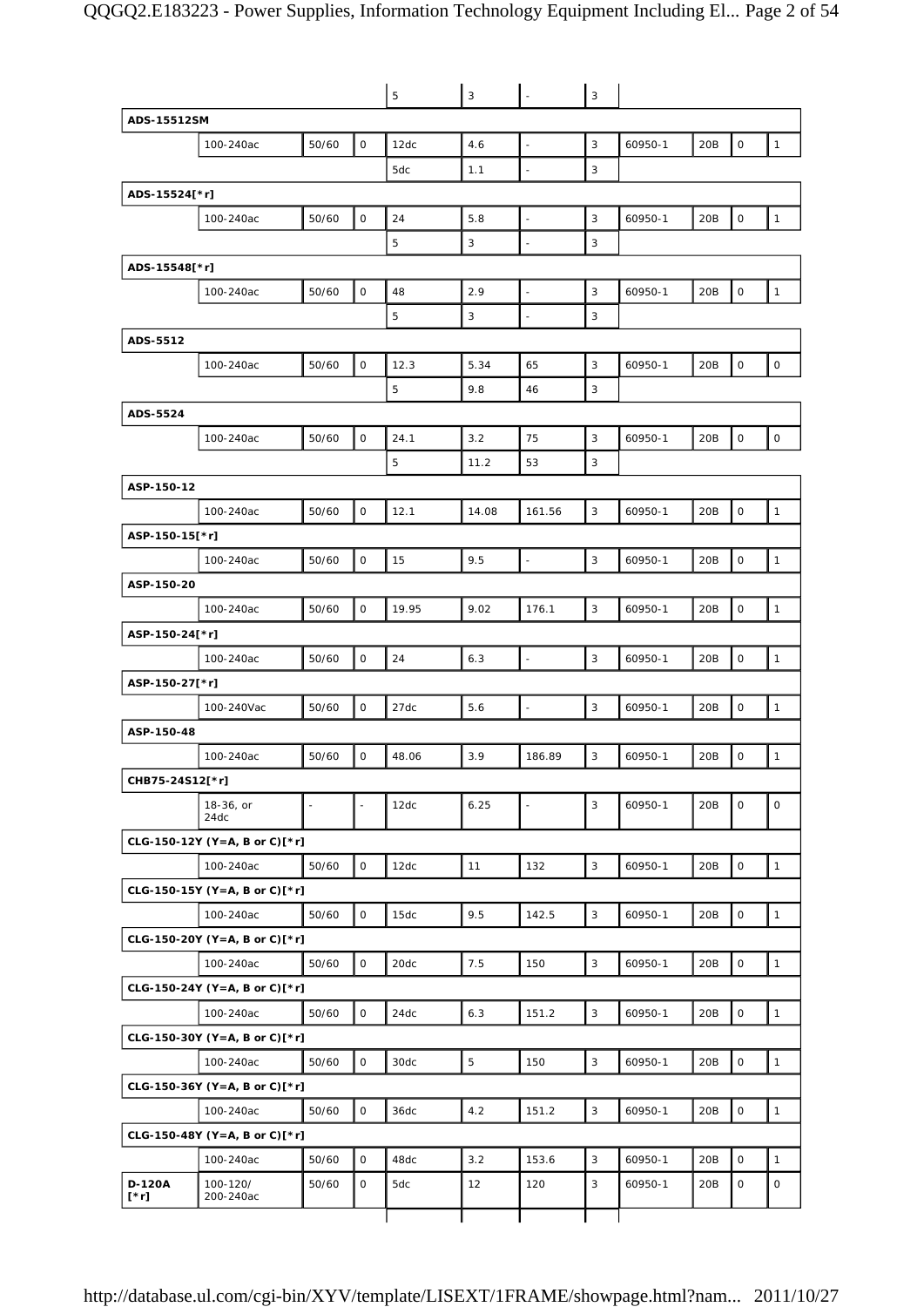|                       |                       |       |                     | 12dc    | 5              | $\overline{\phantom{a}}$ | 3            |                   |                          |                     |                |
|-----------------------|-----------------------|-------|---------------------|---------|----------------|--------------------------|--------------|-------------------|--------------------------|---------------------|----------------|
| D-120B<br>$[\cdot r]$ | 100-120/<br>200-240ac | 50/60 | $\mathsf{O}$        | 5dc     | 6              | 126                      | 3            | 60950-1           | 20B                      | $\mathbf 0$         | $\mathsf O$    |
|                       |                       |       |                     | 24dc    | $\overline{4}$ | $\overline{\phantom{a}}$ | 3            |                   |                          |                     |                |
| $D-60A[*r]$           | 100-240ac             | 50/60 | $\mathsf O$         | 5       | $\overline{4}$ | 20                       | 3            | 60950-1           | 20B                      | $\mathsf{O}\xspace$ | $\mathsf{O}$   |
|                       |                       |       |                     | 12      | 3              | 36                       | 3            |                   |                          |                     |                |
| D-60B[*r]             | 100-240ac             | 50/60 | $\mathsf O$         | 5       | 3              | 15                       | 3            | 60950-1           | 20B                      | $\mathsf{O}\xspace$ | $\mathsf O$    |
|                       |                       |       |                     | 24      | 1.8            | 43.2                     | 3            |                   |                          |                     |                |
| <b>DP-130OR</b>       |                       |       |                     |         |                |                          |              |                   |                          |                     |                |
|                       | 100-240ac             | 50/60 | $\mathsf O$         | 48.63dc | 3.2            | 156                      | 3            | 60950-1           | 20B                      | $\mathsf O$         | $\mathsf O$    |
|                       |                       |       |                     | 4.94dc  | $\overline{4}$ | 17                       | 3            |                   |                          |                     |                |
| <b>DP-260OR</b>       |                       |       |                     |         |                |                          |              |                   |                          |                     |                |
|                       | 100-240ac             | 50/60 | 0                   | 48.52dc | 7.7            | 373                      | 3            | 60950-1           | 20B                      | $\mathsf O$         | $\mathsf O$    |
|                       |                       |       |                     | 4.62dc  | 3.9            | 17                       | 3            |                   |                          |                     |                |
| DR-100-12             |                       |       |                     |         |                |                          |              |                   |                          |                     |                |
|                       | 100-240ac             | 50/60 | $\mathsf{O}$        | 12.1dc  | 21             | 109                      | $\mathbf{3}$ | 60950-1           | 20B                      | $\mathsf{O}\xspace$ | $\overline{2}$ |
| DR-100-15[*r]         |                       |       |                     |         |                |                          |              |                   |                          |                     |                |
|                       | 100-240ac             | 50/60 | $\mathsf O$         | 15dc    | 6.5            | 97.5                     | 3            | 60950-1           | 20B                      | $\mathsf O$         | 2              |
| DR-100-24             |                       |       |                     |         |                |                          |              |                   |                          |                     |                |
|                       | 100-240ac             | 50/60 | $\mathsf{O}\xspace$ | 24.1dc  | 5.5            | 108                      | 3            | 60950-1           | 20B                      | $\mathsf O$         | $\overline{2}$ |
| DR-120-12 [*r]        |                       |       |                     |         |                |                          |              |                   |                          |                     |                |
|                       | 100-120/              | 50/60 | 0                   | 12dc    | 10             | $\blacksquare$           | 3            | 60950-1           | 20B                      | 0                   | $\mathbf{1}$   |
|                       | 200-240ac             |       |                     |         |                |                          |              |                   |                          |                     |                |
| DR-120-24 [*r]        |                       |       |                     |         |                |                          |              |                   |                          |                     |                |
|                       | 100-120/<br>200-240ac | 50/60 | $\mathsf{O}$        | 24dc    | 5              | $\frac{1}{2}$            | 3            | 60950-1           | 20B                      | $\mathsf O$         | $\mathbf{1}$   |
| DR-120-48 [*r]        |                       |       |                     |         |                |                          |              |                   |                          |                     |                |
|                       | 100-120/<br>200-240ac | 50/60 | 0                   | 48dc    | 2.5            | $\blacksquare$           | 3            | 60950-1           | 20B                      | 0                   | 1              |
| DR-15-12[*r]          |                       |       |                     |         |                |                          |              |                   |                          |                     |                |
|                       | 100-240ac             | 50/60 | $\overline{0}$      | 12dc    | 1.25           |                          | 3            | 60950-1,<br>2nd   | 20B                      | $\overline{10}$     | 2              |
| DR-15-15[*r]          |                       |       |                     |         |                |                          |              |                   |                          |                     |                |
|                       | 100-240ac             | 50/60 | 0                   | 15dc    | 1.0            | $\blacksquare$           | 3            | 60950-1,<br>2nd   | 20B                      | 0                   | $\overline{2}$ |
| DR-15-24              |                       |       |                     |         |                |                          |              |                   |                          |                     |                |
|                       | 100-240ac             | 50/60 | O                   | 24.09dc | 1.15           | 27.54                    | 3            | $60950-1,$<br>2nd | 20B                      | $\mathsf{O}$        | $\overline{2}$ |
| DR-15-5               | 100-240ac             | 50/60 | 0                   | 5.04dc  | 4.95           | 14.49                    | 3            | 60950-1,<br>2nd   | 20B                      | 0                   | $\overline{2}$ |
| DR-30-12              |                       |       |                     |         |                |                          |              |                   |                          |                     |                |
|                       | 100-240ac             | 50/60 | $\mathsf{O}$        | 12dc    | $\overline{2}$ | $\ddot{\phantom{1}}$     | 3            | 60950-1           | 20B                      | $\mathsf{O}$        | $\overline{2}$ |
| DR-30-15              |                       |       |                     |         |                |                          |              |                   |                          |                     |                |
|                       | 100-240ac             | 50/60 | $\mathsf O$         | 15dc    | $\overline{2}$ | $\omega$                 | $\mathbf{3}$ | 60950-1           | 20B                      | $\mathsf O$         | $\overline{2}$ |
| DR-30-24              |                       |       |                     |         |                |                          |              |                   |                          |                     |                |
|                       | 100-240ac             | 50/60 | 0                   | 24dc    | 1.5            | $\blacksquare$           | 3            | 60950-1           | 20B                      | 0                   | $\overline{2}$ |
| DR-30-5               | 100-240ac             | 50/60 | $\mathsf O$         | 5dc     | 3              | $\overline{\phantom{a}}$ | 3            | 60950-1           | 20B                      | 0                   | $\overline{2}$ |
| DR-480-24[*r]         |                       |       |                     |         |                |                          |              |                   |                          |                     |                |
|                       | 200-240ac             | 50/60 | $\Box$              | 24      | 20             | $\Box$                   | $\omega$     | 60950-1           | $\overline{\phantom{a}}$ | $\Box$              | $\omega$       |
| DR-480-48[*r]         |                       |       |                     |         |                |                          |              |                   |                          |                     |                |
|                       |                       |       |                     |         |                |                          |              |                   |                          |                     |                |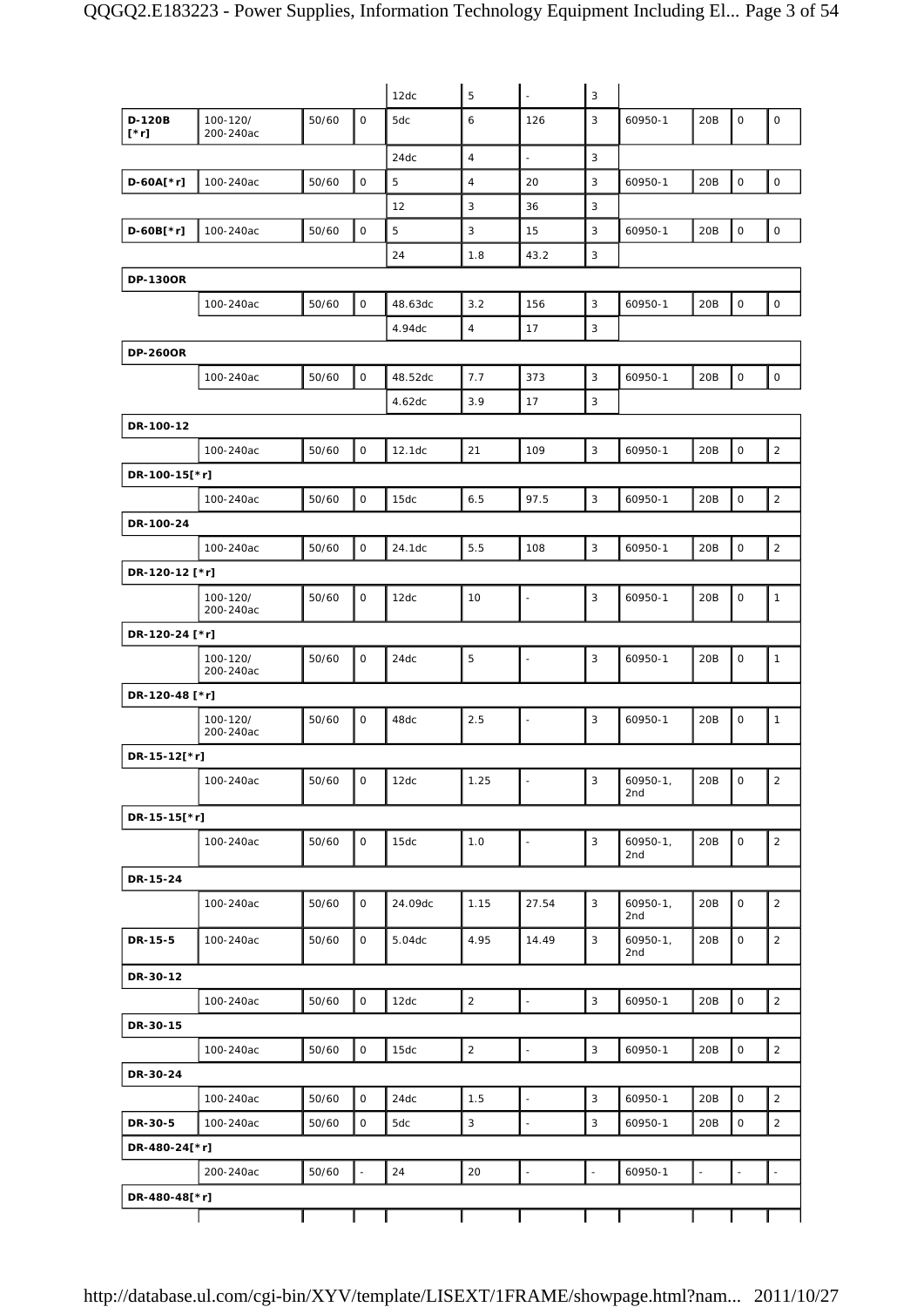|                        | 200-240ac               | 50/60 | L.           | 48      | 10             |                          | $\overline{a}$           | 60950-1 |     |                          |                |
|------------------------|-------------------------|-------|--------------|---------|----------------|--------------------------|--------------------------|---------|-----|--------------------------|----------------|
| DR-480S-24[*r]         |                         |       |              |         |                |                          |                          |         |     |                          |                |
|                        | 100-120/<br>200-240ac   | 50/60 | 0            | 24dc    | 20             | ÷,                       | $\mathsf 3$              | 60950-1 | 20B | $\mathsf O$              | $\mathbf{1}$   |
| DR-480S-48[*r]         |                         |       |              |         |                |                          |                          |         |     |                          |                |
|                        | 100-120/<br>200-240ac   | 50/60 | O            | 48dc    | 10             | $\overline{\phantom{a}}$ | 3                        | 60950-1 | 20B | $\mathsf{O}\xspace$      | $\mathbf{1}$   |
| DR-60-12[*r]           |                         |       |              |         |                |                          |                          |         |     |                          |                |
|                        | 100-240ac               | 50/60 | 0            | 12dc    | 4.5            | $\overline{\phantom{a}}$ | 3                        | 60950-1 | 20B | $\mathsf O$              | $\overline{2}$ |
| DR-60-15[*r]           |                         |       |              |         |                |                          |                          |         |     |                          |                |
|                        | 100-240ac               | 50/60 | 0            | 15dc    | $\overline{4}$ | $\ddot{\phantom{1}}$     | 3                        | 60950-1 | 20B | $\mathsf O$              | $\overline{2}$ |
| DR-60-24[*r]           |                         |       |              |         |                |                          |                          |         |     |                          |                |
|                        | 100-240ac               | 50/60 | 0            | 24dc    | 2.5            | $\overline{\phantom{a}}$ | 3                        | 60950-1 | 20B | $\mathsf O$              | $\overline{2}$ |
| DR-60-5<br>$[\cdot r]$ | 100-240ac               | 50/60 | $\mathsf{O}$ | 5dc     | 6.5            | ÷,                       | 3                        | 60950-1 | 20B | $\mathsf{O}$             | $\overline{2}$ |
| DRH-120-24             |                         |       |              |         |                |                          |                          |         |     |                          |                |
|                        | 400-500ac               | 50/60 | $\mathsf{O}$ | 24.06   | 6.25           | 149.72                   | 3                        | 60950-1 | 20B | 3,4                      | $\mathbf{1}$   |
| DRH-120-48             |                         |       |              |         |                |                          |                          |         |     |                          |                |
|                        | 400-500ac               | 50/60 | 0            | 48.13   | 8.306          | 202.3                    | 3                        | 60950-1 | 20B | 3,4                      | $\mathbf{1}$   |
| DRP-240-24             |                         |       |              |         |                |                          |                          |         |     |                          |                |
|                        | 100-240ac               | 50/60 | 0            | 24.5    | 16.6           | 300                      | 3                        | 60950-1 | 20B | 8                        | $\mathbf{1}$   |
| DRP-240-48             |                         |       |              |         |                |                          |                          |         |     |                          |                |
|                        | 100-240ac               | 50/60 | 0            | 48.8    | 9.6            | 310                      | $\overline{3}$           | 60950-1 | 20B | $\,$ 8                   | $\mathbf{1}$   |
| DRP-480-24[*r]         |                         |       |              |         |                |                          |                          |         |     |                          |                |
|                        | 200-240ac               | 50/60 | L.           | 24      | 20             | $\overline{a}$           | $\overline{\phantom{a}}$ | 60950-1 |     | $\blacksquare$           |                |
| DRP-480-48[*r]         |                         |       |              |         |                |                          |                          |         |     |                          |                |
|                        | 200-240ac               | 50/60 | ä,           | 48      | 10             | ÷,                       | $\overline{\phantom{a}}$ | 60950-1 |     | $\overline{\phantom{a}}$ |                |
| DRP-480S-24[*r]        |                         |       |              |         |                |                          |                          |         |     |                          |                |
|                        | 100-120/<br>200-240ac   | 50/60 | 0            | 24dc    | 20             | $\blacksquare$           | 3                        | 60950-1 | 20B | $\mathsf O$              | $\mathbf{1}$   |
| DRP-480S-48[*r]        |                         |       |              |         |                |                          |                          |         |     |                          |                |
|                        | 100-120/<br>200-240ac   | 50/60 | $\mathsf{O}$ | 48dc    | 10             | ÷,                       | 3                        | 60950-1 | 20B | $\mathbf 0$              | $\mathbf{1}$   |
| DRT-240-24             |                         |       |              |         |                |                          |                          |         |     |                          |                |
|                        | 400-500 (3<br>Phase)ac  | 50/60 | $\mathsf{O}$ | 24.09dc | 12.6           | 301                      | 3                        | 60950-1 | 20B | $\mathsf{O}\xspace$      | $\mathbf{1}$   |
| DRT-240-48             |                         |       |              |         |                |                          |                          |         |     |                          |                |
|                        | 400-500 (3<br>Phase) ac | 50/60 | 0            | 48.08dc | 5.99           | 286.7                    | 3                        | 60950-1 | 20B | $\mathsf O$              | $\mathbf{1}$   |
| DRT-480-24             |                         |       |              |         |                |                          |                          |         |     |                          |                |
|                        | 400-500 (3<br>Phase) ac | 50/60 | 0            | 24.14dc | 22.55          | 529.9                    | 3                        | 60950-1 | 20B | $\mathsf O$              | $\mathbf{1}$   |
| DRT-480-36PE[*r]       |                         |       |              |         |                |                          |                          |         |     |                          |                |
|                        | 400-500ac               | 50/60 | 0            | 36      | 13             | 468                      | 3                        | 60950-1 | 20B | $\mathsf O$              | $\mathbf{1}$   |
|                        |                         |       |              | 36.16   | 15.56          | 553.72                   | 3                        |         |     |                          |                |
| DRT-480-48             |                         |       |              |         |                |                          |                          |         |     |                          |                |
|                        | 400-500 (3<br>Phase) ac | 50/60 | 0            | 48dc    | 12.5           | 597.5                    | 3                        | 60950-1 | 20B | $\mathsf O$              | $\mathbf{1}$   |
|                        | DRT-960P-24, DRT-960-24 |       |              |         |                |                          |                          |         |     |                          |                |
|                        | 400-500 (3<br>Phase) ac | 50/60 | $\mathsf{O}$ | 24.14dc | 44.39          | 1055.18                  | 3                        | 60950-1 | 20B | $\mathsf{O}\xspace$      | $\mathsf O$    |
|                        |                         |       |              |         |                |                          |                          |         |     |                          |                |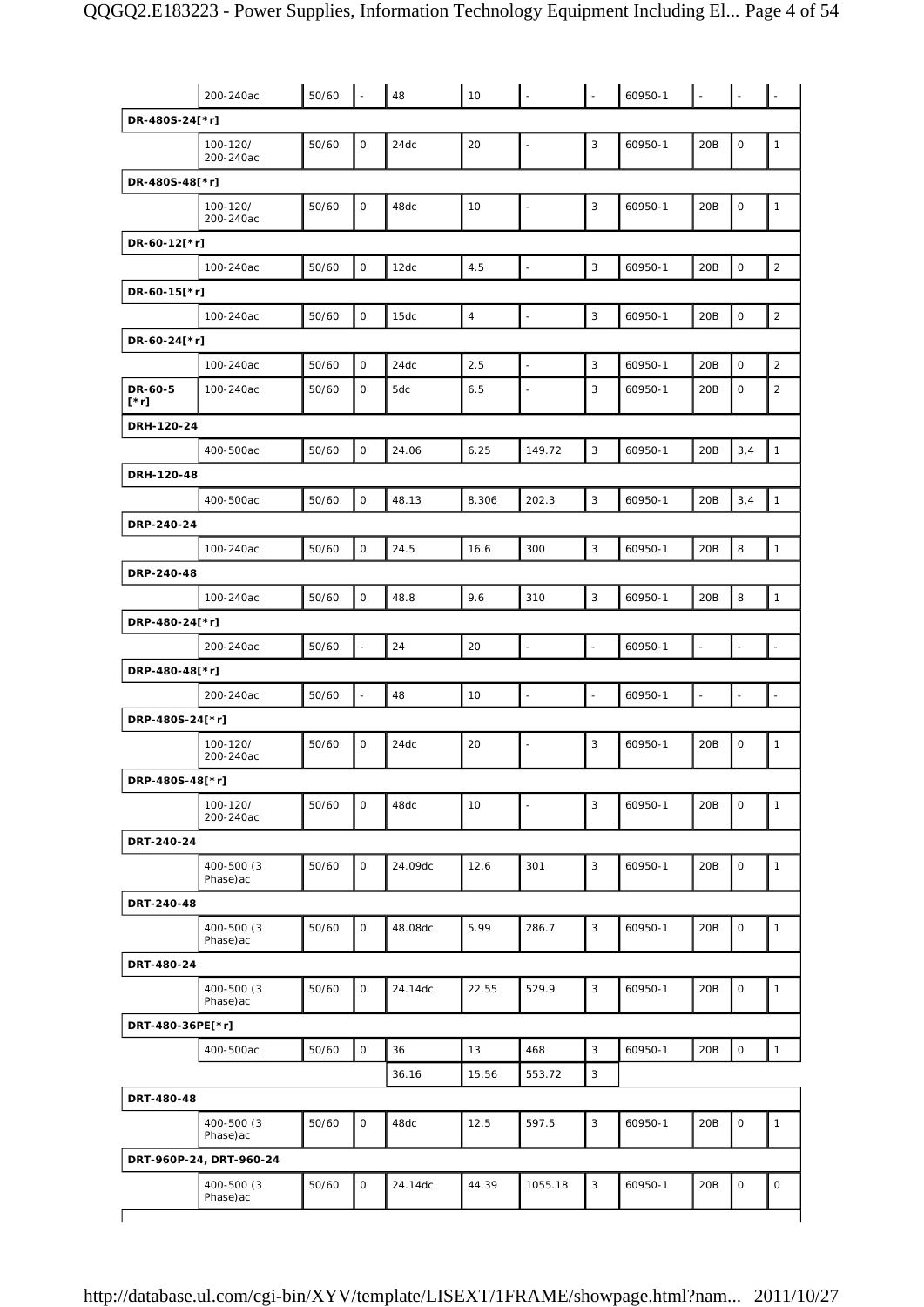|                      | DRT-960P-48, DRT-960-48 |       |              |         |      |                |                          |                     |     |                     |                     |
|----------------------|-------------------------|-------|--------------|---------|------|----------------|--------------------------|---------------------|-----|---------------------|---------------------|
|                      | 400-500 (3<br>Phase) ac | 50/60 | $\mathsf{O}$ | 48.12dc | 21.9 | 1051           | 3                        | 60950-1             | 20B | $\mathbf 0$         | $\mathsf O$         |
| ELN-30-9, ELN-30-9GE |                         |       |              |         |      |                |                          |                     |     |                     |                     |
|                      | 100-240ac               | 50/60 | $\mathsf O$  | 9.0dc   | 4.2  | 34             | $\mathsf 3$              | 60950-1             | 20B | $\mathbf 0$         | $\overline{c}$      |
| ELP-75-12            |                         |       |              |         |      |                |                          |                     |     |                     |                     |
|                      | 100-240ac               | 50/60 | 0            | 12.03dc | 7.6  | 90             | 3                        | 60950-1             | 20B | $\mathsf{O}\xspace$ | $\mathbf{1}$        |
| ELP-75-15[*r]        |                         |       |              |         |      |                |                          |                     |     |                     |                     |
|                      | 100-240ac               | 50/60 | 0            | 15.0dc  | 5.0  | 75             | 3                        | 60950-1             | 20B | $\mathsf O$         | $\mathbf{1}$        |
| ELP-75-24            |                         |       |              |         |      |                |                          |                     |     |                     |                     |
|                      | 100-240ac               | 50/60 | $\mathsf O$  | 24.02dc | 3.75 | 90             | $\mathbf{3}$             | 60950-1             | 20B | $\mathsf O$         | $\mathbf{1}$        |
| ELP-75-3.3[*r]       |                         |       |              |         |      |                |                          |                     |     |                     |                     |
|                      | 100-240ac               | 50/60 | $\mathsf O$  | 3.3dc   | 15   | 49.5           | 3                        | 60950-1             | 20B | $\mathsf O$         | $\mathbf{1}$        |
| ELP-75-36[*r]        |                         |       |              |         |      |                |                          |                     |     |                     |                     |
|                      | 100-240ac               | 50/60 | 0            | 36dc    | 2.1  | 75.6           | $\mathsf 3$              | 60950-1             | 20B | 0                   | $\mathbf{1}$        |
| ELP-75-48            |                         |       |              |         |      |                |                          |                     |     |                     |                     |
|                      | 100-240ac               | 50/60 | 0            | 48dc    | 2.0  | 94.0           | 3                        | 60950-1             | 20B | $\mathsf O$         | $\mathbf{1}$        |
| ELP-75-5             |                         |       |              |         |      |                |                          |                     |     |                     |                     |
|                      | 100-240ac               | 50/60 | $\mathsf O$  | 5.06dc  | 18   | 72.3           | $\mathsf 3$              | 60950-1             | 20B | $\mathsf{O}\xspace$ | $\mathbf{1}$        |
| GS160A12[*r]         |                         |       |              |         |      |                |                          |                     |     |                     |                     |
|                      |                         | 50/60 | $\mathsf O$  |         | 11.5 | 138            | $\mathsf O$              |                     | 20B | $\mathbf 0$         | $\mathsf O$         |
|                      | 100-240ac               |       |              | 12dc    |      |                |                          | 60950-1             |     |                     |                     |
| GS160A15[*r]         |                         |       |              |         |      |                |                          |                     |     |                     |                     |
|                      | 100-240ac               | 50/60 | $\mathsf O$  | 15dc    | 9.6  | 144            | $\mathsf O$              | 60950-1             | 20B | $\mathsf{O}\xspace$ | $\mathsf O$         |
| GS160A20[*r]         |                         |       |              |         |      |                |                          |                     |     |                     |                     |
|                      | 100-240ac               | 50/60 | 0            | 20dc    | 8    | 160            | $\mathsf O$              | 60950-1             | 20B | $\mathsf O$         | $\mathsf O$         |
| GS160A24[*r]         |                         |       |              |         |      |                |                          |                     |     |                     |                     |
|                      | 100-240ac               | 50/60 | $\mathsf O$  | 24dc    | 6.67 | 160            | $\mathsf{O}$             | 60950-1             | 20B | $\mathsf{O}\xspace$ | $\mathsf O$         |
| GS160A48[*r]         |                         |       |              |         |      |                |                          |                     |     |                     |                     |
|                      | 100-240ac               | 50/60 | 0            | 48dc    | 3.34 | 160            | $\overline{\phantom{a}}$ | 60950-1             | 20B | $\mathbf 0$         | $\mathsf{O}\xspace$ |
| <b>HLG-185-30AMR</b> |                         |       |              |         |      |                |                          |                     |     |                     |                     |
|                      | 100-240ac               | 50/60 | 0            | 30.18dc | 6.7  | 187            | 3                        | $60950 - 1,$<br>2nd | 20B | 0                   | $\mathbf{1}$        |
| HLG-240x-12z (e)     |                         |       |              |         |      |                |                          |                     |     |                     |                     |
|                      | 120-240ac               | 50/60 | 0            | 12.09   | 17.7 | 202.13         | 3                        | $60950 - 1,$<br>2nd | 20B | $\mathsf O$         | $\mathbf{1}$        |
| HLG-240x-15z (e)[*r] |                         |       |              |         |      |                |                          |                     |     |                     |                     |
|                      | 120-240ac               | 50/60 | 0            | 15      | 15   | $\overline{a}$ | $\mathsf 3$              | $60950-1,$<br>2nd   | 20B | $\mathsf O$         | $\mathbf{1}$        |
| HLG-240x-20z (e)[*r] |                         |       |              |         |      |                |                          |                     |     |                     |                     |
|                      | 120-240ac               | 50/60 | 0            | 20      | 12   | $\frac{1}{2}$  | 3                        | $60950-1,$<br>2nd   | 20B | $\mathsf O$         | $\mathbf{1}$        |
| HLG-240x-24z (e)[*r] |                         |       |              |         |      |                |                          |                     |     |                     |                     |
|                      | 120-240ac               | 50/60 | 0            | 24      | 10   | $\blacksquare$ | $\mathsf 3$              | $60950 - 1,$<br>2nd | 20B | $\mathsf O$         | $\mathbf{1}$        |
| HLG-240x-30z (e)[*r] |                         |       |              |         |      |                |                          |                     |     |                     |                     |
|                      | 120-240ac               | 50/60 | 0            | 30      | 8    | ÷,             | 3                        | $60950-1,$<br>2nd   | 20B | $\mathsf O$         | 1                   |
| HLG-240x-36z (e)     |                         |       |              |         |      |                |                          |                     |     |                     |                     |
|                      | 120-240ac               | 50/60 | 0            | 36.04   | 7.2  | 250.32         | $\mathsf 3$              | $60950-1,$<br>2nd   | 20B | $\mathsf{O}\xspace$ | 1                   |
|                      |                         |       |              |         |      |                |                          |                     |     |                     |                     |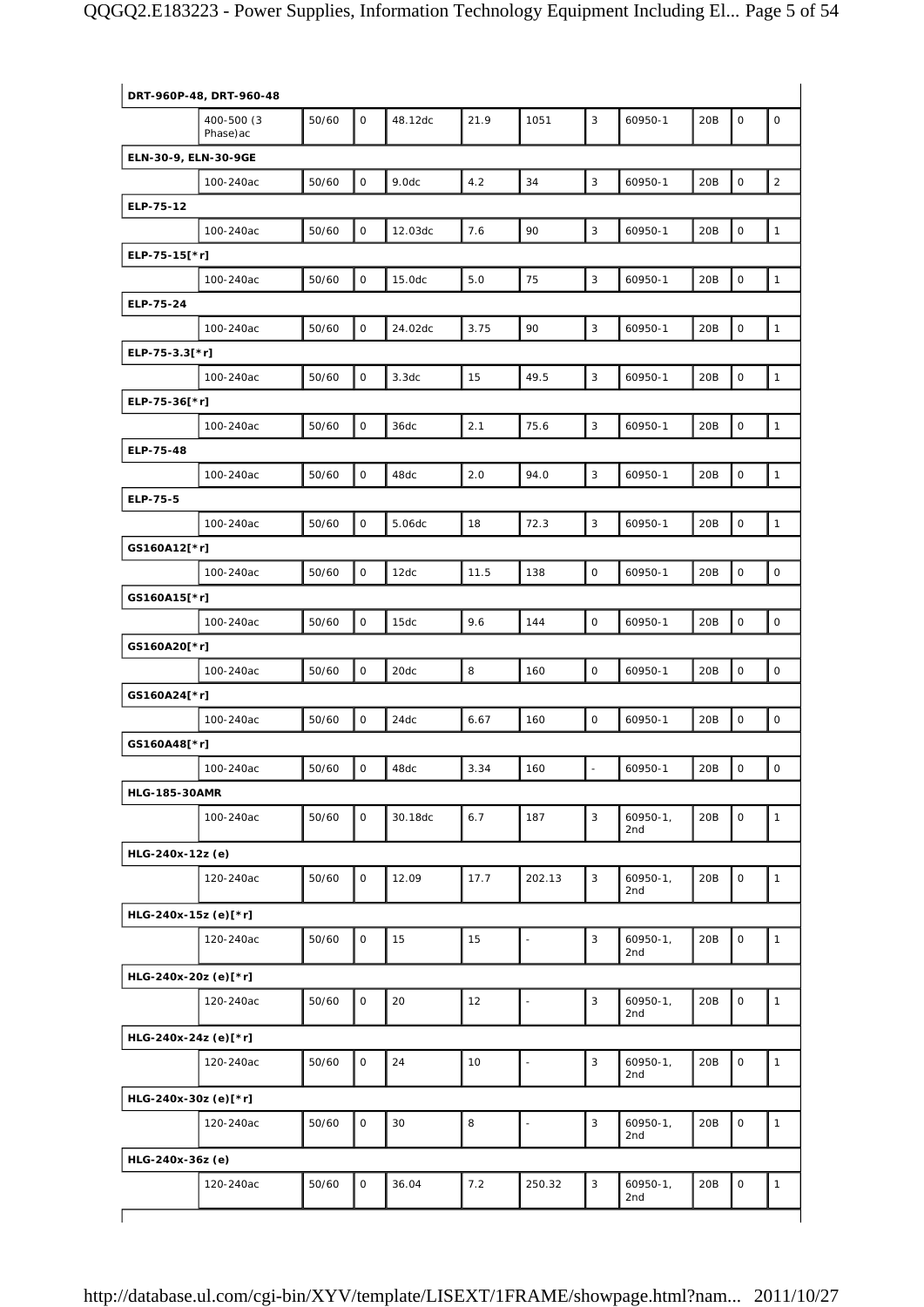| HLG-240x-42z (e)[*r] |                               |       |              |          |                |                          |   |                   |     |                     |              |
|----------------------|-------------------------------|-------|--------------|----------|----------------|--------------------------|---|-------------------|-----|---------------------|--------------|
|                      | 120-240ac                     | 50/60 | $\mathsf{O}$ | 42       | 5.72           | $\overline{\phantom{a}}$ | 3 | $60950-1,$<br>2nd | 20B | $\mathbf 0$         | $\mathbf{1}$ |
| HLG-240x-48z (e)[*r] |                               |       |              |          |                |                          |   |                   |     |                     |              |
|                      | 120-240ac                     | 50/60 | 0            | 48       | 5              | $\overline{\phantom{a}}$ | 3 | $60950-1,$<br>2nd | 20B | $\mathsf O$         | $\mathbf{1}$ |
| HLG-240x-54z (e)     |                               |       |              |          |                |                          |   |                   |     |                     |              |
|                      | 120-240ac                     | 50/60 | 0            | 54.03    | 4.6            | 245.25                   | 3 | $60950-1,$<br>2nd | 20B | $\mathsf O$         | $\mathbf{1}$ |
| HRP-100-12 [*r]      |                               |       |              |          |                |                          |   |                   |     |                     |              |
|                      | 100-240ac                     | 50/60 | $\mathsf O$  | $+12dc$  | 8.5            | $\frac{1}{2}$            | 3 | 60950-1           | 20B | 0                   | 1            |
| HRP-100-15 [*r]      |                               |       |              |          |                |                          |   |                   |     |                     |              |
|                      | 100-240ac                     | 50/60 | 0            | $+15dc$  | $\overline{7}$ | $\overline{a}$           | 3 | 60950-1           | 20B | 0                   | $\mathbf{1}$ |
| HRP-100-24 [*r]      |                               |       |              |          |                |                          |   |                   |     |                     |              |
|                      | 100-240ac                     | 50/60 | $\mathsf O$  | $+24dc$  | 4.5            | $\blacksquare$           | 3 | 60950-1           | 20B | 0                   | $\mathbf{1}$ |
| HRP-100-3.3 [*r]     |                               |       |              |          |                |                          |   |                   |     |                     |              |
|                      | 100-240ac                     | 50/60 | 0            | $+3.3dc$ | 20             | ÷,                       | 3 | 60950-1           | 20B | $\mathsf O$         | $\mathbf{1}$ |
| HRP-100-36 [*r]      |                               |       |              |          |                |                          |   |                   |     |                     |              |
|                      | 100-240ac                     | 50/60 | $\mathsf O$  | $+36dc$  | 2.9            | ÷,                       | 3 | 60950-1           | 20B | $\mathsf O$         | $\mathbf{1}$ |
| HRP-100-48 [*r]      |                               |       |              |          |                |                          |   |                   |     |                     |              |
|                      | 100-240ac                     | 50/60 | 0            | $+48dc$  | 2.2            | $\blacksquare$           | 3 | 60950-1           | 20B | $\mathsf O$         | $\mathbf{1}$ |
| HRP-100-5 [*r]       |                               |       |              |          |                |                          |   |                   |     |                     |              |
|                      | 100-240ac                     | 50/60 | 0            | $+5dc$   | 17             | $\blacksquare$           | 3 | 60950-1           | 20B | $\mathsf O$         | $\mathbf{1}$ |
| HRP-100-7.5 [*r]     |                               |       |              |          |                |                          |   |                   |     |                     |              |
|                      | 100-240ac                     | 50/60 | 0            | $+7.5dc$ | 13.5           | $\overline{\phantom{a}}$ | 3 | 60950-1           | 20B | $\mathsf O$         | $\mathbf{1}$ |
|                      | HRP-150-12, HRPG-150-12       |       |              |          |                |                          |   |                   |     |                     |              |
|                      | 100-240ac                     | 50/60 | $\mathsf O$  | 12.06dc  | 15.9           | 180                      | 3 | 60950-1           | 20B | 0                   | $\mathbf{1}$ |
|                      | HRP-150-15, HRPG-150-15[*r]   |       |              |          |                |                          |   |                   |     |                     |              |
|                      | 100-240ac                     | 50/60 | 0            | 15dc     | 10             | 150                      | 3 | 60950-1           | 20B | 0                   | $\mathbf{1}$ |
|                      | HRP-150-24, HRPG-150-24       |       |              |          |                |                          |   |                   |     |                     |              |
|                      | 100-240ac                     | 50/60 | 0            | 24.15dc  | 8.1            | 191                      | 3 | 60950-1           | 20B | $\mathsf{O}\xspace$ | $\mathbf{1}$ |
|                      | HRP-150-3.3, HRPG-150-3.3     |       |              |          |                |                          |   |                   |     |                     |              |
|                      | 100-240ac                     | 50/60 | $\mathsf{O}$ | 3.3dc    | 36.1           | 94                       | 3 | 60950-1           | 20B | $\mathsf O$         | $\mathbf{1}$ |
|                      | HRP-150-36, HRPG-150-36[*r]   |       |              |          |                |                          |   |                   |     |                     |              |
|                      | 100-240ac                     | 50/60 | 0            | 36dc     | 4.3            | 154.8                    | 3 | 60950-1           | 20B | $\mathsf{O}\xspace$ | 1            |
|                      | HRP-150-48, HRPG-150-48       |       |              |          |                |                          |   |                   |     |                     |              |
|                      | 100-240ac                     | 50/60 | 0            | 48.18dc  | 4.4            | 209                      | 3 | 60950-1           | 20B | $\mathsf O$         | $\mathbf{1}$ |
|                      | HRP-150-5, HRPG-150-5[*r]     |       |              |          |                |                          |   |                   |     |                     |              |
|                      | 100-240ac                     | 50/60 | 0            | 5dc      | 26             | 130                      | 3 | 60950-1           | 20B | $\mathsf O$         | $\mathbf{1}$ |
|                      | HRP-150-7.5, HRPG-150-7.5[*r] |       |              |          |                |                          |   |                   |     |                     |              |
|                      | 100-240ac                     | 50/60 | 0            | 7.5dc    | 20             | 150                      | 3 | 60950-1           | 20B | $\mathsf O$         | $\mathbf{1}$ |
| HRP-75-12            |                               |       |              |          |                |                          |   |                   |     |                     |              |
|                      | 100-240ac                     | 50/60 | 0            | 12.06dc  | 8.4            | 97.3                     | 3 | 60950-1           | 20B | $\mathsf O$         | $\mathbf{1}$ |
| HRP-75-15[*r]        |                               |       |              |          |                |                          |   |                   |     |                     |              |
|                      | 100-240ac                     | 50/60 | 0            | 15dc     | 5              | $\blacksquare$           | 3 | 60950-1           | 20B | $\mathsf O$         | $\mathbf{1}$ |
| HRP-75-24            |                               |       |              |          |                |                          |   |                   |     |                     |              |
|                      | 100-240ac                     | 50/60 | O            | 24.17dc  | 3.9            | 90.1                     | 3 | 60950-1           | 20B | $\mathsf O$         | $\mathbf{1}$ |
| HRP-75-3.3[*r]       |                               |       |              |          |                |                          |   |                   |     |                     |              |
|                      |                               |       |              |          |                |                          |   |                   |     |                     |              |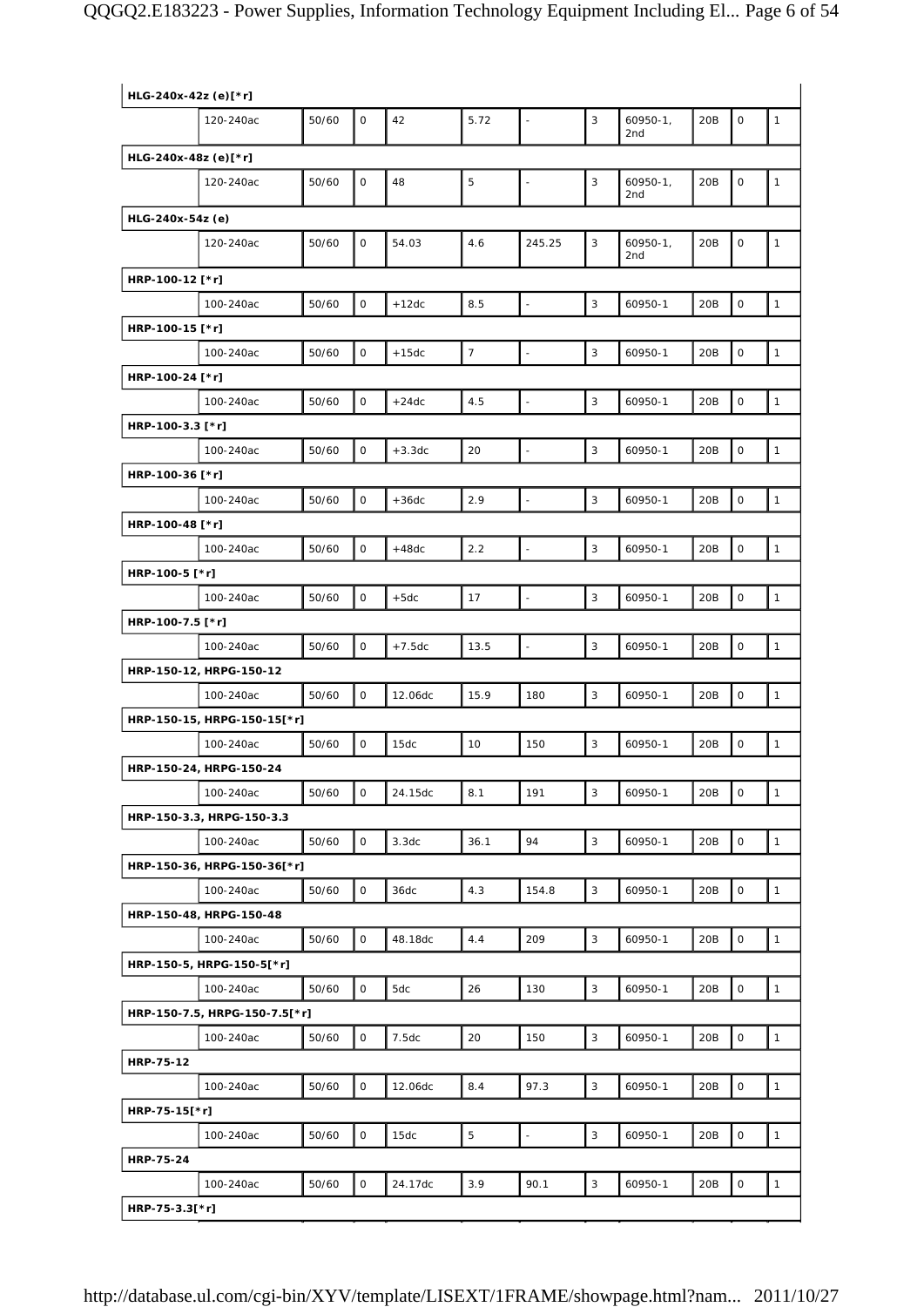|                    | 100-240ac                                        | 50/60 | $\mathsf O$         | 3.3dc    | 15             |                          | 3 | 60950-1 | 20B | $\mathsf{O}\xspace$ | 1                   |
|--------------------|--------------------------------------------------|-------|---------------------|----------|----------------|--------------------------|---|---------|-----|---------------------|---------------------|
| HRP-75-36[*r]      |                                                  |       |                     |          |                |                          |   |         |     |                     |                     |
|                    | 100-240ac                                        | 50/60 | $\mathsf{O}\xspace$ | 36dc     | 2.1            | $\overline{\phantom{a}}$ | 3 | 60950-1 | 20B | $\mathsf{O}\xspace$ | $\mathbf{1}$        |
| <b>HRP-75-48</b>   |                                                  |       |                     |          |                |                          |   |         |     |                     |                     |
|                    | 100-240ac                                        | 50/60 | 0                   | 48.1dc   | 1.93           | 92.2                     | 3 | 60950-1 | 20B | $\mathsf{O}\xspace$ | $\mathbf{1}$        |
| <b>HRP-75-5</b>    |                                                  |       |                     |          |                |                          |   |         |     |                     |                     |
|                    | 100-240ac                                        | 50/60 | O                   | 5.06dc   | 18             | 78                       | 3 | 60950-1 | 20B | $\mathsf{O}\xspace$ | $\mathbf{1}$        |
| HRP-75-7.5[*r]     |                                                  |       |                     |          |                |                          |   |         |     |                     |                     |
|                    | 100-240ac                                        | 50/60 | 0                   | 7.5dc    | 10             | $\overline{\phantom{a}}$ | 3 | 60950-1 | 20B | $\mathsf{O}\xspace$ | $\mathbf{1}$        |
| HRPX-200-Y (f)[*r] |                                                  |       |                     |          |                |                          |   |         |     |                     |                     |
|                    | 100-240ac                                        | 50/60 | $\mathsf O$         | 48dc     | 4.3            | 206.4                    | 3 | 60950-1 | 20B | $\mathsf{O}\xspace$ | $\mathsf{O}\xspace$ |
|                    | HRPX-300-12 (X=G or blank) $[*r]$                |       |                     |          |                |                          |   |         |     |                     |                     |
|                    | 100-240Vac                                       | 50/60 | 0                   | 12dc     | 27             | 324                      | 3 | 60950-1 | 20B | $\mathsf{O}\xspace$ | $\mathbf{1}$        |
|                    | HRPX-300-15 (X=G or blank) $[*r]$                |       |                     |          |                |                          |   |         |     |                     |                     |
|                    | 100-240Vac                                       | 50/60 | O                   | 15dc     | 22             | 330                      | 3 | 60950-1 | 20B | 0                   | $\mathbf{1}$        |
|                    | HRPX-300-24 (X=G or blank)[*r]                   |       |                     |          |                |                          |   |         |     |                     |                     |
|                    | 100-240Vac                                       | 50/60 | $\mathsf{O}$        | 24dc     | 14             | 336                      | 3 | 60950-1 | 20B | $\mathsf{O}\xspace$ | $\mathbf{1}$        |
|                    | HRPX-300-3.3 (X=G or blank) $[*r]$               |       |                     |          |                |                          |   |         |     |                     |                     |
|                    | 100-240Vac                                       | 50/60 | $\mathsf O$         | 3.3dc    | 60             | 198                      | 3 | 60950-1 | 20B | $\mathsf{O}\xspace$ | $\mathbf{1}$        |
|                    | HRPX-300-36 (X=G or blank) $[*r]$                |       |                     |          |                |                          |   |         |     |                     |                     |
|                    | 100-240Vac                                       | 50/60 | 0                   | 36dc     | 9              | 324                      | 3 | 60950-1 | 20B | $\mathsf{O}\xspace$ | $\mathbf{1}$        |
|                    | HRPX-300-48 (X=G or blank) $[*r]$                |       |                     |          |                |                          |   |         |     |                     |                     |
|                    | 100-240Vac                                       | 50/60 | O                   | 48dc     | $\overline{7}$ | 336                      | 3 | 60950-1 | 20B | $\mathsf{O}\xspace$ | $\mathbf{1}$        |
|                    | HRPX-300-5 (X=G or blank) $[*r]$                 |       |                     |          |                |                          |   |         |     |                     |                     |
|                    | 100-240Vac                                       | 50/60 | 0                   | 5dc      | 60             | 300                      | 3 | 60950-1 | 20B | $\mathsf{O}\xspace$ | $\mathbf{1}$        |
|                    | HRPX-300-7.5 (X=G or blank) $[*r]$               |       |                     |          |                |                          |   |         |     |                     |                     |
|                    |                                                  |       |                     | 7.5dc    | 40             |                          | 3 | 60950-1 |     | $\mathsf{O}\xspace$ |                     |
|                    | 100-240Vac                                       | 50/60 | 0                   |          |                | 300                      |   |         | 20B |                     | $\mathbf{1}$        |
|                    | HRPX-450-12 (X=G or blank) $[*r]$                |       |                     |          |                |                          |   |         |     |                     |                     |
|                    | 100-240Vac                                       | 50/60 | 0                   | +12dc    | 37.5           | 450                      | 3 | 60950-1 | 20B | 0                   | $\mathbf{1}$        |
|                    | HRPX-450-15 (X=G or blank)[*r]                   |       |                     |          |                |                          |   |         |     |                     |                     |
|                    | 100-240Vac                                       | 50/60 | 0                   | $+15dc$  | 30             | 450                      | 3 | 60950-1 | 20B | $\mathsf{O}\xspace$ | $\mathbf{1}$        |
|                    | HRPX-450-24 (X=G or blank)[*r]                   |       |                     |          |                |                          |   |         |     |                     |                     |
|                    | 100-240Vac                                       | 50/60 | 0                   | $+24dc$  | 18.8           | 451.2                    | 3 | 60950-1 | 20B | $\mathsf O$         | $\mathbf{1}$        |
|                    | HRPX-450-3.3 (X=G or blank) $[*r]$               |       |                     |          |                |                          |   |         |     |                     |                     |
|                    | 100-240Vac                                       | 50/60 | 0                   | $+3.3dc$ | 90             | 297                      | 3 | 60950-1 | 20B | $\mathsf{O}\xspace$ | $\mathbf{1}$        |
|                    | HRPX-450-36 (X=G or blank) $[*r]$                |       |                     |          |                |                          |   |         |     |                     |                     |
|                    | 100-240Vac                                       | 50/60 | 0                   | $+36dc$  | 12.5           | 450                      | 3 | 60950-1 | 20B | $\mathsf{O}\xspace$ | $\mathbf{1}$        |
|                    | HRPX-450-48 ( $X = G$ or blank) $[ *r]$          |       |                     |          |                |                          |   |         |     |                     |                     |
|                    | 100-240Vac                                       | 50/60 | 0                   | $+48dc$  | 9.5            | 456                      | 3 | 60950-1 | 20B | 0                   | $\mathbf{1}$        |
|                    | HRPX-450-5 (X=G or blank) $[*r]$                 |       |                     |          |                |                          |   |         |     |                     |                     |
|                    | 100-240Vac                                       | 50/60 | 0                   | $+5dc$   | 90             | 450                      | 3 | 60950-1 | 20B | 0                   | $\mathbf{1}$        |
|                    | HRPX-450-7.5 (X=G or blank)[*r]                  |       |                     |          |                |                          |   |         |     |                     |                     |
|                    | 100-240Vac                                       | 50/60 | 0                   | $+7.5dc$ | 60             | 450                      | 3 | 60950-1 | 20B | $\mathsf{O}\xspace$ | $\mathbf{1}$        |
|                    | HRPX-600-12 (where X is G or blank)              |       |                     |          |                |                          |   |         |     |                     |                     |
|                    | 100-240ac<br>HRPX-600-15 (where X is G or blank) | 50/60 | 0                   | 12dc     | 53             | $\overline{\phantom{a}}$ | 3 | 60950-1 | 20B | 0                   | 0                   |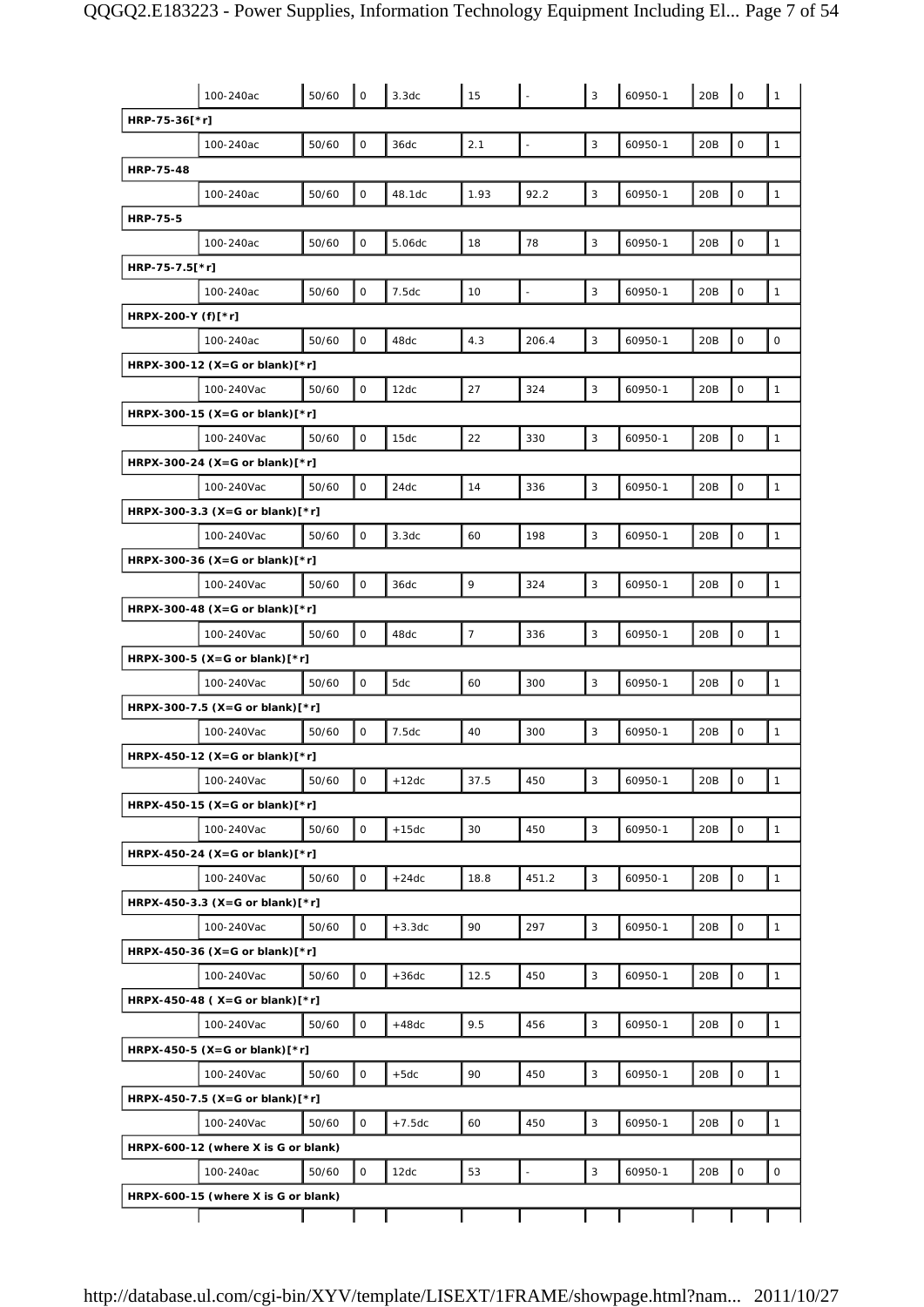|                        | 100-240ac                                          | 50/60     | $\mathsf O$  | 15dc        | 43             |                          | $\mathsf 3$               | 60950-1             | 20B | $\mathsf{O}\xspace$ | $\mathsf O$  |
|------------------------|----------------------------------------------------|-----------|--------------|-------------|----------------|--------------------------|---------------------------|---------------------|-----|---------------------|--------------|
|                        | HRPX-600-24, HRP-600-24GR (where X is G or blank)  |           |              |             |                |                          |                           |                     |     |                     |              |
|                        | 100-240ac                                          | 50/60     | $\mathsf O$  | 24dc        | 27             | $\overline{\phantom{a}}$ | 3                         | 60950-1             | 20B | $\mathsf{O}\xspace$ | $\mathsf O$  |
|                        | HRPX-600-3.3 (where X is G or blank)               |           |              |             |                |                          |                           |                     |     |                     |              |
|                        | 100-240ac                                          | 50/60     | 0            | 3.3dc       | 120            | $\blacksquare$           | $\mathsf 3$               | 60950-1             | 20B | 0                   | 0            |
|                        | HRPX-600-36 (where X is G or blank)                |           |              |             |                |                          |                           |                     |     |                     |              |
|                        | 100-240ac                                          | 50/60     | 0            | 36dc        | 17.5           | $\overline{\phantom{a}}$ | 3                         | 60950-1             | 20B | $\mathsf{O}\xspace$ | $\mathsf O$  |
|                        | HRPX-600-48, HRPX-600-48UN (where X is G or blank) |           |              |             |                |                          |                           |                     |     |                     |              |
|                        | 100-240ac                                          | 50/60     | 0            | 48dc        | 13             | $\overline{a}$           | $\mathbf{3}$              | 60950-1             | 20B | $\mathsf{O}\xspace$ | $\mathsf{O}$ |
|                        | HRPX-600-5 (where X is G or blank)                 |           |              |             |                |                          |                           |                     |     |                     |              |
|                        | 100-240ac                                          | 50/60     | $\mathbf 0$  | 5dc         | 120            | $\blacksquare$           | 3                         | 60950-1             | 20B | $\mathsf{O}\xspace$ | $\mathsf O$  |
|                        | HRPX-600-7.5 (where X is G or blank)               |           |              |             |                |                          |                           |                     |     |                     |              |
|                        | 100-240ac                                          | 50/60     | 0            | 7.5dc       | 80             | ÷,                       | $\mathsf 3$               | 60950-1             | 20B | 0                   | 0            |
| HSP-250-2.5            |                                                    |           |              |             |                |                          |                           |                     |     |                     |              |
|                        | 100-240ac                                          | 50/60     | 0            | 2.58        | 61.06          | 146.99                   | 3                         | $60950 - 1,$<br>2nd | 20B | $\mathsf{O}\xspace$ | $\mathbf{1}$ |
| HSP-250-3.6            |                                                    |           |              |             |                |                          |                           |                     |     |                     |              |
|                        | 100-240ac                                          | 50/60     | 0            | 3.68        | 62.5           | 192.61                   | 3                         | $60950-1,$<br>2nd   | 20B | 0                   | $\mathbf{1}$ |
| HSP-250-5              |                                                    |           |              |             |                |                          |                           |                     |     |                     |              |
|                        | 100-240ac                                          | 50/60     | 0            | 5.07        | 65.45          | 277.1                    | 3                         | $60950 - 1,$<br>2nd | 20B | $\mathsf O$         | $\mathbf{1}$ |
| <b>ID-60B</b>          | 100-240ac                                          | 50/60     | 0            | 5.06        | 24             | 71                       | 3                         | 60950-1             | 20B | $\mathsf{O}\xspace$ | 0            |
|                        |                                                    |           |              | 27.48       | 3.6            | 77                       | 3                         |                     |     |                     |              |
| IPC-200<br>$[\cdot r]$ | 100-240ac                                          | $47 - 63$ | 0            | 3.3         | 15             | $\overline{a}$           | 3                         | 60950-1             | 20B | $\mathsf{O}\xspace$ | $\mathbf{1}$ |
|                        |                                                    |           |              | 5           | 25             | $\blacksquare$           | 3                         |                     |     |                     |              |
|                        |                                                    |           |              | 12          | 13             | $\overline{\phantom{a}}$ | 3                         |                     |     |                     |              |
|                        |                                                    |           |              | $-5$        | 0.5            | $\overline{\phantom{a}}$ | 3                         |                     |     |                     |              |
|                        |                                                    |           |              | $-12$       | $\mathbf{1}$   | $\overline{a}$           | 3                         |                     |     |                     |              |
|                        |                                                    |           |              | 5           | 2              | $\overline{\phantom{a}}$ | 3                         |                     |     |                     |              |
| IPC-250<br>$[\cdot r]$ | 100-240ac                                          | $47 - 63$ | $\mathsf{O}$ | 3.3         | 20             |                          | 3                         | 60950-1             | 20B | $\mathsf O$         | $\mathbf{1}$ |
|                        |                                                    |           |              | 5           | 25             | $\overline{\phantom{a}}$ | 3                         |                     |     |                     |              |
|                        |                                                    |           |              | 12          | 15             | $\blacksquare$           | 3                         |                     |     |                     |              |
|                        |                                                    |           |              | $-5$        | 0.5            | $\overline{\phantom{a}}$ | $\overline{3}$            |                     |     |                     |              |
|                        |                                                    |           |              | $-12$       | $\mathbf{1}$   | J.                       | 3                         |                     |     |                     |              |
|                        |                                                    |           |              | 5           | $\overline{2}$ | $\blacksquare$           | $\mathsf 3$               |                     |     |                     |              |
| IPC-300A[*r]           |                                                    |           |              |             |                |                          |                           |                     |     |                     |              |
|                        | 100-240ac                                          | $47 - 63$ | $\mathsf{O}$ | 3.3         | 20             | $\overline{\phantom{a}}$ | $\overline{3}$            | 60950-1             | 20B | $\mathsf O$         | $\mathbf{1}$ |
|                        |                                                    |           |              | $\mathbf 5$ | 30             | ÷,                       | $\mathsf 3$               |                     |     |                     |              |
|                        |                                                    |           |              | 12          | 18             | $\blacksquare$           | 3                         |                     |     |                     |              |
|                        |                                                    |           |              | $-5$        | 0.5            | $\blacksquare$           | 3                         |                     |     |                     |              |
|                        |                                                    |           |              | $-12$       | $\mathbf{1}$   | $\blacksquare$           | $\overline{3}$            |                     |     |                     |              |
|                        |                                                    |           |              | 5           | $\overline{2}$ | ÷,                       | $\mathsf 3$               |                     |     |                     |              |
| IPC-300B[*r]           |                                                    |           |              |             |                |                          |                           |                     |     |                     |              |
|                        | 100-240ac                                          | $47 - 63$ | $\mathsf{O}$ | 24          | $\mathbf{3}$   | ÷,                       | 3                         | 60950-1             | 20B | $\mathsf O$         | $\mathbf{1}$ |
|                        |                                                    |           |              | 5           | 30             | $\blacksquare$           | 3                         |                     |     |                     |              |
|                        |                                                    |           |              | 12          | 18             | $\overline{\phantom{a}}$ | $\ensuremath{\mathsf{3}}$ |                     |     |                     |              |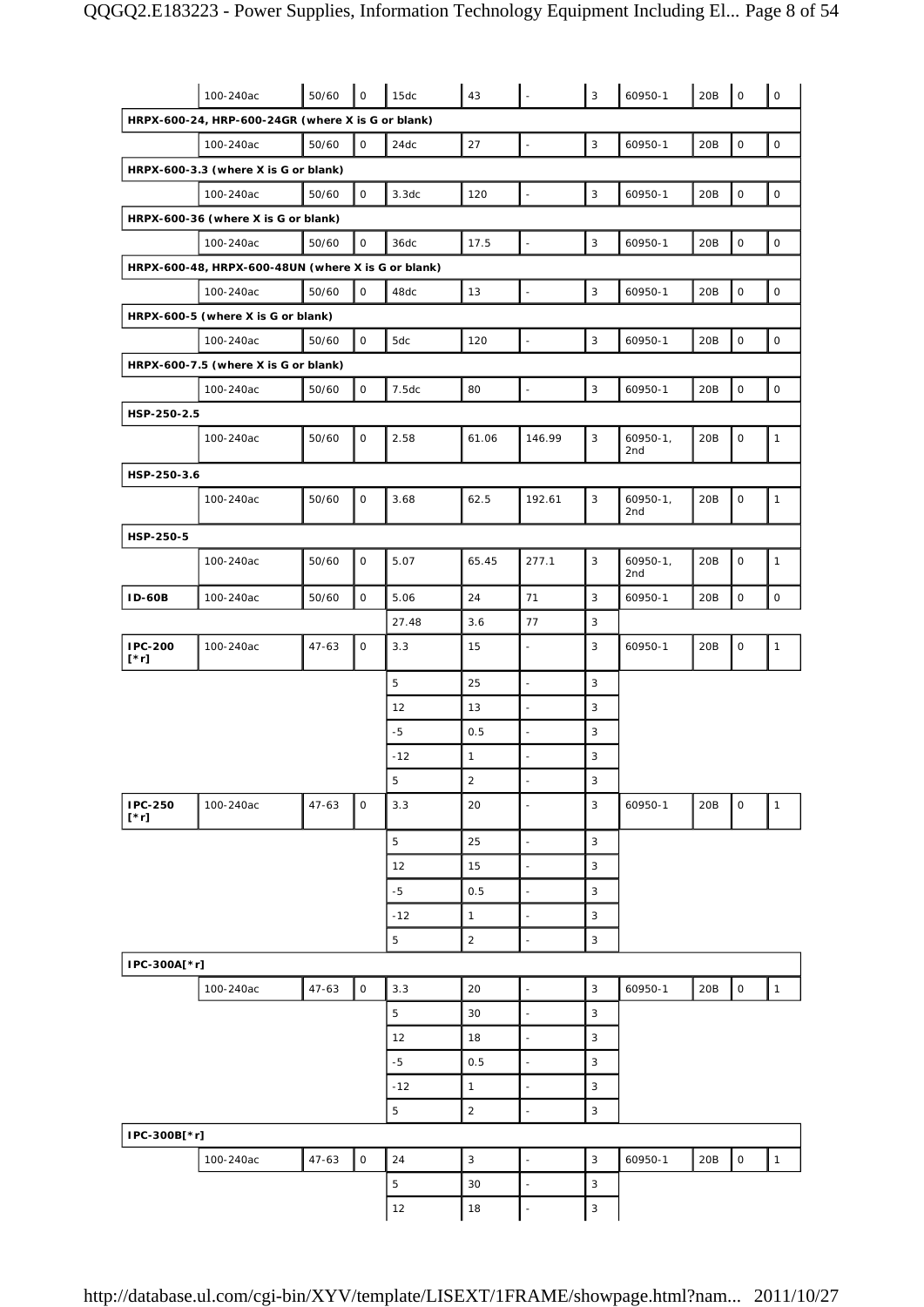|                  | ┸         | $\mathbf{L}$ and $\mathbf{L}$ |                     |          |              |                          |              |         |     |                     |              |
|------------------|-----------|-------------------------------|---------------------|----------|--------------|--------------------------|--------------|---------|-----|---------------------|--------------|
|                  |           |                               |                     | $-5$     | 0.5          | $\overline{\phantom{a}}$ | 3            |         |     |                     |              |
|                  |           |                               |                     | $-12$    | $\mathbf{1}$ | ÷,                       | 3            |         |     |                     |              |
|                  |           |                               |                     | 5        | 2            | $\frac{1}{2}$            | 3            |         |     |                     |              |
| <b>IQ-60D</b>    | 100-240ac | 50/60                         | $\mathsf O$         | 5.07     | 13           | 60                       | 3            | 60950-1 | 20B | $\mathsf O$         | $\mathsf O$  |
|                  |           |                               |                     | 27.24    | 3.2          | 73                       | 3            |         |     |                     |              |
|                  |           |                               |                     | 13.34    | 6.8          | 58                       | $\mathsf 3$  |         |     |                     |              |
|                  |           |                               |                     | $-13.35$ | 6.8          | 57                       | 3            |         |     |                     |              |
| <b>IQ-60F</b>    | 100-240ac | 50/60                         | $\mathsf{O}\xspace$ | 5.08     | 11.5         | 58                       | 3            | 60950-1 | 20B | $\mathsf O$         | $\mathsf{O}$ |
|                  |           |                               |                     | 17.23    | 4.7          | 63                       | 3            |         |     |                     |              |
|                  |           |                               |                     | 28.7     | 3.7          | 69                       | 3            |         |     |                     |              |
|                  |           |                               |                     | $-16.23$ | 5.4          | 60                       | 3            |         |     |                     |              |
| IT-60D[*r]       | 100-240ac | 50/60                         | $\mathsf{O}$        | 5        | $\mathbf{3}$ | $\overline{a}$           | 3            | 60950-1 | 20B | $\mathsf O$         | $\mathsf O$  |
|                  |           |                               |                     | 12       | 0.8          | $\overline{a}$           | 3            |         |     |                     |              |
|                  |           |                               |                     | 24       | 1.4          | $\overline{\phantom{a}}$ | 3            |         |     |                     |              |
| IT-60F[*r]       | 100-240ac | 50/60                         | $\mathsf O$         | 5        | 3            | ÷                        | 3            | 60950-1 | 20B | $\mathsf O$         | 0            |
|                  |           |                               |                     | 15       | 0.8          | ÷,                       | 3            |         |     |                     |              |
|                  |           |                               |                     | 24       | 1.3          | $\blacksquare$           | 3            |         |     |                     |              |
| LPP-100-12       |           |                               |                     |          |              |                          |              |         |     |                     |              |
|                  | 100-240ac | 50/60                         | 0                   | 12.06    | 10.1         | 104                      | $\mathbf{3}$ | 60950-1 | 20B | $\mathsf O$         | $\mathbf{1}$ |
| LPP-100-13.5[*r] |           |                               |                     |          |              |                          |              |         |     |                     |              |
|                  | 100-240ac | 50/60                         | $\mathsf O$         | 13.5     | 7.5          | 101.25                   | 3            | 60950-1 | 20B | $\mathsf O$         | $\mathbf{1}$ |
| LPP-100-15[*r]   |           |                               |                     |          |              |                          |              |         |     |                     |              |
|                  | 100-240ac | 50/60                         | 0                   | 15       | 6.7          | 100.5                    | $\mathsf 3$  | 60950-1 | 20B | $\mathsf O$         | $\mathbf{1}$ |
| LPP-100-24[*r]   |           |                               |                     |          |              |                          |              |         |     |                     |              |
|                  | 100-240ac | 50/60                         | $\mathsf{O}$        | 24       | 4.2          | 100.8                    | 3            | 60950-1 | 20B | $\mathsf O$         | $\mathbf{1}$ |
| LPP-100-27       |           |                               |                     |          |              |                          |              |         |     |                     |              |
|                  | 100-240ac | 50/60                         | 0                   | 27.19    | 4.9          | 115                      | 3            | 60950-1 | 20B | $\mathsf O$         | $\mathbf{1}$ |
| LPP-100-3.3[*r]  |           |                               |                     |          |              |                          |              |         |     |                     |              |
|                  | 100-240ac | 50/60                         | $\mathsf O$         | 3.3      | 20           | 66                       | $\mathsf 3$  | 60950-1 | 20B | $\mathsf{O}\xspace$ | $\mathbf{1}$ |
| LPP-100-48       |           |                               |                     |          |              |                          |              |         |     |                     |              |
|                  | 100-240ac | 50/60                         | $\mathsf{O}$        | 48.24    | 3.12         | 104                      | $\mathsf 3$  | 60950-1 | 20B | $\mathsf O$         | $\mathbf{1}$ |
| LPP-100-48PD     |           |                               |                     |          |              |                          |              |         |     |                     |              |
|                  | 100-240ac | 50/60                         | 0                   | 48.24    | 3.12         | 104                      | 3            | 60950-1 | 20B | $\mathsf{O}\xspace$ | $\mathbf{1}$ |
| LPP-100-5        |           |                               |                     |          |              |                          |              |         |     |                     |              |
|                  | 100-240ac | 50/60                         | $\mathsf{O}$        | 4.87     | 25.3         | 111                      | $\mathbf{3}$ | 60950-1 | 20B | $\mathsf O$         | $\mathbf{1}$ |
| LPP-100-7.5[*r]  |           |                               |                     |          |              |                          |              |         |     |                     |              |
|                  | 100-240ac | 50/60                         | $\mathsf{O}$        | 7.5      | 13.5         | 101.25                   | 3            | 60950-1 | 20B | $\mathsf O$         | $\mathbf{1}$ |
| LPP-100ZX-13.5   |           |                               |                     |          |              |                          |              |         |     |                     |              |
|                  | 100-240ac | 50/60                         | $\mathsf{O}$        | 48.24dc  | 3.12         | 104                      | $\mathbf{3}$ | 60950-1 | 20B | $\mathbf 0$         | $\mathsf O$  |
| LPP-150-12[*r]   |           |                               |                     |          |              |                          |              |         |     |                     |              |
|                  | 100-240ac | 50/60                         | 0                   | 12       | 12.5         | $\overline{\phantom{a}}$ | 3            | 60950-1 | 20B | $\mathsf O$         | $\mathsf O$  |
| LPP-150-12M[*r]  |           |                               |                     |          |              |                          |              |         |     |                     |              |
|                  | 100-240ac | 50/60                         | 0                   | 13       | 11           | $\overline{\phantom{a}}$ | $\mathbf{3}$ | 60950-1 | 20B | $\mathsf O$         | $\mathbf{1}$ |
| LPP-150-13.5[*r] |           |                               |                     |          |              |                          |              |         |     |                     |              |
|                  | 100-240ac | 50/60                         | $\mathsf{O}$        | 13.5     | 11.2         | $\overline{\phantom{a}}$ | 3            | 60950-1 | 20B | $\mathsf O$         | $\mathsf O$  |
| LPP-150-15[*r]   |           | г                             | т                   | т        |              | г                        |              | т       | т   | т                   | т            |
|                  |           |                               |                     |          |              |                          |              |         |     |                     |              |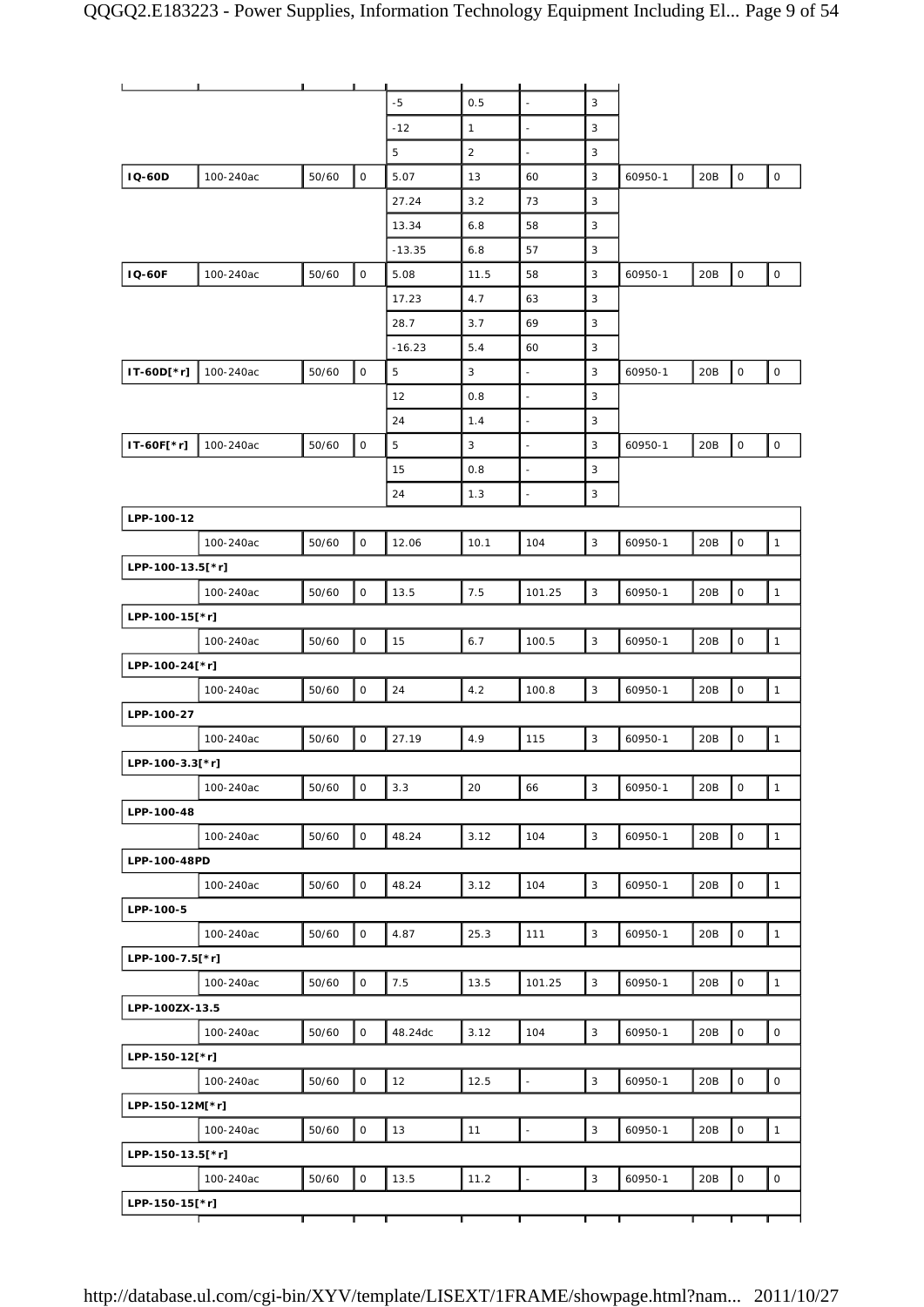|                  | 100-240ac             | 50/60 | $\mathsf{O}\xspace$ | 15     | 10   | L.                       | $\mathbf{3}$ | 60950-1 | 20B | $\mathsf O$         | $\mathsf{O}$ |
|------------------|-----------------------|-------|---------------------|--------|------|--------------------------|--------------|---------|-----|---------------------|--------------|
| LPP-150-24       |                       |       |                     |        |      |                          |              |         |     |                     |              |
|                  | 100-240ac             | 50/60 | $\mathsf O$         | 24.25  | 10.9 | 210                      | $\mathbf{3}$ | 60950-1 | 20B | $\mathsf{O}\xspace$ | $\mathsf O$  |
| LPP-150-27[*r]   |                       |       |                     |        |      |                          |              |         |     |                     |              |
|                  | 100-240ac             | 50/60 | $\mathsf O$         | 27     | 5.6  | $\Box$                   | $\mathsf 3$  | 60950-1 | 20B | $\mathsf O$         | $\mathsf O$  |
| LPP-150-3.3[*r]  |                       |       |                     |        |      |                          |              |         |     |                     |              |
|                  | 100-240ac             | 50/60 | $\mathsf O$         | 3.3    | 30   | $\Box$                   | $\mathsf 3$  | 60950-1 | 20B | $\mathsf O$         | $\mathsf O$  |
| LPP-150-48       |                       |       |                     |        |      |                          |              |         |     |                     |              |
|                  | 100-240ac             | 50/60 | $\mathsf O$         | 48.32  | 12.1 | 225                      | $\mathsf 3$  | 60950-1 | 20B | $\mathsf{O}\xspace$ | $\mathsf O$  |
| LPP-150-5[*r]    |                       |       |                     |        |      |                          |              |         |     |                     |              |
|                  | 100-240ac             | 50/60 | 0                   | 5.09   | 36.2 | 163                      | $\mathsf 3$  | 60950-1 | 20B | $\mathsf{O}\xspace$ | $\mathsf O$  |
| LPP-150-7.5[*r]  |                       |       |                     |        |      |                          |              |         |     |                     |              |
|                  | 100-240ac             | 50/60 | $\mathsf O$         | 7.5    | 20   | $\overline{\phantom{a}}$ | $\mathsf 3$  | 60950-1 | 20B | $\mathsf{O}\xspace$ | $\mathsf O$  |
| LPS-100-12[*r]   |                       |       |                     |        |      |                          |              |         |     |                     |              |
|                  | 100-120/<br>200-240ac | 50/60 | O                   | 12     | 8.4  | $\blacksquare$           | $\mathsf 3$  | 60950-1 | 20B | $\mathsf{O}\xspace$ | $\mathbf{1}$ |
| LPS-100-13.5[*r] |                       |       |                     |        |      |                          |              |         |     |                     |              |
|                  | 100-120/<br>200-240ac | 50/60 | 0                   | 13.5   | 7.5  | $\blacksquare$           | $\mathbf{3}$ | 60950-1 | 20B | $\mathsf O$         | $\mathbf{1}$ |
| LPS-100-15[*r]   |                       |       |                     |        |      |                          |              |         |     |                     |              |
|                  | 100-120/<br>200-240ac | 50/60 | 0                   | 15     | 6.7  | 101                      | 3            | 60950-1 | 20B | $\mathsf O$         | $\mathbf{1}$ |
| LPS-100-24[*r]   |                       |       |                     |        |      |                          |              |         |     |                     |              |
|                  | 100-120/<br>200-240ac | 50/60 | 0                   | 24     | 4.2  | 101                      | 3            | 60950-1 | 20B | $\mathsf{O}\xspace$ | $\mathsf O$  |
| LPS-100-27[*r]   |                       |       |                     |        |      |                          |              |         |     |                     |              |
|                  | 100-120/<br>200-240ac | 50/60 | 0                   | 27     | 3.8  | 103                      | $\mathbf{3}$ | 60950-1 | 20B | $\mathsf O$         | $\mathsf O$  |
| LPS-100-3.3[*r]  |                       |       |                     |        |      |                          |              |         |     |                     |              |
|                  | 100-120/<br>200-240ac | 50/60 | 0                   | 3.3    | 20   | 66                       | 3            | 60950-1 | 20B | $\mathbf 0$         | $\mathsf O$  |
| LPS-100-48       |                       |       |                     |        |      |                          |              |         |     |                     |              |
|                  | 100-120/<br>200-240ac | 50/60 | 0                   | 48.03  | 2.48 | 130                      | $\mathsf 3$  | 60950-1 | 20B | $\mathbf 0$         | $\mathbf{1}$ |
| LPS-100-5        |                       |       |                     |        |      |                          |              |         |     |                     |              |
|                  | 100-120/<br>200-240ac | 50/60 | 0                   | 5.03   | 24   | 106.32                   | 3            | 60950-1 | 20B | $\mathsf{O}\xspace$ | $\mathsf O$  |
| LPS-100-7.5[*r]  |                       |       |                     |        |      |                          |              |         |     |                     |              |
|                  | 100-120/<br>200-240ac | 50/60 | 0                   | 7.5    | 13.3 | $\blacksquare$           | $\mathbf{3}$ | 60950-1 | 20B | $\mathsf O$         | $\mathbf{1}$ |
| LPS-50-12[*r]    |                       |       |                     |        |      |                          |              |         |     |                     |              |
|                  | 100-240ac             | 50/60 | $\mathsf O$         | 12dc   | 4.2  | $\overline{a}$           | 3            | 60950-1 | 20B | $\mathsf{O}\xspace$ | $\mathsf O$  |
| LPS-50-13.5[*r]  |                       |       |                     |        |      |                          |              |         |     |                     |              |
|                  | 100-240ac             | 50/60 | $\mathsf O$         | 13.5dc | 3.8  | $\blacksquare$           | $\mathsf 3$  | 60950-1 | 20B | $\mathbf 0$         | $\mathsf O$  |
| LPS-50-15[*r]    |                       |       |                     |        |      |                          |              |         |     |                     |              |
|                  | 100-240ac             | 50/60 | $\mathsf O$         | 15dc   | 3.4  | ÷,                       | 3            | 60950-1 | 20B | $\mathsf O$         | $\mathsf O$  |
| LPS-50-24[*r]    |                       |       |                     |        |      |                          |              |         |     |                     |              |
|                  | 100-240ac             | 50/60 | $\mathsf O$         | 24     | 2.1  | $\blacksquare$           | $\mathsf 3$  | 60950-1 | 20B | $\mathsf O$         | $\mathbf{1}$ |
| LPS-50-27[*r]    |                       |       |                     |        |      |                          |              |         |     |                     |              |
|                  | 100-240ac             | 50/60 | $\mathsf{O}$        | 27     | 1.9  | ÷,                       | 3            | 60950-1 | 20B | $\mathsf{O}\xspace$ | $\mathbf{1}$ |
| LPS-50-3.3[*r]   |                       |       |                     |        |      |                          |              |         |     |                     |              |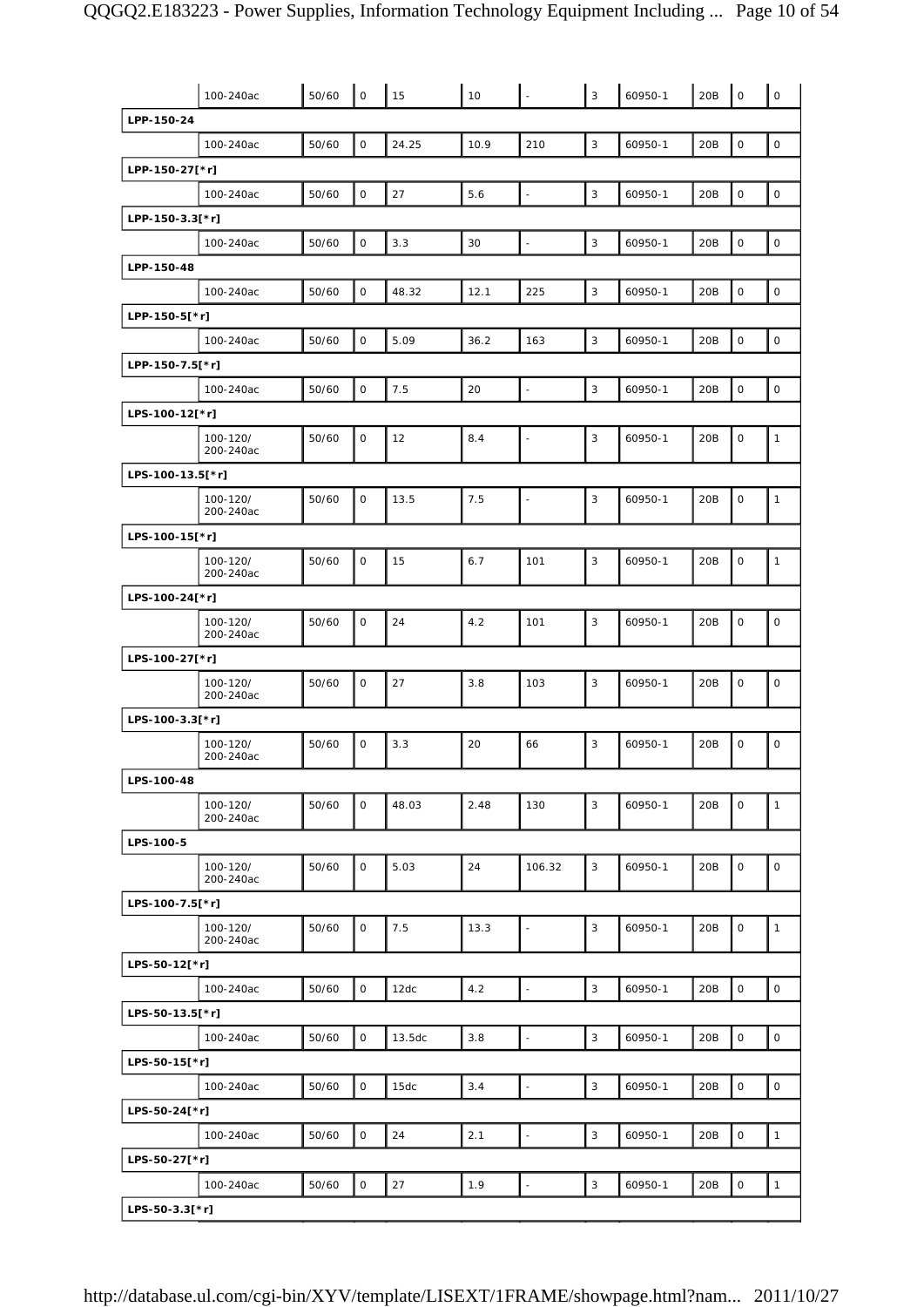|                 | 100-240ac                                              | 50/60 | $\mathsf O$         | 3.3   | 10             |                          | 3                         | 60950-1 | 20B | $\mathsf{O}\xspace$ | $\mathbf 1$         |
|-----------------|--------------------------------------------------------|-------|---------------------|-------|----------------|--------------------------|---------------------------|---------|-----|---------------------|---------------------|
| LPS-50-48[*r]   |                                                        |       |                     |       |                |                          |                           |         |     |                     |                     |
|                 | 100-240ac                                              | 50/60 | $\mathsf{O}\xspace$ | 48dc  | 1.1            | $\overline{\phantom{a}}$ | $\mathsf 3$               | 60950-1 | 20B | $\mathsf{O}\xspace$ | $\mathsf{O}$        |
| LPS-50-5[*r]    |                                                        |       |                     |       |                |                          |                           |         |     |                     |                     |
|                 | 100-240ac                                              | 50/60 | O                   | 5dc   | 10             | $\blacksquare$           | 3                         | 60950-1 | 20B | $\mathsf{O}\xspace$ | $\mathsf O$         |
| LPS-50-7.5      |                                                        |       |                     |       |                |                          |                           |         |     |                     |                     |
|                 | 100-240ac                                              | 50/60 | $\mathsf{O}\xspace$ | 7.5dc | 6.7            | $\overline{\phantom{a}}$ | $\ensuremath{\mathsf{3}}$ | 60950-1 | 20B | $\mathsf{O}\xspace$ | $\mathsf{O}\xspace$ |
| LPS-75-12[*r]   |                                                        |       |                     |       |                |                          |                           |         |     |                     |                     |
|                 | 100-240ac                                              | 50/60 | $\mathsf{O}$        | 12    | 6.2            | $\overline{\phantom{a}}$ | $\mathbf{3}$              | 60950-1 | 20B | $\mathsf{O}\xspace$ | $\mathsf O$         |
| LPS-75-15[*r]   |                                                        |       |                     |       |                |                          |                           |         |     |                     |                     |
|                 | 100-240ac                                              | 50/60 | $\mathsf{O}\xspace$ | 15    | $\overline{5}$ | $\overline{\phantom{a}}$ | $\ensuremath{\mathsf{3}}$ | 60950-1 | 20B | $\mathsf{O}\xspace$ | $\mathsf{O}\xspace$ |
| LPS-75-24       |                                                        |       |                     |       |                |                          |                           |         |     |                     |                     |
|                 | 100-240ac                                              | 50/60 | 0                   | 24.1  | 4.9            | 95                       | $\mathsf 3$               | 60950-1 | 20B | $\mathsf{O}\xspace$ | $\mathsf O$         |
| LPS-75-3.3[*r]  |                                                        |       |                     |       |                |                          |                           |         |     |                     |                     |
|                 | 100-240ac                                              | 50/60 | $\mathsf{O}\xspace$ | 3.3   | 15             | $\mathbb{Z}$             | $\mathbf{3}$              | 60950-1 | 20B | $\mathsf{O}\xspace$ | $\mathsf{O}\xspace$ |
| LPS-75-48       |                                                        |       |                     |       |                |                          |                           |         |     |                     |                     |
|                 | 100-240ac                                              | 50/60 | $\mathsf{O}\xspace$ | 48.1  | 2.6            | 98                       | $\mathbf{3}$              | 60950-1 | 20B | $\mathsf{O}\xspace$ | $\mathsf O$         |
| LPS-75-5        |                                                        |       |                     |       |                |                          |                           |         |     |                     |                     |
|                 | 100-240ac                                              | 50/60 | $\mathsf{O}\xspace$ | 5.1   | 24             | 94                       | 3                         | 60950-1 | 20B | $\mathsf{O}\xspace$ | $\mathsf{O}$        |
| MDR-40-12       |                                                        |       |                     |       |                |                          |                           |         |     |                     |                     |
|                 | 100-240ac                                              | 50/60 | $\mathsf{O}$        | 12    | 3.3            | 40                       | $\mathbf{3}$              | 60950-1 | 20B | $\mathsf O$         | $\mathbf{1}$        |
| MDR-40-24       |                                                        |       |                     |       |                |                          |                           |         |     |                     |                     |
|                 | 100-240ac                                              | 50/60 | $\mathsf{O}\xspace$ | 24    | 1.7            | 40                       | $\mathsf 3$               | 60950-1 | 20B | $\mathsf{O}\xspace$ | $\mathbf{1}$        |
| MDR-40-48       |                                                        |       |                     |       |                |                          |                           |         |     |                     |                     |
|                 | 100-240ac                                              | 50/60 | $\mathsf O$         | 48    | 0.83           | 40                       | 3                         | 60950-1 | 20B | $\mathsf{O}\xspace$ | $\mathbf{1}$        |
| <b>MDR-40-5</b> |                                                        |       |                     |       |                |                          |                           |         |     |                     |                     |
|                 | 100-240ac                                              | 50/60 | 0                   | 5     | 6              | 40                       | 3                         | 60950-1 | 20B | $\mathsf{O}\xspace$ | $\mathbf{1}$        |
| MDR-60-12       |                                                        |       |                     |       |                |                          |                           |         |     |                     |                     |
|                 | 100-240ac                                              | 50/60 | 0                   | 12.1  | 6.8            | 79.7                     | 3                         | 60950-1 | 20B | 0                   | $\mathbf{1}$        |
| MDR-60-24       |                                                        |       |                     |       |                |                          |                           |         |     |                     |                     |
|                 | 100-240ac                                              | 50/60 | $\mathsf{O}\xspace$ | 24    | 2.5            | 60                       | $\mathbf{3}$              | 60950-1 | 20B | $\mathsf O$         | $\mathbf{1}$        |
| MDR-60-48       |                                                        |       |                     |       |                |                          |                           |         |     |                     |                     |
|                 | 100-240ac                                              | 50/60 | 0                   | 48.2  | 1.5            | 71.5                     | 3                         | 60950-1 | 20B | $\mathsf O$         | $\mathbf{1}$        |
| MDR-60-5        |                                                        |       |                     |       |                |                          |                           |         |     |                     |                     |
|                 | 100-240ac                                              | 50/60 | 0                   | 5.1   | 12.6           | 59.2                     | 3                         | 60950-1 | 20B | $\mathsf O$         | $\mathbf{1}$        |
|                 | MHB100-24S12, MHB100-24S05, MHB100-24S24               |       |                     |       |                |                          |                           |         |     |                     |                     |
|                 | 18-36dc                                                |       | $\overline{4}$      | 5.19  | 26             | 116.12                   | 3                         | 60950-1 | 20B | 0                   | $\mathsf O$         |
|                 |                                                        |       |                     | 15.11 | 11             | 119.04                   | 3                         |         |     |                     |                     |
|                 |                                                        |       |                     | 24.2  | 7.2            | 124.63                   | 3                         |         |     |                     |                     |
|                 | MHB100-48S05, MHB100-48S12                             |       |                     |       |                |                          | 3                         |         |     |                     |                     |
|                 | $36 - 75/$<br>48dc                                     |       | 4                   | 5     | 46.1           | 176.4                    |                           | 60950-1 | 10T | 0                   | 0                   |
|                 |                                                        |       |                     | 12    | 20             | 186.1                    | L,                        |         |     |                     |                     |
|                 |                                                        |       |                     | 24    | 11.8           | 202                      | $\overline{\phantom{a}}$  |         |     |                     |                     |
|                 | MHB150-48S05, MHB150-48S12, MHB150-48S24, MHB100-48S24 |       |                     |       |                |                          |                           |         |     |                     |                     |
|                 | $36 - 75/$                                             |       | $\overline{4}$      | 5     | 46.1           | 176.4                    | 3                         | 60950-1 | 10T | 0                   | 0                   |
|                 | 48dc                                                   |       |                     |       |                |                          |                           |         |     |                     |                     |
|                 |                                                        |       |                     |       |                |                          |                           |         |     |                     |                     |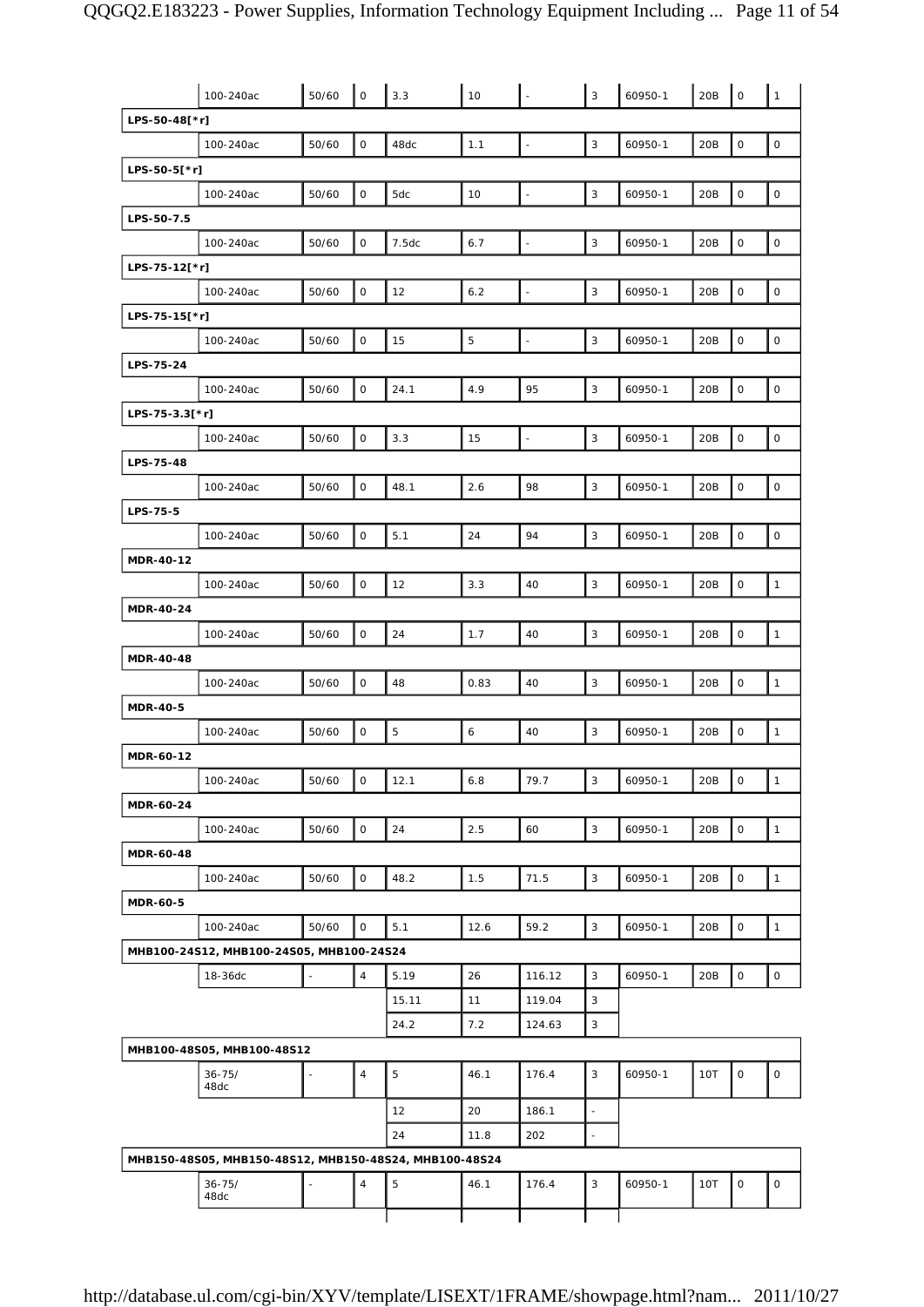|                     |                                                               |                          |                          | 12                       | 20             | 186.1                    | $\bar{z}$    |                   |     |                     |                     |
|---------------------|---------------------------------------------------------------|--------------------------|--------------------------|--------------------------|----------------|--------------------------|--------------|-------------------|-----|---------------------|---------------------|
|                     |                                                               |                          |                          | 24                       | 11.8           | 202                      | ä,           |                   |     |                     |                     |
| MHB75-12S12[*r]     |                                                               |                          |                          |                          |                |                          |              |                   |     |                     |                     |
|                     | 9-18 or<br>12dc                                               | $\Box$                   | $\overline{4}$           | 12dc                     | 6.25           | $\blacksquare$           | 3            | 60950-1           | 4T  | $\mathsf O$         | $\mathsf O$         |
|                     | MHB75-12S24, MHB75-12S05                                      |                          |                          |                          |                |                          |              |                   |     |                     |                     |
|                     | 9-18 or<br>12dc                                               | $\blacksquare$           | 4                        | 24.1                     | $\sqrt{4}$     | 96.28                    | 3            | 60950-1           | 20B | $\mathsf{O}\xspace$ | $\mathsf{O}\xspace$ |
|                     |                                                               |                          |                          | 5.16                     | 19             | 95.97                    | 3            |                   |     |                     |                     |
| MHB75-24S05         |                                                               |                          |                          |                          |                |                          |              |                   |     |                     |                     |
|                     | 18-36dc                                                       | $\overline{a}$           | $\overline{4}$           | 24.07                    | 20.3           | 121                      | 3            | 60950-1           | 20B | $\mathbf 0$         | $\mathsf O$         |
| MHB75-24S12[*r]     |                                                               |                          |                          |                          |                |                          |              |                   |     |                     |                     |
|                     | 18-36, or<br>24dc                                             | $\overline{\phantom{a}}$ | $\overline{\phantom{a}}$ | 12dc                     | 6.25           | $\ddot{\phantom{a}}$     | 3            | 60950-1           | 20B | $\mathsf O$         | $\mathsf O$         |
| MHB75-24S24         |                                                               |                          |                          |                          |                |                          |              |                   |     |                     |                     |
|                     | 18-36dc                                                       | $\overline{\phantom{a}}$ | $\overline{4}$           | 24.07                    | 20.3           | 121                      | 3            | 60950-1           | 20B | $\mathbf 0$         | $\mathsf{O}\xspace$ |
| MHB75-48S05         |                                                               |                          |                          |                          |                |                          |              |                   |     |                     |                     |
|                     | $36 - 75$                                                     | $\overline{\phantom{a}}$ | $\overline{4}$           | 5.01                     | 17.6           | 85.7                     | 3            | 60950-1           | 20B | ÷,                  | $\mathsf O$         |
| MHB75-48S12         |                                                               |                          |                          |                          |                |                          |              |                   |     |                     |                     |
|                     | 36-75dc                                                       | $\overline{\phantom{a}}$ | $\sqrt{4}$               | 11.95                    | 8.18           | 97.3                     | 3            | 60950-1           | 20B | $\mathsf{O}\xspace$ | $\mathsf O$         |
| MHB75-48S24         |                                                               |                          |                          |                          |                |                          |              |                   |     |                     |                     |
|                     | 36-75dc                                                       | $\overline{\phantom{a}}$ | $\overline{4}$           | 24.1                     | 20             | 118                      | 3            | 60950-1           | 20B | $\mathsf{O}\xspace$ | $\mathsf{O}\xspace$ |
| MP1K0 Series[*r]    |                                                               |                          |                          |                          |                |                          |              |                   |     |                     |                     |
|                     | 100-240ac                                                     | 50/60                    | $\mathsf O$              | $\overline{\phantom{a}}$ | $\Box$         | 1000                     | 3            | 60950-1           | 20B | $\mathsf{O}\xspace$ | $\mathbf{1}$        |
| MP450 Series[*r]    |                                                               |                          |                          |                          |                |                          |              |                   |     |                     |                     |
|                     | 100-240ac                                                     | 50/60                    | $\mathsf{O}\xspace$      | $\overline{\phantom{a}}$ | $\blacksquare$ | 450                      | 3            | 60950-1           | 20B | 0                   | $\mathbf{1}$        |
| MP450-2KSX#-AG [*r] |                                                               |                          |                          |                          |                |                          |              |                   |     |                     |                     |
|                     | 100-240ac                                                     | 50/60                    | 0                        | $\bar{\phantom{a}}$      | $\Box$         | 350                      | 3            | 60950-1           | 20B | $\mathsf{O}\xspace$ | $\mathbf{1}$        |
| MP650 Series[*r]    |                                                               |                          |                          |                          |                |                          |              |                   |     |                     |                     |
|                     | 100-240ac                                                     | 50/60                    | $\mathsf{O}\xspace$      | $\blacksquare$           |                | 650                      | 3            | 60950-1           | 20B | $\mathsf{O}\xspace$ | $\mathbf{1}$        |
| <b>MPT-120BC88</b>  |                                                               |                          |                          |                          |                |                          |              |                   |     |                     |                     |
|                     | 100-240ac                                                     | 50/60                    | $\mathbf 0$              | 5.06                     | 25.03          | 112.76                   | 3            | $60950-1,$<br>2nd | 20B | $\mathsf O$         | $\mathbf{1}$        |
|                     |                                                               |                          |                          | 14.253                   | 9.6            | 104.86                   | 3            |                   |     |                     |                     |
|                     |                                                               |                          |                          | 24.13                    | 1.7            | 35.22                    | $\mathbf{3}$ |                   |     |                     |                     |
| <b>MWP-606</b>      | 100-120/<br>220-240ac                                         | 50/60                    | $\mathbf 0$              | 5                        | 15             | ÷,                       | 3            | 60950-1           | 20B | $\mathsf O$         | $\mathsf{O}\xspace$ |
|                     |                                                               |                          |                          | 12                       | $\sqrt{4}$     | $\overline{\phantom{a}}$ | 3            |                   |     |                     |                     |
|                     |                                                               |                          |                          | $-5$                     | $\mathbf{1}$   | ÷,                       | 3            |                   |     |                     |                     |
|                     | MWP-607, SWN-JVS, T-115                                       |                          |                          |                          |                |                          |              |                   |     |                     |                     |
|                     | 100-120/<br>200-240ac                                         | 50/60                    | 0                        | 5.08                     | 35.7           | 109                      | 3            | 60950-1           | 20B | $\mathsf O$         | 0                   |
|                     |                                                               |                          |                          | 3.36                     | 36.2           | 94                       | $\mathbf{3}$ |                   |     |                     |                     |
|                     |                                                               |                          |                          | 12.02                    | 18.8           | 165                      | $\mathbf{3}$ |                   |     |                     |                     |
|                     | NED-100XY(**); NED-100AY, NED-100BY, NED-100CY, NED-100DY[*r] |                          |                          |                          |                |                          |              |                   |     |                     |                     |
|                     | 100-120 Vac,<br>200-240 Vac                                   | 50/60                    | 0                        | $+5dc$                   | 10.0           |                          | 3            | 60950-1           | 20B | $\mathsf{O}\xspace$ | $\mathbf{1}$        |
|                     |                                                               |                          |                          | $+12dc$                  | 4.2            | $\overline{a}$           | 3            |                   |     |                     |                     |
|                     |                                                               |                          |                          | $+5dc$                   | 8.0            | $\overline{\phantom{a}}$ | 3            |                   |     |                     |                     |
|                     |                                                               |                          |                          | $+24dc$                  | 2.5            | $\blacksquare$           | 3            |                   |     |                     |                     |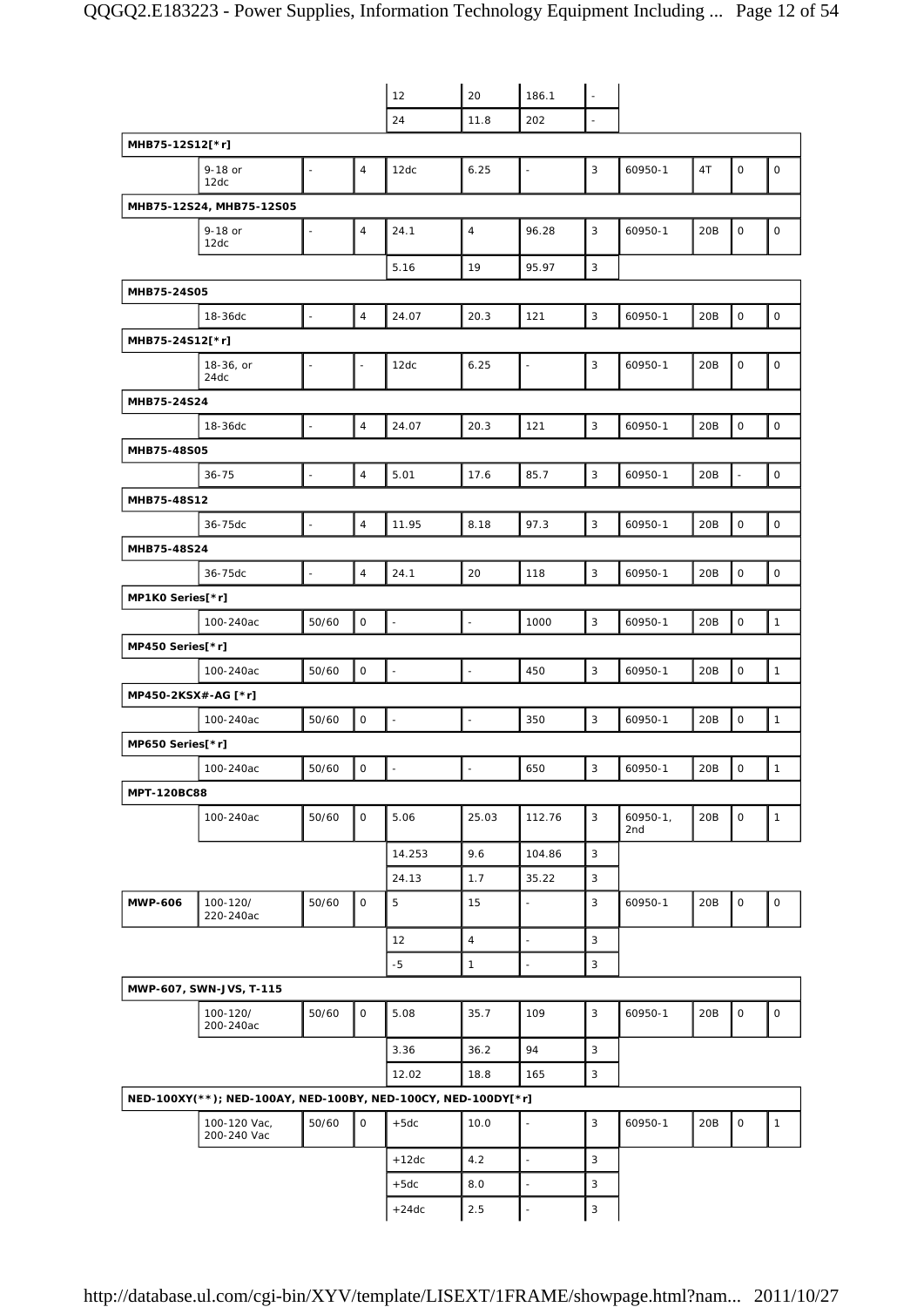|                        | ┸                     | $\mathbf{L}$ and $\mathbf{L}$ |                     |          |                |                          |                |         |     |             |                     |
|------------------------|-----------------------|-------------------------------|---------------------|----------|----------------|--------------------------|----------------|---------|-----|-------------|---------------------|
|                        |                       |                               |                     | $+12dc$  | 7.0            | $\overline{\phantom{a}}$ | $\mathbf{3}$   |         |     |             |                     |
|                        |                       |                               |                     | $+5dc$   | 3.0            |                          | 3              |         |     |             |                     |
|                        |                       |                               |                     | $+24dc$  | 3.5            | $\overline{\phantom{a}}$ | 3              |         |     |             |                     |
|                        |                       |                               |                     | $+5dc$   | 3.0            | $\overline{\phantom{a}}$ | 3              |         |     |             |                     |
| NED-35A<br>[*r]        | 100-240ac             | 50/60                         | $\mathsf{O}$        | 12dc     | $\mathbf{1}$   | 12                       | $\mathbf 0$    | 60950-1 | 20B | $\mathsf O$ | $\mathsf{O}\xspace$ |
|                        |                       |                               |                     | 5dc      | $\overline{4}$ | 20                       | $\mathsf{O}$   |         |     |             |                     |
| NED-35B                | 100-240ac             | 50/60                         | $\mathsf O$         | 31.4dc   | 2.1            | 40.1                     | $\mathsf O$    | 60950-1 | 20B | $\mathsf O$ | $\mathsf{O}\xspace$ |
|                        |                       |                               |                     | 5.1dc    | 9.6            | 37.4                     | 0              |         |     |             |                     |
| NED-50A                | 100-240ac             | 50/60                         | $\mathsf O$         | 5.06dc   | 15.8           | 63.5                     | $\mathsf{O}$   | 60950-1 | 20B | $\mathsf O$ | $\mathsf{O}$        |
|                        |                       |                               |                     | 13.17dc  | 7.2            | 68.3                     | $\mathsf{O}$   |         |     |             |                     |
| NED-50B<br>[*r]        | 100-240ac             | 50/60                         | $\mathsf O$         | 5dc      | $\overline{4}$ | 20                       | $\mathbf{O}$   | 60950-1 | 20B | $\mathsf O$ | 0                   |
|                        |                       |                               |                     | 24dc     | 1.4            | 33.6                     | $\mathbf 0$    |         |     |             |                     |
| NED-75A                | 100-240ac             | 50/60                         | $\mathsf O$         | 5.11dc   | 23.8           | 86.3                     | $\mathsf{O}$   | 60950-1 | 20B | $\mathsf O$ | $\mathsf{O}\xspace$ |
|                        |                       |                               |                     | 18.98dc  | 9.7            | 93.8                     | $\mathsf{O}$   |         |     |             |                     |
| NED-75B<br>$[\cdot r]$ | 100-240ac             | 50/60                         | $\mathsf O$         | 5dc      | 5              | 25                       | $\mathsf{O}$   | 60950-1 | 20B | 0           | 0                   |
|                        |                       |                               |                     | 24dc     | $\overline{2}$ | 48                       | $\mathsf O$    |         |     |             |                     |
| NES-100-12[*r]         |                       |                               |                     |          |                |                          |                |         |     |             |                     |
|                        | 100-120/<br>200-240ac | 50/60                         | $\mathsf O$         | 12dc     | 8.5            | 102                      |                | 60950-1 | 20B | $\mathsf O$ | $\mathsf O$         |
| NES-100-15[*r]         |                       |                               |                     |          |                |                          |                |         |     |             |                     |
|                        | 100-120/<br>200-240ac | 50/60                         | 0                   | 15dc     | $\overline{7}$ | 105                      | $\blacksquare$ | 60950-1 | 20B | $\mathsf O$ | 0                   |
| NES-100-24[*r]         |                       |                               |                     |          |                |                          |                |         |     |             |                     |
|                        | 100-120/<br>200-240ac | 50/60                         | 0                   | 24dc     | 4.5            | 108                      | $\sim$         | 60950-1 | 20B | $\mathsf O$ | $\mathsf O$         |
| NES-100-48             |                       |                               |                     |          |                |                          |                |         |     |             |                     |
|                        | 100-120/<br>200-240ac | 50/60                         | 0                   | 47.9dc   | 3              | 141                      |                | 60950-1 | 20B | $\mathsf O$ | $\mathsf O$         |
| <b>NES-100-5</b>       |                       |                               |                     |          |                |                          |                |         |     |             |                     |
|                        | 100-120/<br>200-240ac | 50/60                         | $\mathsf{O}$        | 5.11dc   | 24             | 113                      |                | 60950-1 | 20B | $\mathbf 0$ | 0                   |
| NES-100-7.5[*r]        |                       |                               |                     |          |                |                          |                |         |     |             |                     |
|                        | 100-120/<br>200-240ac | 50/60                         | 0                   | 7.5dc    | 13.6           | 102                      |                | 60950-1 | 20B | $\mathsf O$ | 0                   |
| <b>NES-100-9</b>       |                       |                               |                     |          |                |                          |                |         |     |             |                     |
|                        | 100-120/<br>200-240ac | 50/60                         | $\mathsf{O}$        | 9.05dc   | 16.4           | 146                      | $\blacksquare$ | 60950-1 | 20B | $\mathsf O$ | $\mathsf O$         |
| NES-15-12[*r]          |                       |                               |                     |          |                |                          |                |         |     |             |                     |
|                        | 100-240ac             | 50/60                         | $\mathsf O$         | 12dc     | 1.3            | 15.6                     | $\mathsf O$    | 60950-1 | 20B | $\mathsf O$ | $\mathsf{O}$        |
| <b>NES-15-15</b>       |                       |                               |                     |          |                |                          |                |         |     |             |                     |
|                        | 100-240ac             | 50/60                         | $\mathsf O$         | 15.033dc | 1.9            | 21                       | $\mathsf O$    | 60950-1 | 20B | $\mathsf O$ | $\mathsf{O}\xspace$ |
| NES-15-24[*r]          |                       |                               |                     |          |                |                          |                |         |     |             |                     |
|                        | 100-240ac             | 50/60                         | $\mathsf{O}\xspace$ | 24dc     | 0.7            | 16.8                     | $\mathsf{O}$   | 60950-1 | 20B | $\mathsf O$ | $\mathsf{O}$        |
| <b>NES-15-48</b>       |                       |                               |                     |          |                |                          |                |         |     |             |                     |
|                        | 100-240ac             | 50/60                         | $\mathsf O$         | 48.1dc   | 0.7            | 33.7                     | $\mathsf O$    | 60950-1 | 20B | $\mathsf O$ | $\circ$             |
| <b>NES-15-5</b>        |                       |                               |                     |          |                |                          |                |         |     |             |                     |
|                        | 100-240ac             | 50/60                         | $\mathsf O$         | 5.04dc   | 3.9            | 16.6                     | $\mathsf O$    | 60950-1 | 20B | $\mathsf O$ | $\mathsf{O}\xspace$ |
| NES-25-12[*r]          |                       |                               |                     |          |                |                          |                |         |     |             |                     |
|                        |                       |                               |                     |          |                |                          |                |         |     |             |                     |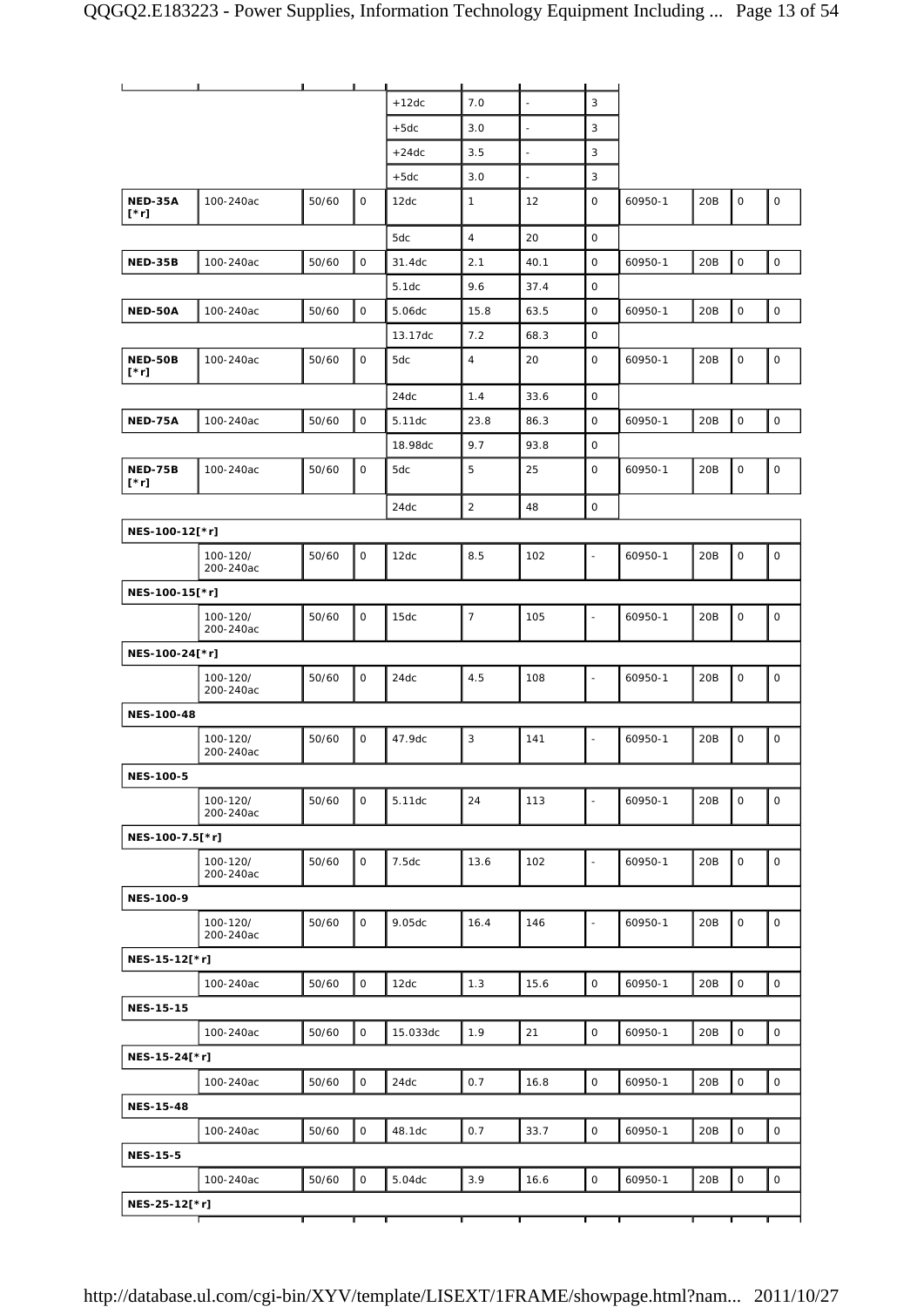|                               | 100-240ac | 50/60 | $\mathsf O$         | 12dc    | 2.1          | 25.2 | $\mathsf O$         | 60950-1 | 20B | $\mathsf O$         | $\mathsf{O}$        |
|-------------------------------|-----------|-------|---------------------|---------|--------------|------|---------------------|---------|-----|---------------------|---------------------|
| <b>NES-25-15</b>              |           |       |                     |         |              |      |                     |         |     |                     |                     |
|                               | 100-240ac | 50/60 | $\mathsf{O}\xspace$ | 15.1dc  | 3.3          | 33   | $\mathsf O$         | 60950-1 | 20B | $\mathsf{O}\xspace$ | $\mathsf{O}$        |
| NES-25-24[*r]                 |           |       |                     |         |              |      |                     |         |     |                     |                     |
|                               | 100-240ac | 50/60 | 0                   | 24dc    | 1.1          | 26.4 | 0                   | 60950-1 | 20B | 0                   | $\mathsf{O}$        |
| <b>NES-25-48</b>              |           |       |                     |         |              |      |                     |         |     |                     |                     |
|                               | 100-240ac | 50/60 | $\mathsf{O}\xspace$ | 48dc    | $1.2\,$      | 37   | $\mathsf{O}$        | 60950-1 | 20B | $\mathsf{O}\xspace$ | $\mathsf O$         |
| <b>NES-25-5</b>               |           |       |                     |         |              |      |                     |         |     |                     |                     |
|                               | 100-240ac | 50/60 | $\mathsf O$         | 5dc     | 8.8          | 30   | $\mathsf O$         | 60950-1 | 20B | $\mathsf O$         | $\mathsf{O}$        |
| NES-35-12[*r]                 |           |       |                     |         |              |      |                     |         |     |                     |                     |
|                               | 100-240ac | 50/60 | $\mathsf O$         | 12dc    | 3            | 36   | $\mathsf O$         | 60950-1 | 20B | $\mathsf O$         | $\mathsf O$         |
| NES-35-15[*r]                 |           |       |                     |         |              |      |                     |         |     |                     |                     |
|                               | 100-240ac | 50/60 | 0                   | 15dc    | 2.4          | 36   | $\mathsf{O}\xspace$ | 60950-1 | 20B | 0                   | $\mathsf O$         |
| NES-35-24[*r]                 |           |       |                     |         |              |      |                     |         |     |                     |                     |
|                               | 100-240ac | 50/60 | $\mathsf O$         | 24dc    | 1.5          | 36   | $\mathsf O$         | 60950-1 | 20B | $\mathsf O$         | $\mathsf{O}\xspace$ |
| <b>NES-35-48</b>              |           |       |                     |         |              |      |                     |         |     |                     |                     |
|                               | 100-240ac | 50/60 | $\mathsf O$         | 48dc    | 1.9          | 60.3 | $\mathsf O$         | 60950-1 | 20B | $\mathsf O$         | $\mathsf{O}$        |
| <b>NES-35-5</b>               |           |       |                     |         |              |      |                     |         |     |                     |                     |
|                               | 100-240ac | 50/60 | $\mathsf{O}\xspace$ | 5.1dc   | 12.6         | 45.5 | $\mathsf O$         | 60950-1 | 20B | $\mathsf{O}\xspace$ | $\mathsf O$         |
| NES-50-12[*r]                 |           |       |                     |         |              |      |                     |         |     |                     |                     |
|                               | 100-240ac | 50/60 | $\mathsf O$         | 12dc    | 4.2          | 50.4 | 0                   | 60950-1 | 20B | 0                   | $\mathsf{O}\xspace$ |
| NES-50-15[*r]                 |           |       |                     |         |              |      |                     |         |     |                     |                     |
|                               | 100-240ac | 50/60 | $\mathsf{O}\xspace$ | 15dc    | 3.4          | 51   | $\mathsf{O}$        | 60950-1 | 20B | $\mathsf{O}\xspace$ | $\mathsf O$         |
| NES-50-24[*r]                 |           |       |                     |         |              |      |                     |         |     |                     |                     |
|                               | 100-240ac | 50/60 | $\mathsf O$         | 24dc    | 2.2          | 52.8 | $\mathsf O$         | 60950-1 | 20B | $\mathsf O$         | $\mathsf O$         |
| <b>NES-50-48</b>              |           |       |                     |         |              |      |                     |         |     |                     |                     |
|                               | 100-240ac | 50/60 | 0                   | 48.05dc | 1.9          | 69.2 | $\mathsf O$         | 60950-1 | 20B | $\mathsf{O}\xspace$ | $\mathsf O$         |
| <b>NES-50-5</b>               |           |       |                     |         |              |      |                     |         |     |                     |                     |
|                               | 100-240ac | 50/60 | $\circ$             | 5.04dc  | 15.2         | 58.4 | 0                   | 60950-1 | 20B | $\overline{10}$     | $\circ$             |
| NES-75-12[*r]                 |           |       |                     |         |              |      |                     |         |     |                     |                     |
|                               | 100-240ac | 50/60 | $\mathsf O$         | 12dc    | 6.2          | 74.4 | $\circ$             | 60950-1 | 20B | $\mathsf O$         | $\mathsf{O}$        |
| NES-75-15[*r]                 |           |       |                     |         |              |      |                     |         |     |                     |                     |
|                               | 100-240ac | 50/60 | $\mathsf{O}$        | 15dc    | $\mathbf 5$  | 75   | $\mathsf{O}$        | 60950-1 | 20B | $\mathsf{O}\xspace$ | $\mathsf{O}$        |
| NES-75-24[*r]                 |           |       |                     |         |              |      |                     |         |     |                     |                     |
|                               | 100-240ac | 50/60 | $\mathsf O$         | 24dc    | 3.2          | 76.8 | $\mathsf O$         | 60950-1 | 20B | $\mathsf O$         | $\mathsf{O}$        |
| <b>NES-75-48</b>              |           |       |                     |         |              |      |                     |         |     |                     |                     |
|                               | 100-240ac | 50/60 | $\mathsf{O}$        | 47.9dc  | 3.4          | 94.4 | 0                   | 60950-1 | 20B | 0                   | $\mathsf{O}$        |
| <b>NES-75-5</b>               |           |       |                     |         |              |      |                     |         |     |                     |                     |
|                               | 100-240ac | 50/60 | 0                   | 5.08dc  | 35.3         | 90.2 | $\mathsf O$         | 60950-1 | 20B | 0                   | $\mathbf 0$         |
| NET-35A<br>$[\cdot r]$        | 100-240ac | 50/60 | 0                   | 5dc     | 3            | 15   | 0                   | 60950-1 | 20B | 0                   | $\mathsf{O}\xspace$ |
|                               |           |       |                     | 12dc    | $\mathbf{1}$ | 12   | $\mathsf O$         |         |     |                     |                     |
|                               |           |       |                     | $-5dc$  | 0.5          | 2.5  | 0                   |         |     |                     |                     |
| <b>NET-35B</b><br>$[\cdot r]$ | 100-240ac | 50/60 | $\mathsf{O}$        | 5dc     | 3            | 15   | 0                   | 60950-1 | 20B | $\mathsf O$         | $\mathsf{O}\xspace$ |
|                               |           |       |                     | 12dc    | $\mathbf{1}$ | 12   | 0                   |         |     |                     |                     |
|                               |           |       |                     | $-12dc$ | 0.5          | 6    | $\mathsf O$         |         |     |                     |                     |
|                               |           |       |                     |         |              |      |                     |         |     |                     |                     |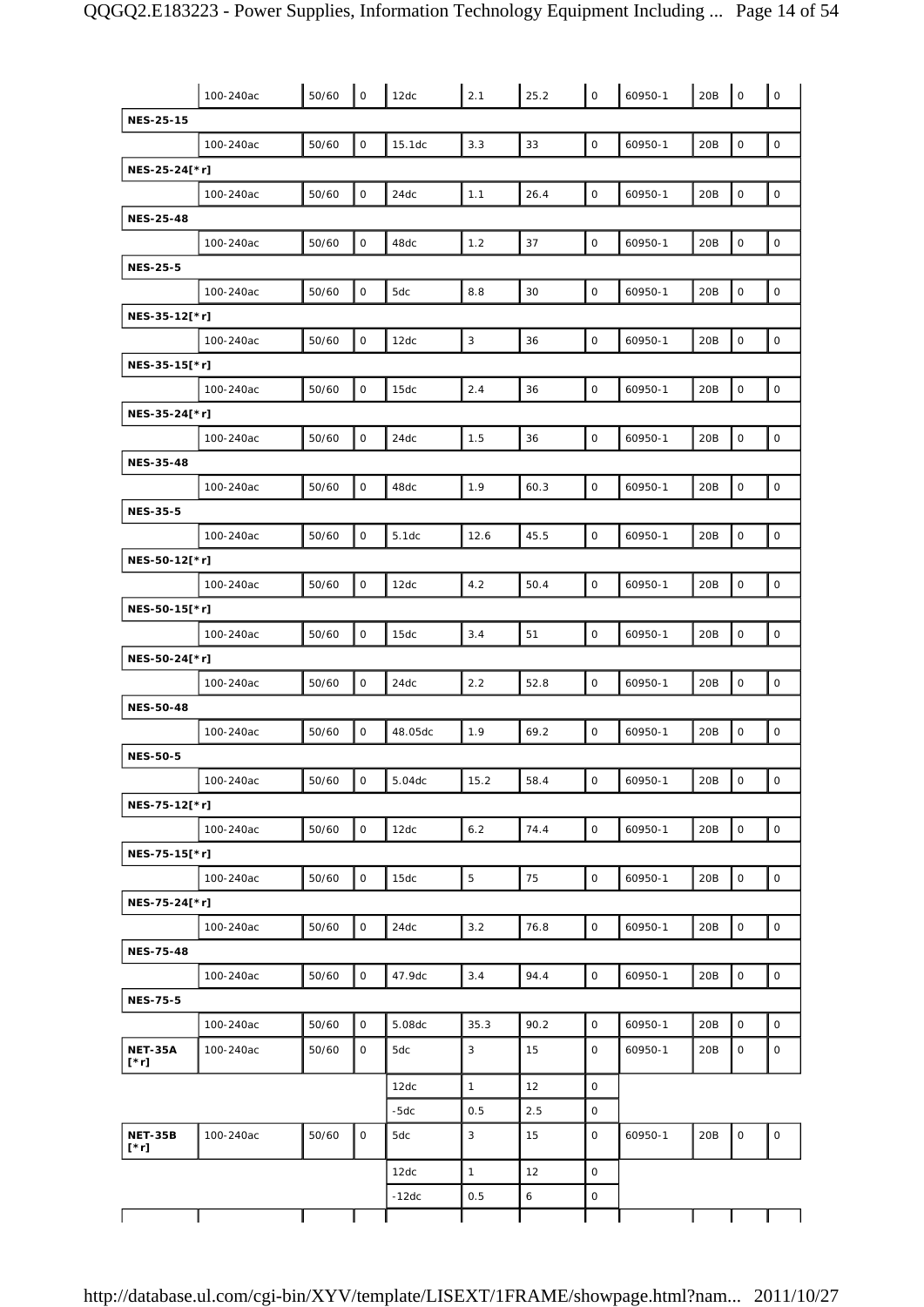| <b>NET-35C</b>                | 100-240ac | 50/60                    | $\mathsf{O}\xspace$ | 5dc     | 10.5           | 41.3  | $\mathsf O$  | 60950-1 | 20B | $\mathsf O$         | $\mathsf{O}\xspace$ |
|-------------------------------|-----------|--------------------------|---------------------|---------|----------------|-------|--------------|---------|-----|---------------------|---------------------|
|                               |           |                          |                     | 18.5dc  | 3.5            | 43.4  | $\mathsf O$  |         |     |                     |                     |
|                               |           |                          |                     | 21dc    | 3.4            | 50    | 0            |         |     |                     |                     |
| <b>NET-35D</b>                | 100-240ac | 50/60                    | $\mathsf O$         | 5dc     | 10             | 39.2  | $\mathsf O$  | 60950-1 | 20B | 0                   | $\mathsf O$         |
|                               |           |                          |                     | 29.1dc  | 2.1            | 43.5  | $\mathsf O$  |         |     |                     |                     |
|                               |           |                          |                     | 13.8dc  | 4.2            | 36.5  | $\mathsf O$  |         |     |                     |                     |
| <b>NET-50A</b><br>$[\cdot r]$ | 100-240ac | 50/60                    | $\mathsf{O}$        | 5dc     | $\overline{4}$ | 20    | 0            | 60950-1 | 20B | 0                   | 0                   |
|                               |           |                          |                     | 12dc    | $\overline{2}$ | 24    | 0            |         |     |                     |                     |
|                               |           |                          |                     | $-5dc$  | 0.5            | 2.5   | $\mathsf O$  |         |     |                     |                     |
| <b>NET-50B</b>                | 100-240ac | 50/60                    | $\mathsf O$         | 5.08dc  | 14             | 55.3  | 0            | 60950-1 | 20B | $\mathsf O$         | $\mathsf{O}\xspace$ |
|                               |           |                          |                     | 12.52dc | $6.4$          | 58.8  | $\mathsf O$  |         |     |                     |                     |
|                               |           |                          |                     | 12.06dc | 1.42           | 14    | 0            |         |     |                     |                     |
| <b>NET-50C</b>                | 100-240ac | 50/60                    | $\mathsf O$         | 5.09dc  | 13.7           | 53.6  | $\mathsf O$  | 60950-1 | 20B | $\mathsf{O}\xspace$ | $\mathsf{O}\xspace$ |
|                               |           |                          |                     | 16.92dc | 3.9            | 49.7  | $\mathsf O$  |         |     |                     |                     |
|                               |           |                          |                     | 15.04dc | 1.6            | 23.1  | $\mathsf O$  |         |     |                     |                     |
| NET-50D<br>$[\cdot r]$        | 100-240ac | 50/60                    | $\mathsf{O}$        | 5dc     | 3              | 15    | 0            | 60950-1 | 20B | 0                   | $\mathsf O$         |
|                               |           |                          |                     | 24dc    | $\mathbf{1}$   | 24    | $\mathsf O$  |         |     |                     |                     |
|                               |           |                          |                     | 12dc    | $\mathbf{1}$   | 12    | $\mathsf O$  |         |     |                     |                     |
| <b>NET-75A</b><br>[*r]        | 100-240ac | 50/60                    | $\mathsf O$         | 5dc     | 6              | 30    | $\mathsf O$  | 60950-1 | 20B | 0                   | 0                   |
|                               |           |                          |                     | 12dc    | $\sqrt{3}$     | 36    | $\mathsf O$  |         |     |                     |                     |
|                               |           |                          |                     | $-5dc$  | 0.5            | 2.5   | $\mathsf O$  |         |     |                     |                     |
| <b>NET-75B</b><br>[*r]        | 100-240ac | 50/60                    | $\mathsf O$         | 5dc     | 5              | 25    | $\mathsf O$  | 60950-1 | 20B | 0                   | $\mathsf O$         |
|                               |           |                          |                     | 12dc    | 2.8            | 33.6  | $\mathsf O$  |         |     |                     |                     |
|                               |           |                          |                     | $-12dc$ | 0.5            | 6     | 0            |         |     |                     |                     |
| <b>NET-75C</b>                | 100-240ac | 50/60                    | $\mathsf{O}$        | 5.07dc  | 21.3           | 76.5  | $\mathsf O$  | 60950-1 | 20B | $\mathsf O$         | $\mathsf O$         |
|                               |           |                          |                     | 19.26dc | 7.9            | 88.7  | 0            |         |     |                     |                     |
|                               |           |                          |                     | 14.93dc | 2              | 26.3  | 0            |         |     |                     |                     |
| <b>NET-75D</b>                | 100-240ac | 50/60                    | $\mathsf O$         | 4.78dc  | 19.5           | 71.4  | $\mathsf{O}$ | 60950-1 | 20B | $\mathsf O$         | $\mathsf O$         |
|                               |           |                          |                     | 27.98dc | 4.2            | 81.4  | 0            |         |     |                     |                     |
|                               |           |                          |                     | 11.04dc | 8              | 71.3  | $\mathsf O$  |         |     |                     |                     |
| NSD10-12D12                   |           |                          |                     |         |                |       |              |         |     |                     |                     |
|                               | 12dc      | $\overline{a}$           | $\mathbf{3}$        | 12.36   | 1.38           | 11.2  | $\mathbf{3}$ | 60950-1 | 20B | 0                   | $\mathsf{O}\xspace$ |
|                               |           |                          |                     | 12.57   | 1.43           | 12.13 | 3            |         |     |                     |                     |
| NSD10-12D15[*r]               |           |                          |                     |         |                |       |              |         |     |                     |                     |
|                               | 12dc      | $\overline{a}$           | $\mathsf 3$         | 15      | 0.33           | 10    | 3            | 60950-1 | 20B | $\mathsf O$         | $\mathsf{O}$        |
|                               |           |                          |                     | $-15$   | 0.33           | 10    | $\mathsf 3$  |         |     |                     |                     |
| NSD10-12D5                    |           |                          |                     |         |                |       |              |         |     |                     |                     |
|                               | 12dc      | $\overline{\phantom{a}}$ | $\mathbf{3}$        | 5.25    | 3.3            | 11.35 | $\mathsf 3$  | 60950-1 | 20B | 0                   | $\mathsf O$         |
|                               |           |                          |                     | 5.41    | 2.96           | 12.02 | $\mathbf{3}$ |         |     |                     |                     |
| NSD10-12S12[*r]               |           |                          |                     |         |                |       |              |         |     |                     |                     |
|                               | 12dc      | $\frac{1}{2}$            | 3                   | 12      | 0.83           | 9.96  | 3            | 60950-1 | 20B | $\mathsf O$         | $\mathsf{O}$        |
| NSD10-12S15                   |           |                          |                     |         |                |       |              |         |     |                     |                     |
|                               | 12dc      | $\Box$                   | $\mathbf{3}$        | 14.9    | 1.35           | 15.75 | $\mathbf{3}$ | 60950-1 | 20B | $\mathsf O$         | $\mathsf{O}$        |
| NSD10-12S3                    |           |                          |                     |         |                |       |              |         |     |                     |                     |
|                               |           |                          |                     |         |                |       |              |         |     |                     |                     |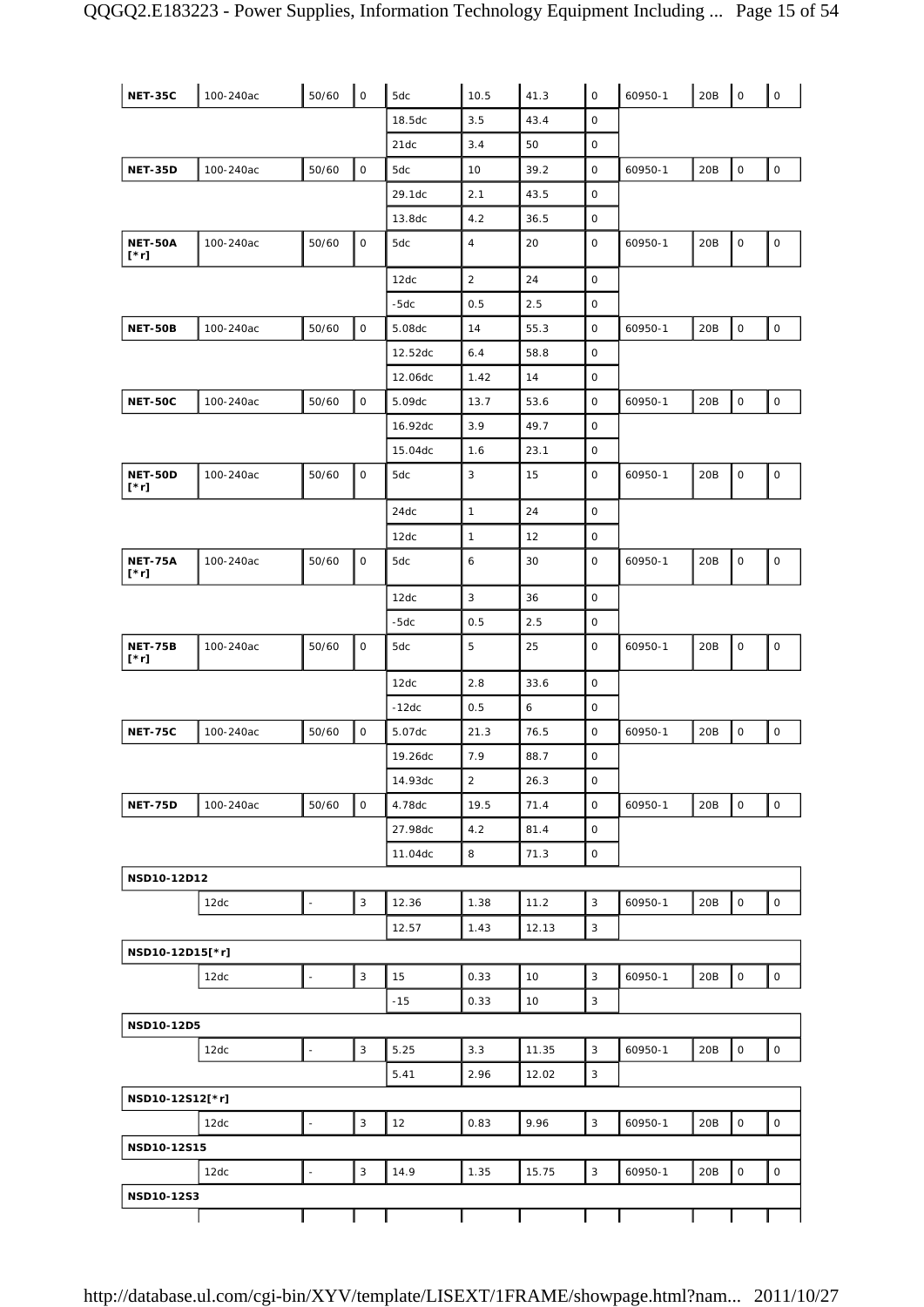|                 | 12dc | L.                       | $\mathsf 3$               | 3.29         | 4.2          | 12.31 | $\vert$ 3    | 60950-1 | 20B                      | $\mathsf{O}$        | $\mathsf{O}$        |
|-----------------|------|--------------------------|---------------------------|--------------|--------------|-------|--------------|---------|--------------------------|---------------------|---------------------|
| NSD10-12S5[*r]  |      |                          |                           |              |              |       |              |         |                          |                     |                     |
|                 | 12dc | $\bar{\phantom{a}}$      | $\mathsf 3$               | $\mathbf 5$  | $\sqrt{2}$   | 10    | $\mathsf 3$  | 60950-1 | 20B                      | 0                   | $\mathsf O$         |
| NSD10-12S9[*r]  |      |                          |                           |              |              |       |              |         |                          |                     |                     |
|                 | 12dc | $\mathbb{Z}^2$           | $\ensuremath{\mathsf{3}}$ | $\mathsf 9$  | 1.1          | 9.9   | $\mathsf 3$  | 60950-1 | 20B                      | $\mathsf{O}\xspace$ | $\mathsf O$         |
| NSD10-48D12[*r] |      |                          |                           |              |              |       |              |         |                          |                     |                     |
|                 | 48dc | $\blacksquare$           | $\mathsf 3$               | 12           | 0.42         | 10    | 3            | 60950-1 | 20B                      | $\mathsf{O}\xspace$ | $\mathsf{O}$        |
|                 |      |                          |                           | $-12$        | 0.42         | 10    | 3            |         |                          |                     |                     |
| NSD10-48D15     |      |                          |                           |              |              |       |              |         |                          |                     |                     |
|                 | 48dc | $\blacksquare$           | $\mathsf 3$               | 15.19        | 1.15         | 15.08 | 3            | 60950-1 | 20B                      | $\mathsf{O}\xspace$ | $\mathsf{O}\xspace$ |
|                 |      |                          |                           | 15.34        | 1.05         | 13.29 | 3            |         |                          |                     |                     |
| NSD10-48D5[*r]  |      |                          |                           |              |              |       |              |         |                          |                     |                     |
|                 | 48dc | $\Box$                   | $\ensuremath{\mathsf{3}}$ | $\mathbf 5$  | $\mathbf{1}$ | 10    | $\mathsf 3$  | 60950-1 | 20B                      | $\mathsf O$         | $\mathsf{O}\xspace$ |
|                 |      |                          |                           | $-5$         | $\mathbf{1}$ | 10    | 3            |         |                          |                     |                     |
| NSD10-48S12[*r] |      |                          |                           |              |              |       |              |         |                          |                     |                     |
|                 | 48dc | $\blacksquare$           | $\sqrt{3}$                | 12           | 0.83         | 9.96  | $\mathsf 3$  | 60950-1 | 20B                      | $\mathsf{O}\xspace$ | $\mathsf{O}\xspace$ |
| NSD10-48S15     |      |                          |                           |              |              |       |              |         |                          |                     |                     |
|                 | 48dc | $\bar{\phantom{a}}$      | $\mathsf 3$               | 14.95        | 1.55         | 19.46 | $\mathsf 3$  | 60950-1 | 20B                      | $\mathsf O$         | $\mathsf O$         |
| NSD10-48S3[*r]  |      |                          |                           |              |              |       |              |         |                          |                     |                     |
|                 | 48dc | $\Box$                   | $\sqrt{3}$                | 3.3          | 2.5          | 8.25  | $\mathbf{3}$ | 60950-1 | 20B                      | $\mathsf{O}\xspace$ | $\mathsf{O}$        |
| NSD10-48S5[*r]  |      |                          |                           |              |              |       |              |         |                          |                     |                     |
|                 | 48dc |                          | $\mathbf{3}$              | 5            | $\sqrt{2}$   | 10    | 3            | 60950-1 | 20B                      | $\mathsf{O}\xspace$ | $\mathsf{O}$        |
| NSD10-48S9[*r]  |      |                          |                           |              |              |       |              |         |                          |                     |                     |
|                 | 48dc | ä,                       | $\sqrt{3}$                | $\mathsf{q}$ | 1.1          | 9.9   | $\mathbf{3}$ | 60950-1 | 20B                      | $\mathsf O$         | $\mathsf{O}$        |
| NSD15-12D12[*r] |      |                          |                           |              |              |       |              |         |                          |                     |                     |
|                 | 12dc | $\blacksquare$           | $\ensuremath{\mathsf{3}}$ | 12           | 0.62         | 7.44  | $\mathsf 3$  | 60950-1 | $\blacksquare$           | $\mathsf O$         | $\mathsf{O}\xspace$ |
|                 |      |                          |                           | 12           | 0.62         | 7.44  | 3            |         |                          |                     |                     |
| NSD15-12D15[*r] |      |                          |                           |              |              |       |              |         |                          |                     |                     |
|                 | 12dc | $\blacksquare$           | $\ensuremath{\mathsf{3}}$ | 15           | 0.5          | 7.5   | 3            | 60950-1 | $\Box$                   | $\mathsf O$         | $\mathsf{O}$        |
|                 |      |                          |                           | 15           | 0.5          | 7.5   | 3            |         |                          |                     |                     |
| NSD15-12D5      |      |                          |                           |              |              |       |              |         |                          |                     |                     |
|                 | 12dc | ÷,                       | $\ensuremath{\mathsf{3}}$ | 4.97         | 5            | 9.3   | $\mathbf{3}$ | 60950-1 | $\Box$                   | $\mathsf{O}\xspace$ | $\mathsf O$         |
|                 |      |                          |                           | 5.04         | 4.98         | 9.35  | $\mathsf 3$  |         |                          |                     |                     |
| NSD15-12S12[*r] |      |                          |                           |              |              |       |              |         |                          |                     |                     |
|                 | 12dc | $\Box$                   | $\mathbf{3}$              | 12           | 1.25         | 15    | $\mathsf 3$  | 60950-1 | $\overline{\phantom{a}}$ | $\mathsf{O}\xspace$ | $\mathsf{O}\xspace$ |
| NSD15-12S15[*r] |      |                          |                           |              |              |       |              |         |                          |                     |                     |
|                 | 12dc | $\overline{\phantom{a}}$ | $\ensuremath{\mathsf{3}}$ | 15           | $\mathbf{1}$ | 15    | $\sqrt{3}$   | 60950-1 | $\overline{\phantom{a}}$ | $\mathsf O$         | $\mathsf O$         |
| NSD15-12S3      |      |                          |                           |              |              |       |              |         |                          |                     |                     |
|                 | 12dc | $\overline{\phantom{a}}$ | $\mathsf 3$               | 3.299        | 6.6          | 15.87 | $\mathbf{3}$ | 60950-1 | $\bar{\phantom{a}}$      | $\mathsf O$         | $\mathsf O$         |
| NSD15-12S5[*r]  |      |                          |                           |              |              |       |              |         |                          |                     |                     |
|                 | 12dc | $\sim$                   | $\ensuremath{\mathsf{3}}$ | 5            | 3            | 15    | $\mathsf 3$  | 60950-1 | $\overline{\phantom{a}}$ | $\mathsf O$         | $\mathsf O$         |
| NSD15-48D12[*r] |      |                          |                           |              |              |       |              |         |                          |                     |                     |
|                 | 48dc | $\blacksquare$           | $\mathsf 3$               | 12           | 0.62         | 7.44  | $\mathsf 3$  | 60950-1 | $\overline{\phantom{a}}$ | $\mathsf O$         | $\mathsf O$         |
|                 |      |                          |                           | 12           | 0.62         | 7.44  | $\mathbf{3}$ |         |                          |                     |                     |
| NSD15-48D15     |      |                          |                           |              |              |       |              |         |                          |                     |                     |
|                 | 48dc | ä,                       | $\mathsf 3$               | 14.9         | 2.23         | 20.17 | 3            | 60950-1 |                          | $\mathsf O$         | $\mathsf O$         |
|                 |      |                          |                           |              |              |       |              |         |                          |                     |                     |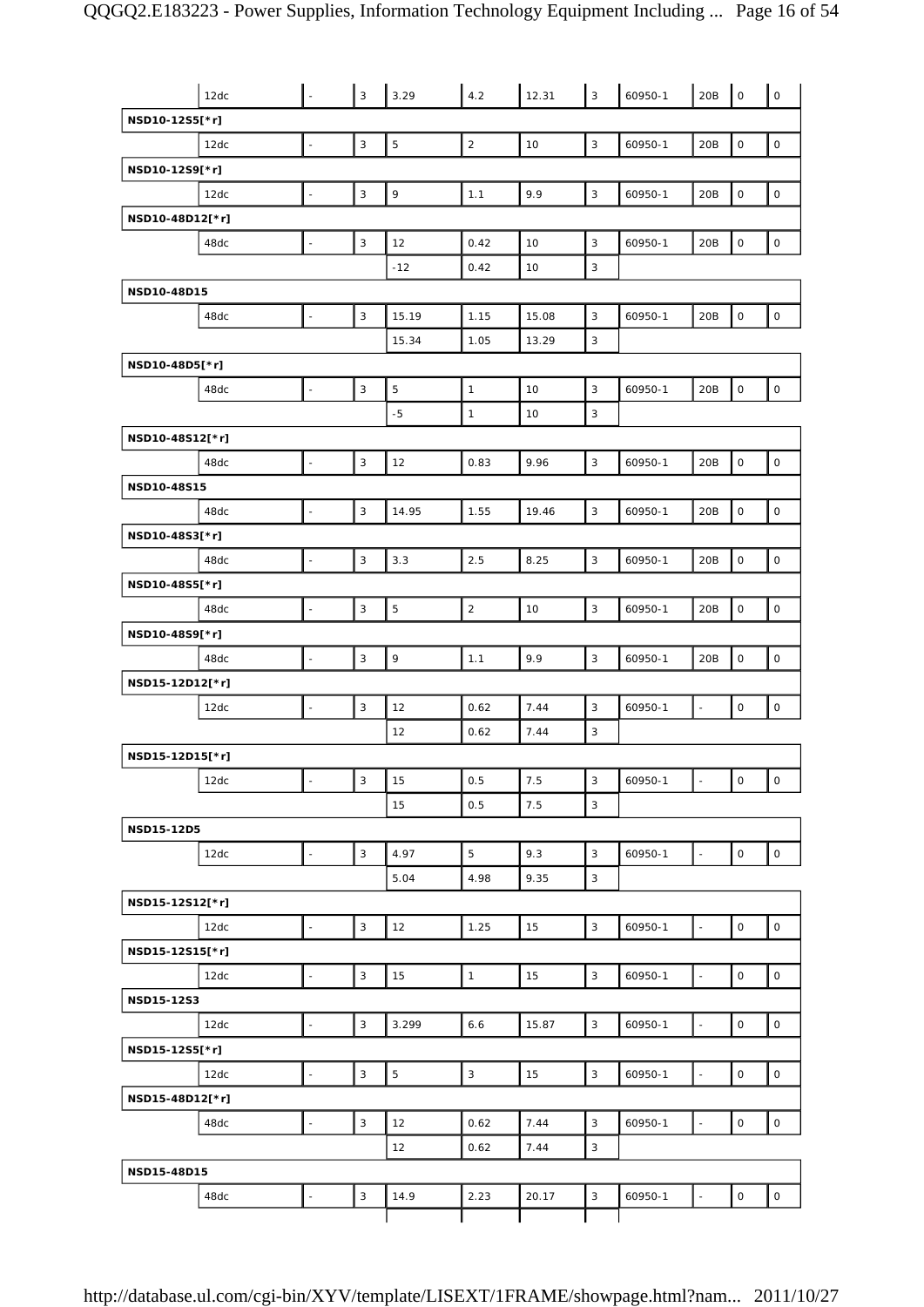|                 |                                        |                          |                | 14.95          | 2.37  | 17.36                | 3 |         |                          |                     |                     |
|-----------------|----------------------------------------|--------------------------|----------------|----------------|-------|----------------------|---|---------|--------------------------|---------------------|---------------------|
| NSD15-48D5[*r]  |                                        |                          |                |                |       |                      |   |         |                          |                     |                     |
|                 | 48dc                                   | $\overline{a}$           | $\overline{3}$ | 5              | 1.5   | 7.5                  | 3 | 60950-1 | L.                       | $\mathsf O$         | $\mathsf O$         |
|                 |                                        |                          |                | 5              | 1.5   | 7.5                  | 3 |         |                          |                     |                     |
| NSD15-48S12[*r] |                                        |                          |                |                |       |                      |   |         |                          |                     |                     |
|                 | 48dc                                   | $\overline{\phantom{a}}$ | $\mathbf{3}$   | 12             | 1.25  | 15                   | 3 | 60950-1 |                          | $\mathsf{O}\xspace$ | $\mathsf O$         |
| NSD15-48S15     |                                        |                          |                |                |       |                      |   |         |                          |                     |                     |
|                 | 48dc                                   | $\overline{\phantom{a}}$ | 3              | 14.94          | 2.8   | 26.3                 | 3 | 60950-1 | $\overline{\phantom{a}}$ | 0                   | $\mathsf O$         |
| NSD15-48S3[*r]  |                                        |                          |                |                |       |                      |   |         |                          |                     |                     |
|                 | 48dc                                   | $\Box$                   | $\mathsf 3$    | 3.3            | 3.75  | 12.37                | 3 | 60950-1 | $\overline{\phantom{a}}$ | $\mathsf{O}\xspace$ | $\mathsf O$         |
| NSD15-48S5[*r]  |                                        |                          |                |                |       |                      |   |         |                          |                     |                     |
|                 | 48dc                                   | $\overline{\phantom{a}}$ | $\mathsf 3$    | $\overline{5}$ | 3     | 15                   | 3 | 60950-1 | $\overline{a}$           | $\mathsf O$         | $\mathsf O$         |
| ODSA-1017       |                                        |                          |                |                |       |                      |   |         |                          |                     |                     |
|                 | 100-240ac                              | 50/60                    | $\mathbf 0$    | 5.15           | 2.9   | 11.1                 | 3 | 1950    | 20B                      | $\mathsf O$         | $\mathsf O$         |
|                 |                                        |                          |                | $-4.93$        | 2.5   | 6.5                  | 3 |         |                          |                     |                     |
| P-600-13.8[*r]  |                                        |                          |                |                |       |                      |   |         |                          |                     |                     |
|                 | 100-120/<br>200-240ac                  | 50/60                    | $\mathsf O$    | 15             | 40    | $\overline{a}$       | 3 | 60950-1 | 20B                      | $\mathsf O$         | $\mathbf{1}$        |
| P-600-27[*r]    |                                        |                          |                |                |       |                      |   |         |                          |                     |                     |
|                 | 100-120/<br>200-240ac                  | 50/60                    | $\mathsf O$    | 27dc           | 22.2  | $\blacksquare$       | 3 | 60950-1 | 20B                      | 0                   | 0                   |
| P-600-48        |                                        |                          |                |                |       |                      |   |         |                          |                     |                     |
|                 | 100-120/<br>200-240ac                  | 50/60                    | $\mathbf 0$    | 48.4dc         | 15    | 700                  | 3 | 60950-1 | 20B                      | 0                   | 0                   |
| PB-1000-12      |                                        |                          |                |                |       |                      |   |         |                          |                     |                     |
|                 | 100-240ac                              | 50/60                    | $\mathsf O$    | 14.7dc         | 60.9  | 877                  | 3 | 60950-1 | 20B                      | $\mathsf O$         | $\mathbf{1}$        |
| PB-1000-24      |                                        |                          |                |                |       |                      |   |         |                          |                     |                     |
|                 | 100-240ac                              | 50/60                    | $\mathsf O$    | 29dc           | 35.1  | 1008                 | 3 | 60950-1 | 20B                      | 0                   | $\mathbf{1}$        |
| PB-1000-48      |                                        |                          |                |                |       |                      |   |         |                          |                     |                     |
|                 | 100-240ac                              | 50/60                    | $\mathsf O$    | 58.8dc         | 17.6  | 1014                 | 3 | 60950-1 | 20B                      | $\mathsf O$         | $\mathbf{1}$        |
|                 | PB-300P-12, PB-300N-12                 |                          |                |                |       |                      |   |         |                          |                     |                     |
|                 | 100-120/<br>200-240ac                  | 50/60                    | $\mathsf{O}$   | 14.4dc         | 20.85 | $\omega$             | 3 | 60950-1 | 20B                      | $\mathsf O$         | $\mathbf{1}$        |
|                 | PB-300P-24, PB-300N-24                 |                          |                |                |       |                      |   |         |                          |                     |                     |
|                 | 100-120/<br>200-240ac                  | 50/60                    | $\mathsf O$    | 28.8dc         | 10.5  | $\blacksquare$       | 3 | 60950-1 | 20B                      | $\mathsf O$         | $\mathbf{1}$        |
|                 | PB-300P-48, PB-300N-48                 |                          |                |                |       |                      |   |         |                          |                     |                     |
|                 | 100-120/<br>200-240ac                  | 50/60                    | $\mathsf O$    | 57.6dc         | 5.2   | $\blacksquare$       | 3 | 60950-1 | 20B                      | 0                   | $\mathbf{1}$        |
|                 | PB-360P-12, PB-360N-12                 |                          |                |                |       |                      |   |         |                          |                     |                     |
|                 | 100-120/<br>200-240 VAC                | 50/60                    | $\mathsf O$    | 13.63dc        | 25.8  | 265                  | 3 | 60950-1 | 20B                      | $\mathsf O$         | $\mathbf{1}$        |
|                 | PB-360P-24, PB-360N-24                 |                          |                |                |       |                      |   |         |                          |                     |                     |
|                 | 100-120/<br>200-240ac                  | 50/60                    | $\mathsf{O}$   | 28.8dc         | 12.5  | $\ddot{\phantom{1}}$ | 3 | 60950-1 | 20B                      | 0                   | $\mathbf{1}$        |
|                 | PB-360P-48, PB-360N-48, PB-360P-48ET-1 |                          |                |                |       |                      |   |         |                          |                     |                     |
|                 | 100-120/<br>200-240 VAC                | 50/60                    | $\mathsf{O}$   | 56.2dc         | 10.1  | 573                  | 3 | 60950-1 | 20B                      | 0                   | $\mathbf{1}$        |
| <b>PD-110A</b>  | 100-240ac                              | 50/60                    | $\mathsf O$    | 5.09           | 18.5  | 87.73                | 3 | 60950-1 | 20B                      | $\mathsf O$         | $\mathsf O$         |
|                 |                                        |                          |                | 14.11          | 10.5  | 117.25               | 3 |         |                          |                     |                     |
| <b>PD-110B</b>  | 100-240ac                              | 50/60                    | $\mathsf O$    | 5.08           | 19.7  | 93.46                | 3 | 60950-1 | 20B                      | 0                   | $\mathsf{O}\xspace$ |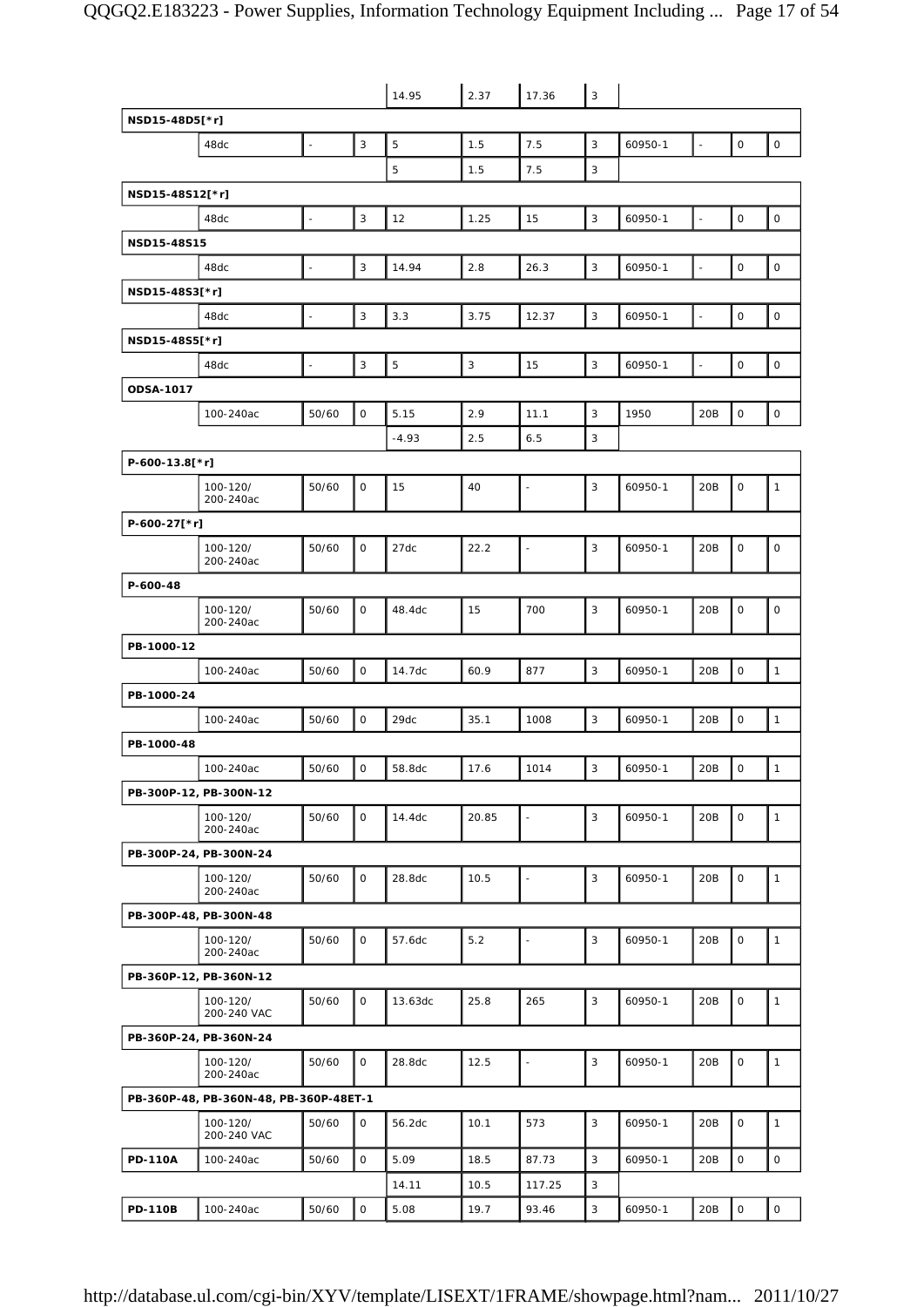|                              |           |       |              | 24.37   | 5.5            | 129.2                    | $\mathbf{3}$   |         |     |                     |                     |
|------------------------------|-----------|-------|--------------|---------|----------------|--------------------------|----------------|---------|-----|---------------------|---------------------|
| PD-2503<br>[*r]              | 100-240ac | 50/60 | $\mathbf 0$  | 3.3     | 3              | 45                       | 3              | 60950-1 | 20B | $\mathsf O$         | $\mathsf{O}\xspace$ |
|                              |           |       |              | 5       | $\mathbf{3}$   | 46                       | 3              |         |     |                     |                     |
| PD-2503AD[*r]                |           |       |              |         |                |                          |                |         |     |                     |                     |
|                              | 100-240ac | 50/60 | $\mathsf O$  | 3.3     | 3              | 45                       | 3              | 60950-1 | 20B | $\mathsf{O}\xspace$ | $\mathsf O$         |
|                              |           |       |              | 5       | $\mathbf{3}$   | 46                       | 3              |         |     |                     |                     |
| PD-2505<br>$[\cdot r]$       | 100-240ac | 50/60 | $\mathsf O$  | 5       | 2.5            | 34.8                     | 3              | 60950-1 | 20B | $\mathsf O$         | $\mathsf{O}$        |
|                              |           |       |              | $-5$    | 2.5            | 36                       | $\mathsf 3$    |         |     |                     |                     |
| PD-2506AS[*r]                |           |       |              |         |                |                          |                |         |     |                     |                     |
|                              | 100-240ac | 50/60 | $\mathsf O$  | 6       | $\overline{2}$ | $\blacksquare$           | 3              | 60950-1 | 20B | 0                   | $\mathsf O$         |
|                              |           |       |              | $-6$    | $\overline{2}$ | $\overline{a}$           | 3              |         |     |                     |                     |
| PD-2512<br>[*r]              | 100-240ac | 50/60 | 0            | 12      | $\mathbf{1}$   | $\overline{\phantom{a}}$ | 3              | 60950-1 | 20B | $\mathsf{O}\xspace$ | 0                   |
|                              |           |       |              | $-12$   | $\mathbf{1}$   | $\bar{\phantom{a}}$      | 3              |         |     |                     |                     |
| PD-2515<br>[*r]              | 100-240ac | 50/60 | $\mathbf 0$  | 15      | 0.8            | ä,                       | 3              | 60950-1 | 20B | $\mathsf O$         | $\mathsf O$         |
|                              |           |       |              | $-15$   | 0.8            | $\overline{\phantom{a}}$ | 3              |         |     |                     |                     |
| <b>PD-25A</b><br>[*r]        | 100-240ac | 50/60 | $\mathsf O$  | 5       | 2.1            | $\overline{\phantom{a}}$ | 3              | 60950-1 | 20B | $\mathsf{O}\xspace$ | $\mathsf O$         |
|                              |           |       |              | 12      | 1.2            | $\overline{\phantom{a}}$ | 3              |         |     |                     |                     |
| <b>PD-25B</b><br>$[\cdot r]$ | 100-240ac | 50/60 | 0            | 5       | 1.2            | 26.6                     | 3              | 60950-1 | 20B | $\mathsf O$         | 0                   |
|                              |           |       |              | 24      | 0.8            | 51                       | 3              |         |     |                     |                     |
| PD-25BKO[*r]                 |           |       |              |         |                |                          |                |         |     |                     |                     |
|                              | 100-240ac | 50/60 | $\mathsf{O}$ | 5       | 1.6            | $\omega$                 | $\mathsf 3$    | 60950-1 | 20B | $\mathsf O$         | $\mathsf{O}$        |
|                              |           |       |              | 21      | 0.8            | $\bar{z}$                | 3              |         |     |                     |                     |
| PD-30RC                      | 100-240ac | 50/60 | $\mathsf O$  | 5.1     | 14             | 56                       | 3              | 60950-1 | 20B | 0                   | $\mathbf{1}$        |
|                              |           |       |              | $-4.9$  | 3.2            | 13.4                     | 3              |         |     |                     |                     |
| <b>PD-45A</b><br>$[\cdot r]$ | 100-240ac | 50/60 | 0            | 5       | 3.2            | 45                       | 3              | 60950-1 | 20B | 0                   | 0                   |
|                              |           |       |              | 12      | $\overline{c}$ | $\blacksquare$           | 3              |         |     |                     |                     |
| <b>PD-45AD</b>               | 100-240ac | 50/60 | $\mathsf O$  | 4.9     | 1.4            | 4.6                      | $\mathbf{3}$   | 60950-1 | 20B | $\mathsf O$         | $\mathsf{O}\xspace$ |
|                              |           |       |              | 48.1    | 1.6            | 63.4                     | 3              |         |     |                     |                     |
| <b>PD-45AE</b><br>[*r]       | 100-240ac | 50/60 | 0            | 5       | $\overline{2}$ | 45                       | 3              | 60950-1 | 20B | 0                   | 0                   |
|                              |           |       |              | 12      | 2.5            | $\overline{\phantom{a}}$ | 3              |         |     |                     |                     |
| <b>PD-45B</b><br>[*r]        | 100-240ac | 50/60 | $\mathsf O$  | 5       | 3.2            | 45                       | 3              | 60950-1 | 20B | $\mathsf O$         | $\mathsf{O}\xspace$ |
|                              |           |       |              | 24      | 1.2            | $\Box$                   | 3              |         |     |                     |                     |
| <b>PD-45PR</b>               | 100-240ac | 50/60 | $\mathsf O$  | 5.1dc   | 14.5           | 42                       | 3              | 60950-1 | 20B | 2, 6                | $\overline{2}$      |
|                              |           |       |              | 19.2dc  | 5.6            | 48                       | 3              |         |     |                     |                     |
| <b>PD-6506AS</b>             |           |       |              |         |                |                          |                |         |     |                     |                     |
|                              | 100-240ac | 50/60 | $\mathsf O$  | 6.05    | 20.4           | 84.9                     | $\overline{3}$ | 60950-1 | 20B | $\mathsf{O}\xspace$ | $\mathsf{O}\xspace$ |
|                              |           |       |              | $-7.42$ | 12.7           | 52                       | 3              |         |     |                     |                     |
| <b>PD-65A</b><br>[*r]        | 100-240ac | 50/60 | 0            | 5       | 5.5            | 65                       | 3              | 60950-1 | 20B | $\mathsf O$         | $\mathsf{O}\xspace$ |
|                              |           |       |              | 12      | 2.8            | $\omega$                 | 3              |         |     |                     |                     |
| <b>PD-65B</b><br>[*r]        | 100-240ac | 50/60 | $\mathsf O$  | 5       | 3.5            | 65                       | 3              | 60950-1 | 20B | $\mathsf{O}\xspace$ | 0                   |
|                              |           |       |              | 24      | $\sqrt{2}$     | $\overline{\phantom{a}}$ | $\mathbf{3}$   |         |     |                     |                     |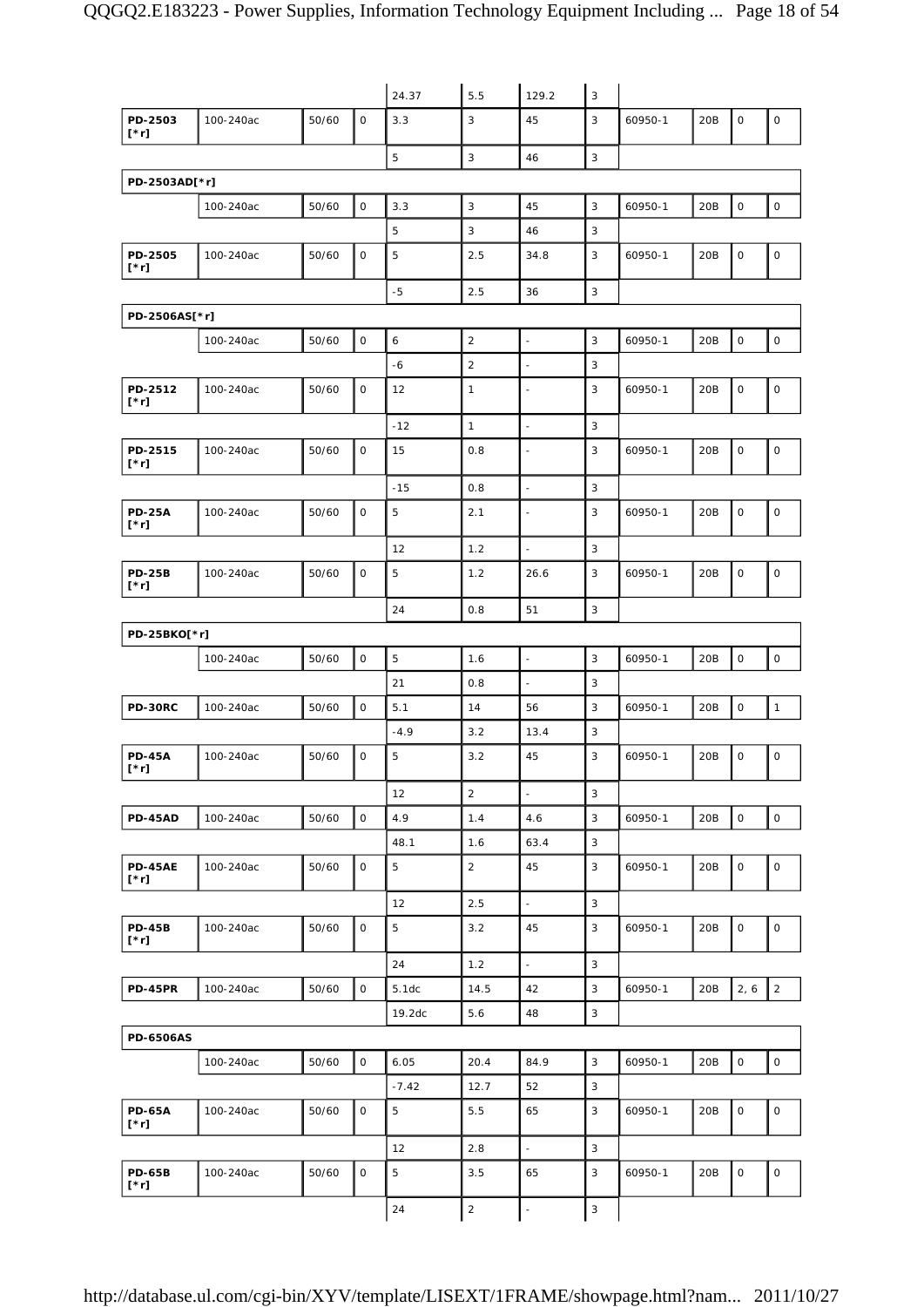| <b>PD-85SP</b>  | 100-240ac                              | $50 - 60$ | $\mathsf O$         | 35.2dc         | 3.6  | 105.6                    | 3                         | 60950-1 | 20B | $\mathsf O$         | $\mathbf{1}$        |
|-----------------|----------------------------------------|-----------|---------------------|----------------|------|--------------------------|---------------------------|---------|-----|---------------------|---------------------|
|                 |                                        |           |                     | 12.1dc         | 0.9  | 7.8                      | 3                         |         |     |                     |                     |
| <b>PID-24RC</b> |                                        |           |                     |                |      |                          |                           |         |     |                     |                     |
|                 | 100-240ac                              | 50/60     | $\mathsf O$         | 12.21          | 3.3  | 33.78                    | 3                         | 60950-1 | 20B | $\mathsf O$         | $\mathsf{O}\xspace$ |
|                 |                                        |           |                     | 11.95          | 2.9  | 34.51                    | 3                         |         |     |                     |                     |
|                 | PID-250A, PID-250B, PID-250C, PID-250D |           |                     |                |      |                          |                           |         |     |                     |                     |
|                 | 100-240 Vac                            | 50/60     | $\mathsf O$         | 12.04dc        | 19.5 | 233                      | $\mathsf 3$               | 60950-1 | 20B | $\mathsf O$         | $\mathbf{1}$        |
|                 |                                        |           |                     | 4.98dc         | 5.9  | 28.2                     | 3                         |         |     |                     |                     |
|                 |                                        |           |                     | 35.96dc        | 10.6 | 38.2                     | 3                         |         |     |                     |                     |
|                 |                                        |           |                     | 5.03dc         | 6.5  | 28.7                     | $\mathsf 3$               |         |     |                     |                     |
|                 |                                        |           |                     | 48.06dc        | 9.9  | 447                      | 3                         |         |     |                     |                     |
|                 |                                        |           |                     | 4.99dc         | 6.5  | 27.9                     | 3                         |         |     |                     |                     |
| PPQ-1003A       |                                        |           |                     |                |      |                          |                           |         |     |                     |                     |
|                 | 100-240ac                              | 50/60     | $\mathsf{O}\xspace$ | 5.1            | 28   | 122                      | $\mathsf 3$               | 60950-1 | 20B | $\mathsf O$         | $\mathsf{O}\xspace$ |
|                 |                                        |           |                     | 3.34           | 27   | 70                       | 3                         |         |     |                     |                     |
|                 |                                        |           |                     | 13.2           | 24   | 180                      | 3                         |         |     |                     |                     |
|                 |                                        |           |                     | $-5.1$         | 1.8  | $\overline{7}$           | 3                         |         |     |                     |                     |
| PPQ-1003B       |                                        |           |                     |                |      |                          |                           |         |     |                     |                     |
|                 | 100-240ac                              | 50/60     | $\mathsf{O}\xspace$ | 5.1            | 28   | 122                      | 3                         | 60950-1 | 20B | $\mathsf{O}\xspace$ | $\mathsf{O}\xspace$ |
|                 |                                        |           |                     | 3.34           | 27   | 70                       | 3                         |         |     |                     |                     |
|                 |                                        |           |                     | 13.2           | 24   | 180                      | 3                         |         |     |                     |                     |
|                 |                                        |           |                     | $-12.2$        | 1.9  | 18                       | $\ensuremath{\mathsf{3}}$ |         |     |                     |                     |
| PPQ-1003C       |                                        |           |                     |                |      |                          |                           |         |     |                     |                     |
|                 | 100-240ac                              | 50/60     | $\mathsf O$         | 5.1            | 28   | 122                      | $\mathsf 3$               | 60950-1 | 20B | $\mathsf O$         | $\mathsf O$         |
|                 |                                        |           |                     | 3.34           | 27   | 70                       | 3                         |         |     |                     |                     |
|                 |                                        |           |                     | 15.7           | 17   | 152                      | 3                         |         |     |                     |                     |
|                 |                                        |           |                     | $-15.1$        | 1.9  | 22                       | 3                         |         |     |                     |                     |
| PPQ-1003D       |                                        |           |                     |                |      |                          |                           |         |     |                     |                     |
|                 | 100-240ac                              | 50/60     | $\mathsf O$         | 5.1            | 28   | 122                      | $\mathsf 3$               | 60950-1 | 20B | $\mathsf O$         | $\mathsf{O}\xspace$ |
|                 |                                        |           |                     | 3.34           | 27   | 70                       | $\mathsf 3$               |         |     |                     |                     |
|                 |                                        |           |                     | 13.2           | 24   | 180                      | $\mathsf 3$               |         |     |                     |                     |
|                 |                                        |           |                     | 25.1           | 1.8  | $\overline{7}$           | $\mathsf 3$               |         |     |                     |                     |
| PPQ-100AD[*r]   |                                        |           |                     |                |      |                          |                           |         |     |                     |                     |
|                 | 100-240ac                              | 50/60     | $\mathsf O$         | 5              | 10   | $\Box$                   | $\mathsf 3$               | 60950-1 | 20B | $\mathsf O$         | $\mathbf{1}$        |
|                 |                                        |           |                     | 12             | 3.4  | $\mathbb{Z}$             | $\mathbf{3}$              |         |     |                     |                     |
|                 |                                        |           |                     | $-12$          | 0.6  | $\overline{\phantom{a}}$ | $\mathsf 3$               |         |     |                     |                     |
|                 |                                        |           |                     | $-5$           | 0.6  | $\overline{\phantom{a}}$ | 3                         |         |     |                     |                     |
| PPQ-100B[*r]    |                                        |           |                     |                |      |                          |                           |         |     |                     |                     |
|                 | 100-240ac                              | 50/60     | $\mathsf{O}\xspace$ | 5              | 10   | $\overline{\phantom{a}}$ | 3                         | 60950-1 | 20B | $\mathsf O$         | $\mathbf{1}$        |
|                 |                                        |           |                     | 12             | 3.4  | $\overline{\phantom{a}}$ | 3                         |         |     |                     |                     |
|                 |                                        |           |                     | $-12$          | 0.6  | $\overline{\phantom{a}}$ | $\mathbf{3}$              |         |     |                     |                     |
|                 |                                        |           |                     | $-5$           | 0.6  | $\overline{\phantom{a}}$ | 3                         |         |     |                     |                     |
| PPQ-100C[*r]    |                                        |           |                     |                |      |                          |                           |         |     |                     |                     |
|                 | 100-240ac                              | 50/60     | $\mathsf O$         | $\overline{5}$ | 10   | $\Box$                   | $\mathbf{3}$              | 60950-1 | 20B | $\mathsf{O}\xspace$ | $\mathbf{1}$        |
|                 |                                        |           |                     | 15             | 2.6  | $\mathbb{Z}$             | 3                         |         |     |                     |                     |
|                 |                                        |           |                     | $-15$          | 0.6  | $\bar{\gamma}$           | 3                         |         |     |                     |                     |
|                 |                                        |           |                     |                |      |                          |                           |         |     |                     |                     |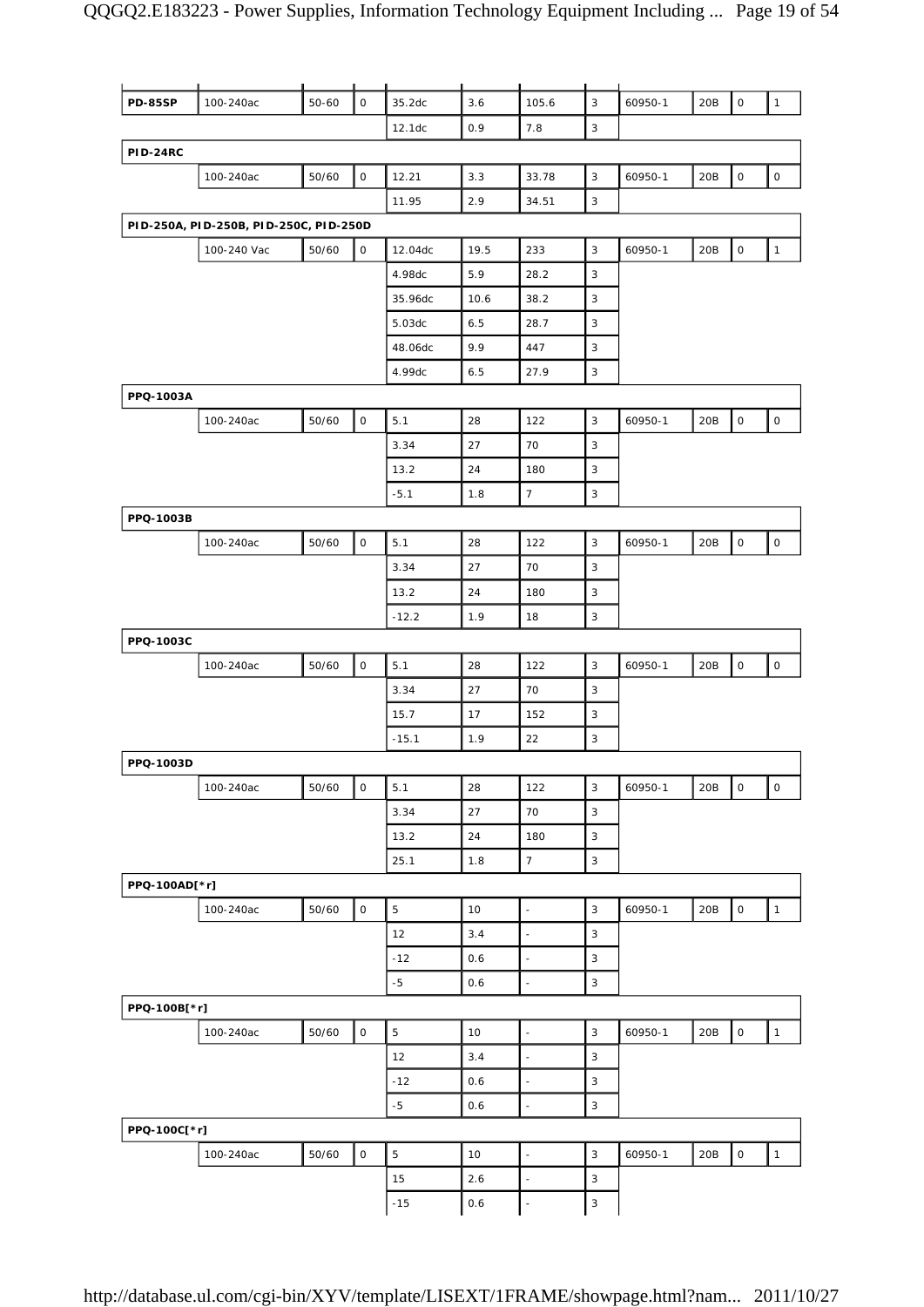|                   | п         |       | ┸                        |         |      |                          |                          |         |                          |                          |                          |
|-------------------|-----------|-------|--------------------------|---------|------|--------------------------|--------------------------|---------|--------------------------|--------------------------|--------------------------|
|                   |           |       |                          | $-5$    | 0.6  | $\overline{\phantom{a}}$ | $\mathbf{3}$             |         |                          |                          |                          |
| PPQ-100D[*r]      |           |       |                          |         |      |                          |                          |         |                          |                          |                          |
|                   | 100-240ac | 50/60 | $\mathsf O$              | 5       | 8    | $\overline{a}$           | 3                        | 60950-1 | 20B                      | $\mathsf O$              | $\mathbf{1}$             |
|                   |           |       |                          | 24      | 2    | $\overline{\phantom{a}}$ | 3                        |         |                          |                          |                          |
|                   |           |       |                          | 12      | 0.6  | ÷,                       | 3                        |         |                          |                          |                          |
|                   |           |       |                          | $-12$   | 0.6  | $\overline{\phantom{a}}$ | 3                        |         |                          |                          |                          |
| PPS-125-12[*r]    |           |       |                          |         |      |                          |                          |         |                          |                          |                          |
|                   |           | 50/60 | $\mathsf O$              |         | 8.5  | $\overline{\phantom{a}}$ | $\mathbf{3}$             | 60950-1 | 20B                      | $\mathsf O$              | $\mathsf O$              |
|                   | 100-240ac |       |                          | 12dc    |      |                          |                          |         |                          |                          |                          |
| PPS-125-13.5[*r]  |           |       |                          |         |      |                          |                          |         |                          |                          |                          |
|                   | 100-240ac | 50/60 | $\mathsf O$              | 13.5dc  | 7.5  | $\overline{\phantom{a}}$ | $\mathsf 3$              | 60950-1 | 20B                      | $\mathsf O$              | $\mathsf O$              |
| PPS-125-15[*r]    |           |       |                          |         |      |                          |                          |         |                          |                          |                          |
|                   | 100-240ac | 50/60 | $\mathsf O$              | 15dc    | 6.7  | $\overline{\phantom{a}}$ | $\mathsf 3$              | 60950-1 | 20B                      | $\mathsf O$              | $\mathsf O$              |
| PPS-125-24[*r]    |           |       |                          |         |      |                          |                          |         |                          |                          |                          |
|                   | 100-240ac | 50/60 | $\mathsf O$              | 24dc    | 4.2  | $\mathbb{Z}$             | $\mathsf 3$              | 60950-1 | 20B                      | $\mathsf O$              | $\mathsf{O}\xspace$      |
| PPS-125-27        |           |       |                          |         |      |                          |                          |         |                          |                          |                          |
|                   | 100-240ac | 50/60 | $\mathsf O$              | 25.1dc  | 5.2  | 130.5                    | 3                        | 60950-1 | 20B                      | $\mathsf O$              | $\mathsf O$              |
| PPS-125-3.3[*r]   |           |       |                          |         |      |                          |                          |         |                          |                          |                          |
|                   | 100-240ac | 50/60 | $\mathsf O$              | 3.3dc   | 20   | $\overline{a}$           | $\mathsf 3$              | 60950-1 | 20B                      | $\mathsf O$              | $\mathsf O$              |
| PPS-125-48        |           |       |                          |         |      |                          |                          |         |                          |                          |                          |
|                   | 100-240ac | 50/60 | $\mathsf O$              | 43.3dc  | 3.4  | 147.2                    | 3                        | 60950-1 | 20B                      | $\mathsf O$              | $\mathsf{O}\xspace$      |
| PPS-125-5         |           |       |                          |         |      |                          |                          |         |                          |                          |                          |
|                   | 100-240ac | 50/60 | $\mathsf{O}$             | 4.5ac   | 30   | 135                      | 3                        | 60950-1 | 20B                      | $\mathsf O$              | $\mathsf{O}\xspace$      |
| PPS-125-9[*r]     |           |       |                          |         |      |                          |                          |         |                          |                          |                          |
|                   | 100-240ac | 50/60 | $\mathsf O$              | 9ac     | 8.5  | $\mathbb{Z}$             | 3                        | 60950-1 | 20B                      | $\mathsf O$              | $\mathsf O$              |
|                   |           |       |                          |         |      |                          |                          |         |                          |                          |                          |
| PPS-200-12(a)[*r] |           |       |                          |         |      |                          |                          |         |                          |                          |                          |
|                   | 100-240ac | 50/60 | $\overline{\phantom{a}}$ | 12dc    | 16.6 | $\mathbb{Z}$             | $\Box$                   | 60950-1 | $\overline{\phantom{a}}$ | $\Box$                   | $\overline{\phantom{a}}$ |
| PPS-200-15(b)[*r] |           |       |                          |         |      |                          |                          |         |                          |                          |                          |
|                   | 100-240ac | 50/60 | $\overline{\phantom{a}}$ | 15dc    | 13.3 | $\overline{\phantom{a}}$ | $\overline{\phantom{a}}$ | 60950-1 | $\overline{\phantom{a}}$ | $\overline{\phantom{a}}$ |                          |
| PPS-200-24(a)[*r] |           |       |                          |         |      |                          |                          |         |                          |                          |                          |
|                   | 100-240ac | 50/60 | $\overline{\phantom{a}}$ | 24dc    | 8.3  | $\overline{\phantom{a}}$ | $\overline{\phantom{a}}$ | 60950-1 | $\bar{z}$                |                          |                          |
| PPS-200-27        |           |       |                          |         |      |                          |                          |         |                          |                          |                          |
|                   | 100-240ac | 50/60 | $\omega$                 | 27.1dc  | 9    | 232                      | $\overline{\phantom{a}}$ | 60950-1 | $\overline{\phantom{a}}$ | $\omega$                 | $\sim$                   |
| PPS-200-36        |           |       |                          |         |      |                          |                          |         |                          |                          |                          |
|                   | 100-240ac | 50/60 | $\overline{\phantom{a}}$ | 36.12dc | 6.50 | 233                      | $\overline{\phantom{a}}$ | 60950-1 | $\overline{\phantom{a}}$ | $\blacksquare$           |                          |
| PPS-200-48        |           |       |                          |         |      |                          |                          |         |                          |                          |                          |
|                   | 100-240ac | 50/60 | $\Box$                   | 48.2dc  | 5.5  | 235                      | $\overline{\phantom{a}}$ | 60950-1 | $\Box$                   | $\bar{\phantom{a}}$      | $\overline{\phantom{a}}$ |
| PPS-200-5         |           |       |                          |         |      |                          |                          |         |                          |                          |                          |
|                   | 100-240ac | 50/60 | $\omega$                 | 5.1dc   | 47   | 200                      | $\omega$                 | 60950-1 | $\overline{\phantom{a}}$ | $\bar{\phantom{a}}$      | $\sim$                   |
| PPT-100B[*r]      |           |       |                          |         |      |                          |                          |         |                          |                          |                          |
|                   | 100-240ac | 50/60 | $\mathsf O$              | 5       | 10   | $\overline{\phantom{a}}$ | 3                        | 60950-1 | 20B                      | $\mathsf O$              | $\mathbf{1}$             |
|                   |           |       |                          | 12      | 3.4  | $\Box$                   | 3                        |         |                          |                          |                          |
|                   |           |       |                          | $-12$   | 0.6  | $\overline{a}$           | 3                        |         |                          |                          |                          |
| PPT-100C[*r]      |           |       |                          |         |      |                          |                          |         |                          |                          |                          |
|                   |           |       | $\mathsf O$              |         |      |                          | $\mathsf 3$              |         |                          |                          | $\mathbf{1}$             |
|                   | 100-240ac | 50/60 |                          | 5       | 10   | $\overline{\phantom{a}}$ |                          | 60950-1 | 20B                      | $\mathsf{O}$             |                          |
|                   |           |       |                          | 15      | 2.6  | $\overline{\phantom{a}}$ | 3                        |         |                          |                          |                          |
|                   |           |       |                          | $-15$   | 0.6  | $\overline{\phantom{a}}$ | 3                        |         |                          |                          |                          |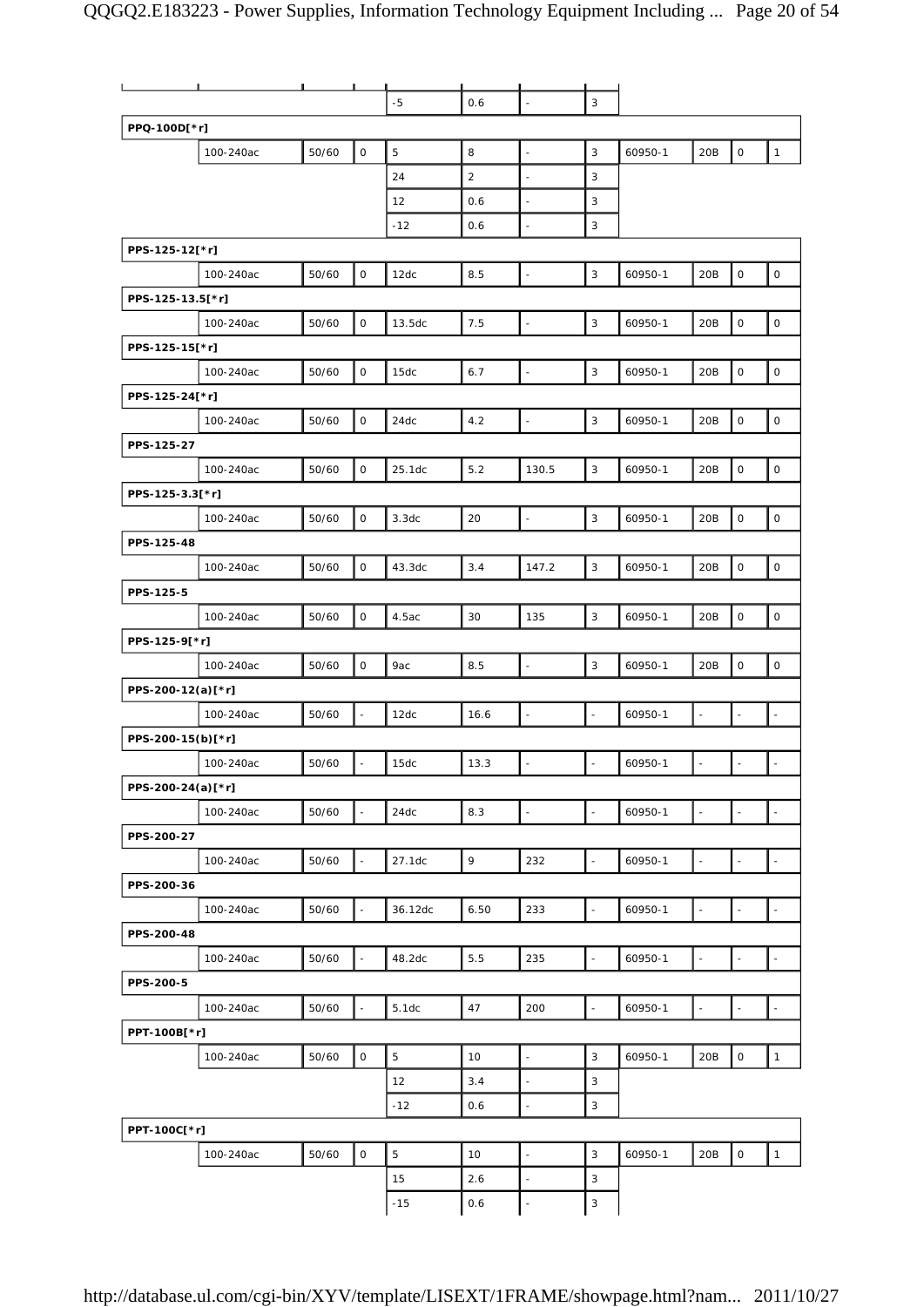|                  | л.        |       |              |                    |                |                          |                           |         |     |                     |                     |
|------------------|-----------|-------|--------------|--------------------|----------------|--------------------------|---------------------------|---------|-----|---------------------|---------------------|
| PPT-100D[*r]     |           |       |              |                    |                |                          |                           |         |     |                     |                     |
|                  | 100-240ac | 50/60 | $\mathsf{O}$ | 5                  | 8              | $\ddot{\phantom{a}}$     | $\mathsf 3$               | 60950-1 | 20B | 0                   | $\mathbf{1}$        |
|                  |           |       |              | 24                 | 2              | $\Box$                   | 3                         |         |     |                     |                     |
|                  |           |       |              | 12                 | 0.6            | $\overline{\phantom{a}}$ | 3                         |         |     |                     |                     |
| <b>PPT-125AA</b> |           |       |              |                    |                |                          |                           |         |     |                     |                     |
|                  | 100-240ac | 50/60 | $\mathsf O$  | 5                  | 6.8            | 67.51                    | 3                         | 60950-1 | 20B | $\mathsf O$         | $\mathsf O$         |
|                  |           |       |              | 22                 | 1.5            | 86.57                    | 3                         |         |     |                     |                     |
|                  |           |       |              | $-22$              | 1.5            | 34.79                    | 3                         |         |     |                     |                     |
| PPT-125A[*r]     |           |       |              |                    |                |                          |                           |         |     |                     |                     |
|                  | 100-240ac | 50/60 | $\mathsf O$  | 3.3dc              | 10             | $\Box$                   | 3                         | 60950-1 | 20B | $\mathsf O$         | $\mathsf{O}\xspace$ |
|                  |           |       |              | 5dc                | 8              | $\overline{\phantom{a}}$ | 3                         |         |     |                     |                     |
|                  |           |       |              | 12dc               | 0.5            | $\overline{\phantom{a}}$ | 3                         |         |     |                     |                     |
| <b>PPT-125B</b>  |           |       |              |                    |                |                          |                           |         |     |                     |                     |
|                  | 100-240ac | 50/60 | $\mathsf O$  | 4.1dc              | 15             | 61.5                     | $\mathbf{3}$              | 60950-1 | 20B | $\mathsf{O}\xspace$ | $\mathsf O$         |
|                  |           |       |              | 11.2dc             | 5.1            | 57.1                     | 3                         |         |     |                     |                     |
|                  |           |       |              | 10.5 <sub>dc</sub> | 1.3            | 13.8                     | 3                         |         |     |                     |                     |
| PPT-125C[*r]     |           |       |              |                    |                |                          |                           |         |     |                     |                     |
|                  | 100-240ac | 50/60 | $\mathsf O$  | 5dc                | 11             | $\ddot{\phantom{a}}$     | 3                         | 60950-1 | 20B | 0                   | 0                   |
|                  |           |       |              | 15dc               | 2.5            | $\overline{\phantom{a}}$ | 3                         |         |     |                     |                     |
|                  |           |       |              | $-15dc$            | 0.5            | $\overline{a}$           | 3                         |         |     |                     |                     |
| <b>PPT-125D</b>  |           |       |              |                    |                |                          |                           |         |     |                     |                     |
|                  | 100-240ac | 50/60 | $\mathsf O$  | 4.4dc              | 8.6            | 37.84                    | 3                         | 60950-1 | 20B | $\mathsf O$         | $\mathsf{O}\xspace$ |
|                  |           |       |              | 21.3dc             | 3.5            | 73.1                     | 3                         |         |     |                     |                     |
|                  |           |       |              | 10.9dc             | 1.4            | 15.26                    | 3                         |         |     |                     |                     |
| PQ-100B          | 100-240ac | 50/60 | $\mathsf O$  | 5.07               | 16             | 76.98                    | 3                         | 60950-1 | 20B | $\mathsf O$         | $\mathsf{O}\xspace$ |
|                  |           |       |              | 16.05              | 9              | 99.5                     | 3                         |         |     |                     |                     |
|                  |           |       |              | $-5.04$            | 1.5            | 5.96                     | 3                         |         |     |                     |                     |
|                  |           |       |              | $-12.03$           | 1.8            | 19.21                    | 3                         |         |     |                     |                     |
| <b>PQ-100C</b>   | 100-240ac | 50/60 | 0            | 5.05               | 16.6           | 79.23                    | 3                         | 60950-1 | 20B | $\mathsf{O}\xspace$ | 0                   |
|                  |           |       |              | 18.73              | 7.6            | 104.54                   | 3                         |         |     |                     |                     |
|                  |           |       |              | $-5.07$            | 1.1            | 3.65                     | $\mathbf{3}$              |         |     |                     |                     |
|                  |           |       |              | $-15.05$           | 0.93           | 12.63                    | 3                         |         |     |                     |                     |
| <b>PQ-100D</b>   | 100-240ac | 50/60 | $\mathsf O$  | 5.07               | 15.4           | 74.23                    | 3                         | 60950-1 | 20B | $\mathsf O$         | $\mathsf{O}\xspace$ |
|                  |           |       |              | 14.06              | 8.4            | 93.76                    | 3                         |         |     |                     |                     |
|                  |           |       |              | 24.09              | $\sqrt{4}$     | 76.86                    | $\ensuremath{\mathsf{3}}$ |         |     |                     |                     |
|                  |           |       |              | $-11.99$           | 1.8            | 19.29                    | $\mathsf 3$               |         |     |                     |                     |
| <b>PQ-100DTR</b> |           |       |              |                    |                |                          |                           |         |     |                     |                     |
|                  | 100-240ac | 50/60 | $\mathsf O$  | 11.677dc           | 8.12           | 91.7                     | $\mathbf{3}$              | 60950-1 | 20B | $\mathsf O$         | $\mathsf O$         |
|                  |           |       |              | $-11.984dc$        | 4.97           | 47.8                     | 3                         |         |     |                     |                     |
|                  |           |       |              | 5.075dc            | 19.12          | 93.1                     | 3                         |         |     |                     |                     |
|                  |           |       |              | 24.298dc           | 4.77           | 108.5                    | 3                         |         |     |                     |                     |
| <b>PQ-100E</b>   | 100-240ac | 50/60 | $\mathsf O$  | 5.07               | 15             | 72.3                     | $\ensuremath{\mathsf{3}}$ | 60950-1 | 20B | $\mathsf O$         | $\mathsf{O}$        |
|                  |           |       |              | 15.61              | 8              | 89.4                     | $\mathbf{3}$              |         |     |                     |                     |
|                  |           |       |              | 15.003             | 1.8            | 23.46                    | 3                         |         |     |                     |                     |
|                  |           |       |              | 23.86              | $\overline{2}$ | 30.35                    | 3                         |         |     |                     |                     |
| PS-25-12[*r]     |           |       |              |                    |                |                          |                           |         |     |                     |                     |
|                  |           |       |              |                    |                |                          |                           |         |     |                     |                     |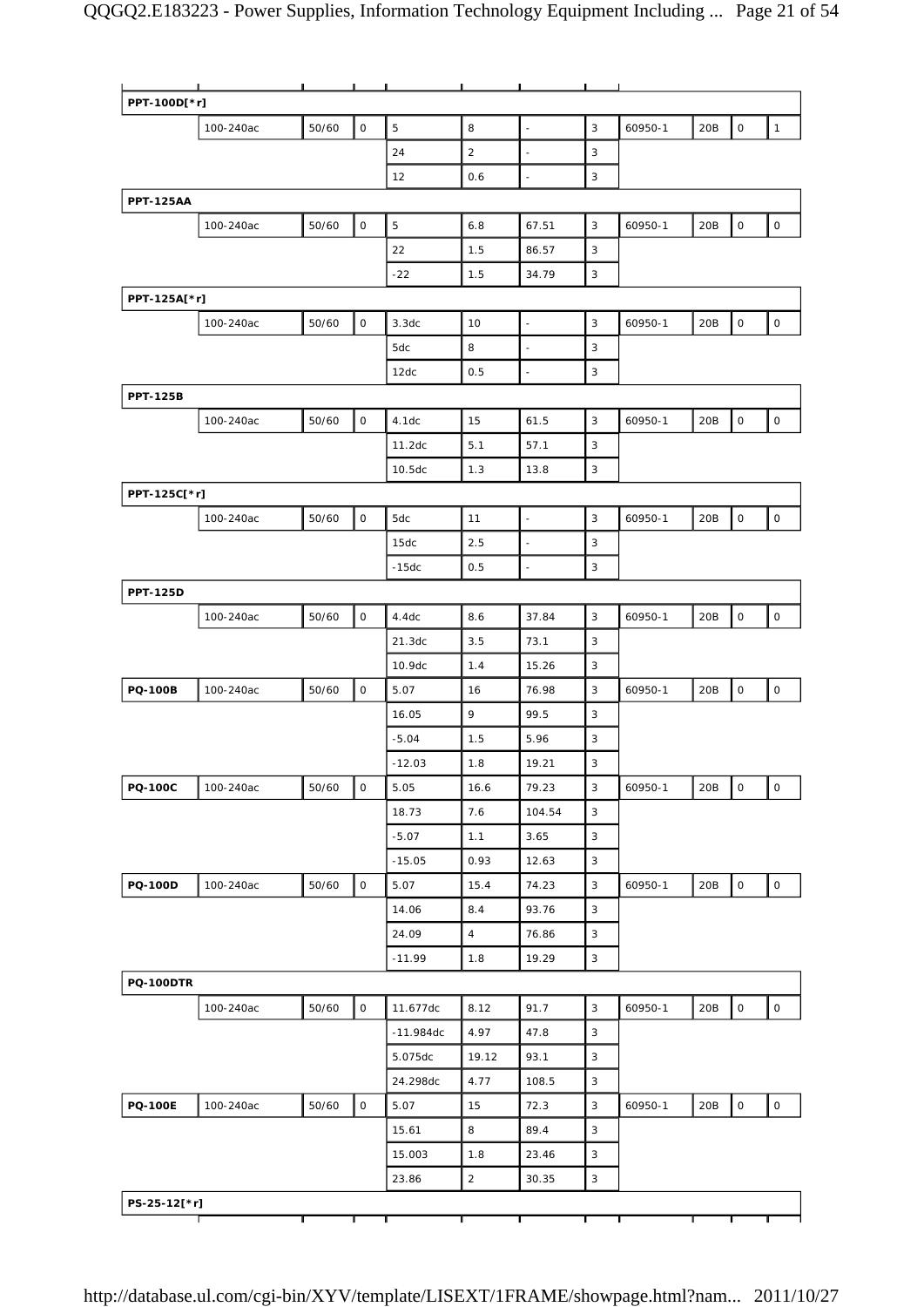|                        | 100-240ac | 50/60 | $\overline{\phantom{a}}$ | 12    | 2.1          |                          | $\mathbf{3}$ | 60950-1 | 20B | $\overline{\phantom{a}}$ | $\mathsf{O}\xspace$ |
|------------------------|-----------|-------|--------------------------|-------|--------------|--------------------------|--------------|---------|-----|--------------------------|---------------------|
| PS-25-13.5[*r]         |           |       |                          |       |              |                          |              |         |     |                          |                     |
|                        | 100-240ac | 50/60 | O                        | 13.5  | 1.9          | 28                       | $\mathsf 3$  | 60950-1 | 20B | $\mathsf{O}\xspace$      | $\mathsf O$         |
| PS-25-15[*r]           |           |       |                          |       |              |                          |              |         |     |                          |                     |
|                        | 100-240ac | 50/60 | $\mathsf O$              | 14    | 1.7          | ÷.                       | $\mathbf{3}$ | 60950-1 | 20B | $\mathsf{O}\xspace$      | $\mathsf{O}$        |
| PS-25-24[*r]           |           |       |                          |       |              |                          |              |         |     |                          |                     |
|                        | 100-240ac | 50/60 | $\mathsf O$              | 24    | $\mathbf{1}$ | $\overline{\phantom{a}}$ | $\mathsf 3$  | 60950-1 | 20B | $\mathsf{O}\xspace$      | $\mathsf O$         |
| PS-25-27[*r]           |           |       |                          |       |              |                          |              |         |     |                          |                     |
|                        | 100-240ac | 50/60 | $\mathsf{O}\xspace$      | 27    | 0.9          | $\overline{\phantom{a}}$ | 3            | 60950-1 | 20B | $\mathsf{O}\xspace$      | $\mathsf{O}$        |
| PS-25-3.3[*r]          |           |       |                          |       |              |                          |              |         |     |                          |                     |
|                        | 100-240ac | 50/60 | O                        | 3.3   | 5            | $\blacksquare$           | 3            | 60950-1 | 20B | 0                        | $\mathsf O$         |
| PS-25-48[*r]           |           |       |                          |       |              |                          |              |         |     |                          |                     |
|                        | 100-240ac | 50/60 | $\mathsf O$              | 48    | 0.5          | 67.2                     | 3            | 60950-1 | 20B | 0                        | $\mathsf O$         |
| PS-25-5<br>$[\cdot r]$ | 100-240ac | 50/60 | 0                        | 5     | 5            | 44.3                     | 3            | 60950-1 | 20B | $\mathsf O$              | $\mathsf O$         |
| PS-25-7.5[*r]          |           |       |                          |       |              |                          |              |         |     |                          |                     |
|                        | 100-240ac | 50/60 | $\mathsf O$              | 7.5   | 3.3          | $\overline{\phantom{a}}$ | 3            | 60950-1 | 20B | $\mathsf{O}\xspace$      | $\mathsf O$         |
| PS-35-12               |           |       |                          |       |              |                          |              |         |     |                          |                     |
|                        | 100-240ac | 50/60 | $\mathsf O$              | 12.09 | 4.9          | 44                       | 3            | 60950-1 | 20B | $\mathsf{O}\xspace$      | $\mathsf O$         |
| PS-35-13.5 $(*r)$      |           |       |                          |       |              |                          |              |         |     |                          |                     |
|                        | 100-240ac | 50/60 | $\mathsf O$              | 13.5  | 2.6          | 20.8                     | 3            | 60950-1 | 20B | 0                        | $\mathsf O$         |
| PS-35-15               |           |       |                          |       |              |                          |              |         |     |                          |                     |
|                        | 100-240ac | 50/60 | $\mathsf O$              | 15.1  | 4.2          | 47                       | $\mathsf 3$  | 60950-1 | 20B | $\mathsf{O}\xspace$      | $\mathsf O$         |
| PS-35-24(*r)           |           |       |                          |       |              |                          |              |         |     |                          |                     |
|                        | 100-240ac | 50/60 | $\mathsf O$              | 24    | 1.5          | 36                       | $\mathsf 3$  | 60950-1 | 20B | $\mathsf{O}\xspace$      | $\mathsf{O}\xspace$ |
| PS-35-3.3              |           |       |                          |       |              |                          |              |         |     |                          |                     |
|                        | 100-240ac | 50/60 | $\mathsf O$              | 3.31  | 14.8         | 20                       | 3            | 60950-1 | 20B | $\mathsf O$              | $\mathsf O$         |
| PS-35-48               |           |       |                          |       |              |                          |              |         |     |                          |                     |
|                        |           |       |                          |       |              |                          |              |         |     |                          |                     |
|                        | 100-240ac | 50/60 | $\mathsf O$              | 48.08 | 1.2          | 46                       | 3            | 60950-1 | 20B | $\mathsf O$              | $\mathsf O$         |
| PS-35-5                | 100-240ac | 50/60 | $\mathsf{O}$             | 5.07  | 10.2         | 35                       | 3            | 60950-1 | 20B | 0                        | $\mathsf O$         |
| $PS-35-7.5(*)$         |           |       |                          |       |              |                          |              |         |     |                          |                     |
|                        | 100-240ac | 50/60 | $\mathsf O$              | 7.5   | 4.7          | 35.25                    | $\mathbf{3}$ | 60950-1 | 20B | $\mathsf{O}\xspace$      | $\mathsf O$         |
| PS-45-12[*r]           |           |       |                          |       |              |                          |              |         |     |                          |                     |
|                        | 100-240ac | 50/60 | 0                        | 12    | 3.7          | 44.4                     | 3            | 60950-1 | 20B | $\mathsf{O}\xspace$      | $\mathsf O$         |
| PS-45-13.5[*r]         |           |       |                          |       |              |                          |              |         |     |                          |                     |
|                        | 100-240ac | 50/60 | $\mathsf O$              | 13.5  | 3.3          | 44.5                     | $\mathsf 3$  | 60950-1 | 20B | $\mathsf{O}\xspace$      | $\mathsf{O}\xspace$ |
| PS-45-15[*r]           |           |       |                          |       |              |                          |              |         |     |                          |                     |
|                        | 100-240ac | 50/60 | $\mathsf{O}$             | 15    | $\mathbf{3}$ | 45                       | $\mathbf{3}$ | 60950-1 | 20B | $\mathsf{O}\xspace$      | $\mathsf O$         |
| PS-45-24[*r]           |           |       |                          |       |              |                          |              |         |     |                          |                     |
|                        | 100-240ac | 50/60 | O                        | 24    | 1.9          | 45.6                     | $\mathbf{3}$ | 60950-1 | 20B | $\mathsf{O}\xspace$      | $\mathsf O$         |
| PS-45-24MI[*r]         |           |       |                          |       |              |                          |              |         |     |                          |                     |
|                        | 100-240ac | 50/60 | 0                        | 24dc  | 1.9          | 45.6                     | $\mathsf 3$  | 60950-1 | 20B | $\mathsf{O}\xspace$      | $\mathsf O$         |
| PS-45-27[*r]           |           |       |                          |       |              |                          |              |         |     |                          |                     |
|                        | 100-240ac | 50/60 | $\mathsf O$              | 27    | 1.7          | 45.9                     | $\mathbf{3}$ | 60950-1 | 20B | $\mathsf O$              | $\mathsf{O}\xspace$ |
| PS-45-3.3[*r]          |           |       |                          |       |              |                          |              |         |     |                          |                     |
| PS-45-48[*r]           | 100-240ac | 50/60 | 0                        | 3.3   | 8            | 26.4                     | $\mathbf{3}$ | 60950-1 | 20B | $\mathsf{O}\xspace$      | $\mathsf O$         |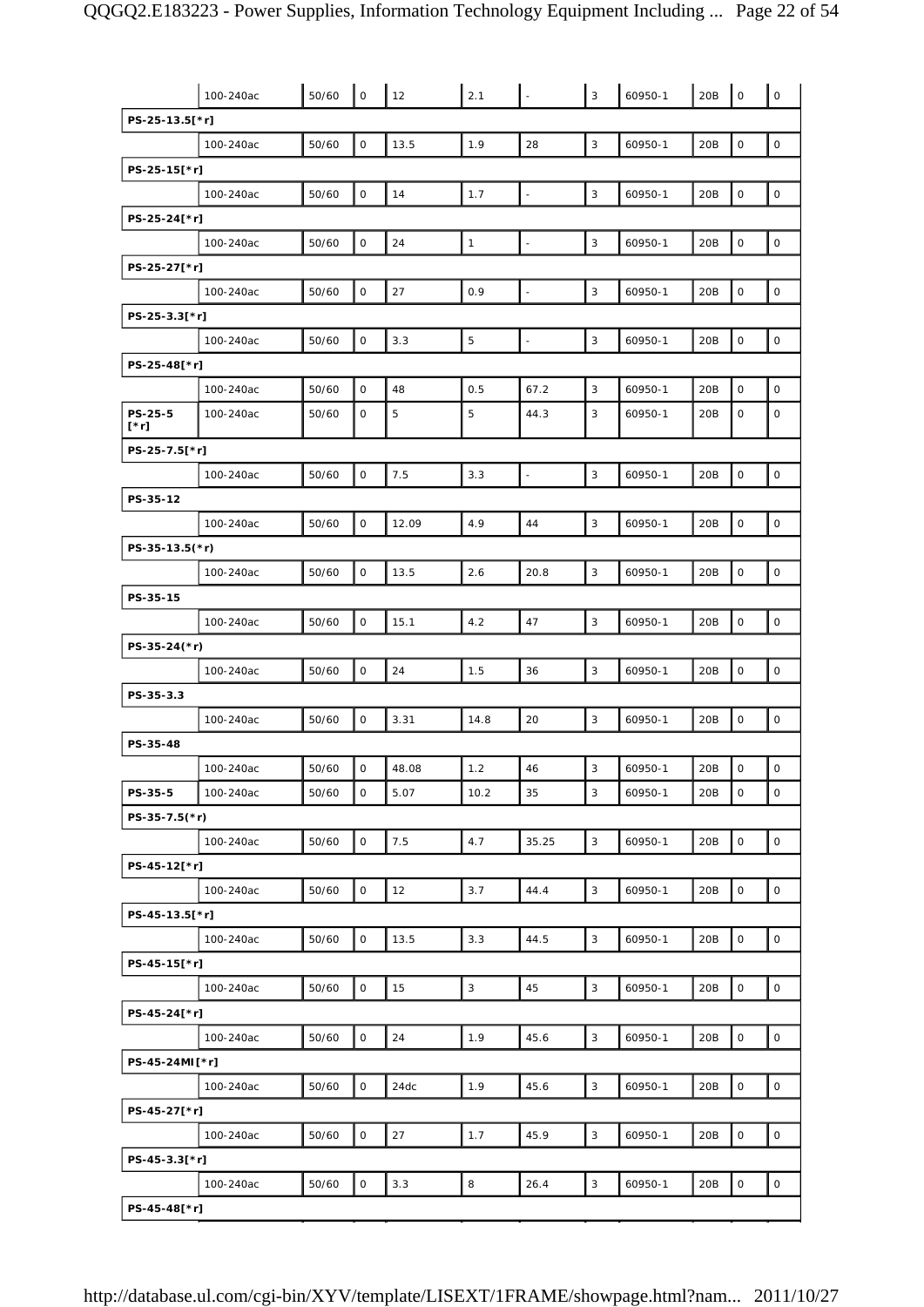|                        | 100-240ac             | 50/60 | $\mathsf O$         | 48      | $\mathbf{1}$ | 48                       | 3            | 60950-1 | 20B | $\mathsf O$         | $\mathsf O$         |
|------------------------|-----------------------|-------|---------------------|---------|--------------|--------------------------|--------------|---------|-----|---------------------|---------------------|
| PS-45-48AD[*r]         |                       |       |                     |         |              |                          |              |         |     |                     |                     |
|                        | 100-240ac             | 50/60 | $\mathsf O$         | 48      | $\mathbf{1}$ | 48                       | 3            | 60950-1 | 20B | $\mathsf O$         | $\mathbf 0$         |
| PS-45-5<br>$[\cdot r]$ | 100-240ac             | 50/60 | 0                   | 5       | 8            | 40                       | 3            | 60950-1 | 20B | $\mathsf O$         | 0                   |
| PS-45-7.5[*r]          |                       |       |                     |         |              |                          |              |         |     |                     |                     |
|                        | 100-240ac             | 50/60 | 0                   | 7.5     | 5.4          | 40.5                     | 3            | 60950-1 | 20B | $\mathsf O$         | $\mathsf O$         |
| PS-65-12[*r]           |                       |       |                     |         |              |                          |              |         |     |                     |                     |
|                        | 100-240ac             | 50/60 | 0                   | 12      | 5.2          | 62.4                     | 3            | 60950-1 | 20B | $\mathsf{O}\xspace$ | $\mathsf O$         |
| PS-65-13.5[*r]         |                       |       |                     |         |              |                          |              |         |     |                     |                     |
|                        | 100-240ac             | 50/60 | 0                   | 13.5    | 4.7          | 63.5                     | $\mathbf{3}$ | 60950-1 | 20B | $\mathsf O$         | $\mathsf{O}\xspace$ |
| PS-65-15[*r]           |                       |       |                     |         |              |                          |              |         |     |                     |                     |
|                        | 100-240ac             | 50/60 | 0                   | 15      | 4.2          | 64.8                     | 3            | 60950-1 | 20B | $\mathsf O$         | $\mathsf O$         |
| PS-65-24[*r]           |                       |       |                     |         |              |                          |              |         |     |                     |                     |
|                        | 100-240ac             | 50/60 | $\mathsf{O}\xspace$ | 24      | 2.7          | 64.8                     | 3            | 60950-1 | 20B | $\mathsf{O}\xspace$ | $\mathsf O$         |
| PS-65-27[*r]           |                       |       |                     |         |              |                          |              |         |     |                     |                     |
|                        | 100-240ac             | 50/60 | 0                   | 27      | 2.4          | 64.8                     | 3            | 60950-1 | 20B | $\mathsf O$         | $\mathsf O$         |
| PS-65-3.3[*r]          |                       |       |                     |         |              |                          |              |         |     |                     |                     |
|                        | 100-240ac             | 50/60 | $\mathsf{O}$        | 3.3     | 12           | 39.6                     | 3            | 60950-1 | 20B | $\mathsf O$         | $\mathsf{O}\xspace$ |
| PS-65-48[*r]           |                       |       |                     |         |              |                          |              |         |     |                     |                     |
|                        | 100-240ac             | 50/60 | $\mathsf{O}$        | 48      | 1.35         | 64.8                     | 3            | 60950-1 | 20B | $\mathsf O$         | $\mathbf 0$         |
| PS-65-5<br>$[\cdot r]$ | 100-240ac             | 50/60 | 0                   | 5       | 12           | 60                       | 3            | 60950-1 | 20B | $\mathsf O$         | 0                   |
| PS-65-7.5[*r]          |                       |       |                     |         |              |                          |              |         |     |                     |                     |
|                        | 100-240ac             | 50/60 | 0                   | 7.5     | 8            | 60                       | 3            | 60950-1 | 20B | $\mathsf{O}\xspace$ | $\mathsf O$         |
| <b>PSC-100A</b>        |                       |       |                     |         |              |                          |              |         |     |                     |                     |
|                        | 100-240ac             | 50/60 | 0                   | 13.8dc  | 10.7         | 136                      | 3            | 60950-1 | 20B | $\mathsf O$         | $\mathbf{1}$        |
| PSC-100AHO             |                       |       |                     |         |              |                          |              |         |     |                     |                     |
|                        | 100-240ac             | 50/60 | O                   | 13.8dc  | $\sqrt{4}$   | 55.2                     | 3            | 60950-1 | 20B | 0                   | $\mathbf{1}$        |
|                        |                       |       |                     | 13.8dc  | 0.25         | 3.45                     | 3            |         |     |                     |                     |
| <b>PSC-100B</b>        |                       |       |                     |         |              |                          |              |         |     |                     |                     |
|                        | 100-240ac             | 50/60 | 0                   | 27.6dc  | 5.5          | 142                      | $\mathsf 3$  | 60950-1 | 20B | $\mathsf O$         | $\mathbf{1}$        |
| <b>PSC-60A</b>         | 100-240ac             | 50/60 | 0                   | 13.81dc | 5.5          | 63                       | 3            | 60950-1 | 20B | 0                   | $\mathbf{1}$        |
|                        |                       |       |                     | 13.80dc | 1.7          | 22                       | 3            |         |     |                     |                     |
| <b>PSC-60B</b>         | 100-240ac             | 50/60 | 0                   | 27.63dc | 3.3          | 73                       | 3            | 60950-1 | 20B | $\mathsf O$         | $\mathbf{1}$        |
|                        |                       |       |                     | 27.59dc | 0.79         | 21                       | 3            |         |     |                     |                     |
| PSN-300-24[*r]         |                       |       |                     |         |              |                          |              |         |     |                     |                     |
|                        | 100-240ac             | 50/60 | 0                   | 24      | 12.5         | $\overline{a}$           | 3            | 60950-1 | 20B | $\mathsf O$         | $\mathsf O$         |
| PSP-1000-12[*r]        |                       |       |                     |         |              |                          |              |         |     |                     |                     |
|                        | 100-120/<br>200-240ac | 50/60 | O                   | 12      | 66.4         | $\overline{\phantom{a}}$ | 3            | 60950-1 | 20B | $\mathsf O$         | 0                   |
|                        |                       |       |                     | 12      | 75           | $\overline{\phantom{a}}$ | $\mathbf{3}$ |         |     |                     |                     |
| PSP-1000-13.5[*r]      |                       |       |                     |         |              |                          |              |         |     |                     |                     |
|                        | 100-120/<br>200-240ac | 50/60 | 0                   | 13.5    | 59.2         | ä,                       | 3            | 60950-1 | 20B | 0                   | $\mathsf O$         |
|                        |                       |       |                     | 13.5    | 67           | $\overline{\phantom{a}}$ | 3            |         |     |                     |                     |
| PSP-1000-15[*r]        |                       |       |                     |         |              |                          |              |         |     |                     |                     |
|                        | 100-120/<br>200-240ac | 50/60 | 0                   | 15      | 52.8         | $\blacksquare$           | 3            | 60950-1 | 20B | 0                   | $\mathsf{O}\xspace$ |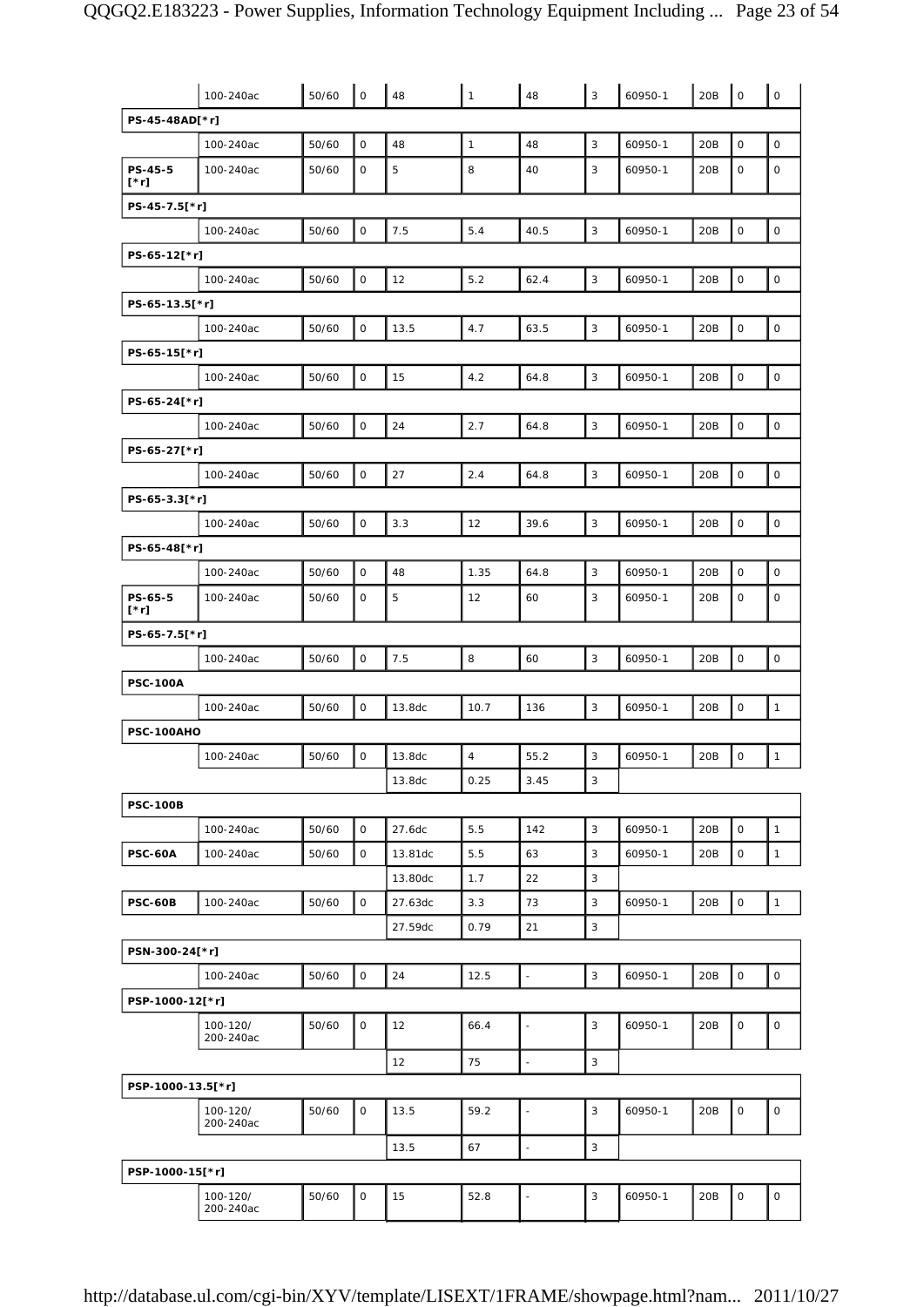|                     |                       |       |              | 15    | 60                       | $\omega$                 | 3           |         |     |                     |                     |
|---------------------|-----------------------|-------|--------------|-------|--------------------------|--------------------------|-------------|---------|-----|---------------------|---------------------|
| PSP-1000-24[*r]     |                       |       |              |       |                          |                          |             |         |     |                     |                     |
|                     | 100-120/<br>200-240ac | 50/60 | $\mathsf O$  | 24    | 33.4                     | $\blacksquare$           | 3           | 60950-1 | 20B | $\mathsf O$         | $\mathsf O$         |
|                     |                       |       |              | 24    | 37.6                     | $\overline{\phantom{a}}$ | 3           |         |     |                     |                     |
| PSP-1000-27[*r]     |                       |       |              |       |                          |                          |             |         |     |                     |                     |
|                     | 100-120/<br>200-240ac | 50/60 | $\mathsf O$  | 27    | 29.6                     | $\blacksquare$           | 3           | 60950-1 | 20B | $\mathsf{O}\xspace$ | $\mathsf{O}\xspace$ |
|                     |                       |       |              | 27    | 33.6                     | $\overline{\phantom{a}}$ | 3           |         |     |                     |                     |
| PSP-1000-48[*r]     |                       |       |              |       |                          |                          |             |         |     |                     |                     |
|                     | 100-120/<br>200-240ac | 50/60 | $\mathsf O$  | 48    | 16.8                     | $\overline{a}$           | 3           | 60950-1 | 20B | $\mathsf O$         | $\mathsf O$         |
|                     |                       |       |              | 48    | 19                       | $\overline{\phantom{a}}$ | 3           |         |     |                     |                     |
| PSP-1000-5[*r]      |                       |       |              |       |                          |                          |             |         |     |                     |                     |
|                     | 100-120/<br>200-240ac | 50/60 | $\mathsf O$  | 5     | 128                      | $\blacksquare$           | 3           | 60950-1 | 20B | $\mathsf O$         | $\mathsf O$         |
|                     |                       |       |              | 5     | 145                      | $\overline{\phantom{a}}$ | 3           |         |     |                     |                     |
| PSP-1500-12[*r]     |                       |       |              |       |                          |                          |             |         |     |                     |                     |
|                     | 200-240ac             | 50/60 | $\mathsf O$  | 12    | 112.5                    | $\bar{\phantom{a}}$      | 3           | 60950-1 | 20B | $\mathsf O$         | $\mathsf O$         |
| PSP-1500-13.5[*r]   |                       |       |              |       |                          |                          |             |         |     |                     |                     |
|                     | 200-240ac             | 50/60 | $\mathsf O$  | 13.5  | 100.5                    | $\overline{\phantom{a}}$ | 3           | 60950-1 | 20B | $\mathsf O$         | $\mathsf O$         |
| PSP-1500-15[*r]     |                       |       |              |       |                          |                          |             |         |     |                     |                     |
|                     | 200-240ac             | 50/60 | $\mathsf O$  | 15    | 90                       | $\mathbb{Z}$             | 3           | 60950-1 | 20B | $\mathsf O$         | $\mathsf O$         |
| PSP-1500-24[*r]     |                       |       |              |       |                          |                          |             |         |     |                     |                     |
|                     | 200-240ac             | 50/60 | $\mathsf O$  | 24    | 56.4                     | $\Box$                   | 3           | 60950-1 | 20B | $\mathsf O$         | $\mathsf O$         |
| PSP-1500-27[*r]     |                       |       |              |       |                          |                          |             |         |     |                     |                     |
|                     | 200-240ac             | 50/60 | $\mathsf O$  | 27    | 50.4                     | $\overline{\phantom{a}}$ | 3           | 60950-1 | 20B | $\mathsf O$         | $\mathsf O$         |
| PSP-1500-48[*r]     |                       |       |              |       |                          |                          |             |         |     |                     |                     |
|                     | 200-240ac             | 50/60 | $\mathsf{O}$ | 48    | 28.5                     | $\overline{\phantom{a}}$ | 3           | 60950-1 | 20B | $\mathsf O$         | $\mathsf O$         |
| PSP-1500-5[*r]      |                       |       |              |       |                          |                          |             |         |     |                     |                     |
|                     | 200-240ac             | 50/60 | $\mathsf O$  | 5     | 217.5                    | $\overline{\phantom{a}}$ | 3           | 60950-1 | 20B | $\mathsf O$         | $\mathsf O$         |
| <b>PSP-225-48PD</b> |                       |       |              |       |                          |                          |             |         |     |                     |                     |
|                     | 100-240ac             | 50/60 | $\mathsf O$  | 48.78 | 7.54                     | 318                      | 3           | 60950-1 | 20B | 2,6                 | $\mathbf{1}$        |
| PSP-225-56PD        |                       |       |              |       |                          |                          |             |         |     |                     |                     |
|                     | 100-240ac             | 50/60 | $\mathsf O$  | 55.69 | 5.7                      | 101.6                    | $\mathsf 3$ | 60950-1 | 20B | 2, 6                | $\mathbf{1}$        |
| PSP-300-12[*r]      |                       |       |              |       |                          |                          |             |         |     |                     |                     |
|                     | 100-240ac             | 50/60 | 0            | 12    | $\overline{\phantom{a}}$ | $\sim$                   | $\mathsf 3$ | 60950-1 | 20B | $\mathsf O$         | $\mathsf{O}$        |
| PSP-300-13.5[*r]    |                       |       |              |       |                          |                          |             |         |     |                     |                     |
|                     | 100-240ac             | 50/60 | $\circ$      | 13.5  | 22                       | $\overline{\phantom{a}}$ | $\mathsf 3$ | 60950-1 | 20B | $\mathsf{O}\xspace$ | $\mathsf{O}$        |
| PSP-300-24[*r]      |                       |       |              |       |                          |                          |             |         |     |                     |                     |
|                     | 100-240ac             | 50/60 | $\mathsf O$  | 24    | 12.5                     | $\mathbb{Z}$             | 3           | 60950-1 | 20B | $\mathsf O$         | $\mathsf O$         |
| PSP-300-27[*r]      |                       |       |              |       |                          |                          |             |         |     |                     |                     |
|                     | 100-240ac             | 50/60 | $\mathsf O$  | 27.5  | 11                       | $\overline{\phantom{a}}$ | $\mathsf 3$ | 60950-1 | 20B | $\mathsf O$         | $\mathsf{O}$        |
| PSP-300-48[*r]      |                       |       |              |       |                          |                          |             |         |     |                     |                     |
|                     | 100-240ac             | 50/60 | $\mathsf O$  | 48    | 6.5                      | $\overline{\phantom{a}}$ | 3           | 60950-1 | 20B | $\mathsf O$         | $\mathsf O$         |
| PSP-500-12Z[*r]     |                       |       |              |       |                          |                          |             |         |     |                     |                     |
|                     | 100-120/<br>200-240ac | 50/60 | $\mathsf{O}$ | 12    | 33.2                     | $\Box$                   | 3           | 60950-1 | 20B | 0                   | $\mathsf O$         |
|                     |                       |       |              | 12    | 41.5                     | $\Box$                   | 3           |         |     |                     |                     |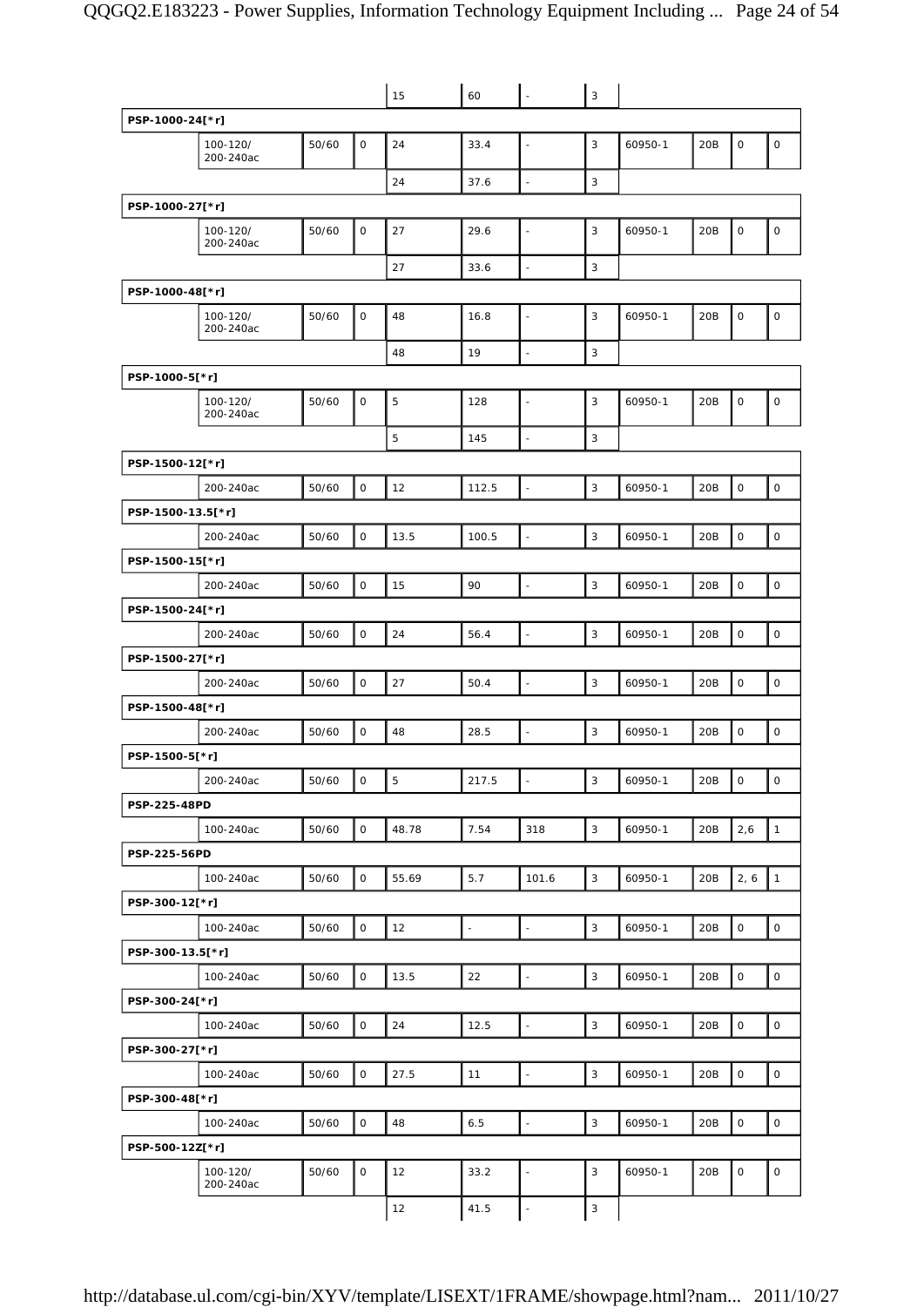|                   | $\mathbf{I}$          |       | $\blacksquare$ | п       | $\blacksquare$ | $\mathbf{I}$             | п.             |         |     |                     |              |
|-------------------|-----------------------|-------|----------------|---------|----------------|--------------------------|----------------|---------|-----|---------------------|--------------|
| PSP-500-13.5Z[*r] |                       |       |                |         |                |                          |                |         |     |                     |              |
|                   | 100-120/<br>200-240ac | 50/60 | 0              | 13.5    | 29.6           | $\overline{a}$           | 3              | 60950-1 | 20B | $\mathsf{O}\xspace$ | $\mathsf O$  |
|                   |                       |       |                | 13.5    | 37             | $\blacksquare$           | 3              |         |     |                     |              |
| PSP-500-15Z[*r]   |                       |       |                |         |                |                          |                |         |     |                     |              |
|                   | 100-120/<br>200-240ac | 50/60 | $\mathsf{O}$   | 15      | 26.4           | $\blacksquare$           | 3              | 60950-1 | 20B | $\mathsf O$         | $\mathsf O$  |
|                   |                       |       |                | 15      | 33             | $\blacksquare$           | $\mathsf 3$    |         |     |                     |              |
| PSP-500-24Z[*r]   |                       |       |                |         |                |                          |                |         |     |                     |              |
|                   | 100-120/<br>200-240ac | 50/60 | 0              | 24      | 16.7           |                          | 3              | 60950-1 | 20B | $\mathsf O$         | $\mathsf O$  |
|                   |                       |       |                | 24      | 20.8           | ÷,                       | 3              |         |     |                     |              |
| PSP-500-27Z[*r]   |                       |       |                |         |                |                          |                |         |     |                     |              |
|                   | 100-120/<br>200-240ac | 50/60 | $\mathsf O$    | 27      | 14.8           | ÷,                       | 3              | 60950-1 | 20B | $\mathsf{O}\xspace$ | $\mathsf O$  |
|                   |                       |       |                | 27      | 18.5           | $\overline{a}$           | $\mathsf 3$    |         |     |                     |              |
| PSP-500-48AP[*r]  |                       |       |                |         |                |                          |                |         |     |                     |              |
|                   | 100-240ac             | 50/60 | $\mathsf O$    | 48      | 10.5           | ÷,                       | $\mathsf 3$    | 60950-1 | 20B | $\mathsf O$         | $\mathsf{O}$ |
| PSP-500-48API[*r] |                       |       |                |         |                |                          |                |         |     |                     |              |
|                   | 100-240ac             | 50/60 | $\mathsf O$    | 48      | 10.5           | $\bar{z}$                | $\mathsf 3$    | 60950-1 | 20B | $\mathsf{O}\xspace$ | $\mathsf{O}$ |
| PSP-500-48Z[*r]   |                       |       |                |         |                |                          |                |         |     |                     |              |
|                   | 100-120/<br>200-240ac | 50/60 | $\mathsf{O}$   | 48      | 8.4            |                          | 3              | 60950-1 | 20B | $\mathsf O$         | $\mathsf O$  |
|                   |                       |       |                | 48      | 10.5           | $\overline{a}$           | 3              |         |     |                     |              |
| PSP-500-5Z[*r]    |                       |       |                |         |                |                          |                |         |     |                     |              |
|                   | 100-120/<br>200-240ac | 50/60 | $\mathsf{O}$   | 5       | 64             |                          | 3              | 60950-1 | 20B | $\mathsf O$         | $\mathsf O$  |
|                   |                       |       |                | 5       | 80             | $\overline{a}$           | 3              |         |     |                     |              |
| PSP-550-13.5NE    |                       |       |                |         |                |                          |                |         |     |                     |              |
|                   | 100-120/<br>200-240ac | 50/60 | $\mathsf{O}$   | 13.74dc | 48.9           | 553                      | 3              | 60950-1 | 20B | $\mathsf O$         | $\mathbf{1}$ |
| PSP-550-27NE      |                       |       |                |         |                |                          |                |         |     |                     |              |
|                   | 100-120/<br>200-240ac | 50/60 | $\mathsf{O}$   | 27.04dc | 28.4           | 546                      | 3              | 60950-1 | 20B | $\mathsf O$         | $\mathbf{1}$ |
| PSP-550-54NE      |                       |       |                |         |                |                          |                |         |     |                     |              |
|                   | 100-120/<br>200-240ac | 50/60 | 0              | 54.09dc | 12.49          | 632                      | 3              | 60950-1 | 20B | $\mathsf{O}$        | $\mathbf{1}$ |
| PSP-600-12        |                       |       |                |         |                |                          |                |         |     |                     |              |
|                   | 100-240ac             | 50/60 | $\mathsf{O}$   | 11.84dc | 55.8           | 650.3                    | 3              | 60950-1 | 20B | $\mathsf O$         | $\mathbf{1}$ |
| PSP-600-13.5[*r]  |                       |       |                |         |                |                          |                |         |     |                     |              |
|                   | 100-240ac             | 50/60 | $\mathsf{O}$   | 13.5dc  | 44.5           | $\overline{\phantom{a}}$ | 3              | 60950-1 | 20B | $\mathsf O$         | $\mathbf{1}$ |
| PSP-600-15[*r]    |                       |       |                |         |                |                          |                |         |     |                     |              |
|                   | 100-240ac             | 50/60 | $\mathsf{O}$   | 15dc    | 40             | $\blacksquare$           | 3              | 60950-1 | 20B | $\mathsf O$         | $\mathbf{1}$ |
| PSP-600-24[*r]    |                       |       |                |         |                |                          |                |         |     |                     |              |
|                   | 100-240ac             | 50/60 | $\mathsf{O}$   | 24dc    | 25             | $\overline{\phantom{a}}$ | $\overline{3}$ | 60950-1 | 20B | $\mathsf O$         | $\mathbf{1}$ |
| PSP-600-27[*r]    |                       |       |                |         |                |                          |                |         |     |                     |              |
|                   | 100-240ac             | 50/60 | $\mathsf O$    | 27dc    | 22.2           | $\overline{\phantom{a}}$ | $\overline{3}$ | 60950-1 | 20B | $\mathsf O$         | $\mathbf{1}$ |
| PSP-600-32[*r]    |                       |       |                |         |                |                          |                |         |     |                     |              |
|                   | 100-240ac             | 50/60 | $\mathsf{O}$   | 32dc    | 18.7           | $\blacksquare$           | 3              | 60950-1 | 20B | $\mathsf O$         | $\mathbf{1}$ |
| PSP-600-48        |                       |       |                |         |                |                          |                |         |     |                     |              |
|                   |                       |       |                |         |                |                          |                |         |     |                     |              |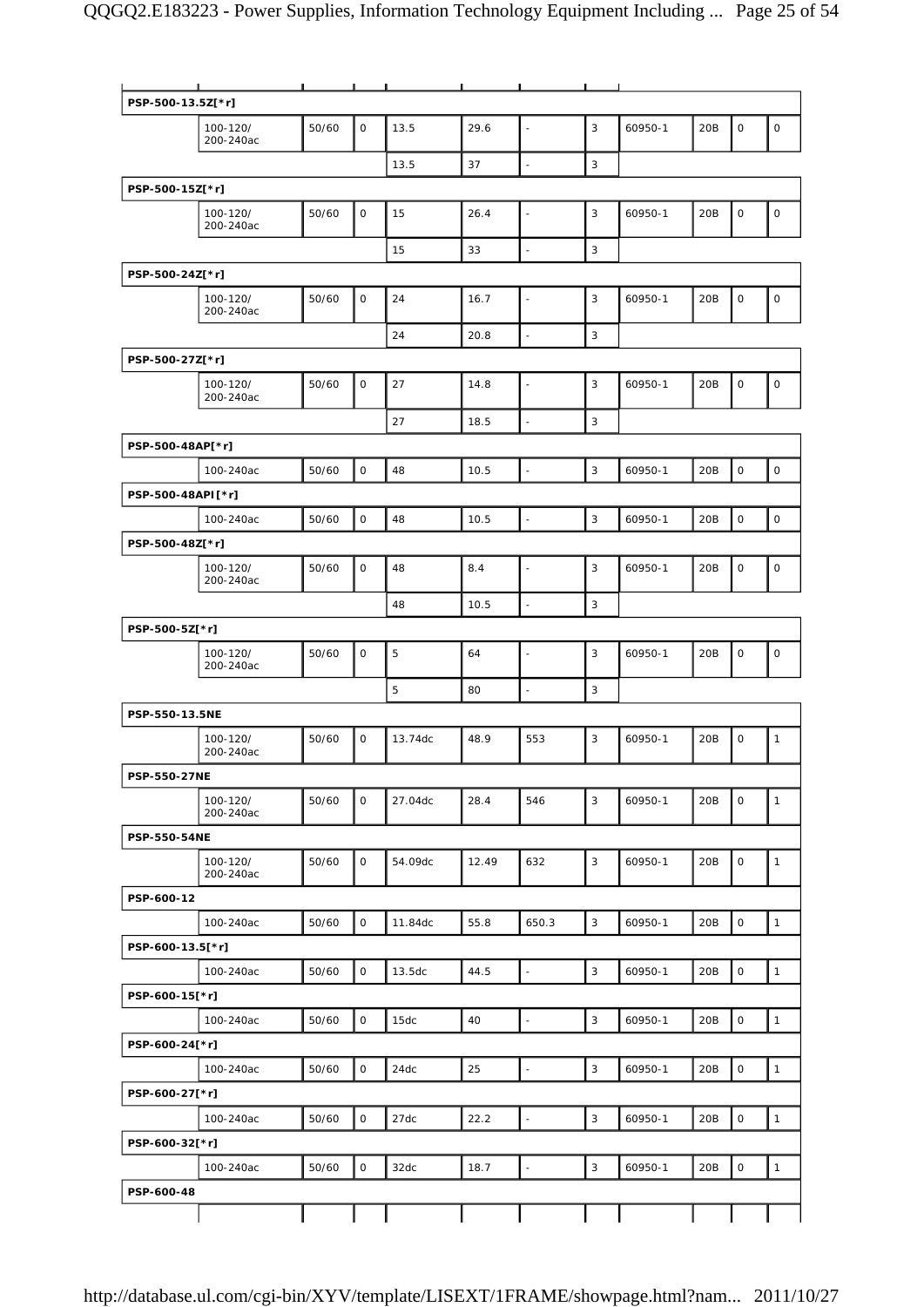|                              | 100-240ac | 50/60 | $\mathsf O$  | 47.52dc | 15.5           | 723                                        | $\sqrt{3}$                   | 60950-1 | 20B | $\mathsf O$         | $\mathbf{1}$        |
|------------------------------|-----------|-------|--------------|---------|----------------|--------------------------------------------|------------------------------|---------|-----|---------------------|---------------------|
| PSP-600-5                    |           |       |              |         |                |                                            |                              |         |     |                     |                     |
|                              | 100-240ac | 50/60 | $\mathsf{O}$ | 5.1dc   | 90             | 420                                        | 3                            | 60950-1 | 20B | $\mathsf O$         | $\mathbf{1}$        |
| PT-4503                      | 100-240ac | 50/60 | $\mathsf{O}$ | 5.06    | 12.1           | 54.2                                       | 3                            | 60950-1 | 20B | 0                   | 0                   |
|                              |           |       |              | 3.36    | 15.7           | 48                                         | 3                            |         |     |                     |                     |
|                              |           |       |              | 12.11   | 5.6            | 65.5                                       | 3                            |         |     |                     |                     |
| PT-4503CO                    |           |       |              |         |                |                                            |                              |         |     |                     |                     |
|                              | 100-240ac | 50/60 | $\mathsf{O}$ | 3.32    | 19.3           | 47                                         | 3                            | 60950-1 | 20B | $\mathsf O$         | $\mathsf{O}\xspace$ |
|                              |           |       |              | 5.08    | 13.2           | 58                                         | $\mathsf 3$                  |         |     |                     |                     |
|                              |           |       |              | 12.02   | 6.3            | 71                                         | 3                            |         |     |                     |                     |
| <b>PT-45A</b><br>$[\cdot r]$ | 100-240ac | 50/60 | 0            | 5       | 3              | 45                                         | 3                            | 60950-1 | 20B | 0                   | $\mathsf O$         |
|                              |           |       |              | 12      | $\overline{2}$ | $\overline{\phantom{a}}$                   | 3                            |         |     |                     |                     |
|                              |           |       |              | $-5$    | 0.3            | $\blacksquare$                             | 3                            |         |     |                     |                     |
| PT-45B[*r]                   | 100-240ac | 50/60 | $\mathsf O$  | 5       | 3              | 45                                         | 3                            | 60950-1 | 20B | $\mathsf O$         | $\mathsf O$         |
|                              |           |       |              | 12      | $\overline{2}$ | $\overline{\phantom{a}}$                   | 3                            |         |     |                     |                     |
|                              |           |       |              | $-12$   | 0.3            |                                            | 3                            |         |     |                     |                     |
| PT-45C(&)[*r]                |           |       |              |         |                |                                            |                              |         |     |                     |                     |
|                              | 100-240ac | 50/60 | $\mathsf O$  | 5       | $\mathbf{3}$   | 45                                         | $\mathbf{3}$                 | 60950-1 | 20B | $\mathsf O$         | 0                   |
|                              |           |       |              | 15      | 1.6            | $\bar{\phantom{a}}$                        | 3                            |         |     |                     |                     |
|                              |           |       |              | $-15$   | 0.3            | $\blacksquare$                             | 3                            |         |     |                     |                     |
| PT-6503                      | 100-240ac | 50/60 | $\mathsf O$  | 5.12    | 16.2           | 89.4                                       | 3                            | 60950-1 | 20B | $\mathsf O$         | $\mathsf O$         |
|                              |           |       |              | 3.38    | 20.1           | 61.5                                       | 3                            |         |     |                     |                     |
|                              |           |       |              | 12.62   | 7.2            | 85.1                                       | 3                            |         |     |                     |                     |
| <b>PT-65A</b><br>$[\cdot r]$ | 100-240ac | 50/60 | $\mathsf{O}$ | 5       | 5.5            | 65                                         | 3                            | 60950-1 | 20B | 0                   | $\mathsf O$         |
|                              |           |       |              | 12      | 2.5            | $\overline{\phantom{a}}$                   | 3                            |         |     |                     |                     |
|                              |           |       |              | $-5$    | 0.5            | ÷,                                         | 3                            |         |     |                     |                     |
| PT-65B[*r]                   | 100-240ac | 50/60 | $\mathsf{O}$ | 5       | 5.5            | 65                                         | 3                            | 60950-1 | 20B | $\mathsf O$         | $\mathsf{O}\xspace$ |
|                              |           |       |              | $12\,$  | 2.5            |                                            | 3                            |         |     |                     |                     |
|                              |           |       |              | $-12$   | 0.5            | L,                                         | 3                            |         |     |                     |                     |
| PT-65C[*r]                   | 100-240ac | 50/60 | $\mathsf{O}$ | 5       | 5.5            | 65                                         | $\mathsf 3$                  | 60950-1 | 20B | $\mathsf{O}\xspace$ | $\mathsf{O}\xspace$ |
|                              |           |       |              | 15      | $\overline{2}$ | $\Box$                                     | $\sqrt{3}$                   |         |     |                     |                     |
|                              |           |       |              | $-15$   | 0.5            | $\omega$                                   | $\mathsf 3$                  |         |     |                     |                     |
| PT-65D                       | 100-240ac | 50/60 | $\mathsf O$  | 5.08    | 16.9           | 65                                         | $\mathsf 3$                  | 60950-1 | 20B | $\mathsf{O}\xspace$ | $\mathsf{O}\xspace$ |
|                              |           |       |              | 15      | 6.3            | 67                                         | 3                            |         |     |                     |                     |
|                              |           |       |              | 32.7    | 3.3            | 69                                         | $\mathsf 3$                  |         |     |                     |                     |
| PT-65DRS[*r]                 |           |       |              |         |                |                                            |                              |         |     |                     |                     |
|                              | 100-240ac | 50/60 | $\mathsf O$  | 5       | $\overline{4}$ | $\overline{\phantom{a}}$                   | $\overline{3}$               | 60950-1 | 20B | $\mathsf{O}\xspace$ | $\mathsf{O}\xspace$ |
|                              |           |       |              | 12      | $\overline{2}$ | $\blacksquare$<br>$\overline{\phantom{a}}$ | $\sqrt{3}$<br>$\overline{3}$ |         |     |                     |                     |
|                              |           |       |              | 17      | 0.3            |                                            |                              |         |     |                     |                     |
| PTsb-181CL                   | 100-240ac | 50/60 | 0            | 4.96dc  | 37.6           | 46.8                                       | 3                            | 60950-1 | 20B | $\mathsf{O}\xspace$ | $\mathbf{1}$        |
|                              |           |       |              | 12.09dc | 18.2           | 217                                        | 3                            |         |     |                     |                     |
|                              |           |       |              | 5.18dc  | 2.5            | 9.8                                        | $\mathsf 3$                  |         |     |                     |                     |
| PTsb-205CL                   |           |       |              |         |                |                                            |                              |         |     |                     |                     |
|                              | 100-240ac | 50/60 | $\mathsf O$  | 5.06dc  | 2.2            | 10.5                                       | $\ensuremath{\mathsf{3}}$    | 60950-1 | 20B | $\mathsf{O}$        | $\mathbf{1}$        |
|                              |           |       |              |         |                |                                            |                              |         |     |                     |                     |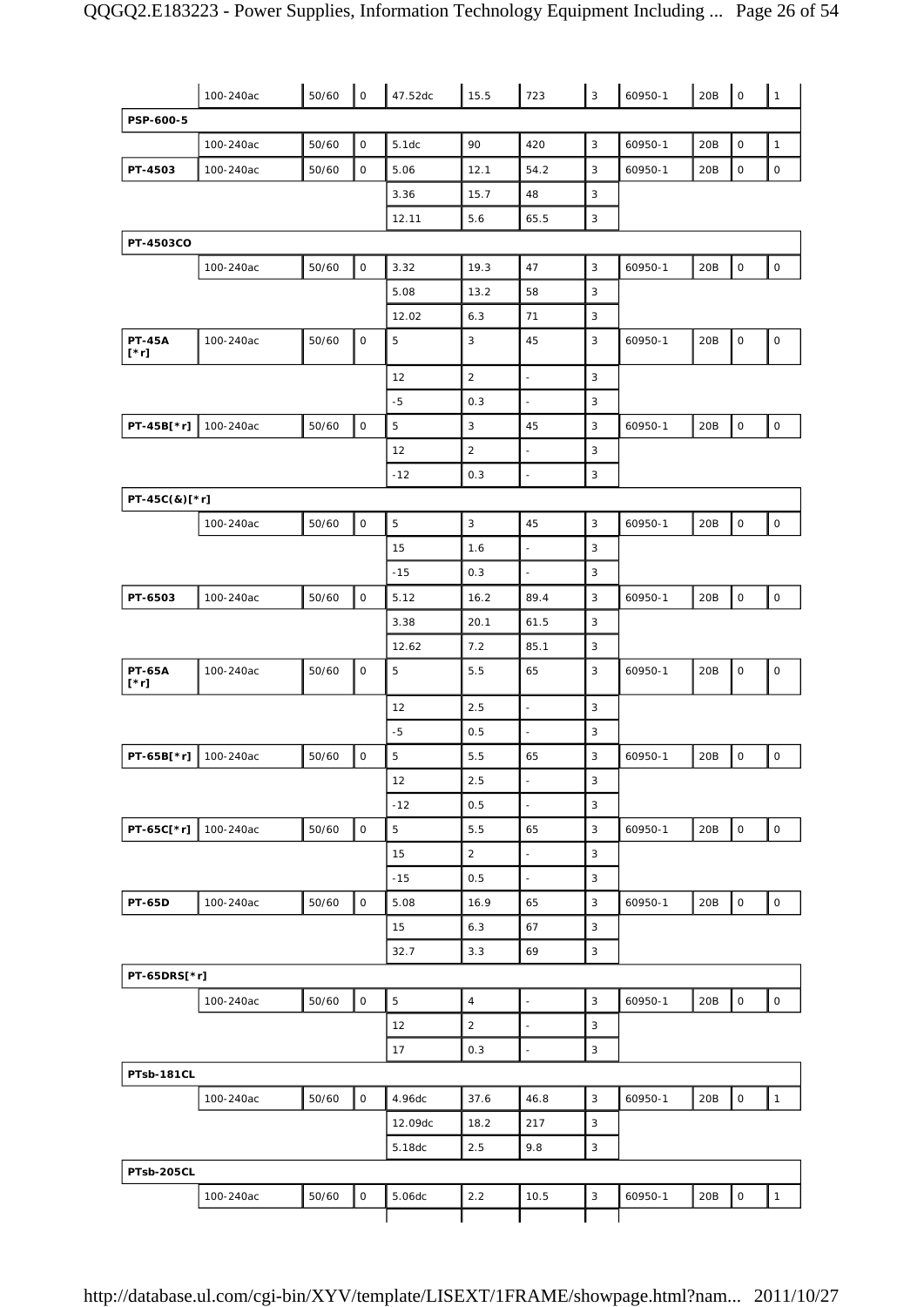|                       |                        |       |              | 12.08dc  | 23.6           | 274                      | $\sqrt{3}$                |         |     |                          |                     |
|-----------------------|------------------------|-------|--------------|----------|----------------|--------------------------|---------------------------|---------|-----|--------------------------|---------------------|
|                       |                        |       |              | 5.01dc   | 32             | 134                      | $\sqrt{3}$                |         |     |                          |                     |
| Pw-120x-13Pzz(c)      |                        |       |              |          |                |                          |                           |         |     |                          |                     |
|                       | 100-120/<br>200-240Vac | 50/60 | $\mathsf O$  | 13.9dc   | 8.6            | 107                      | 3                         | 60950-1 | 20B | 0                        | 1                   |
| Pw-120x-27Pzz(c)      |                        |       |              |          |                |                          |                           |         |     |                          |                     |
|                       | 100-120/<br>200-240Vac | 50/60 | $\mathsf{O}$ | 27.6dc   | 5.2            | 122                      | 3                         | 60950-1 | 20B | O                        | $\mathbf{1}$        |
| Pw-120x-54Pzz(c)      |                        |       |              |          |                |                          |                           |         |     |                          |                     |
|                       | 100-120/<br>200-240Vac | 50/60 | $\mathsf O$  | 54.4dc   | 2.6            | 124                      | 3                         | 60950-1 | 20B | 0                        | 1                   |
| Q-120B<br>$[\cdot r]$ | 100-120/<br>200-240ac  | 50/60 | $\mathsf{O}$ | 5dc      | 11             | 120                      | 3                         | 60950-1 | 20B | 0                        | $\mathsf O$         |
|                       |                        |       |              | 12dc     | $\overline{4}$ | $\overline{\phantom{a}}$ | 3                         |         |     |                          |                     |
|                       |                        |       |              | $-5dc$   | $\mathbf{1}$   | ÷,                       | $\mathsf 3$               |         |     |                          |                     |
|                       |                        |       |              | $-12dc$  | $\mathbf{1}$   | $\blacksquare$           | 3                         |         |     |                          |                     |
| Q-120C<br>$[\cdot r]$ | 100-120/<br>200-240ac  | 50/60 | $\mathsf{O}$ | 5dc      | 10             | 122.5                    | 3                         | 60950-1 | 20B | $\mathsf{O}\xspace$      | $\mathsf O$         |
|                       |                        |       |              | 15dc     | 3.5            | $\frac{1}{2}$            | 3                         |         |     |                          |                     |
|                       |                        |       |              | $-5dc$   | $\mathbf{1}$   | $\overline{\phantom{a}}$ | 3                         |         |     |                          |                     |
|                       |                        |       |              | $-15dc$  | $\mathbf{1}$   |                          | 3                         |         |     |                          |                     |
| Q-120D<br>$[\cdot r]$ | 100-120/<br>200-240ac  | 50/60 | $\mathsf{O}$ | 5dc      | 8              | 124                      | 3                         | 60950-1 | 20B | 0                        | $\mathsf{O}\xspace$ |
|                       |                        |       |              | 12dc     | 2              | $\overline{a}$           | 3                         |         |     |                          |                     |
|                       |                        |       |              | 24dc     | $\sqrt{2}$     | $\overline{a}$           | 3                         |         |     |                          |                     |
|                       |                        |       |              | $-12dc$  | $\mathbf{1}$   | ÷,                       | $\mathsf 3$               |         |     |                          |                     |
| Q-170AD<br>$[^*r]$    | 100-120, 200-<br>240ac | 50/60 | $\mathsf O$  | 12dc     | 1.2            | $\blacksquare$           | 3                         | 60950-1 | 20B | 0                        | $\mathsf O$         |
|                       |                        |       |              | $-5dc$   | 0.2            | $\overline{\phantom{a}}$ | $\mathsf 3$               |         |     |                          |                     |
|                       |                        |       |              | $-48dc$  | $\overline{c}$ | $\overline{\phantom{a}}$ | $\mathsf 3$               |         |     |                          |                     |
|                       |                        |       |              | $-48dc$  | 0.25           | $\overline{\phantom{a}}$ | 3                         |         |     |                          |                     |
| $Q - 200$             | 100-120/<br>200-240ac  | 50/60 | $\mathsf{O}$ | 5.06     | 39             | 147.6                    | $\ensuremath{\mathsf{3}}$ | 60950-1 | 20B | $\overline{\phantom{a}}$ | $\circ$             |
|                       |                        |       |              | 30.5     | 9.5            | 175.7                    | 3                         |         |     |                          |                     |
|                       |                        |       |              | 15.2     | 19             | 139.4                    | 3                         |         |     |                          |                     |
|                       |                        |       |              | 12.2     | 1.7            | 5.2                      | 3                         |         |     |                          |                     |
| Q-220MTI              |                        |       |              |          |                |                          |                           |         |     |                          |                     |
|                       | 100-120ac              | 50/60 | $\mathsf{O}$ | 19.96    | 10.92          | 164                      | 3                         | 1950    | 20B | $\mathsf{O}\xspace$      | $\mathbf{1}$        |
|                       |                        |       |              | 8.1      | 1.28           | 8.3                      | 3                         |         |     |                          |                     |
|                       |                        |       |              | 15.02    | 5.7            | 74                       | 3                         |         |     |                          |                     |
|                       |                        |       |              | $-16.55$ | 1.61           | 18.4                     | $\mathsf 3$               |         |     |                          |                     |
| Q-250B                | 100-120/<br>200-240ac  | 50/60 | $\mathsf{O}$ | 5.06     | 43             | 190                      | 3                         | 60950-1 | 20B | $\mathsf O$              | $\mathbf{1}$        |
|                       |                        |       |              | 12.54    | 17             | 168                      | 3                         |         |     |                          |                     |
|                       |                        |       |              | $-13.33$ | 16             | 148                      | $\sqrt{3}$                |         |     |                          |                     |
|                       |                        |       |              | $-5.08$  | 1.9            | 8                        | 3                         |         |     |                          |                     |
| Q-250C<br>$[\cdot r]$ | 100-120/<br>200-240ac  | 50/60 | $\mathsf{O}$ | 5        | 20             | ä,                       | 3                         | 60950-1 | 20B | 0                        | 1                   |
|                       |                        |       |              | 15       | 5              |                          | 3                         |         |     |                          |                     |
|                       |                        |       |              | $-15$    | $\mathbf{1}$   | $\ddot{\phantom{1}}$     | 3                         |         |     |                          |                     |
|                       |                        |       |              | $-5$     | $\mathbf{1}$   | $\overline{\phantom{a}}$ | 3                         |         |     |                          |                     |
|                       |                        |       |              |          |                |                          |                           |         |     |                          |                     |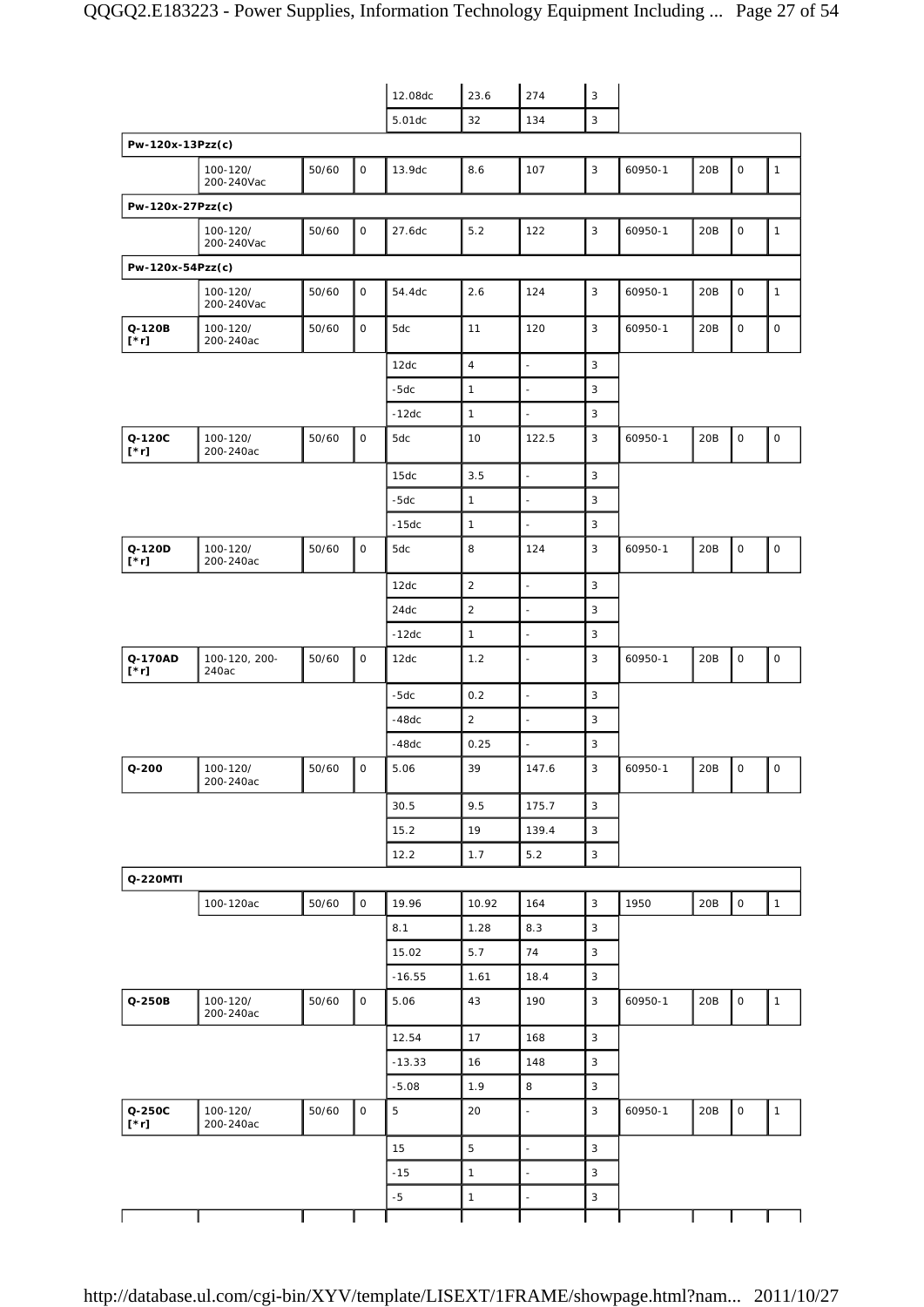| Q-250D<br>$[\cdot r]$  | 100-120/<br>200-240ac | 50/60 | $\overline{\phantom{a}}$ | $\mathbf 5$    | 10             | $\overline{\phantom{a}}$ | $\mathsf 3$               | 60950-1 | 20B | $\overline{\phantom{a}}$ | $\mathbf{1}$        |
|------------------------|-----------------------|-------|--------------------------|----------------|----------------|--------------------------|---------------------------|---------|-----|--------------------------|---------------------|
|                        |                       |       |                          | 12             | 5              | $\overline{a}$           | $\mathbf{3}$              |         |     |                          |                     |
|                        |                       |       |                          | 24             | 5              | $\overline{a}$           | $\sqrt{3}$                |         |     |                          |                     |
|                        |                       |       |                          | $-12$          | $\mathbf{1}$   | ÷,                       | $\mathsf 3$               |         |     |                          |                     |
| Q-250DCA[*r]           |                       |       |                          |                |                |                          |                           |         |     |                          |                     |
|                        | 100-120/<br>200-250ac | 50/60 | $\mathsf{O}$             | 5              | $\overline{1}$ | $\blacksquare$           | 3                         | 60950-1 | 20B | 0                        | $\mathbf{1}$        |
|                        |                       |       |                          | 12             | $\overline{7}$ | $\overline{a}$           | $\sqrt{3}$                |         |     |                          |                     |
|                        |                       |       |                          | 24             | 5              | $\overline{a}$           | $\sqrt{3}$                |         |     |                          |                     |
| Q-250F                 | 100-120/<br>200-240ac | 50/60 | $\mathsf O$              | 5.04           | 57             | 237                      | $\sqrt{3}$                | 60950-1 | 20B | 0                        | $\mathbf{1}$        |
|                        |                       |       |                          | 15.81          | 19             | 220                      | $\mathsf 3$               |         |     |                          |                     |
|                        |                       |       |                          | 27.92          | 13             | 263                      | $\sqrt{3}$                |         |     |                          |                     |
|                        |                       |       |                          | 15.08          | 1.6            | 22                       | 3                         |         |     |                          |                     |
| QP-100-3A[*r]          |                       |       |                          |                |                |                          |                           |         |     |                          |                     |
|                        | 100-240ac             | 50/60 | $\mathsf O$              | 5              | 8              | $\bar{\phantom{a}}$      | $\mathbf{3}$              | 60950-1 | 20B | $\mathsf O$              | $\mathsf O$         |
|                        |                       |       |                          | 3.3            | 8              | $\overline{a}$           | $\sqrt{3}$                |         |     |                          |                     |
|                        |                       |       |                          | 12             | 2.5            | $\overline{\phantom{a}}$ | 3                         |         |     |                          |                     |
|                        |                       |       |                          | $-5$           | 0.6            | $\overline{a}$           | 3                         |         |     |                          |                     |
| QP-100-3B[*r]          |                       |       |                          |                |                |                          |                           |         |     |                          |                     |
|                        | 100-240ac             | 50/60 | $\mathsf O$              | 5              | 8              | ÷,                       | 3                         | 60950-1 | 20B | 0                        | $\mathsf O$         |
|                        |                       |       |                          | 3.3            | 8              | ÷,                       | 3                         |         |     |                          |                     |
|                        |                       |       |                          | 12             | 2.2            | $\blacksquare$           | $\mathsf 3$               |         |     |                          |                     |
|                        |                       |       |                          | $-12$          | 0.6            | $\overline{\phantom{a}}$ | $\mathsf 3$               |         |     |                          |                     |
| QP-100-3C[*r]          |                       |       |                          |                |                |                          |                           |         |     |                          |                     |
|                        | 100-240ac             | 50/60 | $\mathsf O$              | 5              | 8              | $\overline{\phantom{a}}$ | $\mathbf{3}$              | 60950-1 | 20B | $\mathsf O$              | $\mathsf{O}\xspace$ |
|                        |                       |       |                          | 3.3            | 8              | $\overline{\phantom{a}}$ | 3                         |         |     |                          |                     |
|                        |                       |       |                          | 15             | 1.7            | $\bar{\phantom{a}}$      | $\mathsf 3$               |         |     |                          |                     |
|                        |                       |       |                          | $-15$          | 0.6            | $\overline{a}$           | 3                         |         |     |                          |                     |
| QP-100-3D[*r]          |                       |       |                          |                |                |                          |                           |         |     |                          |                     |
|                        | 100-240ac             | 50/60 | $\mathsf{O}\xspace$      | $\mathbf 5$    | $\,$ 8 $\,$    | $\Box$                   | $\mathsf 3$               | 60950-1 | 20B | $\mathsf{O}\xspace$      | $\mathsf{O}\xspace$ |
|                        |                       |       |                          | 3.3            | 8              | $\overline{\phantom{a}}$ | $\mathsf 3$               |         |     |                          |                     |
|                        |                       |       |                          | 24             | 1.3            | $\overline{a}$           | $\mathsf 3$               |         |     |                          |                     |
|                        |                       |       |                          | $-12$          | 0.6            | $\overline{\phantom{a}}$ | 3                         |         |     |                          |                     |
| QP-100B<br>$[\cdot r]$ | 100-240ac             | 50/60 | $\mathsf O$              | $\overline{5}$ | 10             | $\overline{\phantom{a}}$ | $\mathsf 3$               | 60950-1 | 20B | $\mathsf{O}\xspace$      | $\mathsf O$         |
|                        |                       |       |                          | 12             | $\sqrt{3}$     | l,                       | $\overline{3}$            |         |     |                          |                     |
|                        |                       |       |                          | $-12$          | $\mathbf{1}$   | $\overline{\phantom{a}}$ | $\mathsf 3$               |         |     |                          |                     |
|                        |                       |       |                          | $-5$           | 0.6            | $\overline{\phantom{a}}$ | $\mathsf 3$               |         |     |                          |                     |
| QP-100C<br>$[\cdot r]$ | 100-240ac             | 50/60 | $\mathsf O$              | $\overline{5}$ | 10             | $\blacksquare$           | $\mathbf{3}$              | 60950-1 | 20B | $\mathsf{O}\xspace$      | $\mathsf O$         |
|                        |                       |       |                          | 15             | 2.2            | $\overline{a}$           | $\mathsf 3$               |         |     |                          |                     |
|                        |                       |       |                          | $-15$          | $\mathbf{1}$   | $\frac{1}{2}$            | $\mathsf 3$               |         |     |                          |                     |
|                        |                       |       |                          | $-5$           | 0.6            | $\overline{\phantom{a}}$ | $\mathsf 3$               |         |     |                          |                     |
| QP-100D<br>$[\cdot r]$ | 100-240ac             | 50/60 | $\mathsf O$              | $\mathbf 5$    | 8              | $\blacksquare$           | $\mathsf 3$               | 60950-1 | 20B | 0                        | $\mathsf{O}\xspace$ |
|                        |                       |       |                          | 12             | 2.4            | $\overline{\phantom{a}}$ | $\mathsf 3$               |         |     |                          |                     |
|                        |                       |       |                          | 24             | $\mathbf{1}$   | ÷                        | $\ensuremath{\mathsf{3}}$ |         |     |                          |                     |
|                        |                       |       |                          |                |                |                          |                           |         |     |                          |                     |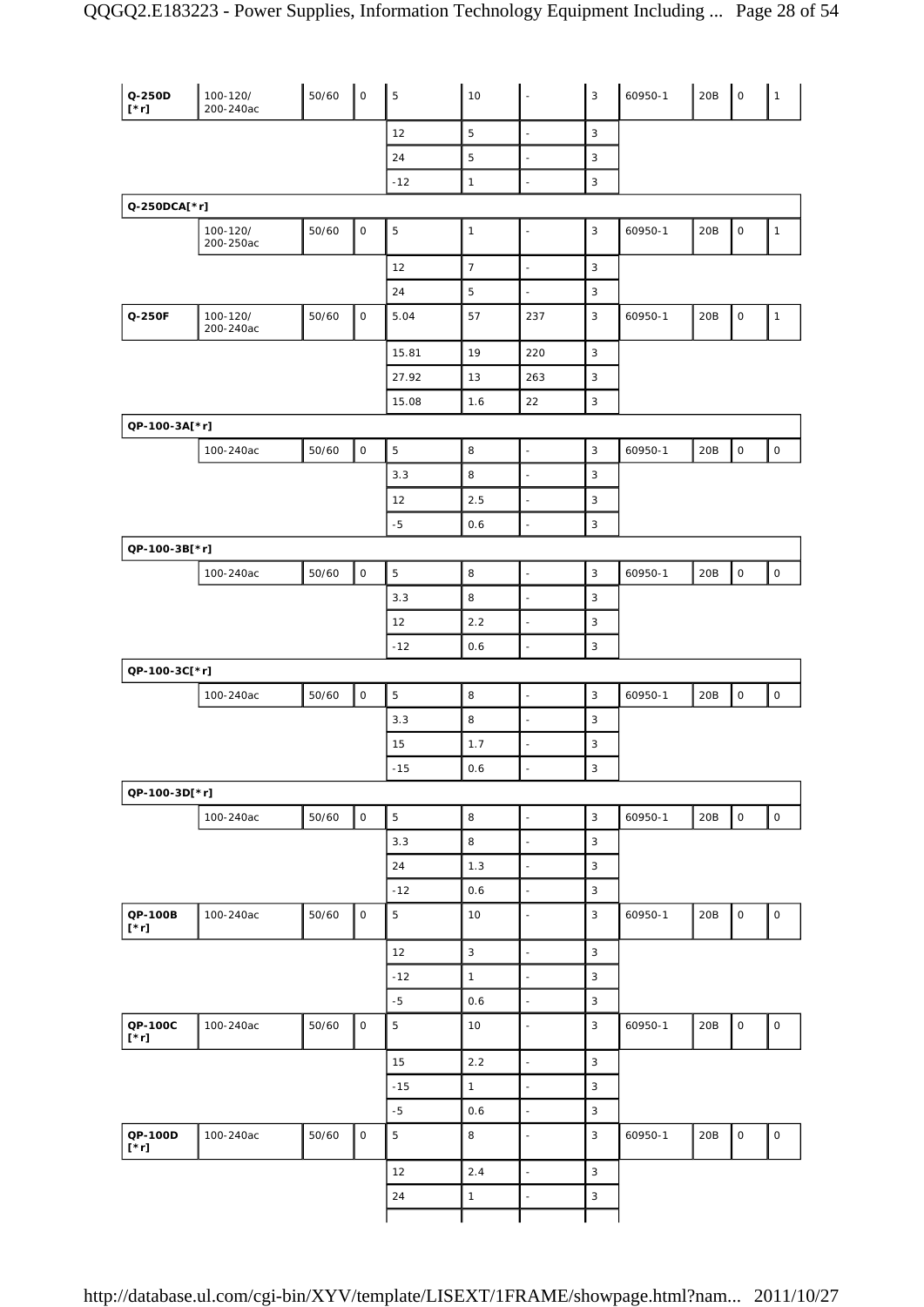|                        |           |       |             | $-12$          | 0.6              | $\overline{\phantom{a}}$ | $\sqrt{3}$                |         |     |                     |                     |
|------------------------|-----------|-------|-------------|----------------|------------------|--------------------------|---------------------------|---------|-----|---------------------|---------------------|
| QP-100F<br>$[\cdot r]$ | 100-240ac | 50/60 | $\mathsf O$ | 5              | $\,8\,$          | ÷,                       | 3                         | 60950-1 | 20B | $\mathsf O$         | $\mathsf O$         |
|                        |           |       |             | 15             | 2                | $\overline{\phantom{a}}$ | 3                         |         |     |                     |                     |
|                        |           |       |             | 24             | $\mathbf{1}$     | ÷,                       | $\mathsf 3$               |         |     |                     |                     |
|                        |           |       |             | $-15$          | 0.6              | $\blacksquare$           | 3                         |         |     |                     |                     |
| QP-150-3A[*r]          |           |       |             |                |                  |                          |                           |         |     |                     |                     |
|                        | 100-240ac | 50/60 | $\mathsf O$ | 5              | 10               | $\blacksquare$           | $\mathbf{3}$              | 60950-1 | 20B | $\mathsf{O}\xspace$ | $\mathsf O$         |
|                        |           |       |             | 3.3            | 10               | ÷,                       | $\mathbf{3}$              |         |     |                     |                     |
|                        |           |       |             | 12             | 5                | $\overline{\phantom{a}}$ | 3                         |         |     |                     |                     |
|                        |           |       |             | $-5$           | 0.6              | ä,                       | $\mathbf{3}$              |         |     |                     |                     |
| QP-150-3B[*r]          |           |       |             |                |                  |                          |                           |         |     |                     |                     |
|                        | 100-240ac | 50/60 | $\mathsf O$ | 5              | 10               | $\blacksquare$           | $\mathsf 3$               | 60950-1 | 20B | $\mathsf O$         | $\mathsf{O}\xspace$ |
|                        |           |       |             | 3.3            | 10               | $\blacksquare$           | $\mathbf{3}$              |         |     |                     |                     |
|                        |           |       |             | 12             | 5                | $\overline{\phantom{a}}$ | $\mathbf{3}$              |         |     |                     |                     |
|                        |           |       |             | $-12$          | 0.6              | $\overline{a}$           | $\mathsf 3$               |         |     |                     |                     |
| QP-150-3C[*r]          |           |       |             |                |                  |                          |                           |         |     |                     |                     |
|                        | 100-240ac | 50/60 | $\mathsf O$ | 5              | 10               | $\blacksquare$           | $\mathbf{3}$              | 60950-1 | 20B | $\mathsf O$         | $\mathsf{O}\xspace$ |
|                        |           |       |             | 3.3            | 10               | $\overline{\phantom{a}}$ | $\mathbf{3}$              |         |     |                     |                     |
|                        |           |       |             | 15             | $\overline{4}$   | $\overline{\phantom{a}}$ | $\mathsf 3$               |         |     |                     |                     |
|                        |           |       |             | $-15$          | 0.6              | ÷,                       | $\mathsf 3$               |         |     |                     |                     |
| QP-150-3D[*r]          |           |       |             |                |                  |                          |                           |         |     |                     |                     |
|                        | 100-240ac | 50/60 | $\mathsf O$ | 5              | 10               | $\overline{\phantom{a}}$ | $\mathbf{3}$              | 60950-1 | 20B | $\mathsf{O}\xspace$ | $\mathsf{O}\xspace$ |
|                        |           |       |             | 3.3            | 10               | $\blacksquare$           | $\mathbf{3}$              |         |     |                     |                     |
|                        |           |       |             | 24             | 2.5              | $\blacksquare$           | 3                         |         |     |                     |                     |
|                        |           |       |             | $-12$          | 0.6              | $\blacksquare$           | 3                         |         |     |                     |                     |
| QP-150B                | 100-240ac | 50/60 | $\mathsf O$ | 5.04           | 38               | 124                      | $\mathbf{3}$              | 60950-1 | 20B | $\mathsf{O}\xspace$ | $\mathsf{O}\xspace$ |
|                        |           |       |             | 13.77          | 16               | 138                      | $\mathsf 3$               |         |     |                     |                     |
|                        |           |       |             | $-18.35$       | 15               | 114                      | $\mathsf 3$               |         |     |                     |                     |
|                        |           |       |             | 6.49           | 1.9              | 3.8                      | $\mathbf{3}$              |         |     |                     |                     |
| QP-150C                | 100-240ac | 50/60 | $\mathsf O$ | 5.07           | 37               | 134                      | $\mathsf 3$               | 60950-1 | 20B | $\mathsf{O}\xspace$ | $\mathsf{O}\xspace$ |
|                        |           |       |             | 15.03          | 11               | 148                      | $\mathsf 3$               |         |     |                     |                     |
|                        |           |       |             | $-18.2$        | 11               | 122                      | $\mathsf 3$               |         |     |                     |                     |
|                        |           |       |             | $-5.11$        | $\overline{2}$   | 4.6                      | $\mathbf{3}$              |         |     |                     |                     |
| QP-150D<br>$[\cdot r]$ | 100-240ac | 50/60 | $\mathsf O$ | $\overline{5}$ | 10               | $\blacksquare$           | $\mathsf 3$               | 60950-1 | 20B | $\mathsf{O}\xspace$ | $\mathsf O$         |
|                        |           |       |             | 12             | $\sqrt{4}$       | $\overline{\phantom{a}}$ | $\mathbf{3}$              |         |     |                     |                     |
|                        |           |       |             | 24             | $\sqrt{2}$       | $\overline{\phantom{a}}$ | $\ensuremath{\mathsf{3}}$ |         |     |                     |                     |
|                        |           |       |             | $-12$          | 0.6              | $\frac{1}{2}$            | $\ensuremath{\mathsf{3}}$ |         |     |                     |                     |
| QP-150F<br>$[\cdot r]$ | 100-240ac | 50/60 | $\mathsf O$ | 5              | 10               | $\frac{1}{2}$            | $\mathsf 3$               | 60950-1 | 20B | $\mathsf O$         | $\mathsf O$         |
|                        |           |       |             | 15             | 3                | $\overline{\phantom{a}}$ | 3                         |         |     |                     |                     |
|                        |           |       |             | 24             | $\sqrt{2}$       | $\overline{\phantom{a}}$ | $\ensuremath{\mathsf{3}}$ |         |     |                     |                     |
|                        |           |       |             | $-15$          | 0.6              | $\blacksquare$           | $\ensuremath{\mathsf{3}}$ |         |     |                     |                     |
| QP-200-3A[*r]          |           |       |             |                |                  |                          |                           |         |     |                     |                     |
|                        | 100-240ac | 50/60 | $\mathsf O$ | $\overline{5}$ | 15               | $\blacksquare$           | $\mathsf 3$               | 60950-1 | 20B | $\mathsf O$         | $\mathbf{1}$        |
|                        |           |       |             | 3.3            | 15               | $\blacksquare$           | $\ensuremath{\mathsf{3}}$ |         |     |                     |                     |
|                        |           |       |             | 12             | $\boldsymbol{6}$ | ÷                        | $\ensuremath{\mathsf{3}}$ |         |     |                     |                     |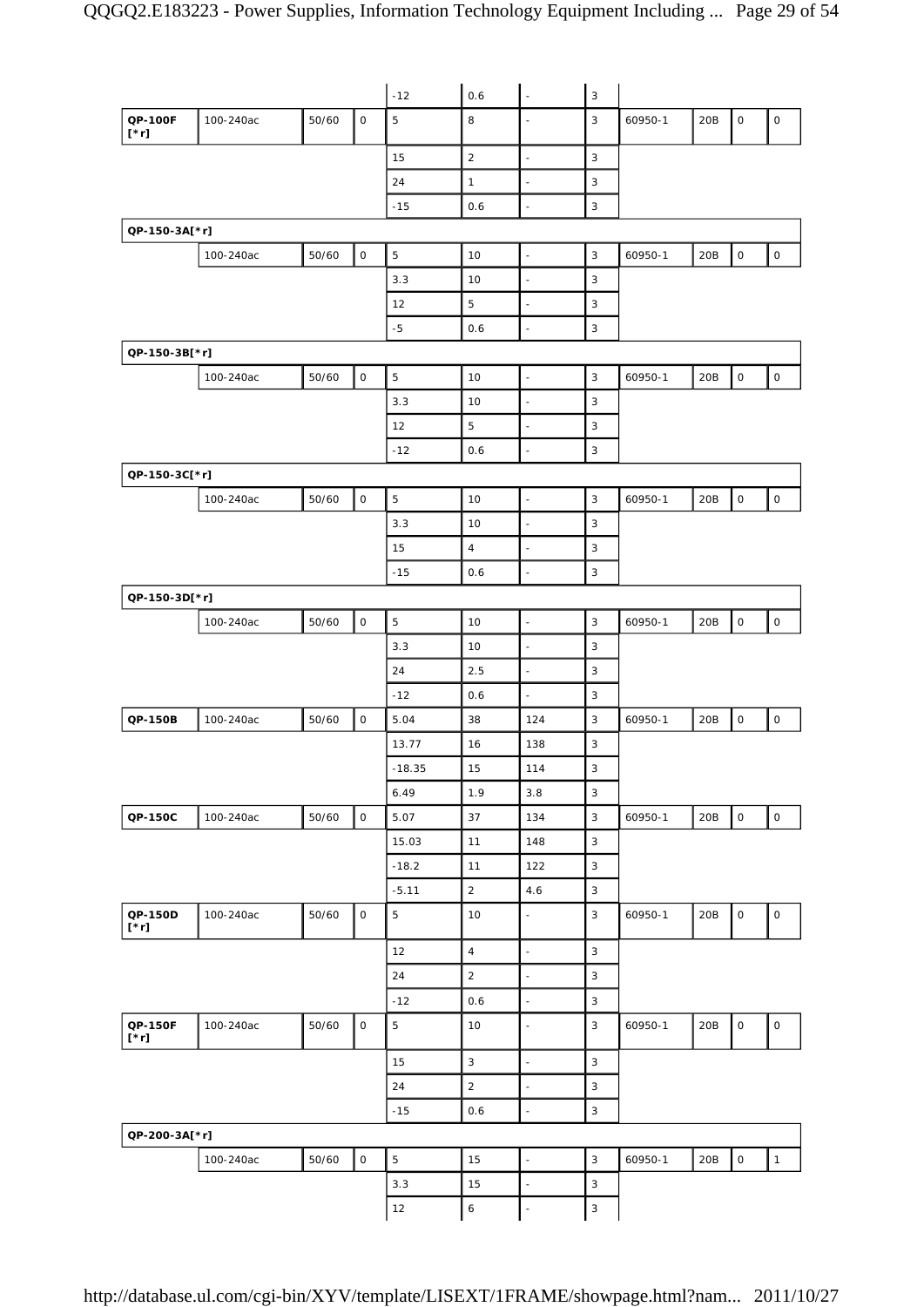|                        | п         |           | ட                   |                |                |                          |                           |         |     |                     |                     |
|------------------------|-----------|-----------|---------------------|----------------|----------------|--------------------------|---------------------------|---------|-----|---------------------|---------------------|
|                        |           |           |                     | $-5$           | 0.7            | $\bar{\phantom{a}}$      | 3                         |         |     |                     |                     |
| QP-200-3B              |           |           |                     |                |                |                          |                           |         |     |                     |                     |
|                        | 100-240ac | 50/60     | $\mathsf O$         | 5.1            | 43             | 196                      | $\mathsf 3$               | 60950-1 | 20B | $\mathsf{O}\xspace$ | $\mathbf{1}$        |
|                        |           |           |                     | 3.3            | 41             | 102                      | 3                         |         |     |                     |                     |
|                        |           |           |                     | 14.5           | 11             | 116                      | 3                         |         |     |                     |                     |
|                        |           |           |                     | 12.1           | 1.8            | 15                       | 3                         |         |     |                     |                     |
| QP-200-3C[*r]          |           |           |                     |                |                |                          |                           |         |     |                     |                     |
|                        | 100-240ac | 50/60     | $\mathsf O$         | 5              | 15             | $\overline{\phantom{a}}$ | 3                         | 60950-1 | 20B | $\mathsf O$         | $\mathbf{1}$        |
|                        |           |           |                     | 3.3            | 15             | $\bar{z}$                | 3                         |         |     |                     |                     |
|                        |           |           |                     | 15             | 5              | $\blacksquare$           | 3                         |         |     |                     |                     |
|                        |           |           |                     | $-15$          | 0.7            | ÷,                       | 3                         |         |     |                     |                     |
| QP-200-3D[*r]          |           |           |                     |                |                |                          |                           |         |     |                     |                     |
|                        | 100-240ac | 50/60     | $\mathsf O$         | 5              | 10             | ÷,                       | 3                         | 60950-1 | 20B | $\mathsf{O}\xspace$ | $\mathbf{1}$        |
|                        |           |           |                     | 3.3            | 15             | $\overline{\phantom{a}}$ | 3                         |         |     |                     |                     |
|                        |           |           |                     | 24             | $\overline{4}$ | $\sim$                   | 3                         |         |     |                     |                     |
|                        |           |           |                     |                |                |                          | 3                         |         |     |                     |                     |
|                        |           |           |                     | $-12$          | 0.7            | $\blacksquare$           |                           |         |     |                     |                     |
| QP-200-3E              |           |           |                     |                |                |                          |                           |         |     |                     |                     |
|                        | 100-240ac | 50/60     | $\mathsf O$         | 5.1            | 31             | 145                      | 3                         | 60950-1 | 20B | $\mathsf O$         | $\mathbf{1}$        |
|                        |           |           |                     | 3.3            | 28             | 80                       | 3                         |         |     |                     |                     |
|                        |           |           |                     | 31.1           | 16             | 350                      | 3                         |         |     |                     |                     |
|                        |           |           |                     | 15             | 1.9            | 13                       | 3                         |         |     |                     |                     |
| QP-200D                | 100-240ac | 50/60     | $\mathsf O$         | 5              | 26             | 124                      | 3                         | 60950-1 | 20B | $\mathsf O$         | $\mathbf{1}$        |
|                        |           |           |                     | 12.1           | 23             | 223                      | 3                         |         |     |                     |                     |
|                        |           |           |                     | 36.7           | 15             | 313                      | 3                         |         |     |                     |                     |
|                        |           |           |                     | 12             | 1.9            | 12                       | 3                         |         |     |                     |                     |
| QP-200DHI[*r]          |           |           |                     |                |                |                          |                           |         |     |                     |                     |
|                        | 100-240ac | 50/60     | $\mathsf O$         | 5              | 9              | ÷,                       | 3                         | 60950-1 | 20B | $\mathsf O$         | $\mathbf{1}$        |
|                        |           |           |                     | 12             | 6.5            | $\blacksquare$           | 3                         |         |     |                     |                     |
|                        |           |           |                     | 24             | 3              | $\blacksquare$           | $\ensuremath{\mathsf{3}}$ |         |     |                     |                     |
|                        |           |           |                     | $-12$          | $\overline{a}$ | $\overline{\phantom{a}}$ | $\mathsf 3$               |         |     |                     |                     |
| QP-200F<br>$[\cdot r]$ | 100-240ac | 50/60     | $\mathsf O$         | $\overline{5}$ | 15             | ÷,                       | $\mathbf{3}$              | 60950-1 | 20B | 0                   | $\mathbf{1}$        |
|                        |           |           |                     | 15             | 3              | $\blacksquare$           | 3                         |         |     |                     |                     |
|                        |           |           |                     | 24             | $\mathbf{3}$   | $\overline{\phantom{a}}$ | $\mathsf 3$               |         |     |                     |                     |
|                        |           |           |                     | $-15$          | 0.7            | $\overline{\phantom{a}}$ | 3                         |         |     |                     |                     |
| QP-320D                | 100-240ac | $50 - 60$ | $\mathsf O$         | 5.206dc        | 70.6           | 301                      | $\sqrt{4}$                | 60950-1 | 20B | $\mathsf{O}\xspace$ | $\mathsf O$         |
|                        |           |           |                     |                |                | 291                      | $\sqrt{4}$                |         |     |                     |                     |
|                        |           |           |                     | 12.06dc        | 24.3           |                          | $\sqrt{4}$                |         |     |                     |                     |
|                        |           |           |                     | 31.6dc         | 7.1            | 177                      |                           |         |     |                     |                     |
|                        |           |           |                     | 13.97dc        | 19.1           | 174                      | $\sqrt{4}$                |         |     |                     |                     |
| QP-320F                | 100-240ac | $50 - 60$ | $\mathsf{O}\xspace$ | 5.05dc         | 75.4           | 285                      | $\sqrt{4}$                | 60950-1 | 20B | $\mathsf{O}\xspace$ | $\mathsf{O}\xspace$ |
|                        |           |           |                     | 37.2dc         | 12.1           | 293                      | $\sqrt{4}$                |         |     |                     |                     |
|                        |           |           |                     | 15dc           | 20             | 294                      | $\overline{4}$            |         |     |                     |                     |
|                        |           |           |                     | 25.1dc         | 22.5           | 188                      | $\overline{4}$            |         |     |                     |                     |
| QP-375-24B             |           |           |                     |                |                |                          |                           |         |     |                     |                     |
|                        | 100-240ac | 50/60     | $\mathsf O$         | 24             | 12.6           | 293                      | $\mathbf{3}$              | 60950-1 | 20B | $\mathsf{O}\xspace$ | $\mathbf{1}$        |
|                        |           |           |                     | 4.9            | 17.5           | 60                       | 3                         |         |     |                     |                     |
|                        |           |           |                     |                |                |                          |                           |         |     |                     |                     |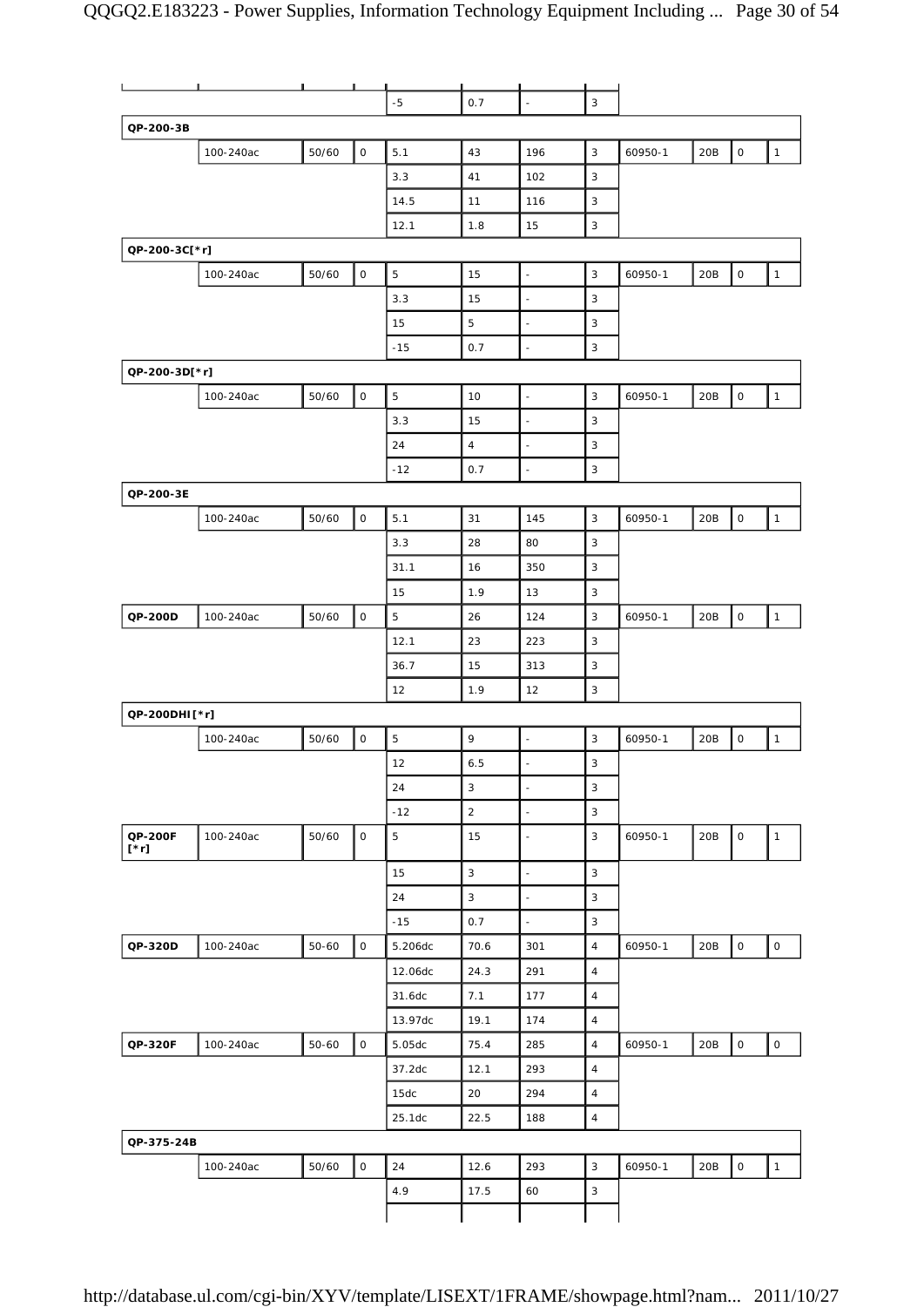|                |                           |       |                     | 13.9        | 5.5          | 75                       | $\mathbf{3}$   |         |     |                          |                     |
|----------------|---------------------------|-------|---------------------|-------------|--------------|--------------------------|----------------|---------|-----|--------------------------|---------------------|
|                |                           |       |                     | 13          | 5.1          | 65                       | 3              |         |     |                          |                     |
| QP-375-24BP    |                           |       |                     |             |              |                          |                |         |     |                          |                     |
|                | 100-240ac                 | 50/60 | $\circ$             | 24          | 12.6         | 293                      | $\overline{3}$ | 60950-1 | 20B | $\mathsf O$              | $\mathbf{1}$        |
|                |                           |       |                     | 4.9         | 17.5         | 60                       | 3              |         |     |                          |                     |
|                |                           |       |                     | 13.9        | 5.5          | 75                       | 3              |         |     |                          |                     |
|                |                           |       |                     | 13          | 5.1          | 65                       | $\sqrt{3}$     |         |     |                          |                     |
| QP-375-24C     |                           |       |                     |             |              |                          |                |         |     |                          |                     |
|                | 100-240ac                 | 50/60 | $\mathsf O$         | 24          | 12.6         | 294                      | $\sqrt{3}$     | 60950-1 | 20B | $\mathsf O$              | $\mathbf{1}$        |
|                |                           |       |                     | 4.9         | 17.5         | 61                       | 3              |         |     |                          |                     |
|                |                           |       |                     | 15          | 5.2          | 70                       | $\mathsf 3$    |         |     |                          |                     |
|                |                           |       |                     | 15          | 6.4          | 85                       | 3              |         |     |                          |                     |
|                | QP-375-24CP, QP-375-24CSM |       |                     |             |              |                          |                |         |     |                          |                     |
|                | 100-240ac                 | 50/60 | $\mathsf O$         | 24          | 12.6         | 294                      | $\mathbf{3}$   | 60950-1 | 20B | $\mathsf O$              | $\mathbf{1}$        |
|                |                           |       |                     | 4.9         | 17.5         | 61                       | $\mathsf 3$    |         |     |                          |                     |
|                |                           |       |                     | 15          | 5.2          | 70                       | 3              |         |     |                          |                     |
|                |                           |       |                     | 15          | 6.4          | 85                       | $\sqrt{3}$     |         |     |                          |                     |
| QP-375-5A      |                           |       |                     |             |              |                          |                |         |     |                          |                     |
|                | 100-240ac                 | 50/60 | $\mathsf O$         | 5.13        | 51           | 237                      | $\mathsf 3$    | 60950-1 | 20B | $\mathsf{O}\xspace$      | 0                   |
|                |                           |       |                     | 12.1        | 20           | 238                      | 3              |         |     |                          |                     |
|                |                           |       |                     | 12.2        | 7.2          | 86                       | 3              |         |     |                          |                     |
|                |                           |       |                     | 12.1        | 6.5          | 38.5                     | 3              |         |     |                          |                     |
| QP-375-5AP     |                           |       |                     |             |              |                          |                |         |     |                          |                     |
|                | 100-240ac                 | 50/60 | $\mathsf{O}$        | 5.13        | 51           | 237                      | $\mathbf{3}$   | 60950-1 | 20B | $\mathsf{O}\xspace$      | $\mathsf{O}$        |
|                |                           |       |                     | 12.1        | 20           | 238                      | 3              |         |     |                          |                     |
|                |                           |       |                     | 12.2        | 7.2          | 86                       | 3              |         |     |                          |                     |
|                |                           |       |                     | 12.1        | 6.5          | 38.5                     | $\sqrt{3}$     |         |     |                          |                     |
| QP-375-5B[*r]  |                           |       |                     |             |              |                          |                |         |     |                          |                     |
|                | 100-240ac                 | 50/60 | 0                   | 5           | 30           | $\blacksquare$           | 3              | 60950-1 | 20B | $\overline{\phantom{0}}$ | $\circ$             |
|                |                           |       |                     | 12          | 10           | $\overline{a}$           | $\overline{3}$ |         |     |                          |                     |
|                |                           |       |                     | 12          | 6            | $\Box$                   | $\mathsf 3$    |         |     |                          |                     |
|                |                           |       |                     | $\mathbf 5$ | $\mathbf{3}$ | $\overline{a}$           | $\mathbf{3}$   |         |     |                          |                     |
| QP-375-5BP[*r] |                           |       |                     |             |              |                          |                |         |     |                          |                     |
|                | 100-240ac                 | 50/60 | $\mathsf{O}\xspace$ | 5           | 30           | $\Box$                   | $\overline{3}$ | 60950-1 | 20B | 0                        | $\mathsf{O}\xspace$ |
|                |                           |       |                     | 12          | 10           | $\overline{\phantom{a}}$ | $\mathsf 3$    |         |     |                          |                     |
|                |                           |       |                     | 12          | 6            | $\overline{\phantom{a}}$ | $\mathsf 3$    |         |     |                          |                     |
|                |                           |       |                     | 5           | $\mathbf{3}$ | $\overline{\phantom{a}}$ | $\sqrt{3}$     |         |     |                          |                     |
| QP-375-5C      |                           |       |                     |             |              |                          |                |         |     |                          |                     |
|                | 100-240ac                 | 50/60 | $\mathsf{O}\xspace$ | 5.1         | 51           | 232                      | $\mathsf 3$    | 60950-1 | 20B | $\mathsf O$              | $\mathsf{O}\xspace$ |
|                |                           |       |                     | 12.1        | 20           | 237                      | $\overline{3}$ |         |     |                          |                     |
|                |                           |       |                     | 15.1        | 5            | 70                       | $\sqrt{3}$     |         |     |                          |                     |
|                |                           |       |                     | 15.1        | 6.6          | 91                       | $\mathsf 3$    |         |     |                          |                     |
| QP-375-5CP     |                           |       |                     |             |              |                          |                |         |     |                          |                     |
|                | 100-240ac                 | 50/60 | $\mathsf{O}\xspace$ | 5.1         | 51           | 232                      | $\overline{3}$ | 60950-1 | 20B | $\mathsf{O}\xspace$      | $\mathsf{O}$        |
|                |                           |       |                     | 12.1        | 20           | 237                      | $\mathbf{3}$   |         |     |                          |                     |
|                |                           |       |                     | 15.1        | 5            | 70                       | $\mathsf 3$    |         |     |                          |                     |
|                |                           |       |                     |             |              |                          |                |         |     |                          |                     |
|                |                           |       |                     |             |              |                          |                |         |     |                          |                     |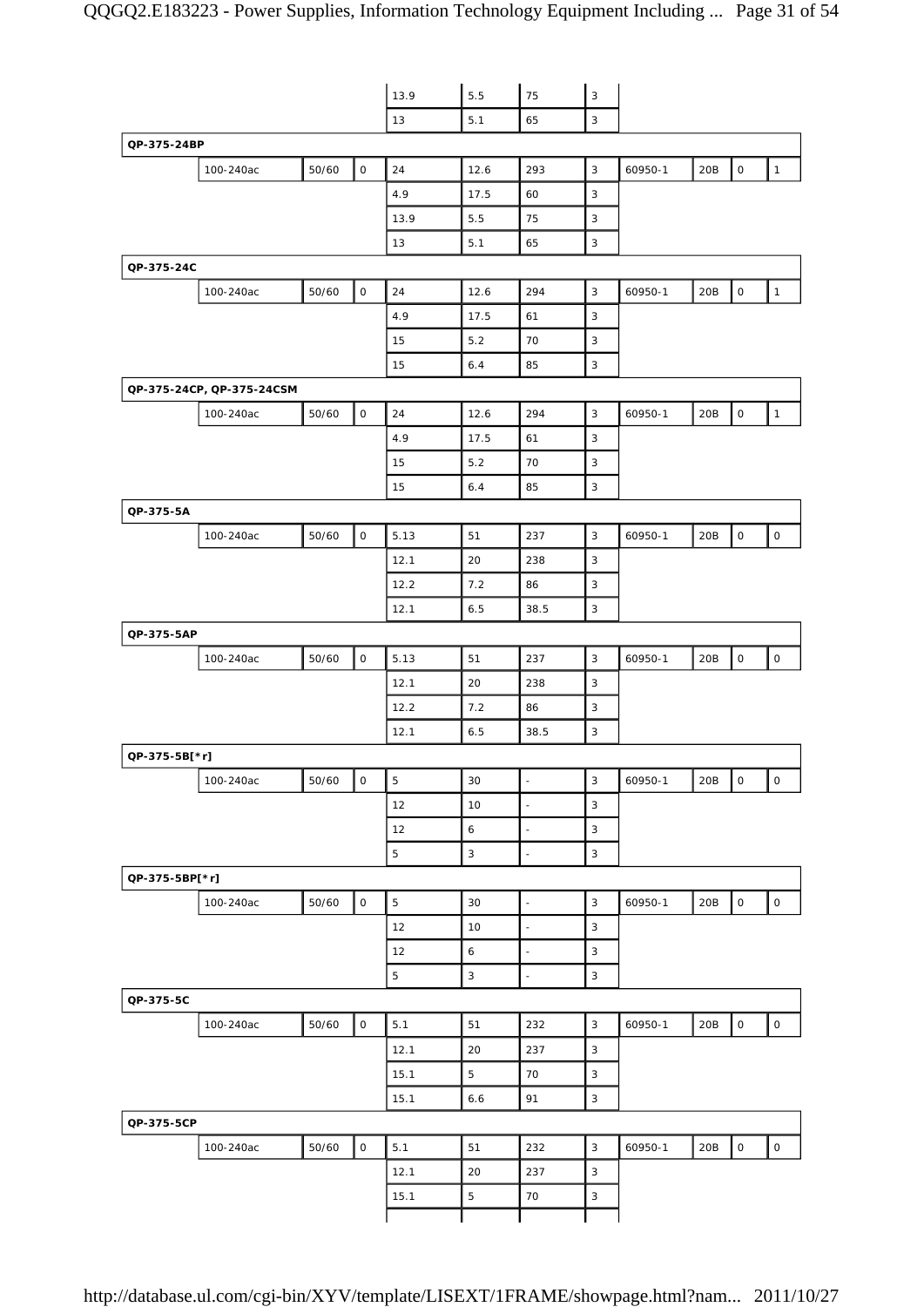|                |                                     |       |              | 15.1                     | 6.6            | 91                       | 3                         |                            |     |                     |              |
|----------------|-------------------------------------|-------|--------------|--------------------------|----------------|--------------------------|---------------------------|----------------------------|-----|---------------------|--------------|
| QP-375-5D[*r]  |                                     |       |              |                          |                |                          |                           |                            |     |                     |              |
|                | 100-240ac                           | 50/60 | $\mathsf O$  | 5                        | 30             | $\overline{\phantom{a}}$ | 3                         | 60950-1                    | 20B | $\mathsf O$         | $\mathsf O$  |
|                |                                     |       |              | 12                       | 9              | $\bar{z}$                | 3                         |                            |     |                     |              |
|                |                                     |       |              | 12                       | $\overline{4}$ | $\blacksquare$           | 3                         |                            |     |                     |              |
|                |                                     |       |              | 24                       | 3              | ÷,                       | 3                         |                            |     |                     |              |
| QP-375-5DP[*r] |                                     |       |              |                          |                |                          |                           |                            |     |                     |              |
|                | 100-240ac                           | 50/60 | $\mathbf 0$  | 5                        | 30             | $\overline{\phantom{a}}$ | 3                         | 60950-1                    | 20B | $\mathsf O$         | $\mathsf O$  |
|                |                                     |       |              | 12                       | 9              | $\Box$                   | 3                         |                            |     |                     |              |
|                |                                     |       |              | 12                       | $\overline{4}$ | ÷,                       | 3                         |                            |     |                     |              |
|                |                                     |       |              | 24                       | 3              | $\blacksquare$           | 3                         |                            |     |                     |              |
| QP-375-5E[*r]  |                                     |       |              |                          |                |                          |                           |                            |     |                     |              |
|                | 100-240ac                           | 50/60 | $\mathsf O$  | 5                        | 30             | $\overline{\phantom{a}}$ | 3                         | 60950-1                    | 20B | $\mathsf{O}\xspace$ | $\mathsf O$  |
|                |                                     |       |              | 12                       | 9              | J.                       | 3                         |                            |     |                     |              |
|                |                                     |       |              | 24                       | 3              | $\overline{\phantom{a}}$ | 3                         |                            |     |                     |              |
|                |                                     |       |              | 24                       | 2              | Ĭ.                       | 3                         |                            |     |                     |              |
| QP-375-5EP[*r] |                                     |       |              |                          |                |                          |                           |                            |     |                     |              |
|                | 100-240ac                           | 50/60 | 0            | 5                        | 30             | $\overline{\phantom{a}}$ | 3                         | 60950-1                    | 20B | $\mathsf{O}\xspace$ | 0            |
|                |                                     |       |              | 12                       | 9              | $\overline{\phantom{a}}$ | 3                         |                            |     |                     |              |
|                |                                     |       |              | 24                       | 3              | $\bar{z}$                | 3                         |                            |     |                     |              |
|                |                                     |       |              | 24                       | 2              | $\blacksquare$           | 3                         |                            |     |                     |              |
| RCP-1Uz        | 100-240ac                           | 50/60 | $\mathsf O$  | $\overline{\phantom{a}}$ | ÷,             | Ĭ.                       | 3                         | 60950-1                    | 20B | $\mathsf O$         | $\mathbf{1}$ |
|                | RCP-2000-12; RSP-2000-12            |       |              |                          |                |                          |                           |                            |     |                     |              |
|                | 100-109 /<br>110-199 /<br>200-240ac | 50/60 | $\mathbf{O}$ | 12.10dc                  | 121            | 1337                     | 3                         | 60950-1<br>2nd             | 30B | $\mathsf O$         | $\mathbf{1}$ |
|                | RCP-2000-24; RSP-2000-24            |       |              |                          |                |                          |                           |                            |     |                     |              |
|                | 100-109 /<br>110-199 /<br>200-240ac | 50/60 | $\mathsf O$  | 24.21dc                  | 97             | 2140                     | 3                         | 60950-1<br>2 <sub>nd</sub> | 30B | 0                   | $\mathbf{1}$ |
|                | RCP-2000-48; RSP-2000-48            |       |              |                          |                |                          |                           |                            |     |                     |              |
|                | 100-109 /<br>110-199 /<br>200-240ac | 50/60 | $\mathsf O$  | 48.24dc                  | 52             | 2264                     | 3                         | 60950-1<br>2nd             | 30B | $\mathbf 0$         | $\mathbf{1}$ |
| RCP-3K1Uz-12y  |                                     |       |              |                          |                |                          |                           |                            |     |                     |              |
|                | 100-240ac                           | 50/60 | $\mathsf O$  | 12                       | 224.1          | 2487                     | 3                         | 60950-1                    | 20B | $\mathsf{O}\xspace$ | $\mathbf{1}$ |
| RCP-3K1Uz-24y  |                                     |       |              |                          |                |                          |                           |                            |     |                     |              |
|                | 100-240ac                           | 50/60 | $\mathsf O$  | 24                       | 159.3          | 3210                     | 3                         | 60950-1                    | 20B | $\mathsf O$         | $\mathbf{1}$ |
| RCP-3K1Uz-48y  |                                     |       |              |                          |                |                          |                           |                            |     |                     |              |
|                | 100-240ac                           | 50/60 | $\mathsf O$  | 48                       | 270.9          | 3480                     | 3                         | 60950-1                    | 20B | $\mathsf{O}\xspace$ | $\mathbf{1}$ |
|                | RD-125-1224, RID-125-1224[*r]       |       |              |                          |                |                          |                           |                            |     |                     |              |
|                | 100-120/                            | 50/60 | $\mathsf O$  | 12dc                     | 3.7            | $\overline{\phantom{a}}$ | 3                         | 60950-1                    | 20B | $\mathsf{O}\xspace$ | $\mathbf{1}$ |
|                | 200-240ac                           |       |              |                          |                |                          |                           |                            |     |                     |              |
|                |                                     |       |              | 24dc                     | 3.7            | $\Box$                   | 3                         |                            |     |                     |              |
|                | RD-125-1248, RID-125-1248           |       |              |                          |                |                          |                           |                            |     |                     |              |
|                | 100-120/<br>200-240ac               | 50/60 | $\mathsf{O}$ | 12.1dc                   | 10.2           | 113                      | 3                         | 60950-1                    | 20B | $\mathsf{O}\xspace$ | $\mathbf{1}$ |
|                |                                     |       |              | 53.5dc                   | 3.4            | 140                      | $\ensuremath{\mathsf{3}}$ |                            |     |                     |              |
|                | RD-125-2412, RID-125-2412[*r]       |       |              |                          |                |                          |                           |                            |     |                     |              |
|                | 100-120/<br>200-240ac               | 50/60 | 0            | 24dc                     | 3.7            | $\overline{\phantom{a}}$ | 3                         | 60950-1                    | 20B | $\mathsf{O}\xspace$ | $\mathbf{1}$ |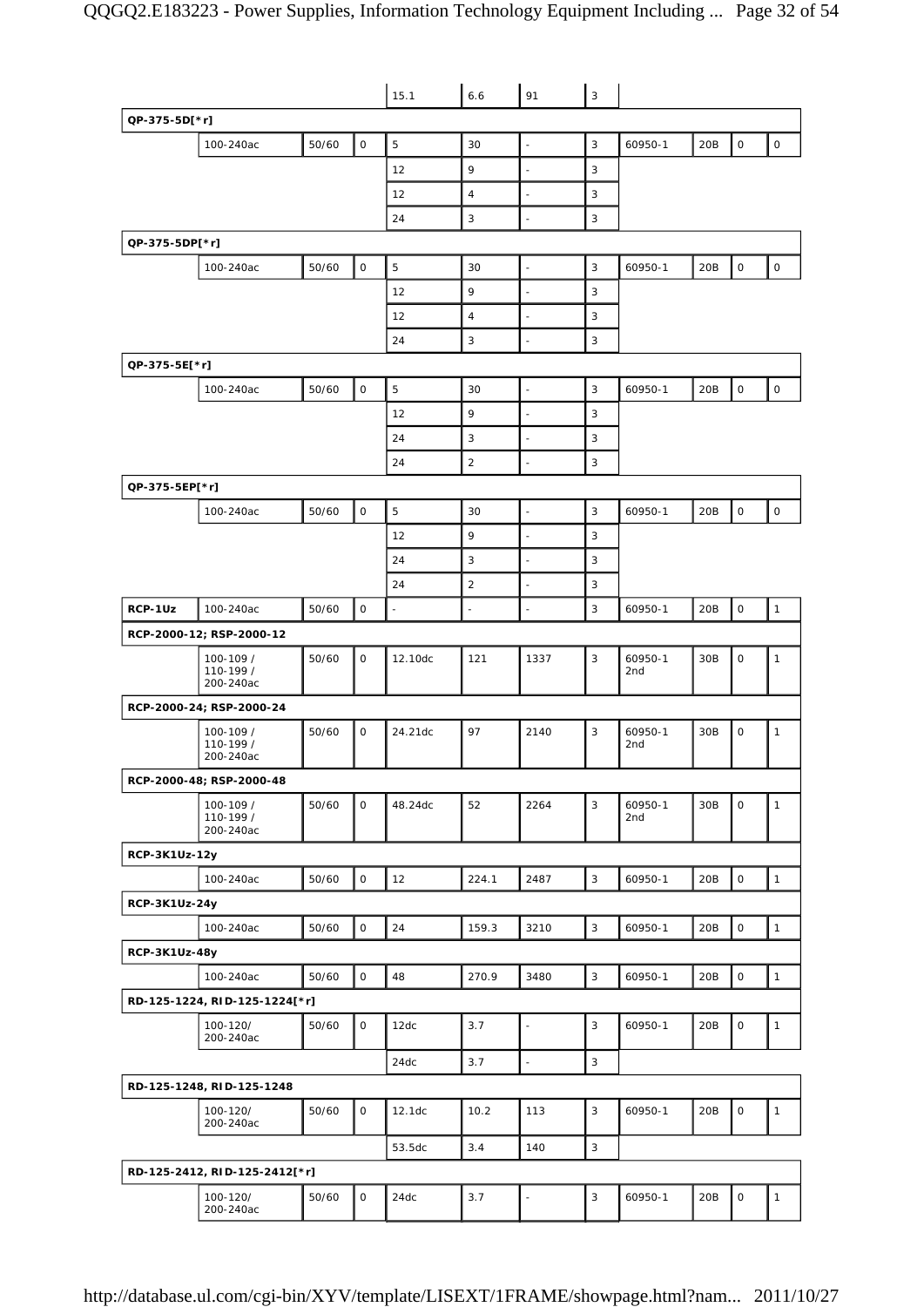|                        |                               |       |              | 12dc       | 3.7            | $\overline{\phantom{a}}$ | 3            |         |     |             |              |
|------------------------|-------------------------------|-------|--------------|------------|----------------|--------------------------|--------------|---------|-----|-------------|--------------|
|                        | RD-125-2448, RID-125-2448[*r] |       |              |            |                |                          |              |         |     |             |              |
|                        | 100-120/<br>200-240ac         | 50/60 | $\mathsf{O}$ | 24dc       | $\overline{2}$ |                          | 3            | 60950-1 | 20B | $\mathsf O$ | $\mathbf{1}$ |
|                        |                               |       |              | 48dc       | $\sqrt{2}$     | $\overline{\phantom{a}}$ | 3            |         |     |             |              |
|                        | RD-125-4812, RID-125-4812[*r] |       |              |            |                |                          |              |         |     |             |              |
|                        | 100-120/<br>200-240ac         | 50/60 | 0            | 48dc       | 2.3            | $\overline{a}$           | 3            | 60950-1 | 20B | $\mathsf O$ | $\mathbf{1}$ |
|                        |                               |       |              | 12dc       | 2.3            | L.                       | 3            |         |     |             |              |
|                        | RD-125-4824, RID-125-4824[*r] |       |              |            |                |                          |              |         |     |             |              |
|                        | 100-120/<br>200-240ac         | 50/60 | $\mathsf O$  | 48dc       | $\sqrt{2}$     | ÷,                       | 3            | 60950-1 | 20B | $\mathsf O$ | $\mathbf{1}$ |
|                        |                               |       |              | 24dc       | $\overline{2}$ |                          | 3            |         |     |             |              |
| <b>RD-125A</b>         | 100-120/<br>200-240ac         | 50/60 | $\mathsf O$  | 5.4dc      | 12             | 45                       | 3            | 60950-1 | 20B | $\mathsf O$ | $\mathbf{1}$ |
|                        |                               |       |              | 13.4dc     | 16.3           | 132                      | 3            |         |     |             |              |
| <b>RD-125B</b><br>[*r] | 100-120/<br>200-240ac         | 50/60 | $\mathsf O$  | 5dc        | 4.6            | L,                       | 3            | 60950-1 | 20B | $\mathsf O$ | $\mathbf{1}$ |
|                        |                               |       |              | 24dc       | 4.6            | $\overline{a}$           | 3            |         |     |             |              |
| RD-3513                | 100-240ac                     | 50/60 | $\mathsf O$  | 14.1dc     | 4.4            | 43.2                     | 3            | 60950-1 | 20B | $\mathbf 0$ | $\mathbf{1}$ |
|                        |                               |       |              | $-13.97dc$ | 4.4            | ÷,                       | 3            |         |     |             |              |
| <b>RD-35A</b><br>[*r]  | 100-240ac                     | 50/60 | $\mathsf O$  | 5dc        | $\sqrt{4}$     |                          | 3            | 60950-1 | 20B | $\mathsf O$ | $\mathbf{1}$ |
|                        |                               |       |              | 12dc       | $\mathbf{1}$   |                          | 3            |         |     |             |              |
| <b>RD-35B</b><br>[*r]  | 100-240ac                     | 50/60 | 0            | 5dc        | 2.2            |                          | 3            | 60950-1 | 20B | $\mathsf O$ | $\mathbf{1}$ |
|                        |                               |       |              | 24dc       | $\mathbf{1}$   | ä,                       | 3            |         |     |             |              |
| <b>RD-50A, RID-50A</b> |                               |       |              |            |                |                          |              |         |     |             |              |
|                        | 100-240ac                     | 50/60 | $\mathbf 0$  | 18.3dc     | 6.6            | 61                       | 3            | 60950-1 | 20B | $\mathsf O$ | $\mathbf{1}$ |
|                        |                               |       |              | 5.04dc     | 13.2           | 50                       | 3            |         |     |             |              |
| RD-50B, RID-50B[*r]    |                               |       |              |            |                |                          |              |         |     |             |              |
|                        | 100-240ac                     | 50/60 | $\mathsf O$  | 5dc        | $\overline{4}$ |                          | 3            | 60950-1 | 20B | $\mathbf 0$ | $\mathbf{1}$ |
|                        |                               |       |              | 24dc       | 1.4            | $\blacksquare$           | $\mathbf{3}$ |         |     |             |              |
| RD-65A, RID-65A[*r]    |                               |       |              |            |                |                          |              |         |     |             |              |
|                        | 100-240ac                     | 50/60 | $\mathsf O$  | 5dc        | 6              | L,                       | $\mathbf{3}$ | 60950-1 | 20B | $\mathsf O$ | $\mathbf{1}$ |
|                        |                               |       |              | 12dc       | 3              | $\overline{a}$           | 3            |         |     |             |              |
| RD-65B, RID-65B        |                               |       |              |            |                |                          |              |         |     |             |              |
|                        | 100-240ac                     | 50/60 | $\mathsf O$  | 5dc        | 21             | 73                       | 3            | 60950-1 | 20B | $\mathsf O$ | $\mathbf{1}$ |
|                        |                               |       |              | 40.8dc     | 4.8            | 83                       | 3            |         |     |             |              |
| <b>RD-85A, RID85A</b>  |                               |       |              |            |                |                          |              |         |     |             |              |
|                        | 100-240ac                     | 50/60 | $\mathsf{O}$ | 5.03dc     | 18.1           | 66.3                     | $\mathbf{3}$ | 60950-1 | 20B | $\mathsf O$ | $\mathbf{1}$ |
|                        |                               |       |              | 16.5dc     | 9.7            | 90                       | 3            |         |     |             |              |
| RD-85B, RID85B[*r]     |                               |       |              |            |                |                          |              |         |     |             |              |
|                        | 100-240ac                     | 50/60 | $\mathsf O$  | 5dc        | 8              | $\frac{1}{2}$            | 3            | 60950-1 | 20B | $\mathsf O$ | $\mathbf{1}$ |
|                        |                               |       |              | 24dc       | $\mathbf 2$    |                          | 3            |         |     |             |              |
| RID-125-1205           |                               |       |              |            |                |                          |              |         |     |             |              |
|                        | 100-120/<br>200-240ac         | 50/60 | $\mathsf O$  | 11.99dc    | 24.3           | 227                      | 3            | 60950-1 | 20B | $\mathsf O$ | $\mathbf{1}$ |
|                        |                               |       |              | 4.98dc     | 6.1            | 30                       | 3            |         |     |             |              |
| RID-125-2405[*r]       |                               |       |              |            |                |                          |              |         |     |             |              |
|                        |                               |       |              |            |                |                          |              |         |     |             |              |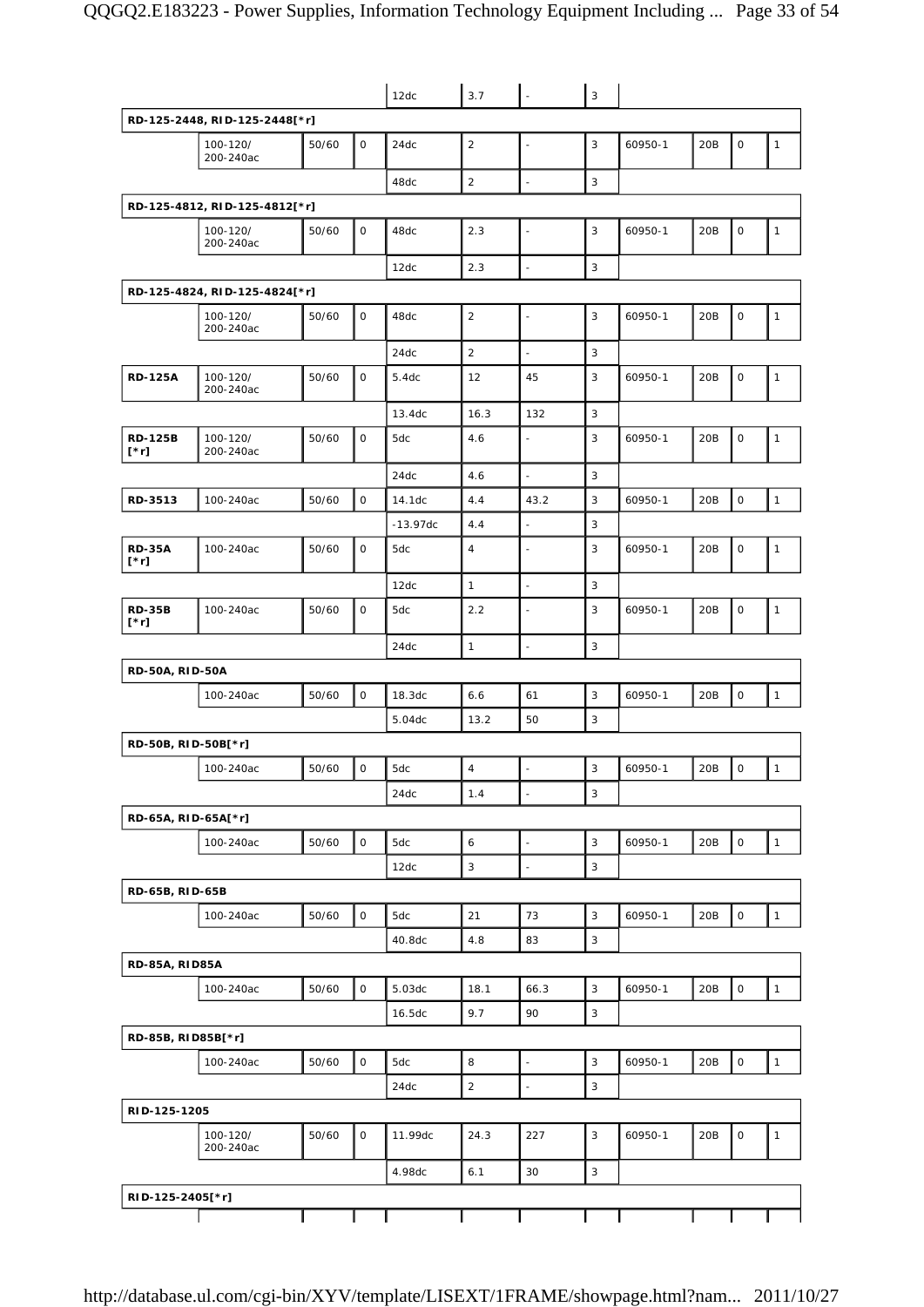|                               | 100-120/<br>200-240ac               | 50/60     | $\mathsf O$         | 24dc       | 4.6            |                          | 3                        | 60950-1        | 20B | $\mathsf O$         | $\mathbf{1}$        |
|-------------------------------|-------------------------------------|-----------|---------------------|------------|----------------|--------------------------|--------------------------|----------------|-----|---------------------|---------------------|
|                               |                                     |           |                     | 5dc        | $\mathbf{3}$   | $\Box$                   | 3                        |                |     |                     |                     |
|                               | RKP-6K1Uy-x; RKP-1Uy (g)            |           |                     |            |                |                          |                          |                |     |                     |                     |
|                               | 100-109 /<br>110-199 /<br>200-240ac | 50/60     | 0                   | 12.10dc    | 329            | 3840                     | 3                        | 60950-1<br>2nd | 30B | $\mathsf O$         | $\mathbf{1}$        |
|                               |                                     |           |                     | 24.10dc    | 265            | 6026                     | 3                        |                |     |                     |                     |
|                               |                                     |           |                     | 48.2dc     | 141            | 6771                     | 3                        |                |     |                     |                     |
| <b>RPD-65C</b><br>[*r]        | 100-240ac                           | 50/60     | $\mathsf O$         | 5          | 1.2            | $\overline{\phantom{a}}$ | $\blacksquare$           | 60950-1        | 20B | 2, 6                | $\mathsf O$         |
|                               |                                     |           |                     | 12         | 4.5            | $\frac{1}{2}$            | $\blacksquare$           |                |     |                     |                     |
| RPD-65D<br>[*r]               | 100-240ac                           | 50/60     | $\mathsf O$         | 5          | 1.2            | ٠                        | $\sim$                   | 60950-1        | 20B | 2, 6                | $\mathsf{O}\xspace$ |
|                               |                                     |           |                     | 24         | 2.25           | L,                       | ÷,                       |                |     |                     |                     |
| <b>RPS-60-12AT</b>            |                                     |           |                     |            |                |                          |                          |                |     |                     |                     |
|                               | 100-240ac                           | $50 - 60$ | $\mathsf O$         | 12.12      | 6.9            | 82.94                    | 3                        | 60950-1        | 20B | $\mathsf{O}\xspace$ | $\mathbf{1}$        |
| <b>RPT-65E</b><br>$[\cdot r]$ | 100-240ac                           | 50/60     | 0                   | 5          | 1.2            |                          | ÷,                       | 60950-1        | 20B | 2, 6                | 0                   |
|                               |                                     |           |                     | 12         | 4.5            | $\overline{\phantom{a}}$ | L.                       |                |     |                     |                     |
|                               |                                     |           |                     | $-5$       | 0.5            | $\blacksquare$           | $\blacksquare$           |                |     |                     |                     |
| RPT-65F<br>$[\cdot r]$        | 100-240ac                           | 50/60     | $\mathsf O$         | 5          | 1.2            | ÷,                       | ÷,                       | 60950-1        | 20B | 2, 6                | $\mathsf{O}\xspace$ |
|                               |                                     |           |                     | 12         | 4.5            | $\blacksquare$           | $\overline{\phantom{a}}$ |                |     |                     |                     |
|                               |                                     |           |                     | $-12$      | 0.5            | $\blacksquare$           | $\overline{\phantom{a}}$ |                |     |                     |                     |
| <b>RPT-65G</b><br>$[\cdot r]$ | 100-240ac                           | 50/60     | $\mathsf O$         | 5          | 1.2            | ٠                        |                          | 60950-1        | 20B | 2, 6                | $\mathsf O$         |
|                               |                                     |           |                     | 12         | 0.5            | $\blacksquare$           | $\blacksquare$           |                |     |                     |                     |
|                               |                                     |           |                     | 24         | 2.25           | ÷,                       | L.                       |                |     |                     |                     |
| <b>RQ-125B</b>                | 100-120/<br>200-240ac               | 50/60     | $\mathsf{O}$        | 5.93dc     | 19             | 94                       | 3                        | 60950-1        | 20B | $\mathsf O$         | $\mathbf{1}$        |
|                               |                                     |           |                     | 13.8dc     | 8              | 88                       | 3                        |                |     |                     |                     |
|                               |                                     |           |                     | $-5.13dc$  | 10.7           | 20.7                     | 3                        |                |     |                     |                     |
|                               |                                     |           |                     | $-12.24dc$ | 1.1            | 18.2                     | $\mathsf 3$              |                |     |                     |                     |
| <b>RQ-125C</b><br>$[\cdot r]$ | 100-120/<br>200-240ac               | 50/60     | $\mathsf O$         | 5dc        | 10             |                          | 3                        | 60950-1        | 20B | $\mathsf O$         | $\mathbf{1}$        |
|                               |                                     |           |                     | 15dc       | $\overline{4}$ | $\overline{a}$           | 3                        |                |     |                     |                     |
|                               |                                     |           |                     | $-5dc$     | $\mathbf{1}$   | $\sim$                   | 3                        |                |     |                     |                     |
|                               |                                     |           |                     | $-15dc$    | 0.5            | $\blacksquare$           | 3                        |                |     |                     |                     |
| <b>RQ-125D</b><br>$[\cdot r]$ | 100-120/<br>200-240ac               | 50/60     | O                   | 5dc        | 8              | $\overline{\phantom{a}}$ | 3                        | 60950-1        | 20B | $\mathsf O$         | $\mathbf{1}$        |
|                               |                                     |           |                     | 12dc       | 2.5            | ä,                       | $\mathsf 3$              |                |     |                     |                     |
|                               |                                     |           |                     | 24dc       | $\overline{2}$ | $\blacksquare$           | 3                        |                |     |                     |                     |
|                               |                                     |           |                     | $-12dc$    | 0.5            | $\blacksquare$           | $\mathsf 3$              |                |     |                     |                     |
| <b>RQ-50B</b><br>$[\cdot r]$  | 100-240ac                           | 50/60     | $\mathsf O$         | 5dc        | 5              | ÷,                       | 3                        | 60950-1        | 20B | $\mathsf O$         | $\mathbf{1}$        |
|                               |                                     |           |                     | 12dc       | $\mathbf{1}$   | $\blacksquare$           | 3                        |                |     |                     |                     |
|                               |                                     |           |                     | $-5dc$     | 0.5            | $\blacksquare$           | $\mathsf 3$              |                |     |                     |                     |
|                               |                                     |           |                     | $-12dc$    | 0.5            | $\blacksquare$           | $\mathsf 3$              |                |     |                     |                     |
| <b>RQ-50C</b>                 | 100-240ac                           | 50/60     | $\mathsf{O}\xspace$ | 5.04dc     | 20.1           | 54                       | 3                        | 60950-1        | 20B | $\mathsf O$         | $\mathbf{1}$        |
|                               |                                     |           |                     | 21.7dc     | 9.5            | 56                       | $\mathbf{3}$             |                |     |                     |                     |
|                               |                                     |           |                     | $-5.18dc$  | 1.8            | 7.8                      | $\mathsf 3$              |                |     |                     |                     |
|                               |                                     |           |                     |            |                |                          |                          |                |     |                     |                     |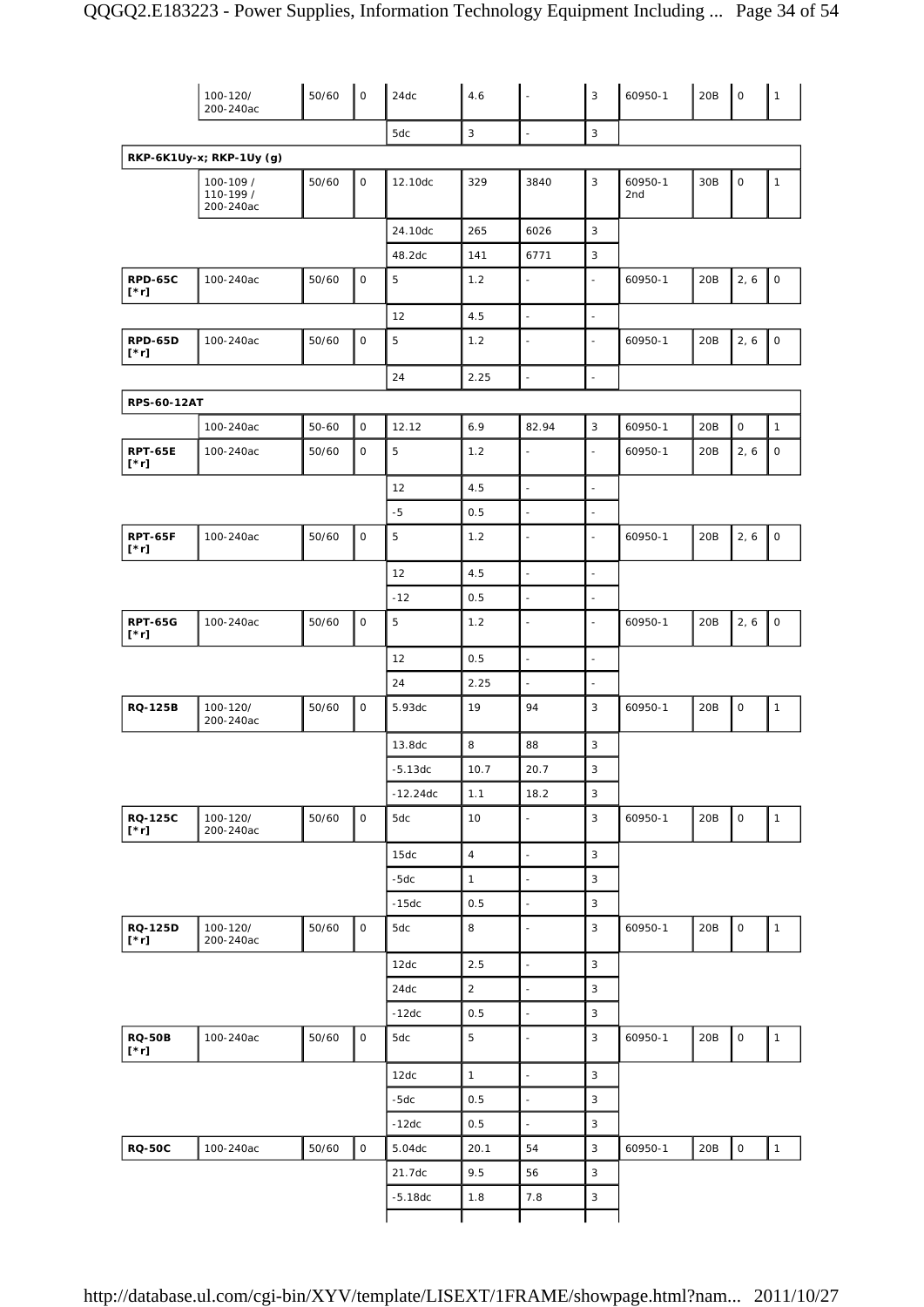|                              |           |       |              | $-16.3dc$ | 1.84           | 25                       | $\mathbf{3}$              |         |     |                     |              |
|------------------------------|-----------|-------|--------------|-----------|----------------|--------------------------|---------------------------|---------|-----|---------------------|--------------|
| <b>RQ-50D</b><br>$[\cdot r]$ | 100-240ac | 50/60 | $\mathsf{O}$ | 5dc       | $\mathbf{3}$   | $\overline{a}$           | 3                         | 60950-1 | 20B | $\mathsf{O}\xspace$ | $\mathbf{1}$ |
|                              |           |       |              | 12dc      | 0.9            | $\frac{1}{2}$            | $\mathsf 3$               |         |     |                     |              |
|                              |           |       |              | 24dc      | 0.9            | $\overline{a}$           | 3                         |         |     |                     |              |
|                              |           |       |              | $-12dc$   | 0.5            | $\frac{1}{2}$            | $\ensuremath{\mathsf{3}}$ |         |     |                     |              |
| <b>RQ-65B</b><br>$[\cdot r]$ | 100-240ac | 50/60 | $\mathsf O$  | 5dc       | 6              | $\overline{\phantom{a}}$ | 3                         | 60950-1 | 20B | $\mathsf O$         | $\mathbf{1}$ |
|                              |           |       |              | 12dc      | $\sqrt{2}$     | L.                       | $\mathsf 3$               |         |     |                     |              |
|                              |           |       |              | $-12dc$   | 0.5            | $\blacksquare$           | $\mathsf 3$               |         |     |                     |              |
|                              |           |       |              | $-5dc$    | 0.5            | $\overline{a}$           | 3                         |         |     |                     |              |
| <b>RQ-65C</b><br>[*r]        | 100-240ac | 50/60 | $\mathsf O$  | 5dc       | 5              | $\overline{a}$           | 3                         | 60950-1 | 20B | $\mathsf O$         | $\mathbf{1}$ |
|                              |           |       |              | 15dc      | $\overline{2}$ | $\overline{a}$           | $\mathsf 3$               |         |     |                     |              |
|                              |           |       |              | -5dc      | 0.5            | $\frac{1}{2}$            | 3                         |         |     |                     |              |
|                              |           |       |              | $-15dc$   | 0.5            | ÷,                       | $\mathsf 3$               |         |     |                     |              |
| <b>RQ-65D</b>                | 100-240ac | 50/60 | $\mathsf O$  | 5dc       | 20.5           | 74.3                     | $\mathsf 3$               | 60950-1 | 20B | $\mathsf O$         | $\mathbf{1}$ |
|                              |           |       |              | 20.2dc    | 8.7            | 81.2                     | 3                         |         |     |                     |              |
|                              |           |       |              | 46.7dc    | 1.5            | 26.3                     | $\mathsf 3$               |         |     |                     |              |
|                              |           |       |              | $-12.4dc$ | $\mathbf{1}$   | 11.2                     | $\ensuremath{\mathsf{3}}$ |         |     |                     |              |
| <b>RQ-85B</b>                | 100-240ac | 50/60 | $\mathsf O$  | 9.37dc    | 21.2           | 87.3                     | 3                         | 60950-1 | 20B | $\mathsf{O}\xspace$ | $\mathbf{1}$ |
|                              |           |       |              | 19.35dc   | 8.6            | 57.3                     | $\mathsf 3$               |         |     |                     |              |
|                              |           |       |              | $-14.4dc$ | 1.83           | 17.5                     | $\mathsf 3$               |         |     |                     |              |
|                              |           |       |              | $-8.8dc$  | 19.5           | 36                       | 3                         |         |     |                     |              |
| <b>RQ-85C</b><br>$[\cdot r]$ | 100-240ac | 50/60 | $\mathsf O$  | 5dc       | $\overline{7}$ | ÷,                       | $\mathsf 3$               | 60950-1 | 20B | $\mathsf{O}\xspace$ | $\mathbf{1}$ |
|                              |           |       |              | 15dc      | 2.5            | $\overline{a}$           | $\mathsf 3$               |         |     |                     |              |
|                              |           |       |              | $-15dc$   | 0.5            | $\frac{1}{2}$            | 3                         |         |     |                     |              |
|                              |           |       |              | $-5dc$    | 0.5            | $\frac{1}{2}$            | 3                         |         |     |                     |              |
| <b>RQ-85D</b><br>$[\cdot r]$ | 100-240ac | 50/60 | 0            | 5dc       | 6              | $\frac{1}{2}$            | 3                         | 60950-1 | 20B | 0                   | $\mathbf{1}$ |
|                              |           |       |              | 12dc      | $\sqrt{2}$     | $\blacksquare$           | $\mathsf 3$               |         |     |                     |              |
|                              |           |       |              | 24dc      | $\mathbf{1}$   | $\blacksquare$           | $\mathbf{3}$              |         |     |                     |              |
|                              |           |       |              | $-12dc$   | 0.5            | ÷,                       | $\mathsf 3$               |         |     |                     |              |
| RS-100-12[*r]                |           |       |              |           |                |                          |                           |         |     |                     |              |
|                              | 100-240ac | 50/60 | $\mathsf O$  | 12dc      | 8.5            | $\overline{\phantom{a}}$ | $\ensuremath{\mathsf{3}}$ | 60950-1 | 20B | $\mathsf O$         | $\mathbf{1}$ |
| RS-100-15                    |           |       |              |           |                |                          |                           |         |     |                     |              |
|                              | 100-240ac | 50/60 | $\mathsf{O}$ | 15.07dc   | 12.6           | 155                      | $\mathbf{3}$              | 60950-1 | 20B | $\mathsf O$         | $\mathbf{1}$ |
| RS-100-24[*r]                |           |       |              |           |                |                          |                           |         |     |                     |              |
|                              | 100-240ac | 50/60 | $\mathsf O$  | 24dc      | 4.5            | $\omega$                 | $\mathbf{3}$              | 60950-1 | 20B | $\mathsf O$         | $\mathbf{1}$ |
| RS-100-3.3                   |           |       |              |           |                |                          |                           |         |     |                     |              |
|                              | 100-240ac | 50/60 | $\mathsf O$  | 3.32dc    | 31.7           | 68.3                     | $\mathbf{3}$              | 60950-1 | 20B | $\mathsf O$         | $\mathbf{1}$ |
| RS-100-48                    |           |       |              |           |                |                          |                           |         |     |                     |              |
|                              | 100-240ac | 50/60 | $\mathsf{O}$ | 48.17dc   | 3.6            | 147                      | $\mathsf 3$               | 60950-1 | 20B | $\mathsf{O}\xspace$ | $\mathbf{1}$ |
| RS-100-5[*r]                 |           |       |              |           |                |                          |                           |         |     |                     |              |
|                              | 100-240ac | 50/60 | $\mathsf O$  | 5dc       | 16             | $\overline{\phantom{a}}$ | $\mathbf{3}$              | 60950-1 | 20B | $\mathsf O$         | $\mathbf{1}$ |
| RS-15-12                     |           |       |              |           |                |                          |                           |         |     |                     |              |
|                              | 100-240ac | 50/60 | $\mathsf O$  | 12        | 2.2            | 25.6                     | $\sqrt{3}$                | 60950-1 | 20B | $\mathsf{O}\xspace$ | $\mathbf{1}$ |
| RS-15-15[*r]                 |           |       |              |           |                |                          |                           |         |     |                     |              |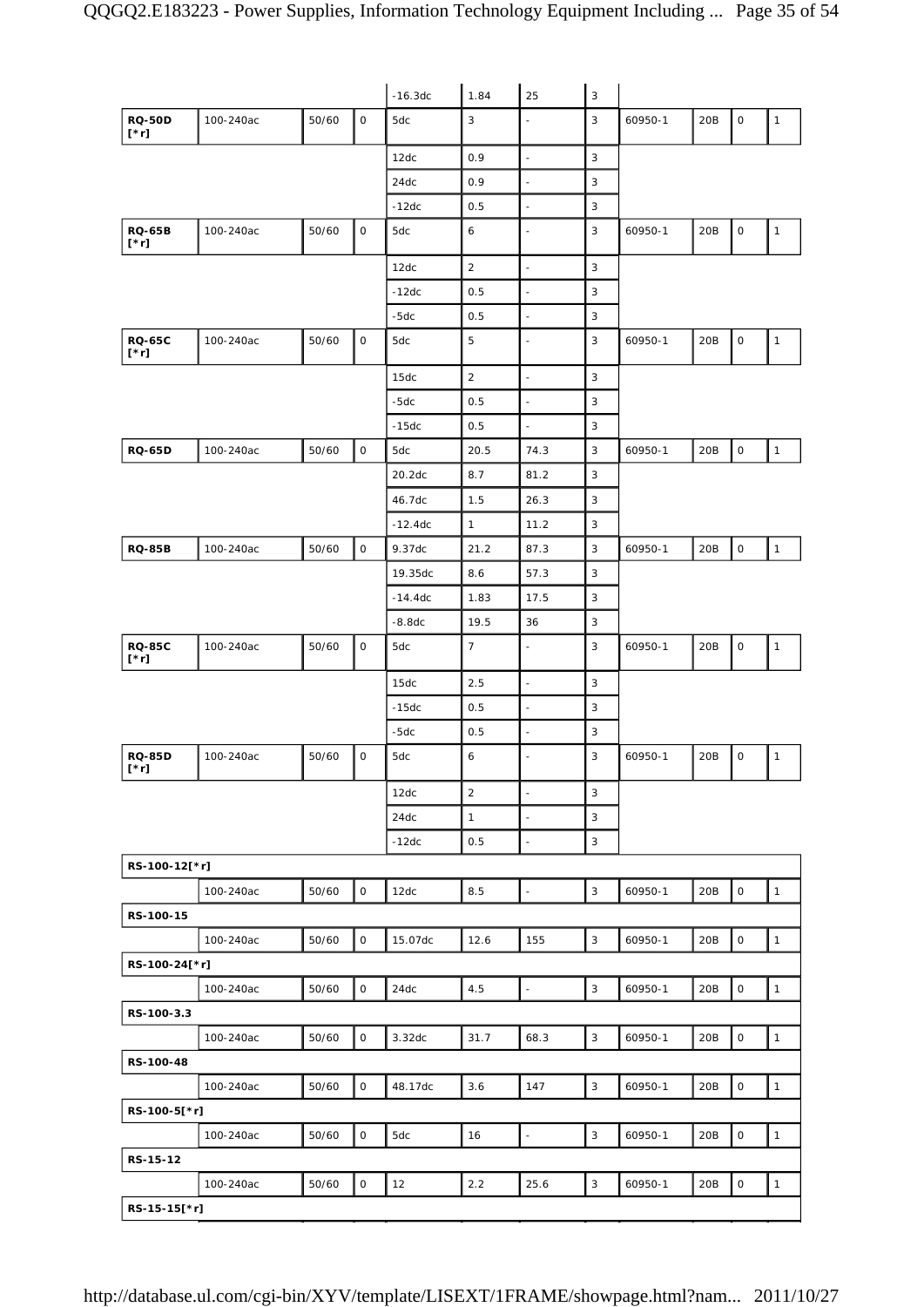|                           | 100-240ac             | 50/60 | $\mathbf 0$  | 15      | $\mathbf{1}$ | 15                       | 3            | 60950-1 | 20B             | $\mathbf 0$  | $\mathbf{1}$        |
|---------------------------|-----------------------|-------|--------------|---------|--------------|--------------------------|--------------|---------|-----------------|--------------|---------------------|
| RS-15-24[*r]              |                       |       |              |         |              |                          |              |         |                 |              |                     |
|                           | 100-240ac             | 50/60 | $\mathsf O$  | 24      | 0.625        | 15                       | 3            | 60950-1 | 20B             | $\mathbf 0$  | $\mathbf{1}$        |
| RS-15-3.3[*r]             |                       |       |              |         |              |                          |              |         |                 |              |                     |
|                           | 100-240ac             | 50/60 | $\mathsf O$  | 3.3     | $\mathbf{3}$ | 9.9                      | $\mathsf 3$  | 60950-1 | 20B             | $\mathsf O$  | $\mathbf{1}$        |
| RS-15-48                  |                       |       |              |         |              |                          |              |         |                 |              |                     |
|                           | 100-240ac             | 50/60 | $\mathsf O$  | 48.1    | 0.68         | 32.5                     | 3            | 60950-1 | 20B             | $\mathsf O$  | $\mathbf{1}$        |
| RS-15-5                   | 100-240ac             | 50/60 | $\mathsf{O}$ | 5.1     | 4.6          | 22.4                     | 3            | 60950-1 | 20B             | $\mathbf 0$  | $\mathbf{1}$        |
| RS-150-12, NES-150-12     |                       |       |              |         |              |                          |              |         |                 |              |                     |
|                           | 100-120/<br>200-240ac | 50/60 | $\mathsf O$  | 12.1dc  | 27.4         | 172                      | $\mathsf 3$  | 60950-1 | 20B             | $\mathsf O$  | $\mathbf{1}$        |
| RS-150-15, NES-150-15[*r] |                       |       |              |         |              |                          |              |         |                 |              |                     |
|                           | 100-120/<br>200-240ac | 50/60 | 0            | 15dc    | 10           | ÷,                       | 3            | 60950-1 | 20B             | $\mathbf 0$  | $\mathbf{1}$        |
| RS-150-24, NES-150-24[*r] |                       |       |              |         |              |                          |              |         |                 |              |                     |
|                           | 100-120/<br>200-240ac | 50/60 | $\mathsf O$  | 24dc    | 6.5          |                          | 3            | 60950-1 | 20B             | $\mathbf 0$  | $\mathbf{1}$        |
| RS-150-3.3, NES-150-3.3   |                       |       |              |         |              |                          |              |         |                 |              |                     |
|                           | 100-120/<br>200-240ac | 50/60 | 0            | 3.3dc   | 46           | 108                      | 3            | 60950-1 | 20B             | $\mathbf 0$  | $\mathbf{1}$        |
| RS-150-48, NES-150-48     |                       |       |              |         |              |                          |              |         |                 |              |                     |
|                           | 100-120/<br>200-240ac | 50/60 | 0            | 48.1dc  | 3.8          | 170                      | 3            | 60950-1 | 20B             | $\mathbf 0$  | $\mathbf{1}$        |
| RS-150-5, NES-150-5[*r]   |                       |       |              |         |              |                          |              |         |                 |              |                     |
|                           | 100-120/<br>200-240ac | 50/60 | 0            | 5dc     | 26           | $\overline{\phantom{a}}$ | 3            | 60950-1 | 20B             | $\mathbf 0$  | $\mathbf{1}$        |
| RS-150-7.5, NES-150-7.5   |                       |       |              |         |              |                          |              |         |                 |              |                     |
|                           | 100-120/<br>200-240ac | 50/60 | $\mathsf O$  | 7.56dc  | 29.7         | 201                      | 3            | 60950-1 | 20B             | $\mathbf 0$  | $\mathbf{1}$        |
| RS-150-9, NES-150-9[*r]   |                       |       |              |         |              |                          |              |         |                 |              |                     |
|                           | 100-120/<br>200-240ac | 50/60 | 0            | 9dc     | 16.7         | $\overline{\phantom{a}}$ | 3            | 60950-1 | 20B             | $\mathsf O$  | $\mathbf{1}$        |
| RS-25-12[*r]              |                       |       |              |         |              |                          |              |         |                 |              |                     |
|                           | 100-240ac             | 50/60 | $\mathsf O$  | 12dc    | 2.1          |                          | 3            | 60950-1 | 20B             | $\mathsf O$  | $\mathbf{1}$        |
| RS-25-15[*r]              |                       |       |              |         |              |                          |              |         |                 |              |                     |
|                           | 100-240ac             | 50/60 | $\mathsf O$  | 15dc    | 1.7          | $\Box$                   | 3            | 60950-1 | 20B             | $\mathsf O$  | $\mathbf{1}$        |
| RS-25-24[*r]              |                       |       |              |         |              |                          |              |         |                 |              |                     |
|                           | 100-240ac             | 50/60 | $\mathsf{O}$ | 24dc    | 1.1          | $\ddot{\phantom{1}}$     | 3            | 60950-1 | 20B             | $\mathsf O$  | $\mathbf{1}$        |
| RS-25-3.3                 |                       |       |              |         |              |                          |              |         |                 |              |                     |
|                           | 100-240ac             | 50/60 | $\mathsf O$  | 3.3dc   | 7.7          | 24.6                     | 3            | 60950-1 | 20B             | $\mathsf O$  | $\mathbf{1}$        |
| RS-25-48                  |                       |       |              |         |              |                          |              |         |                 |              |                     |
|                           | 100-240ac             | 50/60 | $\mathsf{O}$ | 48.11dc | 0.85         | 39.7                     | 3            | 60950-1 | 20B             | $\mathsf O$  | $\mathbf{1}$        |
| RS-25-5                   | 100-240ac             | 50/60 | 0            | 5.05dc  | 6.6          | 32.4                     | 3            | 60950-1 | 20 <sub>B</sub> | $\mathsf O$  | $\mathbf{1}$        |
| RS-35-12[*r]              |                       |       |              |         |              |                          |              |         |                 |              |                     |
|                           | 100-240ac             | 50/60 | $\mathsf O$  | 12dc    | 3            | $\overline{\phantom{a}}$ | 3            | 60950-1 | 20B             | 0            | $\mathbf{1}$        |
| RS-35-15                  |                       |       |              |         |              |                          |              |         |                 |              |                     |
|                           | 100-240ac             | 50/60 | $\mathsf O$  | 17.12dc | 4.3          | 48.6                     | 3            | 60950-1 | 20B             | $\mathsf O$  | $\mathbf{1}$        |
| RS-35-16[*r]              |                       |       |              |         |              |                          |              |         |                 |              |                     |
|                           | 100-240ac             | 50/60 | $\mathsf{O}$ | 16dc    | 2.25         | $\Box$                   | $\mathbf{3}$ | 60950-1 | 20B             | $\mathbf{1}$ | $\mathsf{O}\xspace$ |
| RS-35-24[*r]              |                       |       |              |         |              |                          |              |         |                 |              |                     |
|                           |                       |       |              |         |              |                          |              |         |                 |              |                     |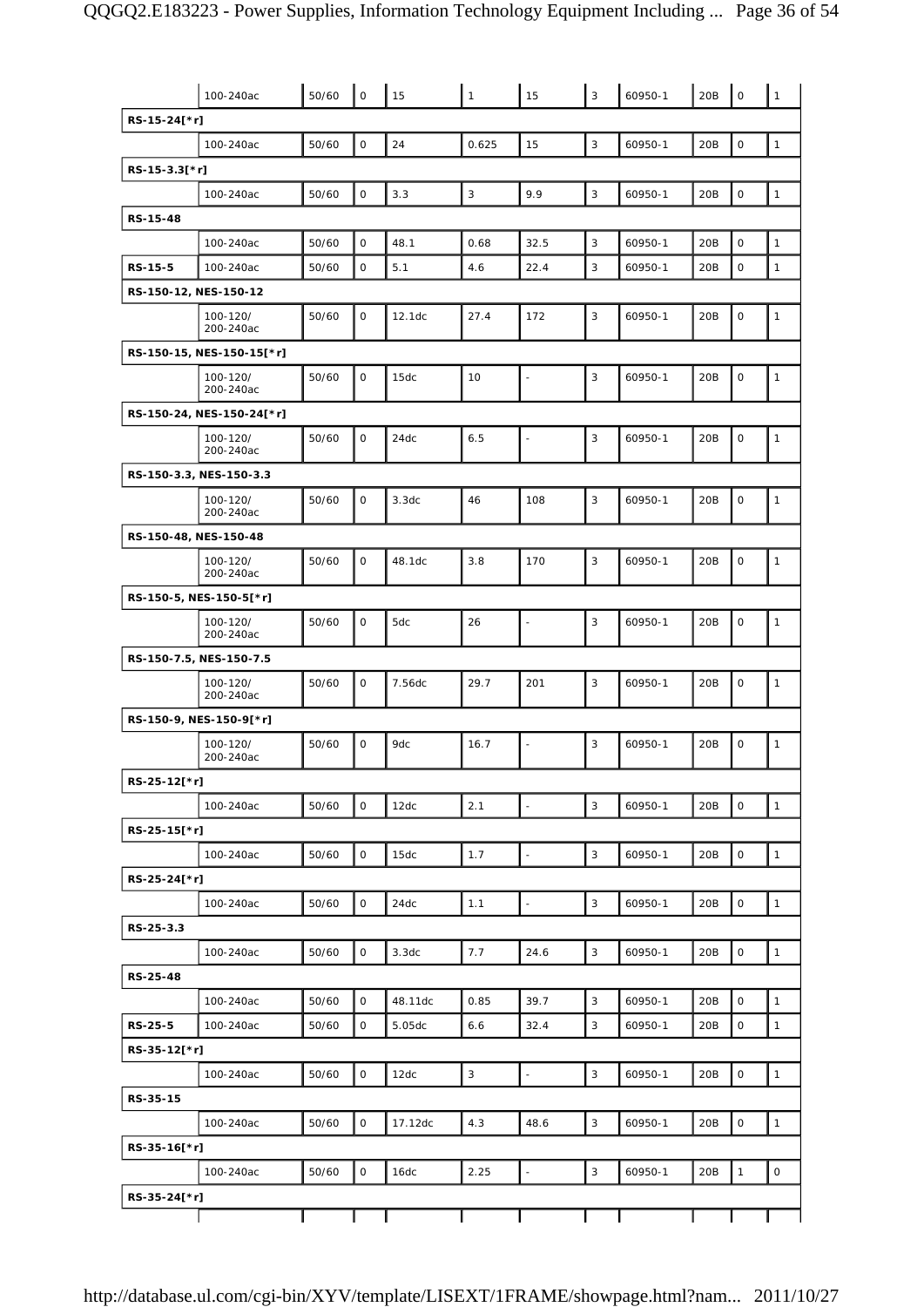| RS-35-3.3[*r]<br>$\boldsymbol{7}$<br>$\mathbf{3}$<br>0<br>$\mathsf O$<br>$\mathbf{1}$<br>50/60<br>3.3dc<br>60950-1<br>20B<br>100-240ac<br>$\frac{1}{2}$<br>RS-35-48<br>0<br>3<br>$\mathbf{1}$<br>50/60<br>47.93dc<br>1.5<br>48.8<br>60950-1<br>20B<br>$\mathsf O$<br>100-240ac<br>0<br>3<br>$\mathbf{1}$<br>$\mathbf 0$<br>RS-35-5<br>50/60<br>5.03dc<br>12.6<br>43.6<br>60950-1<br>20B<br>100-240ac<br>RS-50-12<br>$\mathbf{3}$<br>$\mathsf O$<br>7.7<br>57<br>$\mathsf O$<br>$\mathbf{1}$<br>50/60<br>12.08dc<br>60950-1<br>20B<br>100-240ac<br>RS-50-15[*r]<br>3<br>$\mathsf{O}$<br>3.4<br>$\mathsf O$<br>$\mathbf{1}$<br>50/60<br>60950-1<br>20B<br>100-240ac<br>15dc<br>RS-50-24[*r]<br>$\mathsf O$<br>$\mathsf 3$<br>2.2<br>$\mathbf 0$<br>$\mathbf{1}$<br>24dc<br>20B<br>100-240ac<br>50/60<br>$\blacksquare$<br>60950-1<br>RS-50-3.3[*r]<br>$\mathsf O$<br>3<br>$\mathsf O$<br>10<br>20B<br>$\mathbf{1}$<br>100-240ac<br>50/60<br>3.3dc<br>60950-1<br>$\overline{\phantom{0}}$<br>RS-50-48<br>$\mathsf O$<br>2.2<br>3<br>$\mathbf 0$<br>$\mathbf{1}$<br>50/60<br>56.9<br>20B<br>100-240ac<br>48.04dc<br>60950-1<br>3<br>RS-50-5<br>0<br>5.07dc<br>58<br>$\mathsf O$<br>$\mathbf{1}$<br>100-240ac<br>50/60<br>16.3<br>60950-1<br>20B<br>RS-75-12<br>0<br>97<br>3<br>$\mathsf O$<br>$\mathbf{1}$<br>10.5<br>60950-1<br>20B<br>100-240ac<br>50/60<br>12dc<br>RS-75-15[*r]<br>$\mathsf O$<br>$\mathbf 5$<br>$\mathbf{3}$<br>$\overline{\phantom{a}}$<br>$\mathsf O$<br>$\mathbf{1}$<br>100-240ac<br>50/60<br>15dc<br>60950-1<br>20B<br>RS-75-24[*r]<br>$\mathsf O$<br>3<br>$\mathsf{O}\xspace$<br>$\mathbf{1}$<br>50/60<br>24dc<br>3.2<br>60950-1<br>20B<br>100-240ac<br>RS-75-3.3[*r]<br>0<br>3<br>15<br>60950-1<br>20B<br>0<br>$\mathbf{1}$<br>100-240ac<br>50/60<br>3.3dc<br>RS-75-48<br>0<br>3.1<br>109<br>3<br>60950-1<br>$\mathsf O$<br>$\mathbf{1}$<br>100-240ac<br>50/60<br>48dc<br>20B<br>3<br>$\mathbf{1}$<br>O<br>21.3<br>$\mathbf 0$<br><b>RS-75-5</b><br>50/60<br>5.1dc<br>68<br>20 <sub>B</sub><br>100-240ac<br>60950-1<br>RSP-1000-12, RCP-1000-12<br>3<br>0<br>74.7<br>$\circ$<br>$\mathbf{1}$<br>50/60<br>829<br>60950-1<br>20B<br>100-240ac<br>12.1dc<br>RSP-1000-15[*r]<br>$\mathbf{3}$<br>$\mathsf O$<br>$\mathsf O$<br>$\mathbf{1}$<br>50/60<br>15dc<br>50<br>60950-1<br>20B<br>100-240ac<br>÷,<br>RSP-1000-24, RCP-1000-24<br>0<br>3<br>$\mathsf O$<br>$\mathbf{1}$<br>50/60<br>24.1dc<br>53.1<br>1070<br>60950-1<br>20B<br>100-240ac<br>RSP-1000-27[*r]<br>$\mathsf O$<br>$\mathsf 3$<br>27dc<br>37<br>$\mathbf 0$<br>$\mathbf{1}$<br>50/60<br>20B<br>100-240ac<br>60950-1<br>$\frac{1}{2}$<br>RSP-1000-48, RCP-1000-48<br>0<br>3<br>$\mathsf O$<br>30.1<br>20B<br>$\mathbf{1}$<br>100-240ac<br>50/60<br>48.1dc<br>1160<br>60950-1<br>RSP-1500-12, SPV-1500-12<br>$\mathsf O$<br>3<br>$\mathsf O$<br>$\mathbf{1}$<br>50/60<br>12.17<br>60950-1<br>20B<br>100-240ac<br>154.6<br>1830.48<br>RSP-1500-15<br>$\circ$<br>3<br>$\mathbf 0$<br>20B<br>$\mathbf{1}$<br>50/60<br>15.14<br>115.47<br>60950-1<br>100-240ac<br>1714.46<br>RSP-1500-24, SPV-1500-24<br>$\mathsf O$<br>3<br>$\mathsf O$<br>$\mathbf{1}$<br>50/60<br>24.11<br>73.2<br>20B<br>100-240ac<br>1751<br>60950-1<br>RSP-1500-27, RSP-1500-27VS<br>0<br>3<br>$\mathbf 0$<br>20B<br>$\mathbf{1}$<br>100-240ac<br>50/60<br>27.16<br>63.1<br>1530.56<br>60950-1 | 100-240ac | 50/60 | $\mathsf{O}$ | 24dc | 1.5 | $\mathbf{3}$ | 60950-1 | 20B | $\mathsf O$ | $\mathbf{1}$ |
|--------------------------------------------------------------------------------------------------------------------------------------------------------------------------------------------------------------------------------------------------------------------------------------------------------------------------------------------------------------------------------------------------------------------------------------------------------------------------------------------------------------------------------------------------------------------------------------------------------------------------------------------------------------------------------------------------------------------------------------------------------------------------------------------------------------------------------------------------------------------------------------------------------------------------------------------------------------------------------------------------------------------------------------------------------------------------------------------------------------------------------------------------------------------------------------------------------------------------------------------------------------------------------------------------------------------------------------------------------------------------------------------------------------------------------------------------------------------------------------------------------------------------------------------------------------------------------------------------------------------------------------------------------------------------------------------------------------------------------------------------------------------------------------------------------------------------------------------------------------------------------------------------------------------------------------------------------------------------------------------------------------------------------------------------------------------------------------------------------------------------------------------------------------------------------------------------------------------------------------------------------------------------------------------------------------------------------------------------------------------------------------------------------------------------------------------------------------------------------------------------------------------------------------------------------------------------------------------------------------------------------------------------------------------------------------------------------------------------------------------------------------------------------------------------------------------------------------------------------------------------------------------------------------------------------------------------------------------------------------------------------------------------------------------------------------------------------------------------------------------------------------------------------------------------------------------------------------------------------------------------------------------------------------------------------------------------------------------------|-----------|-------|--------------|------|-----|--------------|---------|-----|-------------|--------------|
|                                                                                                                                                                                                                                                                                                                                                                                                                                                                                                                                                                                                                                                                                                                                                                                                                                                                                                                                                                                                                                                                                                                                                                                                                                                                                                                                                                                                                                                                                                                                                                                                                                                                                                                                                                                                                                                                                                                                                                                                                                                                                                                                                                                                                                                                                                                                                                                                                                                                                                                                                                                                                                                                                                                                                                                                                                                                                                                                                                                                                                                                                                                                                                                                                                                                                                                                                  |           |       |              |      |     |              |         |     |             |              |
|                                                                                                                                                                                                                                                                                                                                                                                                                                                                                                                                                                                                                                                                                                                                                                                                                                                                                                                                                                                                                                                                                                                                                                                                                                                                                                                                                                                                                                                                                                                                                                                                                                                                                                                                                                                                                                                                                                                                                                                                                                                                                                                                                                                                                                                                                                                                                                                                                                                                                                                                                                                                                                                                                                                                                                                                                                                                                                                                                                                                                                                                                                                                                                                                                                                                                                                                                  |           |       |              |      |     |              |         |     |             |              |
|                                                                                                                                                                                                                                                                                                                                                                                                                                                                                                                                                                                                                                                                                                                                                                                                                                                                                                                                                                                                                                                                                                                                                                                                                                                                                                                                                                                                                                                                                                                                                                                                                                                                                                                                                                                                                                                                                                                                                                                                                                                                                                                                                                                                                                                                                                                                                                                                                                                                                                                                                                                                                                                                                                                                                                                                                                                                                                                                                                                                                                                                                                                                                                                                                                                                                                                                                  |           |       |              |      |     |              |         |     |             |              |
|                                                                                                                                                                                                                                                                                                                                                                                                                                                                                                                                                                                                                                                                                                                                                                                                                                                                                                                                                                                                                                                                                                                                                                                                                                                                                                                                                                                                                                                                                                                                                                                                                                                                                                                                                                                                                                                                                                                                                                                                                                                                                                                                                                                                                                                                                                                                                                                                                                                                                                                                                                                                                                                                                                                                                                                                                                                                                                                                                                                                                                                                                                                                                                                                                                                                                                                                                  |           |       |              |      |     |              |         |     |             |              |
|                                                                                                                                                                                                                                                                                                                                                                                                                                                                                                                                                                                                                                                                                                                                                                                                                                                                                                                                                                                                                                                                                                                                                                                                                                                                                                                                                                                                                                                                                                                                                                                                                                                                                                                                                                                                                                                                                                                                                                                                                                                                                                                                                                                                                                                                                                                                                                                                                                                                                                                                                                                                                                                                                                                                                                                                                                                                                                                                                                                                                                                                                                                                                                                                                                                                                                                                                  |           |       |              |      |     |              |         |     |             |              |
|                                                                                                                                                                                                                                                                                                                                                                                                                                                                                                                                                                                                                                                                                                                                                                                                                                                                                                                                                                                                                                                                                                                                                                                                                                                                                                                                                                                                                                                                                                                                                                                                                                                                                                                                                                                                                                                                                                                                                                                                                                                                                                                                                                                                                                                                                                                                                                                                                                                                                                                                                                                                                                                                                                                                                                                                                                                                                                                                                                                                                                                                                                                                                                                                                                                                                                                                                  |           |       |              |      |     |              |         |     |             |              |
|                                                                                                                                                                                                                                                                                                                                                                                                                                                                                                                                                                                                                                                                                                                                                                                                                                                                                                                                                                                                                                                                                                                                                                                                                                                                                                                                                                                                                                                                                                                                                                                                                                                                                                                                                                                                                                                                                                                                                                                                                                                                                                                                                                                                                                                                                                                                                                                                                                                                                                                                                                                                                                                                                                                                                                                                                                                                                                                                                                                                                                                                                                                                                                                                                                                                                                                                                  |           |       |              |      |     |              |         |     |             |              |
|                                                                                                                                                                                                                                                                                                                                                                                                                                                                                                                                                                                                                                                                                                                                                                                                                                                                                                                                                                                                                                                                                                                                                                                                                                                                                                                                                                                                                                                                                                                                                                                                                                                                                                                                                                                                                                                                                                                                                                                                                                                                                                                                                                                                                                                                                                                                                                                                                                                                                                                                                                                                                                                                                                                                                                                                                                                                                                                                                                                                                                                                                                                                                                                                                                                                                                                                                  |           |       |              |      |     |              |         |     |             |              |
|                                                                                                                                                                                                                                                                                                                                                                                                                                                                                                                                                                                                                                                                                                                                                                                                                                                                                                                                                                                                                                                                                                                                                                                                                                                                                                                                                                                                                                                                                                                                                                                                                                                                                                                                                                                                                                                                                                                                                                                                                                                                                                                                                                                                                                                                                                                                                                                                                                                                                                                                                                                                                                                                                                                                                                                                                                                                                                                                                                                                                                                                                                                                                                                                                                                                                                                                                  |           |       |              |      |     |              |         |     |             |              |
|                                                                                                                                                                                                                                                                                                                                                                                                                                                                                                                                                                                                                                                                                                                                                                                                                                                                                                                                                                                                                                                                                                                                                                                                                                                                                                                                                                                                                                                                                                                                                                                                                                                                                                                                                                                                                                                                                                                                                                                                                                                                                                                                                                                                                                                                                                                                                                                                                                                                                                                                                                                                                                                                                                                                                                                                                                                                                                                                                                                                                                                                                                                                                                                                                                                                                                                                                  |           |       |              |      |     |              |         |     |             |              |
|                                                                                                                                                                                                                                                                                                                                                                                                                                                                                                                                                                                                                                                                                                                                                                                                                                                                                                                                                                                                                                                                                                                                                                                                                                                                                                                                                                                                                                                                                                                                                                                                                                                                                                                                                                                                                                                                                                                                                                                                                                                                                                                                                                                                                                                                                                                                                                                                                                                                                                                                                                                                                                                                                                                                                                                                                                                                                                                                                                                                                                                                                                                                                                                                                                                                                                                                                  |           |       |              |      |     |              |         |     |             |              |
|                                                                                                                                                                                                                                                                                                                                                                                                                                                                                                                                                                                                                                                                                                                                                                                                                                                                                                                                                                                                                                                                                                                                                                                                                                                                                                                                                                                                                                                                                                                                                                                                                                                                                                                                                                                                                                                                                                                                                                                                                                                                                                                                                                                                                                                                                                                                                                                                                                                                                                                                                                                                                                                                                                                                                                                                                                                                                                                                                                                                                                                                                                                                                                                                                                                                                                                                                  |           |       |              |      |     |              |         |     |             |              |
|                                                                                                                                                                                                                                                                                                                                                                                                                                                                                                                                                                                                                                                                                                                                                                                                                                                                                                                                                                                                                                                                                                                                                                                                                                                                                                                                                                                                                                                                                                                                                                                                                                                                                                                                                                                                                                                                                                                                                                                                                                                                                                                                                                                                                                                                                                                                                                                                                                                                                                                                                                                                                                                                                                                                                                                                                                                                                                                                                                                                                                                                                                                                                                                                                                                                                                                                                  |           |       |              |      |     |              |         |     |             |              |
|                                                                                                                                                                                                                                                                                                                                                                                                                                                                                                                                                                                                                                                                                                                                                                                                                                                                                                                                                                                                                                                                                                                                                                                                                                                                                                                                                                                                                                                                                                                                                                                                                                                                                                                                                                                                                                                                                                                                                                                                                                                                                                                                                                                                                                                                                                                                                                                                                                                                                                                                                                                                                                                                                                                                                                                                                                                                                                                                                                                                                                                                                                                                                                                                                                                                                                                                                  |           |       |              |      |     |              |         |     |             |              |
|                                                                                                                                                                                                                                                                                                                                                                                                                                                                                                                                                                                                                                                                                                                                                                                                                                                                                                                                                                                                                                                                                                                                                                                                                                                                                                                                                                                                                                                                                                                                                                                                                                                                                                                                                                                                                                                                                                                                                                                                                                                                                                                                                                                                                                                                                                                                                                                                                                                                                                                                                                                                                                                                                                                                                                                                                                                                                                                                                                                                                                                                                                                                                                                                                                                                                                                                                  |           |       |              |      |     |              |         |     |             |              |
|                                                                                                                                                                                                                                                                                                                                                                                                                                                                                                                                                                                                                                                                                                                                                                                                                                                                                                                                                                                                                                                                                                                                                                                                                                                                                                                                                                                                                                                                                                                                                                                                                                                                                                                                                                                                                                                                                                                                                                                                                                                                                                                                                                                                                                                                                                                                                                                                                                                                                                                                                                                                                                                                                                                                                                                                                                                                                                                                                                                                                                                                                                                                                                                                                                                                                                                                                  |           |       |              |      |     |              |         |     |             |              |
|                                                                                                                                                                                                                                                                                                                                                                                                                                                                                                                                                                                                                                                                                                                                                                                                                                                                                                                                                                                                                                                                                                                                                                                                                                                                                                                                                                                                                                                                                                                                                                                                                                                                                                                                                                                                                                                                                                                                                                                                                                                                                                                                                                                                                                                                                                                                                                                                                                                                                                                                                                                                                                                                                                                                                                                                                                                                                                                                                                                                                                                                                                                                                                                                                                                                                                                                                  |           |       |              |      |     |              |         |     |             |              |
|                                                                                                                                                                                                                                                                                                                                                                                                                                                                                                                                                                                                                                                                                                                                                                                                                                                                                                                                                                                                                                                                                                                                                                                                                                                                                                                                                                                                                                                                                                                                                                                                                                                                                                                                                                                                                                                                                                                                                                                                                                                                                                                                                                                                                                                                                                                                                                                                                                                                                                                                                                                                                                                                                                                                                                                                                                                                                                                                                                                                                                                                                                                                                                                                                                                                                                                                                  |           |       |              |      |     |              |         |     |             |              |
|                                                                                                                                                                                                                                                                                                                                                                                                                                                                                                                                                                                                                                                                                                                                                                                                                                                                                                                                                                                                                                                                                                                                                                                                                                                                                                                                                                                                                                                                                                                                                                                                                                                                                                                                                                                                                                                                                                                                                                                                                                                                                                                                                                                                                                                                                                                                                                                                                                                                                                                                                                                                                                                                                                                                                                                                                                                                                                                                                                                                                                                                                                                                                                                                                                                                                                                                                  |           |       |              |      |     |              |         |     |             |              |
|                                                                                                                                                                                                                                                                                                                                                                                                                                                                                                                                                                                                                                                                                                                                                                                                                                                                                                                                                                                                                                                                                                                                                                                                                                                                                                                                                                                                                                                                                                                                                                                                                                                                                                                                                                                                                                                                                                                                                                                                                                                                                                                                                                                                                                                                                                                                                                                                                                                                                                                                                                                                                                                                                                                                                                                                                                                                                                                                                                                                                                                                                                                                                                                                                                                                                                                                                  |           |       |              |      |     |              |         |     |             |              |
|                                                                                                                                                                                                                                                                                                                                                                                                                                                                                                                                                                                                                                                                                                                                                                                                                                                                                                                                                                                                                                                                                                                                                                                                                                                                                                                                                                                                                                                                                                                                                                                                                                                                                                                                                                                                                                                                                                                                                                                                                                                                                                                                                                                                                                                                                                                                                                                                                                                                                                                                                                                                                                                                                                                                                                                                                                                                                                                                                                                                                                                                                                                                                                                                                                                                                                                                                  |           |       |              |      |     |              |         |     |             |              |
|                                                                                                                                                                                                                                                                                                                                                                                                                                                                                                                                                                                                                                                                                                                                                                                                                                                                                                                                                                                                                                                                                                                                                                                                                                                                                                                                                                                                                                                                                                                                                                                                                                                                                                                                                                                                                                                                                                                                                                                                                                                                                                                                                                                                                                                                                                                                                                                                                                                                                                                                                                                                                                                                                                                                                                                                                                                                                                                                                                                                                                                                                                                                                                                                                                                                                                                                                  |           |       |              |      |     |              |         |     |             |              |
|                                                                                                                                                                                                                                                                                                                                                                                                                                                                                                                                                                                                                                                                                                                                                                                                                                                                                                                                                                                                                                                                                                                                                                                                                                                                                                                                                                                                                                                                                                                                                                                                                                                                                                                                                                                                                                                                                                                                                                                                                                                                                                                                                                                                                                                                                                                                                                                                                                                                                                                                                                                                                                                                                                                                                                                                                                                                                                                                                                                                                                                                                                                                                                                                                                                                                                                                                  |           |       |              |      |     |              |         |     |             |              |
|                                                                                                                                                                                                                                                                                                                                                                                                                                                                                                                                                                                                                                                                                                                                                                                                                                                                                                                                                                                                                                                                                                                                                                                                                                                                                                                                                                                                                                                                                                                                                                                                                                                                                                                                                                                                                                                                                                                                                                                                                                                                                                                                                                                                                                                                                                                                                                                                                                                                                                                                                                                                                                                                                                                                                                                                                                                                                                                                                                                                                                                                                                                                                                                                                                                                                                                                                  |           |       |              |      |     |              |         |     |             |              |
|                                                                                                                                                                                                                                                                                                                                                                                                                                                                                                                                                                                                                                                                                                                                                                                                                                                                                                                                                                                                                                                                                                                                                                                                                                                                                                                                                                                                                                                                                                                                                                                                                                                                                                                                                                                                                                                                                                                                                                                                                                                                                                                                                                                                                                                                                                                                                                                                                                                                                                                                                                                                                                                                                                                                                                                                                                                                                                                                                                                                                                                                                                                                                                                                                                                                                                                                                  |           |       |              |      |     |              |         |     |             |              |
|                                                                                                                                                                                                                                                                                                                                                                                                                                                                                                                                                                                                                                                                                                                                                                                                                                                                                                                                                                                                                                                                                                                                                                                                                                                                                                                                                                                                                                                                                                                                                                                                                                                                                                                                                                                                                                                                                                                                                                                                                                                                                                                                                                                                                                                                                                                                                                                                                                                                                                                                                                                                                                                                                                                                                                                                                                                                                                                                                                                                                                                                                                                                                                                                                                                                                                                                                  |           |       |              |      |     |              |         |     |             |              |
|                                                                                                                                                                                                                                                                                                                                                                                                                                                                                                                                                                                                                                                                                                                                                                                                                                                                                                                                                                                                                                                                                                                                                                                                                                                                                                                                                                                                                                                                                                                                                                                                                                                                                                                                                                                                                                                                                                                                                                                                                                                                                                                                                                                                                                                                                                                                                                                                                                                                                                                                                                                                                                                                                                                                                                                                                                                                                                                                                                                                                                                                                                                                                                                                                                                                                                                                                  |           |       |              |      |     |              |         |     |             |              |
|                                                                                                                                                                                                                                                                                                                                                                                                                                                                                                                                                                                                                                                                                                                                                                                                                                                                                                                                                                                                                                                                                                                                                                                                                                                                                                                                                                                                                                                                                                                                                                                                                                                                                                                                                                                                                                                                                                                                                                                                                                                                                                                                                                                                                                                                                                                                                                                                                                                                                                                                                                                                                                                                                                                                                                                                                                                                                                                                                                                                                                                                                                                                                                                                                                                                                                                                                  |           |       |              |      |     |              |         |     |             |              |
|                                                                                                                                                                                                                                                                                                                                                                                                                                                                                                                                                                                                                                                                                                                                                                                                                                                                                                                                                                                                                                                                                                                                                                                                                                                                                                                                                                                                                                                                                                                                                                                                                                                                                                                                                                                                                                                                                                                                                                                                                                                                                                                                                                                                                                                                                                                                                                                                                                                                                                                                                                                                                                                                                                                                                                                                                                                                                                                                                                                                                                                                                                                                                                                                                                                                                                                                                  |           |       |              |      |     |              |         |     |             |              |
|                                                                                                                                                                                                                                                                                                                                                                                                                                                                                                                                                                                                                                                                                                                                                                                                                                                                                                                                                                                                                                                                                                                                                                                                                                                                                                                                                                                                                                                                                                                                                                                                                                                                                                                                                                                                                                                                                                                                                                                                                                                                                                                                                                                                                                                                                                                                                                                                                                                                                                                                                                                                                                                                                                                                                                                                                                                                                                                                                                                                                                                                                                                                                                                                                                                                                                                                                  |           |       |              |      |     |              |         |     |             |              |
|                                                                                                                                                                                                                                                                                                                                                                                                                                                                                                                                                                                                                                                                                                                                                                                                                                                                                                                                                                                                                                                                                                                                                                                                                                                                                                                                                                                                                                                                                                                                                                                                                                                                                                                                                                                                                                                                                                                                                                                                                                                                                                                                                                                                                                                                                                                                                                                                                                                                                                                                                                                                                                                                                                                                                                                                                                                                                                                                                                                                                                                                                                                                                                                                                                                                                                                                                  |           |       |              |      |     |              |         |     |             |              |
|                                                                                                                                                                                                                                                                                                                                                                                                                                                                                                                                                                                                                                                                                                                                                                                                                                                                                                                                                                                                                                                                                                                                                                                                                                                                                                                                                                                                                                                                                                                                                                                                                                                                                                                                                                                                                                                                                                                                                                                                                                                                                                                                                                                                                                                                                                                                                                                                                                                                                                                                                                                                                                                                                                                                                                                                                                                                                                                                                                                                                                                                                                                                                                                                                                                                                                                                                  |           |       |              |      |     |              |         |     |             |              |
|                                                                                                                                                                                                                                                                                                                                                                                                                                                                                                                                                                                                                                                                                                                                                                                                                                                                                                                                                                                                                                                                                                                                                                                                                                                                                                                                                                                                                                                                                                                                                                                                                                                                                                                                                                                                                                                                                                                                                                                                                                                                                                                                                                                                                                                                                                                                                                                                                                                                                                                                                                                                                                                                                                                                                                                                                                                                                                                                                                                                                                                                                                                                                                                                                                                                                                                                                  |           |       |              |      |     |              |         |     |             |              |
|                                                                                                                                                                                                                                                                                                                                                                                                                                                                                                                                                                                                                                                                                                                                                                                                                                                                                                                                                                                                                                                                                                                                                                                                                                                                                                                                                                                                                                                                                                                                                                                                                                                                                                                                                                                                                                                                                                                                                                                                                                                                                                                                                                                                                                                                                                                                                                                                                                                                                                                                                                                                                                                                                                                                                                                                                                                                                                                                                                                                                                                                                                                                                                                                                                                                                                                                                  |           |       |              |      |     |              |         |     |             |              |
|                                                                                                                                                                                                                                                                                                                                                                                                                                                                                                                                                                                                                                                                                                                                                                                                                                                                                                                                                                                                                                                                                                                                                                                                                                                                                                                                                                                                                                                                                                                                                                                                                                                                                                                                                                                                                                                                                                                                                                                                                                                                                                                                                                                                                                                                                                                                                                                                                                                                                                                                                                                                                                                                                                                                                                                                                                                                                                                                                                                                                                                                                                                                                                                                                                                                                                                                                  |           |       |              |      |     |              |         |     |             |              |
|                                                                                                                                                                                                                                                                                                                                                                                                                                                                                                                                                                                                                                                                                                                                                                                                                                                                                                                                                                                                                                                                                                                                                                                                                                                                                                                                                                                                                                                                                                                                                                                                                                                                                                                                                                                                                                                                                                                                                                                                                                                                                                                                                                                                                                                                                                                                                                                                                                                                                                                                                                                                                                                                                                                                                                                                                                                                                                                                                                                                                                                                                                                                                                                                                                                                                                                                                  |           |       |              |      |     |              |         |     |             |              |
|                                                                                                                                                                                                                                                                                                                                                                                                                                                                                                                                                                                                                                                                                                                                                                                                                                                                                                                                                                                                                                                                                                                                                                                                                                                                                                                                                                                                                                                                                                                                                                                                                                                                                                                                                                                                                                                                                                                                                                                                                                                                                                                                                                                                                                                                                                                                                                                                                                                                                                                                                                                                                                                                                                                                                                                                                                                                                                                                                                                                                                                                                                                                                                                                                                                                                                                                                  |           |       |              |      |     |              |         |     |             |              |
|                                                                                                                                                                                                                                                                                                                                                                                                                                                                                                                                                                                                                                                                                                                                                                                                                                                                                                                                                                                                                                                                                                                                                                                                                                                                                                                                                                                                                                                                                                                                                                                                                                                                                                                                                                                                                                                                                                                                                                                                                                                                                                                                                                                                                                                                                                                                                                                                                                                                                                                                                                                                                                                                                                                                                                                                                                                                                                                                                                                                                                                                                                                                                                                                                                                                                                                                                  |           |       |              |      |     |              |         |     |             |              |
|                                                                                                                                                                                                                                                                                                                                                                                                                                                                                                                                                                                                                                                                                                                                                                                                                                                                                                                                                                                                                                                                                                                                                                                                                                                                                                                                                                                                                                                                                                                                                                                                                                                                                                                                                                                                                                                                                                                                                                                                                                                                                                                                                                                                                                                                                                                                                                                                                                                                                                                                                                                                                                                                                                                                                                                                                                                                                                                                                                                                                                                                                                                                                                                                                                                                                                                                                  |           |       |              |      |     |              |         |     |             |              |
|                                                                                                                                                                                                                                                                                                                                                                                                                                                                                                                                                                                                                                                                                                                                                                                                                                                                                                                                                                                                                                                                                                                                                                                                                                                                                                                                                                                                                                                                                                                                                                                                                                                                                                                                                                                                                                                                                                                                                                                                                                                                                                                                                                                                                                                                                                                                                                                                                                                                                                                                                                                                                                                                                                                                                                                                                                                                                                                                                                                                                                                                                                                                                                                                                                                                                                                                                  |           |       |              |      |     |              |         |     |             |              |
|                                                                                                                                                                                                                                                                                                                                                                                                                                                                                                                                                                                                                                                                                                                                                                                                                                                                                                                                                                                                                                                                                                                                                                                                                                                                                                                                                                                                                                                                                                                                                                                                                                                                                                                                                                                                                                                                                                                                                                                                                                                                                                                                                                                                                                                                                                                                                                                                                                                                                                                                                                                                                                                                                                                                                                                                                                                                                                                                                                                                                                                                                                                                                                                                                                                                                                                                                  |           |       |              |      |     |              |         |     |             |              |
|                                                                                                                                                                                                                                                                                                                                                                                                                                                                                                                                                                                                                                                                                                                                                                                                                                                                                                                                                                                                                                                                                                                                                                                                                                                                                                                                                                                                                                                                                                                                                                                                                                                                                                                                                                                                                                                                                                                                                                                                                                                                                                                                                                                                                                                                                                                                                                                                                                                                                                                                                                                                                                                                                                                                                                                                                                                                                                                                                                                                                                                                                                                                                                                                                                                                                                                                                  |           |       |              |      |     |              |         |     |             |              |
|                                                                                                                                                                                                                                                                                                                                                                                                                                                                                                                                                                                                                                                                                                                                                                                                                                                                                                                                                                                                                                                                                                                                                                                                                                                                                                                                                                                                                                                                                                                                                                                                                                                                                                                                                                                                                                                                                                                                                                                                                                                                                                                                                                                                                                                                                                                                                                                                                                                                                                                                                                                                                                                                                                                                                                                                                                                                                                                                                                                                                                                                                                                                                                                                                                                                                                                                                  |           |       |              |      |     |              |         |     |             |              |
|                                                                                                                                                                                                                                                                                                                                                                                                                                                                                                                                                                                                                                                                                                                                                                                                                                                                                                                                                                                                                                                                                                                                                                                                                                                                                                                                                                                                                                                                                                                                                                                                                                                                                                                                                                                                                                                                                                                                                                                                                                                                                                                                                                                                                                                                                                                                                                                                                                                                                                                                                                                                                                                                                                                                                                                                                                                                                                                                                                                                                                                                                                                                                                                                                                                                                                                                                  |           |       |              |      |     |              |         |     |             |              |
|                                                                                                                                                                                                                                                                                                                                                                                                                                                                                                                                                                                                                                                                                                                                                                                                                                                                                                                                                                                                                                                                                                                                                                                                                                                                                                                                                                                                                                                                                                                                                                                                                                                                                                                                                                                                                                                                                                                                                                                                                                                                                                                                                                                                                                                                                                                                                                                                                                                                                                                                                                                                                                                                                                                                                                                                                                                                                                                                                                                                                                                                                                                                                                                                                                                                                                                                                  |           |       |              |      |     |              |         |     |             |              |
|                                                                                                                                                                                                                                                                                                                                                                                                                                                                                                                                                                                                                                                                                                                                                                                                                                                                                                                                                                                                                                                                                                                                                                                                                                                                                                                                                                                                                                                                                                                                                                                                                                                                                                                                                                                                                                                                                                                                                                                                                                                                                                                                                                                                                                                                                                                                                                                                                                                                                                                                                                                                                                                                                                                                                                                                                                                                                                                                                                                                                                                                                                                                                                                                                                                                                                                                                  |           |       |              |      |     |              |         |     |             |              |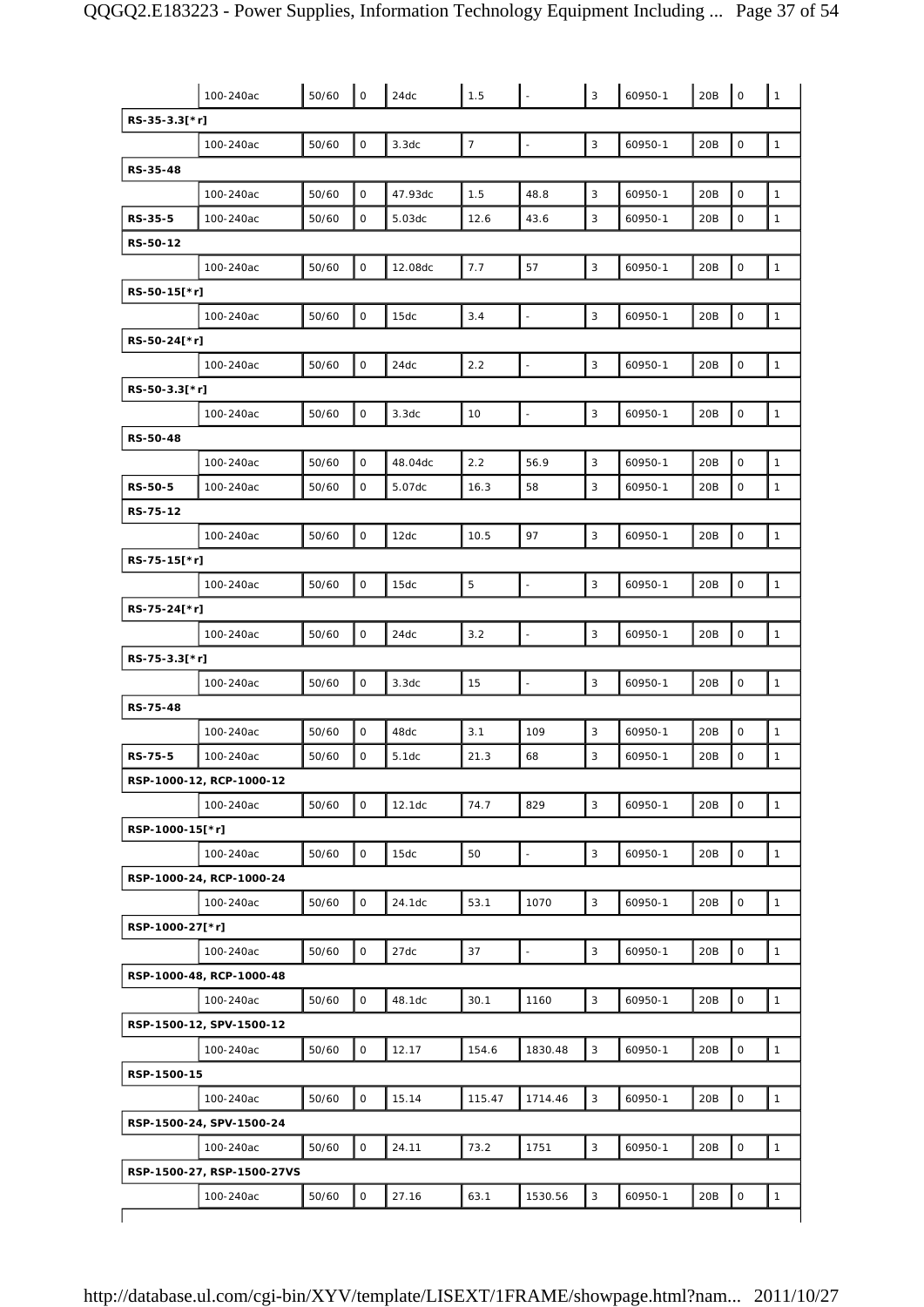|                               | RSP-1500-48, SPV-1500-48 |       |                     |           |                |                          |                           |         |     |                     |              |
|-------------------------------|--------------------------|-------|---------------------|-----------|----------------|--------------------------|---------------------------|---------|-----|---------------------|--------------|
|                               | 100-240ac                | 50/60 | $\circ$             | 48.13     | 37             | 1777                     | $\mathsf 3$               | 60950-1 | 20B | $\mathsf{O}$        | $\mathbf{1}$ |
| RSP-1500-5                    |                          |       |                     |           |                |                          |                           |         |     |                     |              |
|                               | 100-240ac                | 50/60 | $\mathsf O$         | 5.76      | 28.3           | 1223.16                  | $\mathsf 3$               | 60950-1 | 20B | $\mathsf{O}\xspace$ | $\mathbf{1}$ |
| RSP-2400-12[*r]               |                          |       |                     |           |                |                          |                           |         |     |                     |              |
|                               | 200-240ac                | 50/60 | 0                   | 12dc      | 166.7          | 200.4                    | $\mathsf 3$               | 60950-1 | 40B | $\mathsf O$         | $\mathbf{1}$ |
| RSP-2400-24[*r]               |                          |       |                     |           |                |                          |                           |         |     |                     |              |
|                               | 200-240ac                | 50/60 | $\mathsf O$         | 12dc      | 166.7          | 200.4                    | $\mathsf 3$               | 60950-1 | 40B | 0                   | $\mathbf{1}$ |
| RSP-2400-48[*r]               |                          |       |                     |           |                |                          |                           |         |     |                     |              |
|                               | 200-240ac                | 50/60 | $\circ$             | 12dc      | 166.7          | 200.4                    | $\mathsf 3$               | 60950-1 | 40B | $\mathsf O$         | $\mathbf{1}$ |
| RSP-3000-12[*r]               |                          |       |                     |           |                |                          |                           |         |     |                     |              |
|                               | 200-240ac                | 50/60 | 0                   | 12.1dc    | 219            | 2504                     | $\mathsf 3$               | 60950-1 | 40B | $\mathsf O$         | $\mathbf{1}$ |
| RSP-3000-24                   |                          |       |                     |           |                |                          |                           |         |     |                     |              |
|                               | 200-240ac                | 50/60 | 0                   | 24.1dc    | 141.7          | 3170.5                   | 3                         | 60950-1 | 40B | $\mathsf O$         | $\mathbf{1}$ |
| RSP-3000-48                   |                          |       |                     |           |                |                          |                           |         |     |                     |              |
|                               | 200-240ac                | 50/60 | $\mathsf O$         | 48.1dc    | 79.2           | 3372                     | 3                         | 60950-1 | 40B | $\mathsf{O}\xspace$ | $\mathbf{1}$ |
| <b>RT-125A</b><br>$[\cdot r]$ | 100-120/<br>200-240ac    | 50/60 | 0                   | 5dc       | 12             | $\blacksquare$           | 3                         | 60950-1 | 20B | 0                   | $\mathbf{1}$ |
|                               |                          |       |                     | 12dc      | 5.5            | $\blacksquare$           | 3                         |         |     |                     |              |
|                               |                          |       |                     | $-5dc$    | $\mathbf{1}$   | $\overline{a}$           | 3                         |         |     |                     |              |
| <b>RT-125B</b><br>$[\cdot r]$ | 100-120/<br>200-240ac    | 50/60 | 0                   | 5dc       | 12             | $\sim$                   | 3                         | 60950-1 | 20B | 0                   | $\mathbf{1}$ |
|                               |                          |       |                     | 12dc      | 5              | $\overline{\phantom{a}}$ | 3                         |         |     |                     |              |
|                               |                          |       |                     | $-12dc$   | $\mathbf{1}$   | $\blacksquare$           | 3                         |         |     |                     |              |
| <b>RT-125C</b>                | 100-120/<br>200-240ac    | 50/60 | $\mathsf{O}$        | 5.1dc     | 19.9           | 82                       | 3                         | 60950-1 | 20B | 0                   | $\mathbf{1}$ |
|                               |                          |       |                     | 14.5dc    | 9.3            | 119                      | 3                         |         |     |                     |              |
|                               |                          |       |                     | $-15.3dc$ | 8.6            | 81                       | 3                         |         |     |                     |              |
| <b>RT-125D</b><br>$[\cdot r]$ | 100-120/<br>200-240ac    | 50/60 | $\circ$             | 5dc       | 8              | ÷,                       | 3                         | 60950-1 | 20B | 0                   | $\mathbf{1}$ |
|                               |                          |       |                     | 24dc      | 3              |                          | 3                         |         |     |                     |              |
|                               |                          |       |                     | 12dc      | $\sqrt{2}$     | ä,                       | 3                         |         |     |                     |              |
| <b>RT-50A</b><br>$[\cdot r]$  | 100-240ac                | 50/60 | 0                   | 5dc       | $\sqrt{4}$     | $\blacksquare$           | $\mathbf{3}$              | 60950-1 | 20B | $\mathsf O$         | $\mathbf{1}$ |
|                               |                          |       |                     | 12dc      | $\sqrt{2}$     | $\blacksquare$           | $\mathsf 3$               |         |     |                     |              |
|                               |                          |       |                     | $-5dc$    | 0.5            | ä,                       | $\sqrt{3}$                |         |     |                     |              |
| <b>RT-50B</b><br>$[\cdot r]$  | 100-240ac                | 50/60 | $\mathsf O$         | 5dc       | $\overline{4}$ | $\frac{1}{2}$            | 3                         | 60950-1 | 20B | 0                   | $\mathbf{1}$ |
|                               |                          |       |                     | 12dc      | $\overline{2}$ | ä,                       | $\mathsf 3$               |         |     |                     |              |
|                               |                          |       |                     | $-12dc$   | 0.5            |                          | 3                         |         |     |                     |              |
| <b>RT-50C</b>                 | 100-240ac                | 50/60 | $\mathsf{O}\xspace$ | 5.04dc    | 13.2           | 50                       | 3                         | 60950-1 | 20B | $\mathsf{O}\xspace$ | $\mathbf{1}$ |
|                               |                          |       |                     | 22.8dc    | 3.7            | 49                       | 3                         |         |     |                     |              |
|                               |                          |       |                     | $-15.1dc$ | 1.9            | 26                       | $\ensuremath{\mathsf{3}}$ |         |     |                     |              |
| <b>RT-50D</b><br>[*r]         | 100-240ac                | 50/60 | $\mathsf{O}$        | 5dc       | 3              | ÷,                       | 3                         | 60950-1 | 20B | 0                   | $\mathbf{1}$ |
|                               |                          |       |                     | 12dc      | $\mathbf{1}$   | $\overline{\phantom{a}}$ | $\ensuremath{\mathsf{3}}$ |         |     |                     |              |
|                               |                          |       |                     | 24dc      | $\mathbf{1}$   | $\blacksquare$           | 3                         |         |     |                     |              |
| <b>RT-65A</b><br>$[\cdot r]$  | 100-240ac                | 50/60 | $\mathsf{O}$        | 5dc       | 6              | ä,                       | 3                         | 60950-1 | 20B | 0                   | $\mathbf{1}$ |
|                               |                          |       |                     | 12dc      | 2.8            | $\blacksquare$           | $\ensuremath{\mathsf{3}}$ |         |     |                     |              |
|                               |                          |       |                     |           |                |                          |                           |         |     |                     |              |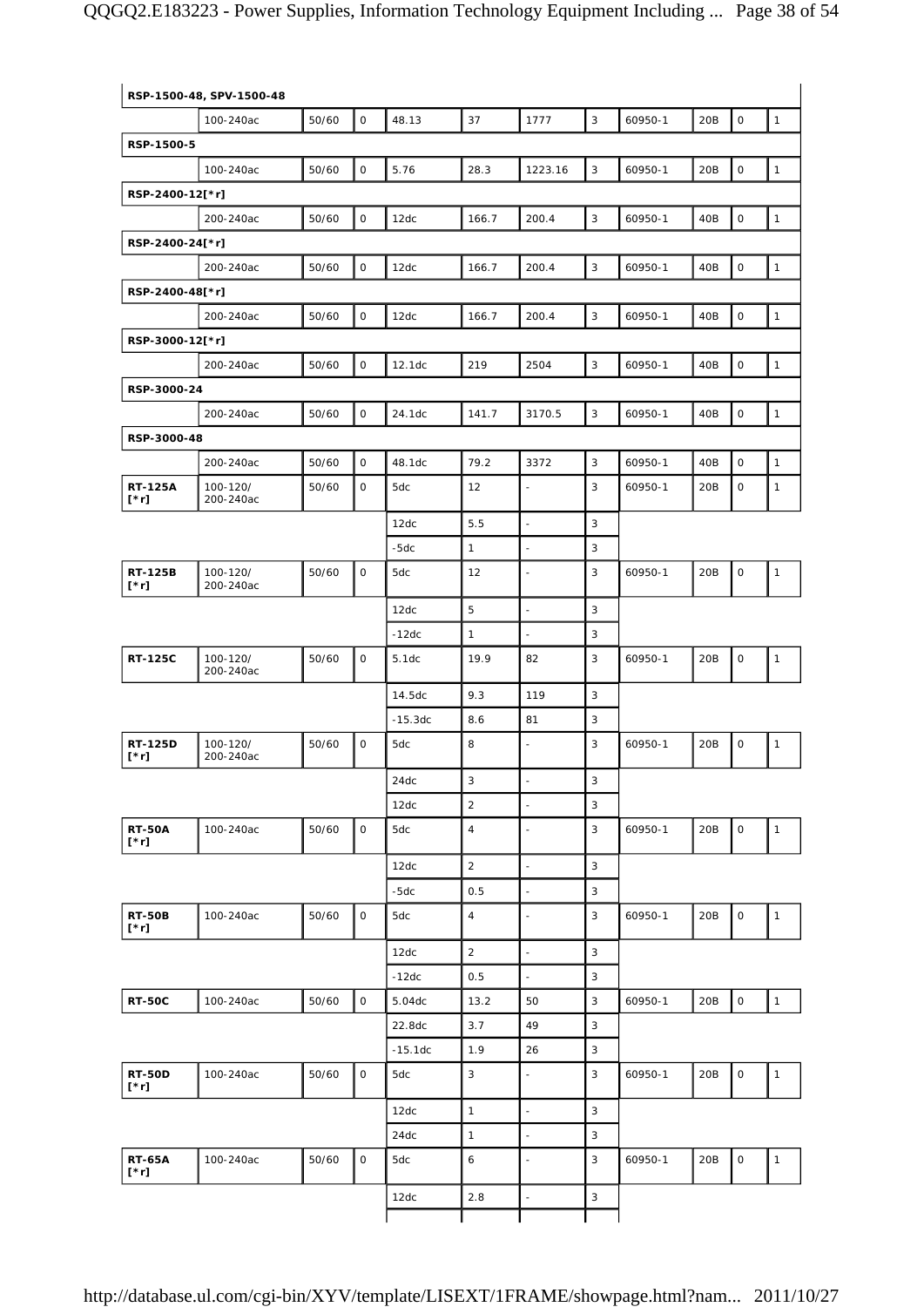|                              |                              |       |              | $-5dc$    | 0.5            | $\overline{\phantom{a}}$ | 3              |         |     |                     |                     |
|------------------------------|------------------------------|-------|--------------|-----------|----------------|--------------------------|----------------|---------|-----|---------------------|---------------------|
| <b>RT-65B</b><br>$[\cdot r]$ | 100-240ac                    | 50/60 | $\mathsf{O}$ | 5dc       | 5              |                          | 3              | 60950-1 | 20B | $\mathsf O$         | $\mathbf{1}$        |
|                              |                              |       |              | 12dc      | 2.8            | ÷,                       | 3              |         |     |                     |                     |
|                              |                              |       |              | $-12dc$   | 0.5            | $\overline{a}$           | 3              |         |     |                     |                     |
| <b>RT-65C</b>                | 100-240ac                    | 50/60 | $\mathsf O$  | 5dc       | 21             | 79                       | $\sqrt{3}$     | 60950-1 | 20B | $\mathbf 0$         | $\mathbf{1}$        |
|                              |                              |       |              | 25.7dc    | $\overline{7}$ | 89                       | 3              |         |     |                     |                     |
|                              |                              |       |              | $-15.3dc$ | 1.8            | 25                       | 3              |         |     |                     |                     |
| <b>RT-65D</b><br>$[\cdot r]$ | 100-240ac                    | 50/60 | 0            | 5dc       | $\overline{4}$ | L,                       | 3              | 60950-1 | 20B | $\mathsf O$         | $\mathbf{1}$        |
|                              |                              |       |              | 24dc      | 1.5            | ÷,                       | 3              |         |     |                     |                     |
|                              |                              |       |              | 12dc      | $\mathbf{1}$   | $\overline{\phantom{a}}$ | 3              |         |     |                     |                     |
| <b>RT-85A</b><br>[*r]        | 100-240ac                    | 50/60 | 0            | 5dc       | 8              | ÷,                       | 3              | 60950-1 | 20B | $\mathsf{O}\xspace$ | $\mathbf{1}$        |
|                              |                              |       |              | 12dc      | 3.5            | $\blacksquare$           | 3              |         |     |                     |                     |
|                              |                              |       |              | $-5dc$    | 0.5            | $\overline{a}$           | 3              |         |     |                     |                     |
| <b>RT-85B</b>                | 100-240ac                    | 50/60 | $\mathsf O$  | 5.06dc    | 21             | 78                       | 3              | 60950-1 | 20B | $\mathsf O$         | $\mathbf{1}$        |
|                              |                              |       |              | 19.6dc    | 10             | 100                      | 3              |         |     |                     |                     |
|                              |                              |       |              | $-13.4dc$ | 7.2            | 66                       | 3              |         |     |                     |                     |
| <b>RT-85C</b><br>[*r]        | 100-240ac                    | 50/60 | 0            | 5dc       | $\overline{7}$ | L,                       | 3              | 60950-1 | 20B | $\mathsf{O}\xspace$ | $\mathbf{1}$        |
|                              |                              |       |              | 15dc      | $\sqrt{3}$     | $\overline{\phantom{a}}$ | 3              |         |     |                     |                     |
|                              |                              |       |              | $-15dc$   | 0.5            |                          | 3              |         |     |                     |                     |
| S-100F-12[*r]                |                              |       |              |           |                |                          |                |         |     |                     |                     |
|                              | 100-120/<br>200-240ac        | 50/60 | 0            | 12dc      | 8.5            | $\blacksquare$           | 3              | 60950-1 | 20B | 3                   | $\mathbf{1}$        |
| S-100F-15[*r]                |                              |       |              |           |                |                          |                |         |     |                     |                     |
|                              | 100-120/<br>200-240ac        | 50/60 | 0            | 15dc      | 6.7            | L,                       | 3              | 60950-1 | 20B | 3                   | $\mathbf{1}$        |
| S-100F-24[*r]                |                              |       |              |           |                |                          |                |         |     |                     |                     |
|                              | 100-120/<br>200-240ac        | 50/60 | 0            | 24dc      | 4.5            | $\blacksquare$           | $\sqrt{3}$     | 60950-1 | 20B | 3                   | $\mathbf{1}$        |
| S-100F-48                    |                              |       |              |           |                |                          |                |         |     |                     |                     |
|                              | 100-120/<br>200-240ac        | 50/60 | $\circ$      | 48.1dc    | 2.7            | 128.1                    | $\overline{3}$ | 60950-1 | 20B | 3                   | $\mathbf{1}$        |
| S-100F-5                     |                              |       |              |           |                |                          |                |         |     |                     |                     |
|                              | 100-120/<br>200-240ac        | 50/60 | 0            | 5.09dc    | 25             | 122                      | 3              | 60950-1 | 20B | 3                   | $\mathbf{1}$        |
| S-100F-7.5[*r]               |                              |       |              |           |                |                          |                |         |     |                     |                     |
|                              | 100-120/<br>200-240ac        | 50/60 | 0            | 7.5dc     | 13.5           | $\overline{a}$           | 3              | 60950-1 | 20B | 3                   | $\mathbf{1}$        |
|                              | S-150-12, S-150-12 Y2OPT[*r] |       |              |           |                |                          |                |         |     |                     |                     |
|                              | 110-120/<br>220-240ac        | 50/60 | 0            | 12        | 12.5           | $\frac{1}{2}$            | 3              | 60950-1 | 20B | $\mathsf O$         | $\mathsf O$         |
|                              | S-150-13.5, SC-150-13.5[*r]  |       |              |           |                |                          |                |         |     |                     |                     |
|                              | 110-120/<br>220-240ac        | 50/60 | 0            | 13.5      | 11.2           | $\blacksquare$           | $\mathsf 3$    | 60950-1 | 20B | $\mathbf 0$         | $\mathsf O$         |
| $S-150-15[*r]$               |                              |       |              |           |                |                          |                |         |     |                     |                     |
|                              | 110-120/<br>220-240ac        | 50/60 | $\mathsf{O}$ | 15        | 10             | L,                       | $\sqrt{3}$     | 60950-1 | 20B | $\mathbf 0$         | $\mathsf O$         |
| S-150-24[*r]                 |                              |       |              |           |                |                          |                |         |     |                     |                     |
|                              | 110-120/<br>220-240ac        | 50/60 | 0            | 24        | $6.5\,$        | $\blacksquare$           | $\mathsf 3$    | 60950-1 | 20B | $\mathsf{O}\xspace$ | $\mathsf{O}\xspace$ |
|                              |                              |       |              |           |                |                          |                |         |     |                     |                     |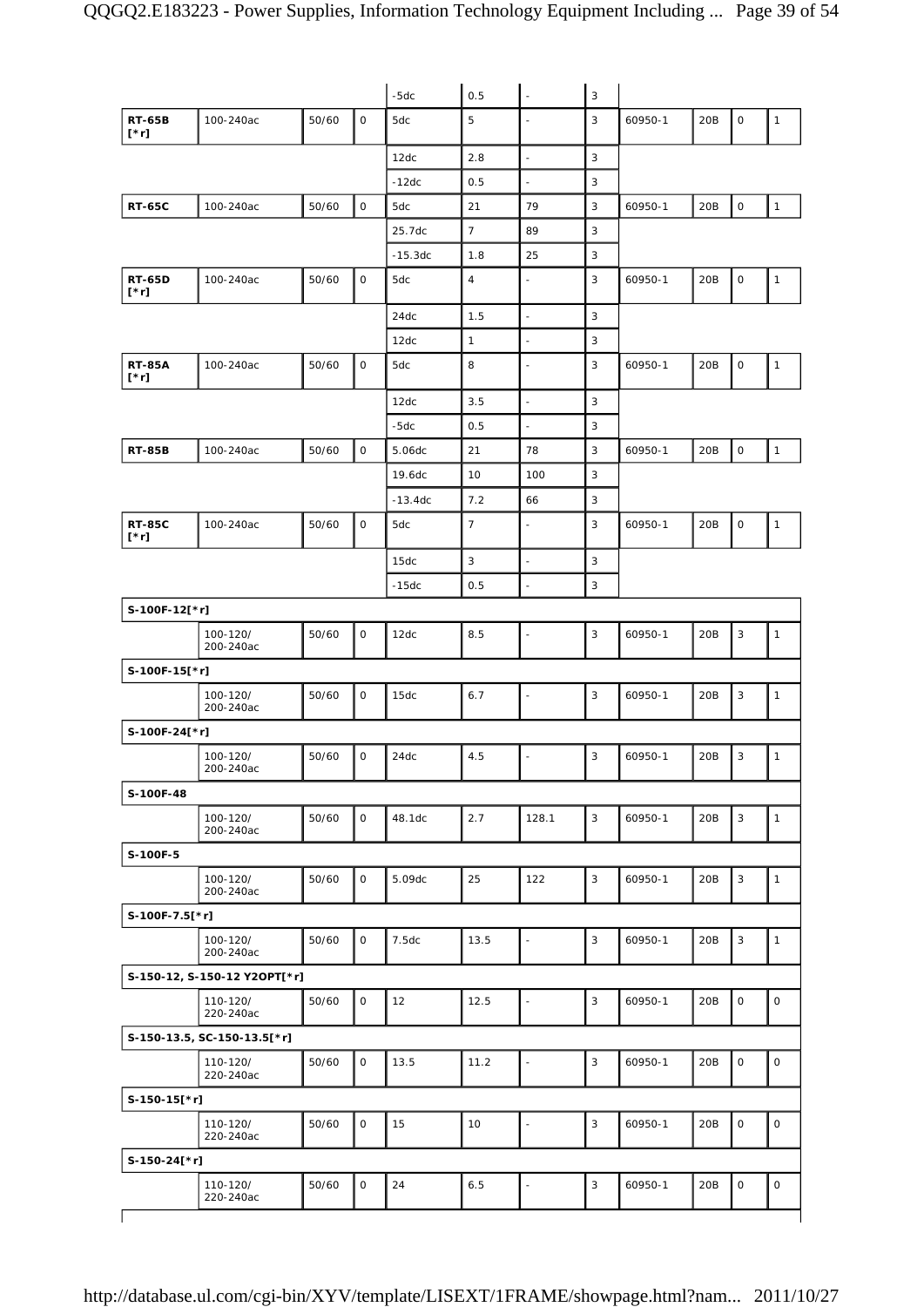|                          | S-150-27, SC-150-27, SC-150-27ME[*r] |       |              |        |      |                          |                           |         |     |              |              |
|--------------------------|--------------------------------------|-------|--------------|--------|------|--------------------------|---------------------------|---------|-----|--------------|--------------|
|                          | 110-120/<br>220-240ac                | 50/60 | $\mathbf 0$  | 27     | 5.6  | $\overline{\phantom{a}}$ | 3                         | 60950-1 | 20B | $\mathsf{O}$ | $\mathsf{O}$ |
| S-150-48[*r]             |                                      |       |              |        |      |                          |                           |         |     |              |              |
|                          | 110-120/<br>220-240ac                | 50/60 | $\mathbf 0$  | 48     | 3.2  | L,                       | 3                         | 60950-1 | 20B | $\mathsf O$  | $\circ$      |
| $S-150-5$<br>[*r]        | 110-120/<br>220-240ac                | 50/60 | $\mathsf O$  | 5      | 30   | $\frac{1}{2}$            | 3                         | 60950-1 | 20B | $\mathsf O$  | $\mathsf O$  |
| $S-150-7.5$ [*r]         |                                      |       |              |        |      |                          |                           |         |     |              |              |
|                          | 110-120/<br>220-240ac                | 50/60 | 0            | 7.5    | 20   | $\blacksquare$           | 3                         | 60950-1 | 20B | $\mathsf O$  | $\mathsf O$  |
|                          | S-150-9, S-150-9 Y2VEL[*r]           |       |              |        |      |                          |                           |         |     |              |              |
|                          | 110-120/<br>220-240ac                | 50/60 | $\mathsf O$  | 9      | 16.7 | $\overline{\phantom{a}}$ | 3                         | 60950-1 | 20B | $\mathsf O$  | $\mathsf O$  |
| S-210-12[*r]             |                                      |       |              |        |      |                          |                           |         |     |              |              |
|                          | 100-120/<br>200-240ac                | 50/60 | $\mathbf 0$  | 12dc   | 17   | $\blacksquare$           | 3                         | 60950-1 | 20B | $\mathsf O$  | $\mathsf O$  |
| S-210-13.5[*r]           |                                      |       |              |        |      |                          |                           |         |     |              |              |
|                          | 100-120/<br>200-240ac                | 50/60 | $\mathbf 0$  | 13.5dc | 15   | L,                       | 3                         | 60950-1 | 20B | $\mathsf{O}$ | $\mathsf O$  |
| S-210-15[*r]             |                                      |       |              |        |      |                          |                           |         |     |              |              |
|                          | 100-120/<br>200-240ac                | 50/60 | $\mathsf O$  | 15dc   | 14   | $\blacksquare$           | 3                         | 60950-1 | 20B | 0            | $\mathsf O$  |
| S-210-24[*r]             |                                      |       |              |        |      |                          |                           |         |     |              |              |
|                          | 100-120/<br>200-240ac                | 50/60 | $\mathsf O$  | 24dc   | 8.8  | $\overline{\phantom{a}}$ | 3                         | 60950-1 | 20B | $\mathsf O$  | $\mathsf O$  |
| S-210-27[*r]             |                                      |       |              |        |      |                          |                           |         |     |              |              |
|                          | 100-120/<br>200-240ac                | 50/60 | $\mathsf O$  | 27dc   | 7.8  | ä,                       | 3                         | 60950-1 | 20B | 0            | $\mathsf O$  |
| S-210-48[*r]             |                                      |       |              |        |      |                          |                           |         |     |              |              |
|                          | 100-120/<br>200-240ac                | 50/60 | $\mathbf 0$  | 48dc   | 4.4  | $\overline{\phantom{a}}$ | 3                         | 60950-1 | 20B | $\mathsf O$  | $\mathsf O$  |
| $S-210-5$<br>$[\cdot r]$ | 100-120/<br>200-240ac                | 50/60 | $\mathbf 0$  | 5dc    | 40   | ä,                       | 3                         | 60950-1 | 20B | $\mathsf O$  | $\mathsf O$  |
| S-210-7.5[*r]            |                                      |       |              |        |      |                          |                           |         |     |              |              |
|                          | 100-120/<br>200-240ac                | 50/60 | $\mathsf{O}$ | 7.5dc  | 27   | ÷,                       | 3                         | 60950-1 | 20B | 0            | $\mathsf O$  |
| S-240-12                 |                                      |       |              |        |      |                          |                           |         |     |              |              |
|                          | 100-120/<br>200-240ac                | 50/60 | $\mathsf{O}$ | 15.4   | 19.8 | 238                      | 3                         | 60950-1 | 20B | 0            | $\mathsf O$  |
| S-240-15                 |                                      |       |              |        |      |                          |                           |         |     |              |              |
|                          | 100-120/<br>200-240ac                | 50/60 | 0            | 19.4   | 17.3 | 258                      | 3                         | 60950-1 | 20B | 0            | $\mathsf O$  |
| S-240-24                 |                                      |       |              |        |      |                          |                           |         |     |              |              |
|                          | 100-120/<br>200-240ac                | 50/60 | $\mathsf{O}$ | 33.3   | 11.1 | 265                      | 3                         | 60950-1 | 20B | 0            | $\mathsf O$  |
| S-240-30                 |                                      |       |              |        |      |                          |                           |         |     |              |              |
|                          | 100-120/<br>200-240ac                | 50/60 | 0            | 36.1   | 10.5 | 312                      | 3                         | 60950-1 | 20B | 0            | $\mathsf O$  |
| S-240-48                 |                                      |       |              |        |      |                          |                           |         |     |              |              |
|                          | 100-120/<br>200-240ac                | 50/60 | $\mathsf{O}$ | 61     | 6.7  | 323                      | 3                         | 60950-1 | 20B | 0            | $\mathbf 0$  |
| $S-240-5$                | 100-120/<br>200-240ac                | 50/60 | 0            | 6.3    | 48   | 238                      | 3                         | 60950-1 | 20B | 0            | 0            |
| S-240-7.5                |                                      |       |              |        |      |                          |                           |         |     |              |              |
|                          | 100-120/                             | 50/60 | $\mathsf O$  | 7.5    | 35   | 253                      | $\ensuremath{\mathsf{3}}$ | 60950-1 | 20B | 0            | 0            |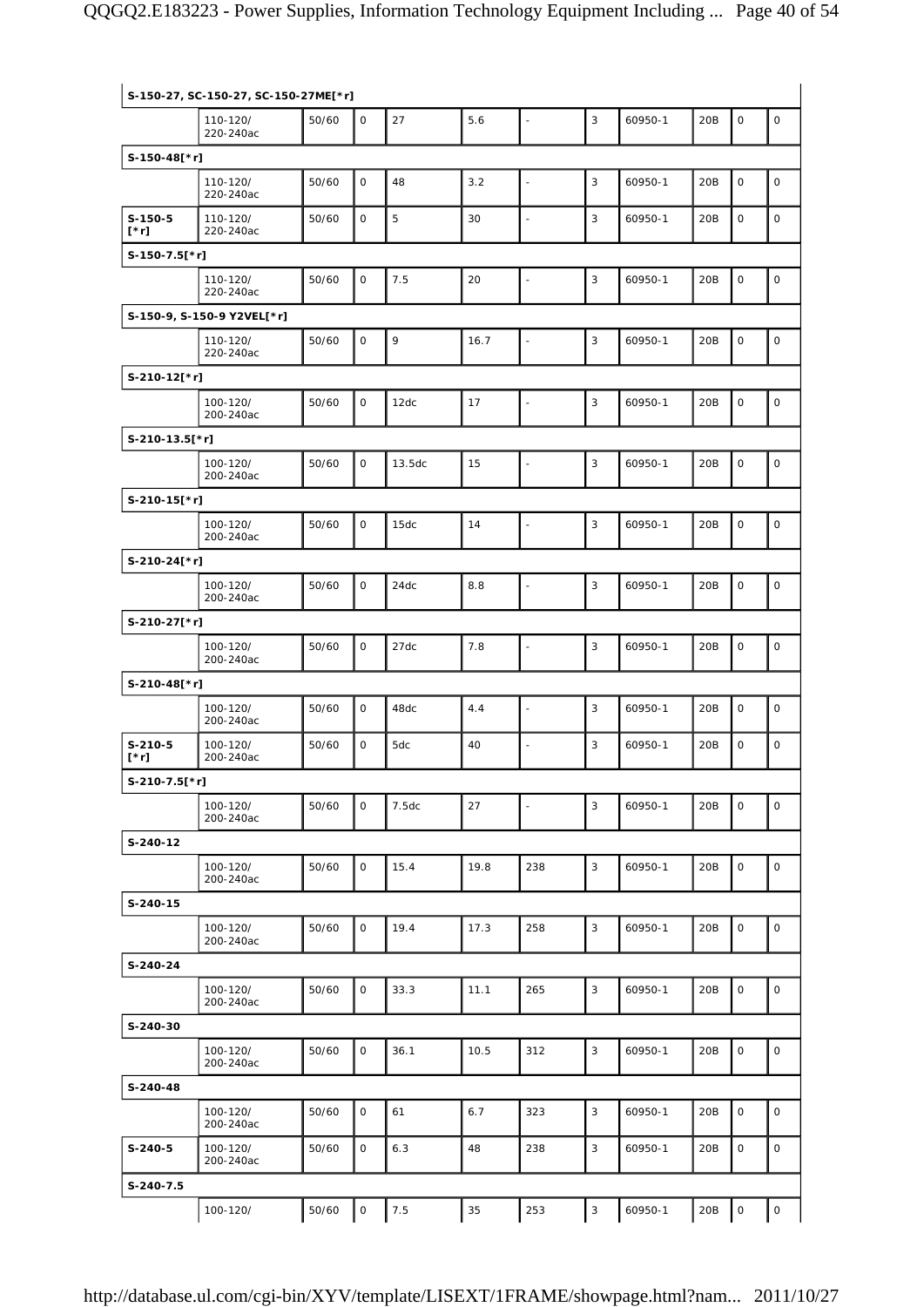|                          | 200-240ac               |       |              |       |                |                          |              |         |     |                     |                     |
|--------------------------|-------------------------|-------|--------------|-------|----------------|--------------------------|--------------|---------|-----|---------------------|---------------------|
| S-240-9EM-B              |                         |       |              |       |                |                          |              |         |     |                     |                     |
|                          | 100-120/<br>200-240ac   | 50/60 | $\mathbf 0$  | 9.1   | 29             | 259                      | 3            | 60950-1 | 20B | $\mathbf 0$         | $\mathsf O$         |
| S-250-12[*r]             |                         |       |              |       |                |                          |              |         |     |                     |                     |
|                          | 100-120/<br>200-240ac   | 50/60 | $\mathbf 0$  | 12    | 18             | ÷,                       | 3            | 60950-1 | 20B | 0                   | $\mathbf{1}$        |
| S-250-15[*r]             |                         |       |              |       |                |                          |              |         |     |                     |                     |
|                          | 100-120/<br>200-240ac   | 50/60 | 0            | 15    | 15             | $\overline{\phantom{a}}$ | 3            | 60950-1 | 20B | $\mathsf O$         | $\mathbf{1}$        |
| S-250-24[*r]             |                         |       |              |       |                |                          |              |         |     |                     |                     |
|                          | 100-120/<br>200-240ac   | 50/60 | 0            | 24    | 10             | $\overline{\phantom{a}}$ | 3            | 60950-1 | 20B | $\mathsf O$         | $\mathbf{1}$        |
| S-250-27[*r]             |                         |       |              |       |                |                          |              |         |     |                     |                     |
|                          | 100-120/<br>200-240ac   | 50/60 | 0            | 27    | 9              | $\ddot{\phantom{1}}$     | 3            | 60950-1 | 20B | $\mathsf{O}\xspace$ | $\mathbf{1}$        |
| S-250-48                 |                         |       |              |       |                |                          |              |         |     |                     |                     |
|                          | 100-120/<br>200-240ac   | 50/60 | 0            | 47.88 | $\overline{7}$ | 316                      | 3            | 60950-1 | 20B | $\mathsf O$         | $\mathbf{1}$        |
| $S-250-5$                | 100-120/<br>200-240ac   | 50/60 | $\mathsf{O}$ | 5.03  | 49             | 215                      | 3            | 60950-1 | 20B | 0                   | $\mathbf{1}$        |
| S-320-12[*r]             |                         |       |              |       |                |                          |              |         |     |                     |                     |
|                          | 100-240ac               | 50/60 | 0            | 12    | 25             | 300                      | $\mathbf{3}$ | 60950-1 | 20B | $\mathsf{O}\xspace$ | $\mathsf O$         |
| S-320-13.5[*r]           |                         |       |              |       |                |                          |              |         |     |                     |                     |
|                          | 100-240ac               | 50/60 | $\mathsf O$  | 13.5  | 22             | 297                      | 3            | 60950-1 | 20B | $\mathsf O$         | $\mathsf O$         |
| S-320-15[*r]             |                         |       |              |       |                |                          |              |         |     |                     |                     |
|                          | 100-240ac               | 50/60 | 0            | 15    | 20             | 300                      | 3            | 60950-1 | 20  | $\mathsf{O}\xspace$ | $\mathsf O$         |
| S-320-19AS(*r)           |                         |       |              |       |                |                          |              |         |     |                     |                     |
|                          | 100-120/<br>200-240ac   | 50/60 | 0            | 19dc  | 15             | $\overline{\phantom{a}}$ | 3            | 60950-1 | 20B | $\mathsf O$         | $\mathsf O$         |
|                          | S-320-24, CE-S320-B[*r] |       |              |       |                |                          |              |         |     |                     |                     |
|                          | 100-240ac               | 50/60 | $\mathbf{O}$ | 24    | 12.5           | 300                      | 3            | 60950-1 | 20B | $\mathsf O$         | $\mathsf O$         |
| S-320-27[*r]             |                         |       |              |       |                |                          |              |         |     |                     |                     |
|                          | 100-240ac               | 50/60 | $\mathsf{O}$ | 27    | 11             | 297                      | 3            | 60950-1 | 20B | $\mathsf O$         | $\mathsf{o}$        |
| S-320-48                 |                         |       |              |       |                |                          |              |         |     |                     |                     |
|                          | 100-240ac               | 50/60 | $\mathsf{O}$ | 48    | 6.5            | 384                      | 3            | 60950-1 | 20B | $\mathsf{O}$        | $\mathsf{O}\xspace$ |
| $S-320-5$                | 100-120/<br>200-240ac   | 50/60 | 0            | 4.98  | 61             | 277                      | 3            | 60950-1 | 20B | $\mathsf{O}$        | $\mathbf 0$         |
| S-320-7.5[*r]            |                         |       |              |       |                |                          |              |         |     |                     |                     |
|                          | 100-240ac               | 50/60 | 0            | 7.5   | 36             | 270                      | $\mathbf{3}$ | 60950-1 | 20B | $\mathsf O$         | $\circ$             |
| $S-40-12$<br>$[\cdot r]$ | 100-240ac               | 50/60 | 0            | 12    | 3.5            | 42                       | 3            | 60950-1 | 20B | $\mathsf{O}$        | 0                   |
| $S-40-15$<br>[*r]        | 100-240ac               | 50/60 | $\mathsf{O}$ | 15    | 2.8            | 42                       | 3            | 60950-1 | 20B | $\mathsf{O}$        | $\mathsf{O}$        |
| S-40-24<br>$[\cdot r]$   | 100-240ac               | 50/60 | 0            | 24    | 1.8            | 43.2                     | 3            | 60950-1 | 20B | $\mathsf{O}$        | 0                   |
| $S-40-5$ [*r]            | 100-240ac               | 50/60 | 0            | 5     | 8              | 40                       | 3            | 60950-1 | 20B | $\mathsf{O}$        | 0                   |
| $S-60-12$<br>[*r]        | 100-240ac               | 50/60 | 0            | 12    | 5              | 60                       | 3            | 60950-1 | 20B | 0                   | 0                   |
| $S-60-15$<br>[*r]        | 100-240ac               | 50/60 | 0            | 15    | $\overline{4}$ | 60                       | 3            | 60950-1 | 20B | 0                   | 0                   |
| S-60-24<br>[*r]          | 100-240ac               | 50/60 | 0            | 24    | 2.5            | 60                       | 3            | 60950-1 | 20B | 0                   | 0                   |
| S-60-5[*r]               | 100-240ac               | 50/60 | O            | 5     | 12             | 60                       | 3            | 60950-1 | 20B | 0                   | 0                   |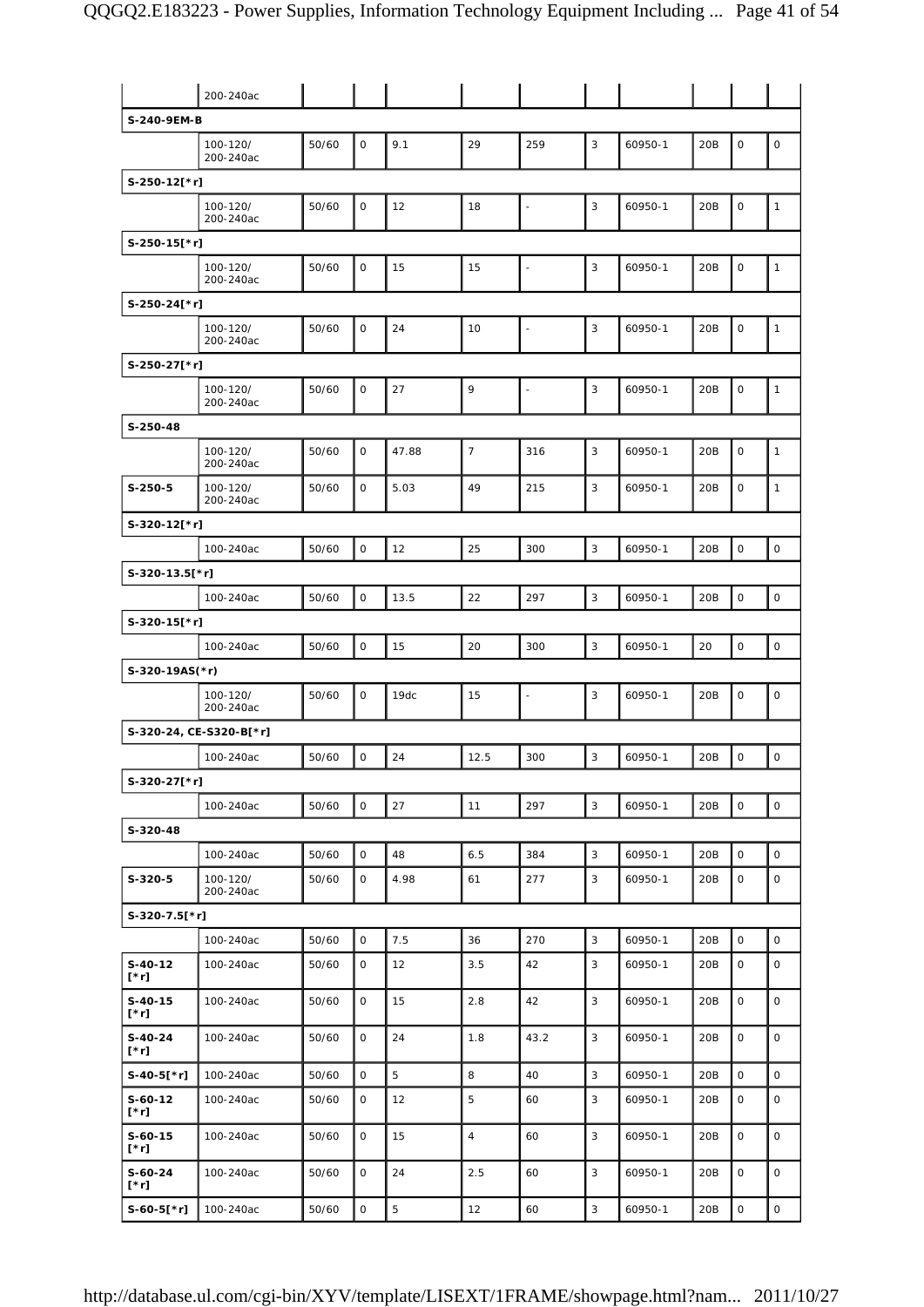| $S-60-9$          | 100-240ac                                                                                                | 50/60 | $\mathsf O$  | 9.06           | 10.8 | 80.9                     | $\mathsf 3$  | 60950-1 | 20B | 2,6                 | $\mathsf{O}$        |
|-------------------|----------------------------------------------------------------------------------------------------------|-------|--------------|----------------|------|--------------------------|--------------|---------|-----|---------------------|---------------------|
| S240-24ID         |                                                                                                          |       |              |                |      |                          |              |         |     |                     |                     |
|                   | 100-120/<br>200-240ac                                                                                    | 50/60 | $\mathsf O$  | 33.3dc         | 11.1 | 265                      | 3            | 60950-1 | 20B | $\mathsf{O}\xspace$ | $\mathsf{O}\xspace$ |
| SC-150-54         |                                                                                                          |       |              |                |      |                          |              |         |     |                     |                     |
|                   | 110-120/<br>220-240ac                                                                                    | 50/60 | $\mathsf{O}$ | 54             | 2.8  | $\blacksquare$           | 3            | 60950-1 | 20B | 0                   | $\mathsf O$         |
| SC-150-54AD       |                                                                                                          |       |              |                |      |                          |              |         |     |                     |                     |
|                   | 100-120/<br>200-240ac                                                                                    | 50/60 | $\mathsf O$  | 55.7           | 3.86 | 207                      | 3            | 60950-1 | 20B | $\mathsf O$         | $\mathsf O$         |
| SCN-1K2-12[*r]    |                                                                                                          |       |              |                |      |                          |              |         |     |                     |                     |
|                   | 230ac                                                                                                    | 50    | $\mathsf{O}$ | 12             | 100  | $\bar{\phantom{a}}$      | $\mathsf 3$  | 1950    | 20B | 5                   | $\mathbf{1}$        |
| <b>SCN-1K2-15</b> |                                                                                                          |       |              |                |      |                          |              |         |     |                     |                     |
|                   | 230ac                                                                                                    | 50    | $\mathsf O$  | 15.1           | 93   | 1269                     | 3            | 1950    | 20B | 5                   | $\mathbf{1}$        |
| <b>SCN-1K2-24</b> |                                                                                                          |       |              |                |      |                          |              |         |     |                     |                     |
|                   | 230ac                                                                                                    | 50    | $\mathsf O$  | 24.1           | 59   | 1334                     | 3            | 1950    | 20B | 5                   | $\mathbf{1}$        |
| <b>SCN-1K2-48</b> |                                                                                                          |       |              |                |      |                          |              |         |     |                     |                     |
|                   | 230ac                                                                                                    | 50    | $\mathsf O$  | 48.2           | 29   | 1403                     | $\mathsf 3$  | 1950    | 20B | $\mathbf 5$         | $\mathbf 1$         |
| <b>SCN-1K2-5</b>  |                                                                                                          |       |              |                |      |                          |              |         |     |                     |                     |
|                   | 230ac                                                                                                    | 50    | $\mathsf O$  | $\overline{5}$ | 210  | 874                      | $\mathsf 3$  | 1950    | 20B | 5                   | $\mathbf 1$         |
| SCN-600-12[*r]    |                                                                                                          |       |              |                |      |                          |              |         |     |                     |                     |
|                   | 115/<br>230ac                                                                                            | 50/60 | $\mathsf O$  | 12             | 50   | $\frac{1}{2}$            | 3            | 1950    | 20B | 5                   | $\mathbf{1}$        |
| SCN-600-15[*r]    |                                                                                                          |       |              |                |      |                          |              |         |     |                     |                     |
|                   | 115/<br>230ac                                                                                            | 50/60 | $\mathsf O$  | 15             | 40   | $\blacksquare$           | 3            | 1950    | 20B | 5                   | $\mathbf{1}$        |
| SCN-600-18[*r]    |                                                                                                          |       |              |                |      |                          |              |         |     |                     |                     |
|                   | 115/<br>230ac                                                                                            | 50/60 | $\mathsf O$  | 18             | 33   | $\blacksquare$           | 3            | 1950    | 20B | 5                   | $\mathbf{1}$        |
| SCN-600-24[*r]    |                                                                                                          |       |              |                |      |                          |              |         |     |                     |                     |
|                   | 115/<br>230ac                                                                                            | 50/60 | $\mathsf O$  | 24             | 25   | ä,                       | 3            | 1950    | 20B | 5                   | $\mathbf{1}$        |
| SCN-600-48[*r]    |                                                                                                          |       |              |                |      |                          |              |         |     |                     |                     |
|                   | 115/<br>230ac                                                                                            | 50/60 | $\mathsf{O}$ | 48             | 12   | ÷,                       | 3            | 1950    | 20B | 5                   | $\mathbf{1}$        |
| SCN-600-5[*r]     |                                                                                                          |       |              |                |      |                          |              |         |     |                     |                     |
|                   | 115/<br>230ac                                                                                            | 50/60 | 0            | $\mathbf 5$    | 100  | $\blacksquare$           | 3            | 1950    | 20B | 5                   | $\mathbf{1}$        |
| $[\cdot r]$       | SCP-1K2-5, SCP-1K2-9, SCP-1K2-12, SCP-1K2-15, SCP-1K2-18, SCP-1K2-24, SCP-1K2-36, SCP-1K2-48, SCP-1K2-60 |       |              |                |      |                          |              |         |     |                     |                     |
|                   | 100-120/<br>200-240ac                                                                                    | 50-60 | $\mathsf{O}$ | 5dc            | 200  | ÷,                       | 3            | 60950   | 20B | $\mathsf{O}\xspace$ | $\mathbf{1}$        |
|                   |                                                                                                          |       |              | 9dc            | 133  | $\overline{\phantom{a}}$ | 3            |         |     |                     |                     |
|                   |                                                                                                          |       |              | 12dc           | 100  | $\blacksquare$           | 3            |         |     |                     |                     |
|                   |                                                                                                          |       |              | 15dc           | 80   | $\frac{1}{2}$            | 3            |         |     |                     |                     |
|                   |                                                                                                          |       |              | 24dc           | 50   | $\overline{\phantom{a}}$ | 3            |         |     |                     |                     |
|                   |                                                                                                          |       |              | 18dc           | 66.6 | $\frac{1}{2}$            | 3            |         |     |                     |                     |
|                   |                                                                                                          |       |              | 36dc           | 33.3 | ÷,                       | 3            |         |     |                     |                     |
|                   |                                                                                                          |       |              | 48dc           | 24   | $\blacksquare$           | 3            |         |     |                     |                     |
|                   |                                                                                                          |       |              | 60dc           | 20   | ä,                       | 3            |         |     |                     |                     |
|                   | SCP-1K5-9, SCP-1K5-12, SCP-1K5-15, SCP-1K5-18, SCP-1K5-24, SCP-1K5-36, SCP-1K5-48, SCP-1K5-60,[*r]       |       |              |                |      |                          |              |         |     |                     |                     |
|                   | 100-120/                                                                                                 | 50-60 | 0            | 9dc            | 166  | $\blacksquare$           | $\mathbf{3}$ | 60950   | 20B | 0                   | $\mathbf{1}$        |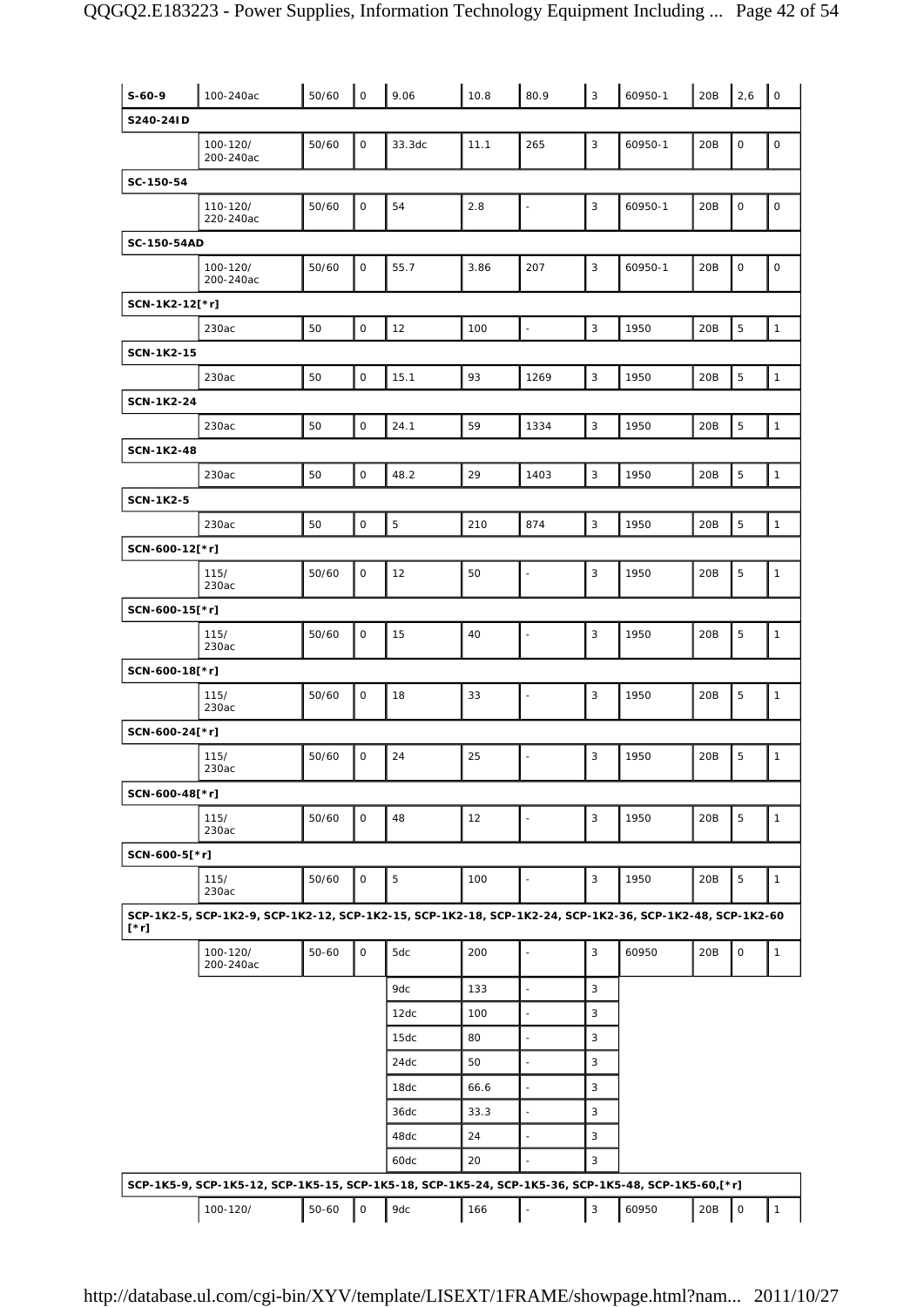|                | 200-240ac                                                                                                                                                                                                  |                     |              |             |        |                          |   |                |                 |             |              |
|----------------|------------------------------------------------------------------------------------------------------------------------------------------------------------------------------------------------------------|---------------------|--------------|-------------|--------|--------------------------|---|----------------|-----------------|-------------|--------------|
|                |                                                                                                                                                                                                            |                     |              | 12dc        | 125    | $\overline{\phantom{a}}$ | 3 |                |                 |             |              |
|                |                                                                                                                                                                                                            |                     |              | 15dc        | 100    | $\blacksquare$           | 3 |                |                 |             |              |
|                |                                                                                                                                                                                                            |                     |              | 18dc        | 83.8   | $\blacksquare$           | 3 |                |                 |             |              |
|                |                                                                                                                                                                                                            |                     |              | 24dc        | 62     | $\blacksquare$           | 3 |                |                 |             |              |
|                |                                                                                                                                                                                                            |                     |              | 36dc        | 41.6   | ÷,                       | 3 |                |                 |             |              |
|                |                                                                                                                                                                                                            |                     |              | 48dc        | 31     | $\ddot{\phantom{1}}$     | 3 |                |                 |             |              |
|                |                                                                                                                                                                                                            |                     |              | 60dc        | 25     | $\overline{\phantom{a}}$ | 3 |                |                 |             |              |
|                | SCP-2K4-9, SCP-2K4-12, SCP-2K4-15, SCP-2K4-18, SCP-2K4-24, SCP-2K4-36, SCP-2K4-48, SCP-2K4-60[*r]                                                                                                          |                     |              |             |        |                          |   |                |                 |             |              |
|                | 100-120/                                                                                                                                                                                                   | 50-60               | 0            | 9dc         | 266    |                          | 3 | 60950          | 20B             | 0           | $\mathbf{1}$ |
|                | 200-240ac                                                                                                                                                                                                  |                     |              |             |        |                          |   |                |                 |             |              |
|                |                                                                                                                                                                                                            |                     |              | 12dc        | 200    | $\overline{\phantom{a}}$ | 3 |                |                 |             |              |
|                |                                                                                                                                                                                                            |                     |              | 15dc        | 160    | ä,                       | 3 |                |                 |             |              |
|                |                                                                                                                                                                                                            |                     |              | 18dc        | 133.3  | $\blacksquare$           | 3 |                |                 |             |              |
|                |                                                                                                                                                                                                            |                     |              | 24dc        | 100    | ä,                       | 3 |                |                 |             |              |
|                |                                                                                                                                                                                                            |                     |              | 36dc        | 66.6   | $\blacksquare$           | 3 |                |                 |             |              |
|                |                                                                                                                                                                                                            |                     |              | 48dc        | 50     | ä,                       | 3 |                |                 |             |              |
|                |                                                                                                                                                                                                            |                     |              | 60dc        | 40     | $\blacksquare$           | 3 |                |                 |             |              |
| SCP-35-12 [*r] |                                                                                                                                                                                                            |                     |              |             |        |                          |   |                |                 |             |              |
|                | 100-240Vac                                                                                                                                                                                                 | 50/60               | 0            | 13.8dc      | 2.6    | 35.9                     | 0 | 60950-1        | 20B             | $\mathsf O$ | $\mathsf{O}$ |
| SCP-35-24 [*r] |                                                                                                                                                                                                            |                     |              |             |        |                          |   |                |                 |             |              |
|                | 100-240Vac                                                                                                                                                                                                 | 50/60               | 0            | 27.6dc      | 1.4    | 38.6                     | 0 | 60950-1        | 20B             | 0           | 0            |
| SCP-50-12 [*r] |                                                                                                                                                                                                            |                     |              |             |        |                          |   |                |                 |             |              |
|                | 100-240Vac                                                                                                                                                                                                 | 50/60               | $\mathsf O$  | 13.8dc      | 3.6    | 49.7                     | 0 | 60950-1        | 20 <sub>B</sub> | $\mathsf O$ | $\mathsf O$  |
| SCP-50-24 [*r] |                                                                                                                                                                                                            |                     |              |             |        |                          |   |                |                 |             |              |
|                | 100-240Vac                                                                                                                                                                                                 | 50/60               | 0            | 27.6dc      | 1.8    | 49.7                     | 0 | 60950-1        | 20B             | $\mathsf O$ | $\circ$      |
|                | SCP-600-5, SCP-600-9, SCP-600-12, SCP-600-15, SCP-600-18, SCP-600-24, SCP-600-36, SCP-600-48, SCP-600-60,<br>SCP-800-9, SCP-800-12, SCP-800-15, SCP-800-18, SCP-800-24, SCP-800-36, SCP-800-48, SCP-800-60 |                     |              |             |        |                          |   |                |                 |             |              |
|                | 100-120/<br>200-240ac                                                                                                                                                                                      | 50-60               | 0            | 5.086dc     | 113.75 | 525.77                   | 3 | 60950          | 20B             | 0           | $\mathbf{1}$ |
|                |                                                                                                                                                                                                            |                     |              | 9.078dc     | 106.4  | 887.75                   | 3 |                |                 |             |              |
|                |                                                                                                                                                                                                            |                     |              | 12.07dc     | 103.45 | 831.98                   | 3 |                |                 |             |              |
|                |                                                                                                                                                                                                            |                     |              | 60.23dc     | 14.16  | 805.94                   | 3 |                |                 |             |              |
| SCP-75-12 [*r] |                                                                                                                                                                                                            |                     |              |             |        |                          |   |                |                 |             |              |
|                | 100-240Vac                                                                                                                                                                                                 | 50/60               | 0            | $+13.8$ Vdc | 5.4    | 74.5                     | 0 | 60950-1        | 20B             | $\mathsf O$ | $\circ$      |
| SCP-75-24 [*r] |                                                                                                                                                                                                            |                     |              |             |        |                          |   |                |                 |             |              |
|                | 100-240Vac                                                                                                                                                                                                 | 50/60               | $\mathsf{O}$ | 27.6Vdc     | 2.7    | 74.5                     | 0 | 60950-1        | 20B             | 0           | $\mathsf{O}$ |
| SD-200C-24     |                                                                                                                                                                                                            |                     |              |             |        |                          |   |                |                 |             |              |
|                | 36-72 Vdc                                                                                                                                                                                                  | $\bar{\phantom{a}}$ | $4-$         | 24.3dc      | 10.3   | 249.5                    | 3 | 60950-1        | $\blacksquare$  | $\mathsf O$ | $\mathbf{1}$ |
| SDR-240-48     |                                                                                                                                                                                                            |                     |              |             |        |                          |   |                |                 |             |              |
|                | 100-240ac                                                                                                                                                                                                  | 50/60               | $\mathbf{O}$ | 47.9dc      | 5.6    | 267                      | 3 | 60950-1        | 20B             | $\mathsf O$ | $\mathbf{1}$ |
|                |                                                                                                                                                                                                            |                     |              |             |        |                          |   | 2nd            |                 |             |              |
| SDR-240-55     |                                                                                                                                                                                                            |                     |              |             |        |                          |   |                |                 |             |              |
|                | 100-240ac                                                                                                                                                                                                  | 50/60               | O            | 55.3dc      | 11.1   | 384                      | 3 | 60950-1<br>2nd | 20B             | 0           | $\mathbf{1}$ |
| SE-1000-12[*r] |                                                                                                                                                                                                            |                     |              |             |        |                          |   |                |                 |             |              |
|                | 100-120/<br>200-240ac                                                                                                                                                                                      | 50/60               | 0            | 12dc        | 83.3   | $\frac{1}{2}$            | 3 | 60950-1        | 20B             | 0           | $\mathbf{1}$ |
| SE-1000-15[*r] |                                                                                                                                                                                                            |                     |              |             |        |                          |   |                |                 |             |              |
|                |                                                                                                                                                                                                            |                     |              |             |        |                          |   |                |                 |             |              |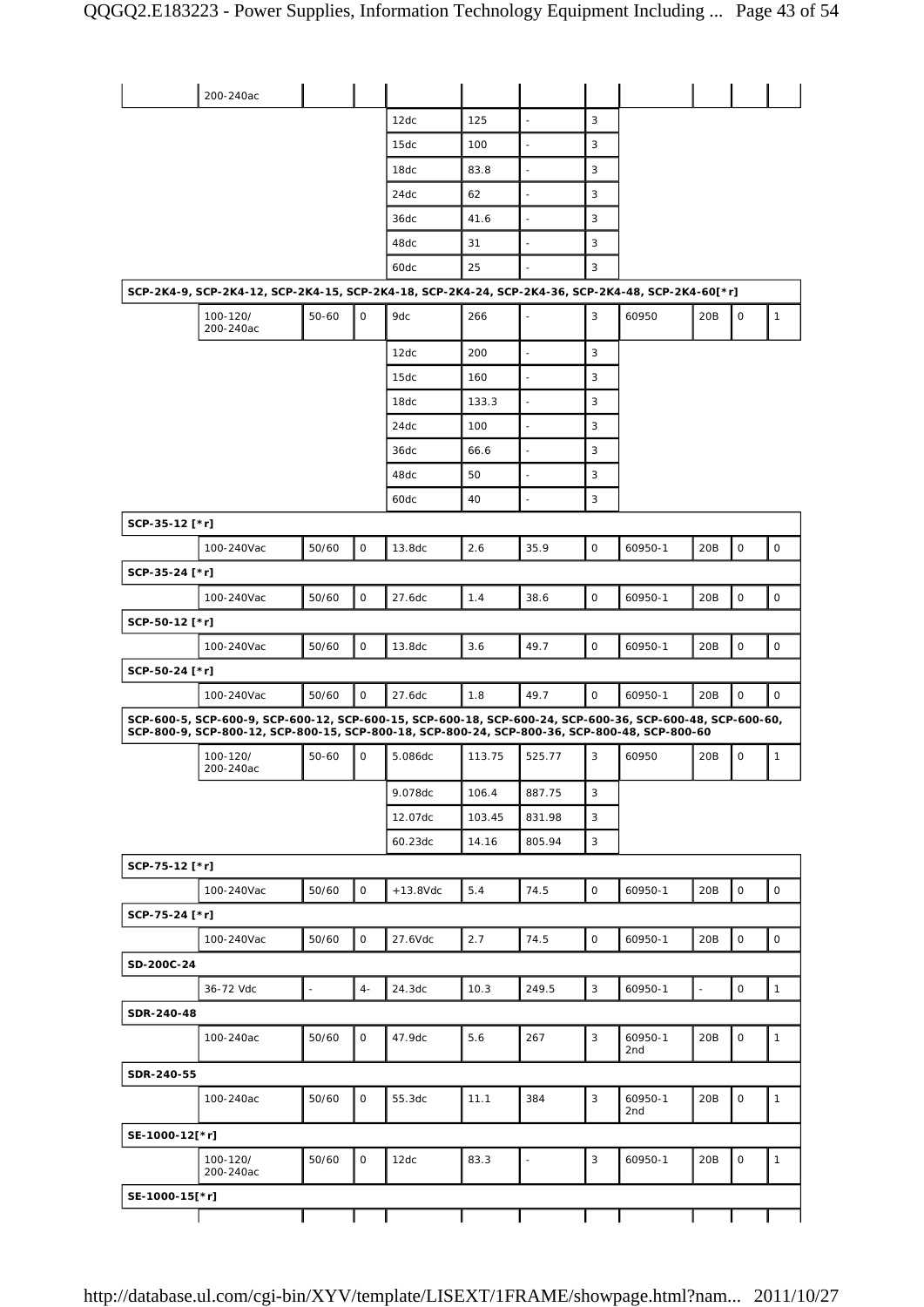| SE-1000-24<br>3<br>$\mathsf{O}$<br>20B<br>$\mathsf O$<br>50/60<br>24.18dc<br>48.8<br>1169<br>60950-1<br>100-120/<br>$\mathbf{1}$<br>200-240ac<br>SE-1000-48<br>0<br>3<br>100-120/<br>50/60<br>48.09dc<br>24<br>1132<br>60950-1<br>20B<br>0<br>$\mathbf{1}$<br>200-240ac<br>SE-1000-5<br>3<br>50/60<br>0<br>838<br>$\mathsf{O}\xspace$<br>5.03dc<br>175<br>60950-1<br>20B<br>$\mathbf{1}$<br>100-120/<br>200-240ac<br>SE-1000-9[*r]<br>3<br>$\mathsf O$<br>50/60<br>$\mathsf{O}$<br>9dc<br>100<br>60950-1<br>20B<br>$\mathbf{1}$<br>100-120/<br>$\blacksquare$<br>200-240ac<br>SE-1500-12<br>$\mathsf O$<br>3<br>$\mathsf O$<br>$\mathbf{1}$<br>200-240ac<br>50/60<br>12dc<br>125<br>1500<br>60950-1<br>40B<br>SE-1500-15<br>$\mathsf{O}$<br>3<br>$\mathsf O$<br>50/60<br>15.1dc<br>113<br>1696.1<br>60950-1<br>40B<br>$\mathbf{1}$<br>200-240ac<br>SE-1500-24[*r]<br>$\mathsf 3$<br>0<br>$\mathsf O$<br>$\mathbf{1}$<br>200-240ac<br>50/60<br>24dc<br>62.5<br>1500<br>60950-1<br>40B<br>SE-1500-27<br>$\mathbf{3}$<br>$\mathsf O$<br>$\mathsf O$<br>200-240ac<br>50/60<br>27.1dc<br>64.5<br>1740.6<br>60950-1<br>40B<br>$\mathbf{1}$<br>SE-1500-48<br>3<br>$\mathsf{O}$<br>$\mathsf O$<br>200-240ac<br>50/60<br>47.9dc<br>35.3<br>1689.2<br>60950-1<br>40B<br>$\mathbf{1}$<br>SE-1500-5<br>$\mathsf 3$<br>0<br>$\mathsf{O}\xspace$<br>200-240ac<br>50/60<br>5.16dc<br>335<br>60950-1<br>40B<br>$\mathbf{1}$<br>1718<br>SE-450-12[*r]<br>0<br>3<br>$\mathsf O$<br>100-120/<br>50/60<br>12dc<br>37.5<br>60950-1<br>20B<br>$\mathbf{1}$<br>$\blacksquare$<br>200-240ac<br>SE-450-15[*r]<br>0<br>3<br>50/60<br>30<br>60950-1<br>20B<br>0<br>$\mathbf{1}$<br>100-120/<br>15dc<br>200-240ac<br>SE-450-24[*r]<br>$\mathsf 3$<br>$\mathbf 0$<br>50/60<br>$\mathsf{O}$<br>24dc<br>18.8<br>60950-1<br>20B<br>$\mathbf{1}$<br>100-120/<br>$\blacksquare$<br>200-240ac<br>SE-450-3.3[*r]<br>$\mathsf O$<br>$\mathsf 3$<br>$\mathbf 0$<br>100-120/<br>50/60<br>20B<br>3.3dc<br>75<br>60950-1<br>$\mathbf{1}$<br>$\blacksquare$<br>200-240ac<br>SE-450-36[*r]<br>$\overline{3}$<br>$\circ$<br>50/60<br>36dc<br>60950-1<br>20B<br>$\mathsf{O}\xspace$<br>100-120/<br>12.5<br>$\mathbf{1}$<br>$\blacksquare$<br>200-240ac<br>SE-450-48[*r]<br>9.4<br>3<br>50/60<br>$\mathsf{O}$<br>48dc<br>60950-1<br>20B<br>$\mathsf O$<br>100-120/<br>$\mathbf{1}$<br>$\blacksquare$<br>200-240ac<br>SE-450-5[*r]<br>$\mathbf{3}$<br>50/60<br>0<br>5dc<br>$\mathsf O$<br>100-120/<br>75<br>60950-1<br>20B<br>$\mathbf{1}$<br>ä,<br>200-240ac<br>SE-600-12<br>61<br>3<br>50/60<br>0<br>12<br>670<br>20B<br>$\mathsf O$<br>$\mathbf{1}$<br>100-120/<br>60950-1<br>200-240ac<br>SE-600-15[*r]<br>50/60<br>0<br>15<br>40<br>3<br>60950-1<br>20B<br>$\mathsf O$<br>100-120/<br>$\mathbf{1}$<br>$\blacksquare$<br>200-240ac | 100-120/<br>200-240ac | 50/60 | $\mathbf 0$ | 15dc | 66.7 | $\blacksquare$ | 3 | 60950-1 | 20B | $\circ$ | $\mathbf{1}$ |
|-----------------------------------------------------------------------------------------------------------------------------------------------------------------------------------------------------------------------------------------------------------------------------------------------------------------------------------------------------------------------------------------------------------------------------------------------------------------------------------------------------------------------------------------------------------------------------------------------------------------------------------------------------------------------------------------------------------------------------------------------------------------------------------------------------------------------------------------------------------------------------------------------------------------------------------------------------------------------------------------------------------------------------------------------------------------------------------------------------------------------------------------------------------------------------------------------------------------------------------------------------------------------------------------------------------------------------------------------------------------------------------------------------------------------------------------------------------------------------------------------------------------------------------------------------------------------------------------------------------------------------------------------------------------------------------------------------------------------------------------------------------------------------------------------------------------------------------------------------------------------------------------------------------------------------------------------------------------------------------------------------------------------------------------------------------------------------------------------------------------------------------------------------------------------------------------------------------------------------------------------------------------------------------------------------------------------------------------------------------------------------------------------------------------------------------------------------------------------------------------------------------------------------------------------------------------------------------------------------------------------------------------------------------------------------------------------------------------------------------------------------------------------------------------|-----------------------|-------|-------------|------|------|----------------|---|---------|-----|---------|--------------|
|                                                                                                                                                                                                                                                                                                                                                                                                                                                                                                                                                                                                                                                                                                                                                                                                                                                                                                                                                                                                                                                                                                                                                                                                                                                                                                                                                                                                                                                                                                                                                                                                                                                                                                                                                                                                                                                                                                                                                                                                                                                                                                                                                                                                                                                                                                                                                                                                                                                                                                                                                                                                                                                                                                                                                                                         |                       |       |             |      |      |                |   |         |     |         |              |
|                                                                                                                                                                                                                                                                                                                                                                                                                                                                                                                                                                                                                                                                                                                                                                                                                                                                                                                                                                                                                                                                                                                                                                                                                                                                                                                                                                                                                                                                                                                                                                                                                                                                                                                                                                                                                                                                                                                                                                                                                                                                                                                                                                                                                                                                                                                                                                                                                                                                                                                                                                                                                                                                                                                                                                                         |                       |       |             |      |      |                |   |         |     |         |              |
|                                                                                                                                                                                                                                                                                                                                                                                                                                                                                                                                                                                                                                                                                                                                                                                                                                                                                                                                                                                                                                                                                                                                                                                                                                                                                                                                                                                                                                                                                                                                                                                                                                                                                                                                                                                                                                                                                                                                                                                                                                                                                                                                                                                                                                                                                                                                                                                                                                                                                                                                                                                                                                                                                                                                                                                         |                       |       |             |      |      |                |   |         |     |         |              |
|                                                                                                                                                                                                                                                                                                                                                                                                                                                                                                                                                                                                                                                                                                                                                                                                                                                                                                                                                                                                                                                                                                                                                                                                                                                                                                                                                                                                                                                                                                                                                                                                                                                                                                                                                                                                                                                                                                                                                                                                                                                                                                                                                                                                                                                                                                                                                                                                                                                                                                                                                                                                                                                                                                                                                                                         |                       |       |             |      |      |                |   |         |     |         |              |
|                                                                                                                                                                                                                                                                                                                                                                                                                                                                                                                                                                                                                                                                                                                                                                                                                                                                                                                                                                                                                                                                                                                                                                                                                                                                                                                                                                                                                                                                                                                                                                                                                                                                                                                                                                                                                                                                                                                                                                                                                                                                                                                                                                                                                                                                                                                                                                                                                                                                                                                                                                                                                                                                                                                                                                                         |                       |       |             |      |      |                |   |         |     |         |              |
|                                                                                                                                                                                                                                                                                                                                                                                                                                                                                                                                                                                                                                                                                                                                                                                                                                                                                                                                                                                                                                                                                                                                                                                                                                                                                                                                                                                                                                                                                                                                                                                                                                                                                                                                                                                                                                                                                                                                                                                                                                                                                                                                                                                                                                                                                                                                                                                                                                                                                                                                                                                                                                                                                                                                                                                         |                       |       |             |      |      |                |   |         |     |         |              |
|                                                                                                                                                                                                                                                                                                                                                                                                                                                                                                                                                                                                                                                                                                                                                                                                                                                                                                                                                                                                                                                                                                                                                                                                                                                                                                                                                                                                                                                                                                                                                                                                                                                                                                                                                                                                                                                                                                                                                                                                                                                                                                                                                                                                                                                                                                                                                                                                                                                                                                                                                                                                                                                                                                                                                                                         |                       |       |             |      |      |                |   |         |     |         |              |
|                                                                                                                                                                                                                                                                                                                                                                                                                                                                                                                                                                                                                                                                                                                                                                                                                                                                                                                                                                                                                                                                                                                                                                                                                                                                                                                                                                                                                                                                                                                                                                                                                                                                                                                                                                                                                                                                                                                                                                                                                                                                                                                                                                                                                                                                                                                                                                                                                                                                                                                                                                                                                                                                                                                                                                                         |                       |       |             |      |      |                |   |         |     |         |              |
|                                                                                                                                                                                                                                                                                                                                                                                                                                                                                                                                                                                                                                                                                                                                                                                                                                                                                                                                                                                                                                                                                                                                                                                                                                                                                                                                                                                                                                                                                                                                                                                                                                                                                                                                                                                                                                                                                                                                                                                                                                                                                                                                                                                                                                                                                                                                                                                                                                                                                                                                                                                                                                                                                                                                                                                         |                       |       |             |      |      |                |   |         |     |         |              |
|                                                                                                                                                                                                                                                                                                                                                                                                                                                                                                                                                                                                                                                                                                                                                                                                                                                                                                                                                                                                                                                                                                                                                                                                                                                                                                                                                                                                                                                                                                                                                                                                                                                                                                                                                                                                                                                                                                                                                                                                                                                                                                                                                                                                                                                                                                                                                                                                                                                                                                                                                                                                                                                                                                                                                                                         |                       |       |             |      |      |                |   |         |     |         |              |
|                                                                                                                                                                                                                                                                                                                                                                                                                                                                                                                                                                                                                                                                                                                                                                                                                                                                                                                                                                                                                                                                                                                                                                                                                                                                                                                                                                                                                                                                                                                                                                                                                                                                                                                                                                                                                                                                                                                                                                                                                                                                                                                                                                                                                                                                                                                                                                                                                                                                                                                                                                                                                                                                                                                                                                                         |                       |       |             |      |      |                |   |         |     |         |              |
|                                                                                                                                                                                                                                                                                                                                                                                                                                                                                                                                                                                                                                                                                                                                                                                                                                                                                                                                                                                                                                                                                                                                                                                                                                                                                                                                                                                                                                                                                                                                                                                                                                                                                                                                                                                                                                                                                                                                                                                                                                                                                                                                                                                                                                                                                                                                                                                                                                                                                                                                                                                                                                                                                                                                                                                         |                       |       |             |      |      |                |   |         |     |         |              |
|                                                                                                                                                                                                                                                                                                                                                                                                                                                                                                                                                                                                                                                                                                                                                                                                                                                                                                                                                                                                                                                                                                                                                                                                                                                                                                                                                                                                                                                                                                                                                                                                                                                                                                                                                                                                                                                                                                                                                                                                                                                                                                                                                                                                                                                                                                                                                                                                                                                                                                                                                                                                                                                                                                                                                                                         |                       |       |             |      |      |                |   |         |     |         |              |
|                                                                                                                                                                                                                                                                                                                                                                                                                                                                                                                                                                                                                                                                                                                                                                                                                                                                                                                                                                                                                                                                                                                                                                                                                                                                                                                                                                                                                                                                                                                                                                                                                                                                                                                                                                                                                                                                                                                                                                                                                                                                                                                                                                                                                                                                                                                                                                                                                                                                                                                                                                                                                                                                                                                                                                                         |                       |       |             |      |      |                |   |         |     |         |              |
|                                                                                                                                                                                                                                                                                                                                                                                                                                                                                                                                                                                                                                                                                                                                                                                                                                                                                                                                                                                                                                                                                                                                                                                                                                                                                                                                                                                                                                                                                                                                                                                                                                                                                                                                                                                                                                                                                                                                                                                                                                                                                                                                                                                                                                                                                                                                                                                                                                                                                                                                                                                                                                                                                                                                                                                         |                       |       |             |      |      |                |   |         |     |         |              |
|                                                                                                                                                                                                                                                                                                                                                                                                                                                                                                                                                                                                                                                                                                                                                                                                                                                                                                                                                                                                                                                                                                                                                                                                                                                                                                                                                                                                                                                                                                                                                                                                                                                                                                                                                                                                                                                                                                                                                                                                                                                                                                                                                                                                                                                                                                                                                                                                                                                                                                                                                                                                                                                                                                                                                                                         |                       |       |             |      |      |                |   |         |     |         |              |
|                                                                                                                                                                                                                                                                                                                                                                                                                                                                                                                                                                                                                                                                                                                                                                                                                                                                                                                                                                                                                                                                                                                                                                                                                                                                                                                                                                                                                                                                                                                                                                                                                                                                                                                                                                                                                                                                                                                                                                                                                                                                                                                                                                                                                                                                                                                                                                                                                                                                                                                                                                                                                                                                                                                                                                                         |                       |       |             |      |      |                |   |         |     |         |              |
|                                                                                                                                                                                                                                                                                                                                                                                                                                                                                                                                                                                                                                                                                                                                                                                                                                                                                                                                                                                                                                                                                                                                                                                                                                                                                                                                                                                                                                                                                                                                                                                                                                                                                                                                                                                                                                                                                                                                                                                                                                                                                                                                                                                                                                                                                                                                                                                                                                                                                                                                                                                                                                                                                                                                                                                         |                       |       |             |      |      |                |   |         |     |         |              |
|                                                                                                                                                                                                                                                                                                                                                                                                                                                                                                                                                                                                                                                                                                                                                                                                                                                                                                                                                                                                                                                                                                                                                                                                                                                                                                                                                                                                                                                                                                                                                                                                                                                                                                                                                                                                                                                                                                                                                                                                                                                                                                                                                                                                                                                                                                                                                                                                                                                                                                                                                                                                                                                                                                                                                                                         |                       |       |             |      |      |                |   |         |     |         |              |
|                                                                                                                                                                                                                                                                                                                                                                                                                                                                                                                                                                                                                                                                                                                                                                                                                                                                                                                                                                                                                                                                                                                                                                                                                                                                                                                                                                                                                                                                                                                                                                                                                                                                                                                                                                                                                                                                                                                                                                                                                                                                                                                                                                                                                                                                                                                                                                                                                                                                                                                                                                                                                                                                                                                                                                                         |                       |       |             |      |      |                |   |         |     |         |              |
|                                                                                                                                                                                                                                                                                                                                                                                                                                                                                                                                                                                                                                                                                                                                                                                                                                                                                                                                                                                                                                                                                                                                                                                                                                                                                                                                                                                                                                                                                                                                                                                                                                                                                                                                                                                                                                                                                                                                                                                                                                                                                                                                                                                                                                                                                                                                                                                                                                                                                                                                                                                                                                                                                                                                                                                         |                       |       |             |      |      |                |   |         |     |         |              |
|                                                                                                                                                                                                                                                                                                                                                                                                                                                                                                                                                                                                                                                                                                                                                                                                                                                                                                                                                                                                                                                                                                                                                                                                                                                                                                                                                                                                                                                                                                                                                                                                                                                                                                                                                                                                                                                                                                                                                                                                                                                                                                                                                                                                                                                                                                                                                                                                                                                                                                                                                                                                                                                                                                                                                                                         |                       |       |             |      |      |                |   |         |     |         |              |
|                                                                                                                                                                                                                                                                                                                                                                                                                                                                                                                                                                                                                                                                                                                                                                                                                                                                                                                                                                                                                                                                                                                                                                                                                                                                                                                                                                                                                                                                                                                                                                                                                                                                                                                                                                                                                                                                                                                                                                                                                                                                                                                                                                                                                                                                                                                                                                                                                                                                                                                                                                                                                                                                                                                                                                                         |                       |       |             |      |      |                |   |         |     |         |              |
|                                                                                                                                                                                                                                                                                                                                                                                                                                                                                                                                                                                                                                                                                                                                                                                                                                                                                                                                                                                                                                                                                                                                                                                                                                                                                                                                                                                                                                                                                                                                                                                                                                                                                                                                                                                                                                                                                                                                                                                                                                                                                                                                                                                                                                                                                                                                                                                                                                                                                                                                                                                                                                                                                                                                                                                         |                       |       |             |      |      |                |   |         |     |         |              |
|                                                                                                                                                                                                                                                                                                                                                                                                                                                                                                                                                                                                                                                                                                                                                                                                                                                                                                                                                                                                                                                                                                                                                                                                                                                                                                                                                                                                                                                                                                                                                                                                                                                                                                                                                                                                                                                                                                                                                                                                                                                                                                                                                                                                                                                                                                                                                                                                                                                                                                                                                                                                                                                                                                                                                                                         |                       |       |             |      |      |                |   |         |     |         |              |
|                                                                                                                                                                                                                                                                                                                                                                                                                                                                                                                                                                                                                                                                                                                                                                                                                                                                                                                                                                                                                                                                                                                                                                                                                                                                                                                                                                                                                                                                                                                                                                                                                                                                                                                                                                                                                                                                                                                                                                                                                                                                                                                                                                                                                                                                                                                                                                                                                                                                                                                                                                                                                                                                                                                                                                                         |                       |       |             |      |      |                |   |         |     |         |              |
|                                                                                                                                                                                                                                                                                                                                                                                                                                                                                                                                                                                                                                                                                                                                                                                                                                                                                                                                                                                                                                                                                                                                                                                                                                                                                                                                                                                                                                                                                                                                                                                                                                                                                                                                                                                                                                                                                                                                                                                                                                                                                                                                                                                                                                                                                                                                                                                                                                                                                                                                                                                                                                                                                                                                                                                         |                       |       |             |      |      |                |   |         |     |         |              |
|                                                                                                                                                                                                                                                                                                                                                                                                                                                                                                                                                                                                                                                                                                                                                                                                                                                                                                                                                                                                                                                                                                                                                                                                                                                                                                                                                                                                                                                                                                                                                                                                                                                                                                                                                                                                                                                                                                                                                                                                                                                                                                                                                                                                                                                                                                                                                                                                                                                                                                                                                                                                                                                                                                                                                                                         |                       |       |             |      |      |                |   |         |     |         |              |
|                                                                                                                                                                                                                                                                                                                                                                                                                                                                                                                                                                                                                                                                                                                                                                                                                                                                                                                                                                                                                                                                                                                                                                                                                                                                                                                                                                                                                                                                                                                                                                                                                                                                                                                                                                                                                                                                                                                                                                                                                                                                                                                                                                                                                                                                                                                                                                                                                                                                                                                                                                                                                                                                                                                                                                                         |                       |       |             |      |      |                |   |         |     |         |              |
|                                                                                                                                                                                                                                                                                                                                                                                                                                                                                                                                                                                                                                                                                                                                                                                                                                                                                                                                                                                                                                                                                                                                                                                                                                                                                                                                                                                                                                                                                                                                                                                                                                                                                                                                                                                                                                                                                                                                                                                                                                                                                                                                                                                                                                                                                                                                                                                                                                                                                                                                                                                                                                                                                                                                                                                         |                       |       |             |      |      |                |   |         |     |         |              |
|                                                                                                                                                                                                                                                                                                                                                                                                                                                                                                                                                                                                                                                                                                                                                                                                                                                                                                                                                                                                                                                                                                                                                                                                                                                                                                                                                                                                                                                                                                                                                                                                                                                                                                                                                                                                                                                                                                                                                                                                                                                                                                                                                                                                                                                                                                                                                                                                                                                                                                                                                                                                                                                                                                                                                                                         |                       |       |             |      |      |                |   |         |     |         |              |
|                                                                                                                                                                                                                                                                                                                                                                                                                                                                                                                                                                                                                                                                                                                                                                                                                                                                                                                                                                                                                                                                                                                                                                                                                                                                                                                                                                                                                                                                                                                                                                                                                                                                                                                                                                                                                                                                                                                                                                                                                                                                                                                                                                                                                                                                                                                                                                                                                                                                                                                                                                                                                                                                                                                                                                                         |                       |       |             |      |      |                |   |         |     |         |              |
|                                                                                                                                                                                                                                                                                                                                                                                                                                                                                                                                                                                                                                                                                                                                                                                                                                                                                                                                                                                                                                                                                                                                                                                                                                                                                                                                                                                                                                                                                                                                                                                                                                                                                                                                                                                                                                                                                                                                                                                                                                                                                                                                                                                                                                                                                                                                                                                                                                                                                                                                                                                                                                                                                                                                                                                         |                       |       |             |      |      |                |   |         |     |         |              |
|                                                                                                                                                                                                                                                                                                                                                                                                                                                                                                                                                                                                                                                                                                                                                                                                                                                                                                                                                                                                                                                                                                                                                                                                                                                                                                                                                                                                                                                                                                                                                                                                                                                                                                                                                                                                                                                                                                                                                                                                                                                                                                                                                                                                                                                                                                                                                                                                                                                                                                                                                                                                                                                                                                                                                                                         |                       |       |             |      |      |                |   |         |     |         |              |
|                                                                                                                                                                                                                                                                                                                                                                                                                                                                                                                                                                                                                                                                                                                                                                                                                                                                                                                                                                                                                                                                                                                                                                                                                                                                                                                                                                                                                                                                                                                                                                                                                                                                                                                                                                                                                                                                                                                                                                                                                                                                                                                                                                                                                                                                                                                                                                                                                                                                                                                                                                                                                                                                                                                                                                                         |                       |       |             |      |      |                |   |         |     |         |              |
|                                                                                                                                                                                                                                                                                                                                                                                                                                                                                                                                                                                                                                                                                                                                                                                                                                                                                                                                                                                                                                                                                                                                                                                                                                                                                                                                                                                                                                                                                                                                                                                                                                                                                                                                                                                                                                                                                                                                                                                                                                                                                                                                                                                                                                                                                                                                                                                                                                                                                                                                                                                                                                                                                                                                                                                         |                       |       |             |      |      |                |   |         |     |         |              |
|                                                                                                                                                                                                                                                                                                                                                                                                                                                                                                                                                                                                                                                                                                                                                                                                                                                                                                                                                                                                                                                                                                                                                                                                                                                                                                                                                                                                                                                                                                                                                                                                                                                                                                                                                                                                                                                                                                                                                                                                                                                                                                                                                                                                                                                                                                                                                                                                                                                                                                                                                                                                                                                                                                                                                                                         |                       |       |             |      |      |                |   |         |     |         |              |
|                                                                                                                                                                                                                                                                                                                                                                                                                                                                                                                                                                                                                                                                                                                                                                                                                                                                                                                                                                                                                                                                                                                                                                                                                                                                                                                                                                                                                                                                                                                                                                                                                                                                                                                                                                                                                                                                                                                                                                                                                                                                                                                                                                                                                                                                                                                                                                                                                                                                                                                                                                                                                                                                                                                                                                                         |                       |       |             |      |      |                |   |         |     |         |              |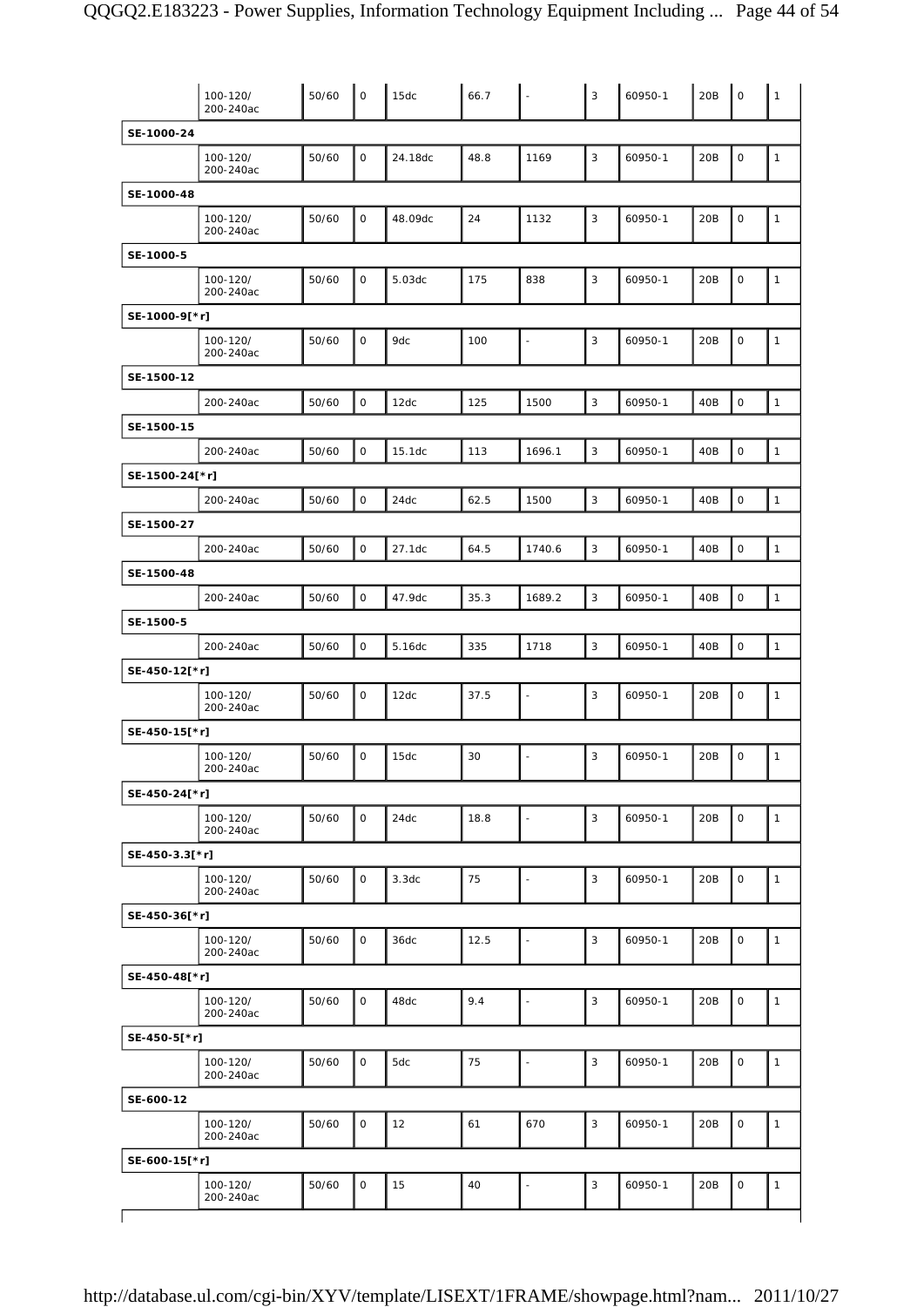|                 | SE-600-24, CE-S600-24-B[*r] |       |              |                |      |                          |              |         |     |                     |                     |
|-----------------|-----------------------------|-------|--------------|----------------|------|--------------------------|--------------|---------|-----|---------------------|---------------------|
|                 | 100-120/<br>200-240ac       | 50/60 | $\mathbf{O}$ | 24             | 25   | $\overline{\phantom{a}}$ | 3            | 60950-1 | 20B | $\mathsf O$         | $\mathbf{1}$        |
| SE-600-27[*r]   |                             |       |              |                |      |                          |              |         |     |                     |                     |
|                 | 100-120/<br>200-240ac       | 50/60 | $\mathsf O$  | 27             | 22.2 | $\overline{a}$           | 3            | 60950-1 | 20B | $\mathsf O$         | $\mathbf{1}$        |
| SE-600-36[*r]   |                             |       |              |                |      |                          |              |         |     |                     |                     |
|                 | 100-120/<br>200-240ac       | 50/60 | 0            | 36             | 16.6 | $\ddot{\phantom{1}}$     | 3            | 60950-1 | 20B | $\mathsf{O}\xspace$ | $\mathbf{1}$        |
| SE-600-48       |                             |       |              |                |      |                          |              |         |     |                     |                     |
|                 | 100-120/<br>200-240ac       | 50/60 | $\mathsf O$  | 48.1           | 15   | 700                      | 3            | 60950-1 | 20B | $\mathsf O$         | $\mathbf{1}$        |
| SE-600-5        |                             |       |              |                |      |                          |              |         |     |                     |                     |
|                 | 100-120/<br>200-240ac       | 50/60 | $\mathsf O$  | 5.1            | 120  | 550                      | 3            | 60950-1 | 20B | $\mathsf{O}\xspace$ | $\mathbf{1}$        |
| SP-100-12[*r]   |                             |       |              |                |      |                          |              |         |     |                     |                     |
|                 | 100-240ac                   | 50/60 | 0            | 12             | 8.5  | 102                      | $\mathsf 3$  | 60950-1 | 20B | $\mathsf{O}\xspace$ | $\mathbf{1}$        |
| SP-100-13.5[*r] |                             |       |              |                |      |                          |              |         |     |                     |                     |
|                 | 100-240ac                   | 50/60 | $\mathsf{O}$ | 13.5           | 7.5  | 101.25                   | $\mathsf 3$  | 60950-1 | 20B | $\mathsf{O}\xspace$ | $\mathbf{1}$        |
| SP-100-15[*r]   |                             |       |              |                |      |                          |              |         |     |                     |                     |
|                 | 100-240ac                   | 50/60 | $\mathsf O$  | 15             | 6.7  | 100.5                    | 3            | 60950-1 | 20B | $\mathsf{O}\xspace$ | $\mathbf{1}$        |
| SP-100-24       |                             |       |              |                |      |                          |              |         |     |                     |                     |
|                 | 100-240ac                   | 50/60 | $\mathsf O$  | 24.08          | 5.2  | 103                      | $\mathsf 3$  | 60950-1 | 20B | $\mathsf{O}\xspace$ | $\mathbf{1}$        |
| SP-100-27[*r]   |                             |       |              |                |      |                          |              |         |     |                     |                     |
|                 | 100-240ac                   | 50/60 | $\mathsf{O}$ | 27             | 3.8  | 102.6                    | $\mathsf 3$  | 60950-1 | 20B | $\mathsf{O}\xspace$ | $\mathbf{1}$        |
| SP-100-3.3[*r]  |                             |       |              |                |      |                          |              |         |     |                     |                     |
|                 | 100-240ac                   | 50/60 | $\mathsf O$  | 3.3            | 20   | 66                       | 3            | 60950-1 | 20B | $\mathsf{O}\xspace$ | $\mathbf{1}$        |
| SP-100-48       |                             |       |              |                |      |                          |              |         |     |                     |                     |
|                 | 100-240ac                   | 50/60 | $\mathsf O$  | 47.9           | 3.3  | 134                      | 3            | 60950-1 | 20B | $\mathsf{O}\xspace$ | $\mathbf{1}$        |
| SP-100-5        |                             |       |              |                |      |                          |              |         |     |                     |                     |
|                 | 100-240ac                   | 50/60 | $\mathsf{O}$ | 5.08           | 23.2 | 104                      | 3            | 60950-1 | 20B | $\mathsf O$         | $\mathbf{1}$        |
| SP-100-7.5[*r]  |                             |       |              |                |      |                          |              |         |     |                     |                     |
|                 | 100-240ac                   | 50/60 | $\mathsf{O}$ | 7.5            | 13.5 | 101.25                   | $\mathbf{3}$ | 60950-1 | 20B | $\mathsf{O}\xspace$ | $\mathbf{1}$        |
| SP-150-12[*r]   |                             |       |              |                |      |                          |              |         |     |                     |                     |
|                 | 100-240ac                   | 50/60 | $\mathsf O$  | 12             | 12.5 | 150                      | $\mathbf{3}$ | 60950-1 | 20B | $\overline{5}$      | $\mathsf{o}$        |
| SP-150-13.5[*r] |                             |       |              |                |      |                          |              |         |     |                     |                     |
|                 | 100-240ac                   | 50/60 | $\mathsf O$  | 13.5           | 11.2 | 150                      | 3            | 60950-1 | 20B | $\overline{5}$      | $\mathsf{o}$        |
| SP-150-15[*r]   |                             |       |              |                |      |                          |              |         |     |                     |                     |
|                 | 100-240ac                   | 50/60 | $\mathsf O$  | 15             | 10   | 150                      | $\mathbf{3}$ | 60950-1 | 20B | 5                   | $\mathsf{O}\xspace$ |
| SP-150-24[*r]   |                             |       |              |                |      |                          |              |         |     |                     |                     |
|                 | 100-240ac                   | 50/60 | $\mathsf O$  | 24             | 6.3  | 150                      | $\mathbf{3}$ | 60950-1 | 20B | $\mathbf 5$         | $\mathsf{O}$        |
| SP-150-27[*r]   |                             |       |              |                |      |                          |              |         |     |                     |                     |
|                 | 100-240ac                   | 50/60 | $\mathsf O$  | 27             | 5.6  | 150                      | $\mathbf{3}$ | 60950-1 | 20B | $\mathbf 5$         | $\circ$             |
| SP-150-3.3[*r]  |                             |       |              |                |      |                          |              |         |     |                     |                     |
|                 | 100-240ac                   | 50/60 | $\mathsf{O}$ | 3.3            | 30   | 150                      | 3            | 60950-1 | 20B | $\mathbf 5$         | $\circ$             |
| SP-150-48[*r]   |                             |       | $\mathsf O$  |                |      |                          | $\mathsf 3$  |         |     | 5                   | $\mathsf O$         |
|                 | 100-240ac                   | 50/60 |              | 48             | 3.2  | 150                      |              | 60950-1 | 20B |                     |                     |
| SP-150-5[*r]    |                             |       |              |                |      |                          |              |         |     |                     |                     |
|                 | 100-240ac                   | 50/60 | $\mathsf O$  | $\overline{5}$ | 30   | 150                      | 3            | 60950-1 | 20B | $\mathbf 5$         | $\mathsf{O}\xspace$ |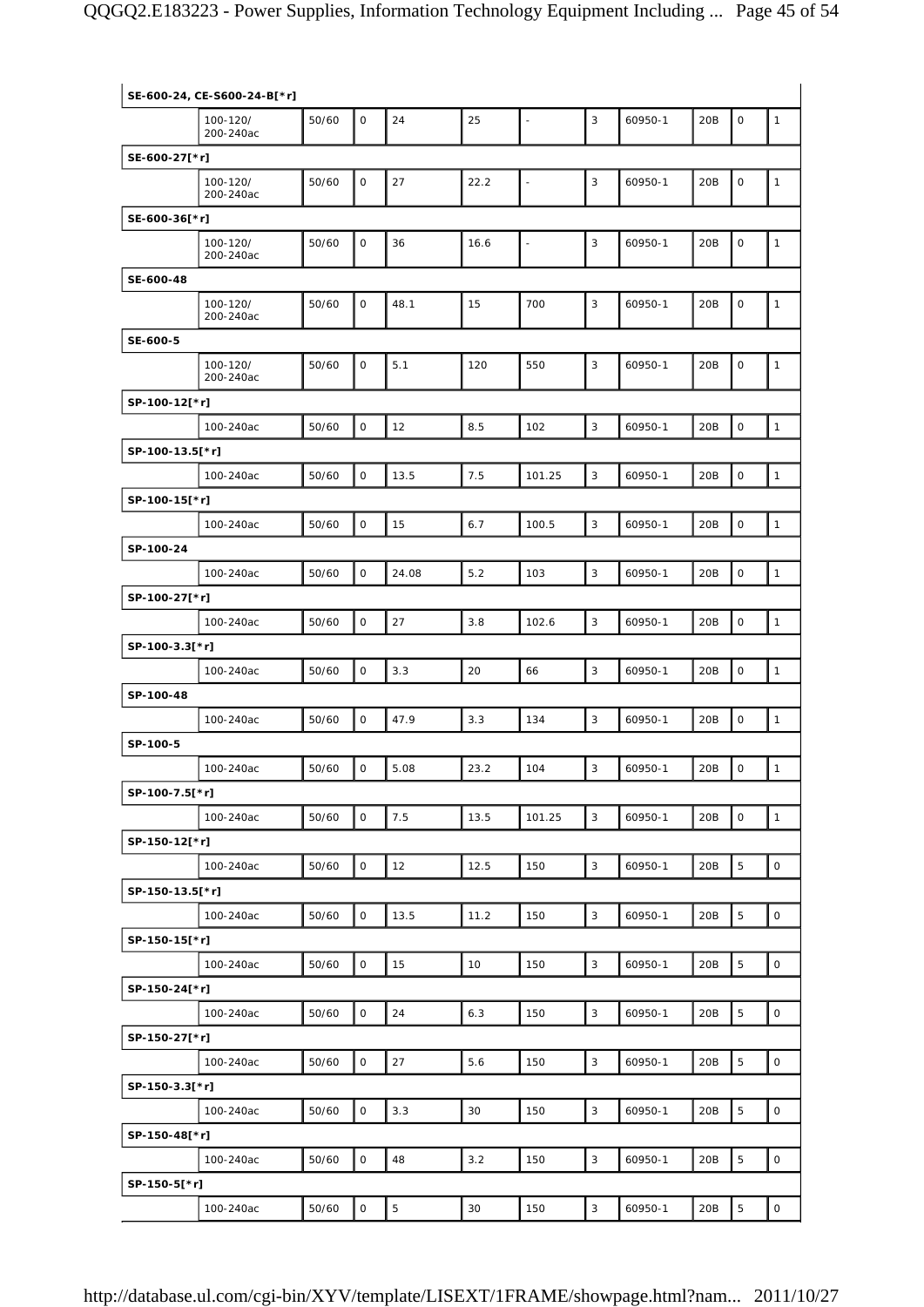| SP-150-7.5[*r]  |           |       |              |         |      |                          |              |         |     |                |                     |
|-----------------|-----------|-------|--------------|---------|------|--------------------------|--------------|---------|-----|----------------|---------------------|
|                 | 100-240ac | 50/60 | $\mathbf 0$  | 7.5     | 20   | 150                      | 3            | 60950-1 | 20B | 5              | $\mathsf{O}\xspace$ |
| SP-200-12[*r]   |           |       |              |         |      |                          |              |         |     |                |                     |
|                 | 100-240ac | 50/60 | $\mathsf{O}$ | 12      | 16.7 | 200                      | $\mathbf{3}$ | 60950-1 | 20B | $\overline{5}$ | $\mathsf O$         |
| SP-200-13.5[*r] |           |       |              |         |      |                          |              |         |     |                |                     |
|                 | 100-240ac | 50/60 | $\mathsf{O}$ | 13.5    | 14.9 | 200                      | 3            | 60950-1 | 20B | 5              | $\mathsf O$         |
| SP-200-15[*r]   |           |       |              |         |      |                          |              |         |     |                |                     |
|                 | 100-240ac | 50/60 | $\mathsf O$  | 15      | 13.4 | 200                      | $\sqrt{3}$   | 60950-1 | 20B | 5              | $\mathsf O$         |
| SP-200-24[*r]   |           |       |              |         |      |                          |              |         |     |                |                     |
|                 | 100-240ac | 50/60 | 0            | 24      | 8.4  | 200                      | $\mathbf{3}$ | 60950-1 | 20B | 5              | $\mathsf O$         |
| SP-200-24TE     |           |       |              |         |      |                          |              |         |     |                |                     |
|                 | 100-240ac | 50/60 | 0            | 24dc    | 5.76 | 138                      | $\mathbf{3}$ | 60950-1 | 20B | 5              | $\mathsf O$         |
| SP-200-27[*r]   |           |       |              |         |      |                          |              |         |     |                |                     |
|                 | 100-240ac | 50/60 | $\mathbf 0$  | 27      | 7.5  | 200                      | $\mathbf{3}$ | 60950-1 | 20B | 5              | $\mathsf O$         |
| SP-200-3.3[*r]  |           |       |              |         |      |                          |              |         |     |                |                     |
|                 | 100-240ac | 50/60 | 0            | 3.3     | 40   | 200                      | 3            | 60950-1 | 20B | 5              | $\mathsf O$         |
| SP-200-48[*r]   |           |       |              |         |      |                          |              |         |     |                |                     |
|                 | 100-240ac | 50/60 | 0            | 48      | 4.2  | 200                      | 3            | 60950-1 | 20B | 5              | $\mathsf{O}\xspace$ |
| SP-200-5[*r]    |           |       |              |         |      |                          |              |         |     |                |                     |
|                 | 100-240ac | 50/60 | $\mathsf{O}$ | 5       | 40   | 200                      | $\mathbf{3}$ | 60950-1 | 20B | $\overline{5}$ | $\mathsf O$         |
| SP-200-7.5[*r]  |           |       |              |         |      |                          |              |         |     |                |                     |
|                 | 100-240ac | 50/60 | $\mathbf 0$  | 7.5     | 26.7 | 200                      | 3            | 60950-1 | 20B | 5              | $\mathsf O$         |
| SP-240-12[*r]   |           |       |              |         |      |                          |              |         |     |                |                     |
|                 | 100-240ac | 50/60 | $\mathsf{O}$ | 12dc    | 20   | 240                      | $\mathbf{3}$ | 60950-1 | 20B | $\mathsf O$    | $\mathbf{1}$        |
| SP-240-15       |           |       |              |         |      |                          |              |         |     |                |                     |
|                 | 100-240ac | 50/60 | $\mathsf{O}$ | 15.07dc | 18   | 264                      | $\mathbf{3}$ | 60950-1 | 20B | $\mathsf O$    | $\mathbf{1}$        |
| SP-240-24[*r]   |           |       |              |         |      |                          |              |         |     |                |                     |
|                 | 100-240ac | 50/60 | 0            | 24dc    | 10   | 240                      | 3            | 60950-1 | 20B | $\mathsf O$    | $\mathbf{1}$        |
| SP-240-30[*r]   |           |       |              |         |      |                          |              |         |     |                |                     |
|                 | 100-240ac | 50/60 | $\mathsf{O}$ | 30dc    | 8    | 240                      | 3            | 60950-1 | 20B | $\mathsf O$    | $\mathbf{1}$        |
| SP-240-48       |           |       |              |         |      |                          |              |         |     |                |                     |
|                 | 100-240ac | 50/60 | $\mathsf{O}$ | 48.2dc  | 5.52 | 264                      | $\mathsf 3$  | 60950-1 | 20B | $\mathsf O$    | $\mathbf{1}$        |
| SP-240-5        |           |       |              |         |      |                          |              |         |     |                |                     |
|                 | 100-240ac | 50/60 | 0            | 5.07dc  | 51   | 247                      | 3            | 60950-1 | 20B | $\mathsf O$    | $\mathbf{1}$        |
| SP-240-7.5      |           |       |              |         |      |                          |              |         |     |                |                     |
|                 | 100-240ac | 50/60 | 0            | 7.54dc  | 37   | 272                      | 3            | 60950-1 | 20B | $\mathsf O$    | $\mathbf{1}$        |
| SP-300-12[*r]   |           |       |              |         |      |                          |              |         |     |                |                     |
|                 | 100-240ac | 50/60 | $\mathsf{O}$ | 12      | 24   | $\overline{a}$           | 3            | 60950-1 | 20B | $\mathsf O$    | $\mathsf O$         |
| SP-300-13.5[*r] |           |       |              |         |      |                          |              |         |     |                |                     |
|                 | 100-240ac | 50/60 | 0            | 13.5    | 21   | $\overline{a}$           | 3            | 60950-1 | 20B | $\mathsf O$    | $\mathsf O$         |
| SP-300-15[*r]   |           |       |              |         |      |                          |              |         |     |                |                     |
|                 | 100-240ac | 50/60 | 0            | 15      | 19   | $\Box$                   | 3            | 60950-1 | 20B | $\mathsf O$    | $\mathsf{O}\xspace$ |
| SP-300-24[*r]   |           |       |              |         |      |                          |              |         |     |                |                     |
|                 | 100-240ac | 50/60 | $\mathsf{O}$ | 24      | 12.5 | $\overline{\phantom{a}}$ | $\mathbf{3}$ | 60950-1 | 20B | $\mathsf O$    | $\mathsf{O}\xspace$ |
| SP-300-27[*r]   |           |       |              |         |      |                          |              |         |     |                |                     |
|                 | 100-240ac | 50/60 | $\mathsf{O}$ | 27      | 11   | $\overline{a}$           | $\mathbf{3}$ | 60950-1 | 20B | $\mathsf O$    | 0                   |
|                 |           |       |              |         |      |                          |              |         |     |                |                     |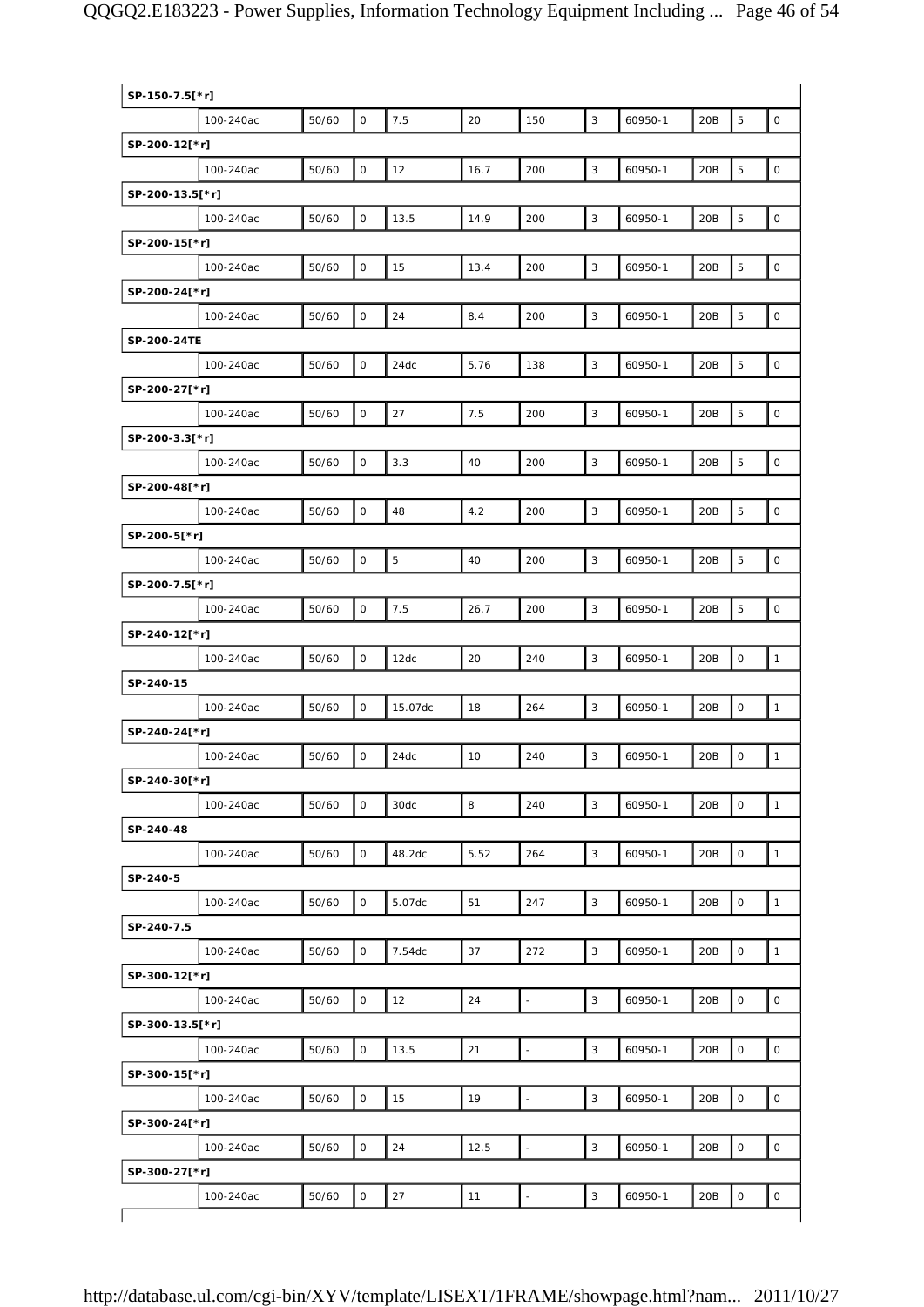| SP-300-3.3[*r]  |                              |       |                     |         |      |                          |              |         |     |                     |                     |
|-----------------|------------------------------|-------|---------------------|---------|------|--------------------------|--------------|---------|-----|---------------------|---------------------|
|                 | 100-240ac                    | 50/60 | $\mathsf{O}$        | 3.3     | 50   | $\blacksquare$           | 3            | 60950-1 | 20B | $\mathbf 0$         | $\mathsf O$         |
| SP-300-36[*r]   |                              |       |                     |         |      |                          |              |         |     |                     |                     |
|                 | 100-240ac                    | 50/60 | $\mathsf O$         | 36      | 8.25 | $\blacksquare$           | $\mathbf{3}$ | 60950-1 | 20B | $\mathsf O$         | $\mathsf O$         |
| SP-300-48[*r]   |                              |       |                     |         |      |                          |              |         |     |                     |                     |
|                 | 100-240ac                    | 50/60 | $\mathsf O$         | 48      | 6.25 | $\overline{\phantom{a}}$ | 3            | 60950-1 | 20B | $\mathsf{O}\xspace$ | $\mathsf O$         |
| SP-300-5[*r]    |                              |       |                     |         |      |                          |              |         |     |                     |                     |
|                 | 100-240ac                    | 50/60 | 0                   | 5       | 50   | $\blacksquare$           | 3            | 60950-1 | 20B | $\mathsf O$         | $\mathsf{O}\xspace$ |
| SP-300-7.5[*r]  |                              |       |                     |         |      |                          |              |         |     |                     |                     |
|                 | 100-240ac                    | 50/60 | 0                   | 7.5     | 34   | $\blacksquare$           | 3            | 60950-1 | 20B | $\mathsf O$         | $\mathsf O$         |
| SP-320-12[*r]   |                              |       |                     |         |      |                          |              |         |     |                     |                     |
|                 | 100-240ac                    | 50/60 | $\mathsf O$         | 12      | 25   | $\blacksquare$           | $\mathbf{3}$ | 60950-1 | 20B | $\mathsf O$         | $\mathbf{1}$        |
| SP-320-13.5[*r] |                              |       |                     |         |      |                          |              |         |     |                     |                     |
|                 | 100-240ac                    | 50/60 | $\mathsf O$         | 13.5    | 22   |                          | 3            | 60950-1 | 20B | $\mathsf{O}\xspace$ | $\mathbf{1}$        |
| SP-320-15[*r]   |                              |       |                     |         |      |                          |              |         |     |                     |                     |
|                 | 100-240ac                    | 50/60 | $\mathsf O$         | 15      | 20   | $\frac{1}{2}$            | 3            | 60950-1 | 20B | $\mathsf O$         | $\mathbf{1}$        |
| SP-320-24[*r]   |                              |       |                     |         |      |                          |              |         |     |                     |                     |
|                 | 100-240ac                    | 50/60 | $\mathsf{O}$        | 24      | 13   | $\blacksquare$           | 3            | 60950-1 | 20B | $\mathsf O$         | $\mathbf{1}$        |
| SP-320-27       |                              |       |                     |         |      |                          |              |         |     |                     |                     |
|                 | 100-240ac                    | 50/60 | $\mathsf O$         | 27.05   | 14   | 349                      | $\mathbf{3}$ | 60950-1 | 20B | $\mathsf O$         | $\mathbf{1}$        |
| SP-320-3.3[*r]  |                              |       |                     |         |      |                          |              |         |     |                     |                     |
|                 | 100-240ac                    | 50/60 | $\mathsf O$         | 3.3dc   | 55   | $\frac{1}{2}$            | 3            | 60950-1 | 20B | $\mathbf 0$         | $\mathbf{1}$        |
|                 | SP-320-36, SP-320-36NP[*r]   |       |                     |         |      |                          |              |         |     |                     |                     |
|                 | 100-240ac                    | 50/60 | 0                   | 36dc    | 8.8  | $\blacksquare$           | $\mathsf 3$  | 60950-1 | 20B | $\mathsf O$         | $\mathbf{1}$        |
| SP-320-48       |                              |       |                     |         |      |                          |              |         |     |                     |                     |
|                 | 100-240ac                    | 50/60 | 0                   | 48      | 8    | 376                      | 3            | 60950-1 | 20B | $\mathbf 0$         | $\mathbf{1}$        |
| SP-320-5        |                              |       |                     |         |      |                          |              |         |     |                     |                     |
|                 | 100-240ac                    | 50/60 | $\mathsf O$         | 5.06    | 66   | 321                      | 3            | 60950-1 | 20B | $\mathsf O$         | $\mathbf{1}$        |
|                 | SP-320-7.5, SP-320-7.5EV[*r] |       |                     |         |      |                          |              |         |     |                     |                     |
|                 | 100-240ac                    | 50/60 | $\mathsf O$         | 7.5     | 40   | L,                       | 3            | 60950-1 | 20B | $\mathbf 0$         | $\mathbf{1}$        |
| SP-480-12       |                              |       |                     |         |      |                          |              |         |     |                     |                     |
|                 | 100-240ac                    | 50/60 | 0                   | 11.97dc | 50.6 | 595                      | 3            | 60950-1 | 20B | $\mathsf O$         | $\mathbf{1}$        |
| SP-480-15[*r]   |                              |       |                     |         |      |                          |              |         |     |                     |                     |
|                 | 100-240ac                    | 50/60 | $\mathsf O$         | 15dc    | 32   | $\blacksquare$           | 3            | 60950-1 | 20B | $\mathsf O$         | $\mathbf{1}$        |
| SP-480-15AE[*r] |                              |       |                     |         |      |                          |              |         |     |                     |                     |
|                 | 100-240ac                    | 50/60 | $\mathsf O$         | 15dc    | 32   | $\overline{\phantom{a}}$ | 3            | 60950-1 | 20B | $\mathsf O$         | $\mathbf{1}$        |
| SP-480-24[*r]   |                              |       |                     |         |      |                          |              |         |     |                     |                     |
|                 | 100-240ac                    | 50/60 | $\mathsf{O}$        | 24dc    | 20   |                          | 3            | 60950-1 | 20B | $\mathsf O$         | $\mathbf{1}$        |
| SP-480-3.3[*r]  |                              |       |                     |         |      |                          |              |         |     |                     |                     |
|                 | 100-240ac                    | 50/60 | $\mathsf{O}\xspace$ | 3.3dc   | 85   | $\overline{\phantom{a}}$ | $\mathsf 3$  | 60950-1 | 20B | $\mathsf O$         | $\mathbf{1}$        |
| SP-480-48       |                              |       |                     |         |      |                          |              |         |     |                     |                     |
|                 | 100-240ac                    | 50/60 | $\mathsf{O}$        | 48.02dc | 13.2 | 622                      | 3            | 60950-1 | 20B | $\mathsf O$         | $\mathbf{1}$        |
| SP-480-5        |                              |       |                     |         |      |                          |              |         |     |                     |                     |
|                 | 100-240ac                    | 50/60 | $\mathsf O$         | 5.06dc  | 93   | 431                      | 3            | 60950-1 | 20B | $\mathsf O$         | $\mathbf{1}$        |
| SP-500-12[*r]   |                              |       |                     |         |      |                          |              |         |     |                     |                     |
|                 | 100-240ac                    | 50/60 | $\mathsf O$         | 12dc    | 40   | 480                      | $\mathbf{3}$ | 60950-1 | 20B | $\mathsf{O}\xspace$ | $\mathsf O$         |
|                 |                              |       |                     |         |      |                          |              |         |     |                     |                     |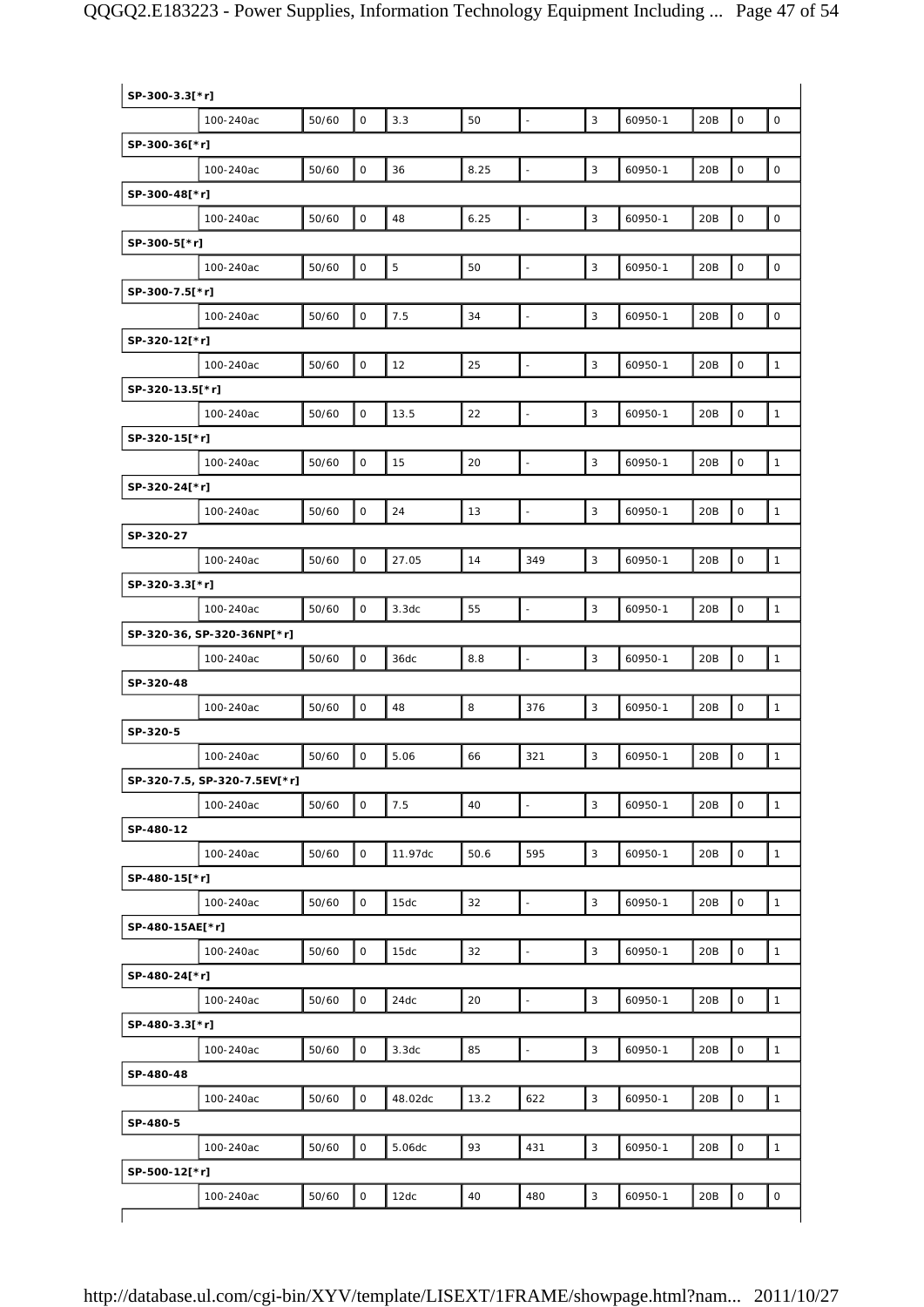|                 | SP-500-13.5[*r] |       |                     |        |                |      |              |         |     |                     |                     |  |
|-----------------|-----------------|-------|---------------------|--------|----------------|------|--------------|---------|-----|---------------------|---------------------|--|
|                 | 100-240ac       | 50/60 | $\mathbf 0$         | 13.5dc | 36             | 486  | 3            | 60950-1 | 20B | $\mathbf 0$         | $\mathsf O$         |  |
| SP-500-15[*r]   |                 |       |                     |        |                |      |              |         |     |                     |                     |  |
|                 | 100-240ac       | 50/60 | $\mathsf{O}\xspace$ | 15dc   | 32             | 480  | $\mathbf{3}$ | 60950-1 | 20B | $\mathsf{O}\xspace$ | $\mathsf{O}\xspace$ |  |
| SP-500-24[*r]   |                 |       |                     |        |                |      |              |         |     |                     |                     |  |
|                 | 100-240ac       | 50/60 | $\mathsf O$         | 24dc   | 20             | 480  | $\mathbf{3}$ | 60950-1 | 20B | $\mathsf{O}\xspace$ | $\mathsf O$         |  |
| SP-500-27[*r]   |                 |       |                     |        |                |      |              |         |     |                     |                     |  |
|                 | 100-240ac       | 50/60 | $\mathsf{O}\xspace$ | 27dc   | 18             | 486  | 3            | 60950-1 | 20B | $\mathsf{O}\xspace$ | $\mathsf{O}\xspace$ |  |
| SP-500-48[*r]   |                 |       |                     |        |                |      |              |         |     |                     |                     |  |
|                 | 100-240ac       | 50/60 | $\mathsf O$         | 48dc   | 10             | 480  | 3            | 60950-1 | 20B | $\mathsf O$         | $\mathsf O$         |  |
| SP-500-53AD[*r] |                 |       |                     |        |                |      |              |         |     |                     |                     |  |
|                 | 100-240ac       | 50/60 | $\mathsf O$         | 53.5dc | $\epsilon$     | 321  | $\mathbf{3}$ | 60950-1 | 20B | $\mathsf{O}\xspace$ | $\mathsf{O}\xspace$ |  |
| SP-75-12[*r]    |                 |       |                     |        |                |      |              |         |     |                     |                     |  |
|                 | 100-240ac       | 50/60 | $\mathsf O$         | 12     | 6.3            | 75.6 | 3            | 60950-1 | 20B | $\mathsf O$         | $\mathbf{1}$        |  |
| SP-75-12P[*r]   |                 |       |                     |        |                |      |              |         |     |                     |                     |  |
|                 | 100-240ac       | 50/60 | $\mathsf O$         | 12     | 6.3            | 75.6 | $\mathsf 3$  | 60950-1 | 20B | $\mathbf 0$         | $\mathbf{1}$        |  |
| SP-75-13.5[*r]  |                 |       |                     |        |                |      |              |         |     |                     |                     |  |
|                 | 100-240ac       | 50/60 | $\mathsf O$         | 13.5   | 5.6            | 75.6 | 3            | 60950-1 | 20B | $\mathsf O$         | $\mathbf{1}$        |  |
| SP-75-13.5P[*r] |                 |       |                     |        |                |      |              |         |     |                     |                     |  |
|                 | 100-240ac       | 50/60 | $\mathsf O$         | 13.5   | 5.6            | 75.6 | $\mathbf{3}$ | 60950-1 | 20B | $\mathsf{O}\xspace$ | $\mathbf{1}$        |  |
| SP-75-15[*r]    |                 |       |                     |        |                |      |              |         |     |                     |                     |  |
|                 | 100-240ac       | 50/60 | $\mathsf O$         | 15     | $\overline{5}$ | 75   | 3            | 60950-1 | 20B | $\mathbf 0$         | $\mathbf{1}$        |  |
| SP-75-15P[*r]   |                 |       |                     |        |                |      |              |         |     |                     |                     |  |
|                 | 100-240ac       | 50/60 | $\mathsf{O}\xspace$ | 15     | $\overline{5}$ | 75   | $\mathbf{3}$ | 60950-1 | 20B | $\mathsf{O}\xspace$ | $\mathbf{1}$        |  |
| SP-75-24        |                 |       |                     |        |                |      |              |         |     |                     |                     |  |
|                 | 100-240ac       | 50/60 | $\mathsf O$         | 24.16  | 4.3            | 94   | 3            | 60950-1 | 20B | $\mathsf O$         | $\mathbf{1}$        |  |
| SP-75-24P       |                 |       |                     |        |                |      |              |         |     |                     |                     |  |
|                 | 100-240ac       | 50/60 | $\mathsf O$         | 24.16  | 4.3            | 94   | $\mathbf{3}$ | 60950-1 | 20B | $\mathsf{O}\xspace$ | $\mathbf{1}$        |  |
| SP-75-27[*r]    |                 |       |                     |        |                |      |              |         |     |                     |                     |  |
|                 | 100-240ac       | 50/60 | $\mathsf O$         | 27     | 2.8            | 75.6 | 3            | 60950-1 | 20B | $\mathsf O$         | $\mathbf{1}$        |  |
| SP-75-27P[*r]   |                 |       |                     |        |                |      |              |         |     |                     |                     |  |
|                 | 100-240ac       | 50/60 | 0                   | 27     | 2.8            | 75.6 | $\mathbf{3}$ | 60950-1 | 20B | $\mathsf{O}\xspace$ | $\mathbf{1}$        |  |
| SP-75-3.3[*r]   |                 |       |                     |        |                |      |              |         |     |                     |                     |  |
|                 | 100-240ac       | 50/60 | $\mathsf O$         | 3.3    | 15             | 49.5 | 3            | 60950-1 | 20B | $\mathsf O$         | $\mathbf{1}$        |  |
| SP-75-3.3P[*r]  |                 |       |                     |        |                |      |              |         |     |                     |                     |  |
|                 | 100-240ac       | 50/60 | $\mathsf O$         | 3.3    | 15             | 49.5 | $\mathbf{3}$ | 60950-1 | 20B | $\mathsf O$         | $\mathbf{1}$        |  |
| SP-75-48        |                 |       |                     |        |                |      |              |         |     |                     |                     |  |
|                 | 100-240ac       | 50/60 | $\mathsf O$         | 48.15  | 2.4            | 96   | 3            | 60950-1 | 20B | $\mathsf O$         | $\mathbf{1}$        |  |
| SP-75-48P       |                 |       |                     |        |                |      |              |         |     |                     |                     |  |
|                 | 100-240ac       | 50/60 | $\mathsf{O}\xspace$ | 48.15  | 2.4            | 96   | $\mathbf{3}$ | 60950-1 | 20B | $\mathbf 0$         | $\mathbf{1}$        |  |
| SP-75-5         | 100-240ac       | 50/60 | $\mathsf O$         | 5.07   | 18             | 82   | 3            | 60950-1 | 20B | $\mathsf O$         | $\mathbf{1}$        |  |
| SP-75-5P        |                 |       |                     |        |                |      |              |         |     |                     |                     |  |
|                 | 100-240ac       | 50/60 | $\mathsf O$         | 5.07   | 18             | 82   | 3            | 60950-1 | 20B | $\mathbf 0$         | $\mathbf{1}$        |  |
| SP-75-7.5[*r]   |                 |       |                     |        |                |      |              |         |     |                     |                     |  |
|                 | 100-240ac       | 50/60 | $\mathsf O$         | 7.5    | 10             | 75   | 3            | 60950-1 | 20B | $\mathsf O$         | $\mathbf{1}$        |  |
| SP-75-7.5P[*r]  |                 |       |                     |        |                |      |              |         |     |                     |                     |  |
|                 |                 |       |                     |        |                |      |              |         |     |                     |                     |  |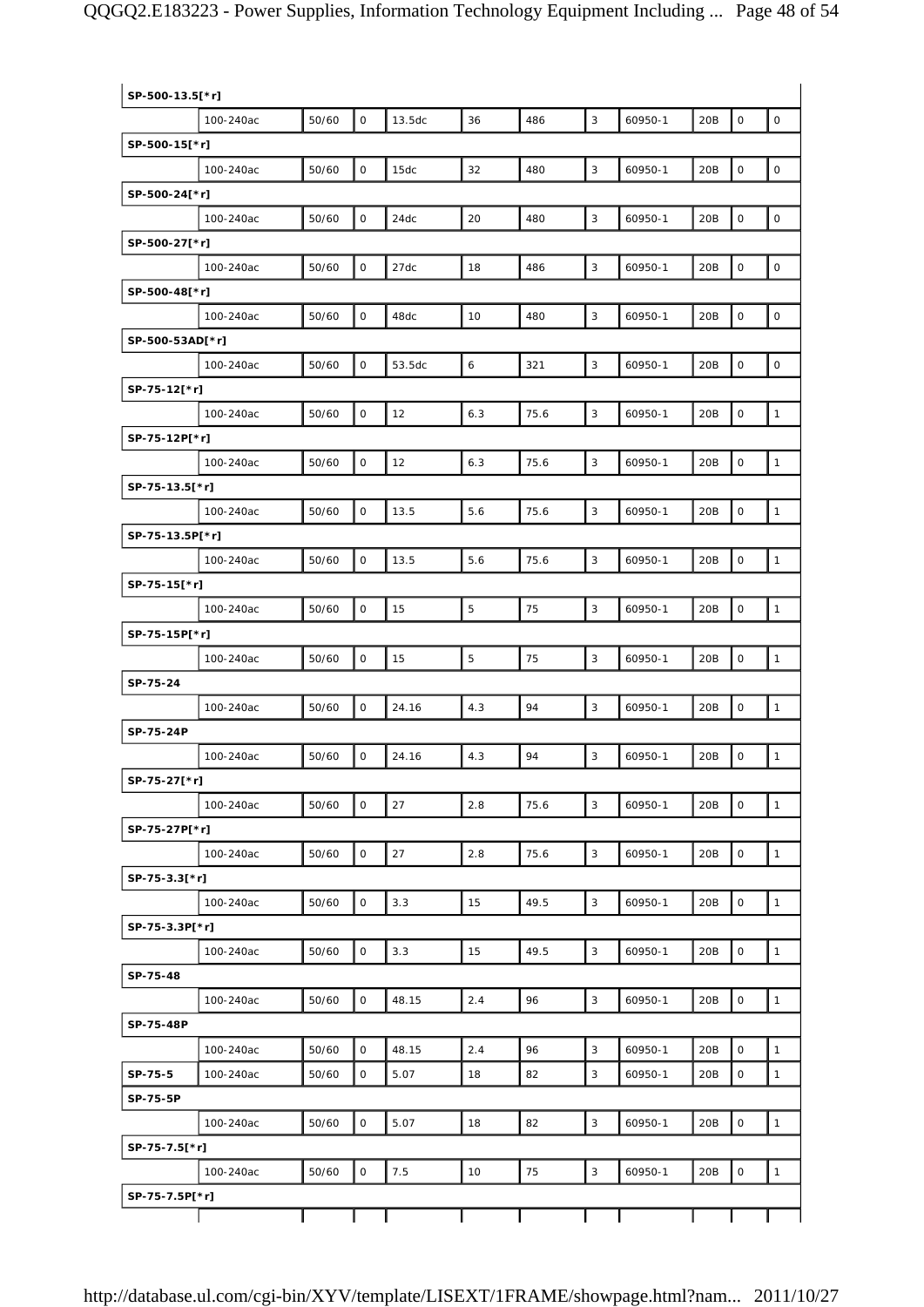|                  | 100-240ac              | 50/60 | $\mathsf{O}$        | 7.5     | 10             | 75                       | 3              | 60950-1 | 20B | $\mathsf O$         | $\mathbf{1}$        |
|------------------|------------------------|-------|---------------------|---------|----------------|--------------------------|----------------|---------|-----|---------------------|---------------------|
| SP-750-12        |                        |       |                     |         |                |                          |                |         |     |                     |                     |
|                  | 100-240ac              | 50/60 | $\mathsf O$         | 12.1dc  | 78             | 775                      | $\mathbf{3}$   | 60950-1 | 20B | $\mathsf O$         | $\mathbf{1}$        |
| SP-750-15[*r]    |                        |       |                     |         |                |                          |                |         |     |                     |                     |
|                  | 100-240ac              | 50/60 | $\mathsf O$         | 15dc    | 50             | ÷                        | $\mathsf 3$    | 60950-1 | 20B | 0                   | $\mathbf{1}$        |
| SP-750-24[*r]    |                        |       |                     |         |                |                          |                |         |     |                     |                     |
|                  | 100-240ac              | 50/60 | $\mathsf{O}$        | 24dc    | 31.3           | $\overline{\phantom{a}}$ | $\mathbf{3}$   | 60950-1 | 20B | $\mathsf O$         | $\mathbf{1}$        |
| SP-750-24OCE[*r] |                        |       |                     |         |                |                          |                |         |     |                     |                     |
|                  | 100-240ac              | 50/60 | $\mathsf{O}$        | 24dc    | 31.3           | $\overline{\phantom{a}}$ | 3              | 60950-1 | 20B | $\mathsf O$         | $\sqrt{2}$          |
| SP-750-27[*r]    |                        |       |                     |         |                |                          |                |         |     |                     |                     |
|                  | 100-240ac              | 50/60 | $\mathsf O$         | 27dc    | 27.8           | $\blacksquare$           | $\mathsf 3$    | 60950-1 | 20B | $\mathsf O$         | $\mathbf{1}$        |
| SP-750-36[*r]    |                        |       |                     |         |                |                          |                |         |     |                     |                     |
|                  | 100-240ac              | 50/60 | $\mathsf{O}\xspace$ | 36dc    | 20.8           | ÷,                       | 3              | 60950-1 | 20B | $\mathsf O$         | $\mathbf{1}$        |
| SP-750-48        |                        |       |                     |         |                |                          |                |         |     |                     |                     |
|                  | 100-240ac              | 50/60 | $\mathsf O$         | 48.1dc  | 18.3           | 832                      | $\mathbf{3}$   | 60950-1 | 20B | $\mathsf O$         | $\mathbf{1}$        |
| SP-750-48OCE[*r] |                        |       |                     |         |                |                          |                |         |     |                     |                     |
|                  | 100-240ac              | 50/60 | $\mathsf{O}$        | 48dc    | 15.7           | $\frac{1}{2}$            | 3              | 60950-1 | 20B | $\mathsf O$         | $\overline{2}$      |
| SP-750-5         |                        |       |                     |         |                |                          |                |         |     |                     |                     |
|                  | 100-240ac              | 50/60 | $\mathsf O$         | 5.1dc   | 145            | 586                      | $\mathsf 3$    | 60950-1 | 20B | $\mathsf O$         | $\mathbf{1}$        |
| SPV-150-12       |                        |       |                     |         |                |                          |                |         |     |                     |                     |
|                  | 100-240ac              | 50/60 | $\mathsf O$         | 12ac    | 12.5           | ÷,                       | 3              | 60950-1 | 20B | 0                   | $\mathbf{1}$        |
| SPV-150-24       |                        |       |                     |         |                |                          |                |         |     |                     |                     |
|                  | 100-240ac              | 50/60 | $\mathsf{O}$        | 24ac    | 6.25           | $\overline{\phantom{a}}$ | $\mathsf 3$    | 60950-1 | 20B | $\mathsf{O}\xspace$ | $\mathbf{1}$        |
| SPV-150-48       |                        |       |                     |         |                |                          |                |         |     |                     |                     |
|                  | 100-240ac              | 50/60 | $\mathsf O$         | 48ac    | 3.125          | $\overline{a}$           | 3              | 60950-1 | 20B | $\mathsf O$         | $\mathbf{1}$        |
| SPV-300-12       |                        |       |                     |         |                |                          |                |         |     |                     |                     |
|                  | 100-240ac              | 50/60 | $\mathsf O$         | 12ac    | 25             | 300                      | $\blacksquare$ | 60950-1 | 20B | 0                   | $\mathbf{1}$        |
| SPV-300-24       |                        |       |                     |         |                |                          |                |         |     |                     |                     |
|                  | 100-240ac              | 50/60 | 0                   | 24ac    | 12.5           |                          | 3              | 60950-1 | 20B | $\circ$             | $\mathbf{1}$        |
| SPV-300-48       |                        |       |                     |         |                |                          |                |         |     |                     |                     |
|                  | 100-240ac              | 50/60 | $\mathsf O$         | 48ac    | 6.7            | $\blacksquare$           | $\mathsf 3$    | 60950-1 | 20B | $\mathsf O$         | $\mathbf{1}$        |
| SPX-0040         |                        |       |                     |         |                |                          |                |         |     |                     |                     |
|                  | 100-120/<br>200-240ac  | 50/60 | 0                   | 5.06    | 39             | 147.6                    | 3              | 60950-1 | 20B | 0                   | $\mathsf{O}\xspace$ |
|                  |                        |       |                     | 30.5    | 9.5            | 175.7                    | $\overline{3}$ |         |     |                     |                     |
|                  |                        |       |                     | 15.2    | 19             | 139.4                    | 3              |         |     |                     |                     |
|                  |                        |       |                     | 12.2    | 1.7            | 5.2                      | 3              |         |     |                     |                     |
| SPX-0060         |                        |       |                     |         |                |                          |                |         |     |                     |                     |
|                  | 100-240ac              | 50/60 | $\mathsf O$         | 5.05    | 15.4           | 73.15                    | $\mathbf{3}$   | 1950    | 20B | $\mathsf O$         | $\mathsf{O}\xspace$ |
|                  |                        |       |                     | 7.69    | 3.1            | 18.23                    | 3              |         |     |                     |                     |
|                  |                        |       |                     | $-7.71$ | 2.4            | 14.47                    | 3              |         |     |                     |                     |
| SPX-0067         |                        |       |                     |         |                |                          |                |         |     |                     |                     |
|                  | 100-120, 200-<br>240ac | 50/60 | $\mathsf{O}$        | 12dc    | $\overline{2}$ | $\overline{\phantom{a}}$ | 3              | 60950-1 | 20B | 0                   | $\mathsf O$         |
|                  |                        |       |                     | $-12dc$ | 0.5            | $\overline{\phantom{a}}$ | $\mathsf 3$    |         |     |                     |                     |
|                  |                        |       |                     | 24dc    | $\overline{7}$ |                          | $\mathsf 3$    |         |     |                     |                     |
| SPX-0121         |                        |       |                     |         |                |                          |                |         |     |                     |                     |
|                  |                        |       |                     |         |                |                          |                |         |     |                     |                     |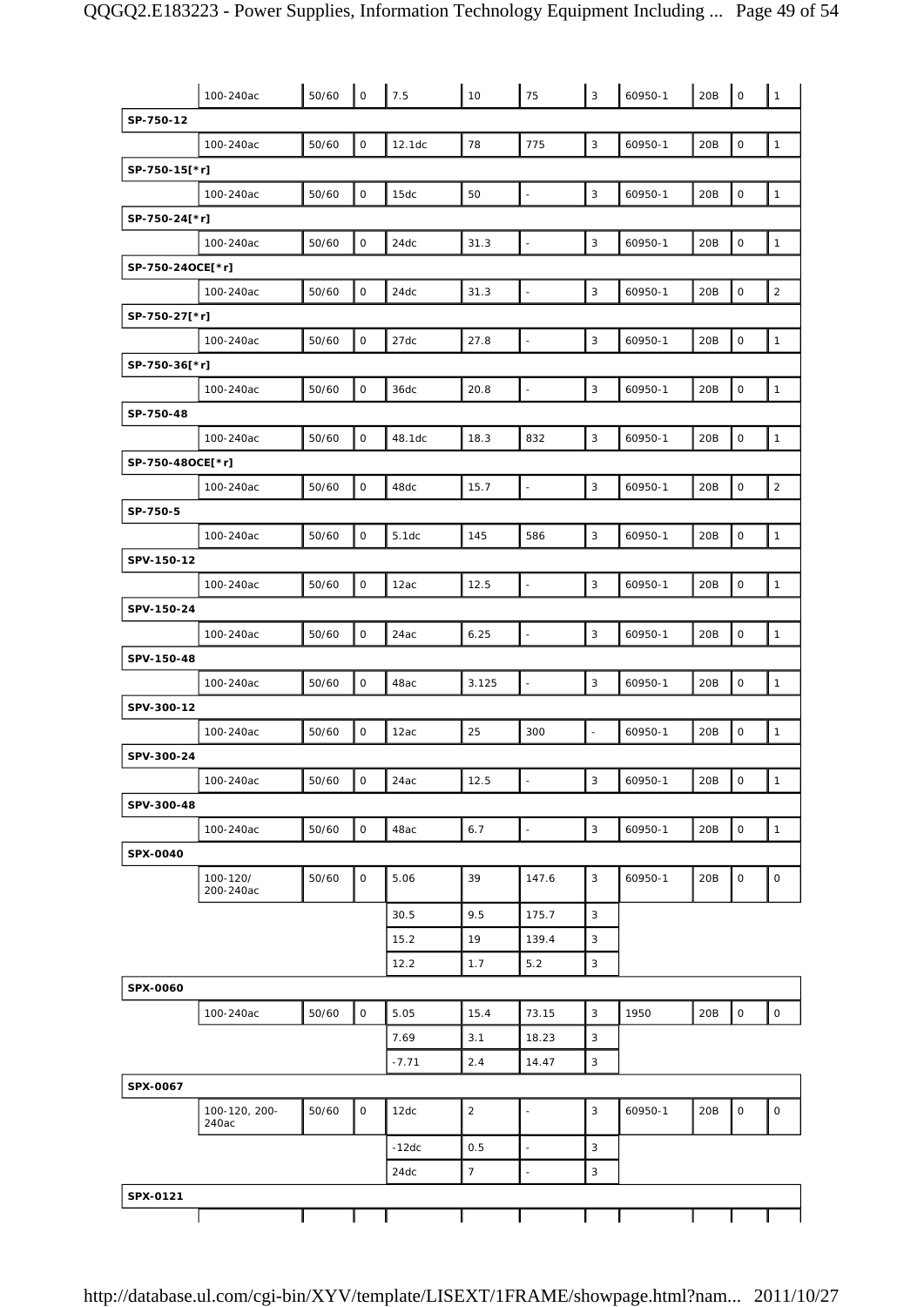|                               | 100-240ac             | 50/60 | $\mathsf{O}$ | 7.55        | 12.6                      | 89                       | $\mathsf 3$    | 60950-1 | 20B | $\overline{\phantom{a}}$ | $\mathsf{O}\xspace$ |
|-------------------------------|-----------------------|-------|--------------|-------------|---------------------------|--------------------------|----------------|---------|-----|--------------------------|---------------------|
|                               |                       |       |              | $-8.8$      | 12.3                      | 66                       | 3              |         |     |                          |                     |
| $T-120A[^*r]$                 | 100-120/<br>200-240ac | 50/60 | 0            | 5dc         | 11                        | 119                      | 3              | 60950-1 | 20B | 0                        | $\mathbf{1}$        |
|                               |                       |       |              | 12dc        | 5                         | 112                      | 3              |         |     |                          |                     |
|                               |                       |       |              | $-5dc$      | $\mathbf{1}$              | 54                       | $\mathsf 3$    |         |     |                          |                     |
| T-120B[*r]                    | 100-120/<br>200-240ac | 50/60 | $\mathsf{O}$ | 5dc         | 11                        | 134                      | 3              | 60950-1 | 20B | 0                        | $\mathbf{1}$        |
|                               |                       |       |              | 12dc        | 4.5                       | 101                      | 3              |         |     |                          |                     |
|                               |                       |       |              | $-12dc$     | $\mathbf{1}$              | 102                      | 3              |         |     |                          |                     |
| T-120C[*r]                    | 100-120/<br>200-240ac | 50/60 | 0            | 5dc         | 10                        | 134                      | $\mathsf 3$    | 60950-1 | 20B | 0                        | $\mathbf{1}$        |
|                               |                       |       |              | 15dc        | 3.5                       | 129                      | 3              |         |     |                          |                     |
|                               |                       |       |              | $-15dc$     | $\mathbf{1}$              | 102                      | $\mathsf 3$    |         |     |                          |                     |
| T-120D<br>$[\cdot r]$         | 100-120/<br>200-240ac | 50/60 | $\mathsf{O}$ | 5dc         | 8                         | 126                      | 3              | 60950-1 | 20B | 0                        | $\mathbf{1}$        |
|                               |                       |       |              | 12dc        | 2.5                       | 107                      | $\mathsf 3$    |         |     |                          |                     |
|                               |                       |       |              | 24dc        | $\sqrt{2}$                | 120                      | 3              |         |     |                          |                     |
| T-60A[*r]                     | 100-240ac             | 50/60 | $\circ$      | 5           | 5                         | 25                       | 3              | 60950-1 | 20B | $\mathsf{O}\xspace$      | $\overline{1}$      |
|                               |                       |       |              | 12          | 2.5                       | 30                       | 3              |         |     |                          |                     |
|                               |                       |       |              | $-5$        | 0.5                       | 2.5                      | $\mathsf 3$    |         |     |                          |                     |
| T-60B, T-60BTE[*r]            |                       |       |              |             |                           |                          |                |         |     |                          |                     |
|                               | 100-240ac             | 50/60 | $\mathsf{O}$ | 5           | 5                         | 25                       | 3              | 60950-1 | 20B | $\mathsf{O}\xspace$      | $\mathbf{1}$        |
|                               |                       |       |              | 12          | 2.5                       | 30                       | $\mathsf 3$    |         |     |                          |                     |
|                               |                       |       |              | $-12$       | 0.5                       | 6                        | 3              |         |     |                          |                     |
| T-60C[*r]                     | 100-240ac             | 50/60 | $\mathsf{O}$ | 5           | $\mathbf 5$               | 25                       | 3              | 60950-1 | 20B | $\mathsf O$              | $\mathbf{1}$        |
|                               |                       |       |              | 15          | $\overline{2}$            | 30                       | 3              |         |     |                          |                     |
|                               |                       |       |              | $-15$       | 0.5                       | 7.5                      | $\mathsf 3$    |         |     |                          |                     |
| <b>TP-100A</b><br>$[^*r]$     | 100-240ac             | 50/60 | $\mathsf{O}$ | 5           | 10                        | $\blacksquare$           | 3              | 60950-1 | 20B | 0                        | $\mathsf O$         |
|                               |                       |       |              | 12          | $\sqrt{4}$                | $\sim$                   | 3              |         |     |                          |                     |
|                               |                       |       |              | $-5$        | 0.6                       | $\blacksquare$           | 3              |         |     |                          |                     |
| <b>TP-100B</b><br>$[\cdot r]$ | 100-240ac             | 50/60 | 0            | $\mathbf 5$ | 10                        | $\blacksquare$           | 3              | 60950-1 | 20B | 0                        | $\mathsf{O}\xspace$ |
|                               |                       |       |              | 12          | $\overline{\mathbf{4}}$   | $\overline{\phantom{a}}$ | $\mathsf 3$    |         |     |                          |                     |
|                               |                       |       |              | $-12$       | 0.6                       | $\blacksquare$           | 3              |         |     |                          |                     |
| <b>TP-100C</b><br>$[\cdot r]$ | 100-240ac             | 50/60 | $\mathsf O$  | 5           | 10                        | $\blacksquare$           | 3              | 60950-1 | 20B | 0                        | $\mathsf O$         |
|                               |                       |       |              | 15          | $\ensuremath{\mathsf{3}}$ | $\blacksquare$           | $\mathsf 3$    |         |     |                          |                     |
|                               |                       |       |              | $-15$       | 0.6                       | $\blacksquare$           | $\sqrt{3}$     |         |     |                          |                     |
| <b>TP-100D</b><br>$[\cdot r]$ | 100-240ac             | 50/60 | $\mathsf{O}$ | 5           | 10                        | $\overline{\phantom{a}}$ | 3              | 60950-1 | 20B | 0                        | $\mathsf{O}$        |
|                               |                       |       |              | 24          | $\overline{2}$            | $\ddot{\phantom{a}}$     | $\overline{3}$ |         |     |                          |                     |
|                               |                       |       |              | $-12$       | 0.6                       | $\overline{\phantom{a}}$ | 3              |         |     |                          |                     |
| <b>TP-150A</b><br>$[\cdot r]$ | 100-240ac             | 50/60 | $\mathsf{O}$ | 5           | 15                        | $\blacksquare$           | 3              | 60950-1 | 20B | 0                        | $\mathsf O$         |
|                               |                       |       |              | 12          | 6                         | $\overline{a}$           | 3              |         |     |                          |                     |
|                               |                       |       |              | $-5$        | 0.6                       | $\blacksquare$           | 3              |         |     |                          |                     |
| <b>TP-150B</b><br>$[\cdot r]$ | 100-240ac             | 50/60 | 0            | $\mathbf 5$ | 15                        | $\overline{\phantom{a}}$ | 3              | 60950-1 | 20B | 0                        | 0                   |
|                               |                       |       |              | 12          | 5.5                       | $\bar{\phantom{a}}$      | $\mathbf{3}$   |         |     |                          |                     |
|                               |                       |       |              |             |                           |                          |                |         |     |                          |                     |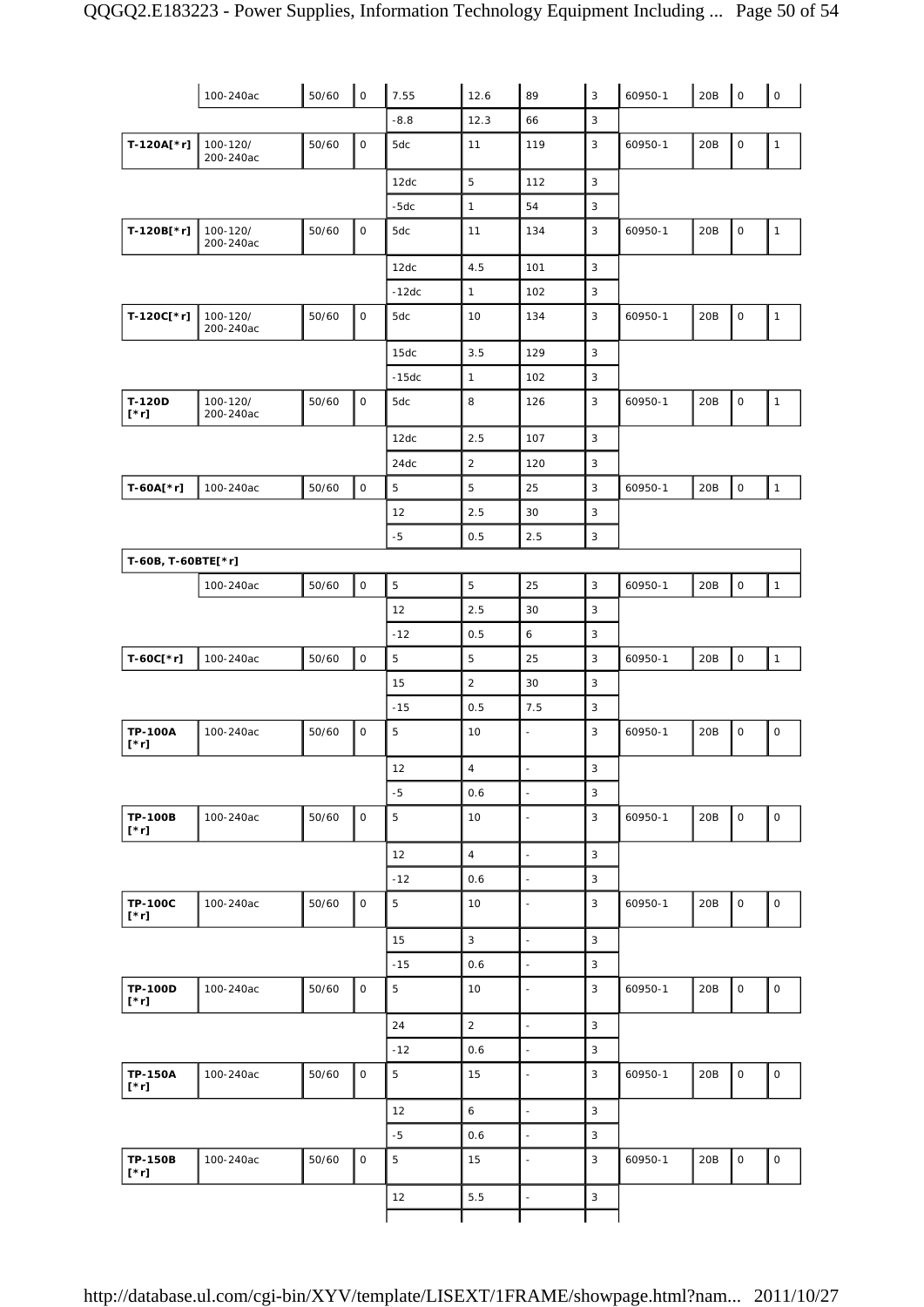|                               |           |       |              | $-12$   | 0.6   | $\overline{\phantom{a}}$ | 3              |         |     |      |              |
|-------------------------------|-----------|-------|--------------|---------|-------|--------------------------|----------------|---------|-----|------|--------------|
| <b>TP-150C</b><br>$[\cdot r]$ | 100-240ac | 50/60 | $\mathbf 0$  | 5       | 15    | $\overline{\phantom{a}}$ | 3              | 60950-1 | 20B | 0    | $\mathsf O$  |
|                               |           |       |              | 15      | 4.5   | $\overline{a}$           | 3              |         |     |      |              |
|                               |           |       |              | $-15$   | 0.6   | $\sim$                   | 3              |         |     |      |              |
| <b>TP-150D</b><br>[*r]        | 100-240ac | 50/60 | $\mathsf O$  | 5       | 15    | $\overline{\phantom{a}}$ | 3              | 60950-1 | 20B | 0    | $\mathsf O$  |
|                               |           |       |              | 24      | 3     | $\overline{\phantom{a}}$ | 3              |         |     |      |              |
|                               |           |       |              | $-12$   | 0.6   | ÷.                       | 3              |         |     |      |              |
| TP-7503                       | 100-240ac | 50/60 | $\mathsf O$  | 5.1     | 23    | 92                       | 3              | 60950-1 | 20B | 0    | $\mathbf{1}$ |
|                               |           |       |              | 3.3     | 22    | 49                       | 3              |         |     |      |              |
|                               |           |       |              | 12.1    | 0.8   | 8                        | 3              |         |     |      |              |
| <b>TP-75A</b>                 | 100-240ac | 50/60 | $\mathsf O$  | 5.1     | 26.7  | 92                       | 3              | 60950-1 | 20B | 0    | $\mathbf{1}$ |
|                               |           |       |              | 12.1    | 7.1   | 70                       | 3              |         |     |      |              |
|                               |           |       |              | $-5.1$  | 1.7   | 6.6                      | 3              |         |     |      |              |
| <b>TP-75B</b>                 | 100-240ac | 50/60 | $\mathsf{O}$ | 5.1     | 26.6  | 88                       | 3              | 60950-1 | 20B | 0    | $\mathbf{1}$ |
|                               |           |       |              | 12.7    | 7.4   | 62                       | 3              |         |     |      |              |
|                               |           |       |              | $-12.7$ | 1.1   | 10                       | 3              |         |     |      |              |
| <b>TP-75C</b>                 | 100-240ac | 50/60 | $\mathsf O$  | 5.1     | 27    | 108                      | 3              | 60950-1 | 20B | 0    | $\mathbf{1}$ |
|                               |           |       |              | 15.1    | 6.1   | 70                       | 3              |         |     |      |              |
|                               |           |       |              | $-15.1$ | 0.8   | 8.1                      | 3              |         |     |      |              |
| <b>TP-75D</b>                 | 100-240ac | 50/60 | $\mathsf O$  | 5.06    | 23    | 73.6                     | 3              | 60950-1 | 20B | 0    | $\mathbf{1}$ |
|                               |           |       |              | 24.07   | 3.7   | 70                       | 3              |         |     |      |              |
|                               |           |       |              | 12.07   | 1.8   | 19                       | 3              |         |     |      |              |
| <b>UR24-6</b>                 | 100-240ac | 50/60 | $\mathsf O$  | 27.2dc  | 8.4   | 218                      | 3              | 60950-1 | 20B | 0    | 0            |
| <b>UR48-3</b>                 | 100-240ac | 50/60 | $\mathsf{O}$ | 54.4dc  | 47    | 251                      | 3              | 60950-1 | 20B | 0    | 0            |
| USP-225-12                    |           |       |              |         |       |                          |                |         |     |      |              |
|                               | 100-240ac | 50/60 | $\mathsf{O}$ | 12.299  | 32.65 | 273.92                   | 3              | 60950-1 | 20B | 2,6  | $\mathbf{1}$ |
| USP-225-15[*r]                |           |       |              |         |       |                          |                |         |     |      |              |
|                               | 100-240ac | 50/60 | 0            | 15      | 15    | $\overline{\phantom{a}}$ | $\sqrt{3}$     | 60950-1 | 20B | 2,6  | $\mathbf{1}$ |
| USP-225-24[*r]                |           |       |              |         |       |                          |                |         |     |      |              |
|                               | 100-240ac | 50/60 | $\mathsf O$  | 24      | 9.4   | $\overline{\phantom{a}}$ | $\mathsf 3$    | 60950-1 | 20B | 2,6  | $\mathbf{1}$ |
| USP-225-28[*r]                |           |       |              |         |       |                          |                |         |     |      |              |
|                               | 100-240ac | 50/60 | $\mathsf O$  | 28dc    | 8     | $\overline{\phantom{a}}$ | $\overline{3}$ | 60950-1 | 20B | 2, 6 | $\mathbf{1}$ |
| USP-225-3.3[*r]               |           |       |              |         |       |                          |                |         |     |      |              |
|                               | 100-240ac | 50/60 | $\mathsf{O}$ | 3.3     | 40    | $\overline{\phantom{a}}$ | 3              | 60950-1 | 20B | 2,6  | $\mathbf{1}$ |
| USP-225-48                    |           |       |              |         |       |                          |                |         |     |      |              |
|                               | 100-240ac | 50/60 | $\mathsf O$  | 47.98   | 13.55 | 423.33                   | 3              | 60950-1 | 20B | 2,6  | $\mathbf{1}$ |
| USP-225-5                     |           |       |              |         |       |                          |                |         |     |      |              |
|                               | 100-240ac | 50/60 | $\mathsf O$  | 5.133   | 53.22 | 229.32                   | $\mathbf{3}$   | 60950-1 | 20B | 2,6  | $\mathbf{1}$ |
| USP-225-7.5EV[*r]             |           |       |              |         |       |                          |                |         |     |      |              |
|                               | 100-240ac | 50/60 | $\mathsf O$  | 7.5dc   | 27    | $\overline{a}$           | $\overline{3}$ | 60950-1 | 20B | 2,6  | $\mathbf{1}$ |
| USP-225-9[*r]                 |           |       |              |         |       |                          |                |         |     |      |              |
|                               | 100-240ac | 50/60 | $\mathsf O$  | 9dc     | 18.7  | $\overline{\phantom{a}}$ | $\overline{3}$ | 60950-1 | 20B | 2, 6 | $\mathbf{1}$ |
| USP-350-12[*r]                |           |       |              |         |       |                          |                |         |     |      |              |
|                               | 100-240ac | 50/60 | $\mathsf{O}$ | 12dc    | 29.2  | 350                      | $\mathsf 3$    | 60950-1 | 20B | 0    | $\mathbf{1}$ |
| USP-350-15[*r]                |           |       |              |         |       |                          |                |         |     |      |              |
|                               |           |       |              |         |       |                          |                |         |     |      |              |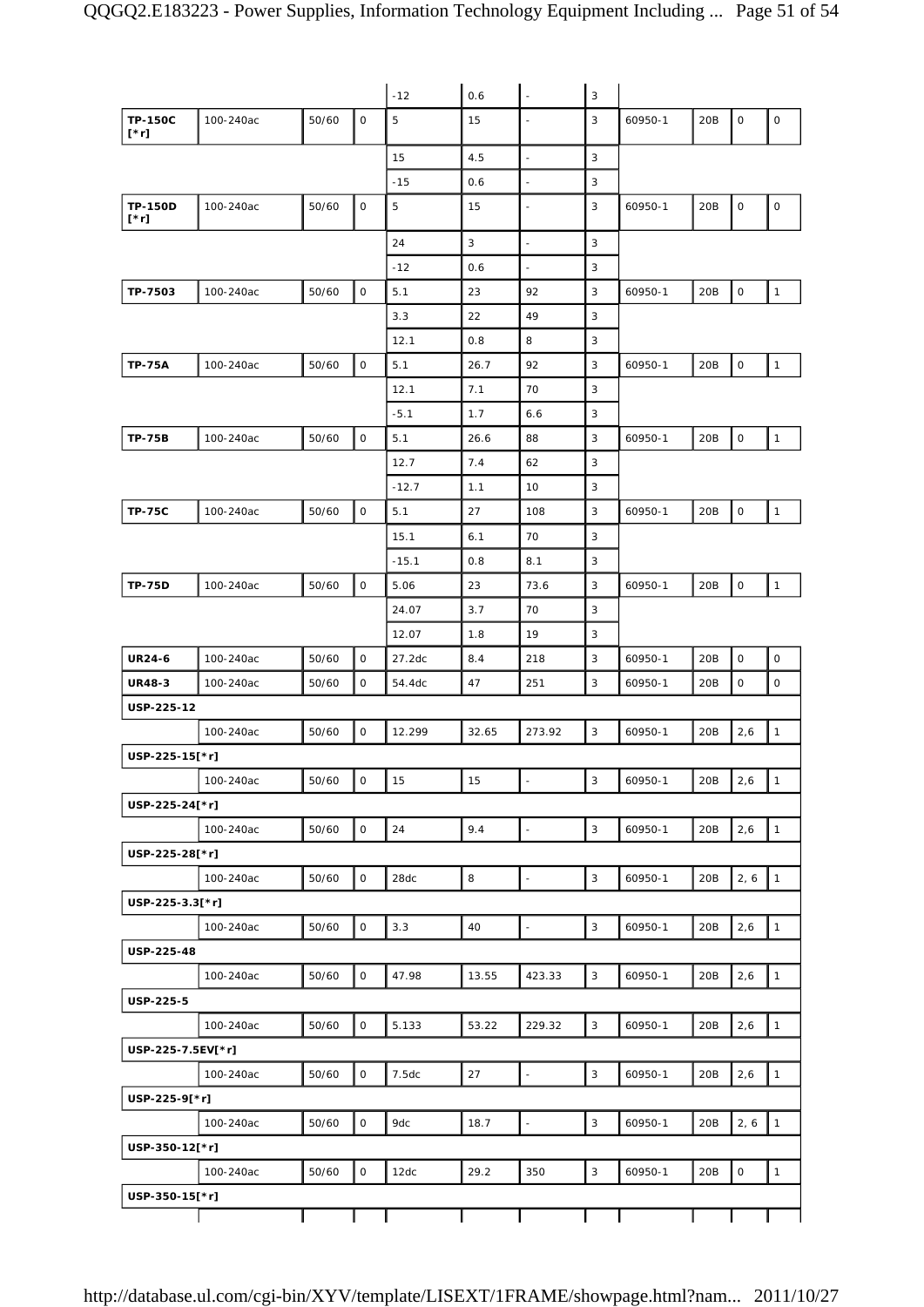|                  | 100-240ac                               | 50/60 | $\mathsf O$         | 15dc     | 23.4 | 351   | 3           | 60950-1 | 20B | $\mathsf O$         | $\mathbf{1}$ |
|------------------|-----------------------------------------|-------|---------------------|----------|------|-------|-------------|---------|-----|---------------------|--------------|
| USP-350-24[*r]   |                                         |       |                     |          |      |       |             |         |     |                     |              |
|                  | 100-240ac                               | 50/60 | $\mathsf{O}\xspace$ | 24dc     | 14.6 | 350   | 3           | 60950-1 | 20B | $\mathsf{O}\xspace$ | $\mathbf{1}$ |
| USP-350-3.3[*r]  |                                         |       |                     |          |      |       |             |         |     |                     |              |
|                  | 100-240ac                               | 50/60 | 0                   | 3.3dc    | 70   | 231   | 3           | 60950-1 | 20B | 0                   | $\mathbf{1}$ |
| USP-350-48[*r]   |                                         |       |                     |          |      |       |             |         |     |                     |              |
|                  | 100-240ac                               | 50/60 | $\mathsf{O}\xspace$ | 48dc     | 7.3  | 350   | $\mathsf 3$ | 60950-1 | 20B | $\mathsf{O}\xspace$ | $\mathbf{1}$ |
| USP-350-5[*r]    |                                         |       |                     |          |      |       |             |         |     |                     |              |
|                  | 100-240ac                               | 50/60 | $\mathsf{O}$        | 5dc      | 70   | 350   | 3           | 60950-1 | 20B | $\mathsf O$         | $\mathbf{1}$ |
| USP-350-53AD[*r] |                                         |       |                     |          |      |       |             |         |     |                     |              |
|                  | 100-240ac                               | 50/60 | 0                   | 53dc     | 6.6  | 350   | 3           | 60950-1 | 20B | $\mathsf{O}\xspace$ | $\mathbf{1}$ |
| USP-500-12       |                                         |       |                     |          |      |       |             |         |     |                     |              |
|                  | 100-240ac                               | 50/60 | 0                   | 12.1dc   | 45.4 | 545   | 3           | 60950-1 | 20B | 0                   | $\mathbf{1}$ |
| USP-500-15[*r]   |                                         |       |                     |          |      |       |             |         |     |                     |              |
|                  | 100-240ac                               | 50/60 | O                   | 15dc     | 33.5 | 502.5 | $\mathsf 3$ | 60950-1 | 20B | $\mathsf{O}\xspace$ | $\mathbf{1}$ |
| USP-500-24       |                                         |       |                     |          |      |       |             |         |     |                     |              |
|                  | 100-240ac                               | 50/60 | 0                   | 24.1dc   | 23   | 553   | 3           | 60950-1 | 20B | $\mathsf{O}\xspace$ | $\mathbf{1}$ |
| USP-500-48       |                                         |       |                     |          |      |       |             |         |     |                     |              |
|                  | 100-240ac                               | 50/60 | $\mathsf{O}$        | 48.1dc   | 11.4 | 545   | 3           | 60950-1 | 20B | $\mathsf{O}\xspace$ | $\mathbf{1}$ |
| USP-500-5        |                                         |       |                     |          |      |       |             |         |     |                     |              |
|                  | 100-240ac                               | 50/60 | 0                   | 5.1dc    | 85.5 | 422   | 3           | 60950-1 | 20B | 0                   | $\mathbf{1}$ |
| YP-350J-xx       |                                         |       |                     |          |      |       |             |         |     |                     |              |
|                  | 100-240ac                               | 50-60 | $\mathsf{O}\xspace$ | 3.38     | 29.9 | 92.6  | 3           | 60950-1 | 20B | 2,6                 | $\mathbf{1}$ |
|                  |                                         |       |                     | 5.23     | 38.1 | 184.5 | 3           |         |     |                     |              |
|                  |                                         |       |                     | 13.76    | 23.3 | 275   | 3           |         |     |                     |              |
|                  |                                         |       |                     | 26.81    | 8.8  | 205.6 | 3           |         |     |                     |              |
|                  |                                         |       |                     | $-12.13$ | 1.5  | 16.9  | 3           |         |     |                     |              |
|                  |                                         |       |                     | $-5.15$  | 1.2  | 5.4   | 3           |         |     |                     |              |
|                  |                                         |       |                     | 5.02     | 4.4  | 14.9  | 3           |         |     |                     |              |
|                  | x-200-12 where x can be NES or SE       |       |                     |          |      |       |             |         |     |                     |              |
|                  | 100-120 and<br>200-240ac                | 50/60 | $\mathsf{O}$        | 12.03dc  | 23.7 | 262   | 3           | 60950-1 | 20B | 0                   | $\mathbf 0$  |
|                  | x-200-15 where x can be NES or SE       |       |                     |          |      |       |             |         |     |                     |              |
|                  | 100-120 and<br>200-240ac                | 50/60 | 0                   | 15.18dc  | 18.3 | 263   | 3           | 60950-1 | 20B | $\mathsf O$         | 0            |
|                  | x-200-24 where x can be NES or $SE[*r]$ |       |                     |          |      |       |             |         |     |                     |              |
|                  | 100-120 and<br>200-240ac                | 50/60 | 0                   | 24dc     | 8.8  | 211.2 | 3           | 60950-1 | 20B | $\mathsf O$         | $\mathsf O$  |
|                  | x-200-27 where x can be NES or $SE[*r]$ |       |                     |          |      |       |             |         |     |                     |              |
|                  | 100-120 and<br>200-240ac                | 50/60 | $\mathsf{O}$        | 27dc     | 7.8  | 210.6 | 3           | 60950-1 | 20B | $\mathsf{O}$        | 0            |
|                  | x-200-3.3 where x can be NES or SE      |       |                     |          |      |       |             |         |     |                     |              |
|                  | 100-120 and<br>200-240ac                | 50/60 | 0                   | 3.38dc   | 52.1 | 144   | 3           | 60950-1 | 20B | $\mathsf O$         | 0            |
|                  | x-200-36 where x can be NES or SE       |       |                     |          |      |       |             |         |     |                     |              |
|                  | 100-120 and<br>200-240ac                | 50/60 | 0                   | 36.06dc  | 7.63 | 273   | 3           | 60950-1 | 20B | $\mathsf O$         | $\mathsf O$  |
|                  | x-200-48 where x can be NES or SE[*r]   |       |                     |          |      |       |             |         |     |                     |              |
|                  | 100-120 and<br>200-240ac                | 50/60 | 0                   | 48dc     | 4.4  | 211.2 | 3           | 60950-1 | 20B | $\mathsf O$         | 0            |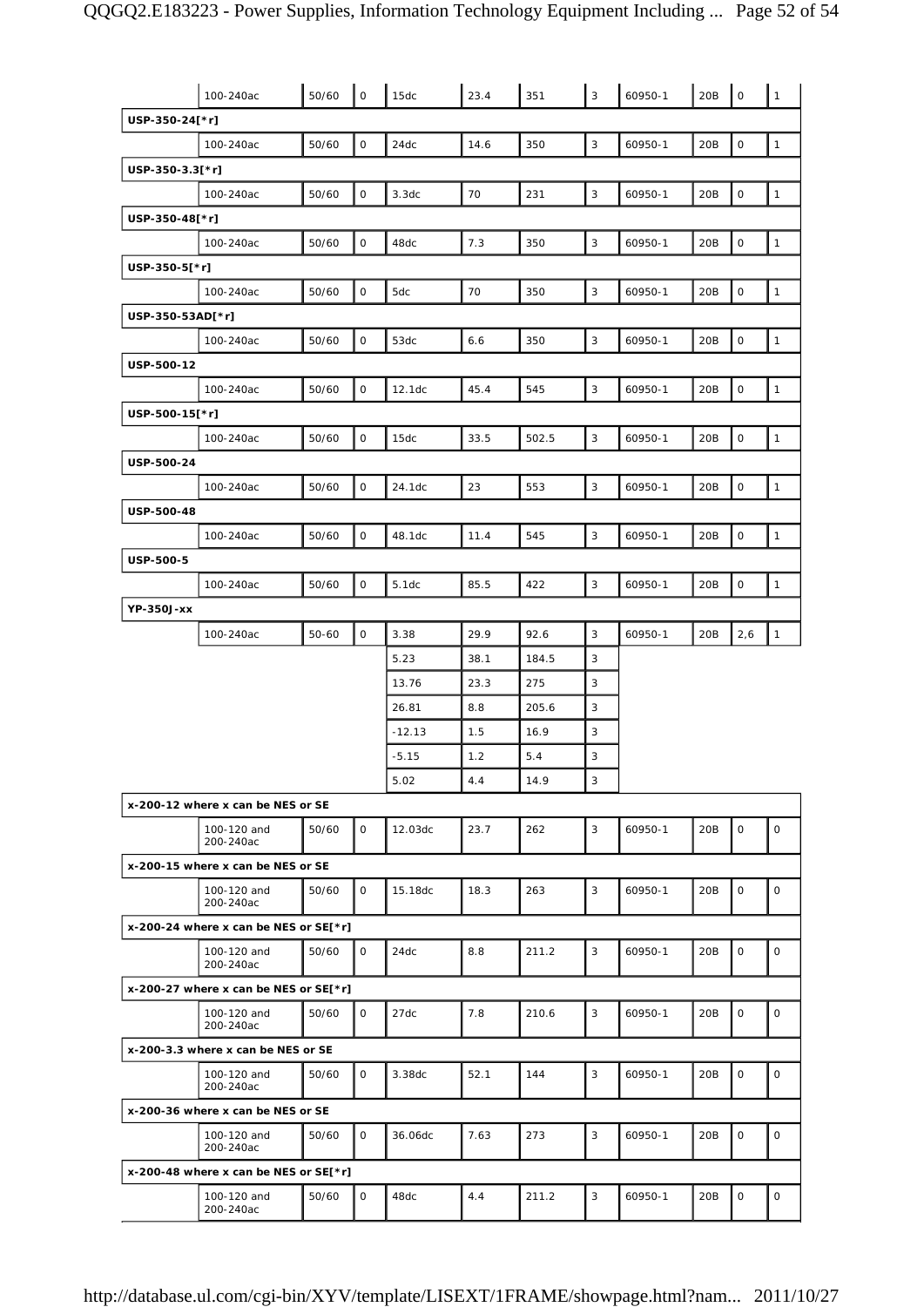| x-200-5 where x can be NES or SE                   |       |              |         |      |       |   |         |                 |              |              |
|----------------------------------------------------|-------|--------------|---------|------|-------|---|---------|-----------------|--------------|--------------|
| 100-120 and<br>200-240ac                           | 50/60 | $\Omega$     | 5.07dc  | 53.6 | 237   | 3 | 60950-1 | 20 <sub>B</sub> | $\Omega$     | $\Omega$     |
| x-200-7.5 where x can be NES or SE[ $*$ r]         |       |              |         |      |       |   |         |                 |              |              |
| 100-120 and<br>200-240ac                           | 50/60 | $\mathbf 0$  | 7.5dc   | 27   | 202.5 | 3 | 60950-1 | 20B             | $\mathsf{O}$ | $\mathsf O$  |
| x-350-12, x-350-12H where x can be NES or SE       |       |              |         |      |       |   |         |                 |              |              |
| 100-120 and<br>200-240ac                           | 50/60 | $\Omega$     | 12.11dc | 38   | 441   | 3 | 60950-1 | 20B             | $\mathsf{O}$ | $\mathbf 0$  |
| x-350-15, x-350-15H where x can be NES or SE       |       |              |         |      |       |   |         |                 |              |              |
| 100-120 and<br>200-240ac                           | 50/60 | $\mathsf{O}$ | 15.13dc | 29.2 | 430   | 3 | 60950-1 | 20B             | $\mathsf{O}$ | $\mathbf 0$  |
| x-350-24, NES-350-24H where x can be NES or SE[*r] |       |              |         |      |       |   |         |                 |              |              |
| 100-120 and<br>200-240ac                           | 50/60 | $\Omega$     | 24dc    | 14.6 | 350.4 | 3 | 60950-1 | 20B             | $\mathsf{O}$ | $\mathbf 0$  |
| x-350-27, x-350-27H where x can be NES or SE[*r]   |       |              |         |      |       |   |         |                 |              |              |
| 100-120 and<br>200-240ac                           | 50/60 | $\Omega$     | 27dc    | 13   | 351   | 3 | 60950-1 | 20B             | $\Omega$     | $\Omega$     |
| x-350-3.3, x-350-3.3H where x can be NES or SE     |       |              |         |      |       |   |         |                 |              |              |
| 100-120 and<br>200-240ac                           | 50/60 | $\Omega$     | 3.37dc  | 75   | 212   | 3 | 60950-1 | 20B             | 0            | $\mathbf{O}$ |
| x-350-36, x-350-36H where x can be NES or SE       |       |              |         |      |       |   |         |                 |              |              |
| 100-120 and<br>200-240ac                           | 50/60 | $\Omega$     | 36.37dc | 11.7 | 420   | 3 | 60950-1 | 20B             | $\mathsf{O}$ | $\mathbf 0$  |
| x-350-48, x-350-48H where x can be NES or SE[*r]   |       |              |         |      |       |   |         |                 |              |              |
| 100-120 and<br>200-240ac                           | 50/60 | $\mathbf 0$  | 48dc    | 7.3  | 350.4 | 3 | 60950-1 | 20B             | 0            | $\mathbf 0$  |
| x-350-5, x-350-5H where x can be NES or SE[ $*$ r] |       |              |         |      |       |   |         |                 |              |              |
| 100-120 and<br>200-240ac                           | 50/60 | $\Omega$     | 5dc     | 60   | 300   | 3 | 60950-1 | 20B             | $\mathsf{O}$ | $\Omega$     |
| x-350-7.5, x-350-7.5H where x can be NES or SE     |       |              |         |      |       |   |         |                 |              |              |
| 100-120 and<br>200-240ac                           | 50/60 | $\mathbf{O}$ | 7.57dc  | 55.4 | 382   | 3 | 60950-1 | 20B             | 0            | $\mathbf 0$  |

[\*r] - Output values are rated.

(&) - Compementary R\C to AZSQ2.

(\*\*) - X=A, B, C, D for output rating differences; Y=GD (Secondary Output Functional Earthing separated without Jump (J101) or blank (Secondary Output connected with Functional Earthing together)

(a) - 150 W without fan cooling; 199.2 W with fan cooling

(b) - 150 W without fan cooling; 199.5 W with fan cooling

(c) - where w can be S, A, or B; where x can be P or N; where z can be 0-9, A-Z, or blank.

(e) - x can be H or blank, y can 12, 15, 20, 24, 30, 36, 42, 48 or 54, z can be A, B, C or blank

(f) -  $(X = G \text{ or blank for marketing}; Y = 3.3, 5, 7.5, 12, 15, 24, 36, 48 \text{ for output voltage})$ 

(g) - x=12, 24, 48 for output voltage, y=I or T: for input , I : inlet type, T : terminal block type

xx - Blank or 0-9 or A-Z

 $Z - Z = P$ , F or blank

[\*r] - Output values are rated.

Marking: Company name and model designation. Last Updated on 2011-09-14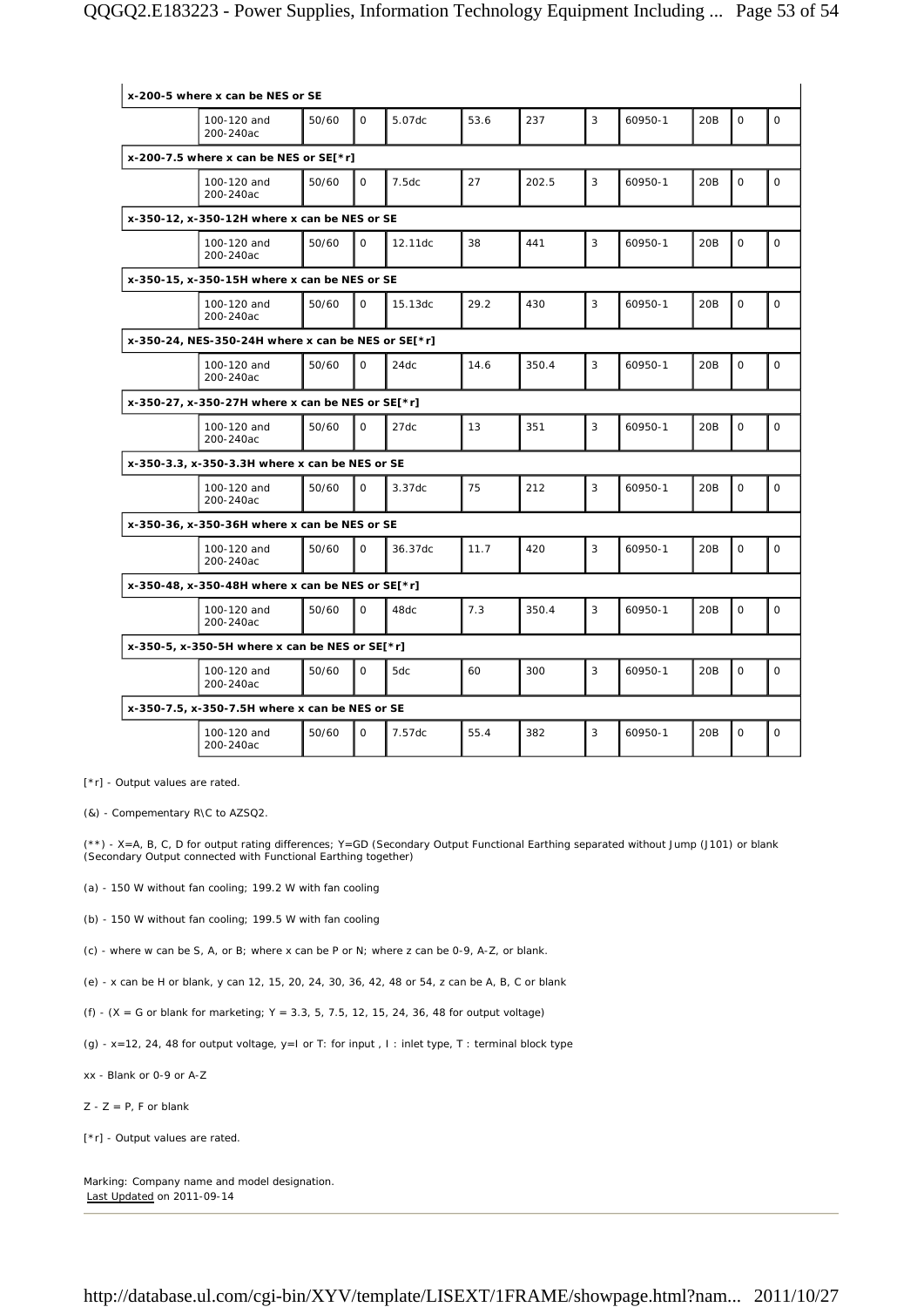| Questions? | Print this page | Notice of Disclaimer | Page Top |
|------------|-----------------|----------------------|----------|
|            |                 |                      |          |

Copyright ?2011 Underwriters Laboratories Inc.®

The appearance of a company's name or product in this database does not in itself assure that products so identified have been manufactured under UL's Follow-Up Service. Only those products bearing the UL Mark should be considered to be Listed and covered under UL's Follow-Up Service. Always look for the Mark on the product.

UL permits the reproduction of the material contained in the Online Certification Directory subject to the following conditions: 1. The Guide Information, Designs and/or Listings (files) must be presented in their entirety and in a non-misleading manner, without any manipulation of the<br>data (or drawings). 2. The statement "Reprinted from the Online Certification able a copyright notice in the following format: "Copyright" communications were reprinted material must include a copyright notice in the following format: "Copyright" © 2011 Underwriters Laboratories Inc.®"

An independent organization working for a safer world with integrity, precision and knowledge.

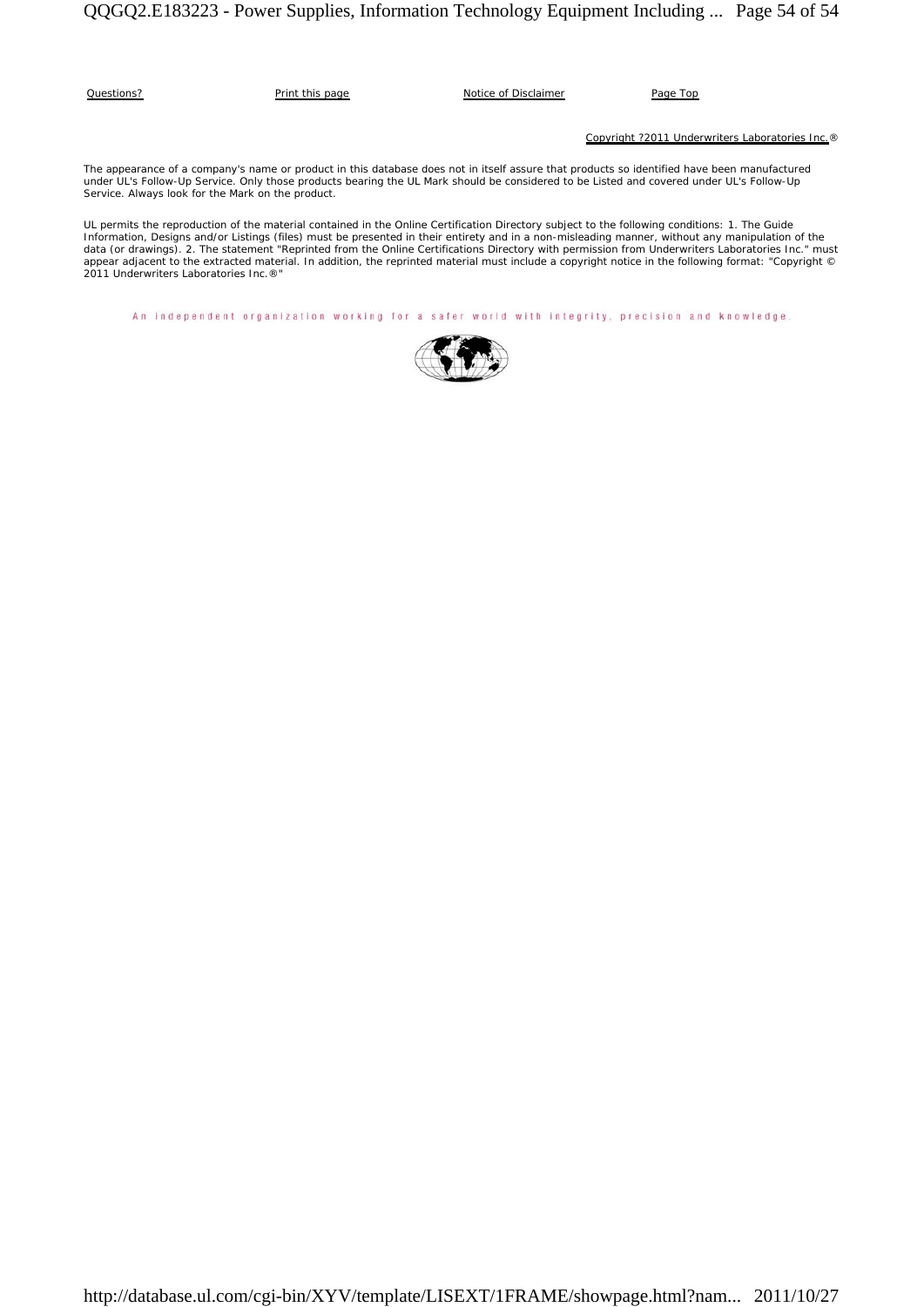| UL ONLINE CERTIFICATIONS DIRECTORY |  |
|------------------------------------|--|
|                                    |  |

### **QQGQ8.E183223**

#### **Power Supplies, Information Technology Equipment Including Electrical Business Equipment Certified for Canada - Component**

Page Bottom

### **Power Supplies, Information Technology Equipment Including Electrical Business Equipment Certified for Canada - Component**

See General Information for Power Supplies, Information Technology Equipment Including Electrical Business Equipment Certified for Canada -Component

**MEAN WELL ENTERPRISES CO LTD** E183223

28 WUQUAN 3RD RD WUGU DIST NEW TAIPEI, 248 TAIWAN

|                        | <b>Rated Input</b> |       |             | <b>Max Output</b> |              |                          |                           |           |           |             |                     |
|------------------------|--------------------|-------|-------------|-------------------|--------------|--------------------------|---------------------------|-----------|-----------|-------------|---------------------|
| Model No.              | <b>Volts</b>       | Hz    | <b>SC</b>   | $\mathbf v$       | Α            | VA                       | ОC                        | <b>SP</b> | <b>EP</b> | <b>FC</b>   | GC                  |
| AD-155A<br>$[\cdot r]$ | 100-240ac          | 50/60 | $\mathsf O$ | 13.8              | 10.5         | $\overline{\phantom{a}}$ | 3                         | 60950-1   | 20B       | $\mathsf O$ | $\mathbf{1}$        |
|                        |                    |       |             | 13.3              | 0.5          | $\overline{\phantom{a}}$ | 3                         |           |           |             |                     |
| AD-155B<br>$[\cdot r]$ | 100-240ac          | 50/60 | $\mathsf O$ | 27.6              | 5            | $\blacksquare$           | 3                         | 60950-1   | 20B       | $\mathsf O$ | $\mathbf{1}$        |
|                        |                    |       |             | 27.1              | 0.5          | $\blacksquare$           | 3                         |           |           |             |                     |
| AD-155C<br>$[\cdot r]$ | 100-240ac          | 50/60 | $\mathsf O$ | 54                | 2.7          | $\overline{\phantom{a}}$ | 3                         | 60950-1   | 20B       | $\mathsf O$ | $\mathbf{1}$        |
|                        |                    |       |             | 53.5              | 0.2          | $\overline{\phantom{a}}$ | 3                         |           |           |             |                     |
| <b>AD-55A</b>          | 100-240ac          | 50/60 | $\mathsf O$ | 13.81             | 5.1          | 69                       | 3                         | 60950-1   | 20B       | $\mathsf O$ | 0                   |
|                        |                    |       |             | 13.4              | 2.08         | 7.45                     | 3                         |           |           |             |                     |
| <b>AD-55B</b>          | 100-240ac          | 50/60 | $\mathsf O$ | 27.71             | 3.1          | 75.6                     | 3                         | 60950-1   | 20B       | $\mathsf O$ | $\mathsf{O}\xspace$ |
|                        |                    |       |             | 26.86             | 1.3          | 8.7                      | 3                         |           |           |             |                     |
| ADD-155A[*r]           |                    |       |             |                   |              |                          |                           |           |           |             |                     |
|                        | 100-240ac          | 50/60 | $\mathsf O$ | 13.8              | 9.5          | $\overline{\phantom{a}}$ | 3                         | 60950-1   | 20B       | $\mathsf O$ | $\mathbf{1}$        |
|                        |                    |       |             | 5                 | 3            | ÷,                       | 3                         |           |           |             |                     |
|                        |                    |       |             | 13.3              | 0.5          | $\ddot{\phantom{a}}$     | 3                         |           |           |             |                     |
| ADD-155B[*r]           |                    |       |             |                   |              |                          |                           |           |           |             |                     |
|                        | 100-240ac          | 50/60 | $\mathsf O$ | 27.6              | 4.5          | $\overline{\phantom{a}}$ | 3                         | 60950-1   | 20B       | $\mathsf O$ | $\mathbf{1}$        |
|                        |                    |       |             | 5                 | $\mathbf{3}$ | $\blacksquare$           | 3                         |           |           |             |                     |
|                        |                    |       |             | 27.1              | 0.5          | $\overline{\phantom{a}}$ | 3                         |           |           |             |                     |
| ADD-155C[*r]           |                    |       |             |                   |              |                          |                           |           |           |             |                     |
|                        | 100-240ac          | 50/60 | $\mathsf O$ | 54                | 2.3          | $\overline{\phantom{a}}$ | 3                         | 60950-1   | 20B       | $\mathsf O$ | $\mathbf{1}$        |
|                        |                    |       |             | 5                 | 3            | ÷,                       | 3                         |           |           |             |                     |
|                        |                    |       |             | 53.5              | 0.2          | $\Box$                   | 3                         |           |           |             |                     |
| ADD-55A                | 100-240ac          | 50/60 | $\mathsf O$ | 13.9              | 49           | 66                       | 3                         | 60950-1   | 20B       | $\mathsf O$ | $\mathsf O$         |
|                        |                    |       |             | 5                 | 10.3         | 50                       | 3                         |           |           |             |                     |
|                        |                    |       |             | 13.5              | 2.2          | 8                        | 3                         |           |           |             |                     |
| ADD-55B                | 100-240ac          | 50/60 | $\mathsf O$ | 27.6              | $\sqrt{3}$   | 80                       | 3                         | 60950-1   | 20B       | $\mathsf O$ | $\mathsf O$         |
|                        |                    |       |             | 5                 | 11.5         | 55                       | 3                         |           |           |             |                     |
|                        |                    |       |             | 26.8              | 1.3          | $\mathsf{q}$             | $\ensuremath{\mathsf{3}}$ |           |           |             |                     |
| ADS-15512[*r]          |                    |       |             |                   |              |                          |                           |           |           |             |                     |
|                        |                    |       |             |                   |              |                          |                           |           |           |             |                     |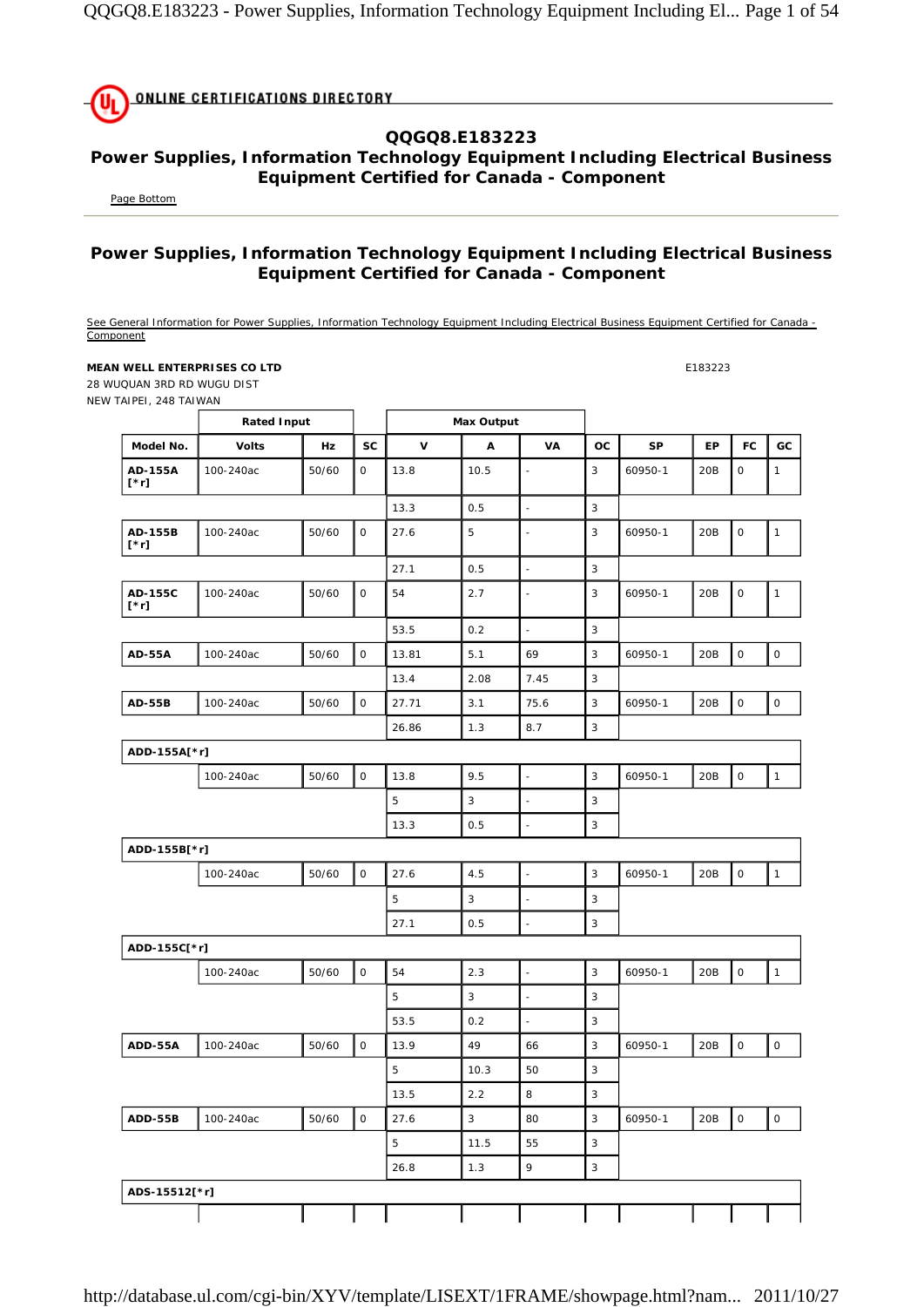|                 | 100-240ac                     | 50/60          | $\mathsf O$         | 12    | 11.5        |                          | 3                         | 60950-1 | 20B | $\mathsf O$         | $\mathbf{1}$ |
|-----------------|-------------------------------|----------------|---------------------|-------|-------------|--------------------------|---------------------------|---------|-----|---------------------|--------------|
|                 |                               |                |                     | 5     | 3           | $\blacksquare$           | 3                         |         |     |                     |              |
| ADS-15512SM     |                               |                |                     |       |             |                          |                           |         |     |                     |              |
|                 | 100-240ac                     | 50/60          | $\mathsf O$         | 12dc  | 4.6         | $\overline{a}$           | $\overline{3}$            | 60950-1 | 20B | $\mathsf O$         | $\mathbf{1}$ |
|                 |                               |                |                     | 5dc   | 1.1         |                          | 3                         |         |     |                     |              |
| ADS-15524[*r]   |                               |                |                     |       |             |                          |                           |         |     |                     |              |
|                 | 100-240ac                     | 50/60          | $\mathsf O$         | 24    | 5.8         | $\overline{\phantom{a}}$ | 3                         | 60950-1 | 20B | 0                   | $\mathbf{1}$ |
|                 |                               |                |                     | 5     | 3           | ÷,                       | 3                         |         |     |                     |              |
| ADS-15548[*r]   |                               |                |                     |       |             |                          |                           |         |     |                     |              |
|                 | 100-240ac                     | 50/60          | $\mathsf O$         | 48    | 2.9         | $\overline{\phantom{a}}$ | 3                         | 60950-1 | 20B | $\mathsf O$         | $\mathbf{1}$ |
|                 |                               |                |                     | 5     | $\sqrt{3}$  | ÷,                       | 3                         |         |     |                     |              |
| ADS-5512        |                               |                |                     |       |             |                          |                           |         |     |                     |              |
|                 | 100-240ac                     | 50/60          | $\mathsf O$         | 12.3  | 5.34        | 65                       | 3                         | 60950-1 | 20B | 0                   | $\mathsf O$  |
|                 |                               |                |                     | 5     | 9.8         | 46                       | 3                         |         |     |                     |              |
| ADS-5524        |                               |                |                     |       |             |                          |                           |         |     |                     |              |
|                 | 100-240ac                     | 50/60          | $\mathsf O$         | 24.1  | 3.2         | 75                       | 3                         | 60950-1 | 20B | $\mathsf O$         | $\mathsf O$  |
|                 |                               |                |                     | 5     | 11.2        | 53                       | 3                         |         |     |                     |              |
| ASP-150-12      |                               |                |                     |       |             |                          |                           |         |     |                     |              |
|                 | 100-240ac                     | 50/60          | $\mathsf O$         | 12.1  | 14.08       | 161.56                   | 3                         | 60950-1 | 20B | $\mathsf O$         | $\mathbf{1}$ |
| ASP-150-15[*r]  |                               |                |                     |       |             |                          |                           |         |     |                     |              |
|                 | 100-240ac                     | 50/60          | $\mathsf{O}$        | 15    | 9.5         | $\overline{a}$           | 3                         | 60950-1 | 20B | 0                   | $\mathbf{1}$ |
| ASP-150-20      |                               |                |                     |       |             |                          |                           |         |     |                     |              |
|                 | 100-240ac                     | 50/60          | $\mathsf O$         | 19.95 | 9.02        | 176.1                    | 3                         | 60950-1 | 20B | 0                   | $\mathbf{1}$ |
| ASP-150-24[*r]  |                               |                |                     |       |             |                          |                           |         |     |                     |              |
|                 | 100-240ac                     | 50/60          | $\mathsf O$         | 24    | 6.3         | $\overline{a}$           | 3                         | 60950-1 | 20B | 0                   | $\mathbf{1}$ |
| ASP-150-27[*r]  |                               |                |                     |       |             |                          |                           |         |     |                     |              |
|                 | 100-240Vac                    | 50/60          | $\mathsf O$         | 27dc  | 5.6         | $\overline{a}$           | 3                         | 60950-1 | 20B | 0                   | $\mathbf{1}$ |
| ASP-150-48      |                               |                |                     |       |             |                          |                           |         |     |                     |              |
|                 | 100-240ac                     | 50/60          | 0                   | 48.06 | 3.9         | 186.89                   | 3                         | 60950-1 | 20B | 0                   | $\mathbf{1}$ |
| CHB75-24S12[*r] |                               |                |                     |       |             |                          |                           |         |     |                     |              |
|                 | 18-36, or<br>24dc             | $\blacksquare$ | $\blacksquare$      | 12dc  | 6.25        | $\overline{\phantom{a}}$ | $\mathsf 3$               | 60950-1 | 20B | $\mathsf{O}\xspace$ | 0            |
|                 | CLG-150-12Y (Y=A, B or C)[*r] |                |                     |       |             |                          |                           |         |     |                     |              |
|                 | 100-240ac                     | 50/60          | $\mathsf O$         | 12dc  | 11          | 132                      | $\mathsf 3$               | 60950-1 | 20B | 0                   | $\mathbf{1}$ |
|                 | CLG-150-15Y (Y=A, B or C)[*r] |                |                     |       |             |                          |                           |         |     |                     |              |
|                 | 100-240ac                     | 50/60          | $\mathsf{O}$        | 15dc  | 9.5         | 142.5                    | 3                         | 60950-1 | 20B | $\mathsf{O}\xspace$ | $\mathbf{1}$ |
|                 | CLG-150-20Y (Y=A, B or C)[*r] |                |                     |       |             |                          |                           |         |     |                     |              |
|                 | 100-240ac                     | 50/60          | $\mathsf{O}\xspace$ | 20dc  | 7.5         | 150                      | $\sqrt{3}$                | 60950-1 | 20B | $\mathsf O$         | $\mathbf{1}$ |
|                 | CLG-150-24Y (Y=A, B or C)[*r] |                |                     |       |             |                          |                           |         |     |                     |              |
|                 | 100-240ac                     | 50/60          | $\mathsf O$         | 24dc  | 6.3         | 151.2                    | $\mathsf 3$               | 60950-1 | 20B | 0                   | $\mathbf{1}$ |
|                 | CLG-150-30Y (Y=A, B or C)[*r] |                |                     |       |             |                          |                           |         |     |                     |              |
|                 | 100-240ac                     | 50/60          | $\mathsf O$         | 30dc  | $\mathbf 5$ | 150                      | $\mathsf 3$               | 60950-1 | 20B | $\mathsf{O}\xspace$ | $\mathbf{1}$ |
|                 | CLG-150-36Y (Y=A, B or C)[*r] |                |                     |       |             |                          |                           |         |     |                     |              |
|                 | 100-240ac                     | 50/60          | $\mathsf{O}$        | 36dc  | 4.2         | 151.2                    | $\mathsf 3$               | 60950-1 | 20B | 0                   | $\mathbf{1}$ |
|                 | CLG-150-48Y (Y=A, B or C)[*r] |                |                     |       |             |                          |                           |         |     |                     |              |
|                 |                               |                | $\mathsf O$         |       |             |                          | $\mathsf 3$               |         |     |                     |              |
|                 | 100-240ac                     | 50/60          |                     | 48dc  | 3.2         | 153.6                    |                           | 60950-1 | 20B | 0                   | $\mathbf{1}$ |
| D-120A          | 100-120/                      | 50/60          | $\mathsf O$         | 5dc   | 12          | 120                      | $\ensuremath{\mathsf{3}}$ | 60950-1 | 20B | $\mathsf{O}\xspace$ | 0            |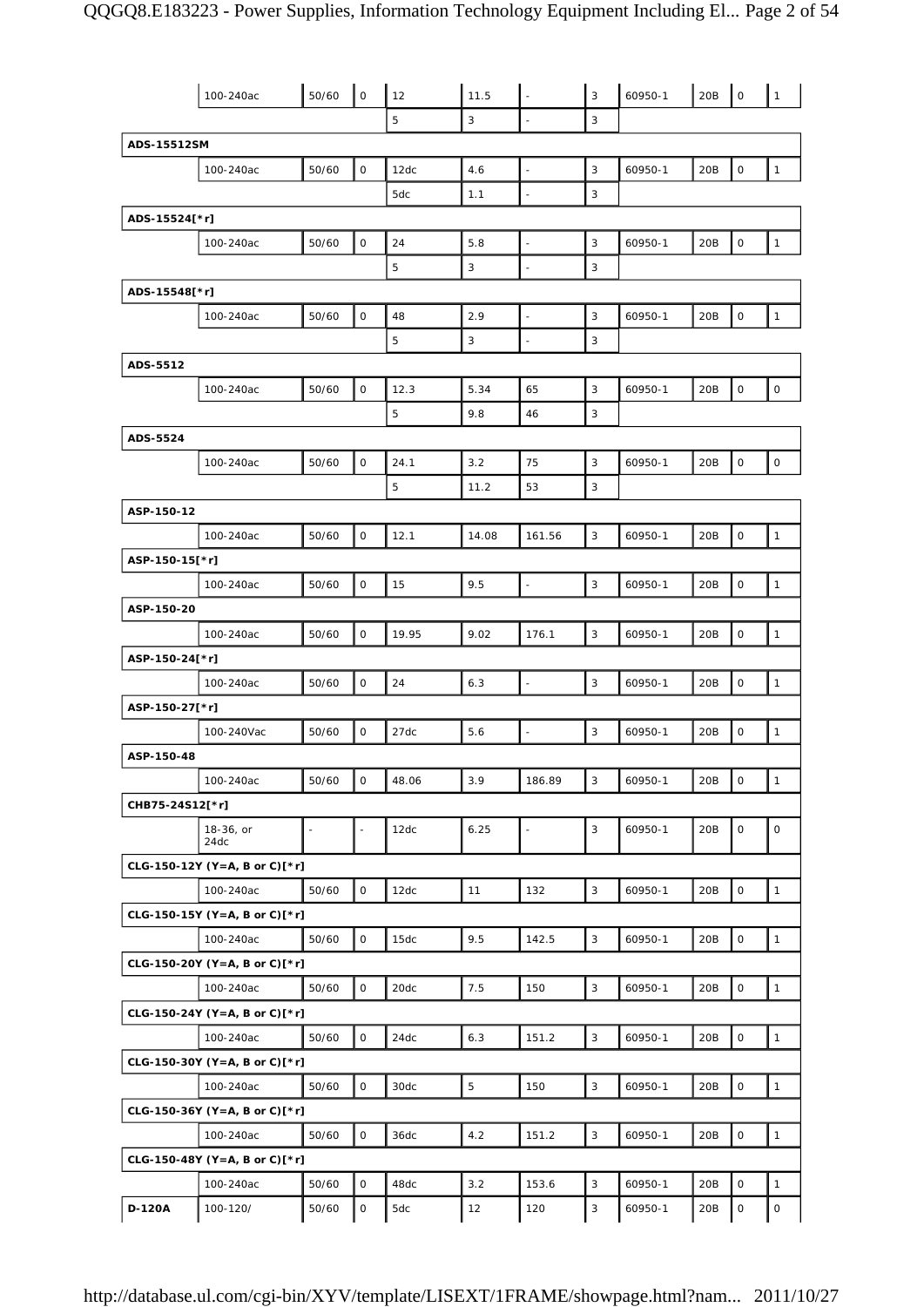| $[\cdot r]$     | 200-240ac             |       |                     |         |                |                          |             |                      |                |                     |                     |
|-----------------|-----------------------|-------|---------------------|---------|----------------|--------------------------|-------------|----------------------|----------------|---------------------|---------------------|
|                 |                       |       |                     | 12dc    | 5              | $\frac{1}{2}$            | 3           |                      |                |                     |                     |
| D-120B<br>[*r]  | 100-120/<br>200-240ac | 50/60 | 0                   | 5dc     | 6              | 126                      | 3           | 60950-1              | 20B            | 0                   | 0                   |
|                 |                       |       |                     | 24dc    | $\overline{4}$ | L,                       | 3           |                      |                |                     |                     |
| $D-60A[*r]$     | 100-240ac             | 50/60 | $\mathsf{O}\xspace$ | 5       | $\sqrt{4}$     | 20                       | $\sqrt{3}$  | 60950-1              | 20B            | $\mathsf{O}\xspace$ | $\mathsf{O}\xspace$ |
|                 |                       |       |                     | 12      | 3              | 36                       | 3           |                      |                |                     |                     |
| D-60B[*r]       | 100-240ac             | 50/60 | $\mathsf O$         | 5       | 3              | 15                       | 3           | 60950-1              | 20B            | $\mathsf{O}\xspace$ | $\mathsf O$         |
|                 |                       |       |                     | 24      | 1.8            | 43.2                     | 3           |                      |                |                     |                     |
| <b>DP-1300R</b> |                       |       |                     |         |                |                          |             |                      |                |                     |                     |
|                 | 100-240ac             | 50/60 | 0                   | 48.63dc | 3.2            | 156                      | 3           | 60950-1              | 20B            | $\mathsf O$         | $\mathsf O$         |
|                 |                       |       |                     | 4.94dc  | $\sqrt{4}$     | 17                       | 3           |                      |                |                     |                     |
| <b>DP-260OR</b> |                       |       |                     |         |                |                          |             |                      |                |                     |                     |
|                 | 100-240ac             | 50/60 | 0                   | 48.52dc | $7.7\,$        | 373                      | $\mathsf 3$ | 60950-1              | 20B            | $\mathsf{O}\xspace$ | $\mathsf O$         |
|                 |                       |       |                     | 4.62dc  | 3.9            | 17                       | 3           |                      |                |                     |                     |
| DR-100-12       |                       |       |                     |         |                |                          |             |                      |                |                     |                     |
|                 | 100-240ac             | 50/60 | 0                   | 12.1dc  | 21             | 109                      | $\mathsf 3$ | 60950-1              | 20B            | $\mathsf{O}\xspace$ | $\overline{2}$      |
| DR-100-15[*r]   |                       |       |                     |         |                |                          |             |                      |                |                     |                     |
|                 | 100-240ac             | 50/60 | 0                   | 15dc    | 6.5            | 97.5                     | 3           | 60950-1              | 20B            | $\mathsf{O}\xspace$ | $\overline{2}$      |
| DR-100-24       |                       |       |                     |         |                |                          |             |                      |                |                     |                     |
|                 | 100-240ac             | 50/60 | $\mathsf O$         | 24.1dc  | 5.5            | 108                      | 3           | 60950-1              | 20B            | $\mathsf{O}$        | 2                   |
| DR-120-12 [*r]  |                       |       |                     |         |                |                          |             |                      |                |                     |                     |
|                 | 100-120/<br>200-240ac | 50/60 | 0                   | 12dc    | 10             | ÷,                       | 3           | 60950-1              | 20B            | $\mathsf O$         | $\mathbf{1}$        |
| DR-120-24 [*r]  |                       |       |                     |         |                |                          |             |                      |                |                     |                     |
|                 | 100-120/<br>200-240ac | 50/60 | 0                   | 24dc    | 5              |                          | 3           | 60950-1              | 20B            | 0                   | 1                   |
| DR-120-48 [*r]  |                       |       |                     |         |                |                          |             |                      |                |                     |                     |
|                 | 100-120/<br>200-240ac | 50/60 | 0                   | 48dc    | 2.5            | $\overline{\phantom{a}}$ | 3           | 60950-1              | 20B            | $\mathsf O$         | $\mathbf{1}$        |
| DR-15-12[*r]    |                       |       |                     |         |                |                          |             |                      |                |                     |                     |
|                 | 100-240ac             | 50/60 | 0                   | 12dc    | 1.25           | ÷,                       | $\mathsf 3$ | $60950 - 1,$<br>2nd  | 20B            | 0                   | $\overline{2}$      |
| DR-15-15[*r]    |                       |       |                     |         |                |                          |             |                      |                |                     |                     |
|                 | 100-240ac             | 50/60 | $\mathsf O$         | 15dc    | 1.0            | $\frac{1}{2}$            | $\sqrt{3}$  | $60950 - 1$ ,<br>2nd | 20B            | $\mathsf{O}\xspace$ | $\overline{2}$      |
| DR-15-24        |                       |       |                     |         |                |                          |             |                      |                |                     |                     |
|                 | 100-240ac             | 50/60 | 0                   | 24.09dc | 1.15           | 27.54                    | 3           | $60950-1,$<br>2nd    | 20B            | 0                   | $\overline{2}$      |
| DR-15-5         | 100-240ac             | 50/60 | 0                   | 5.04dc  | 4.95           | 14.49                    | 3           | $60950-1,$<br>2nd    | 20B            | 0                   | $\overline{2}$      |
| DR-30-12        |                       |       |                     |         |                |                          |             |                      |                |                     |                     |
|                 | 100-240ac             | 50/60 | $\mathsf{O}\xspace$ | 12dc    | $\sqrt{2}$     | $\overline{a}$           | $\sqrt{3}$  | 60950-1              | 20B            | $\mathsf{O}\xspace$ | $\overline{2}$      |
| DR-30-15        |                       |       |                     |         |                |                          |             |                      |                |                     |                     |
|                 | 100-240ac             | 50/60 | $\mathsf{O}$        | 15dc    | $\sqrt{2}$     | L,                       | 3           | 60950-1              | 20B            | $\mathsf O$         | $\overline{2}$      |
| DR-30-24        |                       |       |                     |         |                |                          |             |                      |                |                     |                     |
|                 | 100-240ac             | 50/60 | $\mathsf{O}\xspace$ | 24dc    | 1.5            | $\frac{1}{2}$            | $\sqrt{3}$  | 60950-1              | 20B            | 0                   | $\overline{2}$      |
| DR-30-5         | 100-240ac             | 50/60 | 0                   | 5dc     | $\mathbf{3}$   |                          | 3           | 60950-1              | 20B            | $\mathsf{O}\xspace$ | $\overline{2}$      |
| DR-480-24[*r]   |                       |       |                     |         |                |                          |             |                      |                |                     |                     |
|                 | 200-240ac             | 50/60 |                     | 24      | 20             | $\overline{a}$           |             | 60950-1              | $\blacksquare$ |                     |                     |
|                 |                       |       |                     |         |                |                          |             |                      |                |                     |                     |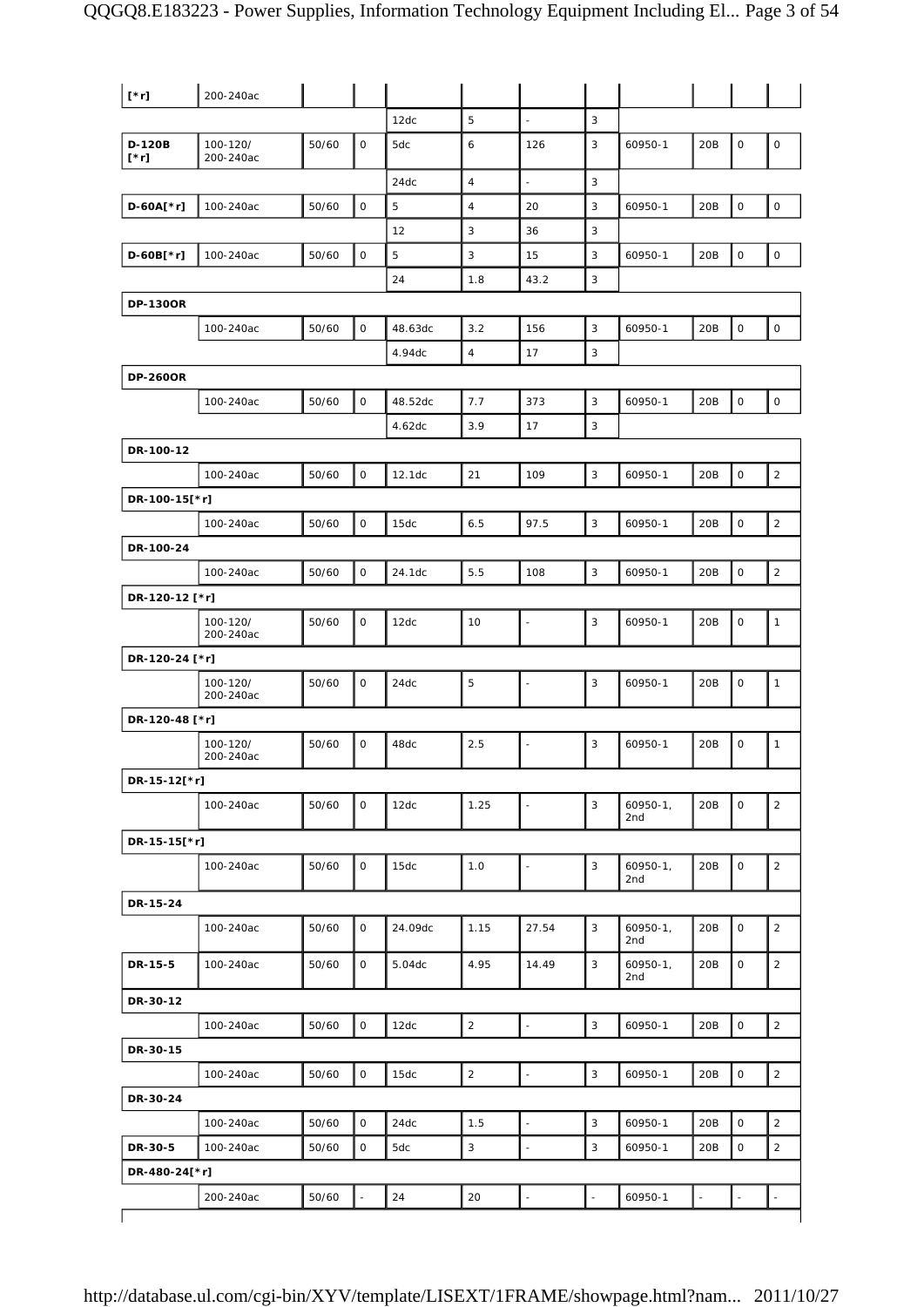## QQGQ8.E183223 - Power Supplies, Information Technology Equipment Including El... Page 4 of 54

| DR-480-48[*r]      |                          |       |                |         |                |                          |                |         |                          |                     |                |
|--------------------|--------------------------|-------|----------------|---------|----------------|--------------------------|----------------|---------|--------------------------|---------------------|----------------|
|                    | 200-240ac                | 50/60 | $\Box$         | 48      | 10             | $\Box$                   | $\Box$         | 60950-1 | $\overline{\phantom{a}}$ | $\Box$              | $\Box$         |
| DR-480S-24[*r]     |                          |       |                |         |                |                          |                |         |                          |                     |                |
|                    | 100-120/<br>200-240ac    | 50/60 | 0              | 24dc    | 20             | $\blacksquare$           | 3              | 60950-1 | 20B                      | 0                   | $\mathbf{1}$   |
| DR-480S-48[*r]     |                          |       |                |         |                |                          |                |         |                          |                     |                |
|                    | 100-120/<br>200-240ac    | 50/60 | 0              | 48dc    | 10             | $\blacksquare$           | 3              | 60950-1 | 20B                      | $\mathsf O$         | $\mathbf{1}$   |
| DR-60-12[*r]       |                          |       |                |         |                |                          |                |         |                          |                     |                |
|                    | 100-240ac                | 50/60 | $\mathsf O$    | 12dc    | 4.5            | $\blacksquare$           | 3              | 60950-1 | 20B                      | $\mathsf O$         | $\sqrt{2}$     |
| DR-60-15[*r]       |                          |       |                |         |                |                          |                |         |                          |                     |                |
|                    | 100-240ac                | 50/60 | 0              | 15dc    | $\overline{4}$ | $\blacksquare$           | 3              | 60950-1 | 20B                      | $\mathsf O$         | $\overline{c}$ |
| DR-60-24[*r]       |                          |       |                |         |                |                          |                |         |                          |                     |                |
|                    | 100-240ac                | 50/60 | $\mathsf O$    | 24dc    | 2.5            | $\blacksquare$           | 3              | 60950-1 | 20B                      | $\mathsf O$         | $\mathbf 2$    |
| DR-60-5<br>$[^*r]$ | 100-240ac                | 50/60 | 0              | 5dc     | 6.5            | $\overline{\phantom{a}}$ | 3              | 60950-1 | 20B                      | 0                   | $\overline{c}$ |
| DRH-120-24         |                          |       |                |         |                |                          |                |         |                          |                     |                |
|                    | 400-500ac                | 50/60 | $\mathsf O$    | 24.06   | 6.25           | 149.72                   | 3              | 60950-1 | 20B                      | 3,4                 | $\mathbf{1}$   |
| DRH-120-48         |                          |       |                |         |                |                          |                |         |                          |                     |                |
|                    | 400-500ac                | 50/60 | $\mathsf O$    | 48.13   | 8.306          | 202.3                    | 3              | 60950-1 | 20B                      | 3,4                 | $\mathbf{1}$   |
| DRP-240-24         |                          |       |                |         |                |                          |                |         |                          |                     |                |
|                    | 100-240ac                | 50/60 | $\mathsf O$    | 24.5    | 16.6           | 300                      | 3              | 60950-1 | 20B                      | 8                   | $\mathbf{1}$   |
| DRP-240-48         |                          |       |                |         |                |                          |                |         |                          |                     |                |
|                    | 100-240ac                | 50/60 | $\mathsf O$    | 48.8    | 9.6            | 310                      | $\mathsf 3$    | 60950-1 | 20B                      | 8                   | $\mathbf{1}$   |
| DRP-480-24[*r]     |                          |       |                |         |                |                          |                |         |                          |                     |                |
|                    | 200-240ac                | 50/60 | ÷,             | 24      | 20             | $\overline{\phantom{a}}$ | $\Box$         | 60950-1 | $\overline{a}$           |                     |                |
| DRP-480-48[*r]     |                          |       |                |         |                |                          |                |         |                          |                     |                |
|                    | 200-240ac                | 50/60 | $\blacksquare$ | 48      | 10             | $\blacksquare$           | $\blacksquare$ | 60950-1 | $\blacksquare$           | $\blacksquare$      | $\blacksquare$ |
| DRP-480S-24[*r]    |                          |       |                |         |                |                          |                |         |                          |                     |                |
|                    | 100-120/<br>200-240ac    | 50/60 | $\mathbf 0$    | 24dc    | 20             | $\blacksquare$           | 3              | 60950-1 | 20B                      | $\mathsf O$         | $\mathbf{1}$   |
| DRP-480S-48[*r]    |                          |       |                |         |                |                          |                |         |                          |                     |                |
|                    | 100-120/<br>200-240ac    | 50/60 | $\mathbf 0$    | 48dc    | 10             | $\blacksquare$           | 3              | 60950-1 | 20B                      | $\mathsf O$         | $\mathbf{1}$   |
| DRT-240-24         |                          |       |                |         |                |                          |                |         |                          |                     |                |
|                    | 400-500 (3)<br>Phase)ac  | 50/60 | $\mathsf{O}$   | 24.09dc | 12.6           | 301                      | 3              | 60950-1 | 20B                      | 0                   | $\mathbf{1}$   |
| DRT-240-48         |                          |       |                |         |                |                          |                |         |                          |                     |                |
|                    | 400-500 (3)<br>Phase) ac | 50/60 | $\mathsf{O}$   | 48.08dc | 5.99           | 286.7                    | 3              | 60950-1 | 20B                      | 0                   | $\mathbf{1}$   |
| DRT-480-24         |                          |       |                |         |                |                          |                |         |                          |                     |                |
|                    | 400-500 (3)<br>Phase)ac  | 50/60 | $\mathbf 0$    | 24.14dc | 22.55          | 529.9                    | 3              | 60950-1 | 20B                      | 0                   | $\mathbf{1}$   |
| DRT-480-36PE[*r]   |                          |       |                |         |                |                          |                |         |                          |                     |                |
|                    | 400-500ac                | 50/60 | $\mathsf{O}$   | 36      | 13             | 468                      | 3              | 60950-1 | 20B                      | $\mathsf{O}$        | $\mathbf{1}$   |
|                    |                          |       |                | 36.16   | 15.56          | 553.72                   | 3              |         |                          |                     |                |
| DRT-480-48         |                          |       |                |         |                |                          |                |         |                          |                     |                |
|                    | 400-500 (3)<br>Phase) ac | 50/60 | $\mathsf{O}$   | 48dc    | 12.5           | 597.5                    | 3              | 60950-1 | 20B                      | 0                   | $\mathbf{1}$   |
|                    | DRT-960P-24, DRT-960-24  |       |                |         |                |                          |                |         |                          |                     |                |
|                    | 400-500 (3)              | 50/60 | $\mathsf O$    | 24.14dc | 44.39          | 1055.18                  | $\mathbf{3}$   | 60950-1 | 20B                      | $\mathsf{O}\xspace$ | $\mathsf O$    |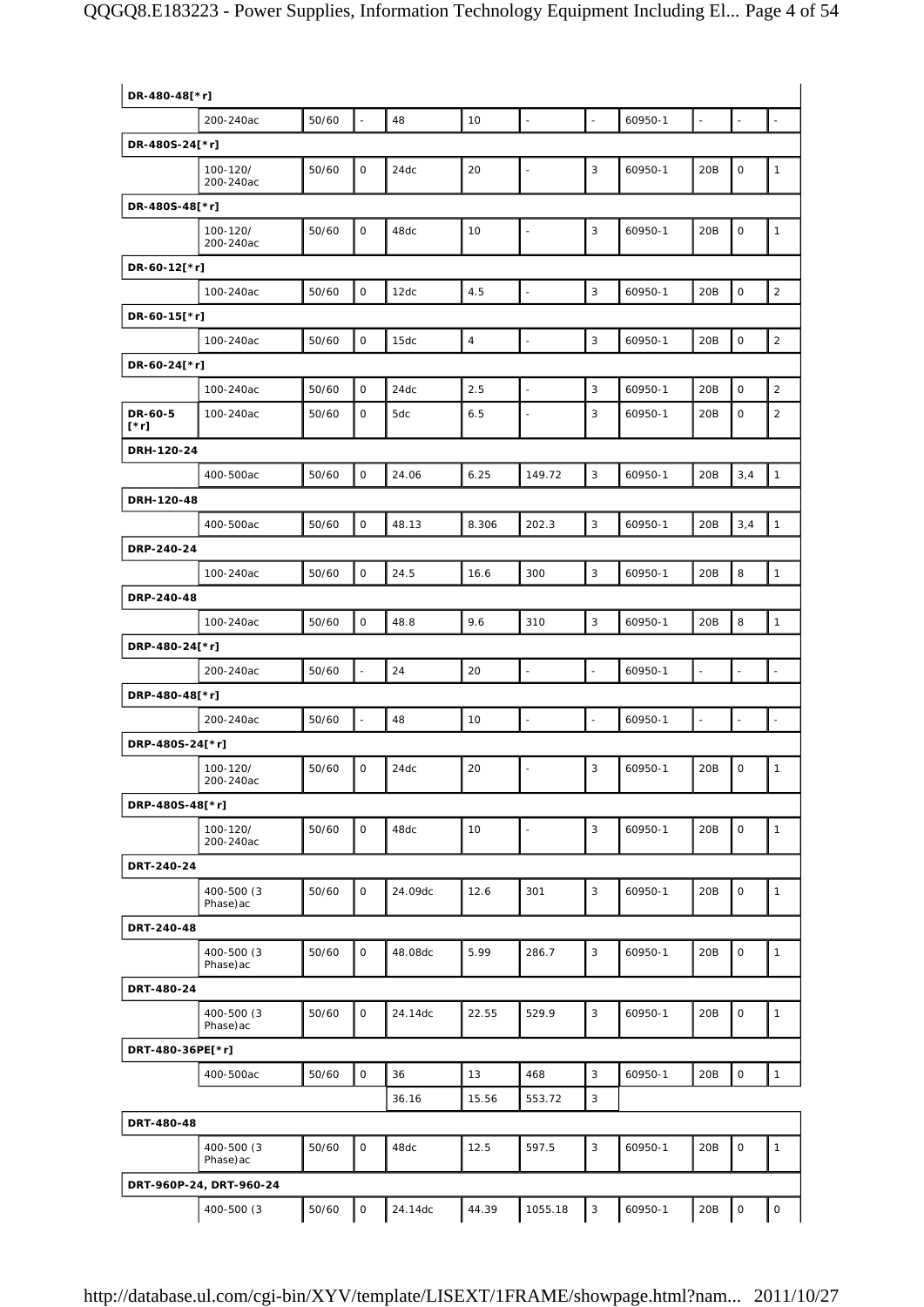|                      | Phase) ac               |       |                     |         |      |                          |                           |                      |     |                     |              |
|----------------------|-------------------------|-------|---------------------|---------|------|--------------------------|---------------------------|----------------------|-----|---------------------|--------------|
|                      | DRT-960P-48, DRT-960-48 |       |                     |         |      |                          |                           |                      |     |                     |              |
|                      | 400-500 (3<br>Phase) ac | 50/60 | $\mathsf{O}$        | 48.12dc | 21.9 | 1051                     | 3                         | 60950-1              | 20B | $\mathbf 0$         | $\mathsf O$  |
| ELN-30-9, ELN-30-9GE |                         |       |                     |         |      |                          |                           |                      |     |                     |              |
|                      | 100-240ac               | 50/60 | $\mathsf{O}\xspace$ | 9.0dc   | 4.2  | 34                       | 3                         | 60950-1              | 20B | $\mathsf O$         | $\sqrt{2}$   |
| ELP-75-12            |                         |       |                     |         |      |                          |                           |                      |     |                     |              |
|                      | 100-240ac               | 50/60 | $\mathsf O$         | 12.03dc | 7.6  | 90                       | 3                         | 60950-1              | 20B | $\mathsf O$         | $\mathbf{1}$ |
| ELP-75-15[*r]        |                         |       |                     |         |      |                          |                           |                      |     |                     |              |
|                      | 100-240ac               | 50/60 | 0                   | 15.0dc  | 5.0  | 75                       | 3                         | 60950-1              | 20B | 0                   | $\mathbf{1}$ |
| ELP-75-24            |                         |       |                     |         |      |                          |                           |                      |     |                     |              |
|                      | 100-240ac               | 50/60 | $\mathsf O$         | 24.02dc | 3.75 | 90                       | 3                         | 60950-1              | 20B | $\mathsf O$         | $\mathbf{1}$ |
| ELP-75-3.3[*r]       |                         |       |                     |         |      |                          |                           |                      |     |                     |              |
|                      | 100-240ac               | 50/60 | $\mathsf O$         | 3.3dc   | 15   | 49.5                     | 3                         | 60950-1              | 20B | $\mathsf O$         | $\mathbf{1}$ |
| ELP-75-36[*r]        |                         |       |                     |         |      |                          |                           |                      |     |                     |              |
|                      | 100-240ac               | 50/60 | $\mathsf O$         | 36dc    | 2.1  | 75.6                     | 3                         | 60950-1              | 20B | $\mathsf O$         | $\mathbf{1}$ |
| ELP-75-48            |                         |       |                     |         |      |                          |                           |                      |     |                     |              |
|                      | 100-240ac               | 50/60 | $\mathsf O$         | 48dc    | 2.0  | 94.0                     | 3                         | 60950-1              | 20B | $\mathsf O$         | $\mathbf{1}$ |
| ELP-75-5             |                         |       |                     |         |      |                          |                           |                      |     |                     |              |
|                      | 100-240ac               | 50/60 | 0                   | 5.06dc  | 18   | 72.3                     | 3                         | 60950-1              | 20B | $\mathsf O$         | $\mathbf{1}$ |
| GS160A12[*r]         |                         |       |                     |         |      |                          |                           |                      |     |                     |              |
|                      | 100-240ac               | 50/60 | $\mathsf{O}\xspace$ | 12dc    | 11.5 | 138                      | 0                         | 60950-1              | 20B | $\mathsf O$         | $\mathsf O$  |
| GS160A15[*r]         |                         |       |                     |         |      |                          |                           |                      |     |                     |              |
|                      | 100-240ac               | 50/60 | 0                   | 15dc    | 9.6  | 144                      | $\mathsf{O}\xspace$       | 60950-1              | 20B | $\mathsf O$         | $\mathsf O$  |
| GS160A20[*r]         |                         |       |                     |         |      |                          |                           |                      |     |                     |              |
|                      | 100-240ac               | 50/60 | 0                   | 20dc    | 8    | 160                      | 0                         | 60950-1              | 20B | 0                   | 0            |
| GS160A24[*r]         |                         |       |                     |         |      |                          |                           |                      |     |                     |              |
|                      | 100-240ac               | 50/60 | $\mathsf O$         | 24dc    | 6.67 | 160                      | 0                         | 60950-1              | 20B | 0                   | $\mathsf O$  |
| GS160A48[*r]         |                         |       |                     |         |      |                          |                           |                      |     |                     |              |
|                      | 100-240ac               | 50/60 | 0                   | 48dc    | 3.34 | 160                      | L,                        | 60950-1              | 20B | $\mathsf{O}\xspace$ | $\mathsf O$  |
| <b>HLG-185-30AMR</b> |                         |       |                     |         |      |                          |                           |                      |     |                     |              |
|                      | 100-240ac               | 50/60 | 0                   | 30.18dc | 6.7  | 187                      | 3                         | $60950-1,$<br>2nd    | 20B | $\mathsf O$         | $\mathbf{1}$ |
| HLG-240x-12z (e)     |                         |       |                     |         |      |                          |                           |                      |     |                     |              |
|                      | 120-240ac               | 50/60 | $\mathsf O$         | 12.09   | 17.7 | 202.13                   | 3                         | $60950 - 1$ ,<br>2nd | 20B | $\mathsf O$         | $\mathbf{1}$ |
| HLG-240x-15z (e)[*r] |                         |       |                     |         |      |                          |                           |                      |     |                     |              |
|                      | 120-240ac               | 50/60 | $\mathsf{O}$        | 15      | 15   | $\blacksquare$           | 3                         | $60950-1,$<br>2nd    | 20B | $\mathsf O$         | 1            |
| HLG-240x-20z (e)[*r] |                         |       |                     |         |      |                          |                           |                      |     |                     |              |
|                      | 120-240ac               | 50/60 | 0                   | 20      | 12   | $\blacksquare$           | 3                         | $60950-1,$<br>2nd    | 20B | $\mathsf O$         | $\mathbf{1}$ |
| HLG-240x-24z (e)[*r] |                         |       |                     |         |      |                          |                           |                      |     |                     |              |
|                      | 120-240ac               | 50/60 | 0                   | 24      | 10   | $\blacksquare$           | 3                         | $60950-1,$<br>2nd    | 20B | $\mathsf O$         | $\mathbf{1}$ |
| HLG-240x-30z (e)[*r] |                         |       |                     |         |      |                          |                           |                      |     |                     |              |
|                      | 120-240ac               | 50/60 | 0                   | 30      | 8    | $\overline{\phantom{a}}$ | 3                         | $60950-1,$<br>2nd    | 20B | $\mathsf O$         | $\mathbf{1}$ |
| HLG-240x-36z (e)     |                         |       |                     |         |      |                          |                           |                      |     |                     |              |
|                      | 120-240ac               | 50/60 | O                   | 36.04   | 7.2  | 250.32                   | $\ensuremath{\mathsf{3}}$ | $60950-1,$           | 20B | $\mathsf O$         | $\mathbf{1}$ |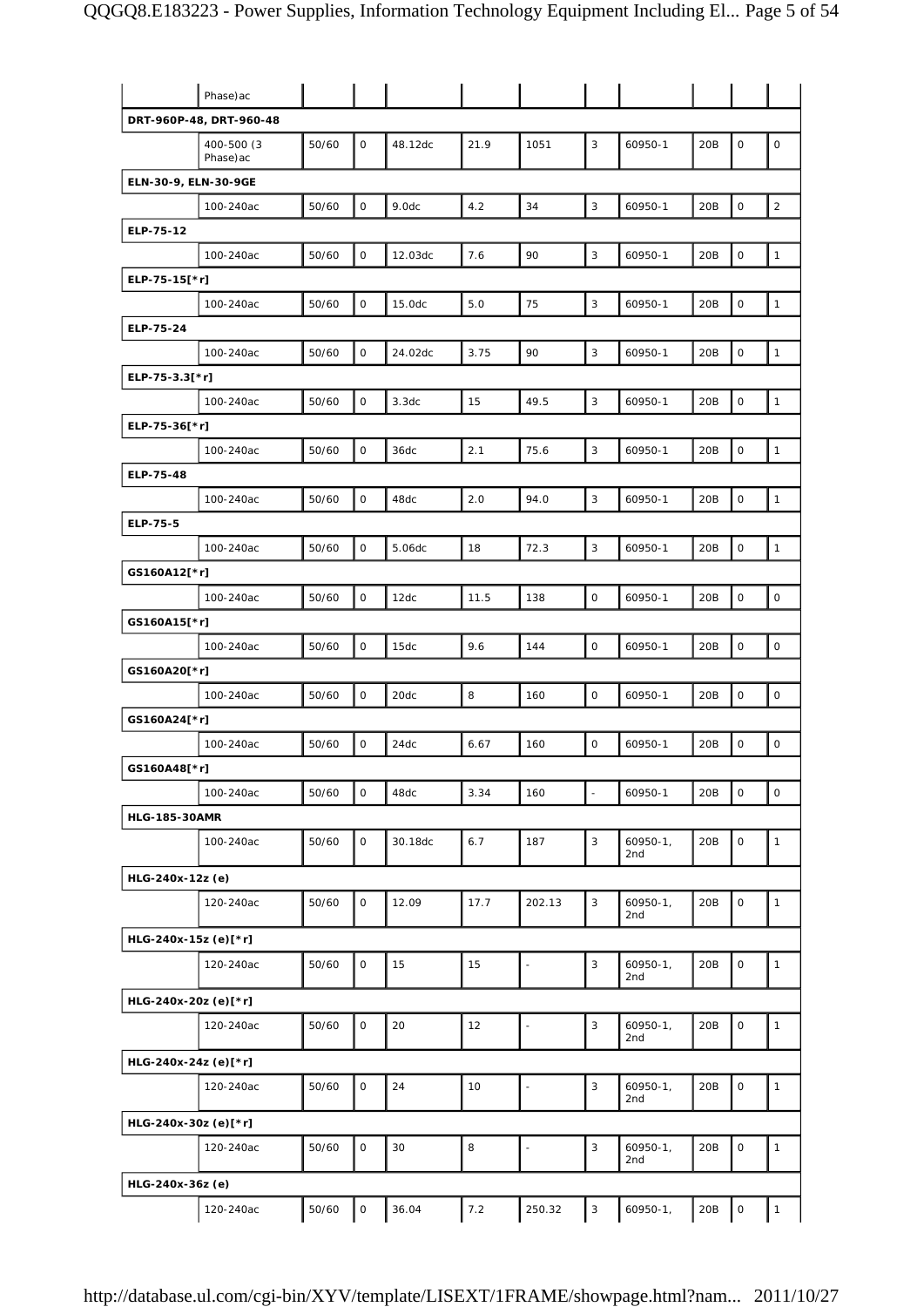|                      |                               |       |              |          |                |                          |   | 2nd                 |                 |             |              |
|----------------------|-------------------------------|-------|--------------|----------|----------------|--------------------------|---|---------------------|-----------------|-------------|--------------|
| HLG-240x-42z (e)[*r] |                               |       |              |          |                |                          |   |                     |                 |             |              |
|                      | 120-240ac                     | 50/60 | 0            | 42       | 5.72           | $\frac{1}{2}$            | 3 | $60950-1,$<br>2nd   | 20B             | 0           | 1            |
| HLG-240x-48z (e)[*r] |                               |       |              |          |                |                          |   |                     |                 |             |              |
|                      | 120-240ac                     | 50/60 | 0            | 48       | 5              | $\blacksquare$           | 3 | $60950 - 1,$<br>2nd | 20B             | 0           | 1            |
| HLG-240x-54z (e)     |                               |       |              |          |                |                          |   |                     |                 |             |              |
|                      | 120-240ac                     | 50/60 | 0            | 54.03    | 4.6            | 245.25                   | 3 | $60950-1,$<br>2nd   | 20 <sub>B</sub> | 0           | 1            |
| HRP-100-12 [*r]      |                               |       |              |          |                |                          |   |                     |                 |             |              |
|                      | 100-240ac                     | 50/60 | 0            | $+12dc$  | 8.5            | $\overline{\phantom{a}}$ | 3 | 60950-1             | 20B             | 0           | $\mathbf{1}$ |
| HRP-100-15 [*r]      |                               |       |              |          |                |                          |   |                     |                 |             |              |
|                      | 100-240ac                     | 50/60 | $\mathsf{O}$ | $+15dc$  | $\overline{7}$ | $\Box$                   | 3 | 60950-1             | 20B             | $\mathsf O$ | $\mathbf{1}$ |
| HRP-100-24 [*r]      |                               |       |              |          |                |                          |   |                     |                 |             |              |
|                      | 100-240ac                     | 50/60 | 0            | $+24dc$  | 4.5            | $\overline{\phantom{a}}$ | 3 | 60950-1             | 20B             | 0           | $\mathbf{1}$ |
| HRP-100-3.3 [*r]     |                               |       |              |          |                |                          |   |                     |                 |             |              |
|                      | 100-240ac                     | 50/60 | 0            | $+3.3dc$ | 20             | $\Box$                   | 3 | 60950-1             | 20B             | 0           | $\mathbf{1}$ |
| HRP-100-36 [*r]      |                               |       |              |          |                |                          |   |                     |                 |             |              |
|                      | 100-240ac                     | 50/60 | 0            | $+36dc$  | 2.9            | $\overline{\phantom{a}}$ | 3 | 60950-1             | 20B             | O           | $\mathbf{1}$ |
| HRP-100-48 [*r]      |                               |       |              |          |                |                          |   |                     |                 |             |              |
|                      | 100-240ac                     | 50/60 | 0            | $+48dc$  | 2.2            | $\overline{\phantom{a}}$ | 3 | 60950-1             | 20B             | 0           | $\mathbf{1}$ |
| HRP-100-5 [*r]       |                               |       |              |          |                |                          |   |                     |                 |             |              |
|                      | 100-240ac                     | 50/60 | $\mathsf{O}$ | $+5dc$   | 17             | $\frac{1}{2}$            | 3 | 60950-1             | 20B             | 0           | $\mathbf{1}$ |
| HRP-100-7.5 [*r]     |                               |       |              |          |                |                          |   |                     |                 |             |              |
|                      | 100-240ac                     | 50/60 | 0            | $+7.5dc$ | 13.5           | $\Box$                   | 3 | 60950-1             | 20B             | 0           | $\mathbf{1}$ |
|                      | HRP-150-12, HRPG-150-12       |       |              |          |                |                          |   |                     |                 |             |              |
|                      | 100-240ac                     | 50/60 | 0            | 12.06dc  | 15.9           | 180                      | 3 | 60950-1             | 20B             | 0           | $\mathbf{1}$ |
|                      | HRP-150-15, HRPG-150-15[*r]   |       |              |          |                |                          |   |                     |                 |             |              |
|                      | 100-240ac                     | 50/60 | 0            | 15dc     | 10             | 150                      | 3 | 60950-1             | 20B             | 0           | $\mathbf{1}$ |
|                      | HRP-150-24, HRPG-150-24       |       |              |          |                |                          |   |                     |                 |             |              |
|                      | 100-240ac                     | 50/60 | 0            | 24.15dc  | 8.1            | 191                      | 3 | 60950-1             | 20B             | 0           | $\mathbf{1}$ |
|                      | HRP-150-3.3, HRPG-150-3.3     |       |              |          |                |                          |   |                     |                 |             |              |
|                      | 100-240ac                     | 50/60 | 0            | 3.3dc    | 36.1           | 94                       | 3 | 60950-1             | 20B             | 0           | $\mathbf{1}$ |
|                      | HRP-150-36, HRPG-150-36[*r]   |       |              |          |                |                          |   |                     |                 |             |              |
|                      | 100-240ac                     | 50/60 | 0            | 36dc     | 4.3            | 154.8                    | 3 | 60950-1             | 20B             | 0           | $\mathbf{1}$ |
|                      | HRP-150-48, HRPG-150-48       |       |              |          |                |                          |   |                     |                 |             |              |
|                      | 100-240ac                     | 50/60 | 0            | 48.18dc  | 4.4            | 209                      | 3 | 60950-1             | 20B             | 0           | $\mathbf{1}$ |
|                      | HRP-150-5, HRPG-150-5[*r]     |       |              |          |                |                          |   |                     |                 |             |              |
|                      | 100-240ac                     | 50/60 | 0            | 5dc      | 26             | 130                      | 3 | 60950-1             | 20B             | 0           | $\mathbf{1}$ |
|                      | HRP-150-7.5, HRPG-150-7.5[*r] |       |              |          |                |                          |   |                     |                 |             |              |
|                      | 100-240ac                     | 50/60 | 0            | 7.5dc    | 20             | 150                      | 3 | 60950-1             | 20B             | 0           | $\mathbf{1}$ |
| HRP-75-12            |                               |       |              |          |                |                          |   |                     |                 |             |              |
|                      | 100-240ac                     | 50/60 | 0            | 12.06dc  | 8.4            | 97.3                     | 3 | 60950-1             | 20B             | 0           | $\mathbf{1}$ |
| HRP-75-15[*r]        |                               |       |              |          |                |                          |   |                     |                 |             |              |
|                      | 100-240ac                     | 50/60 | 0            | 15dc     | 5              | $\Box$                   | 3 | 60950-1             | 20B             | 0           | $\mathbf{1}$ |
| HRP-75-24            |                               |       |              |          |                |                          |   |                     |                 |             |              |
|                      | 100-240ac                     | 50/60 | 0            | 24.17dc  | 3.9            | 90.1                     | 3 | 60950-1             | 20B             | O           | $\mathbf{1}$ |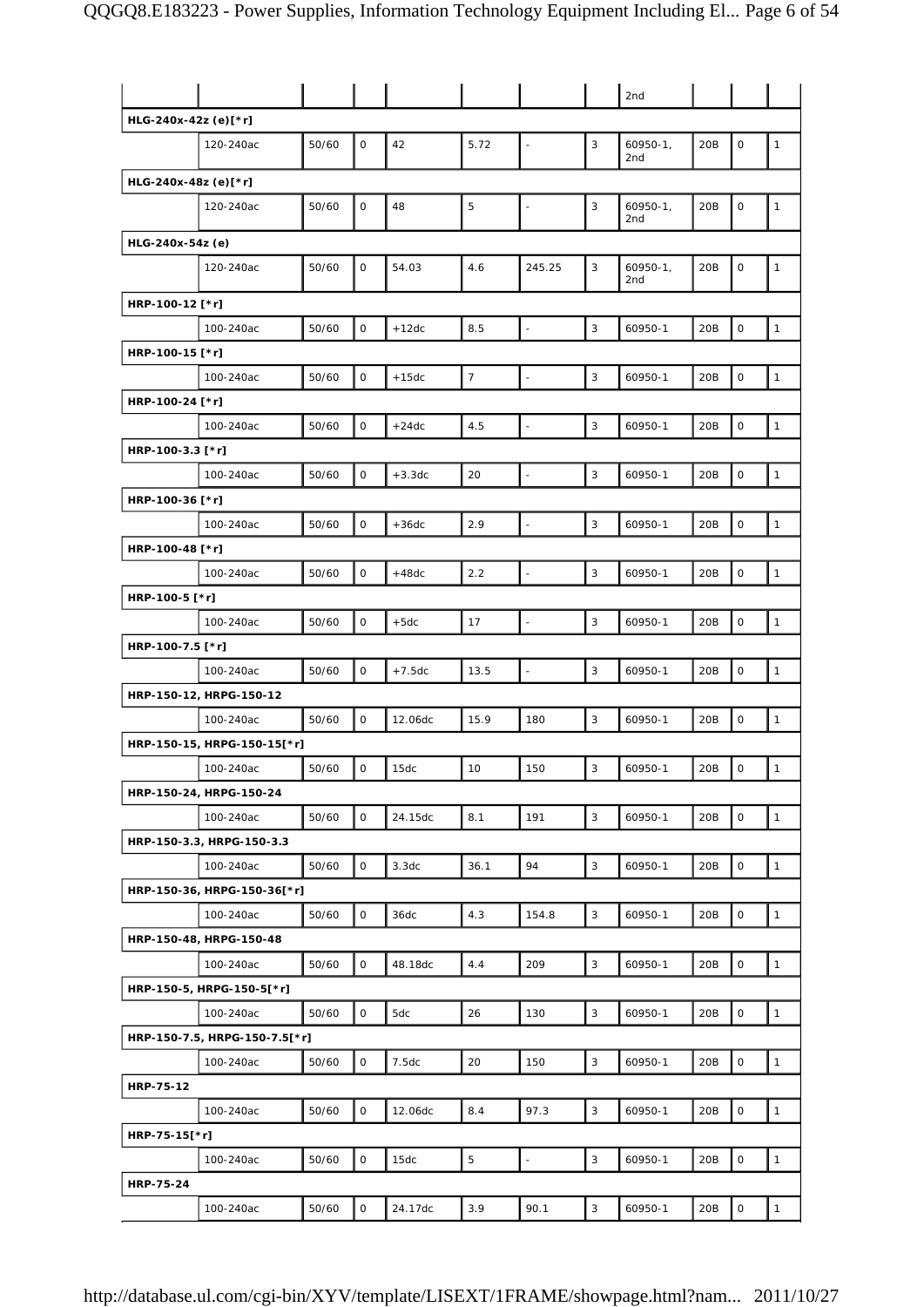# QQGQ8.E183223 - Power Supplies, Information Technology Equipment Including El... Page 7 of 54

| HRP-75-3.3[*r]     |                                     |       |             |          |                |       |   |         |     |                     |                     |
|--------------------|-------------------------------------|-------|-------------|----------|----------------|-------|---|---------|-----|---------------------|---------------------|
|                    | 100-240ac                           | 50/60 | $\mathbf 0$ | 3.3dc    | 15             |       | 3 | 60950-1 | 20B | $\mathsf O$         | $\mathbf{1}$        |
| HRP-75-36[*r]      |                                     |       |             |          |                |       |   |         |     |                     |                     |
|                    | 100-240ac                           | 50/60 | $\mathbf 0$ | 36dc     | 2.1            |       | 3 | 60950-1 | 20B | $\mathsf{O}\xspace$ | 1                   |
| <b>HRP-75-48</b>   |                                     |       |             |          |                |       |   |         |     |                     |                     |
|                    | 100-240ac                           | 50/60 | 0           | 48.1dc   | 1.93           | 92.2  | 3 | 60950-1 | 20B | $\mathbf 0$         | $\mathbf{1}$        |
| <b>HRP-75-5</b>    |                                     |       |             |          |                |       |   |         |     |                     |                     |
|                    | 100-240ac                           | 50/60 | $\mathsf O$ | 5.06dc   | 18             | 78    | 3 | 60950-1 | 20B | $\mathsf{O}\xspace$ | $\mathbf{1}$        |
| HRP-75-7.5[*r]     |                                     |       |             |          |                |       |   |         |     |                     |                     |
|                    | 100-240ac                           | 50/60 | $\mathsf O$ | 7.5dc    | 10             |       | 3 | 60950-1 | 20B | $\mathsf{O}\xspace$ | $\mathbf{1}$        |
| HRPX-200-Y (f)[*r] |                                     |       |             |          |                |       |   |         |     |                     |                     |
|                    | 100-240ac                           | 50/60 | $\mathbf 0$ | 48dc     | 4.3            | 206.4 | 3 | 60950-1 | 20B | $\mathbf 0$         | $\mathsf{O}$        |
|                    | HRPX-300-12 (X=G or blank) $[*r]$   |       |             |          |                |       |   |         |     |                     |                     |
|                    | 100-240Vac                          | 50/60 | $\mathbf 0$ | 12dc     | 27             | 324   | 3 | 60950-1 | 20B | $\mathbf 0$         | $\mathbf{1}$        |
|                    | HRPX-300-15 (X=G or blank) $[*r]$   |       |             |          |                |       |   |         |     |                     |                     |
|                    | 100-240Vac                          | 50/60 | $\mathsf O$ | 15dc     | 22             | 330   | 3 | 60950-1 | 20B | $\mathsf{O}\xspace$ | $\mathbf{1}$        |
|                    | HRPX-300-24 (X=G or blank)[*r]      |       |             |          |                |       |   |         |     |                     |                     |
|                    | 100-240Vac                          | 50/60 | 0           | 24dc     | 14             | 336   | 3 | 60950-1 | 20B | $\mathsf O$         | $\mathbf{1}$        |
|                    | HRPX-300-3.3 (X=G or blank)[*r]     |       |             |          |                |       |   |         |     |                     |                     |
|                    | 100-240Vac                          | 50/60 | $\circ$     | 3.3dc    | 60             | 198   | 3 | 60950-1 | 20B | $\mathsf{O}\xspace$ | $\mathbf{1}$        |
|                    | HRPX-300-36 (X=G or blank)[*r]      |       |             |          |                |       |   |         |     |                     |                     |
|                    | 100-240Vac                          | 50/60 | 0           | 36dc     | 9              | 324   | 3 | 60950-1 | 20B | 0                   | 1                   |
|                    | HRPX-300-48 (X=G or blank) $[*r]$   |       |             |          |                |       |   |         |     |                     |                     |
|                    | 100-240Vac                          | 50/60 | $\mathsf O$ | 48dc     | $\overline{7}$ | 336   | 3 | 60950-1 | 20B | $\mathbf 0$         | $\mathbf{1}$        |
|                    | HRPX-300-5 (X=G or blank)[*r]       |       |             |          |                |       |   |         |     |                     |                     |
|                    | 100-240Vac                          | 50/60 | $\mathsf O$ | 5dc      | 60             | 300   | 3 | 60950-1 | 20B | $\mathsf{O}\xspace$ | $\mathbf{1}$        |
|                    | HRPX-300-7.5 (X=G or blank)[*r]     |       |             |          |                |       |   |         |     |                     |                     |
|                    | 100-240Vac                          | 50/60 | 0           | 7.5dc    | 40             | 300   | 3 | 60950-1 | 20B | 0                   | 1                   |
|                    | HRPX-450-12 (X=G or blank)[*r]      |       |             |          |                |       |   |         |     |                     |                     |
|                    | 100-240Vac                          | 50/60 | 0           | $+12dc$  | 37.5           | 450   | 3 | 60950-1 | 20B | 0                   | 1                   |
|                    | HRPX-450-15 (X=G or blank) $[*r]$   |       |             |          |                |       |   |         |     |                     |                     |
|                    | 100-240Vac                          | 50/60 | $\mathsf O$ | $+15dc$  | 30             | 450   | 3 | 60950-1 | 20B | $\mathsf{O}\xspace$ | $\mathbf{1}$        |
|                    | HRPX-450-24 (X=G or blank)[*r]      |       |             |          |                |       |   |         |     |                     |                     |
|                    | 100-240Vac                          | 50/60 | $\mathsf O$ | $+24dc$  | 18.8           | 451.2 | 3 | 60950-1 | 20B | $\mathsf{O}\xspace$ | $\mathbf{1}$        |
|                    | HRPX-450-3.3 (X=G or blank)[*r]     |       |             |          |                |       |   |         |     |                     |                     |
|                    | 100-240Vac                          | 50/60 | $\mathsf O$ | $+3.3dc$ | 90             | 297   | 3 | 60950-1 | 20B | $\mathbf 0$         | $\mathbf{1}$        |
|                    | HRPX-450-36 (X=G or blank)[*r]      |       |             |          |                |       |   |         |     |                     |                     |
|                    | 100-240Vac                          | 50/60 | 0           | $+36dc$  | 12.5           | 450   | 3 | 60950-1 | 20B | $\mathbf 0$         | $\mathbf{1}$        |
|                    | HRPX-450-48 (X=G or blank)[*r]      |       |             |          |                |       |   |         |     |                     |                     |
|                    | 100-240Vac                          | 50/60 | $\mathsf O$ | $+48dc$  | 9.5            | 456   | 3 | 60950-1 | 20B | $\mathsf{O}\xspace$ | $\mathbf{1}$        |
|                    | HRPX-450-5 (X=G or blank) $[*r]$    |       |             |          |                |       |   |         |     |                     |                     |
|                    | 100-240Vac                          | 50/60 | 0           | $+5dc$   | 90             | 450   | 3 | 60950-1 | 20B | $\mathsf O$         | $\mathbf{1}$        |
|                    | HRPX-450-7.5 (X=G or blank)[*r]     |       |             |          |                |       |   |         |     |                     |                     |
|                    | 100-240Vac                          | 50/60 | $\circ$     | $+7.5dc$ | 60             | 450   | 3 | 60950-1 | 20B | $\mathsf{O}\xspace$ | $\mathbf{1}$        |
|                    | HRPX-600-12 (where X is G or blank) |       |             |          |                |       |   |         |     |                     |                     |
|                    | 100-240ac                           | 50/60 | 0           | 12dc     | 53             |       | 3 | 60950-1 | 20B | 0                   | $\mathsf{O}\xspace$ |
|                    |                                     |       |             |          |                |       |   |         |     |                     |                     |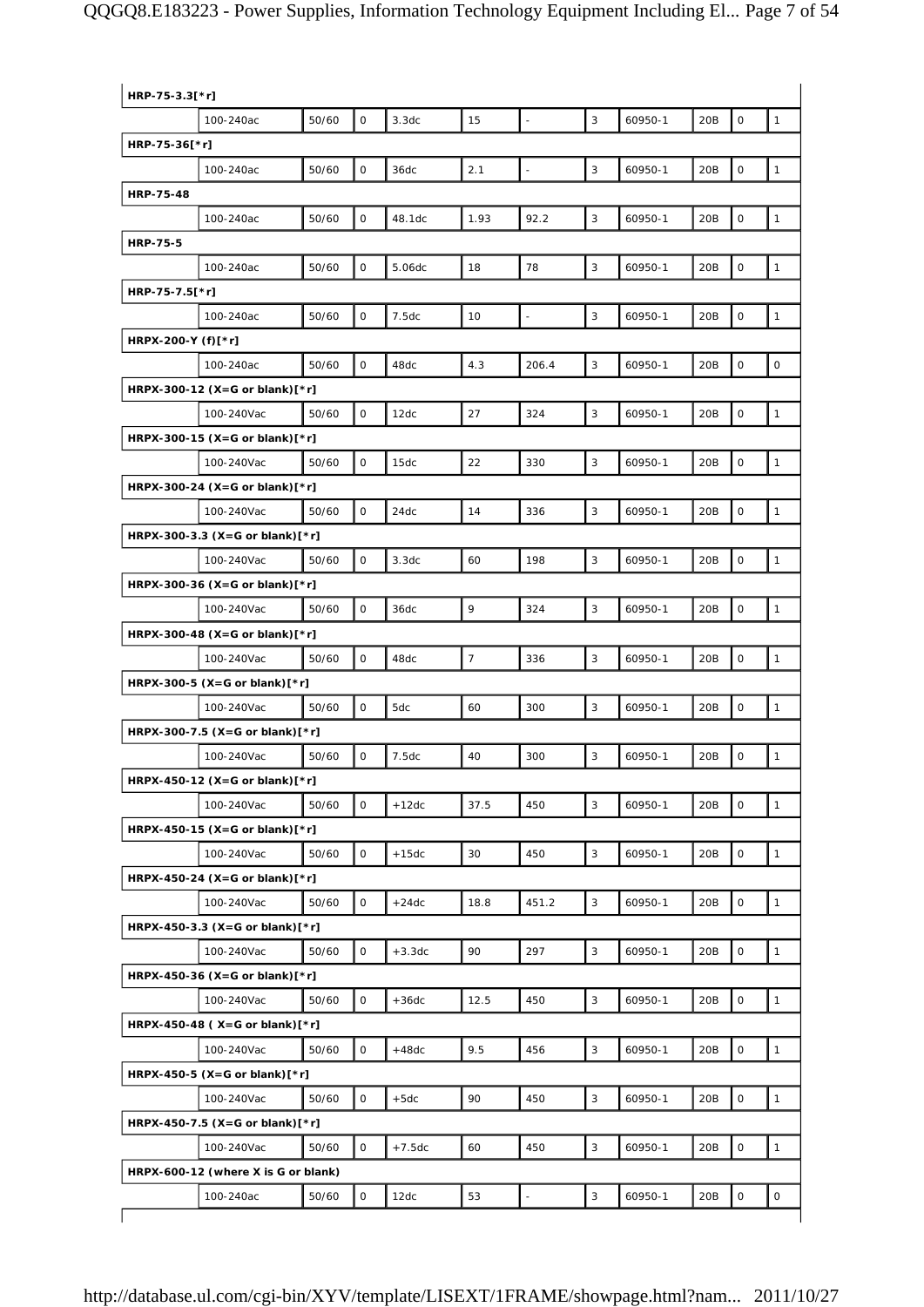| HRPX-600-15 (where X is G or blank) |                                                    |           |              |             |                |                          |                |                               |     |                     |                     |
|-------------------------------------|----------------------------------------------------|-----------|--------------|-------------|----------------|--------------------------|----------------|-------------------------------|-----|---------------------|---------------------|
|                                     | 100-240ac                                          | 50/60     | $\mathbf 0$  | 15dc        | 43             |                          | 3              | 60950-1                       | 20B | $\mathsf O$         | $\mathsf O$         |
|                                     | HRPX-600-24, HRP-600-24GR (where X is G or blank)  |           |              |             |                |                          |                |                               |     |                     |                     |
|                                     | 100-240ac                                          | 50/60     | 0            | 24dc        | 27             | $\overline{\phantom{a}}$ | 3              | 60950-1                       | 20B | $\mathsf{O}\xspace$ | $\mathsf O$         |
|                                     | HRPX-600-3.3 (where X is G or blank)               |           |              |             |                |                          |                |                               |     |                     |                     |
|                                     | 100-240ac                                          | 50/60     | $\mathsf{O}$ | 3.3dc       | 120            | $\overline{\phantom{a}}$ | $\mathsf 3$    | 60950-1                       | 20B | $\mathsf O$         | $\mathsf{O}\xspace$ |
|                                     | HRPX-600-36 (where X is G or blank)                |           |              |             |                |                          |                |                               |     |                     |                     |
|                                     | 100-240ac                                          | 50/60     | $\mathsf O$  | 36dc        | 17.5           | $\overline{a}$           | 3              | 60950-1                       | 20B | $\mathsf O$         | $\mathsf O$         |
|                                     | HRPX-600-48, HRPX-600-48UN (where X is G or blank) |           |              |             |                |                          |                |                               |     |                     |                     |
|                                     | 100-240ac                                          | 50/60     | $\mathsf O$  | 48dc        | 13             | ÷,                       | 3              | 60950-1                       | 20B | $\mathsf O$         | $\mathsf O$         |
|                                     | HRPX-600-5 (where X is G or blank)                 |           |              |             |                |                          |                |                               |     |                     |                     |
|                                     | 100-240ac                                          | 50/60     | $\mathsf{O}$ | 5dc         | 120            | $\overline{\phantom{a}}$ | $\mathsf 3$    | 60950-1                       | 20B | $\mathsf{O}\xspace$ | $\mathsf O$         |
|                                     | HRPX-600-7.5 (where X is G or blank)               |           |              |             |                |                          |                |                               |     |                     |                     |
|                                     | 100-240ac                                          | 50/60     | 0            | 7.5dc       | 80             | ä,                       | $\mathsf 3$    | 60950-1                       | 20B | $\mathsf{O}\xspace$ | $\mathsf{O}\xspace$ |
| HSP-250-2.5                         |                                                    |           |              |             |                |                          |                |                               |     |                     |                     |
|                                     | 100-240ac                                          | 50/60     | 0            | 2.58        | 61.06          | 146.99                   | 3              | $60950-1,$<br>2 <sub>nd</sub> | 20B | $\mathbf 0$         | $\mathbf{1}$        |
| HSP-250-3.6                         |                                                    |           |              |             |                |                          |                |                               |     |                     |                     |
|                                     | 100-240ac                                          | 50/60     | 0            | 3.68        | 62.5           | 192.61                   | 3              | $60950 - 1$ ,                 | 20B | $\mathsf{O}\xspace$ | $\mathbf{1}$        |
|                                     |                                                    |           |              |             |                |                          |                | 2nd                           |     |                     |                     |
| HSP-250-5                           |                                                    |           |              |             |                |                          |                |                               |     |                     |                     |
|                                     | 100-240ac                                          | 50/60     | 0            | 5.07        | 65.45          | 277.1                    | 3              | $60950-1,$<br>2nd             | 20B | $\mathsf{O}\xspace$ | $\mathbf{1}$        |
| <b>ID-60B</b>                       | 100-240ac                                          | 50/60     | 0            | 5.06        | 24             | 71                       | 3              | 60950-1                       | 20B | $\mathsf{O}\xspace$ | 0                   |
|                                     |                                                    |           |              | 27.48       | 3.6            | 77                       | 3              |                               |     |                     |                     |
| <b>IPC-200</b><br>$[\cdot r]$       | 100-240ac                                          | $47 - 63$ | 0            | 3.3         | 15             | $\blacksquare$           | 3              | 60950-1                       | 20B | $\mathsf{O}\xspace$ | $\mathbf{1}$        |
|                                     |                                                    |           |              | 5           | 25             | ÷,                       | 3              |                               |     |                     |                     |
|                                     |                                                    |           |              | 12          | 13             | $\overline{a}$           | 3              |                               |     |                     |                     |
|                                     |                                                    |           |              | $-5$        | 0.5            | $\overline{\phantom{a}}$ | 3              |                               |     |                     |                     |
|                                     |                                                    |           |              | -12         | 1              |                          | 3              |                               |     |                     |                     |
|                                     |                                                    |           |              | 5           | $\overline{2}$ | $\overline{a}$           | $\mathsf 3$    |                               |     |                     |                     |
| IPC-250<br>$[\cdot r]$              | 100-240ac                                          | $47 - 63$ | $\mathsf{O}$ | 3.3         | 20             | $\overline{\phantom{a}}$ | $\overline{3}$ | 60950-1                       | 20B | 0                   | $\mathbf{1}$        |
|                                     |                                                    |           |              | 5           | 25             | $\blacksquare$           | $\mathsf 3$    |                               |     |                     |                     |
|                                     |                                                    |           |              | 12          | 15             | $\overline{\phantom{a}}$ | 3              |                               |     |                     |                     |
|                                     |                                                    |           |              | $-5$        | 0.5            | $\sim$                   | $\mathsf 3$    |                               |     |                     |                     |
|                                     |                                                    |           |              | $-12$       | $\mathbf{1}$   | $\blacksquare$           | 3              |                               |     |                     |                     |
|                                     |                                                    |           |              | 5           | $\overline{2}$ | $\overline{\phantom{a}}$ | $\mathsf 3$    |                               |     |                     |                     |
| IPC-300A[*r]                        |                                                    |           |              |             |                |                          |                |                               |     |                     |                     |
|                                     | 100-240ac                                          | $47 - 63$ | $\mathsf{O}$ | 3.3         | 20             | $\overline{\phantom{a}}$ | $\mathsf 3$    | 60950-1                       | 20B | $\mathsf{O}\xspace$ | $\mathbf{1}$        |
|                                     |                                                    |           |              | 5           | 30             | $\overline{\phantom{a}}$ | 3              |                               |     |                     |                     |
|                                     |                                                    |           |              | 12          | 18             | $\overline{\phantom{a}}$ | $\mathsf 3$    |                               |     |                     |                     |
|                                     |                                                    |           |              | $-5$        | 0.5            | $\overline{\phantom{a}}$ | 3              |                               |     |                     |                     |
|                                     |                                                    |           |              | $-12$       | $\mathbf{1}$   | $\overline{\phantom{a}}$ | $\mathsf 3$    |                               |     |                     |                     |
|                                     |                                                    |           |              | 5           | $\overline{2}$ |                          | $\mathsf 3$    |                               |     |                     |                     |
| IPC-300B[*r]                        |                                                    |           |              |             |                |                          |                |                               |     |                     |                     |
|                                     | 100-240ac                                          | $47 - 63$ | $\mathsf{O}$ | 24          | $\mathbf{3}$   | $\overline{\phantom{a}}$ | $\mathsf 3$    | 60950-1                       | 20B | 0                   | $\mathbf{1}$        |
|                                     |                                                    |           |              | $\mathbf 5$ | 30             | $\overline{\phantom{a}}$ | $\mathsf 3$    |                               |     |                     |                     |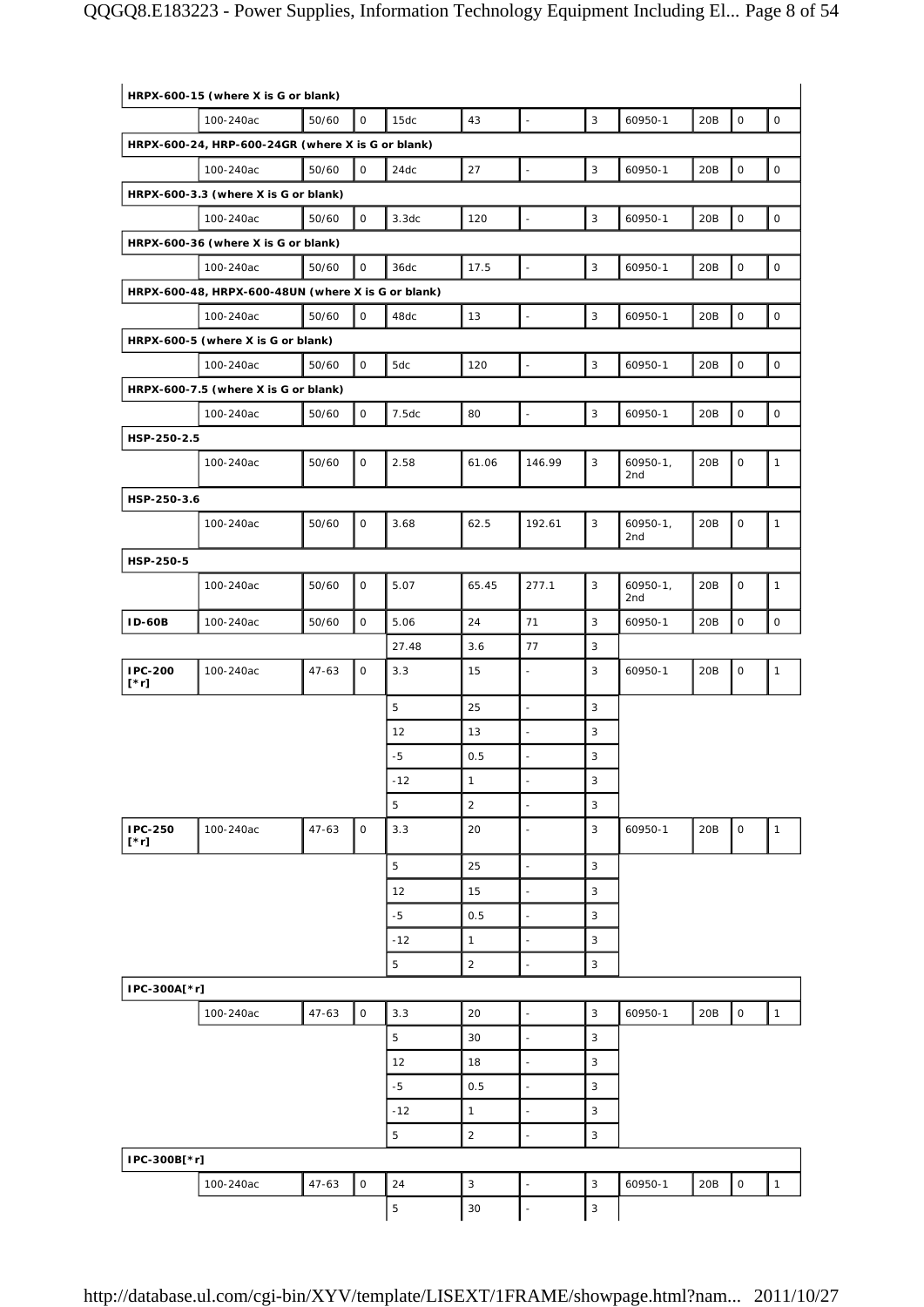|                  |           |       | Ш                   |          |              |                          |              |         |     |                     |                     |
|------------------|-----------|-------|---------------------|----------|--------------|--------------------------|--------------|---------|-----|---------------------|---------------------|
|                  |           |       |                     | 12       | 18           | $\overline{\phantom{a}}$ | 3            |         |     |                     |                     |
|                  |           |       |                     | $-5$     | 0.5          | ÷,                       | 3            |         |     |                     |                     |
|                  |           |       |                     | $-12$    | $\mathbf{1}$ | $\overline{\phantom{a}}$ | 3            |         |     |                     |                     |
|                  |           |       |                     | 5        | $\sqrt{2}$   |                          | 3            |         |     |                     |                     |
| <b>IQ-60D</b>    | 100-240ac | 50/60 | $\mathsf{O}\xspace$ | 5.07     | 13           | 60                       | 3            | 60950-1 | 20B | $\mathsf O$         | $\mathsf O$         |
|                  |           |       |                     | 27.24    | 3.2          | 73                       | 3            |         |     |                     |                     |
|                  |           |       |                     | 13.34    | 6.8          | 58                       | 3            |         |     |                     |                     |
|                  |           |       |                     | $-13.35$ | 6.8          | 57                       | 3            |         |     |                     |                     |
| <b>IQ-60F</b>    | 100-240ac | 50/60 | $\mathsf{O}$        | 5.08     | 11.5         | 58                       | 3            | 60950-1 | 20B | $\mathsf O$         | $\mathsf{O}\xspace$ |
|                  |           |       |                     | 17.23    | 4.7          | 63                       | 3            |         |     |                     |                     |
|                  |           |       |                     | 28.7     | 3.7          | 69                       | 3            |         |     |                     |                     |
|                  |           |       |                     | $-16.23$ | 5.4          | 60                       | 3            |         |     |                     |                     |
| IT-60D[*r]       | 100-240ac | 50/60 | $\mathsf O$         | 5        | 3            | $\blacksquare$           | 3            | 60950-1 | 20B | $\mathsf O$         | $\mathsf O$         |
|                  |           |       |                     | 12       | 0.8          | $\overline{\phantom{a}}$ | 3            |         |     |                     |                     |
|                  |           |       |                     | 24       | 1.4          | $\frac{1}{2}$            | 3            |         |     |                     |                     |
| IT-60F[*r]       | 100-240ac | 50/60 | $\mathsf O$         | 5        | 3            | ä,                       | 3            | 60950-1 | 20B | $\mathsf{O}\xspace$ | $\mathsf O$         |
|                  |           |       |                     | 15       | 0.8          | $\frac{1}{2}$            | 3            |         |     |                     |                     |
|                  |           |       |                     | 24       | 1.3          |                          | $\mathsf 3$  |         |     |                     |                     |
| LPP-100-12       |           |       |                     |          |              |                          |              |         |     |                     |                     |
|                  | 100-240ac | 50/60 | $\mathsf{O}$        | 12.06    | 10.1         | 104                      | 3            | 60950-1 | 20B | $\mathsf O$         | $\mathbf{1}$        |
| LPP-100-13.5[*r] |           |       |                     |          |              |                          |              |         |     |                     |                     |
|                  | 100-240ac | 50/60 | $\mathsf O$         | 13.5     | 7.5          | 101.25                   | $\mathsf 3$  | 60950-1 | 20B | $\mathsf{O}\xspace$ | $\mathbf{1}$        |
| LPP-100-15[*r]   |           |       |                     |          |              |                          |              |         |     |                     |                     |
|                  | 100-240ac | 50/60 | $\mathsf O$         | 15       | 6.7          | 100.5                    | $\mathsf 3$  | 60950-1 | 20B | $\mathsf O$         | $\mathbf{1}$        |
| LPP-100-24[*r]   |           |       |                     |          |              |                          |              |         |     |                     |                     |
|                  | 100-240ac | 50/60 | $\mathsf O$         | 24       | 4.2          | 100.8                    | 3            | 60950-1 | 20B | $\mathsf O$         | $\mathbf{1}$        |
| LPP-100-27       |           |       |                     |          |              |                          |              |         |     |                     |                     |
|                  | 100-240ac | 50/60 | 0                   | 27.19    | 4.9          | 115                      | 3            | 60950-1 | 20B | $\mathsf O$         | $\mathbf{1}$        |
| LPP-100-3.3[*r]  |           |       |                     |          |              |                          |              |         |     |                     |                     |
|                  | 100-240ac | 50/60 | $\mathsf O$         | 3.3      | 20           | 66                       | $\mathsf 3$  | 60950-1 | 20B | $\mathsf O$         | $\mathbf{1}$        |
| LPP-100-48       |           |       |                     |          |              |                          |              |         |     |                     |                     |
|                  | 100-240ac | 50/60 | $\mathsf{O}$        | 48.24    | 3.12         | 104                      | $\mathbf{3}$ | 60950-1 | 20B | $\mathsf O$         | $\mathbf{1}$        |
| LPP-100-48PD     |           |       |                     |          |              |                          |              |         |     |                     |                     |
|                  | 100-240ac | 50/60 | $\mathsf O$         | 48.24    | 3.12         | 104                      | $\mathsf 3$  | 60950-1 | 20B | $\mathsf{O}\xspace$ | $\mathbf{1}$        |
| LPP-100-5        |           |       |                     |          |              |                          |              |         |     |                     |                     |
|                  | 100-240ac | 50/60 | $\mathsf{O}$        | 4.87     | 25.3         | 111                      | $\mathsf 3$  | 60950-1 | 20B | $\mathsf O$         | $\mathbf{1}$        |
| LPP-100-7.5[*r]  |           |       |                     |          |              |                          |              |         |     |                     |                     |
|                  | 100-240ac | 50/60 | $\mathsf O$         | 7.5      | 13.5         | 101.25                   | $\mathbf{3}$ | 60950-1 | 20B | $\mathsf{O}\xspace$ | $\mathbf{1}$        |
| LPP-100ZX-13.5   |           |       |                     |          |              |                          |              |         |     |                     |                     |
|                  | 100-240ac | 50/60 | $\mathsf{O}$        | 48.24dc  | 3.12         | 104                      | $\mathbf{3}$ | 60950-1 | 20B | $\mathsf O$         | $\mathsf{O}\xspace$ |
| LPP-150-12[*r]   |           |       |                     |          |              |                          |              |         |     |                     |                     |
|                  | 100-240ac | 50/60 | $\mathsf O$         | 12       | 12.5         | $\overline{\phantom{a}}$ | $\mathsf 3$  | 60950-1 | 20B | $\mathbf 0$         | $\mathsf O$         |
| LPP-150-12M[*r]  |           |       |                     |          |              |                          |              |         |     |                     |                     |
|                  | 100-240ac | 50/60 | $\mathsf{O}$        | 13       | 11           | $\blacksquare$           | $\mathbf{3}$ | 60950-1 | 20B | $\mathsf O$         | $\mathbf{1}$        |
| LPP-150-13.5[*r] |           |       |                     |          |              |                          |              |         |     |                     |                     |
|                  | 100-240ac | 50/60 | $\mathsf O$         | 13.5     | 11.2         | $\overline{\phantom{a}}$ | $\sqrt{3}$   | 60950-1 | 20B | $\mathsf O$         | $\mathsf O$         |
| ┍                |           |       |                     |          |              |                          |              |         |     |                     |                     |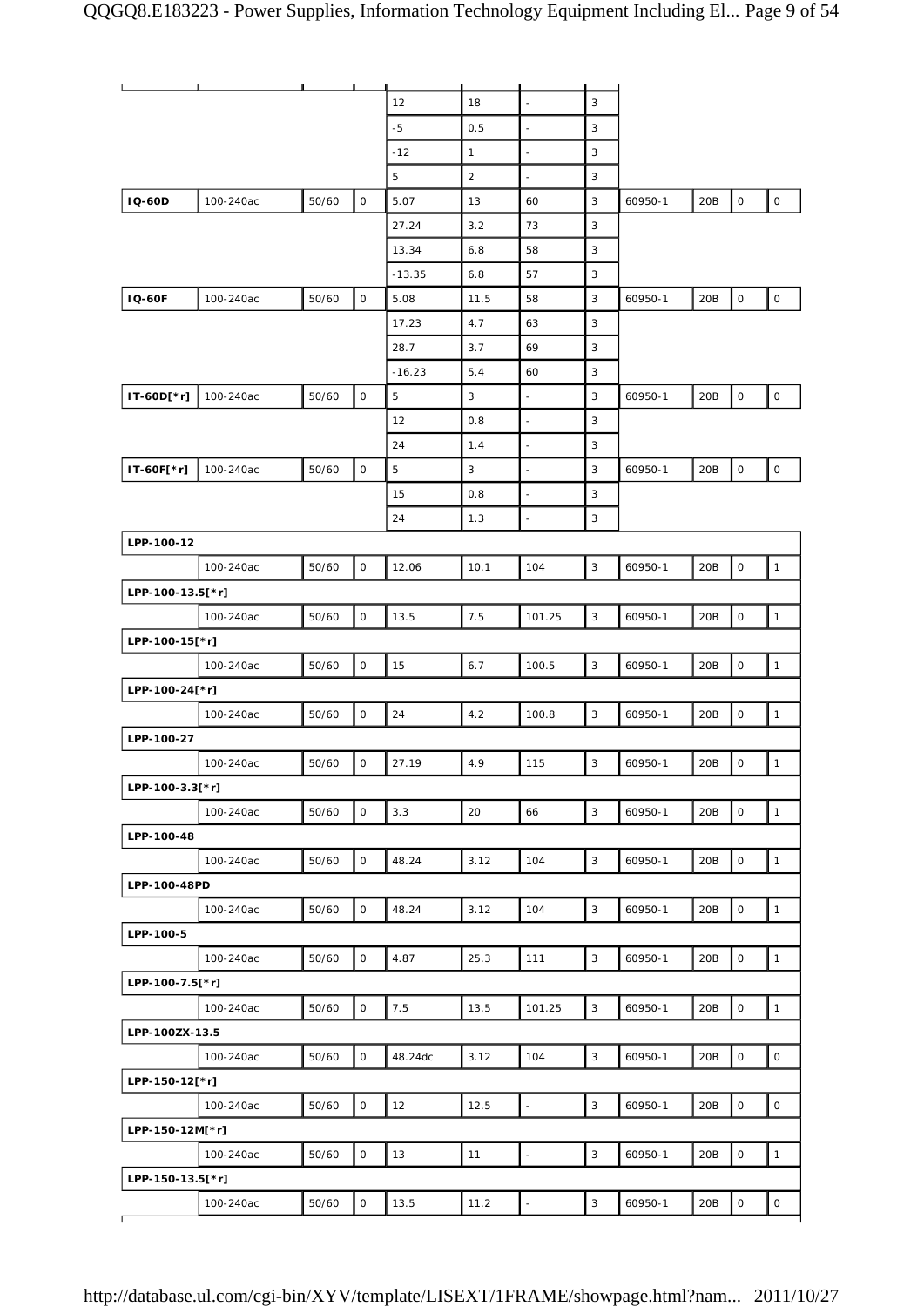| LPP-150-15[*r]   |                       |       |              |        |      |                          |              |         |     |                     |                     |
|------------------|-----------------------|-------|--------------|--------|------|--------------------------|--------------|---------|-----|---------------------|---------------------|
|                  | 100-240ac             | 50/60 | $\mathbf 0$  | 15     | 10   | $\Box$                   | $\mathbf{3}$ | 60950-1 | 20B | $\mathsf O$         | $\mathsf{O}$        |
| LPP-150-24       |                       |       |              |        |      |                          |              |         |     |                     |                     |
|                  | 100-240ac             | 50/60 | $\mathsf O$  | 24.25  | 10.9 | 210                      | 3            | 60950-1 | 20B | $\mathsf O$         | $\mathsf{O}\xspace$ |
| LPP-150-27[*r]   |                       |       |              |        |      |                          |              |         |     |                     |                     |
|                  | 100-240ac             | 50/60 | $\mathsf{O}$ | 27     | 5.6  | $\Box$                   | $\mathbf{3}$ | 60950-1 | 20B | $\mathsf{O}\xspace$ | $\mathsf O$         |
| LPP-150-3.3[*r]  |                       |       |              |        |      |                          |              |         |     |                     |                     |
|                  | 100-240ac             | 50/60 | $\mathsf O$  | 3.3    | 30   | $\Box$                   | 3            | 60950-1 | 20B | 0                   | $\mathsf O$         |
| LPP-150-48       |                       |       |              |        |      |                          |              |         |     |                     |                     |
|                  | 100-240ac             | 50/60 | $\mathsf{O}$ | 48.32  | 12.1 | 225                      | 3            | 60950-1 | 20B | $\mathsf{O}\xspace$ | $\mathsf O$         |
| LPP-150-5[*r]    |                       |       |              |        |      |                          |              |         |     |                     |                     |
|                  | 100-240ac             | 50/60 | $\mathsf O$  | 5.09   | 36.2 | 163                      | 3            | 60950-1 | 20B | 0                   | $\mathsf{O}\xspace$ |
| LPP-150-7.5[*r]  |                       |       |              |        |      |                          |              |         |     |                     |                     |
|                  | 100-240ac             | 50/60 | $\mathsf O$  | 7.5    | 20   | $\overline{\phantom{a}}$ | 3            | 60950-1 | 20B | $\mathsf O$         | $\mathsf O$         |
| LPS-100-12[*r]   |                       |       |              |        |      |                          |              |         |     |                     |                     |
|                  | 100-120/<br>200-240ac | 50/60 | $\mathsf O$  | 12     | 8.4  | $\blacksquare$           | 3            | 60950-1 | 20B | 0                   | $\mathbf{1}$        |
| LPS-100-13.5[*r] |                       |       |              |        |      |                          |              |         |     |                     |                     |
|                  | 100-120/<br>200-240ac | 50/60 | $\mathsf O$  | 13.5   | 7.5  | $\overline{\phantom{a}}$ | 3            | 60950-1 | 20B | 0                   | $\mathbf{1}$        |
| LPS-100-15[*r]   |                       |       |              |        |      |                          |              |         |     |                     |                     |
|                  | 100-120/<br>200-240ac | 50/60 | $\mathbf 0$  | 15     | 6.7  | 101                      | 3            | 60950-1 | 20B | $\mathsf O$         | $\mathbf{1}$        |
| LPS-100-24[*r]   |                       |       |              |        |      |                          |              |         |     |                     |                     |
|                  | 100-120/<br>200-240ac | 50/60 | $\mathsf O$  | 24     | 4.2  | 101                      | 3            | 60950-1 | 20B | $\mathsf O$         | $\mathsf O$         |
| LPS-100-27[*r]   |                       |       |              |        |      |                          |              |         |     |                     |                     |
|                  | 100-120/<br>200-240ac | 50/60 | $\mathsf O$  | 27     | 3.8  | 103                      | 3            | 60950-1 | 20B | $\mathsf O$         | $\mathsf O$         |
| LPS-100-3.3[*r]  |                       |       |              |        |      |                          |              |         |     |                     |                     |
|                  | 100-120/<br>200-240ac | 50/60 | $\mathsf O$  | 3.3    | 20   | 66                       | 3            | 60950-1 | 20B | $\mathsf O$         | $\mathsf O$         |
| LPS-100-48       |                       |       |              |        |      |                          |              |         |     |                     |                     |
|                  | 100-120/<br>200-240ac | 50/60 | $\mathsf O$  | 48.03  | 2.48 | 130                      | $\mathsf 3$  | 60950-1 | 20B | $\mathsf O$         | $\mathbf{1}$        |
| LPS-100-5        |                       |       |              |        |      |                          |              |         |     |                     |                     |
|                  | 100-120/<br>200-240ac | 50/60 | 0            | 5.03   | 24   | 106.32                   | 3            | 60950-1 | 20B | 0                   | $\mathsf O$         |
| LPS-100-7.5[*r]  |                       |       |              |        |      |                          |              |         |     |                     |                     |
|                  | 100-120/<br>200-240ac | 50/60 | $\mathsf{O}$ | 7.5    | 13.3 | $\overline{\phantom{a}}$ | 3            | 60950-1 | 20B | 0                   | $\mathbf{1}$        |
| LPS-50-12[*r]    |                       |       |              |        |      |                          |              |         |     |                     |                     |
|                  | 100-240ac             | 50/60 | 0            | 12dc   | 4.2  | $\ddot{\phantom{1}}$     | $\mathsf 3$  | 60950-1 | 20B | $\mathsf O$         | $\mathsf{O}$        |
| LPS-50-13.5[*r]  |                       |       |              |        |      |                          |              |         |     |                     |                     |
|                  | 100-240ac             | 50/60 | $\mathsf O$  | 13.5dc | 3.8  | $\omega$                 | $\mathbf{3}$ | 60950-1 | 20B | $\mathsf{O}$        | $\mathsf{O}$        |
| LPS-50-15[*r]    |                       |       |              |        |      |                          |              |         |     |                     |                     |
|                  | 100-240ac             | 50/60 | $\mathsf O$  | 15dc   | 3.4  | $\overline{\phantom{a}}$ | 3            | 60950-1 | 20B | $\mathsf{O}\xspace$ | $\mathsf{O}$        |
| LPS-50-24[*r]    |                       |       |              |        |      |                          |              |         |     |                     |                     |
|                  | 100-240ac             | 50/60 | $\mathsf O$  | 24     | 2.1  | $\overline{\phantom{a}}$ | 3            | 60950-1 | 20B | $\mathsf O$         | $\mathbf{1}$        |
| LPS-50-27[*r]    |                       |       |              |        |      |                          |              |         |     |                     |                     |
|                  | 100-240ac             | 50/60 | $\mathsf{O}$ | 27     | 1.9  | $\overline{\phantom{a}}$ | $\mathbf{3}$ | 60950-1 | 20B | 0                   | $\mathbf{1}$        |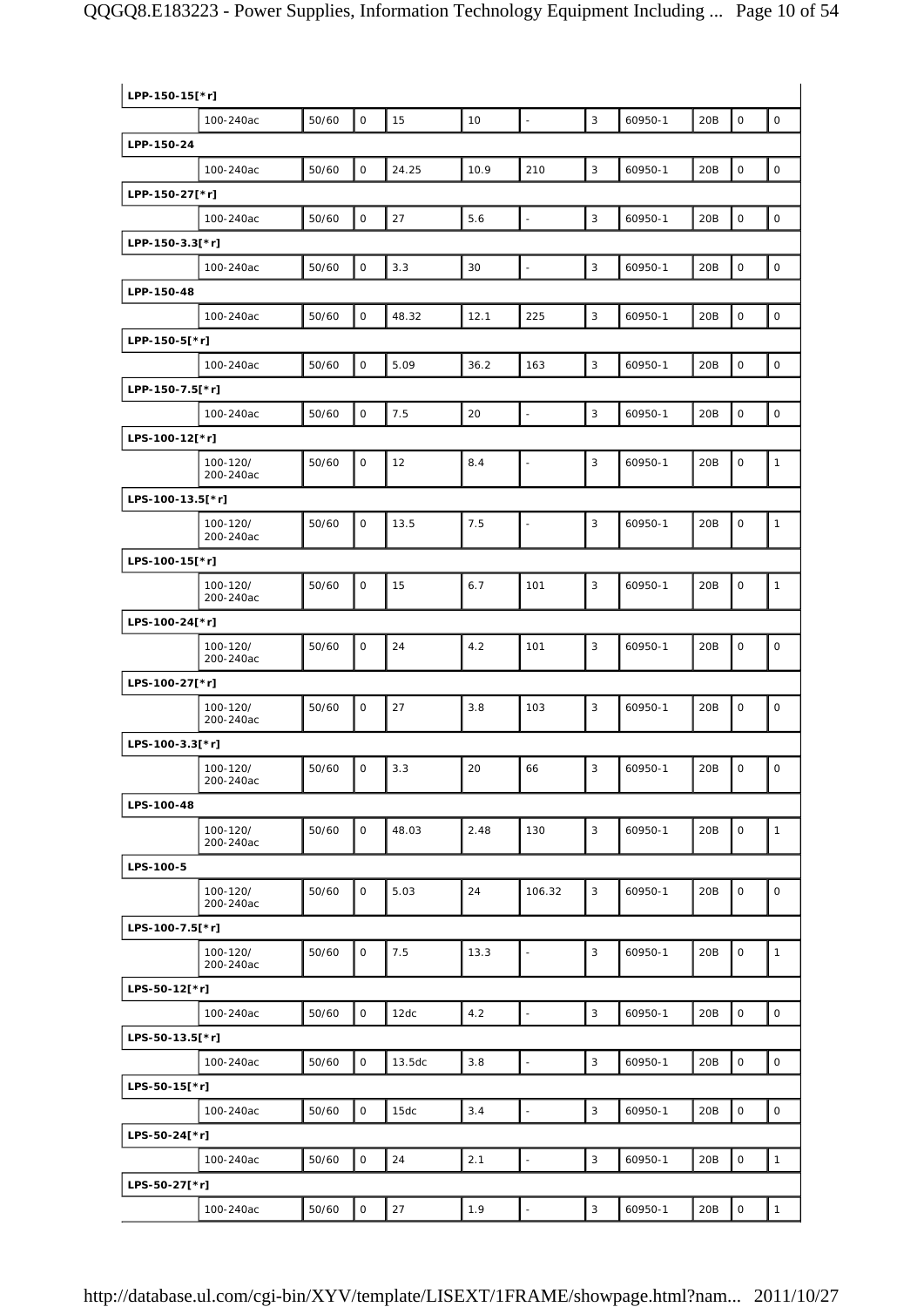| LPS-50-3.3[*r]   |                                                        |                |                |             |                |                          |                           |         |     |                     |                     |
|------------------|--------------------------------------------------------|----------------|----------------|-------------|----------------|--------------------------|---------------------------|---------|-----|---------------------|---------------------|
|                  | 100-240ac                                              | 50/60          | $\mathsf{O}$   | 3.3         | 10             | $\overline{\phantom{a}}$ | $\mathsf 3$               | 60950-1 | 20B | 0                   | $\mathbf{1}$        |
| LPS-50-48[*r]    |                                                        |                |                |             |                |                          |                           |         |     |                     |                     |
|                  | 100-240ac                                              | 50/60          | $\mathsf O$    | 48dc        | 1.1            | $\Box$                   | $\sqrt{3}$                | 60950-1 | 20B | 0                   | $\mathsf{O}\xspace$ |
| LPS-50-5[*r]     |                                                        |                |                |             |                |                          |                           |         |     |                     |                     |
|                  | 100-240ac                                              | 50/60          | $\mathsf O$    | 5dc         | 10             | $\Box$                   | $\mathbf{3}$              | 60950-1 | 20B | 0                   | $\mathsf{O}\xspace$ |
| LPS-50-7.5       |                                                        |                |                |             |                |                          |                           |         |     |                     |                     |
|                  | 100-240ac                                              | 50/60          | $\mathsf O$    | 7.5dc       | 6.7            | $\blacksquare$           | 3                         | 60950-1 | 20B | 0                   | $\mathsf O$         |
| LPS-75-12[*r]    |                                                        |                |                |             |                |                          |                           |         |     |                     |                     |
|                  | 100-240ac                                              | 50/60          | $\mathsf{O}$   | 12          | 6.2            | $\overline{\phantom{a}}$ | $\mathsf 3$               | 60950-1 | 20B | 0                   | $\mathsf{O}\xspace$ |
| LPS-75-15[*r]    |                                                        |                |                |             |                |                          |                           |         |     |                     |                     |
|                  | 100-240ac                                              | 50/60          | $\mathsf O$    | 15          | $\overline{5}$ | $\omega_{\rm c}$         | $\mathbf{3}$              | 60950-1 | 20B | 0                   | $\mathsf{O}\xspace$ |
| LPS-75-24        |                                                        |                |                |             |                |                          |                           |         |     |                     |                     |
|                  | 100-240ac                                              | 50/60          | $\mathsf O$    | 24.1        | 4.9            | 95                       | $\mathsf 3$               | 60950-1 | 20B | $\mathsf O$         | $\mathsf{O}\xspace$ |
| LPS-75-3.3[*r]   |                                                        |                |                |             |                |                          |                           |         |     |                     |                     |
|                  | 100-240ac                                              | 50/60          | $\mathsf O$    | 3.3         | 15             | $\overline{a}$           | $\mathsf 3$               | 60950-1 | 20B | 0                   | $\mathsf O$         |
| LPS-75-48        |                                                        |                |                |             |                |                          |                           |         |     |                     |                     |
|                  | 100-240ac                                              | 50/60          | $\mathsf O$    | 48.1        | 2.6            | 98                       | $\mathbf{3}$              | 60950-1 | 20B | 0                   | $\mathsf{O}\xspace$ |
| LPS-75-5         |                                                        |                |                |             |                |                          |                           |         |     |                     |                     |
|                  | 100-240ac                                              | 50/60          | $\mathsf O$    | 5.1         | 24             | 94                       | $\mathbf{3}$              | 60950-1 | 20B | 0                   | $\mathsf O$         |
| MDR-40-12        |                                                        |                |                |             |                |                          |                           |         |     |                     |                     |
|                  | 100-240ac                                              | 50/60          | $\mathsf O$    | 12          | 3.3            | 40                       | 3                         | 60950-1 | 20B | $\mathsf{O}\xspace$ | $\mathbf{1}$        |
| MDR-40-24        |                                                        |                |                |             |                |                          |                           |         |     |                     |                     |
|                  | 100-240ac                                              | 50/60          | $\mathsf O$    | 24          | 1.7            | 40                       | $\mathsf 3$               | 60950-1 | 20B | 0                   | $\mathbf{1}$        |
| <b>MDR-40-48</b> |                                                        |                |                |             |                |                          |                           |         |     |                     |                     |
|                  | 100-240ac                                              | 50/60          | $\mathsf O$    | 48          | 0.83           | 40                       | 3                         | 60950-1 | 20B | 0                   | $\mathbf{1}$        |
| <b>MDR-40-5</b>  |                                                        |                |                |             |                |                          |                           |         |     |                     |                     |
|                  | 100-240ac                                              | 50/60          | $\mathsf O$    | $\mathbf 5$ | 6              | 40                       | $\mathsf 3$               | 60950-1 | 20B | 0                   | $\mathbf{1}$        |
| <b>MDR-60-12</b> |                                                        |                |                |             |                |                          |                           |         |     |                     |                     |
|                  | 100-240ac                                              | 50/60          | $\mathsf{O}$   | 12.1        | $6.8\,$        | 79.7                     | 3                         | 60950-1 | 20B | 0                   | $\mathbf{1}$        |
| MDR-60-24        |                                                        |                |                |             |                |                          |                           |         |     |                     |                     |
|                  | 100-240ac                                              | 50/60          | $\mathsf O$    | 24          | 2.5            | 60                       | $\mathsf 3$               | 60950-1 | 20B | 0                   | $\mathbf{1}$        |
| MDR-60-48        |                                                        |                |                |             |                |                          |                           |         |     |                     |                     |
|                  | 100-240ac                                              | 50/60          | $\mathsf{O}$   | 48.2        | 1.5            | 71.5                     | 3                         | 60950-1 | 20B | 0                   | $\mathbf{1}$        |
| <b>MDR-60-5</b>  |                                                        |                |                |             |                |                          |                           |         |     |                     |                     |
|                  | 100-240ac                                              | 50/60          | $\mathsf O$    | 5.1         | 12.6           | 59.2                     | $\mathbf{3}$              | 60950-1 | 20B | 0                   | $\mathbf{1}$        |
|                  | MHB100-24S12, MHB100-24S05, MHB100-24S24               |                |                |             |                |                          |                           |         |     |                     |                     |
|                  | 18-36dc                                                |                | $\overline{4}$ | 5.19        | 26             | 116.12                   | 3                         | 60950-1 | 20B | $\mathsf{O}\xspace$ | $\mathsf O$         |
|                  |                                                        |                |                | 15.11       | 11             | 119.04                   | 3                         |         |     |                     |                     |
|                  |                                                        |                |                | 24.2        | 7.2            | 124.63                   | 3                         |         |     |                     |                     |
|                  | MHB100-48S05, MHB100-48S12                             |                |                |             |                |                          |                           |         |     |                     |                     |
|                  | $36 - 75/$<br>48dc                                     | $\blacksquare$ | $\overline{4}$ | 5           | 46.1           | 176.4                    | 3                         | 60950-1 | 10T | 0                   | 0                   |
|                  |                                                        |                |                | 12          | 20             | 186.1                    | ä,                        |         |     |                     |                     |
|                  |                                                        |                |                | 24          | 11.8           | 202                      | $\bar{\phantom{a}}$       |         |     |                     |                     |
|                  | MHB150-48S05, MHB150-48S12, MHB150-48S24, MHB100-48S24 |                |                |             |                |                          |                           |         |     |                     |                     |
|                  | $36 - 75/$                                             | $\blacksquare$ | $\sqrt{4}$     | 5           | 46.1           | 176.4                    | $\ensuremath{\mathsf{3}}$ | 60950-1 | 10T | $\mathsf{O}\xspace$ | 0                   |
|                  |                                                        |                |                |             |                |                          |                           |         |     |                     |                     |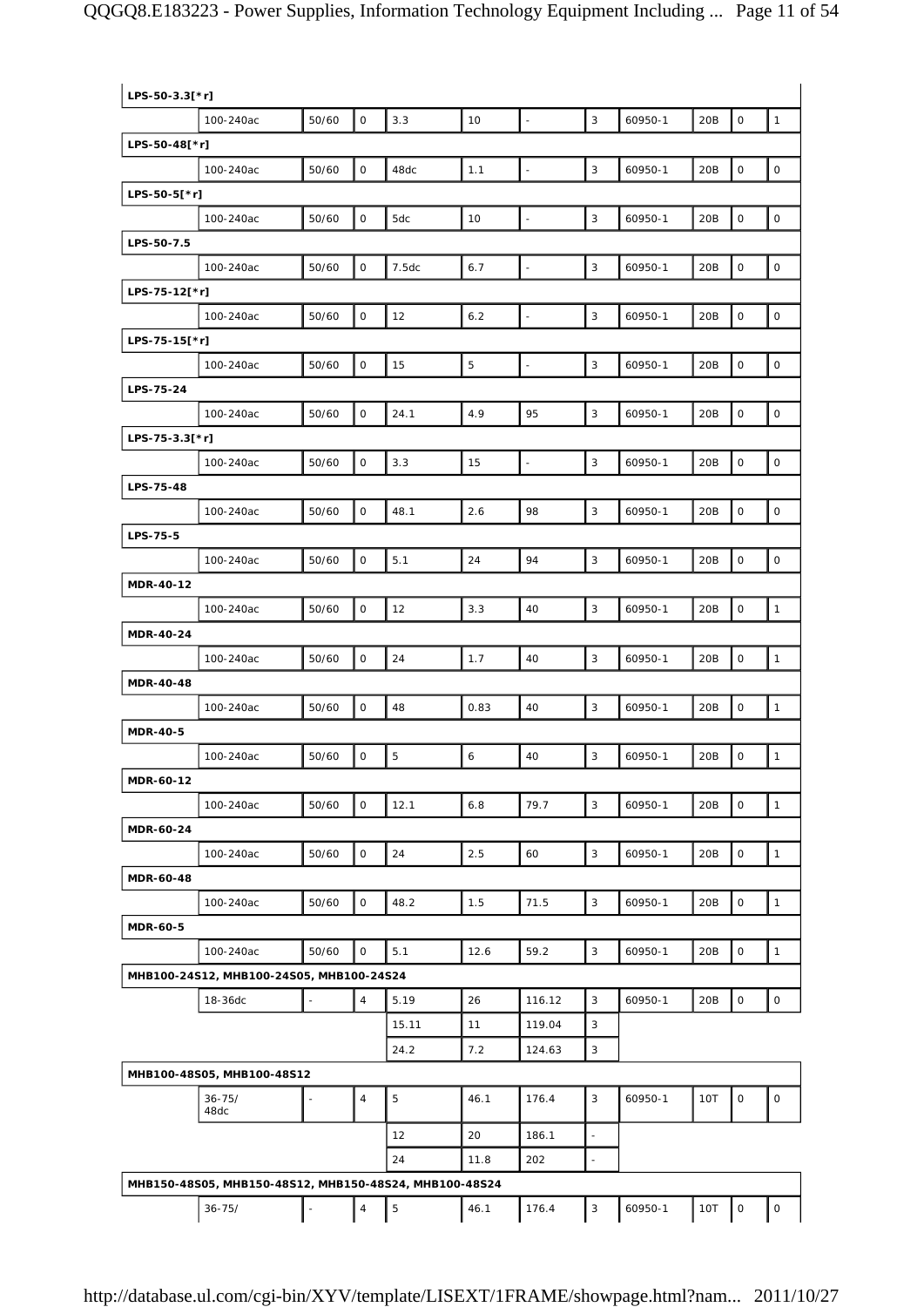|                     | 48dc                                                          |                          |                |                          |                |                          |                          |                   |     |                     |                     |
|---------------------|---------------------------------------------------------------|--------------------------|----------------|--------------------------|----------------|--------------------------|--------------------------|-------------------|-----|---------------------|---------------------|
|                     |                                                               |                          |                | 12                       | 20             | 186.1                    |                          |                   |     |                     |                     |
|                     |                                                               |                          |                | 24                       | 11.8           | 202                      | $\overline{\phantom{a}}$ |                   |     |                     |                     |
| MHB75-12S12[*r]     |                                                               |                          |                |                          |                |                          |                          |                   |     |                     |                     |
|                     | 9-18 or<br>12dc                                               | $\blacksquare$           | $\overline{4}$ | 12dc                     | 6.25           | $\ddot{\phantom{1}}$     | 3                        | 60950-1           | 4T  | $\mathsf{O}\xspace$ | $\mathsf O$         |
|                     | MHB75-12S24, MHB75-12S05                                      |                          |                |                          |                |                          |                          |                   |     |                     |                     |
|                     | 9-18 or<br>12dc                                               | ÷,                       | $\overline{4}$ | 24.1                     | $\sqrt{4}$     | 96.28                    | 3                        | 60950-1           | 20B | $\mathsf O$         | $\mathsf O$         |
|                     |                                                               |                          |                | 5.16                     | 19             | 95.97                    | 3                        |                   |     |                     |                     |
| MHB75-24S05         |                                                               |                          |                |                          |                |                          |                          |                   |     |                     |                     |
|                     | 18-36dc                                                       | $\bar{\phantom{a}}$      | $\overline{4}$ | 24.07                    | 20.3           | 121                      | 3                        | 60950-1           | 20B | $\mathsf O$         | $\mathsf{O}\xspace$ |
| MHB75-24S12[*r]     |                                                               |                          |                |                          |                |                          |                          |                   |     |                     |                     |
|                     | 18-36, or<br>24dc                                             | ÷,                       | ÷,             | 12dc                     | 6.25           | $\blacksquare$           | 3                        | 60950-1           | 20B | $\mathsf{O}\xspace$ | 0                   |
| MHB75-24S24         |                                                               |                          |                |                          |                |                          |                          |                   |     |                     |                     |
|                     | 18-36dc                                                       | ÷,                       | $\overline{4}$ | 24.07                    | 20.3           | 121                      | 3                        | 60950-1           | 20B | $\mathsf O$         | $\mathsf O$         |
| MHB75-48S05         |                                                               |                          |                |                          |                |                          |                          |                   |     |                     |                     |
|                     | $36 - 75$                                                     | $\overline{\phantom{a}}$ | $\overline{4}$ | 5.01                     | 17.6           | 85.7                     | 3                        | 60950-1           | 20B | $\bar{\phantom{a}}$ | $\mathsf{O}$        |
| MHB75-48S12         |                                                               |                          |                |                          |                |                          |                          |                   |     |                     |                     |
|                     | 36-75dc                                                       | $\overline{a}$           | $\overline{4}$ | 11.95                    | 8.18           | 97.3                     | 3                        | 60950-1           | 20B | $\mathsf O$         | $\mathsf{O}$        |
| MHB75-48S24         |                                                               |                          |                |                          |                |                          |                          |                   |     |                     |                     |
|                     | 36-75dc                                                       | $\bar{\phantom{a}}$      | $\overline{4}$ | 24.1                     | 20             | 118                      | 3                        | 60950-1           | 20B | $\mathsf O$         | $\mathsf O$         |
| MP1K0 Series[*r]    |                                                               |                          |                |                          |                |                          |                          |                   |     |                     |                     |
|                     | 100-240ac                                                     | 50/60                    | $\mathsf O$    | $\overline{a}$           |                | 1000                     | 3                        | 60950-1           | 20B | $\mathsf O$         | $\mathbf{1}$        |
| MP450 Series[*r]    |                                                               |                          |                |                          |                |                          |                          |                   |     |                     |                     |
|                     | 100-240ac                                                     | 50/60                    | 0              | $\Box$                   | $\blacksquare$ | 450                      | 3                        | 60950-1           | 20B | $\mathsf O$         | $\mathbf{1}$        |
| MP450-2KSX#-AG [*r] |                                                               |                          |                |                          |                |                          |                          |                   |     |                     |                     |
|                     | 100-240ac                                                     | 50/60                    | $\mathsf{O}$   | $\overline{\phantom{a}}$ |                | 350                      | 3                        | 60950-1           | 20B | $\mathsf{O}\xspace$ | $\mathbf{1}$        |
| MP650 Series[*r]    |                                                               |                          |                |                          |                |                          |                          |                   |     |                     |                     |
|                     | 100-240ac                                                     | 50/60                    | $\mathsf O$    | $\bar{\phantom{a}}$      | ÷,             | 650                      | 3                        | 60950-1           | 20B | $\mathsf O$         | $\mathbf{1}$        |
| MPT-120BC88         |                                                               |                          |                |                          |                |                          |                          |                   |     |                     |                     |
|                     | 100-240ac                                                     | 50/60                    | $\mathsf{O}$   | 5.06                     | 25.03          | 112.76                   | 3                        | $60950-1,$<br>2nd | 20B | $\mathsf O$         | $\mathbf{1}$        |
|                     |                                                               |                          |                | 14.253                   | 9.6            | 104.86                   | 3                        |                   |     |                     |                     |
|                     |                                                               |                          |                | 24.13                    | 1.7            | 35.22                    | 3                        |                   |     |                     |                     |
| <b>MWP-606</b>      | 100-120/<br>220-240ac                                         | 50/60                    | 0              | 5                        | 15             | $\ddot{\phantom{1}}$     | 3                        | 60950-1           | 20B | $\mathsf O$         | $\mathsf O$         |
|                     |                                                               |                          |                | 12                       | $\overline{4}$ | $\overline{\phantom{a}}$ | 3                        |                   |     |                     |                     |
|                     |                                                               |                          |                | $-5$                     | 1              | $\blacksquare$           | 3                        |                   |     |                     |                     |
|                     | MWP-607, SWN-JVS, T-115                                       |                          |                |                          |                |                          |                          |                   |     |                     |                     |
|                     | 100-120/<br>200-240ac                                         | 50/60                    | $\mathsf{O}$   | 5.08                     | 35.7           | 109                      | 3                        | 60950-1           | 20B | $\mathsf O$         | $\mathsf{O}\xspace$ |
|                     |                                                               |                          |                | 3.36                     | 36.2           | 94                       | 3                        |                   |     |                     |                     |
|                     |                                                               |                          |                | 12.02                    | 18.8           | 165                      | 3                        |                   |     |                     |                     |
|                     | NED-100XY(**); NED-100AY, NED-100BY, NED-100CY, NED-100DY[*r] |                          |                |                          |                |                          |                          |                   |     |                     |                     |
|                     | 100-120 Vac,<br>200-240 Vac                                   | 50/60                    | 0              | $+5dc$                   | 10.0           | $\blacksquare$           | 3                        | 60950-1           | 20B | $\mathsf O$         | $\mathbf{1}$        |
|                     |                                                               |                          |                | $+12dc$                  | 4.2            | $\Box$                   | 3                        |                   |     |                     |                     |
|                     |                                                               |                          |                | $+5dc$                   | 8.0            | $\blacksquare$           | 3                        |                   |     |                     |                     |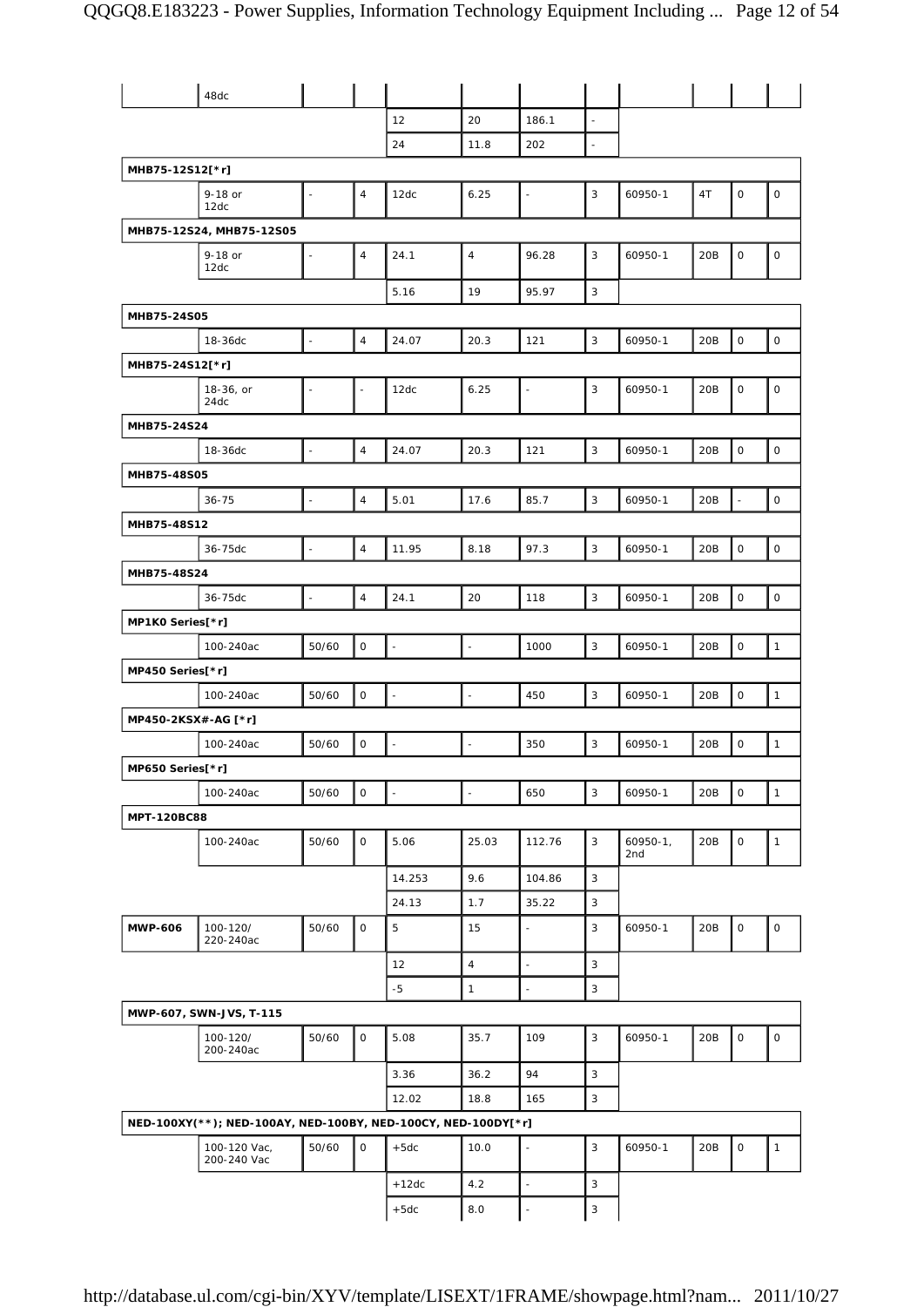|                               | п                     |       | ┸            |          |                |                          |                          |         |     |                     |                     |
|-------------------------------|-----------------------|-------|--------------|----------|----------------|--------------------------|--------------------------|---------|-----|---------------------|---------------------|
|                               |                       |       |              | $+24dc$  | 2.5            | $\overline{\phantom{a}}$ | 3                        |         |     |                     |                     |
|                               |                       |       |              | $+12dc$  | 7.0            | $\Box$                   | 3                        |         |     |                     |                     |
|                               |                       |       |              | $+5dc$   | 3.0            | $\overline{\phantom{a}}$ | 3                        |         |     |                     |                     |
|                               |                       |       |              | $+24dc$  | 3.5            | $\blacksquare$           | 3                        |         |     |                     |                     |
|                               |                       |       |              | $+5dc$   | 3.0            | $\Box$                   | 3                        |         |     |                     |                     |
| NED-35A<br>$[^*r]$            | 100-240ac             | 50/60 | 0            | 12dc     | $\mathbf{1}$   | 12                       | 0                        | 60950-1 | 20B | $\mathsf O$         | $\mathsf O$         |
|                               |                       |       |              | 5dc      | $\overline{4}$ | 20                       | 0                        |         |     |                     |                     |
| <b>NED-35B</b>                | 100-240ac             | 50/60 | $\mathsf O$  | 31.4dc   | 2.1            | 40.1                     | $\mathsf{O}$             | 60950-1 | 20B | $\mathsf O$         | 0                   |
|                               |                       |       |              | 5.1dc    | 9.6            | 37.4                     | 0                        |         |     |                     |                     |
| NED-50A                       | 100-240ac             | 50/60 | 0            | 5.06dc   | 15.8           | 63.5                     | $\mathsf{O}$             | 60950-1 | 20B | $\mathsf O$         | $\mathsf O$         |
|                               |                       |       |              | 13.17dc  | 7.2            | 68.3                     | 0                        |         |     |                     |                     |
| NED-50B<br>$[\cdot r]$        | 100-240ac             | 50/60 | 0            | 5dc      | $\overline{4}$ | 20                       | $\mathsf{O}$             | 60950-1 | 20B | $\mathsf{O}\xspace$ | $\mathsf O$         |
|                               |                       |       |              | 24dc     | 1.4            | 33.6                     | $\mathsf{O}$             |         |     |                     |                     |
| <b>NED-75A</b>                | 100-240ac             | 50/60 | 0            | 5.11dc   | 23.8           | 86.3                     | 0                        | 60950-1 | 20B | $\mathsf O$         | $\mathsf O$         |
|                               |                       |       |              | 18.98dc  | 9.7            | 93.8                     | 0                        |         |     |                     |                     |
| <b>NED-75B</b><br>$[\cdot r]$ | 100-240ac             | 50/60 | $\mathsf O$  | 5dc      | 5              | 25                       | 0                        | 60950-1 | 20B | $\mathsf O$         | $\mathsf O$         |
|                               |                       |       |              | 24dc     | $\overline{2}$ | 48                       | 0                        |         |     |                     |                     |
| NES-100-12[*r]                |                       |       |              |          |                |                          |                          |         |     |                     |                     |
|                               | 100-120/<br>200-240ac | 50/60 | 0            | 12dc     | 8.5            | 102                      | $\overline{\phantom{a}}$ | 60950-1 | 20B | 0                   | $\mathsf O$         |
| NES-100-15[*r]                |                       |       |              |          |                |                          |                          |         |     |                     |                     |
|                               | 100-120/<br>200-240ac | 50/60 | 0            | 15dc     | $\overline{7}$ | 105                      | $\overline{\phantom{a}}$ | 60950-1 | 20B | $\mathsf O$         | $\mathsf O$         |
| NES-100-24[*r]                |                       |       |              |          |                |                          |                          |         |     |                     |                     |
|                               | 100-120/<br>200-240ac | 50/60 | 0            | 24dc     | 4.5            | 108                      |                          | 60950-1 | 20B | 0                   | $\mathsf O$         |
| <b>NES-100-48</b>             |                       |       |              |          |                |                          |                          |         |     |                     |                     |
|                               | 100-120/<br>200-240ac | 50/60 | 0            | 47.9dc   | $\sqrt{3}$     | 141                      |                          | 60950-1 | 20B | 0                   | $\mathsf O$         |
| <b>NES-100-5</b>              |                       |       |              |          |                |                          |                          |         |     |                     |                     |
|                               | 100-120/<br>200-240ac | 50/60 | 0            | 5.11dc   | 24             | 113                      | $\overline{\phantom{a}}$ | 60950-1 | 20B | $\mathsf O$         | $\mathsf O$         |
| NES-100-7.5[*r]               |                       |       |              |          |                |                          |                          |         |     |                     |                     |
|                               | 100-120/<br>200-240ac | 50/60 | 0            | 7.5dc    | 13.6           | 102                      | $\overline{\phantom{a}}$ | 60950-1 | 20B | $\mathsf O$         | $\mathsf O$         |
| <b>NES-100-9</b>              |                       |       |              |          |                |                          |                          |         |     |                     |                     |
|                               | 100-120/<br>200-240ac | 50/60 | $\mathbf 0$  | 9.05dc   | 16.4           | 146                      | $\overline{\phantom{a}}$ | 60950-1 | 20B | $\mathsf O$         | 0                   |
| NES-15-12[*r]                 |                       |       |              |          |                |                          |                          |         |     |                     |                     |
|                               | 100-240ac             | 50/60 | $\mathsf O$  | 12dc     | 1.3            | 15.6                     | 0                        | 60950-1 | 20B | $\mathsf O$         | $\mathsf{O}\xspace$ |
| <b>NES-15-15</b>              |                       |       |              |          |                |                          |                          |         |     |                     |                     |
|                               | 100-240ac             | 50/60 | $\mathsf{O}$ | 15.033dc | 1.9            | 21                       | 0                        | 60950-1 | 20B | $\mathsf O$         | $\mathsf{O}\xspace$ |
| NES-15-24[*r]                 |                       |       |              |          |                |                          |                          |         |     |                     |                     |
|                               | 100-240ac             | 50/60 | $\mathsf{O}$ | 24dc     | 0.7            | 16.8                     | 0                        | 60950-1 | 20B | $\mathsf O$         | $\mathsf{O}\xspace$ |
| <b>NES-15-48</b>              |                       |       |              |          |                |                          |                          |         |     |                     |                     |
|                               | 100-240ac             | 50/60 | 0            | 48.1dc   | 0.7            | 33.7                     | 0                        | 60950-1 | 20B | $\mathsf{O}\xspace$ | $\mathsf{O}$        |
| <b>NES-15-5</b>               |                       |       |              |          |                |                          |                          |         |     |                     |                     |
|                               | 100-240ac             | 50/60 | $\mathsf O$  | 5.04dc   | 3.9            | 16.6                     | 0                        | 60950-1 | 20B | $\mathsf O$         | $\mathsf O$         |
|                               |                       |       |              |          |                |                          |                          |         |     |                     |                     |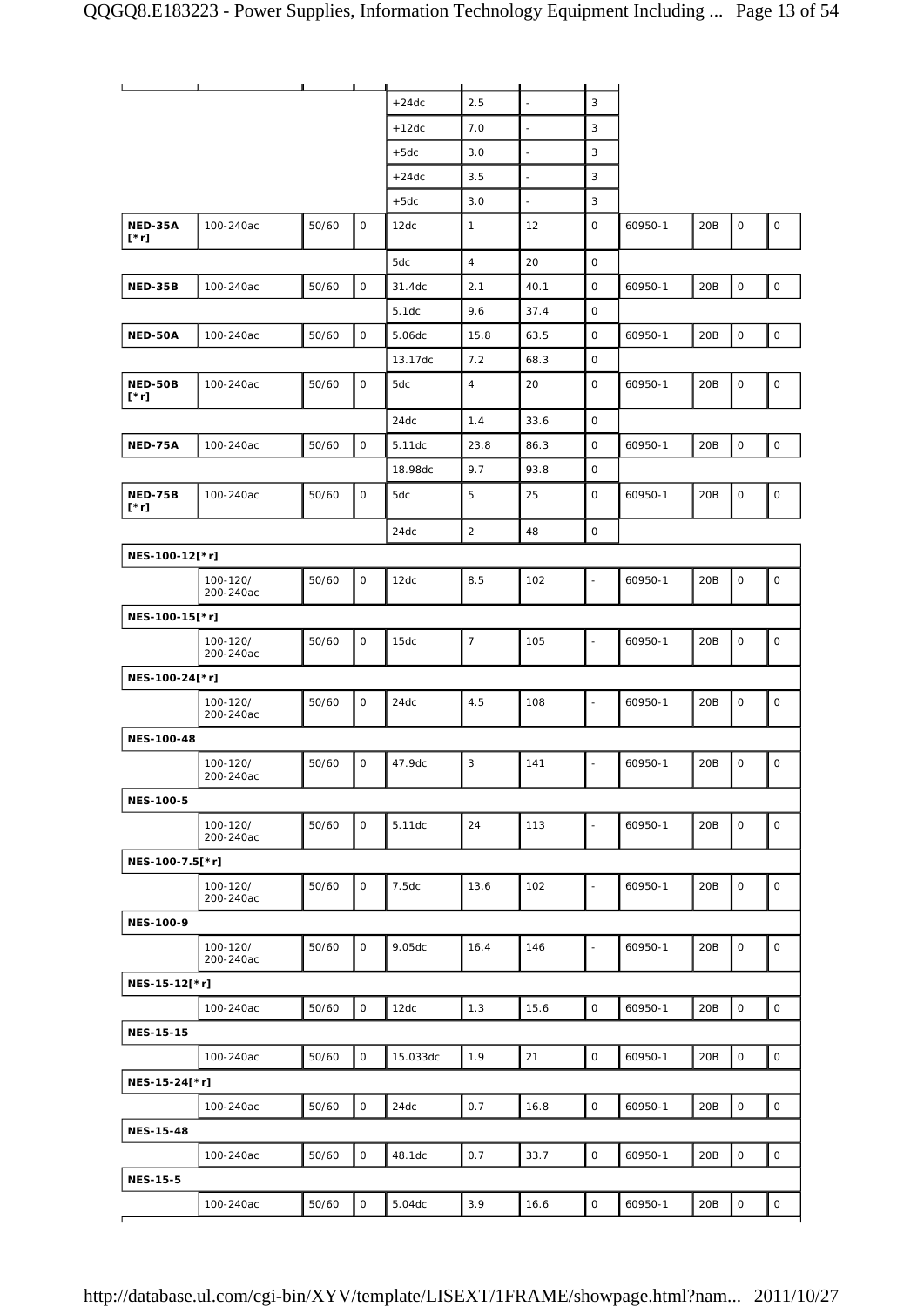|                        | NES-25-12[*r] |       |                     |         |              |      |                     |         |     |                     |                     |  |  |
|------------------------|---------------|-------|---------------------|---------|--------------|------|---------------------|---------|-----|---------------------|---------------------|--|--|
|                        | 100-240ac     | 50/60 | 0                   | 12dc    | 2.1          | 25.2 | $\mathsf{O}$        | 60950-1 | 20B | $\mathsf{O}\xspace$ | $\mathsf O$         |  |  |
| <b>NES-25-15</b>       |               |       |                     |         |              |      |                     |         |     |                     |                     |  |  |
|                        | 100-240ac     | 50/60 | $\mathsf{O}\xspace$ | 15.1dc  | 3.3          | 33   | $\mathsf{O}\xspace$ | 60950-1 | 20B | $\mathsf{O}\xspace$ | $\mathsf O$         |  |  |
| NES-25-24[*r]          |               |       |                     |         |              |      |                     |         |     |                     |                     |  |  |
|                        | 100-240ac     | 50/60 | 0                   | 24dc    | 1.1          | 26.4 | $\mathsf{O}$        | 60950-1 | 20B | $\mathsf{O}\xspace$ | $\mathsf O$         |  |  |
| <b>NES-25-48</b>       |               |       |                     |         |              |      |                     |         |     |                     |                     |  |  |
|                        | 100-240ac     | 50/60 | 0                   | 48dc    | 1.2          | 37   | O                   | 60950-1 | 20B | $\mathsf{O}\xspace$ | $\mathsf O$         |  |  |
| <b>NES-25-5</b>        |               |       |                     |         |              |      |                     |         |     |                     |                     |  |  |
|                        | 100-240ac     | 50/60 | 0                   | 5dc     | 8.8          | 30   | 0                   | 60950-1 | 20B | $\mathsf{O}\xspace$ | $\mathsf O$         |  |  |
| NES-35-12[*r]          |               |       |                     |         |              |      |                     |         |     |                     |                     |  |  |
|                        | 100-240ac     | 50/60 | 0                   | 12dc    | $\mathbf{3}$ | 36   | 0                   | 60950-1 | 20B | $\mathsf O$         | $\mathsf{O}$        |  |  |
| NES-35-15[*r]          |               |       |                     |         |              |      |                     |         |     |                     |                     |  |  |
|                        | 100-240ac     | 50/60 | $\mathsf{O}$        | 15dc    | 2.4          | 36   | $\mathsf{O}$        | 60950-1 | 20B | $\mathsf{O}\xspace$ | $\mathsf O$         |  |  |
| NES-35-24[*r]          |               |       |                     |         |              |      |                     |         |     |                     |                     |  |  |
|                        | 100-240ac     | 50/60 | $\mathsf{O}$        | 24dc    | 1.5          | 36   | 0                   | 60950-1 | 20B | $\mathsf{O}\xspace$ | $\mathsf O$         |  |  |
| <b>NES-35-48</b>       |               |       |                     |         |              |      |                     |         |     |                     |                     |  |  |
|                        | 100-240ac     | 50/60 | 0                   | 48dc    | 1.9          | 60.3 | $\mathsf{O}\xspace$ | 60950-1 | 20B | $\mathsf O$         | $\mathsf{O}\xspace$ |  |  |
| <b>NES-35-5</b>        |               |       |                     |         |              |      |                     |         |     |                     |                     |  |  |
|                        | 100-240ac     | 50/60 | $\mathsf{O}\xspace$ | 5.1dc   | 12.6         | 45.5 | $\mathsf{O}\xspace$ | 60950-1 | 20B | $\mathsf{O}\xspace$ | $\mathsf O$         |  |  |
| NES-50-12[*r]          |               |       |                     |         |              |      |                     |         |     |                     |                     |  |  |
|                        | 100-240ac     | 50/60 | $\mathsf O$         | 12dc    | 4.2          | 50.4 | $\mathsf{O}$        | 60950-1 | 20B | $\mathsf{O}\xspace$ | $\mathsf{O}\xspace$ |  |  |
| NES-50-15[*r]          |               |       |                     |         |              |      |                     |         |     |                     |                     |  |  |
|                        | 100-240ac     | 50/60 | $\mathsf{O}\xspace$ | 15dc    | 3.4          | 51   | 0                   | 60950-1 | 20B | $\mathsf O$         | $\mathsf O$         |  |  |
| NES-50-24[*r]          |               |       |                     |         |              |      |                     |         |     |                     |                     |  |  |
|                        | 100-240ac     | 50/60 | 0                   | 24dc    | 2.2          | 52.8 | 0                   | 60950-1 | 20B | O                   | $\mathsf O$         |  |  |
| <b>NES-50-48</b>       |               |       |                     |         |              |      |                     |         |     |                     |                     |  |  |
|                        | 100-240ac     | 50/60 | 0                   | 48.05dc | 1.9          | 69.2 | 0                   | 60950-1 | 20B | $\mathsf{O}\xspace$ | $\mathsf O$         |  |  |
| <b>NES-50-5</b>        |               |       |                     |         |              |      |                     |         |     |                     |                     |  |  |
|                        | 100-240ac     | 50/60 | $\mathsf{O}$        | 5.04dc  | 15.2         | 58.4 | $\mathsf{O}$        | 60950-1 | 20B | $\mathsf{O}$        | $\mathbf 0$         |  |  |
| NES-75-12[*r]          |               |       |                     |         |              |      |                     |         |     |                     |                     |  |  |
|                        | 100-240ac     | 50/60 | 0                   | 12dc    | 6.2          | 74.4 | 0                   | 60950-1 | 20B | $\mathsf{O}\xspace$ | $\mathsf O$         |  |  |
| NES-75-15[*r]          |               |       |                     |         |              |      |                     |         |     |                     |                     |  |  |
|                        | 100-240ac     | 50/60 | 0                   | 15dc    | 5            | 75   | O                   | 60950-1 | 20B | $\mathsf{O}$        | $\mathsf{O}\xspace$ |  |  |
| NES-75-24[*r]          |               |       |                     |         |              |      |                     |         |     |                     |                     |  |  |
|                        | 100-240ac     | 50/60 | 0                   | 24dc    | 3.2          | 76.8 | 0                   | 60950-1 | 20B | $\mathsf{O}$        | $\mathsf{O}\xspace$ |  |  |
| <b>NES-75-48</b>       |               |       |                     |         |              |      |                     |         |     |                     |                     |  |  |
|                        | 100-240ac     | 50/60 | 0                   | 47.9dc  | 3.4          | 94.4 | 0                   | 60950-1 | 20B | $\mathsf{O}$        | $\circ$             |  |  |
| <b>NES-75-5</b>        |               |       |                     |         |              |      |                     |         |     |                     |                     |  |  |
|                        | 100-240ac     | 50/60 | $\mathsf O$         | 5.08dc  | 35.3         | 90.2 | $\circ$             | 60950-1 | 20B | $\mathsf{O}$        | $\mathsf{O}$        |  |  |
| <b>NET-35A</b><br>[*r] | 100-240ac     | 50/60 | 0                   | 5dc     | 3            | 15   | 0                   | 60950-1 | 20B | 0                   | 0                   |  |  |
|                        |               |       |                     | 12dc    | $\mathbf{1}$ | 12   | 0                   |         |     |                     |                     |  |  |
|                        |               |       |                     | -5dc    | 0.5          | 2.5  | 0                   |         |     |                     |                     |  |  |
| <b>NET-35B</b><br>[*r] | 100-240ac     | 50/60 | $\mathsf O$         | 5dc     | 3            | 15   | 0                   | 60950-1 | 20B | $\mathsf O$         | $\mathsf{O}\xspace$ |  |  |
|                        |               |       |                     | 12dc    | $\mathbf{1}$ | 12   | 0                   |         |     |                     |                     |  |  |
|                        |               |       |                     |         |              |      |                     |         |     |                     |                     |  |  |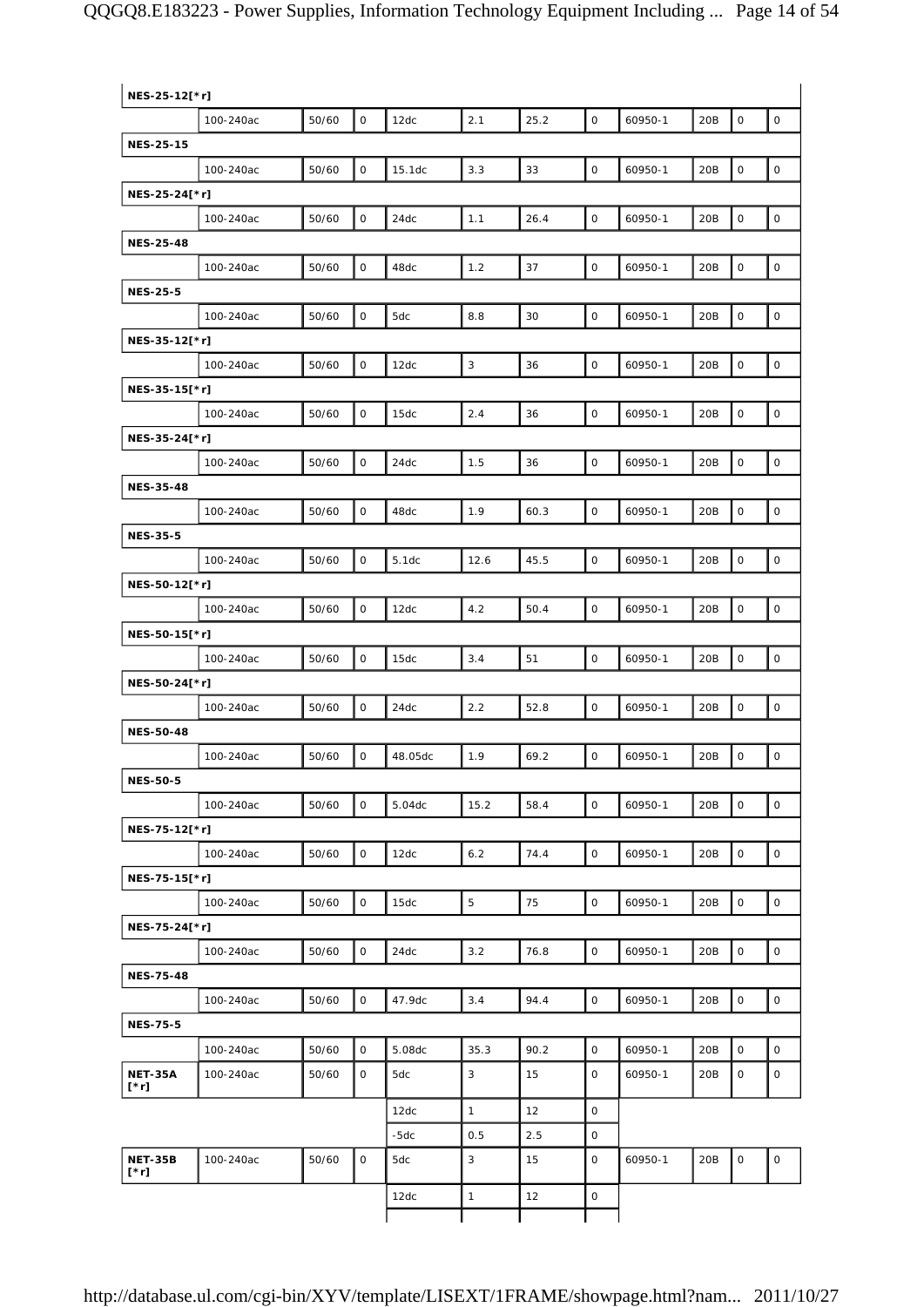|                        |           |                |                     | $-12dc$ | 0.5            | $\boldsymbol{6}$ | $\mathsf O$  |         |     |                     |                     |
|------------------------|-----------|----------------|---------------------|---------|----------------|------------------|--------------|---------|-----|---------------------|---------------------|
| <b>NET-35C</b>         | 100-240ac | 50/60          | $\mathsf{O}\xspace$ | 5dc     | 10.5           | 41.3             | 0            | 60950-1 | 20B | $\mathsf O$         | $\mathsf{O}\xspace$ |
|                        |           |                |                     | 18.5dc  | 3.5            | 43.4             | $\mathsf O$  |         |     |                     |                     |
|                        |           |                |                     | 21dc    | 3.4            | 50               | 0            |         |     |                     |                     |
| <b>NET-35D</b>         | 100-240ac | 50/60          | $\mathsf O$         | 5dc     | 10             | 39.2             | 0            | 60950-1 | 20B | $\mathsf O$         | $\mathsf{O}\xspace$ |
|                        |           |                |                     | 29.1dc  | 2.1            | 43.5             | 0            |         |     |                     |                     |
|                        |           |                |                     | 13.8dc  | 4.2            | 36.5             | $\mathsf O$  |         |     |                     |                     |
| <b>NET-50A</b><br>[*r] | 100-240ac | 50/60          | $\mathsf{O}$        | 5dc     | $\overline{4}$ | 20               | $\mathsf{O}$ | 60950-1 | 20B | $\mathsf{O}\xspace$ | $\mathsf{O}$        |
|                        |           |                |                     | 12dc    | $\overline{2}$ | 24               | 0            |         |     |                     |                     |
|                        |           |                |                     | $-5dc$  | 0.5            | 2.5              | $\mathsf O$  |         |     |                     |                     |
| <b>NET-50B</b>         | 100-240ac | 50/60          | $\mathsf O$         | 5.08dc  | 14             | 55.3             | 0            | 60950-1 | 20B | $\mathsf O$         | $\mathsf{O}$        |
|                        |           |                |                     | 12.52dc | 6.4            | 58.8             | 0            |         |     |                     |                     |
|                        |           |                |                     | 12.06dc | 1.42           | 14               | 0            |         |     |                     |                     |
| <b>NET-50C</b>         | 100-240ac | 50/60          | $\mathsf O$         | 5.09dc  | 13.7           | 53.6             | 0            | 60950-1 | 20B | $\mathsf O$         | $\mathsf O$         |
|                        |           |                |                     | 16.92dc | 3.9            | 49.7             | $\mathsf O$  |         |     |                     |                     |
|                        |           |                |                     | 15.04dc | 1.6            | 23.1             | 0            |         |     |                     |                     |
| NET-50D<br>[*r]        | 100-240ac | 50/60          | 0                   | 5dc     | $\sqrt{3}$     | 15               | 0            | 60950-1 | 20B | $\mathsf{O}\xspace$ | $\mathsf{O}\xspace$ |
|                        |           |                |                     | 24dc    | $\mathbf{1}$   | 24               | $\mathsf O$  |         |     |                     |                     |
|                        |           |                |                     | 12dc    | $\mathbf{1}$   | 12               | 0            |         |     |                     |                     |
| <b>NET-75A</b><br>[*r] | 100-240ac | 50/60          | 0                   | 5dc     | 6              | 30               | 0            | 60950-1 | 20B | $\mathsf O$         | $\mathsf{O}\xspace$ |
|                        |           |                |                     | 12dc    | $\sqrt{3}$     | 36               | 0            |         |     |                     |                     |
|                        |           |                |                     | $-5dc$  | 0.5            | 2.5              | 0            |         |     |                     |                     |
| <b>NET-75B</b><br>[*r] | 100-240ac | 50/60          | $\mathsf O$         | 5dc     | 5              | 25               | 0            | 60950-1 | 20B | $\mathsf O$         | $\mathsf{O}\xspace$ |
|                        |           |                |                     | 12dc    | 2.8            | 33.6             | 0            |         |     |                     |                     |
|                        |           |                |                     | $-12dc$ | 0.5            | 6                | 0            |         |     |                     |                     |
| <b>NET-75C</b>         | 100-240ac | 50/60          | 0                   | 5.07dc  | 21.3           | 76.5             | 0            | 60950-1 | 20B | 0                   | $\mathsf O$         |
|                        |           |                |                     | 19.26dc | 7.9            | 88.7             | $\mathsf O$  |         |     |                     |                     |
|                        |           |                |                     | 14.93dc | $\overline{2}$ | 26.3             | 0            |         |     |                     |                     |
| <b>NET-75D</b>         | 100-240ac | 50/60          | $\mathsf O$         | 4.78dc  | 19.5           | 71.4             | $\mathsf{O}$ | 60950-1 | 20B | $\mathsf{O}\xspace$ | $\mathsf{O}$        |
|                        |           |                |                     | 27.98dc | 4.2            | 81.4             | 0            |         |     |                     |                     |
|                        |           |                |                     | 11.04dc | 8              | 71.3             | $\mathsf O$  |         |     |                     |                     |
| NSD10-12D12            |           |                |                     |         |                |                  |              |         |     |                     |                     |
|                        | 12dc      |                | $\mathsf 3$         | 12.36   | 1.38           | 11.2             | 3            | 60950-1 | 20B | $\mathsf O$         | $\mathsf{O}$        |
|                        |           |                |                     | 12.57   | 1.43           | 12.13            | 3            |         |     |                     |                     |
| NSD10-12D15[*r]        |           |                |                     |         |                |                  |              |         |     |                     |                     |
|                        | 12dc      | $\blacksquare$ | 3                   | 15      | 0.33           | 10               | 3            | 60950-1 | 20B | $\mathsf{O}\xspace$ | 0                   |
|                        |           |                |                     | $-15$   | 0.33           | 10               | $\mathsf 3$  |         |     |                     |                     |
| NSD10-12D5             |           |                |                     |         |                |                  |              |         |     |                     |                     |
|                        | 12dc      | $\blacksquare$ | $\mathbf{3}$        | 5.25    | 3.3            | 11.35            | 3            | 60950-1 | 20B | $\mathsf O$         | $\mathsf{O}$        |
|                        |           |                |                     | 5.41    | 2.96           | 12.02            | 3            |         |     |                     |                     |
| NSD10-12S12[*r]        |           |                |                     |         |                |                  |              |         |     |                     |                     |
|                        | 12dc      | ÷,             | 3                   | 12      | 0.83           | 9.96             | 3            | 60950-1 | 20B | $\mathsf O$         | 0                   |
| NSD10-12S15            |           |                |                     |         |                |                  |              |         |     |                     |                     |
|                        | 12dc      | $\overline{a}$ | 3                   | 14.9    | 1.35           | 15.75            | 3            | 60950-1 | 20B | $\mathsf O$         | $\mathsf{O}\xspace$ |
|                        |           |                |                     |         |                |                  |              |         |     |                     |                     |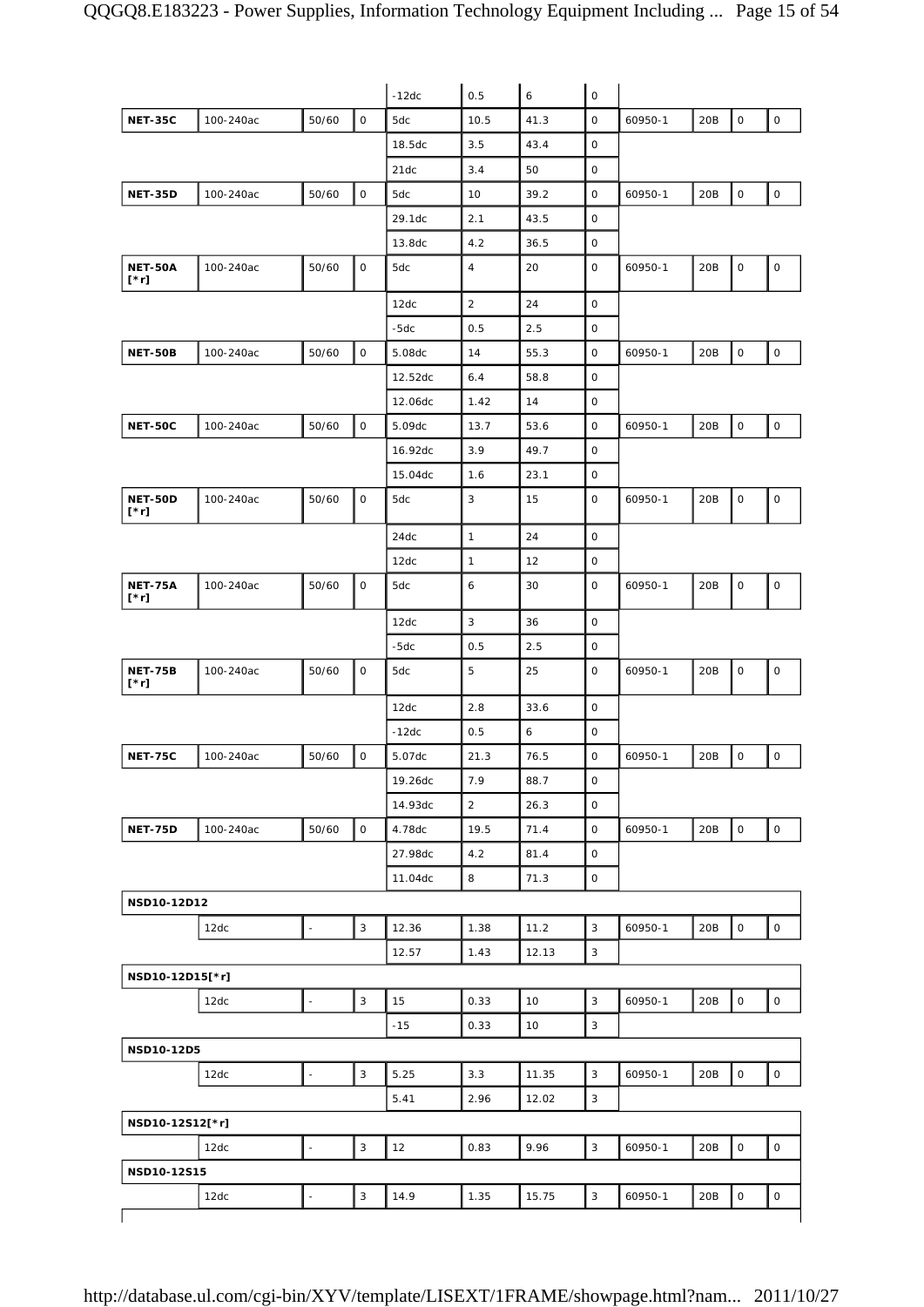| NSD10-12S3        |      |                          |                           |              |                |       |              |         |                          |                     |                     |
|-------------------|------|--------------------------|---------------------------|--------------|----------------|-------|--------------|---------|--------------------------|---------------------|---------------------|
|                   | 12dc | $\mathbb{L}$             | $\mathbf{3}$              | 3.29         | 4.2            | 12.31 | 3            | 60950-1 | 20B                      | $\mathsf O$         | $\mathsf{O}\xspace$ |
| NSD10-12S5[*r]    |      |                          |                           |              |                |       |              |         |                          |                     |                     |
|                   | 12dc | $\overline{\phantom{a}}$ | $\mathsf 3$               | $\mathbf 5$  | $\overline{2}$ | 10    | $\mathsf 3$  | 60950-1 | 20B                      | $\mathsf O$         | $\mathsf{O}\xspace$ |
| NSD10-12S9[*r]    |      |                          |                           |              |                |       |              |         |                          |                     |                     |
|                   | 12dc | $\bar{\phantom{a}}$      | $\mathsf 3$               | $\mathbf{9}$ | 1.1            | 9.9   | 3            | 60950-1 | 20B                      | $\mathsf O$         | $\mathsf O$         |
| NSD10-48D12[*r]   |      |                          |                           |              |                |       |              |         |                          |                     |                     |
|                   | 48dc | $\Box$                   | $\mathsf 3$               | 12           | 0.42           | 10    | $\mathbf{3}$ | 60950-1 | 20B                      | $\mathsf O$         | $\mathsf O$         |
|                   |      |                          |                           | $-12$        | 0.42           | 10    | 3            |         |                          |                     |                     |
| NSD10-48D15       |      |                          |                           |              |                |       |              |         |                          |                     |                     |
|                   | 48dc | $\Box$                   | $\mathsf 3$               | 15.19        | 1.15           | 15.08 | 3            | 60950-1 | 20B                      | $\mathsf O$         | $\mathsf O$         |
|                   |      |                          |                           | 15.34        | 1.05           | 13.29 | 3            |         |                          |                     |                     |
| NSD10-48D5[*r]    |      |                          |                           |              |                |       |              |         |                          |                     |                     |
|                   | 48dc | $\bar{\phantom{a}}$      | $\mathbf{3}$              | 5            | $\mathbf{1}$   | 10    | 3            | 60950-1 | 20B                      | $\mathsf O$         | $\mathsf O$         |
|                   |      |                          |                           | $-5$         | $\mathbf{1}$   | 10    | 3            |         |                          |                     |                     |
| NSD10-48S12[*r]   |      |                          |                           |              |                |       |              |         |                          |                     |                     |
|                   | 48dc | $\overline{\phantom{a}}$ | $\mathsf 3$               | 12           | 0.83           | 9.96  | $\mathsf 3$  | 60950-1 | 20B                      | $\mathsf O$         | $\mathsf O$         |
| NSD10-48S15       |      |                          |                           |              |                |       |              |         |                          |                     |                     |
|                   | 48dc | $\overline{\phantom{a}}$ | $\mathbf{3}$              | 14.95        | 1.55           | 19.46 | 3            | 60950-1 | 20B                      | $\mathsf{O}\xspace$ | $\mathsf{O}\xspace$ |
| NSD10-48S3[*r]    |      |                          |                           |              |                |       |              |         |                          |                     |                     |
|                   | 48dc | $\Box$                   | $\mathsf 3$               | 3.3          | 2.5            | 8.25  | $\mathsf 3$  | 60950-1 | 20B                      | $\mathsf{O}\xspace$ | $\mathsf{O}\xspace$ |
| NSD10-48S5[*r]    |      |                          |                           |              |                |       |              |         |                          |                     |                     |
|                   | 48dc | $\overline{\phantom{a}}$ | $\ensuremath{\mathsf{3}}$ | $\mathbf 5$  | $\overline{2}$ | 10    | 3            | 60950-1 | 20B                      | $\mathsf{O}\xspace$ | $\mathsf{O}\xspace$ |
| NSD10-48S9[*r]    |      |                          |                           |              |                |       |              |         |                          |                     |                     |
|                   | 48dc | $\overline{\phantom{a}}$ | $\mathsf 3$               | 9            | 1.1            | 9.9   | 3            | 60950-1 | 20B                      | $\mathsf O$         | $\mathsf O$         |
| NSD15-12D12[*r]   |      |                          |                           |              |                |       |              |         |                          |                     |                     |
|                   | 12dc | $\Box$                   | $\mathsf 3$               | 12           | 0.62           | 7.44  | 3            | 60950-1 | $\overline{\phantom{a}}$ | $\mathsf O$         | $\mathsf O$         |
|                   |      |                          |                           | 12           | 0.62           | 7.44  | 3            |         |                          |                     |                     |
| NSD15-12D15[*r]   |      |                          |                           |              |                |       |              |         |                          |                     |                     |
|                   | 12dc | $\Box$                   | $\mathbf{3}$              | 15           | 0.5            | 7.5   | 3            | 60950-1 | $\overline{\phantom{a}}$ | $\mathsf O$         | $\mathsf{O}$        |
|                   |      |                          |                           | 15           | 0.5            | 7.5   | $\mathsf 3$  |         |                          |                     |                     |
| <b>NSD15-12D5</b> |      |                          |                           |              |                |       |              |         |                          |                     |                     |
|                   | 12dc | $\overline{\phantom{a}}$ | $\mathbf{3}$              | 4.97         | 5              | 9.3   | 3            | 60950-1 | ÷,                       | $\mathsf O$         | $\mathsf{O}$        |
|                   |      |                          |                           | 5.04         | 4.98           | 9.35  | 3            |         |                          |                     |                     |
| NSD15-12S12[*r]   |      |                          |                           |              |                |       |              |         |                          |                     |                     |
|                   | 12dc | $\mathbb{L}$             | $\sqrt{3}$                | 12           | 1.25           | 15    | $\mathbf{3}$ | 60950-1 | $\overline{\phantom{a}}$ | $\circ$             | $\circ$             |
| NSD15-12S15[*r]   |      |                          |                           |              |                |       |              |         |                          |                     |                     |
|                   | 12dc | $\bar{\phantom{a}}$      | 3                         | 15           | $\mathbf{1}$   | 15    | 3            | 60950-1 | $\overline{\phantom{a}}$ | $\mathsf O$         | $\mathsf{O}\xspace$ |
| NSD15-12S3        |      |                          |                           |              |                |       |              |         |                          |                     |                     |
|                   | 12dc | $\overline{a}$           | $\mathsf 3$               | 3.299        | 6.6            | 15.87 | $\mathsf 3$  | 60950-1 | $\blacksquare$           | $\mathsf O$         | $\mathsf{O}$        |
| NSD15-12S5[*r]    |      |                          |                           |              |                |       |              |         |                          |                     |                     |
|                   | 12dc | $\mathbb{Z}^2$           | $\mathbf{3}$              | 5            | 3              | 15    | 3            | 60950-1 | $\Box$                   | $\mathsf O$         | $\mathsf{O}$        |
| NSD15-48D12[*r]   |      |                          |                           |              |                |       |              |         |                          |                     |                     |
|                   | 48dc | $\bar{\phantom{a}}$      | $\sqrt{3}$                | 12           | 0.62           | 7.44  | 3            | 60950-1 | $\overline{\phantom{a}}$ | $\mathsf O$         | $\mathsf{O}$        |
|                   |      |                          |                           | 12           | 0.62           | 7.44  | 3            |         |                          |                     |                     |
| NSD15-48D15       |      |                          |                           |              |                |       |              |         |                          |                     |                     |
|                   |      |                          |                           |              |                |       |              |         |                          |                     |                     |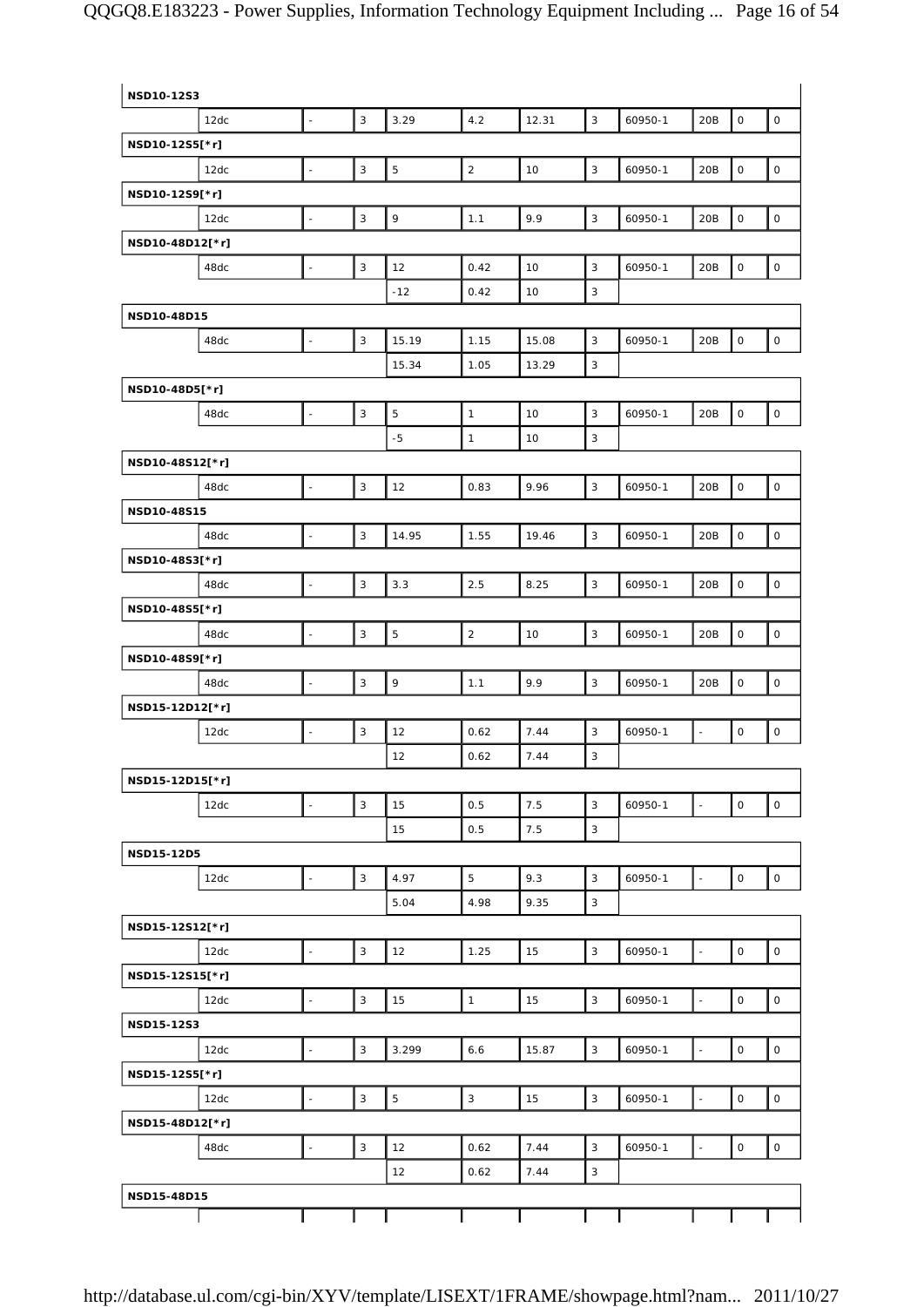|                 | 48dc                                   | ä,                       | $\vert$ 3                 | 14.9        | 2.23  | 20.17                    | $\mathsf 3$               | 60950-1 |                          | $\mathsf{O}$        | $\mathsf{O}$   |
|-----------------|----------------------------------------|--------------------------|---------------------------|-------------|-------|--------------------------|---------------------------|---------|--------------------------|---------------------|----------------|
|                 |                                        |                          |                           | 14.95       | 2.37  | 17.36                    | 3                         |         |                          |                     |                |
| NSD15-48D5[*r]  |                                        |                          |                           |             |       |                          |                           |         |                          |                     |                |
|                 | 48dc                                   | $\blacksquare$           | $\mathsf 3$               | 5           | 1.5   | 7.5                      | 3                         | 60950-1 | $\blacksquare$           | $\mathsf O$         | $\mathsf O$    |
|                 |                                        |                          |                           | 5           | 1.5   | 7.5                      | $\ensuremath{\mathsf{3}}$ |         |                          |                     |                |
| NSD15-48S12[*r] |                                        |                          |                           |             |       |                          |                           |         |                          |                     |                |
|                 | 48dc                                   | $\Box$                   | 3                         | 12          | 1.25  | 15                       | 3                         | 60950-1 | $\overline{\phantom{a}}$ | $\mathsf{O}\xspace$ | $\mathsf O$    |
| NSD15-48S15     |                                        |                          |                           |             |       |                          |                           |         |                          |                     |                |
|                 | 48dc                                   | $\overline{\phantom{a}}$ | $\mathsf 3$               | 14.94       | 2.8   | 26.3                     | 3                         | 60950-1 | ÷,                       | 0                   | $\mathsf O$    |
| NSD15-48S3[*r]  |                                        |                          |                           |             |       |                          |                           |         |                          |                     |                |
|                 | 48dc                                   | $\blacksquare$           | 3                         | 3.3         | 3.75  | 12.37                    | 3                         | 60950-1 | $\overline{\phantom{a}}$ | $\mathsf O$         | $\mathsf O$    |
| NSD15-48S5[*r]  |                                        |                          |                           |             |       |                          |                           |         |                          |                     |                |
|                 | 48dc                                   | $\blacksquare$           | $\ensuremath{\mathsf{3}}$ | $\mathbf 5$ | 3     | 15                       | 3                         | 60950-1 | $\Box$                   | $\mathsf O$         | $\mathsf O$    |
| ODSA-1017       |                                        |                          |                           |             |       |                          |                           |         |                          |                     |                |
|                 | 100-240ac                              | 50/60                    | $\mathsf O$               | 5.15        | 2.9   | 11.1                     | 3                         | 950     | 20B                      | $\mathsf{O}\xspace$ | $\mathsf O$    |
|                 |                                        |                          |                           | $-4.93$     | 2.5   | 6.5                      | 3                         |         |                          |                     |                |
| P-600-13.8[*r]  |                                        |                          |                           |             |       |                          |                           |         |                          |                     |                |
|                 | 100-120/<br>200-240ac                  | 50/60                    | 0                         | 15          | 40    | $\blacksquare$           | 3                         | 60950-1 | 20B                      | $\mathsf O$         | $\mathbf{1}$   |
| P-600-27[*r]    |                                        |                          |                           |             |       |                          |                           |         |                          |                     |                |
|                 | 100-120/<br>200-240ac                  | 50/60                    | 0                         | 27dc        | 22.2  | $\blacksquare$           | 3                         | 60950-1 | 20B                      | $\mathsf O$         | 0              |
| P-600-48        |                                        |                          |                           |             |       |                          |                           |         |                          |                     |                |
|                 | 100-120/<br>200-240ac                  | 50/60                    | 0                         | 48.4dc      | 15    | 700                      | 3                         | 60950-1 | 20B                      | $\mathsf{O}\xspace$ | $\mathsf O$    |
| PB-1000-12      |                                        |                          |                           |             |       |                          |                           |         |                          |                     |                |
|                 | 100-240ac                              | 50/60                    | $\mathsf O$               | 14.7dc      | 60.9  | 877                      | 3                         | 60950-1 | 20B                      | $\mathsf O$         | $\overline{1}$ |
| PB-1000-24      |                                        |                          |                           |             |       |                          |                           |         |                          |                     |                |
|                 | 100-240ac                              | 50/60                    | $\mathsf O$               | 29dc        | 35.1  | 1008                     | 3                         | 60950-1 | 20B                      | $\mathsf{O}\xspace$ | $\mathbf{1}$   |
| PB-1000-48      |                                        |                          |                           |             |       |                          |                           |         |                          |                     |                |
|                 | 100-240ac                              | 50/60                    | $\mathbf 0$               | 58.8dc      | 17.6  | 1014                     | 3                         | 60950-1 | 20B                      | $\mathsf O$         | $\mathbf{1}$   |
|                 | PB-300P-12, PB-300N-12                 |                          |                           |             |       |                          |                           |         |                          |                     |                |
|                 | 100-120/<br>200-240ac                  | 50/60                    | 0                         | 14.4dc      | 20.85 | $\overline{\phantom{a}}$ | 3                         | 60950-1 | 20B                      | $\mathsf{O}\xspace$ | $\mathbf{1}$   |
|                 | PB-300P-24, PB-300N-24                 |                          |                           |             |       |                          |                           |         |                          |                     |                |
|                 | 100-120/<br>200-240ac                  | 50/60                    | 0                         | 28.8dc      | 10.5  | $\blacksquare$           | 3                         | 60950-1 | 20B                      | O                   | $\mathbf{1}$   |
|                 | PB-300P-48, PB-300N-48                 |                          |                           |             |       |                          |                           |         |                          |                     |                |
|                 | 100-120/<br>200-240ac                  | 50/60                    | O                         | 57.6dc      | 5.2   | $\blacksquare$           | 3                         | 60950-1 | 20B                      | O                   | $\mathbf{1}$   |
|                 | PB-360P-12, PB-360N-12                 |                          |                           |             |       |                          |                           |         |                          |                     |                |
|                 | 100-120/<br>200-240 VAC                | 50/60                    | 0                         | 13.63dc     | 25.8  | 265                      | 3                         | 60950-1 | 20B                      | $\mathsf O$         | $\mathbf{1}$   |
|                 | PB-360P-24, PB-360N-24                 |                          |                           |             |       |                          |                           |         |                          |                     |                |
|                 | 100-120/<br>200-240ac                  | 50/60                    | 0                         | 28.8dc      | 12.5  | $\overline{\phantom{a}}$ | 3                         | 60950-1 | 20B                      | 0                   | $\mathbf{1}$   |
|                 | PB-360P-48, PB-360N-48, PB-360P-48ET-1 |                          |                           |             |       |                          |                           |         |                          |                     |                |
|                 | 100-120/<br>200-240 VAC                | 50/60                    | 0                         | 56.2dc      | 10.1  | 573                      | 3                         | 60950-1 | 20B                      | 0                   | $\mathbf{1}$   |
| <b>PD-110A</b>  | 100-240ac                              | 50/60                    | $\mathsf O$               | 5.09        | 18.5  | 87.73                    | 3                         | 60950-1 | 20B                      | 0                   | $\mathsf{O}$   |
|                 |                                        |                          |                           | 14.11       | 10.5  | 117.25                   | 3                         |         |                          |                     |                |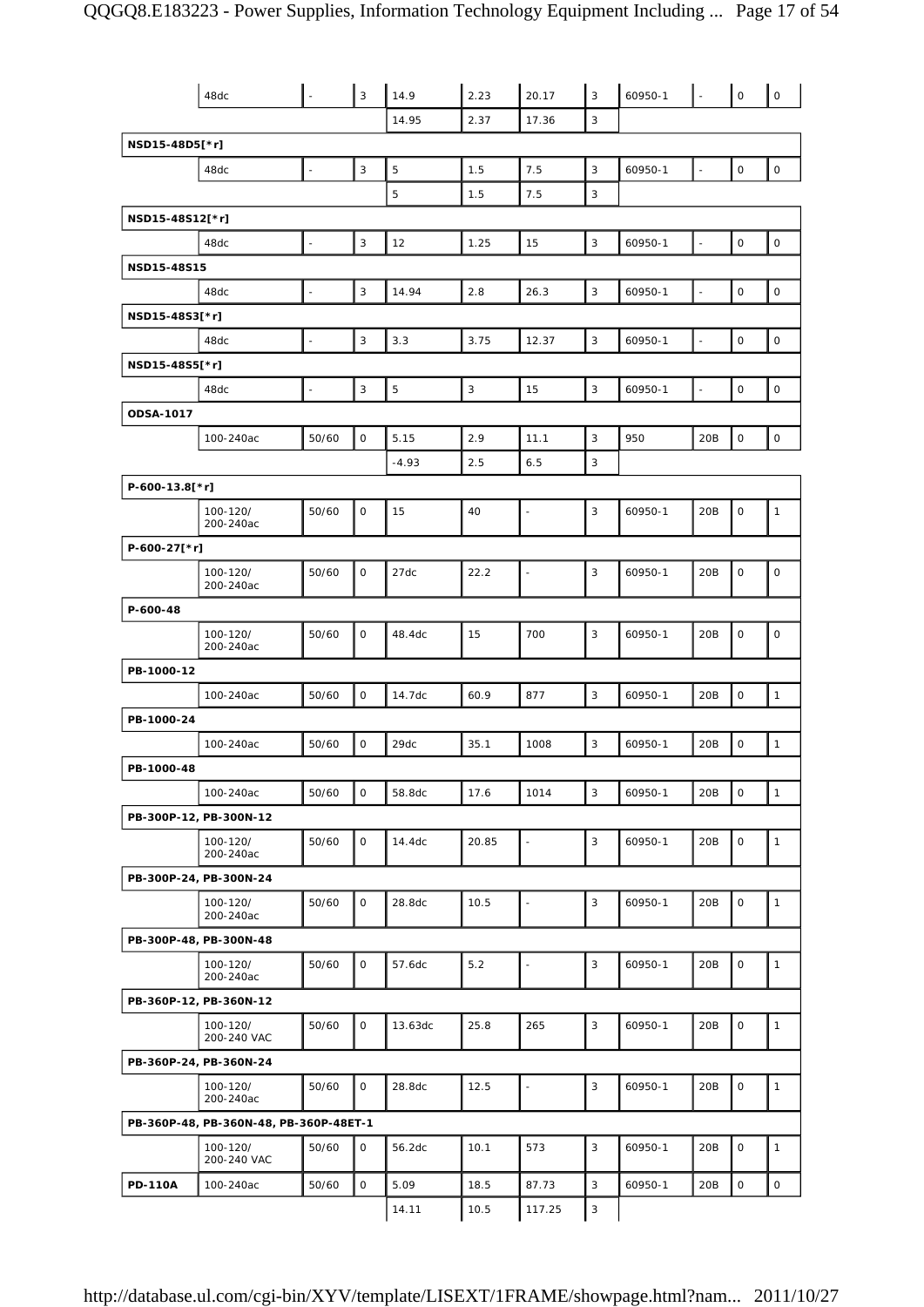| <b>PD-110B</b>               | 100-240ac | 50/60 | $\mathsf{O}$        | 5.08    | 19.7           | 93.46                    | 3            | 60950-1 | 20B   | 0                   | $\mathsf O$         |
|------------------------------|-----------|-------|---------------------|---------|----------------|--------------------------|--------------|---------|-------|---------------------|---------------------|
|                              |           |       |                     | 24.37   | 5.5            | 129.2                    | 3            |         |       |                     |                     |
| PD-2503<br>[*r]              | 100-240ac | 50/60 | $\mathsf{O}\xspace$ | 3.3     | 3              | 45                       | 3            | 60950-1 | 20B   | 0                   | $\mathsf O$         |
|                              |           |       |                     | 5       | $\mathbf{3}$   | 46                       | 3            |         |       |                     |                     |
| PD-2503AD[*r]                |           |       |                     |         |                |                          |              |         |       |                     |                     |
|                              | 100-240ac | 50/60 | $\mathsf O$         | 3.3     | 3              | 45                       | 3            | 60950-1 | 20B   | $\mathsf O$         | $\mathsf{O}\xspace$ |
|                              |           |       |                     | 5       | $\sqrt{3}$     | 46                       | 3            |         |       |                     |                     |
| PD-2505<br>[*r]              | 100-240ac | 50/60 | $\mathsf O$         | 5       | 2.5            | 34.8                     | 3            | 60950-1 | 20B   | 0                   | $\mathsf O$         |
|                              |           | $-5$  | 2.5                 | 36      | 3              |                          |              |         |       |                     |                     |
| PD-2506AS[*r]                |           |       |                     |         |                |                          |              |         |       |                     |                     |
|                              | 100-240ac | 50/60 | $\mathsf O$         | 6       | 2              | $\overline{\phantom{a}}$ | 3            | 60950-1 | 20B   | $\mathsf O$         | $\mathsf O$         |
|                              |           |       |                     | $-6$    | $\overline{2}$ | $\overline{a}$           | 3            |         |       |                     |                     |
| PD-2512<br>[*r]              | 100-240ac | 50/60 | $\mathsf{O}$        | 12      | $\mathbf{1}$   | $\overline{\phantom{a}}$ | 3            | 60950-1 | 20B   | 0                   | $\mathsf{O}\xspace$ |
|                              |           |       |                     | $-12$   | $\mathbf{1}$   | $\overline{\phantom{a}}$ | 3            |         |       |                     |                     |
| PD-2515<br>[*r]              | 100-240ac | 50/60 | $\mathsf O$         | 15      | 0.8            | ÷,                       | 3            | 60950-1 | 20B   | $\mathsf{O}\xspace$ | $\mathsf O$         |
|                              |           |       |                     | $-15$   | 0.8            | $\overline{\phantom{a}}$ | 3            |         |       |                     |                     |
| <b>PD-25A</b><br>[*r]        | 100-240ac | 50/60 | $\mathsf O$         | 5       | 2.1            | $\blacksquare$           | 3            | 60950-1 | 20B   | 0                   | 0                   |
|                              |           |       |                     | 12      | 1.2            | $\omega$                 | 3            |         |       |                     |                     |
| <b>PD-25B</b><br>$[\cdot r]$ | 100-240ac | 50/60 | $\mathsf O$         | 5       | 1.2            | 26.6                     | 3            | 60950-1 | 20B   | 0                   | $\mathsf O$         |
|                              |           |       |                     | 24      | 0.8            | 51                       | $\sqrt{3}$   |         |       |                     |                     |
| PD-25BKO[*r]                 |           |       |                     |         |                |                          |              |         |       |                     |                     |
|                              | 100-240ac | 50/60 | $\mathsf O$         | 5       | 1.6            | $\overline{\phantom{a}}$ | 3            | 60950-1 | 20B   | 0                   | $\mathsf O$         |
|                              |           |       |                     | 21      | 0.8            | $\overline{\phantom{a}}$ | 3            |         |       |                     |                     |
| PD-30RC                      | 100-240ac | 50/60 | $\mathsf O$         | 5.1     | 14             | 56                       | $\mathsf 3$  | 60950-1 | 20B   | $\mathsf O$         | $\mathbf{1}$        |
|                              |           |       |                     | $-4.9$  | 3.2            | 13.4                     | 3            |         |       |                     |                     |
| <b>PD-45A</b><br>$[\cdot r]$ | 100-240ac | 50/60 | $\mathsf{O}$        | 5       | 3.2            | 45                       | 3            | 60950-1 | 20B   | 0                   | 0                   |
|                              |           |       |                     | 12      | $\overline{2}$ | $\overline{\phantom{a}}$ | 3            |         |       |                     |                     |
| <b>PD-45AD</b>               | 100-240ac | 50/60 | $\mathsf{O}$        | 4.9     | 1.4            | 4.6                      | 3            | 60950-1 | 20B   | 0                   | $\mathsf{O}$        |
|                              |           |       |                     | 48.1    | 1.6            | 63.4                     | 3            |         |       |                     |                     |
| PD-45AE<br>[*r]              | 100-240ac | 50/60 | $\mathsf O$         | 5       | $\overline{2}$ | 45                       | 3            | 60950-1 | 20B   | 0                   | $\mathsf{O}\xspace$ |
|                              |           |       |                     | 12      | 2.5            | $\omega_{\rm c}$         | $\mathbf{3}$ |         |       |                     |                     |
| <b>PD-45B</b><br>$[\cdot r]$ | 100-240ac | 50/60 | $\mathsf{O}$        | 5       | 3.2            | 45                       | 3            | 60950-1 | 20B   | 0                   | 0                   |
|                              |           |       |                     | 24      | 1.2            |                          | 3            |         |       |                     |                     |
| <b>PD-45PR</b>               | 100-240ac | 50/60 | $\mathsf O$         | 5.1dc   | 14.5           | 42                       | 3            | 60950-1 | 20B   | 2, 6                | 2                   |
|                              |           |       |                     | 19.2dc  | 5.6            | 48                       | 3            |         |       |                     |                     |
| <b>PD-6506AS</b>             |           |       |                     |         |                |                          |              |         |       |                     |                     |
|                              | 100-240ac | 50/60 | $\mathsf{O}$        | 6.05    | 20.4           | 84.9                     | 3            | 60950-1 | 20B   | $\mathsf O$         | $\mathsf{O}\xspace$ |
|                              |           |       |                     | $-7.42$ | 12.7           | 52                       | 3            |         |       |                     |                     |
| <b>PD-65A</b><br>[*r]        | 100-240ac | 50/60 | $\mathsf O$         | 5       | 5.5            | 65                       | 3            | 60950-1 | 20B   | 0                   | 0                   |
|                              |           |       |                     | 12      | 2.8            | $\overline{\phantom{a}}$ | 3            |         |       |                     |                     |
| <b>PD-65B</b>                | 100-240ac | 50/60 | $\mathsf O$         | 5       | 3.5            | 65                       | $\mathbf{3}$ | 60950-1 | $20B$ | $\mathsf O$         | $\mathsf{O}\xspace$ |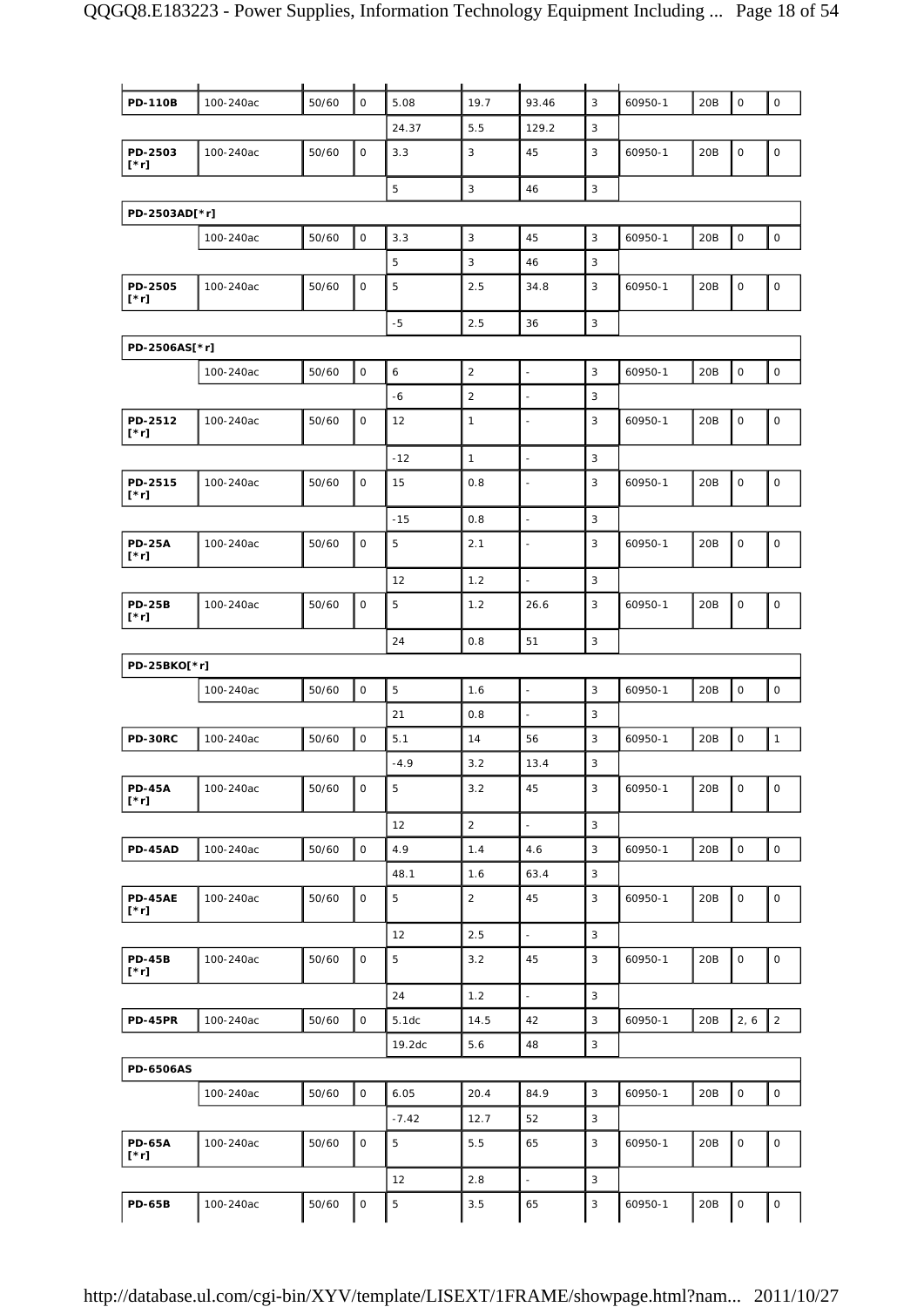| $[\cdot r]$     |                                        |           |              |                |                |                          |             |         |     |                     |                     |
|-----------------|----------------------------------------|-----------|--------------|----------------|----------------|--------------------------|-------------|---------|-----|---------------------|---------------------|
|                 |                                        |           |              | 24             | $\overline{2}$ | $\omega$                 | 3           |         |     |                     |                     |
| <b>PD-85SP</b>  | 100-240ac                              | $50 - 60$ | $\mathsf O$  | 35.2dc         | 3.6            | 105.6                    | 3           | 60950-1 | 20B | $\mathsf O$         | $\mathbf{1}$        |
|                 |                                        |           |              | 12.1dc         | 0.9            | 7.8                      | 3           |         |     |                     |                     |
| <b>PID-24RC</b> |                                        |           |              |                |                |                          |             |         |     |                     |                     |
|                 | 100-240ac                              | 50/60     | O            | 12.21          | 3.3            | 33.78                    | $\mathsf 3$ | 60950-1 | 20B | $\mathsf{O}\xspace$ | $\mathsf O$         |
|                 |                                        |           |              | 11.95          | 2.9            | 34.51                    | 3           |         |     |                     |                     |
|                 | PID-250A, PID-250B, PID-250C, PID-250D |           |              |                |                |                          |             |         |     |                     |                     |
|                 | 100-240 Vac                            | 50/60     | $\mathsf O$  | 12.04dc        | 19.5           | 233                      | 3           | 60950-1 | 20B | $\mathsf O$         | $\mathbf{1}$        |
|                 |                                        |           |              | 4.98dc         | 5.9            | 28.2                     | 3           |         |     |                     |                     |
|                 |                                        |           |              | 35.96dc        | 10.6           | 38.2                     | 3           |         |     |                     |                     |
|                 |                                        |           |              | 5.03dc         | 6.5            | 28.7                     | 3           |         |     |                     |                     |
|                 |                                        |           |              | 48.06dc        | 9.9            | 447                      | 3           |         |     |                     |                     |
|                 |                                        |           |              | 4.99dc         | 6.5            | 27.9                     | 3           |         |     |                     |                     |
| PPQ-1003A       |                                        |           |              |                |                |                          |             |         |     |                     |                     |
|                 | 100-240ac                              | 50/60     | $\mathsf O$  | 5.1            | 28             | 122                      | $\mathsf 3$ | 60950-1 | 20B | $\mathsf O$         | $\mathsf O$         |
|                 |                                        |           |              | 3.34           | 27             | 70                       | 3           |         |     |                     |                     |
|                 |                                        |           |              | 13.2           | 24             | 180                      | 3           |         |     |                     |                     |
|                 |                                        |           |              | $-5.1$         | 1.8            | $\overline{7}$           | 3           |         |     |                     |                     |
| PPQ-1003B       |                                        |           |              |                |                |                          |             |         |     |                     |                     |
|                 | 100-240ac                              | 50/60     | $\mathsf O$  | 5.1            | 28             | 122                      | 3           | 60950-1 | 20B | $\mathsf O$         | $\mathsf O$         |
|                 |                                        |           |              | 3.34           | 27             | 70                       | 3           |         |     |                     |                     |
|                 |                                        |           |              | 13.2           | 24             | 180                      | 3           |         |     |                     |                     |
|                 |                                        |           |              | $-12.2$        | 1.9            | 18                       | 3           |         |     |                     |                     |
| PPQ-1003C       |                                        |           |              |                |                |                          |             |         |     |                     |                     |
|                 | 100-240ac                              | 50/60     | $\mathsf O$  | 5.1            | 28             | 122                      | 3           | 60950-1 | 20B | $\mathsf O$         | $\mathsf O$         |
|                 |                                        |           |              | 3.34           | 27             | 70                       | 3           |         |     |                     |                     |
|                 |                                        |           |              | 15.7           | 17             | 152                      | 3           |         |     |                     |                     |
|                 |                                        |           |              | $-15.1$        | 1.9            | 22                       | 3           |         |     |                     |                     |
| PPQ-1003D       |                                        |           |              |                |                |                          |             |         |     |                     |                     |
|                 | 100-240ac                              | 50/60     | $\mathsf O$  | 5.1            | 28             | 122                      | 3           | 60950-1 | 20B | $\mathsf{O}\xspace$ | $\mathsf{O}\xspace$ |
|                 |                                        |           |              | 3.34           | 27             | 70                       | 3           |         |     |                     |                     |
|                 |                                        |           |              | 13.2           | 24             | 180                      | 3           |         |     |                     |                     |
|                 |                                        |           |              | 25.1           | 1.8            | $\overline{7}$           | 3           |         |     |                     |                     |
| PPQ-100AD[*r]   |                                        |           |              |                |                |                          |             |         |     |                     |                     |
|                 | 100-240ac                              | 50/60     | $\mathsf{O}$ | 5              | 10             | $\blacksquare$           | 3           | 60950-1 | 20B | $\circ$             | $\mathbf{1}$        |
|                 |                                        |           |              | 12             | 3.4            | $\overline{\phantom{a}}$ | 3           |         |     |                     |                     |
|                 |                                        |           |              | $-12$          | 0.6            | $\blacksquare$           | 3           |         |     |                     |                     |
|                 |                                        |           |              | $-5$           | 0.6            | $\blacksquare$           | 3           |         |     |                     |                     |
| PPQ-100B[*r]    |                                        |           |              |                |                |                          |             |         |     |                     |                     |
|                 | 100-240ac                              | 50/60     | $\mathsf O$  | 5              | 10             | $\Box$                   | 3           | 60950-1 | 20B | $\mathsf{O}\xspace$ | $\mathbf{1}$        |
|                 |                                        |           |              | 12             | 3.4            | ÷,                       | 3           |         |     |                     |                     |
|                 |                                        |           |              | $-12$          | 0.6            | $\ddot{\phantom{1}}$     | 3           |         |     |                     |                     |
|                 |                                        |           |              | $-5$           | 0.6            | ä,                       | $\mathsf 3$ |         |     |                     |                     |
| PPQ-100C[*r]    |                                        |           |              |                |                |                          |             |         |     |                     |                     |
|                 |                                        |           | 0            | $\overline{5}$ | 10             |                          | 3           |         | 20B | 0                   | $\mathbf{1}$        |
|                 | 100-240ac                              | 50/60     |              |                |                | $\overline{\phantom{a}}$ |             | 60950-1 |     |                     |                     |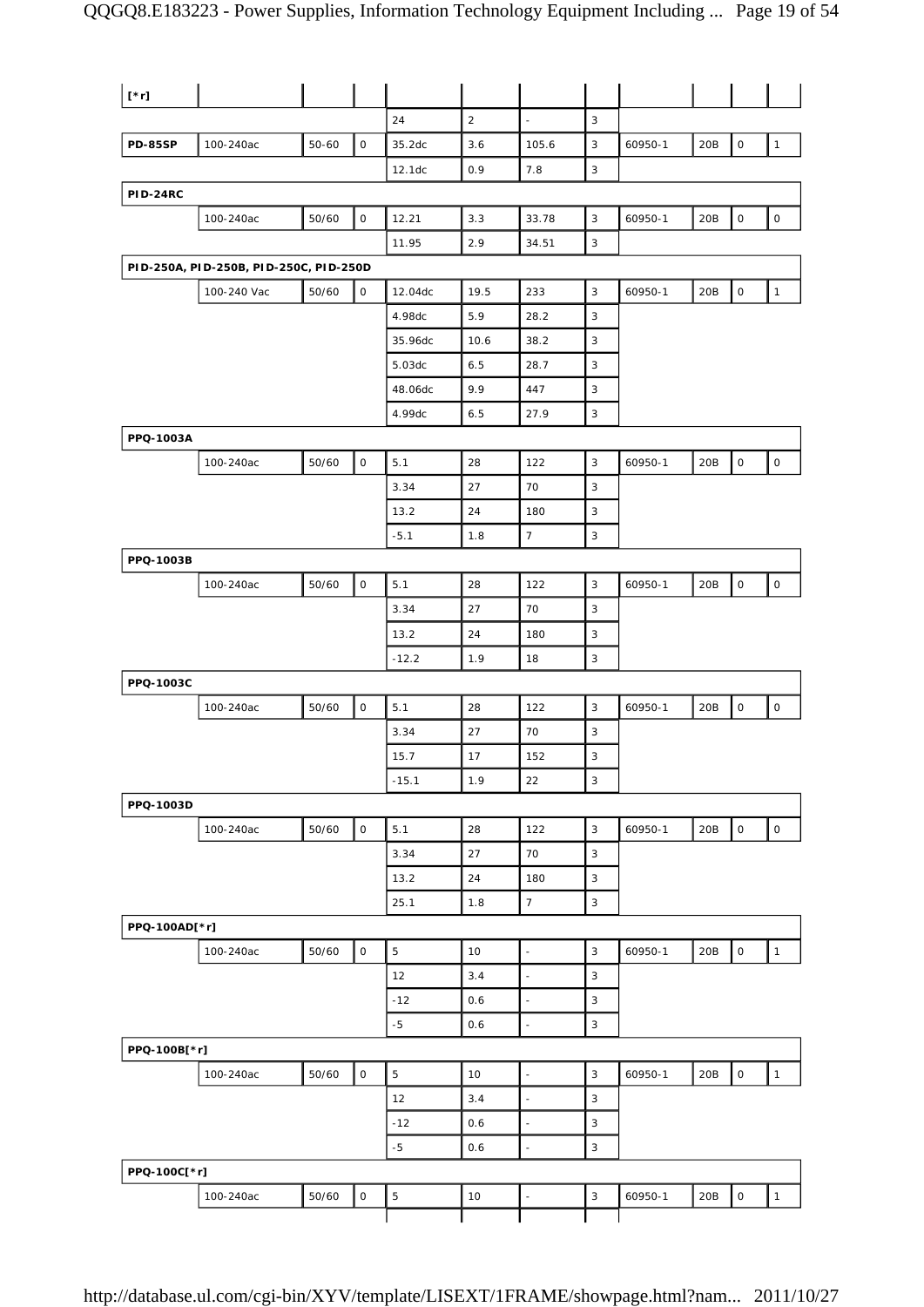|                   |           |       |                          | 15          | 2.6            | $\bar{\phantom{a}}$      | 3                         |         |                          |                          |                          |
|-------------------|-----------|-------|--------------------------|-------------|----------------|--------------------------|---------------------------|---------|--------------------------|--------------------------|--------------------------|
|                   |           |       |                          | $-15$       | 0.6            | $\Box$                   | 3                         |         |                          |                          |                          |
|                   |           |       |                          | $-5$        | 0.6            | $\Box$                   | 3                         |         |                          |                          |                          |
| PPQ-100D[*r]      |           |       |                          |             |                |                          |                           |         |                          |                          |                          |
|                   | 100-240ac | 50/60 | $\mathsf O$              | 5           | 8              | $\overline{\phantom{a}}$ | 3                         | 60950-1 | 20B                      | $\mathsf O$              | $\mathbf{1}$             |
|                   |           |       |                          | 24          | $\overline{2}$ | ÷,                       | 3                         |         |                          |                          |                          |
|                   |           |       |                          | 12          | 0.6            | $\Box$                   | 3                         |         |                          |                          |                          |
|                   |           |       |                          | $-12$       | 0.6            | $\overline{\phantom{a}}$ | 3                         |         |                          |                          |                          |
| PPS-125-12[*r]    |           |       |                          |             |                |                          |                           |         |                          |                          |                          |
|                   | 100-240ac | 50/60 | 0                        | 12dc        | 8.5            | $\ddot{\phantom{1}}$     | 3                         | 60950-1 | 20B                      | $\mathsf{O}\xspace$      | $\mathsf O$              |
| PPS-125-13.5[*r]  |           |       |                          |             |                |                          |                           |         |                          |                          |                          |
|                   | 100-240ac | 50/60 | $\mathsf O$              | 13.5dc      | 7.5            | $\Box$                   | $\mathbf{3}$              | 60950-1 | 20B                      | $\mathsf O$              | $\mathsf{O}$             |
| PPS-125-15[*r]    |           |       |                          |             |                |                          |                           |         |                          |                          |                          |
|                   | 100-240ac | 50/60 | $\mathsf O$              | 15dc        | 6.7            | $\overline{\phantom{a}}$ | $\mathbf{3}$              | 60950-1 | 20B                      | $\mathsf{O}\xspace$      | $\mathsf O$              |
| PPS-125-24[*r]    |           |       |                          |             |                |                          |                           |         |                          |                          |                          |
|                   | 100-240ac | 50/60 | $\mathsf O$              | 24dc        | 4.2            | $\overline{\phantom{a}}$ | $\mathsf 3$               | 60950-1 | 20B                      | $\mathsf{O}\xspace$      | $\mathsf O$              |
| PPS-125-27        |           |       |                          |             |                |                          |                           |         |                          |                          |                          |
|                   | 100-240ac | 50/60 | 0                        | 25.1dc      | 5.2            | 130.5                    | $\mathbf{3}$              | 60950-1 | 20B                      | $\mathsf O$              | $\mathsf O$              |
| PPS-125-3.3[*r]   |           |       |                          |             |                |                          |                           |         |                          |                          |                          |
|                   | 100-240ac | 50/60 | $\mathsf{O}\xspace$      | 3.3dc       | 20             | $\Box$                   | $\mathsf 3$               | 60950-1 | 20B                      | $\mathsf{O}\xspace$      | $\mathsf O$              |
| PPS-125-48        |           |       |                          |             |                |                          |                           |         |                          |                          |                          |
|                   |           |       | $\mathsf O$              |             | 3.4            | 147.2                    | $\mathbf{3}$              |         | 20B                      | $\mathsf{O}\xspace$      | $\mathsf O$              |
|                   | 100-240ac | 50/60 |                          | 43.3dc      |                |                          |                           | 60950-1 |                          |                          |                          |
| PPS-125-5         |           |       |                          |             |                |                          |                           |         |                          |                          |                          |
|                   | 100-240ac | 50/60 | $\mathsf O$              | 4.5ac       | 30             | 135                      | $\mathbf{3}$              | 60950-1 | 20B                      | $\mathsf O$              | $\mathsf O$              |
| PPS-125-9[*r]     |           |       |                          |             |                |                          |                           |         |                          |                          |                          |
|                   | 100-240ac | 50/60 | 0                        | 9ac         | 8.5            | $\ddot{\phantom{1}}$     | 3                         | 60950-1 | 20B                      | $\mathsf{O}\xspace$      | $\mathsf O$              |
| PPS-200-12(a)[*r] |           |       |                          |             |                |                          |                           |         |                          |                          |                          |
|                   | 100-240ac | 50/60 | $\overline{\phantom{a}}$ | 12dc        | 16.6           | $\overline{\phantom{a}}$ | $\overline{\phantom{a}}$  | 60950-1 | $\overline{\phantom{a}}$ | $\overline{\phantom{a}}$ | $\omega$                 |
| PPS-200-15(b)[*r] |           |       |                          |             |                |                          |                           |         |                          |                          |                          |
|                   | 100-240ac | 50/60 | $\bar{\phantom{a}}$      | 15dc        | 13.3           | $\overline{\phantom{a}}$ | $\overline{\phantom{a}}$  | 60950-1 | L.                       | ÷,                       | $\omega$                 |
| PPS-200-24(a)[*r] |           |       |                          |             |                |                          |                           |         |                          |                          |                          |
|                   | 100-240ac | 50/60 | $\bar{\phantom{a}}$      | 24dc        | 8.3            | $\ddot{\phantom{1}}$     | $\sim$                    | 60950-1 | $\overline{\phantom{a}}$ | $\blacksquare$           | $\overline{\phantom{a}}$ |
| PPS-200-27        |           |       |                          |             |                |                          |                           |         |                          |                          |                          |
|                   | 100-240ac | 50/60 | $\ddot{\phantom{1}}$     | 27.1dc      | 9              | 232                      | $\overline{\phantom{a}}$  | 60950-1 | $\blacksquare$           | $\blacksquare$           | $\overline{\phantom{a}}$ |
| PPS-200-36        |           |       |                          |             |                |                          |                           |         |                          |                          |                          |
|                   | 100-240ac | 50/60 | $\omega$                 | 36.12dc     | 6.50           | 233                      | $\omega$                  | 60950-1 | $\Box$                   | $\Box$                   | $\omega$                 |
| PPS-200-48        |           |       |                          |             |                |                          |                           |         |                          |                          |                          |
|                   | 100-240ac | 50/60 | $\blacksquare$           | 48.2dc      | 5.5            | 235                      | $\blacksquare$            | 60950-1 | $\overline{\phantom{a}}$ | $\blacksquare$           | $\blacksquare$           |
| PPS-200-5         |           |       |                          |             |                |                          |                           |         |                          |                          |                          |
|                   | 100-240ac | 50/60 | $\overline{\phantom{a}}$ | 5.1dc       | 47             | 200                      | $\overline{a}$            | 60950-1 | $\overline{\phantom{a}}$ | $\overline{\phantom{a}}$ | $\Box$                   |
| PPT-100B[*r]      |           |       |                          |             |                |                          |                           |         |                          |                          |                          |
|                   | 100-240ac | 50/60 | 0                        | 5           | 10             | $\overline{\phantom{a}}$ | 3                         | 60950-1 | 20B                      | 0                        | $\mathbf{1}$             |
|                   |           |       |                          | 12          | 3.4            | $\mathbb{Z}$             | 3                         |         |                          |                          |                          |
|                   |           |       |                          | $-12$       | 0.6            | $\overline{\phantom{a}}$ | $\ensuremath{\mathsf{3}}$ |         |                          |                          |                          |
| PPT-100C[*r]      |           |       |                          |             |                |                          |                           |         |                          |                          |                          |
|                   | 100-240ac | 50/60 | O                        | $\mathbf 5$ | 10             | $\overline{\phantom{a}}$ | 3                         | 60950-1 | 20B                      | $\mathsf{O}$             | $\mathbf{1}$             |
|                   |           |       |                          |             |                |                          |                           |         |                          |                          |                          |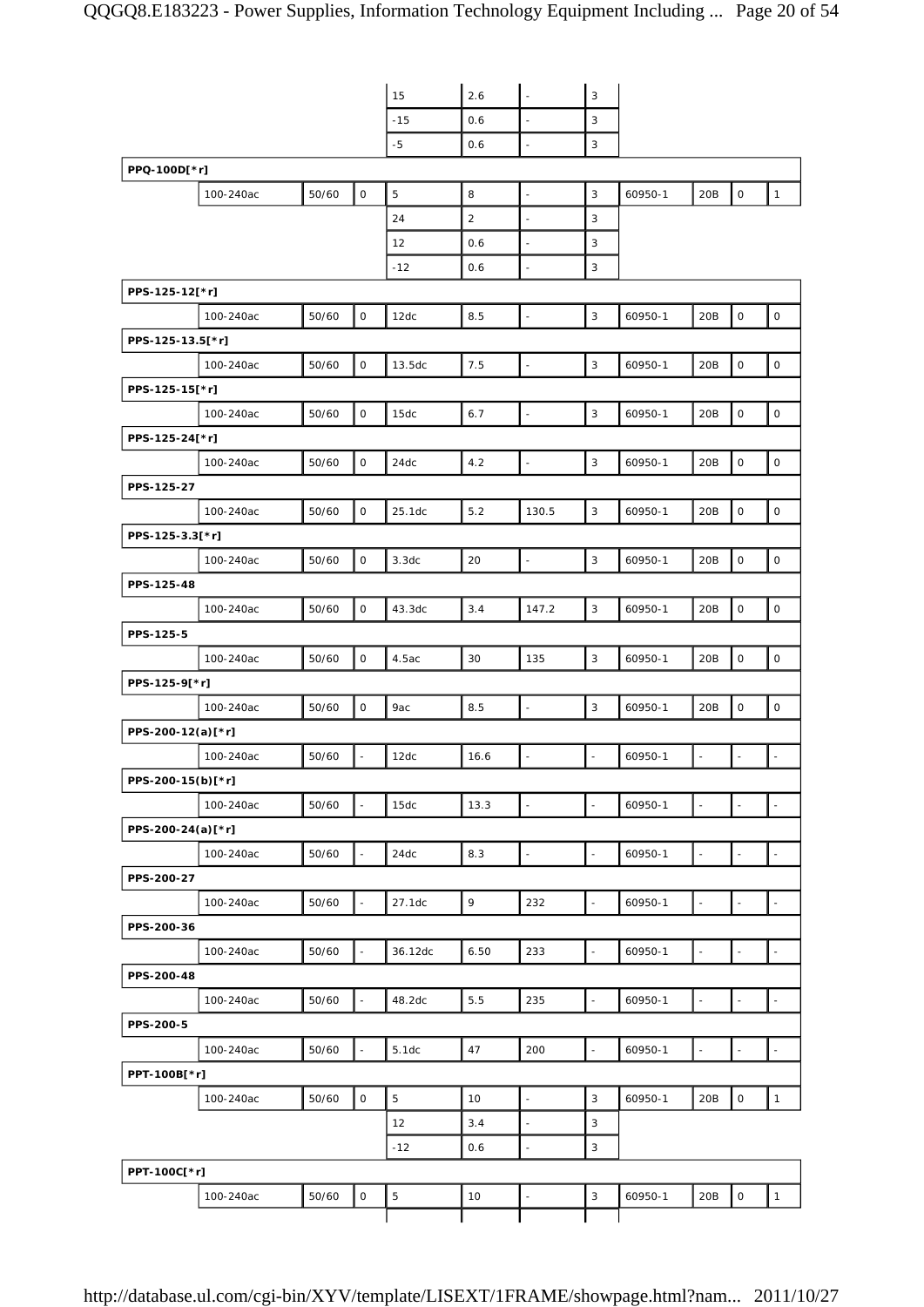|                  |           |       |                     | 15          | 2.6            | $\overline{\phantom{a}}$ | $\sqrt{3}$                |         |     |                     |                     |
|------------------|-----------|-------|---------------------|-------------|----------------|--------------------------|---------------------------|---------|-----|---------------------|---------------------|
|                  |           |       |                     |             |                |                          | 3                         |         |     |                     |                     |
|                  |           |       |                     | $-15$       | 0.6            | $\overline{\phantom{a}}$ |                           |         |     |                     |                     |
| PPT-100D[*r]     |           |       |                     |             |                |                          |                           |         |     |                     |                     |
|                  | 100-240ac | 50/60 | $\mathsf O$         | 5           | 8              | $\overline{\phantom{a}}$ | $\mathsf 3$               | 60950-1 | 20B | $\mathsf O$         | $\mathbf{1}$        |
|                  |           |       |                     | 24          | 2              | $\overline{\phantom{a}}$ | 3                         |         |     |                     |                     |
|                  |           |       |                     | 12          | 0.6            | $\overline{\phantom{a}}$ | 3                         |         |     |                     |                     |
| <b>PPT-125AA</b> |           |       |                     |             |                |                          |                           |         |     |                     |                     |
|                  | 100-240ac | 50/60 | $\mathsf O$         | 5           | 6.8            | 67.51                    | 3                         | 60950-1 | 20B | $\mathsf O$         | 0                   |
|                  |           |       |                     | 22          | 1.5            | 86.57                    | 3                         |         |     |                     |                     |
|                  |           |       |                     | $-22$       | 1.5            | 34.79                    | 3                         |         |     |                     |                     |
| PPT-125A[*r]     |           |       |                     |             |                |                          |                           |         |     |                     |                     |
|                  | 100-240ac | 50/60 | $\mathsf O$         | 3.3dc       | 10             | $\overline{\phantom{a}}$ | $\mathsf 3$               | 60950-1 | 20B | $\mathsf O$         | $\mathsf O$         |
|                  |           |       |                     | 5dc         | 8              | $\overline{\phantom{a}}$ | 3                         |         |     |                     |                     |
|                  |           |       |                     | 12dc        | 0.5            | ÷,                       | 3                         |         |     |                     |                     |
| <b>PPT-125B</b>  |           |       |                     |             |                |                          |                           |         |     |                     |                     |
|                  | 100-240ac | 50/60 | $\mathsf O$         | 4.1dc       | 15             | 61.5                     | 3                         | 60950-1 | 20B | $\mathsf O$         | 0                   |
|                  |           |       |                     | 11.2dc      | 5.1            | 57.1                     | 3                         |         |     |                     |                     |
|                  |           |       |                     | 10.5dc      | 1.3            | 13.8                     | 3                         |         |     |                     |                     |
| PPT-125C[*r]     |           |       |                     |             |                |                          |                           |         |     |                     |                     |
|                  | 100-240ac | 50/60 | $\mathsf O$         | 5dc         | 11             | $\overline{\phantom{a}}$ | $\mathsf 3$               | 60950-1 | 20B | $\mathsf O$         | $\mathsf O$         |
|                  |           |       |                     | 15dc        | 2.5            | $\overline{\phantom{a}}$ | 3                         |         |     |                     |                     |
|                  |           |       |                     | $-15dc$     | 0.5            | ÷,                       | 3                         |         |     |                     |                     |
| <b>PPT-125D</b>  |           |       |                     |             |                |                          |                           |         |     |                     |                     |
|                  | 100-240ac | 50/60 | $\mathsf O$         | 4.4dc       | 8.6            | 37.84                    | 3                         | 60950-1 | 20B | $\mathsf O$         | $\mathsf O$         |
|                  |           |       |                     | 21.3dc      | 3.5            | 73.1                     | 3                         |         |     |                     |                     |
|                  |           |       |                     | 10.9dc      | 1.4            | 15.26                    | 3                         |         |     |                     |                     |
| <b>PQ-100B</b>   | 100-240ac | 50/60 | $\mathsf O$         | 5.07        | 16             | 76.98                    | 3                         | 60950-1 | 20B | $\mathsf O$         | $\mathsf O$         |
|                  |           |       |                     | 16.05       | 9              | 99.5                     | 3                         |         |     |                     |                     |
|                  |           |       |                     | $-5.04$     | 1.5            | 5.96                     | 3                         |         |     |                     |                     |
|                  |           |       |                     | $-12.03$    | 1.8            | 19.21                    | 3                         |         |     |                     |                     |
| <b>PQ-100C</b>   | 100-240ac | 50/60 | $\mathsf O$         | 5.05        | 16.6           | 79.23                    | $\ensuremath{\mathsf{3}}$ | 60950-1 | 20B | $\mathsf O$         | $\mathsf{O}\xspace$ |
|                  |           |       |                     | 18.73       | 7.6            | 104.54                   | $\mathbf{3}$              |         |     |                     |                     |
|                  |           |       |                     | $-5.07$     | 1.1            | 3.65                     | $\mathsf 3$               |         |     |                     |                     |
|                  |           |       |                     |             |                |                          | $\ensuremath{\mathsf{3}}$ |         |     |                     |                     |
|                  |           |       | $\mathsf{O}\xspace$ | $-15.05$    | 0.93           | 12.63                    | $\mathsf 3$               |         |     |                     |                     |
| <b>PQ-100D</b>   | 100-240ac | 50/60 |                     | 5.07        | 15.4           | 74.23                    |                           | 60950-1 | 20B | $\mathsf{O}\xspace$ | $\mathsf{O}\xspace$ |
|                  |           |       |                     | 14.06       | 8.4            | 93.76                    | $\mathbf{3}$              |         |     |                     |                     |
|                  |           |       |                     | 24.09       | $\overline{4}$ | 76.86                    | $\ensuremath{\mathsf{3}}$ |         |     |                     |                     |
|                  |           |       |                     | $-11.99$    | 1.8            | 19.29                    | $\ensuremath{\mathsf{3}}$ |         |     |                     |                     |
| <b>PQ-100DTR</b> |           |       |                     |             |                |                          |                           |         |     |                     |                     |
|                  | 100-240ac | 50/60 | $\mathsf{O}\xspace$ | 11.677dc    | 8.12           | 91.7                     | $\mathsf 3$               | 60950-1 | 20B | $\mathsf O$         | $\mathsf O$         |
|                  |           |       |                     | $-11.984dc$ | 4.97           | 47.8                     | $\mathsf 3$               |         |     |                     |                     |
|                  |           |       |                     | 5.075dc     | 19.12          | 93.1                     | $\ensuremath{\mathsf{3}}$ |         |     |                     |                     |
|                  |           |       |                     | 24.298dc    | 4.77           | 108.5                    | $\ensuremath{\mathsf{3}}$ |         |     |                     |                     |
| <b>PQ-100E</b>   | 100-240ac | 50/60 | $\mathsf{O}\xspace$ | 5.07        | 15             | 72.3                     | $\sqrt{3}$                | 60950-1 | 20B | $\mathsf O$         | $\mathsf{O}\xspace$ |
|                  |           |       |                     | 15.61       | 8              | 89.4                     | 3                         |         |     |                     |                     |
|                  |           |       |                     | 15.003      | 1.8            | 23.46                    | $\ensuremath{\mathsf{3}}$ |         |     |                     |                     |
|                  |           |       |                     |             |                |                          |                           |         |     |                     |                     |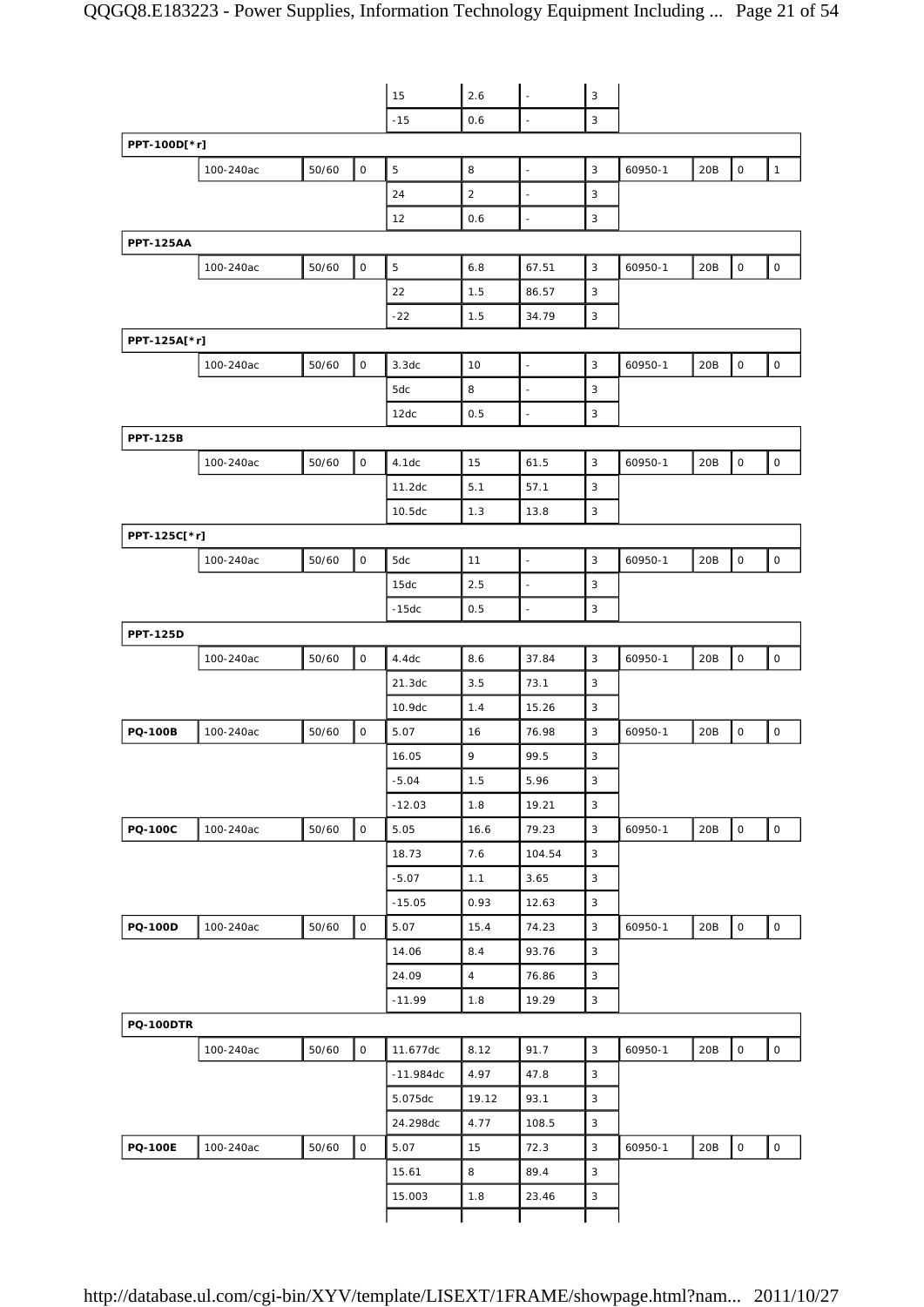|                        |           |       |              | 23.86 | 2            | 30.35                    | $\sqrt{3}$   |         |     |                     |                     |
|------------------------|-----------|-------|--------------|-------|--------------|--------------------------|--------------|---------|-----|---------------------|---------------------|
| PS-25-12[*r]           |           |       |              |       |              |                          |              |         |     |                     |                     |
|                        | 100-240ac | 50/60 | $\mathsf O$  | 12    | 2.1          | $\overline{\phantom{a}}$ | 3            | 60950-1 | 20B | $\mathsf{O}\xspace$ | $\mathsf O$         |
| PS-25-13.5[*r]         |           |       |              |       |              |                          |              |         |     |                     |                     |
|                        | 100-240ac | 50/60 | 0            | 13.5  | 1.9          | 28                       | 3            | 60950-1 | 20B | $\mathsf{O}\xspace$ | $\mathsf O$         |
| PS-25-15[*r]           |           |       |              |       |              |                          |              |         |     |                     |                     |
|                        | 100-240ac | 50/60 | $\mathsf O$  | 14    | 1.7          | $\Box$                   | $\mathsf 3$  | 60950-1 | 20B | $\mathsf{O}\xspace$ | $\mathsf O$         |
| PS-25-24[*r]           |           |       |              |       |              |                          |              |         |     |                     |                     |
|                        | 100-240ac | 50/60 | $\mathsf{O}$ | 24    | $\mathbf{1}$ | $\overline{\phantom{a}}$ | 3            | 60950-1 | 20B | $\mathsf O$         | $\mathsf O$         |
| PS-25-27[*r]           |           |       |              |       |              |                          |              |         |     |                     |                     |
|                        | 100-240ac | 50/60 | $\mathsf O$  | 27    | 0.9          | $\overline{\phantom{a}}$ | 3            | 60950-1 | 20B | $\mathsf{O}\xspace$ | $\mathsf O$         |
| PS-25-3.3[*r]          |           |       |              |       |              |                          |              |         |     |                     |                     |
|                        | 100-240ac | 50/60 | 0            | 3.3   | 5            | $\overline{\phantom{a}}$ | 3            | 60950-1 | 20B | 0                   | $\mathsf O$         |
| PS-25-48[*r]           |           |       |              |       |              |                          |              |         |     |                     |                     |
|                        | 100-240ac | 50/60 | 0            | 48    | 0.5          | 67.2                     | 3            | 60950-1 | 20B | O                   | $\mathsf{O}$        |
| PS-25-5<br>$[\cdot r]$ | 100-240ac | 50/60 | 0            | 5     | 5            | 44.3                     | 3            | 60950-1 | 20B | 0                   | $\mathsf O$         |
| PS-25-7.5[*r]          |           |       |              |       |              |                          |              |         |     |                     |                     |
|                        | 100-240ac | 50/60 | $\mathsf{O}$ | 7.5   | 3.3          | $\overline{\phantom{a}}$ | 3            | 60950-1 | 20B | $\mathsf{O}\xspace$ | $\mathsf{O}$        |
| PS-35-12               |           |       |              |       |              |                          |              |         |     |                     |                     |
|                        | 100-240ac | 50/60 | $\mathsf O$  | 12.09 | 4.9          | 44                       | 3            | 60950-1 | 20B | $\mathbf 0$         | $\mathsf O$         |
| PS-35-13.5(*r)         |           |       |              |       |              |                          |              |         |     |                     |                     |
|                        | 100-240ac | 50/60 | 0            | 13.5  | 2.6          | 20.8                     | 3            | 60950-1 | 20B | $\mathsf O$         | $\mathsf O$         |
| PS-35-15               |           |       |              |       |              |                          |              |         |     |                     |                     |
|                        | 100-240ac | 50/60 | $\mathsf O$  | 15.1  | 4.2          | 47                       | 3            | 60950-1 | 20B | $\mathsf{O}\xspace$ | $\mathsf O$         |
| PS-35-24(*r)           |           |       |              |       |              |                          |              |         |     |                     |                     |
|                        | 100-240ac | 50/60 | $\mathsf{O}$ | 24    | 1.5          | 36                       | 3            | 60950-1 | 20B | $\mathsf O$         | $\mathsf O$         |
| PS-35-3.3              |           |       |              |       |              |                          |              |         |     |                     |                     |
|                        | 100-240ac | 50/60 | $\mathsf{O}$ | 3.31  | 14.8         | 20                       | 3            | 60950-1 | 20B | $\mathsf O$         | $\mathsf O$         |
| PS-35-48               |           |       |              |       |              |                          |              |         |     |                     |                     |
|                        | 100-240ac | 50/60 | 0            | 48.08 | 1.2          | 46                       | 3            | 60950-1 | 20B | $\mathsf O$         | $\mathbf 0$         |
| PS-35-5                | 100-240ac | 50/60 | $\mathsf{O}$ | 5.07  | 10.2         | 35                       | $\mathsf 3$  | 60950-1 | 20B | $\mathsf O$         | $\mathsf O$         |
| $PS-35-7.5(*)$         |           |       |              |       |              |                          |              |         |     |                     |                     |
|                        | 100-240ac | 50/60 | $\mathsf{O}$ | 7.5   | 4.7          | 35.25                    | 3            | 60950-1 | 20B | $\mathsf O$         | $\mathsf O$         |
| PS-45-12[*r]           |           |       |              |       |              |                          |              |         |     |                     |                     |
|                        | 100-240ac | 50/60 | $\mathsf{O}$ | 12    | 3.7          | 44.4                     | $\mathsf 3$  | 60950-1 | 20B | $\mathsf O$         | $\mathsf O$         |
| PS-45-13.5[*r]         |           |       |              |       |              |                          |              |         |     |                     |                     |
|                        | 100-240ac | 50/60 | $\mathsf O$  | 13.5  | 3.3          | 44.5                     | $\mathbf{3}$ | 60950-1 | 20B | $\mathsf O$         | $\mathsf{O}\xspace$ |
| PS-45-15[*r]           |           |       |              |       |              |                          |              |         |     |                     |                     |
|                        | 100-240ac | 50/60 | $\mathsf{O}$ | 15    | 3            | 45                       | $\mathbf{3}$ | 60950-1 | 20B | $\mathsf O$         | $\mathsf O$         |
| PS-45-24[*r]           |           |       |              |       |              |                          |              |         |     |                     |                     |
|                        | 100-240ac | 50/60 | $\mathsf O$  | 24    | 1.9          | 45.6                     | $\mathsf 3$  | 60950-1 | 20B | $\mathsf{O}\xspace$ | $\mathsf O$         |
| PS-45-24MI[*r]         |           |       |              |       |              |                          |              |         |     |                     |                     |
|                        | 100-240ac | 50/60 | $\mathsf{O}$ | 24dc  | 1.9          | 45.6                     | $\mathbf{3}$ | 60950-1 | 20B | $\mathsf O$         | $\mathsf O$         |
| PS-45-27[*r]           |           |       |              |       |              |                          |              |         |     |                     |                     |
|                        | 100-240ac | 50/60 | $\mathsf O$  | 27    | 1.7          | 45.9                     | 3            | 60950-1 | 20B | $\mathsf O$         | $\mathsf{O}\xspace$ |
| PS-45-3.3[*r]          |           |       |              |       |              |                          |              |         |     |                     |                     |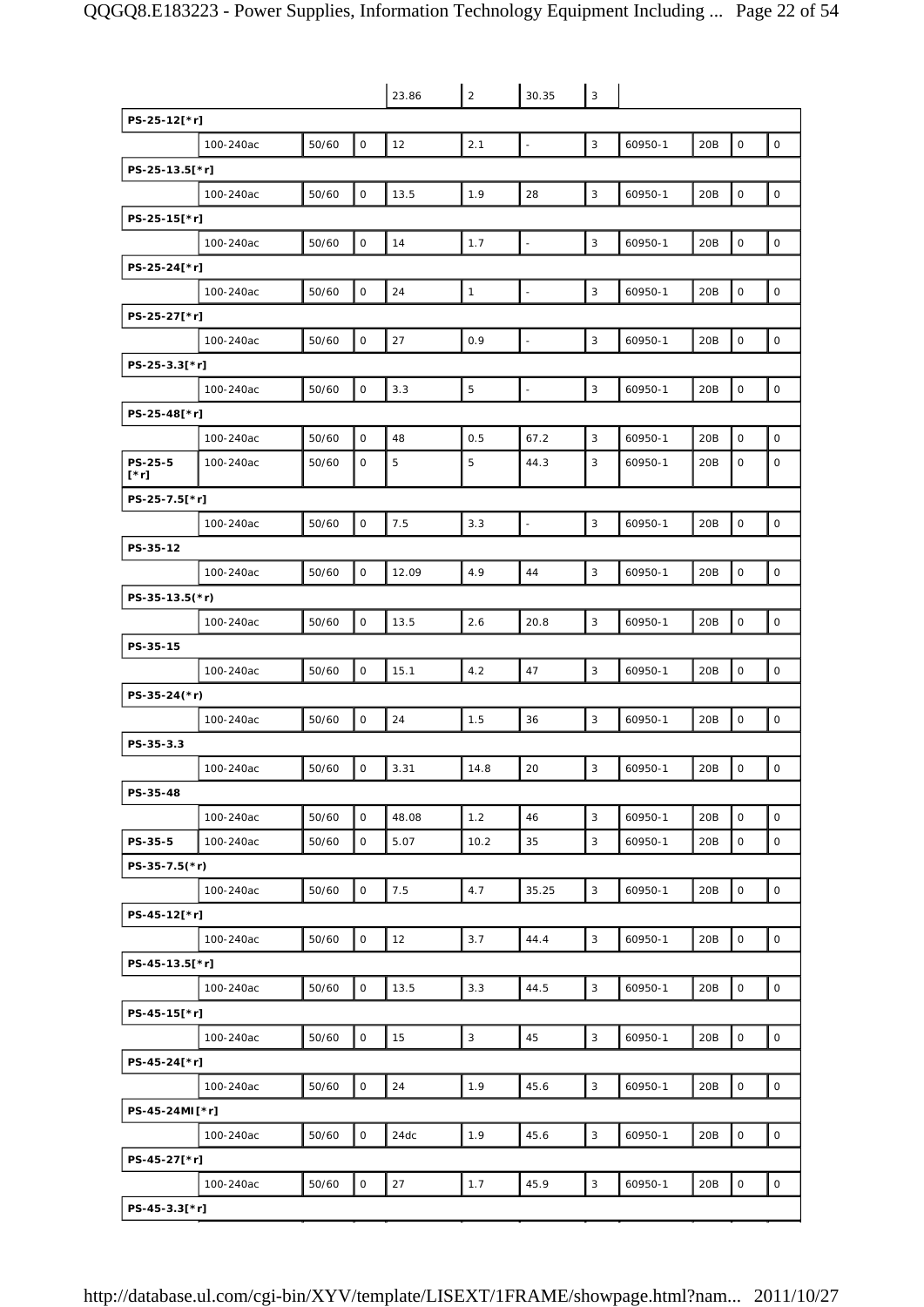|                   | 100-240ac             | 50/60 | $\mathsf{O}$ | 3.3     | 8              | 26.4          | 3            | 60950-1 | 20B | $\mathsf O$         | $\circ$             |
|-------------------|-----------------------|-------|--------------|---------|----------------|---------------|--------------|---------|-----|---------------------|---------------------|
| PS-45-48[*r]      |                       |       |              |         |                |               |              |         |     |                     |                     |
|                   | 100-240ac             | 50/60 | $\mathsf O$  | 48      | $\mathbf{1}$   | 48            | $\mathsf 3$  | 60950-1 | 20B | $\mathsf O$         | $\mathsf O$         |
| PS-45-48AD[*r]    |                       |       |              |         |                |               |              |         |     |                     |                     |
|                   | 100-240ac             | 50/60 | $\mathbf 0$  | 48      | $\mathbf{1}$   | 48            | 3            | 60950-1 | 20B | $\mathsf O$         | $\mathsf O$         |
| PS-45-5<br>[*r]   | 100-240ac             | 50/60 | 0            | 5       | 8              | 40            | 3            | 60950-1 | 20B | $\mathbf 0$         | $\circ$             |
| PS-45-7.5[*r]     |                       |       |              |         |                |               |              |         |     |                     |                     |
|                   | 100-240ac             | 50/60 | $\mathsf O$  | 7.5     | 5.4            | 40.5          | $\mathbf{3}$ | 60950-1 | 20B | $\mathsf{O}\xspace$ | $\mathsf{O}\xspace$ |
| PS-65-12[*r]      |                       |       |              |         |                |               |              |         |     |                     |                     |
|                   | 100-240ac             | 50/60 | $\mathsf O$  | 12      | 5.2            | 62.4          | 3            | 60950-1 | 20B | $\mathbf 0$         | $\mathsf O$         |
| PS-65-13.5[*r]    |                       |       |              |         |                |               |              |         |     |                     |                     |
|                   | 100-240ac             | 50/60 | 0            | 13.5    | 4.7            | 63.5          | 3            | 60950-1 | 20B | $\mathsf O$         | 0                   |
| PS-65-15[*r]      |                       |       |              |         |                |               |              |         |     |                     |                     |
|                   | 100-240ac             | 50/60 | 0            | 15      | 4.2            | 64.8          | 3            | 60950-1 | 20B | $\mathbf 0$         | $\mathsf O$         |
| PS-65-24[*r]      |                       |       |              |         |                |               |              |         |     |                     |                     |
|                   | 100-240ac             | 50/60 | $\mathsf O$  | 24      | 2.7            | 64.8          | $\mathbf{3}$ | 60950-1 | 20B | $\mathsf{O}\xspace$ | $\mathsf{O}$        |
| PS-65-27[*r]      |                       |       |              |         |                |               |              |         |     |                     |                     |
|                   | 100-240ac             | 50/60 | $\mathsf O$  | 27      | 2.4            | 64.8          | 3            | 60950-1 | 20B | $\mathbf 0$         | $\mathsf O$         |
| PS-65-3.3[*r]     |                       |       |              |         |                |               |              |         |     |                     |                     |
|                   | 100-240ac             | 50/60 | 0            | 3.3     | 12             | 39.6          | 3            | 60950-1 | 20B | $\mathbf 0$         | $\mathsf O$         |
| PS-65-48[*r]      |                       |       |              |         |                |               |              |         |     |                     |                     |
|                   | 100-240ac             | 50/60 | $\mathbf 0$  | 48      | 1.35           | 64.8          | 3            | 60950-1 | 20B | $\mathsf O$         | $\mathsf O$         |
| PS-65-5           | 100-240ac             | 50/60 | 0            | 5       | 12             | 60            | 3            | 60950-1 | 20B | $\mathbf 0$         | $\mathbf{O}$        |
| [*r]              |                       |       |              |         |                |               |              |         |     |                     |                     |
| PS-65-7.5[*r]     |                       |       |              |         |                |               |              |         |     |                     |                     |
|                   | 100-240ac             | 50/60 | $\mathsf O$  | 7.5     | 8              | 60            | $\mathbf{3}$ | 60950-1 | 20B | $\mathsf O$         | $\mathsf O$         |
| <b>PSC-100A</b>   |                       |       |              |         |                |               |              |         |     |                     |                     |
|                   | 100-240ac             | 50/60 | $\mathbf 0$  | 13.8dc  | 10.7           | 136           | 3            | 60950-1 | 20B | $\mathsf O$         | $\mathbf{1}$        |
| PSC-100AHO        |                       |       |              |         |                |               |              |         |     |                     |                     |
|                   | 100-240ac             | 50/60 | $\mathsf{O}$ | 13.8dc  | $\overline{4}$ | 55.2          | 3            | 60950-1 | 20B | $\mathbf 0$         | $\mathbf{1}$        |
|                   |                       |       |              | 13.8dc  | 0.25           | 3.45          | 3            |         |     |                     |                     |
| <b>PSC-100B</b>   |                       |       |              |         |                |               |              |         |     |                     |                     |
|                   | 100-240ac             | 50/60 | $\mathbf 0$  | 27.6dc  | 5.5            | 142           | 3            | 60950-1 | 20B | $\mathsf O$         | $\mathbf{1}$        |
| <b>PSC-60A</b>    | 100-240ac             | 50/60 | O            | 13.81dc | 5.5            | 63            | 3            | 60950-1 | 20B | 0                   | $\mathbf{1}$        |
|                   |                       |       |              | 13.80dc | 1.7            | 22            | 3            |         |     |                     |                     |
| <b>PSC-60B</b>    | 100-240ac             | 50/60 | $\mathsf{O}$ | 27.63dc | 3.3            | 73            | 3            | 60950-1 | 20B | $\mathsf O$         | $\mathbf{1}$        |
|                   |                       |       |              | 27.59dc | 0.79           | 21            | 3            |         |     |                     |                     |
| PSN-300-24[*r]    |                       |       |              |         |                |               |              |         |     |                     |                     |
|                   | 100-240ac             | 50/60 | 0            | 24      | 12.5           | $\frac{1}{2}$ | 3            | 60950-1 | 20B | $\mathsf O$         | $\mathbf 0$         |
| PSP-1000-12[*r]   |                       |       |              |         |                |               |              |         |     |                     |                     |
|                   | 100-120/<br>200-240ac | 50/60 | $\mathbf 0$  | 12      | 66.4           |               | 3            | 60950-1 | 20B | 0                   | 0                   |
|                   |                       |       |              | 12      | 75             |               | 3            |         |     |                     |                     |
| PSP-1000-13.5[*r] |                       |       |              |         |                |               |              |         |     |                     |                     |
|                   | 100-120/<br>200-240ac | 50/60 | 0            | 13.5    | 59.2           | ÷,            | 3            | 60950-1 | 20B | $\mathsf O$         | 0                   |
|                   |                       |       |              | 13.5    | 67             |               | 3            |         |     |                     |                     |
|                   |                       |       |              |         |                |               |              |         |     |                     |                     |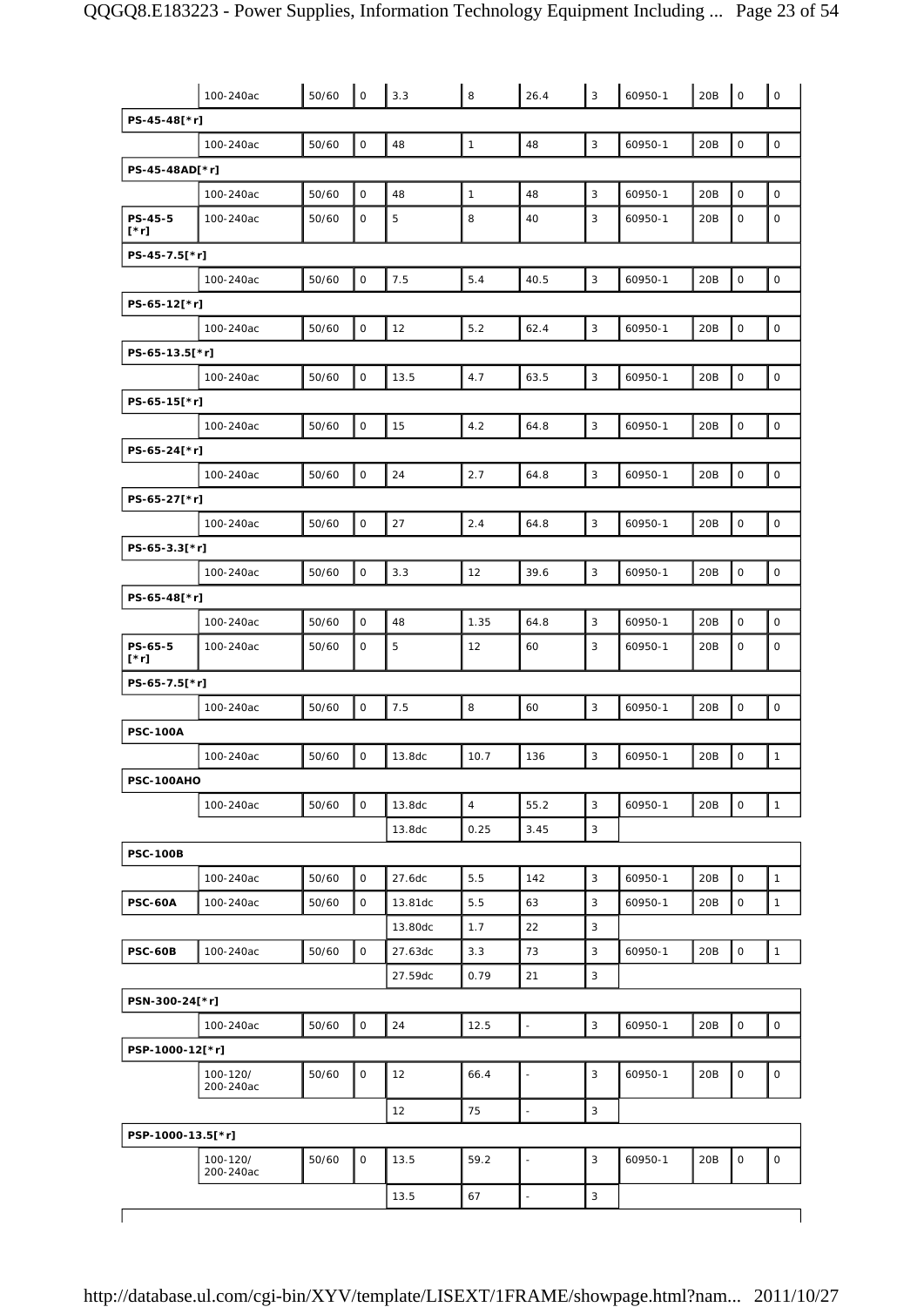| 3<br>$\mathsf O$<br>$\mathsf{O}\xspace$<br>50/60<br>15<br>52.8<br>60950-1<br>20B<br>$\mathsf O$<br>100-120/<br>$\overline{\phantom{a}}$<br>200-240ac<br>$\Box$<br>3<br>15<br>60<br>PSP-1000-24[*r]<br>$\mathsf O$<br>24<br>3<br>$\mathsf O$<br>$\mathsf O$<br>100-120/<br>50/60<br>33.4<br>60950-1<br>20B<br>$\blacksquare$<br>200-240ac<br>24<br>3<br>37.6<br>$\overline{\phantom{a}}$<br>PSP-1000-27[*r]<br>$\mathsf{O}$<br>3<br>27<br>$\mathbf 0$<br>$\mathsf O$<br>100-120/<br>50/60<br>29.6<br>60950-1<br>20B<br>$\overline{\phantom{a}}$<br>200-240ac<br>27<br>33.6<br>3<br>$\overline{a}$<br>PSP-1000-48[*r]<br>$\mathbf 0$<br>3<br>$\mathbf 0$<br>$\mathsf O$<br>50/60<br>48<br>16.8<br>60950-1<br>20B<br>100-120/<br>$\overline{\phantom{a}}$<br>200-240ac<br>$\mathbf{3}$<br>19<br>48<br>$\overline{a}$<br>PSP-1000-5[*r]<br>$\mathsf{O}$<br>5<br>3<br>$\mathsf{O}\xspace$<br>50/60<br>60950-1<br>20B<br>$\mathsf O$<br>100-120/<br>128<br>$\ddot{\phantom{1}}$<br>200-240ac<br>5<br>3<br>145<br>$\overline{\phantom{a}}$<br>PSP-1500-12[*r]<br>$\mathsf{O}$<br>$\overline{\phantom{a}}$<br>3<br>$\mathsf O$<br>$\mathsf{O}\xspace$<br>50/60<br>12<br>60950-1<br>20B<br>200-240ac<br>112.5<br>PSP-1500-13.5[*r]<br>$\mathbf 0$<br>3<br>$\mathsf O$<br>50/60<br>60950-1<br>20B<br>$\mathsf O$<br>200-240ac<br>13.5<br>100.5<br>$\overline{\phantom{a}}$<br>PSP-1500-15[*r]<br>$\mathsf O$<br>$\mathbf{3}$<br>$\mathsf O$<br>$\mathsf O$<br>90<br>200-240ac<br>50/60<br>15<br>$\overline{\phantom{a}}$<br>60950-1<br>20B<br>PSP-1500-24[*r]<br>$\mathsf{O}$<br>3<br>$\mathsf O$<br>50/60<br>24<br>60950-1<br>$\mathsf{O}\xspace$<br>200-240ac<br>56.4<br>$\overline{\phantom{a}}$<br>20B<br>PSP-1500-27[*r]<br>$\mathsf{O}$<br>3<br>$\mathsf O$<br>50/60<br>27<br>60950-1<br>$\mathsf{O}\xspace$<br>200-240ac<br>50.4<br>$\overline{\phantom{a}}$<br>20B<br>PSP-1500-48[*r]<br>3<br>50/60<br>$\mathsf O$<br>48<br>28.5<br>$\overline{\phantom{a}}$<br>60950-1<br>20B<br>$\mathsf O$<br>$\mathsf O$<br>200-240ac<br>PSP-1500-5[*r]<br>$\overline{5}$<br>$\mathsf O$<br>$\overline{\phantom{a}}$<br>$\mathsf 3$<br>$\mathsf O$<br>$\mathsf{O}$<br>50/60<br>217.5<br>60950-1<br>20B<br>200-240ac<br>PSP-225-48PD<br>$\mathsf 3$<br>$\mathbf{1}$<br>50/60<br>$\mathsf{O}$<br>48.78<br>7.54<br>318<br>60950-1<br>20B<br>2,6<br>100-240ac<br>PSP-225-56PD<br>$\circ$<br>$\mathsf 3$<br>2, 6<br>$\mathbf{1}$<br>50/60<br>55.69<br>5.7<br>101.6<br>60950-1<br>20B<br>100-240ac<br>PSP-300-12[*r]<br>$\mathsf O$<br>12<br>3<br>$\mathsf O$<br>$\mathsf{O}$<br>50/60<br>$\Box$<br>60950-1<br>20B<br>100-240ac<br>$\bar{\phantom{a}}$<br>PSP-300-13.5[*r]<br>$\mathsf O$<br>$\mathsf 3$<br>$\mathsf O$<br>$\mathsf{O}$<br>50/60<br>13.5<br>22<br>$\overline{\phantom{a}}$<br>60950-1<br>20B<br>100-240ac<br>PSP-300-24[*r]<br>$\mathsf O$<br>$\mathsf 3$<br>$\mathsf O$<br>50/60<br>24<br>12.5<br>$\Box$<br>60950-1<br>20B<br>$\mathsf{O}\xspace$<br>100-240ac<br>PSP-300-27[*r]<br>$\mathbb{Z}$<br>$\mathbf{3}$<br>$\mathsf{O}$<br>$\mathsf O$<br>$\mathsf{O}$<br>50/60<br>27.5<br>11<br>60950-1<br>20B<br>100-240ac<br>PSP-300-48[*r]<br>$\mathsf O$<br>50/60<br>$\mathsf O$<br>48<br>6.5<br>3<br>60950-1<br>20B<br>$\mathsf{O}\xspace$<br>100-240ac<br>$\Box$<br>PSP-500-12Z[*r] | PSP-1000-15[*r] |  |  |  |  |  |  |
|----------------------------------------------------------------------------------------------------------------------------------------------------------------------------------------------------------------------------------------------------------------------------------------------------------------------------------------------------------------------------------------------------------------------------------------------------------------------------------------------------------------------------------------------------------------------------------------------------------------------------------------------------------------------------------------------------------------------------------------------------------------------------------------------------------------------------------------------------------------------------------------------------------------------------------------------------------------------------------------------------------------------------------------------------------------------------------------------------------------------------------------------------------------------------------------------------------------------------------------------------------------------------------------------------------------------------------------------------------------------------------------------------------------------------------------------------------------------------------------------------------------------------------------------------------------------------------------------------------------------------------------------------------------------------------------------------------------------------------------------------------------------------------------------------------------------------------------------------------------------------------------------------------------------------------------------------------------------------------------------------------------------------------------------------------------------------------------------------------------------------------------------------------------------------------------------------------------------------------------------------------------------------------------------------------------------------------------------------------------------------------------------------------------------------------------------------------------------------------------------------------------------------------------------------------------------------------------------------------------------------------------------------------------------------------------------------------------------------------------------------------------------------------------------------------------------------------------------------------------------------------------------------------------------------------------------------------------------------------------------------------------------------------------------------------------------------------------------------------------------------------------------------------------------------------------------------------------------------------------------------------------------------------|-----------------|--|--|--|--|--|--|
|                                                                                                                                                                                                                                                                                                                                                                                                                                                                                                                                                                                                                                                                                                                                                                                                                                                                                                                                                                                                                                                                                                                                                                                                                                                                                                                                                                                                                                                                                                                                                                                                                                                                                                                                                                                                                                                                                                                                                                                                                                                                                                                                                                                                                                                                                                                                                                                                                                                                                                                                                                                                                                                                                                                                                                                                                                                                                                                                                                                                                                                                                                                                                                                                                                                                                  |                 |  |  |  |  |  |  |
|                                                                                                                                                                                                                                                                                                                                                                                                                                                                                                                                                                                                                                                                                                                                                                                                                                                                                                                                                                                                                                                                                                                                                                                                                                                                                                                                                                                                                                                                                                                                                                                                                                                                                                                                                                                                                                                                                                                                                                                                                                                                                                                                                                                                                                                                                                                                                                                                                                                                                                                                                                                                                                                                                                                                                                                                                                                                                                                                                                                                                                                                                                                                                                                                                                                                                  |                 |  |  |  |  |  |  |
|                                                                                                                                                                                                                                                                                                                                                                                                                                                                                                                                                                                                                                                                                                                                                                                                                                                                                                                                                                                                                                                                                                                                                                                                                                                                                                                                                                                                                                                                                                                                                                                                                                                                                                                                                                                                                                                                                                                                                                                                                                                                                                                                                                                                                                                                                                                                                                                                                                                                                                                                                                                                                                                                                                                                                                                                                                                                                                                                                                                                                                                                                                                                                                                                                                                                                  |                 |  |  |  |  |  |  |
|                                                                                                                                                                                                                                                                                                                                                                                                                                                                                                                                                                                                                                                                                                                                                                                                                                                                                                                                                                                                                                                                                                                                                                                                                                                                                                                                                                                                                                                                                                                                                                                                                                                                                                                                                                                                                                                                                                                                                                                                                                                                                                                                                                                                                                                                                                                                                                                                                                                                                                                                                                                                                                                                                                                                                                                                                                                                                                                                                                                                                                                                                                                                                                                                                                                                                  |                 |  |  |  |  |  |  |
|                                                                                                                                                                                                                                                                                                                                                                                                                                                                                                                                                                                                                                                                                                                                                                                                                                                                                                                                                                                                                                                                                                                                                                                                                                                                                                                                                                                                                                                                                                                                                                                                                                                                                                                                                                                                                                                                                                                                                                                                                                                                                                                                                                                                                                                                                                                                                                                                                                                                                                                                                                                                                                                                                                                                                                                                                                                                                                                                                                                                                                                                                                                                                                                                                                                                                  |                 |  |  |  |  |  |  |
|                                                                                                                                                                                                                                                                                                                                                                                                                                                                                                                                                                                                                                                                                                                                                                                                                                                                                                                                                                                                                                                                                                                                                                                                                                                                                                                                                                                                                                                                                                                                                                                                                                                                                                                                                                                                                                                                                                                                                                                                                                                                                                                                                                                                                                                                                                                                                                                                                                                                                                                                                                                                                                                                                                                                                                                                                                                                                                                                                                                                                                                                                                                                                                                                                                                                                  |                 |  |  |  |  |  |  |
|                                                                                                                                                                                                                                                                                                                                                                                                                                                                                                                                                                                                                                                                                                                                                                                                                                                                                                                                                                                                                                                                                                                                                                                                                                                                                                                                                                                                                                                                                                                                                                                                                                                                                                                                                                                                                                                                                                                                                                                                                                                                                                                                                                                                                                                                                                                                                                                                                                                                                                                                                                                                                                                                                                                                                                                                                                                                                                                                                                                                                                                                                                                                                                                                                                                                                  |                 |  |  |  |  |  |  |
|                                                                                                                                                                                                                                                                                                                                                                                                                                                                                                                                                                                                                                                                                                                                                                                                                                                                                                                                                                                                                                                                                                                                                                                                                                                                                                                                                                                                                                                                                                                                                                                                                                                                                                                                                                                                                                                                                                                                                                                                                                                                                                                                                                                                                                                                                                                                                                                                                                                                                                                                                                                                                                                                                                                                                                                                                                                                                                                                                                                                                                                                                                                                                                                                                                                                                  |                 |  |  |  |  |  |  |
|                                                                                                                                                                                                                                                                                                                                                                                                                                                                                                                                                                                                                                                                                                                                                                                                                                                                                                                                                                                                                                                                                                                                                                                                                                                                                                                                                                                                                                                                                                                                                                                                                                                                                                                                                                                                                                                                                                                                                                                                                                                                                                                                                                                                                                                                                                                                                                                                                                                                                                                                                                                                                                                                                                                                                                                                                                                                                                                                                                                                                                                                                                                                                                                                                                                                                  |                 |  |  |  |  |  |  |
|                                                                                                                                                                                                                                                                                                                                                                                                                                                                                                                                                                                                                                                                                                                                                                                                                                                                                                                                                                                                                                                                                                                                                                                                                                                                                                                                                                                                                                                                                                                                                                                                                                                                                                                                                                                                                                                                                                                                                                                                                                                                                                                                                                                                                                                                                                                                                                                                                                                                                                                                                                                                                                                                                                                                                                                                                                                                                                                                                                                                                                                                                                                                                                                                                                                                                  |                 |  |  |  |  |  |  |
|                                                                                                                                                                                                                                                                                                                                                                                                                                                                                                                                                                                                                                                                                                                                                                                                                                                                                                                                                                                                                                                                                                                                                                                                                                                                                                                                                                                                                                                                                                                                                                                                                                                                                                                                                                                                                                                                                                                                                                                                                                                                                                                                                                                                                                                                                                                                                                                                                                                                                                                                                                                                                                                                                                                                                                                                                                                                                                                                                                                                                                                                                                                                                                                                                                                                                  |                 |  |  |  |  |  |  |
|                                                                                                                                                                                                                                                                                                                                                                                                                                                                                                                                                                                                                                                                                                                                                                                                                                                                                                                                                                                                                                                                                                                                                                                                                                                                                                                                                                                                                                                                                                                                                                                                                                                                                                                                                                                                                                                                                                                                                                                                                                                                                                                                                                                                                                                                                                                                                                                                                                                                                                                                                                                                                                                                                                                                                                                                                                                                                                                                                                                                                                                                                                                                                                                                                                                                                  |                 |  |  |  |  |  |  |
|                                                                                                                                                                                                                                                                                                                                                                                                                                                                                                                                                                                                                                                                                                                                                                                                                                                                                                                                                                                                                                                                                                                                                                                                                                                                                                                                                                                                                                                                                                                                                                                                                                                                                                                                                                                                                                                                                                                                                                                                                                                                                                                                                                                                                                                                                                                                                                                                                                                                                                                                                                                                                                                                                                                                                                                                                                                                                                                                                                                                                                                                                                                                                                                                                                                                                  |                 |  |  |  |  |  |  |
|                                                                                                                                                                                                                                                                                                                                                                                                                                                                                                                                                                                                                                                                                                                                                                                                                                                                                                                                                                                                                                                                                                                                                                                                                                                                                                                                                                                                                                                                                                                                                                                                                                                                                                                                                                                                                                                                                                                                                                                                                                                                                                                                                                                                                                                                                                                                                                                                                                                                                                                                                                                                                                                                                                                                                                                                                                                                                                                                                                                                                                                                                                                                                                                                                                                                                  |                 |  |  |  |  |  |  |
|                                                                                                                                                                                                                                                                                                                                                                                                                                                                                                                                                                                                                                                                                                                                                                                                                                                                                                                                                                                                                                                                                                                                                                                                                                                                                                                                                                                                                                                                                                                                                                                                                                                                                                                                                                                                                                                                                                                                                                                                                                                                                                                                                                                                                                                                                                                                                                                                                                                                                                                                                                                                                                                                                                                                                                                                                                                                                                                                                                                                                                                                                                                                                                                                                                                                                  |                 |  |  |  |  |  |  |
|                                                                                                                                                                                                                                                                                                                                                                                                                                                                                                                                                                                                                                                                                                                                                                                                                                                                                                                                                                                                                                                                                                                                                                                                                                                                                                                                                                                                                                                                                                                                                                                                                                                                                                                                                                                                                                                                                                                                                                                                                                                                                                                                                                                                                                                                                                                                                                                                                                                                                                                                                                                                                                                                                                                                                                                                                                                                                                                                                                                                                                                                                                                                                                                                                                                                                  |                 |  |  |  |  |  |  |
|                                                                                                                                                                                                                                                                                                                                                                                                                                                                                                                                                                                                                                                                                                                                                                                                                                                                                                                                                                                                                                                                                                                                                                                                                                                                                                                                                                                                                                                                                                                                                                                                                                                                                                                                                                                                                                                                                                                                                                                                                                                                                                                                                                                                                                                                                                                                                                                                                                                                                                                                                                                                                                                                                                                                                                                                                                                                                                                                                                                                                                                                                                                                                                                                                                                                                  |                 |  |  |  |  |  |  |
|                                                                                                                                                                                                                                                                                                                                                                                                                                                                                                                                                                                                                                                                                                                                                                                                                                                                                                                                                                                                                                                                                                                                                                                                                                                                                                                                                                                                                                                                                                                                                                                                                                                                                                                                                                                                                                                                                                                                                                                                                                                                                                                                                                                                                                                                                                                                                                                                                                                                                                                                                                                                                                                                                                                                                                                                                                                                                                                                                                                                                                                                                                                                                                                                                                                                                  |                 |  |  |  |  |  |  |
|                                                                                                                                                                                                                                                                                                                                                                                                                                                                                                                                                                                                                                                                                                                                                                                                                                                                                                                                                                                                                                                                                                                                                                                                                                                                                                                                                                                                                                                                                                                                                                                                                                                                                                                                                                                                                                                                                                                                                                                                                                                                                                                                                                                                                                                                                                                                                                                                                                                                                                                                                                                                                                                                                                                                                                                                                                                                                                                                                                                                                                                                                                                                                                                                                                                                                  |                 |  |  |  |  |  |  |
|                                                                                                                                                                                                                                                                                                                                                                                                                                                                                                                                                                                                                                                                                                                                                                                                                                                                                                                                                                                                                                                                                                                                                                                                                                                                                                                                                                                                                                                                                                                                                                                                                                                                                                                                                                                                                                                                                                                                                                                                                                                                                                                                                                                                                                                                                                                                                                                                                                                                                                                                                                                                                                                                                                                                                                                                                                                                                                                                                                                                                                                                                                                                                                                                                                                                                  |                 |  |  |  |  |  |  |
|                                                                                                                                                                                                                                                                                                                                                                                                                                                                                                                                                                                                                                                                                                                                                                                                                                                                                                                                                                                                                                                                                                                                                                                                                                                                                                                                                                                                                                                                                                                                                                                                                                                                                                                                                                                                                                                                                                                                                                                                                                                                                                                                                                                                                                                                                                                                                                                                                                                                                                                                                                                                                                                                                                                                                                                                                                                                                                                                                                                                                                                                                                                                                                                                                                                                                  |                 |  |  |  |  |  |  |
|                                                                                                                                                                                                                                                                                                                                                                                                                                                                                                                                                                                                                                                                                                                                                                                                                                                                                                                                                                                                                                                                                                                                                                                                                                                                                                                                                                                                                                                                                                                                                                                                                                                                                                                                                                                                                                                                                                                                                                                                                                                                                                                                                                                                                                                                                                                                                                                                                                                                                                                                                                                                                                                                                                                                                                                                                                                                                                                                                                                                                                                                                                                                                                                                                                                                                  |                 |  |  |  |  |  |  |
|                                                                                                                                                                                                                                                                                                                                                                                                                                                                                                                                                                                                                                                                                                                                                                                                                                                                                                                                                                                                                                                                                                                                                                                                                                                                                                                                                                                                                                                                                                                                                                                                                                                                                                                                                                                                                                                                                                                                                                                                                                                                                                                                                                                                                                                                                                                                                                                                                                                                                                                                                                                                                                                                                                                                                                                                                                                                                                                                                                                                                                                                                                                                                                                                                                                                                  |                 |  |  |  |  |  |  |
|                                                                                                                                                                                                                                                                                                                                                                                                                                                                                                                                                                                                                                                                                                                                                                                                                                                                                                                                                                                                                                                                                                                                                                                                                                                                                                                                                                                                                                                                                                                                                                                                                                                                                                                                                                                                                                                                                                                                                                                                                                                                                                                                                                                                                                                                                                                                                                                                                                                                                                                                                                                                                                                                                                                                                                                                                                                                                                                                                                                                                                                                                                                                                                                                                                                                                  |                 |  |  |  |  |  |  |
|                                                                                                                                                                                                                                                                                                                                                                                                                                                                                                                                                                                                                                                                                                                                                                                                                                                                                                                                                                                                                                                                                                                                                                                                                                                                                                                                                                                                                                                                                                                                                                                                                                                                                                                                                                                                                                                                                                                                                                                                                                                                                                                                                                                                                                                                                                                                                                                                                                                                                                                                                                                                                                                                                                                                                                                                                                                                                                                                                                                                                                                                                                                                                                                                                                                                                  |                 |  |  |  |  |  |  |
|                                                                                                                                                                                                                                                                                                                                                                                                                                                                                                                                                                                                                                                                                                                                                                                                                                                                                                                                                                                                                                                                                                                                                                                                                                                                                                                                                                                                                                                                                                                                                                                                                                                                                                                                                                                                                                                                                                                                                                                                                                                                                                                                                                                                                                                                                                                                                                                                                                                                                                                                                                                                                                                                                                                                                                                                                                                                                                                                                                                                                                                                                                                                                                                                                                                                                  |                 |  |  |  |  |  |  |
|                                                                                                                                                                                                                                                                                                                                                                                                                                                                                                                                                                                                                                                                                                                                                                                                                                                                                                                                                                                                                                                                                                                                                                                                                                                                                                                                                                                                                                                                                                                                                                                                                                                                                                                                                                                                                                                                                                                                                                                                                                                                                                                                                                                                                                                                                                                                                                                                                                                                                                                                                                                                                                                                                                                                                                                                                                                                                                                                                                                                                                                                                                                                                                                                                                                                                  |                 |  |  |  |  |  |  |
|                                                                                                                                                                                                                                                                                                                                                                                                                                                                                                                                                                                                                                                                                                                                                                                                                                                                                                                                                                                                                                                                                                                                                                                                                                                                                                                                                                                                                                                                                                                                                                                                                                                                                                                                                                                                                                                                                                                                                                                                                                                                                                                                                                                                                                                                                                                                                                                                                                                                                                                                                                                                                                                                                                                                                                                                                                                                                                                                                                                                                                                                                                                                                                                                                                                                                  |                 |  |  |  |  |  |  |
|                                                                                                                                                                                                                                                                                                                                                                                                                                                                                                                                                                                                                                                                                                                                                                                                                                                                                                                                                                                                                                                                                                                                                                                                                                                                                                                                                                                                                                                                                                                                                                                                                                                                                                                                                                                                                                                                                                                                                                                                                                                                                                                                                                                                                                                                                                                                                                                                                                                                                                                                                                                                                                                                                                                                                                                                                                                                                                                                                                                                                                                                                                                                                                                                                                                                                  |                 |  |  |  |  |  |  |
|                                                                                                                                                                                                                                                                                                                                                                                                                                                                                                                                                                                                                                                                                                                                                                                                                                                                                                                                                                                                                                                                                                                                                                                                                                                                                                                                                                                                                                                                                                                                                                                                                                                                                                                                                                                                                                                                                                                                                                                                                                                                                                                                                                                                                                                                                                                                                                                                                                                                                                                                                                                                                                                                                                                                                                                                                                                                                                                                                                                                                                                                                                                                                                                                                                                                                  |                 |  |  |  |  |  |  |
|                                                                                                                                                                                                                                                                                                                                                                                                                                                                                                                                                                                                                                                                                                                                                                                                                                                                                                                                                                                                                                                                                                                                                                                                                                                                                                                                                                                                                                                                                                                                                                                                                                                                                                                                                                                                                                                                                                                                                                                                                                                                                                                                                                                                                                                                                                                                                                                                                                                                                                                                                                                                                                                                                                                                                                                                                                                                                                                                                                                                                                                                                                                                                                                                                                                                                  |                 |  |  |  |  |  |  |
|                                                                                                                                                                                                                                                                                                                                                                                                                                                                                                                                                                                                                                                                                                                                                                                                                                                                                                                                                                                                                                                                                                                                                                                                                                                                                                                                                                                                                                                                                                                                                                                                                                                                                                                                                                                                                                                                                                                                                                                                                                                                                                                                                                                                                                                                                                                                                                                                                                                                                                                                                                                                                                                                                                                                                                                                                                                                                                                                                                                                                                                                                                                                                                                                                                                                                  |                 |  |  |  |  |  |  |
|                                                                                                                                                                                                                                                                                                                                                                                                                                                                                                                                                                                                                                                                                                                                                                                                                                                                                                                                                                                                                                                                                                                                                                                                                                                                                                                                                                                                                                                                                                                                                                                                                                                                                                                                                                                                                                                                                                                                                                                                                                                                                                                                                                                                                                                                                                                                                                                                                                                                                                                                                                                                                                                                                                                                                                                                                                                                                                                                                                                                                                                                                                                                                                                                                                                                                  |                 |  |  |  |  |  |  |
|                                                                                                                                                                                                                                                                                                                                                                                                                                                                                                                                                                                                                                                                                                                                                                                                                                                                                                                                                                                                                                                                                                                                                                                                                                                                                                                                                                                                                                                                                                                                                                                                                                                                                                                                                                                                                                                                                                                                                                                                                                                                                                                                                                                                                                                                                                                                                                                                                                                                                                                                                                                                                                                                                                                                                                                                                                                                                                                                                                                                                                                                                                                                                                                                                                                                                  |                 |  |  |  |  |  |  |
|                                                                                                                                                                                                                                                                                                                                                                                                                                                                                                                                                                                                                                                                                                                                                                                                                                                                                                                                                                                                                                                                                                                                                                                                                                                                                                                                                                                                                                                                                                                                                                                                                                                                                                                                                                                                                                                                                                                                                                                                                                                                                                                                                                                                                                                                                                                                                                                                                                                                                                                                                                                                                                                                                                                                                                                                                                                                                                                                                                                                                                                                                                                                                                                                                                                                                  |                 |  |  |  |  |  |  |
|                                                                                                                                                                                                                                                                                                                                                                                                                                                                                                                                                                                                                                                                                                                                                                                                                                                                                                                                                                                                                                                                                                                                                                                                                                                                                                                                                                                                                                                                                                                                                                                                                                                                                                                                                                                                                                                                                                                                                                                                                                                                                                                                                                                                                                                                                                                                                                                                                                                                                                                                                                                                                                                                                                                                                                                                                                                                                                                                                                                                                                                                                                                                                                                                                                                                                  |                 |  |  |  |  |  |  |
|                                                                                                                                                                                                                                                                                                                                                                                                                                                                                                                                                                                                                                                                                                                                                                                                                                                                                                                                                                                                                                                                                                                                                                                                                                                                                                                                                                                                                                                                                                                                                                                                                                                                                                                                                                                                                                                                                                                                                                                                                                                                                                                                                                                                                                                                                                                                                                                                                                                                                                                                                                                                                                                                                                                                                                                                                                                                                                                                                                                                                                                                                                                                                                                                                                                                                  |                 |  |  |  |  |  |  |
|                                                                                                                                                                                                                                                                                                                                                                                                                                                                                                                                                                                                                                                                                                                                                                                                                                                                                                                                                                                                                                                                                                                                                                                                                                                                                                                                                                                                                                                                                                                                                                                                                                                                                                                                                                                                                                                                                                                                                                                                                                                                                                                                                                                                                                                                                                                                                                                                                                                                                                                                                                                                                                                                                                                                                                                                                                                                                                                                                                                                                                                                                                                                                                                                                                                                                  |                 |  |  |  |  |  |  |
|                                                                                                                                                                                                                                                                                                                                                                                                                                                                                                                                                                                                                                                                                                                                                                                                                                                                                                                                                                                                                                                                                                                                                                                                                                                                                                                                                                                                                                                                                                                                                                                                                                                                                                                                                                                                                                                                                                                                                                                                                                                                                                                                                                                                                                                                                                                                                                                                                                                                                                                                                                                                                                                                                                                                                                                                                                                                                                                                                                                                                                                                                                                                                                                                                                                                                  |                 |  |  |  |  |  |  |
|                                                                                                                                                                                                                                                                                                                                                                                                                                                                                                                                                                                                                                                                                                                                                                                                                                                                                                                                                                                                                                                                                                                                                                                                                                                                                                                                                                                                                                                                                                                                                                                                                                                                                                                                                                                                                                                                                                                                                                                                                                                                                                                                                                                                                                                                                                                                                                                                                                                                                                                                                                                                                                                                                                                                                                                                                                                                                                                                                                                                                                                                                                                                                                                                                                                                                  |                 |  |  |  |  |  |  |
|                                                                                                                                                                                                                                                                                                                                                                                                                                                                                                                                                                                                                                                                                                                                                                                                                                                                                                                                                                                                                                                                                                                                                                                                                                                                                                                                                                                                                                                                                                                                                                                                                                                                                                                                                                                                                                                                                                                                                                                                                                                                                                                                                                                                                                                                                                                                                                                                                                                                                                                                                                                                                                                                                                                                                                                                                                                                                                                                                                                                                                                                                                                                                                                                                                                                                  |                 |  |  |  |  |  |  |
|                                                                                                                                                                                                                                                                                                                                                                                                                                                                                                                                                                                                                                                                                                                                                                                                                                                                                                                                                                                                                                                                                                                                                                                                                                                                                                                                                                                                                                                                                                                                                                                                                                                                                                                                                                                                                                                                                                                                                                                                                                                                                                                                                                                                                                                                                                                                                                                                                                                                                                                                                                                                                                                                                                                                                                                                                                                                                                                                                                                                                                                                                                                                                                                                                                                                                  |                 |  |  |  |  |  |  |
|                                                                                                                                                                                                                                                                                                                                                                                                                                                                                                                                                                                                                                                                                                                                                                                                                                                                                                                                                                                                                                                                                                                                                                                                                                                                                                                                                                                                                                                                                                                                                                                                                                                                                                                                                                                                                                                                                                                                                                                                                                                                                                                                                                                                                                                                                                                                                                                                                                                                                                                                                                                                                                                                                                                                                                                                                                                                                                                                                                                                                                                                                                                                                                                                                                                                                  |                 |  |  |  |  |  |  |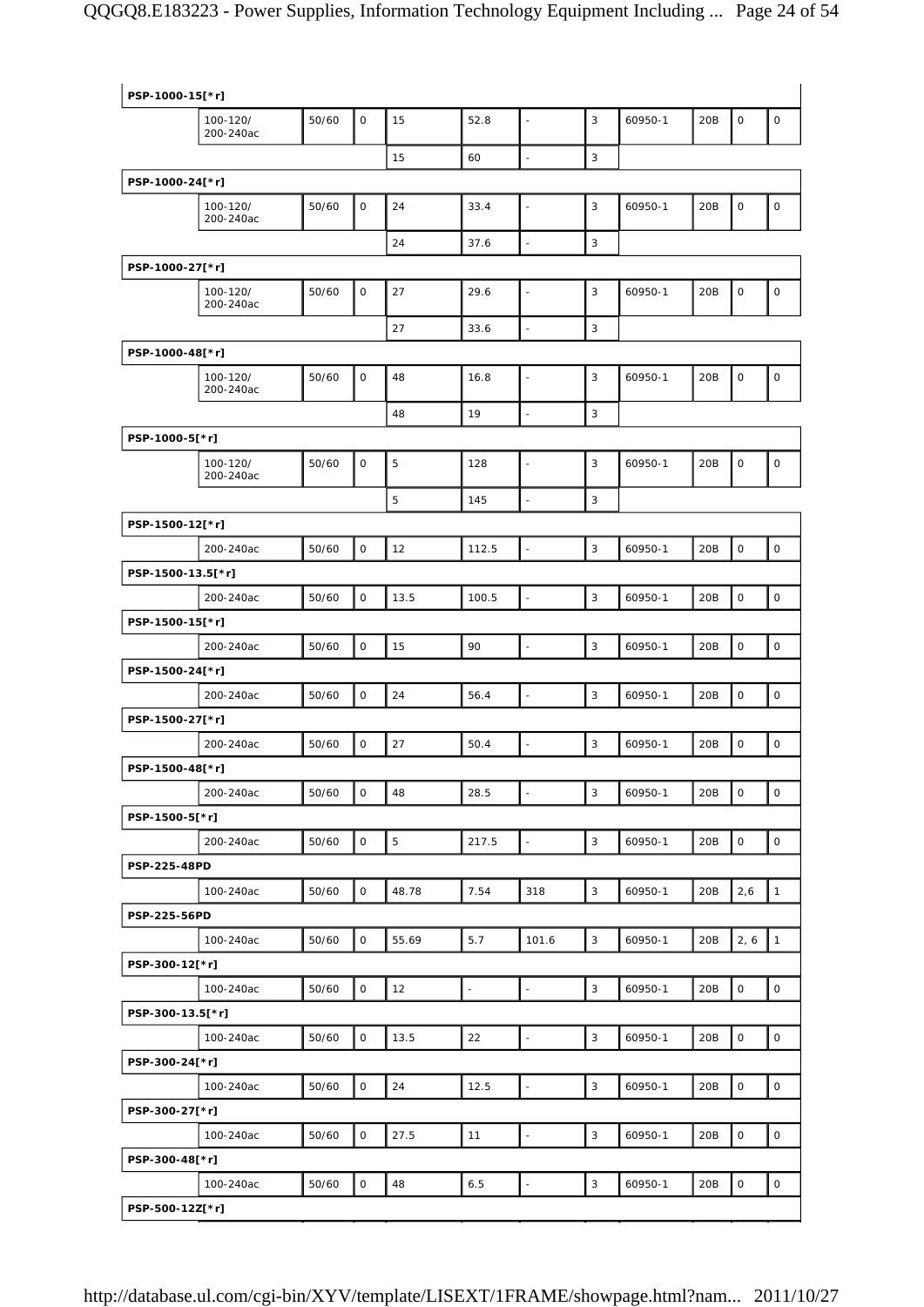|                     | 100-120/<br>200-240ac | 50/60 | $\mathsf{O}$ | 12      | 33.2  |                          | 3           | 60950-1 | 20B | $\mathsf O$ | $\mathsf O$  |
|---------------------|-----------------------|-------|--------------|---------|-------|--------------------------|-------------|---------|-----|-------------|--------------|
|                     |                       |       |              | 12      | 41.5  | L,                       | 3           |         |     |             |              |
| PSP-500-13.5Z[*r]   |                       |       |              |         |       |                          |             |         |     |             |              |
|                     | 100-120/<br>200-240ac | 50/60 | 0            | 13.5    | 29.6  |                          | 3           | 60950-1 | 20B | $\mathbf 0$ | $\mathbf 0$  |
|                     |                       |       |              | 13.5    | 37    | $\overline{\phantom{a}}$ | 3           |         |     |             |              |
| PSP-500-15Z[*r]     |                       |       |              |         |       |                          |             |         |     |             |              |
|                     | 100-120/<br>200-240ac | 50/60 | 0            | 15      | 26.4  | ä,                       | 3           | 60950-1 | 20B | $\mathsf O$ | $\mathsf O$  |
|                     |                       |       |              | 15      | 33    | $\overline{a}$           | 3           |         |     |             |              |
| PSP-500-24Z[*r]     |                       |       |              |         |       |                          |             |         |     |             |              |
|                     | 100-120/<br>200-240ac | 50/60 | 0            | 24      | 16.7  | L,                       | 3           | 60950-1 | 20B | $\mathbf 0$ | $\mathsf O$  |
|                     |                       |       |              | 24      | 20.8  |                          | 3           |         |     |             |              |
| PSP-500-27Z[*r]     |                       |       |              |         |       |                          |             |         |     |             |              |
|                     | 100-120/<br>200-240ac | 50/60 | 0            | 27      | 14.8  | L.                       | 3           | 60950-1 | 20B | $\mathsf O$ | $\mathsf O$  |
|                     |                       |       |              | 27      | 18.5  | $\overline{\phantom{a}}$ | 3           |         |     |             |              |
| PSP-500-48AP[*r]    |                       |       |              |         |       |                          |             |         |     |             |              |
|                     | 100-240ac             | 50/60 | $\mathsf O$  | 48      | 10.5  | ÷,                       | 3           | 60950-1 | 20B | $\mathsf O$ | $\mathsf O$  |
| PSP-500-48API[*r]   |                       |       |              |         |       |                          |             |         |     |             |              |
|                     | 100-240ac             | 50/60 | $\mathsf{O}$ | 48      | 10.5  | L.                       | 3           | 60950-1 | 20B | $\mathbf 0$ | $\mathsf O$  |
| PSP-500-48Z[*r]     |                       |       |              |         |       |                          |             |         |     |             |              |
|                     | 100-120/<br>200-240ac | 50/60 | 0            | 48      | 8.4   |                          | 3           | 60950-1 | 20B | $\mathsf O$ | $\mathsf O$  |
|                     |                       |       |              | 48      | 10.5  |                          | 3           |         |     |             |              |
| PSP-500-5Z[*r]      |                       |       |              |         |       |                          |             |         |     |             |              |
|                     | 100-120/<br>200-240ac | 50/60 | 0            | 5       | 64    | L,                       | 3           | 60950-1 | 20B | $\mathsf O$ | $\mathsf O$  |
|                     |                       |       |              | 5       | 80    | $\blacksquare$           | 3           |         |     |             |              |
| PSP-550-13.5NE      |                       |       |              |         |       |                          |             |         |     |             |              |
|                     | 100-120/<br>200-240ac | 50/60 | 0            | 13.74dc | 48.9  | 553                      | 3           | 60950-1 | 20B | $\mathsf O$ | $\mathbf{1}$ |
| PSP-550-27NE        |                       |       |              |         |       |                          |             |         |     |             |              |
|                     | 100-120/<br>200-240ac | 50/60 | 0            | 27.04dc | 28.4  | 546                      | 3           | 60950-1 | 20B | $\mathsf O$ | $\mathbf{1}$ |
| <b>PSP-550-54NE</b> |                       |       |              |         |       |                          |             |         |     |             |              |
|                     | 100-120/<br>200-240ac | 50/60 | 0            | 54.09dc | 12.49 | 632                      | $\mathsf 3$ | 60950-1 | 20B | $\mathsf O$ | $\mathbf{1}$ |
| PSP-600-12          |                       |       |              |         |       |                          |             |         |     |             |              |
|                     | 100-240ac             | 50/60 | 0            | 11.84dc | 55.8  | 650.3                    | 3           | 60950-1 | 20B | $\mathsf O$ | $\mathbf{1}$ |
| PSP-600-13.5[*r]    |                       |       |              |         |       |                          |             |         |     |             |              |
|                     | 100-240ac             | 50/60 | $\mathsf{O}$ | 13.5dc  | 44.5  | $\overline{\phantom{a}}$ | 3           | 60950-1 | 20B | $\mathsf O$ | $\mathbf{1}$ |
| PSP-600-15[*r]      |                       |       |              |         |       |                          |             |         |     |             |              |
|                     | 100-240ac             | 50/60 | $\mathsf O$  | 15dc    | 40    | $\blacksquare$           | 3           | 60950-1 | 20B | $\mathsf O$ | $\mathbf{1}$ |
| PSP-600-24[*r]      |                       |       |              |         |       |                          |             |         |     |             |              |
|                     | 100-240ac             | 50/60 | $\mathsf{O}$ | 24dc    | 25    | $\overline{\phantom{a}}$ | 3           | 60950-1 | 20B | $\mathsf O$ | $\mathbf{1}$ |
| PSP-600-27[*r]      |                       |       |              |         |       |                          |             |         |     |             |              |
|                     | 100-240ac             | 50/60 | $\mathsf{O}$ | 27dc    | 22.2  | $\Box$                   | 3           | 60950-1 | 20B | $\mathsf O$ | $\mathbf{1}$ |
| PSP-600-32[*r]      |                       |       |              |         |       |                          |             |         |     |             |              |
|                     |                       |       |              |         |       |                          |             |         |     |             |              |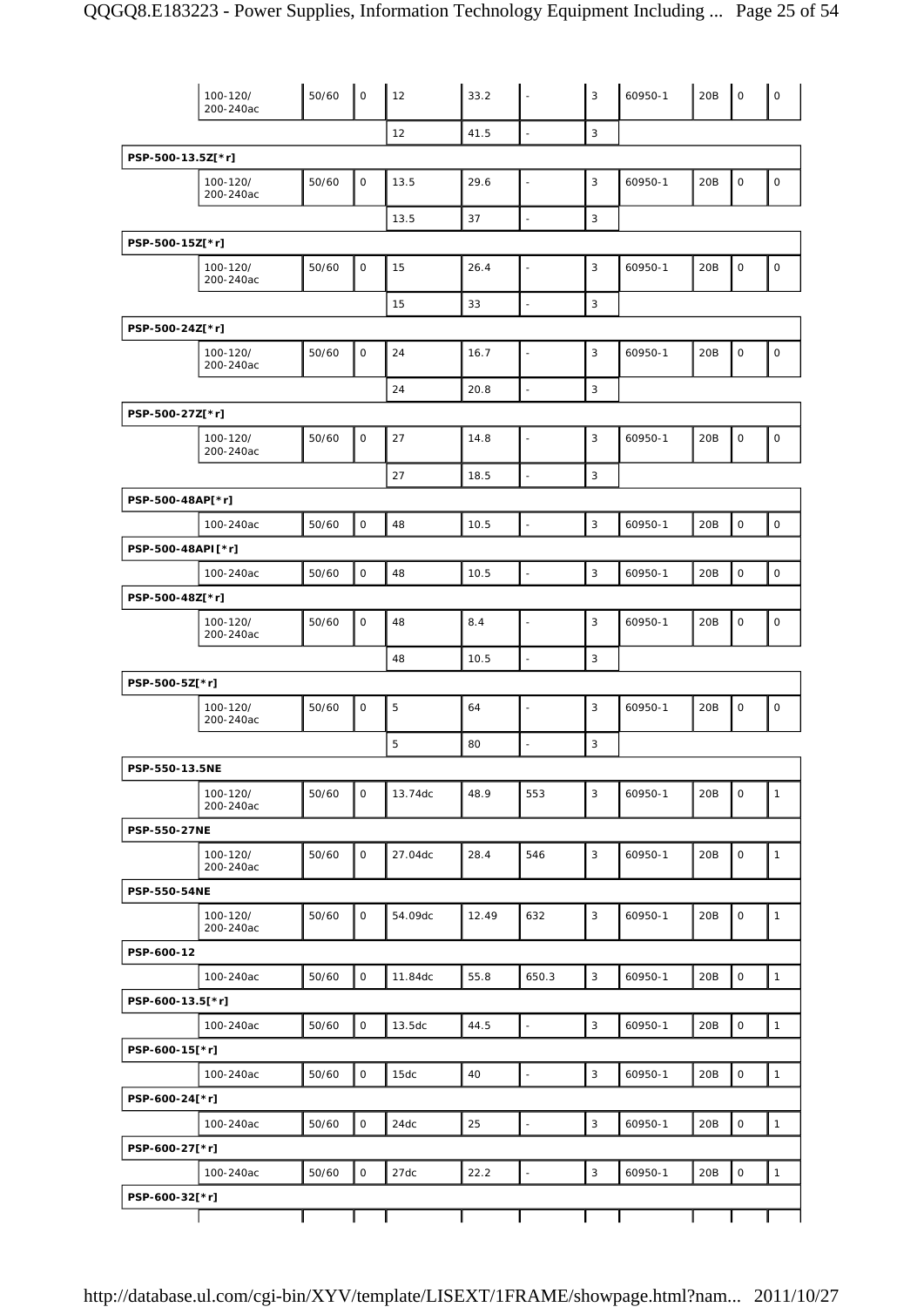|                              | 100-240ac | 50/60 | l o                 | 32dc           | 18.7           | $\overline{\phantom{a}}$ | $\mathbf{3}$              | 60950-1 | 20B | $\overline{\phantom{a}}$ | $\overline{1}$      |
|------------------------------|-----------|-------|---------------------|----------------|----------------|--------------------------|---------------------------|---------|-----|--------------------------|---------------------|
| PSP-600-48                   |           |       |                     |                |                |                          |                           |         |     |                          |                     |
|                              | 100-240ac | 50/60 | $\mathsf O$         | 47.52dc        | 15.5           | 723                      | $\sqrt{3}$                | 60950-1 | 20B | $\mathsf O$              | $\mathbf{1}$        |
| PSP-600-5                    |           |       |                     |                |                |                          |                           |         |     |                          |                     |
|                              | 100-240ac | 50/60 | $\mathsf{O}$        | 5.1dc          | 90             | 420                      | 3                         | 60950-1 | 20B | $\mathsf O$              | $\mathbf{1}$        |
| PT-4503                      | 100-240ac | 50/60 | $\mathsf{O}$        | 5.06           | 12.1           | 54.2                     | 3                         | 60950-1 | 20B | $\mathsf O$              | $\mathsf O$         |
|                              |           |       |                     | 3.36           | 15.7           | 48                       | 3                         |         |     |                          |                     |
|                              |           |       |                     | 12.11          | 5.6            | 65.5                     | 3                         |         |     |                          |                     |
| PT-4503CO                    |           |       |                     |                |                |                          |                           |         |     |                          |                     |
|                              | 100-240ac | 50/60 | $\mathsf{O}$        | 3.32           | 19.3           | 47                       | $\mathbf{3}$              | 60950-1 | 20B | $\mathsf O$              | $\mathsf O$         |
|                              |           |       |                     | 5.08           | 13.2           | 58                       | 3                         |         |     |                          |                     |
|                              |           |       |                     | 12.02          | 6.3            | 71                       | 3                         |         |     |                          |                     |
| <b>PT-45A</b><br>$[\cdot r]$ | 100-240ac | 50/60 | $\mathsf{O}$        | 5              | 3              | 45                       | 3                         | 60950-1 | 20B | $\mathsf O$              | $\mathsf O$         |
|                              |           |       |                     | 12             | $\overline{2}$ | ÷,                       | 3                         |         |     |                          |                     |
|                              |           |       |                     | $-5$           | 0.3            | $\blacksquare$           | 3                         |         |     |                          |                     |
| PT-45B[*r]                   | 100-240ac | 50/60 | $\mathsf O$         | 5              | 3              | 45                       | $\sqrt{3}$                | 60950-1 | 20B | $\mathsf O$              | $\mathsf{O}$        |
|                              |           |       |                     | 12             | $\overline{2}$ | $\overline{\phantom{a}}$ | 3                         |         |     |                          |                     |
|                              |           |       |                     | $-12$          | 0.3            | ÷,                       | 3                         |         |     |                          |                     |
| PT-45C(&)[*r]                |           |       |                     |                |                |                          |                           |         |     |                          |                     |
|                              | 100-240ac | 50/60 | $\mathsf O$         | 5              | $\sqrt{3}$     | 45                       | 3                         | 60950-1 | 20B | $\mathsf O$              | $\mathsf O$         |
|                              |           |       |                     | 15             | 1.6            | $\blacksquare$           | 3                         |         |     |                          |                     |
|                              |           |       |                     | $-15$          | 0.3            | $\bar{z}$                | 3                         |         |     |                          |                     |
| PT-6503                      | 100-240ac | 50/60 | $\mathsf O$         | 5.12           | 16.2           | 89.4                     | 3                         | 60950-1 | 20B | $\mathsf O$              | $\mathsf{O}\xspace$ |
|                              |           |       |                     | 3.38           | 20.1           | 61.5                     | $\sqrt{3}$                |         |     |                          |                     |
|                              |           |       |                     | 12.62          | 7.2            | 85.1                     | 3                         |         |     |                          |                     |
| <b>PT-65A</b><br>[*r]        | 100-240ac | 50/60 | 0                   | 5              | 5.5            | 65                       | 3                         | 60950-1 | 20B | $\mathsf O$              | $\mathsf{O}\xspace$ |
|                              |           |       |                     | 12             | 2.5            | $\overline{\phantom{a}}$ | 3                         |         |     |                          |                     |
|                              |           |       |                     | $-5$           | 0.5            | $\frac{1}{2}$            | 3                         |         |     |                          |                     |
| PT-65B[*r]                   | 100-240ac | 50/60 | $\mathsf O$         | 5              | 5.5            | 65                       | $\mathbf{3}$              | 60950-1 | 20B | $\mathsf O$              | $\mathsf{O}\xspace$ |
|                              |           |       |                     | 12             | 2.5            | $\blacksquare$           | $\mathsf 3$               |         |     |                          |                     |
|                              |           |       |                     | $-12$          | 0.5            | $\Box$                   | $\sqrt{3}$                |         |     |                          |                     |
| PT-65C[*r]                   | 100-240ac | 50/60 | $\mathsf{O}\xspace$ | $\overline{5}$ | 5.5            | 65                       | $\sqrt{3}$                | 60950-1 | 20B | $\mathsf{O}\xspace$      | $\mathsf{O}$        |
|                              |           |       |                     | 15             | $\overline{2}$ | $\blacksquare$           | $\sqrt{3}$                |         |     |                          |                     |
|                              |           |       |                     | $-15$          | 0.5            | ä,                       | $\ensuremath{\mathsf{3}}$ |         |     |                          |                     |
| <b>PT-65D</b>                | 100-240ac | 50/60 | $\mathsf O$         | 5.08           | 16.9           | 65                       | $\sqrt{3}$                | 60950-1 | 20B | $\mathsf O$              | $\mathsf{O}\xspace$ |
|                              |           |       |                     | 15             | 6.3            | 67                       | $\sqrt{3}$                |         |     |                          |                     |
|                              |           |       |                     | 32.7           | 3.3            | 69                       | $\ensuremath{\mathsf{3}}$ |         |     |                          |                     |
| PT-65DRS[*r]                 |           |       |                     |                |                |                          |                           |         |     |                          |                     |
|                              | 100-240ac | 50/60 | $\mathsf O$         | $\mathbf 5$    | $\overline{4}$ | $\blacksquare$           | $\sqrt{3}$                | 60950-1 | 20B | $\mathsf O$              | $\mathsf{O}\xspace$ |
|                              |           |       |                     | 12             | $\overline{2}$ | $\overline{\phantom{a}}$ | $\mathsf 3$               |         |     |                          |                     |
| PTsb-181CL                   |           |       |                     | 17             | 0.3            | $\overline{\phantom{a}}$ | $\ensuremath{\mathsf{3}}$ |         |     |                          |                     |
|                              | 100-240ac | 50/60 | $\mathsf O$         | 4.96dc         | 37.6           | 46.8                     | $\ensuremath{\mathsf{3}}$ | 60950-1 | 20B | $\mathsf{O}\xspace$      | $\mathbf{1}$        |
|                              |           |       |                     | 12.09dc        | 18.2           | 217                      | $\sqrt{3}$                |         |     |                          |                     |
|                              |           |       |                     | 5.18dc         | 2.5            | 9.8                      | $\ensuremath{\mathsf{3}}$ |         |     |                          |                     |
|                              |           |       |                     |                |                |                          |                           |         |     |                          |                     |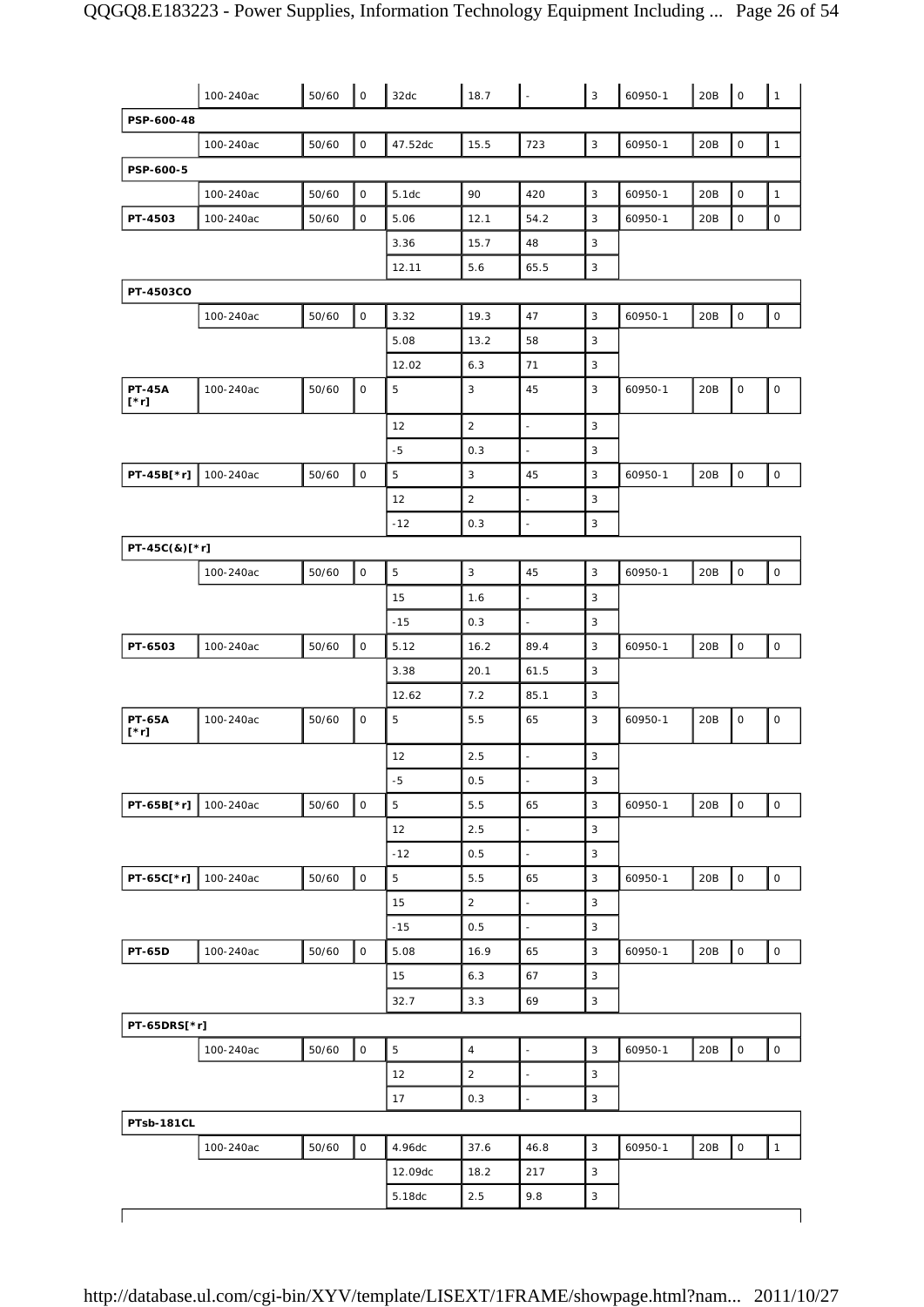| PTsb-205CL             |                        |       |              |          |                |                          |              |         |     |                     |                     |
|------------------------|------------------------|-------|--------------|----------|----------------|--------------------------|--------------|---------|-----|---------------------|---------------------|
|                        | 100-240ac              | 50/60 | $\mathsf O$  | 5.06dc   | 2.2            | 10.5                     | 3            | 60950-1 | 20B | $\mathsf{O}\xspace$ | $\mathbf{1}$        |
|                        |                        |       |              | 12.08dc  | 23.6           | 274                      | 3            |         |     |                     |                     |
|                        |                        |       |              | 5.01dc   | 32             | 134                      | 3            |         |     |                     |                     |
| Pw-120x-13Pzz(c)       |                        |       |              |          |                |                          |              |         |     |                     |                     |
|                        | 100-120/<br>200-240Vac | 50/60 | 0            | 13.9dc   | 8.6            | 107                      | $\mathsf 3$  | 60950-1 | 20B | $\mathsf O$         | $\mathbf{1}$        |
| Pw-120x-27Pzz(c)       |                        |       |              |          |                |                          |              |         |     |                     |                     |
|                        | 100-120/<br>200-240Vac | 50/60 | 0            | 27.6dc   | $5.2$          | 122                      | 3            | 60950-1 | 20B | 0                   | $\mathbf{1}$        |
| Pw-120x-54Pzz(c)       |                        |       |              |          |                |                          |              |         |     |                     |                     |
|                        | 100-120/<br>200-240Vac | 50/60 | 0            | 54.4dc   | 2.6            | 124                      | 3            | 60950-1 | 20B | $\mathsf O$         | $\mathbf{1}$        |
| Q-120B<br>$[\cdot r]$  | 100-120/<br>200-240ac  | 50/60 | 0            | 5dc      | 11             | 120                      | 3            | 60950-1 | 20B | 0                   | 0                   |
|                        |                        |       |              | 12dc     | $\overline{4}$ | $\overline{\phantom{a}}$ | 3            |         |     |                     |                     |
|                        |                        |       |              | $-5dc$   | $\mathbf{1}$   | $\overline{\phantom{a}}$ | 3            |         |     |                     |                     |
|                        |                        |       |              | $-12dc$  | $\mathbf{1}$   | $\blacksquare$           | 3            |         |     |                     |                     |
| Q-120C<br>$[\cdot r]$  | 100-120/<br>200-240ac  | 50/60 | $\mathsf O$  | 5dc      | 10             | 122.5                    | 3            | 60950-1 | 20B | $\mathsf O$         | $\mathsf O$         |
|                        |                        |       |              | 15dc     | 3.5            | $\blacksquare$           | 3            |         |     |                     |                     |
|                        |                        |       |              | $-5dc$   | $\mathbf{1}$   | ÷,                       | 3            |         |     |                     |                     |
|                        |                        |       |              | $-15dc$  | $\mathbf{1}$   | $\overline{\phantom{a}}$ | 3            |         |     |                     |                     |
| Q-120D<br>$[\cdot r]$  | 100-120/<br>200-240ac  | 50/60 | $\mathsf O$  | 5dc      | 8              | 124                      | 3            | 60950-1 | 20B | 0                   | $\mathsf O$         |
|                        |                        |       |              | 12dc     | $\overline{2}$ | $\blacksquare$           | 3            |         |     |                     |                     |
|                        |                        |       |              | 24dc     | $\overline{2}$ | $\blacksquare$           | 3            |         |     |                     |                     |
|                        |                        |       |              | $-12dc$  | $\mathbf{1}$   | $\blacksquare$           | 3            |         |     |                     |                     |
| Q-170AD<br>$[\cdot r]$ | 100-120, 200-<br>240ac | 50/60 | $\mathsf{O}$ | 12dc     | 1.2            | $\overline{\phantom{a}}$ | 3            | 60950-1 | 20B | 0                   | 0                   |
|                        |                        |       |              | $-5dc$   | 0.2            | ÷,                       | 3            |         |     |                     |                     |
|                        |                        |       |              | $-48dc$  | $\overline{2}$ |                          | 3            |         |     |                     |                     |
|                        |                        |       |              | $-48dc$  | 0.25           | ÷,                       | 3            |         |     |                     |                     |
| $Q - 200$              | 100-120/<br>200-240ac  | 50/60 | $\mathsf O$  | 5.06     | 39             | 147.6                    | 3            | 60950-1 | 20B | $\mathsf{O}\xspace$ | $\mathsf{O}\xspace$ |
|                        |                        |       |              | 30.5     | 9.5            | 175.7                    | $\mathbf{3}$ |         |     |                     |                     |
|                        |                        |       |              | 15.2     | 19             | 139.4                    | 3            |         |     |                     |                     |
|                        |                        |       |              | 12.2     | 1.7            | 5.2                      | $\mathbf{3}$ |         |     |                     |                     |
| Q-220MTI               |                        |       |              |          |                |                          |              |         |     |                     |                     |
|                        | 100-120ac              | 50/60 | $\circ$      | 19.96    | 10.92          | 164                      | $\mathsf 3$  | 950     | 20B | $\mathsf{O}\xspace$ | $\mathbf{1}$        |
|                        |                        |       |              | 8.1      | 1.28           | 8.3                      | 3            |         |     |                     |                     |
|                        |                        |       |              | 15.02    | 5.7            | 74                       | 3            |         |     |                     |                     |
|                        |                        |       |              | $-16.55$ | 1.61           | 18.4                     | $\mathsf 3$  |         |     |                     |                     |
| Q-250B                 | 100-120/<br>200-240ac  | 50/60 | $\mathsf O$  | 5.06     | 43             | 190                      | $\mathbf{3}$ | 60950-1 | 20B | 0                   | $\mathbf{1}$        |
|                        |                        |       |              | 12.54    | 17             | 168                      | $\mathsf 3$  |         |     |                     |                     |
|                        |                        |       |              | $-13.33$ | 16             | 148                      | $\mathsf 3$  |         |     |                     |                     |
|                        |                        |       |              | $-5.08$  | 1.9            | 8                        | 3            |         |     |                     |                     |
| Q-250C<br>[*r]         | 100-120/<br>200-240ac  | 50/60 | $\mathsf{O}$ | 5        | 20             | $\blacksquare$           | 3            | 60950-1 | 20B | 0                   | $\mathbf{1}$        |
|                        |                        |       |              | 15       | $\sqrt{5}$     | $\overline{\phantom{a}}$ | $\mathsf 3$  |         |     |                     |                     |
|                        |                        |       |              |          |                |                          |              |         |     |                     |                     |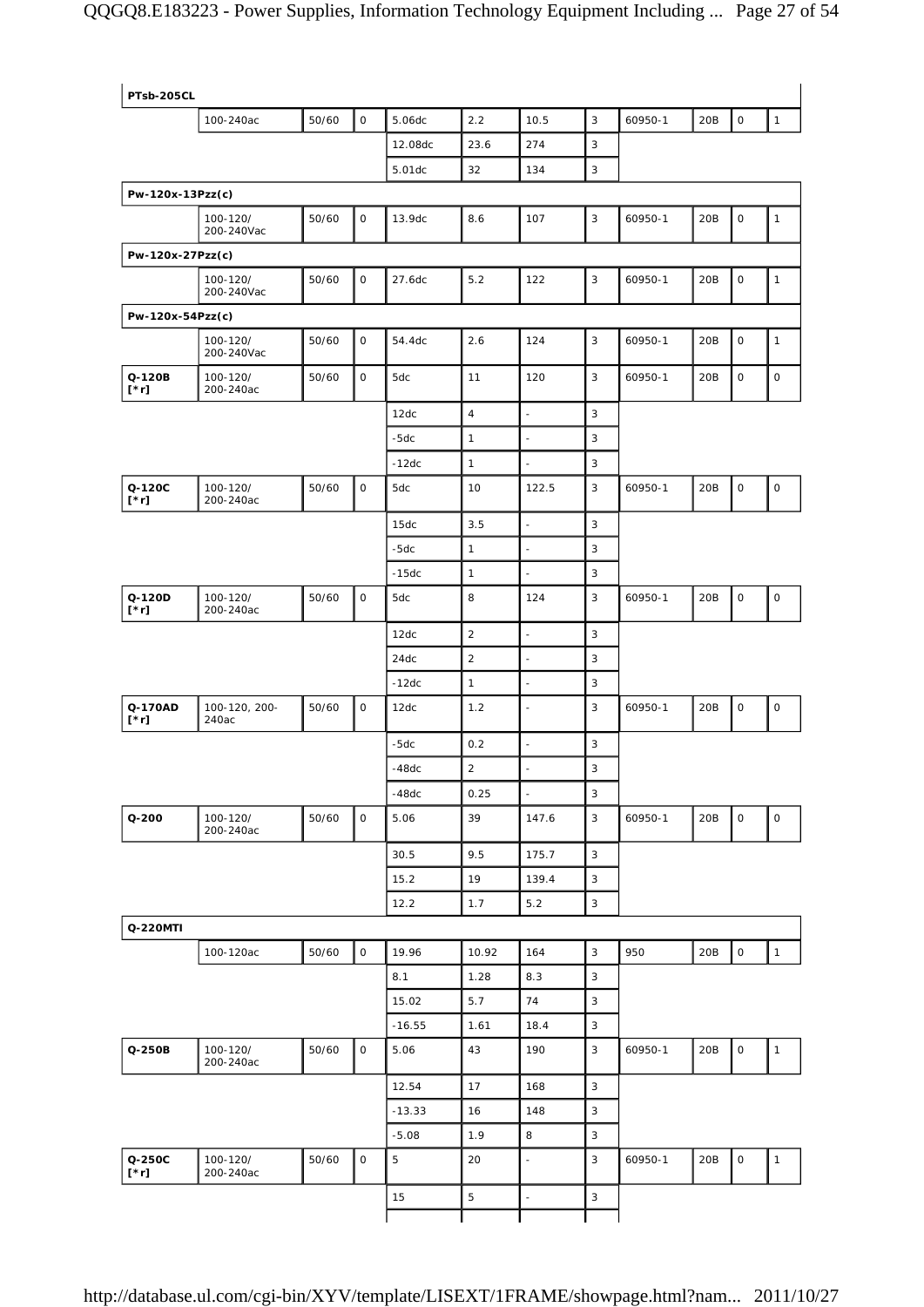|                        |                       |       |                     | $-15$          | $\mathbf{1}$    | ÷,                       | $\mathbf{3}$              |         |     |                     |                     |
|------------------------|-----------------------|-------|---------------------|----------------|-----------------|--------------------------|---------------------------|---------|-----|---------------------|---------------------|
|                        |                       |       |                     | $-5$           | $\mathbf{1}$    | $\overline{\phantom{a}}$ | $\mathbf{3}$              |         |     |                     |                     |
| Q-250D<br>$[\cdot r]$  | 100-120/<br>200-240ac | 50/60 | $\mathsf O$         | 5              | 10              | ÷,                       | 3                         | 60950-1 | 20B | $\mathsf O$         | $\mathbf{1}$        |
|                        |                       |       |                     | 12             | 5               | $\overline{\phantom{a}}$ | $\mathbf{3}$              |         |     |                     |                     |
|                        |                       |       |                     | 24             | 5               | $\overline{\phantom{a}}$ | $\mathbf{3}$              |         |     |                     |                     |
|                        |                       |       |                     | $-12$          | $\mathbf{1}$    | $\overline{a}$           | $\mathbf{3}$              |         |     |                     |                     |
| Q-250DCA[*r]           |                       |       |                     |                |                 |                          |                           |         |     |                     |                     |
|                        | 100-120/<br>200-250ac | 50/60 | $\mathsf O$         | $\mathbf 5$    | $\mathbf{1}$    | $\overline{\phantom{a}}$ | $\mathbf{3}$              | 60950-1 | 20B | $\mathsf{O}\xspace$ | $\mathbf{1}$        |
|                        |                       |       |                     | 12             | $\overline{7}$  | $\Box$                   | $\mathbf{3}$              |         |     |                     |                     |
|                        |                       |       |                     | 24             | $\sqrt{5}$      | $\overline{\phantom{a}}$ | 3                         |         |     |                     |                     |
| Q-250F                 | 100-120/<br>200-240ac | 50/60 | $\mathsf O$         | 5.04           | 57              | 237                      | 3                         | 60950-1 | 20B | $\mathsf O$         | $\mathbf{1}$        |
|                        |                       |       |                     | 15.81          | 19              | 220                      | $\mathsf 3$               |         |     |                     |                     |
|                        |                       |       |                     | 27.92          | 13              | 263                      | 3                         |         |     |                     |                     |
|                        |                       |       |                     | 15.08          | 1.6             | 22                       | 3                         |         |     |                     |                     |
| QP-100-3A[*r]          |                       |       |                     |                |                 |                          |                           |         |     |                     |                     |
|                        | 100-240ac             | 50/60 | $\mathsf{O}\xspace$ | 5              | 8               | $\blacksquare$           | 3                         | 60950-1 | 20B | $\mathsf O$         | $\mathsf O$         |
|                        |                       |       |                     | 3.3            | 8               | $\overline{\phantom{a}}$ | $\mathbf{3}$              |         |     |                     |                     |
|                        |                       |       |                     | 12             | 2.5             | $\overline{\phantom{a}}$ | 3                         |         |     |                     |                     |
|                        |                       |       |                     | $-5$           | 0.6             | $\overline{\phantom{a}}$ | 3                         |         |     |                     |                     |
| QP-100-3B[*r]          |                       |       |                     |                |                 |                          |                           |         |     |                     |                     |
|                        | 100-240ac             | 50/60 | $\mathsf O$         | $\mathbf 5$    | 8               | $\overline{\phantom{a}}$ | $\mathbf{3}$              | 60950-1 | 20B | $\mathsf O$         | $\mathsf O$         |
|                        |                       |       |                     | 3.3            | 8               | $\overline{\phantom{a}}$ | 3                         |         |     |                     |                     |
|                        |                       |       |                     | 12             | 2.2             | $\blacksquare$           | 3                         |         |     |                     |                     |
|                        |                       |       |                     | $-12$          | 0.6             | $\sim$                   | $\mathbf{3}$              |         |     |                     |                     |
| QP-100-3C[*r]          |                       |       |                     |                |                 |                          |                           |         |     |                     |                     |
|                        | 100-240ac             | 50/60 | $\mathsf O$         | 5              | 8               | $\blacksquare$           | $\mathbf{3}$              | 60950-1 | 20B | $\mathsf O$         | $\mathsf O$         |
|                        |                       |       |                     | 3.3            | 8               | ÷,                       | 3                         |         |     |                     |                     |
|                        |                       |       |                     | 15             | 1.7             | $\ddot{\phantom{a}}$     | $\mathsf 3$               |         |     |                     |                     |
|                        |                       |       |                     | $-15$          | 0.6             | ÷,                       | $\ensuremath{\mathsf{3}}$ |         |     |                     |                     |
| QP-100-3D[*r]          |                       |       |                     |                |                 |                          |                           |         |     |                     |                     |
|                        | 100-240ac             | 50/60 | $\mathsf{O}\xspace$ | $\overline{5}$ | 8               | $\Box$                   | $\mathsf 3$               | 60950-1 | 20B | $\mathsf{O}\xspace$ | $\mathsf{O}\xspace$ |
|                        |                       |       |                     | 3.3            | 8               | $\overline{\phantom{a}}$ | $\overline{3}$            |         |     |                     |                     |
|                        |                       |       |                     | 24             | 1.3             | $\overline{a}$           | 3                         |         |     |                     |                     |
|                        |                       |       |                     | $-12$          | 0.6             | $\overline{\phantom{a}}$ | $\mathsf 3$               |         |     |                     |                     |
| QP-100B<br>$[\cdot r]$ | 100-240ac             | 50/60 | $\mathsf O$         | $\mathbf 5$    | 10              | $\sim$                   | 3                         | 60950-1 | 20B | $\mathsf O$         | $\mathsf O$         |
|                        |                       |       |                     | 12             | 3               | $\overline{\phantom{a}}$ | $\mathbf{3}$              |         |     |                     |                     |
|                        |                       |       |                     | $-12$          | $\mathbf{1}$    | $\Box$                   | $\mathsf 3$               |         |     |                     |                     |
|                        |                       |       |                     | $-5$           | 0.6             | $\overline{\phantom{a}}$ | 3                         |         |     |                     |                     |
| QP-100C<br>$[\cdot r]$ | 100-240ac             | 50/60 | $\mathsf O$         | $\mathbf 5$    | 10 <sup>°</sup> | $\sim$                   | 3                         | 60950-1 | 20B | $\mathsf{O}\xspace$ | $\mathsf O$         |
|                        |                       |       |                     | 15             | 2.2             | $\overline{a}$           | $\mathsf 3$               |         |     |                     |                     |
|                        |                       |       |                     | $-15$          | $\mathbf{1}$    | $\Box$                   | 3                         |         |     |                     |                     |
|                        |                       |       |                     | $-5$           | 0.6             | $\overline{a}$           | 3                         |         |     |                     |                     |
| QP-100D<br>$[\cdot r]$ | 100-240ac             | 50/60 | $\mathsf O$         | $\overline{5}$ | 8               | $\ddot{\phantom{a}}$     | $\overline{3}$            | 60950-1 | 20B | $\mathsf O$         | $\mathsf O$         |
|                        |                       |       |                     |                |                 |                          |                           |         |     |                     |                     |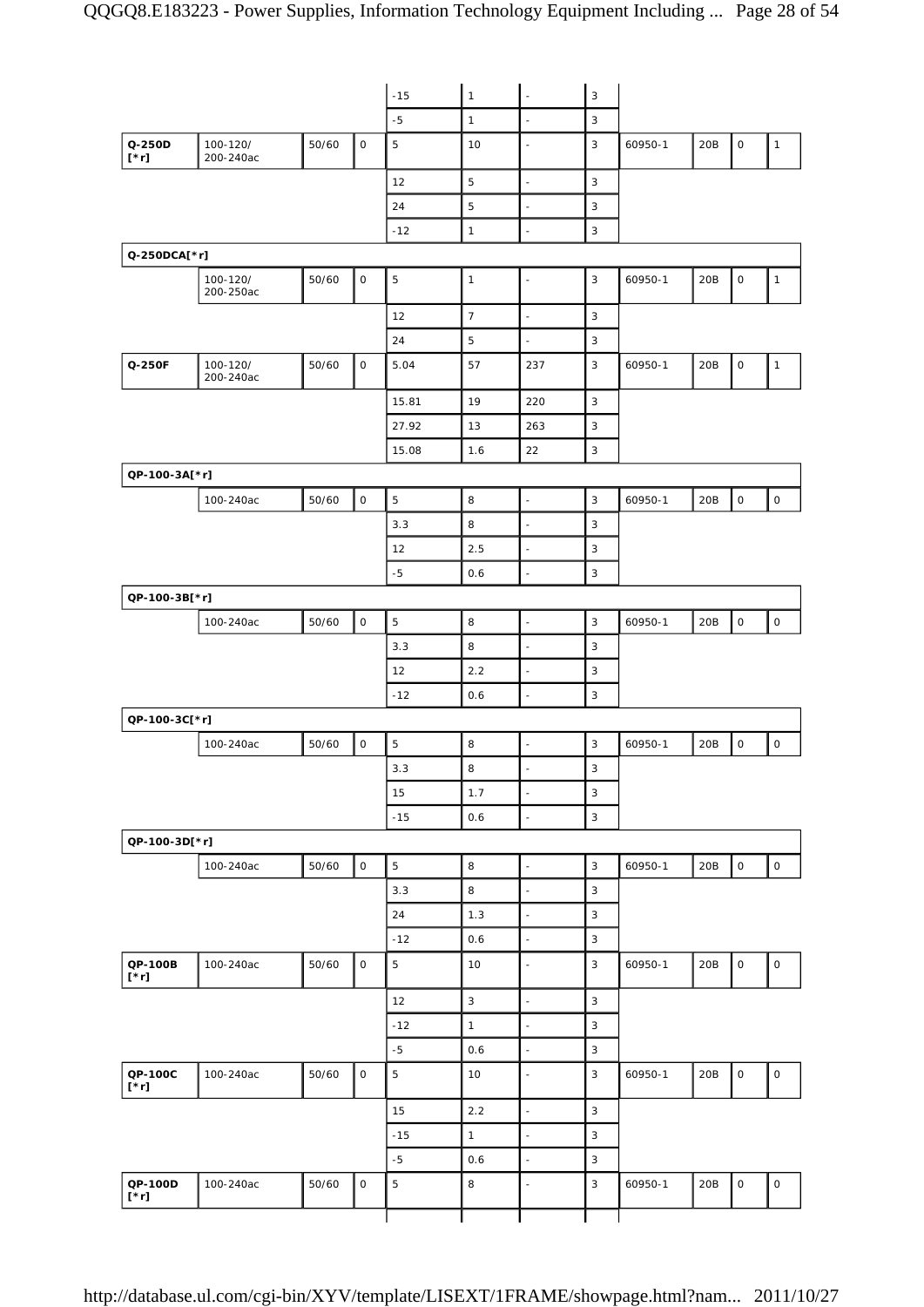|                        |           |       |              | 12             | 2.4            | $\overline{\phantom{a}}$ | $\mathsf 3$               |         |     |                     |                     |
|------------------------|-----------|-------|--------------|----------------|----------------|--------------------------|---------------------------|---------|-----|---------------------|---------------------|
|                        |           |       |              | 24             | $\mathbf{1}$   | $\overline{\phantom{a}}$ | $\mathsf 3$               |         |     |                     |                     |
|                        |           |       |              | $-12$          | 0.6            | $\overline{a}$           | 3                         |         |     |                     |                     |
| QP-100F<br>$[\cdot r]$ | 100-240ac | 50/60 | $\mathsf{O}$ | 5              | 8              | $\ddot{\phantom{a}}$     | 3                         | 60950-1 | 20B | 0                   | $\mathsf{O}\xspace$ |
|                        |           |       |              | 15             | $\sqrt{2}$     | $\overline{\phantom{a}}$ | 3                         |         |     |                     |                     |
|                        |           |       |              | 24             | $\mathbf{1}$   | $\blacksquare$           | $\mathsf 3$               |         |     |                     |                     |
|                        |           |       |              | $-15$          | 0.6            | $\overline{\phantom{a}}$ | $\mathsf 3$               |         |     |                     |                     |
| QP-150-3A[*r]          |           |       |              |                |                |                          |                           |         |     |                     |                     |
|                        | 100-240ac | 50/60 | $\mathsf O$  | $\overline{5}$ | 10             | $\overline{\phantom{a}}$ | $\mathsf 3$               | 60950-1 | 20B | $\mathsf{O}\xspace$ | $\mathsf{O}\xspace$ |
|                        |           |       |              | 3.3            | 10             | $\overline{\phantom{a}}$ | 3                         |         |     |                     |                     |
|                        |           |       |              | 12             | 5              | $\overline{\phantom{a}}$ | $\mathsf 3$               |         |     |                     |                     |
|                        |           |       |              | $-5$           | 0.6            | $\overline{\phantom{a}}$ | 3                         |         |     |                     |                     |
| QP-150-3B[*r]          |           |       |              |                |                |                          |                           |         |     |                     |                     |
|                        | 100-240ac | 50/60 | $\mathsf O$  | 5              | 10             | $\overline{\phantom{a}}$ | 3                         | 60950-1 | 20B | $\mathsf{O}\xspace$ | $\mathsf O$         |
|                        |           |       |              | 3.3            | 10             | $\overline{\phantom{a}}$ | $\mathsf 3$               |         |     |                     |                     |
|                        |           |       |              | 12             | 5              | $\blacksquare$           | 3                         |         |     |                     |                     |
|                        |           |       |              | $-12$          | 0.6            | ÷,                       | 3                         |         |     |                     |                     |
| QP-150-3C[*r]          |           |       |              |                |                |                          |                           |         |     |                     |                     |
|                        | 100-240ac | 50/60 | $\mathsf O$  | 5              | 10             | $\overline{\phantom{a}}$ | $\mathsf 3$               | 60950-1 | 20B | $\mathsf{O}\xspace$ | $\mathsf O$         |
|                        |           |       |              | 3.3            | 10             | $\overline{\phantom{a}}$ | 3                         |         |     |                     |                     |
|                        |           |       |              | 15             | $\overline{4}$ | $\overline{\phantom{a}}$ | 3                         |         |     |                     |                     |
|                        |           |       |              | $-15$          | 0.6            | ÷,                       | $\mathsf 3$               |         |     |                     |                     |
| QP-150-3D[*r]          |           |       |              |                |                |                          |                           |         |     |                     |                     |
|                        | 100-240ac | 50/60 | $\mathsf O$  | 5              | 10             | $\blacksquare$           | 3                         | 60950-1 | 20B | 0                   | $\mathsf{O}\xspace$ |
|                        |           |       |              | 3.3            | 10             | $\overline{\phantom{a}}$ | 3                         |         |     |                     |                     |
|                        |           |       |              | 24             | 2.5            | $\overline{\phantom{a}}$ | $\mathsf 3$               |         |     |                     |                     |
|                        |           |       |              | $-12$          | 0.6            | $\sim$                   | 3                         |         |     |                     |                     |
| QP-150B                | 100-240ac | 50/60 | $\mathsf O$  | 5.04           | 38             | 124                      | 3                         | 60950-1 | 20B | 0                   | $\mathsf O$         |
|                        |           |       |              | 13.77          | 16             | 138                      | $\mathsf 3$               |         |     |                     |                     |
|                        |           |       |              | $-18.35$       | 15             | 114                      | $\mathbf{3}$              |         |     |                     |                     |
|                        |           |       |              | 6.49           | 1.9            | 3.8                      | $\mathsf 3$               |         |     |                     |                     |
| QP-150C                | 100-240ac | 50/60 | $\mathsf O$  | 5.07           | 37             | 134                      | $\mathsf 3$               | 60950-1 | 20B | $\mathsf O$         | $\mathsf{O}\xspace$ |
|                        |           |       |              | 15.03          | 11             | 148                      | $\mathsf 3$               |         |     |                     |                     |
|                        |           |       |              | $-18.2$        | 11             | 122                      | 3                         |         |     |                     |                     |
|                        |           |       |              | $-5.11$        | $\overline{2}$ | 4.6                      | $\ensuremath{\mathsf{3}}$ |         |     |                     |                     |
| QP-150D<br>$[\cdot r]$ | 100-240ac | 50/60 | $\mathsf{O}$ | 5              | 10             | $\blacksquare$           | 3                         | 60950-1 | 20B | 0                   | $\mathsf{O}\xspace$ |
|                        |           |       |              | 12             | $\overline{4}$ | $\overline{\phantom{a}}$ | $\mathsf 3$               |         |     |                     |                     |
|                        |           |       |              | 24             | $\overline{2}$ | $\bar{\phantom{a}}$      | $\mathsf 3$               |         |     |                     |                     |
|                        |           |       |              | $-12$          | 0.6            | $\overline{a}$           | 3                         |         |     |                     |                     |
| QP-150F<br>$[\cdot r]$ | 100-240ac | 50/60 | $\mathsf O$  | 5              | 10             | $\overline{\phantom{a}}$ | $\mathsf 3$               | 60950-1 | 20B | 0                   | $\mathsf O$         |
|                        |           |       |              | 15             | $\mathbf{3}$   | $\Box$                   | $\mathsf 3$               |         |     |                     |                     |
|                        |           |       |              | 24             | $\overline{2}$ | $\blacksquare$           | $\mathsf 3$               |         |     |                     |                     |
|                        |           |       |              | $-15$          | 0.6            | ÷,                       | $\mathsf 3$               |         |     |                     |                     |
| QP-200-3A[*r]          |           |       |              |                |                |                          |                           |         |     |                     |                     |
|                        | 100-240ac | 50/60 | $\mathsf O$  | $\mathbf 5$    | 15             | $\overline{a}$           | $\mathbf{3}$              | 60950-1 | 20B | $\circ$             | $\mathbf{1}$        |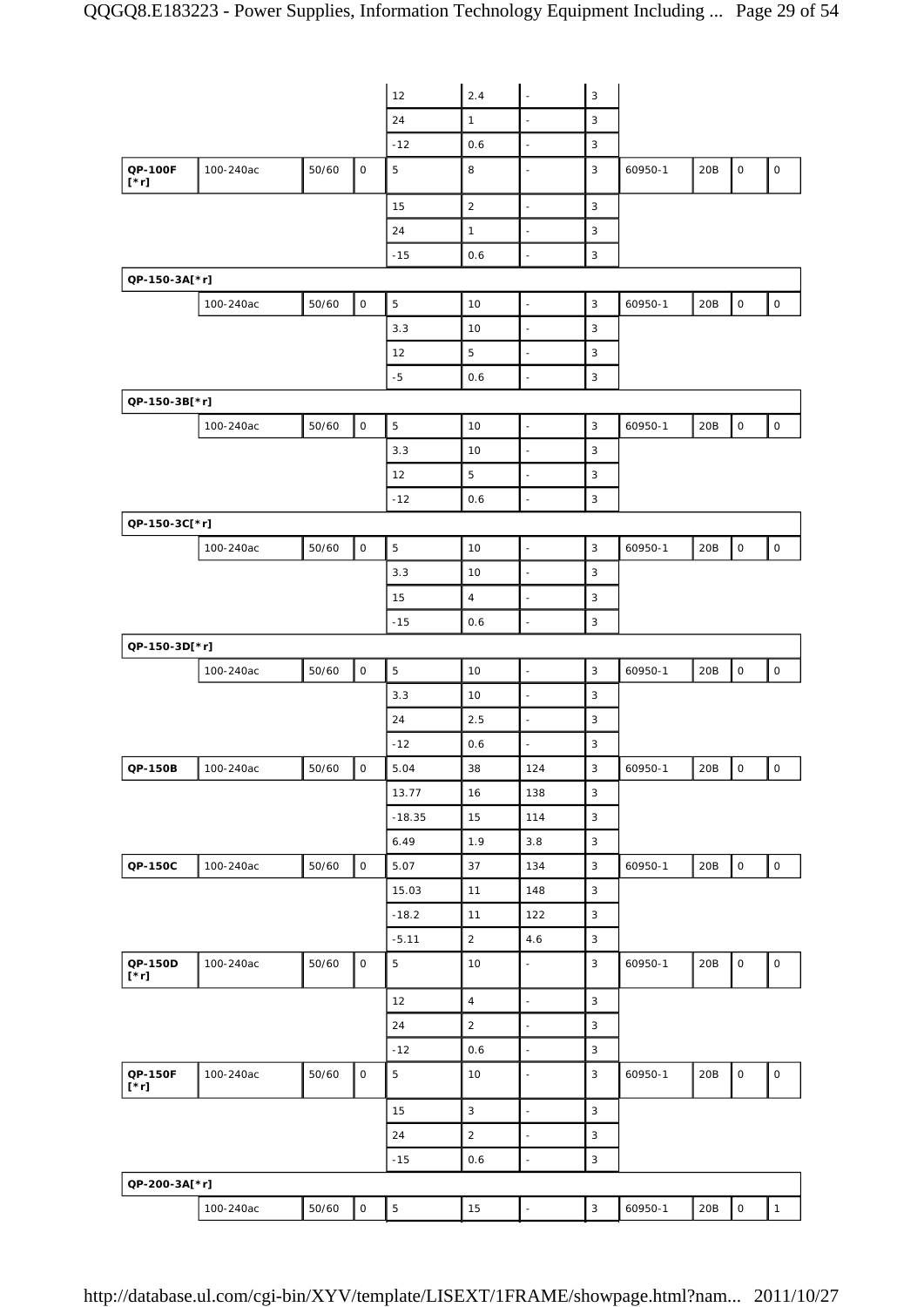|               |           |       |                     | 3.3         | 15             | $\overline{\phantom{a}}$ | 3                         |         |       |                     |                     |
|---------------|-----------|-------|---------------------|-------------|----------------|--------------------------|---------------------------|---------|-------|---------------------|---------------------|
|               |           |       |                     | 12          | 6              | $\overline{\phantom{a}}$ | 3                         |         |       |                     |                     |
|               |           |       |                     | $-5$        | 0.7            | ÷,                       | 3                         |         |       |                     |                     |
| QP-200-3B     |           |       |                     |             |                |                          |                           |         |       |                     |                     |
|               | 100-240ac | 50/60 | $\mathsf O$         | 5.1         | 43             | 196                      | $\mathbf{3}$              | 60950-1 | $20B$ | $\mathsf{O}\xspace$ | $\mathbf{1}$        |
|               |           |       |                     | 3.3         | 41             | 102                      | 3                         |         |       |                     |                     |
|               |           |       |                     | 14.5        | 11             | 116                      | 3                         |         |       |                     |                     |
|               |           |       |                     | 12.1        | 1.8            | 15                       | 3                         |         |       |                     |                     |
| QP-200-3C[*r] |           |       |                     |             |                |                          |                           |         |       |                     |                     |
|               | 100-240ac | 50/60 | $\mathsf{O}\xspace$ | 5           | 15             | $\overline{\phantom{a}}$ | 3                         | 60950-1 | 20B   | $\mathsf{O}\xspace$ | $\mathbf{1}$        |
|               |           |       |                     | 3.3         | 15             | $\overline{\phantom{a}}$ | 3                         |         |       |                     |                     |
|               |           |       |                     | 15          | 5              | $\blacksquare$           | 3                         |         |       |                     |                     |
|               |           |       |                     | $-15$       | 0.7            | $\ddot{\phantom{1}}$     | 3                         |         |       |                     |                     |
| QP-200-3D[*r] |           |       |                     |             |                |                          |                           |         |       |                     |                     |
|               | 100-240ac | 50/60 | $\mathsf O$         | $\mathbf 5$ | 10             | $\overline{\phantom{a}}$ | 3                         | 60950-1 | 20B   | $\mathsf O$         | $\mathbf{1}$        |
|               |           |       |                     | 3.3         | 15             | $\overline{\phantom{a}}$ | 3                         |         |       |                     |                     |
|               |           |       |                     | 24          | $\overline{4}$ | ÷,                       | 3                         |         |       |                     |                     |
|               |           |       |                     | $-12$       | 0.7            | $\overline{\phantom{a}}$ | 3                         |         |       |                     |                     |
| QP-200-3E     |           |       |                     |             |                |                          |                           |         |       |                     |                     |
|               | 100-240ac | 50/60 | $\mathsf O$         | 5.1         | 31             | 145                      | 3                         | 60950-1 | 20B   | $\mathsf{O}\xspace$ | $\mathbf{1}$        |
|               |           |       |                     | 3.3         | 28             | 80                       | 3                         |         |       |                     |                     |
|               |           |       |                     | 31.1        | 16             | 350                      | 3                         |         |       |                     |                     |
|               |           |       |                     | 15          | 1.9            | 13                       | 3                         |         |       |                     |                     |
| QP-200D       | 100-240ac | 50/60 | $\mathsf O$         | 5           | 26             | 124                      | 3                         | 60950-1 | 20B   | $\mathsf O$         | $\mathbf{1}$        |
|               |           |       |                     | 12.1        | 23             | 223                      | 3                         |         |       |                     |                     |
|               |           |       |                     | 36.7        | 15             | 313                      | 3                         |         |       |                     |                     |
|               |           |       |                     | 12          | 1.9            | 12                       | 3                         |         |       |                     |                     |
| QP-200DHI[*r] |           |       |                     |             |                |                          |                           |         |       |                     |                     |
|               | 100-240ac | 50/60 | $\mathsf{O}\xspace$ | $\mathbf 5$ | 9              | $\ddot{\phantom{a}}$     | $\ensuremath{\mathsf{3}}$ | 60950-1 | 20B   | $\mathsf{O}$        | $\mathbf{1}$        |
|               |           |       |                     | 12          | 6.5            | $\overline{\phantom{a}}$ | $\mathbf{3}$              |         |       |                     |                     |
|               |           |       |                     | 24          | 3              | $\overline{\phantom{a}}$ | $\mathsf 3$               |         |       |                     |                     |
|               |           |       |                     | $-12$       | $\overline{2}$ | $\Box$                   | $\mathsf 3$               |         |       |                     |                     |
| QP-200F       | 100-240ac | 50/60 | $\mathsf O$         | $\mathbf 5$ | 15             | $\overline{\phantom{a}}$ | $\mathbf{3}$              | 60950-1 | 20B   | $\mathsf O$         | $\mathbf{1}$        |
| $[\cdot r]$   |           |       |                     |             |                |                          |                           |         |       |                     |                     |
|               |           |       |                     | 15          | $\mathbf{3}$   | $\overline{\phantom{a}}$ | $\mathsf 3$               |         |       |                     |                     |
|               |           |       |                     | 24          | $\mathbf{3}$   | $\overline{\phantom{a}}$ | $\ensuremath{\mathsf{3}}$ |         |       |                     |                     |
|               |           |       |                     | $-15$       | 0.7            | $\overline{\phantom{a}}$ | 3                         |         |       |                     |                     |
| QP-320D       | 100-240ac | 50-60 | $\mathsf{O}\xspace$ | 5.206dc     | 70.6           | 301                      | $\sqrt{4}$                | 60950-1 | 20B   | $\mathsf O$         | $\mathsf{O}\xspace$ |
|               |           |       |                     | 12.06dc     | 24.3           | 291                      | $\overline{4}$            |         |       |                     |                     |
|               |           |       |                     | 31.6dc      | 7.1            | 177                      | $\overline{4}$            |         |       |                     |                     |
|               |           |       |                     | 13.97dc     | 19.1           | 174                      | $\overline{4}$            |         |       |                     |                     |
| QP-320F       | 100-240ac | 50-60 | $\mathsf O$         | 5.05dc      | 75.4           | 285                      | $\sqrt{4}$                | 60950-1 | 20B   | $\mathsf O$         | $\mathsf{O}\xspace$ |
|               |           |       |                     | 37.2dc      | 12.1           | 293                      | $\overline{4}$            |         |       |                     |                     |
|               |           |       |                     | 15dc        | 20             | 294                      | $\overline{4}$            |         |       |                     |                     |
|               |           |       |                     | 25.1dc      | 22.5           | 188                      | $\sqrt{4}$                |         |       |                     |                     |
| QP-375-24B    |           |       |                     |             |                |                          |                           |         |       |                     |                     |
|               | 100-240ac | 50/60 | $\mathsf{O}\xspace$ | $24\,$      | 12.6           | 293                      | $\ensuremath{\mathsf{3}}$ | 60950-1 | 20B   | $\mathsf{O}\xspace$ | $\mathbf{1}$        |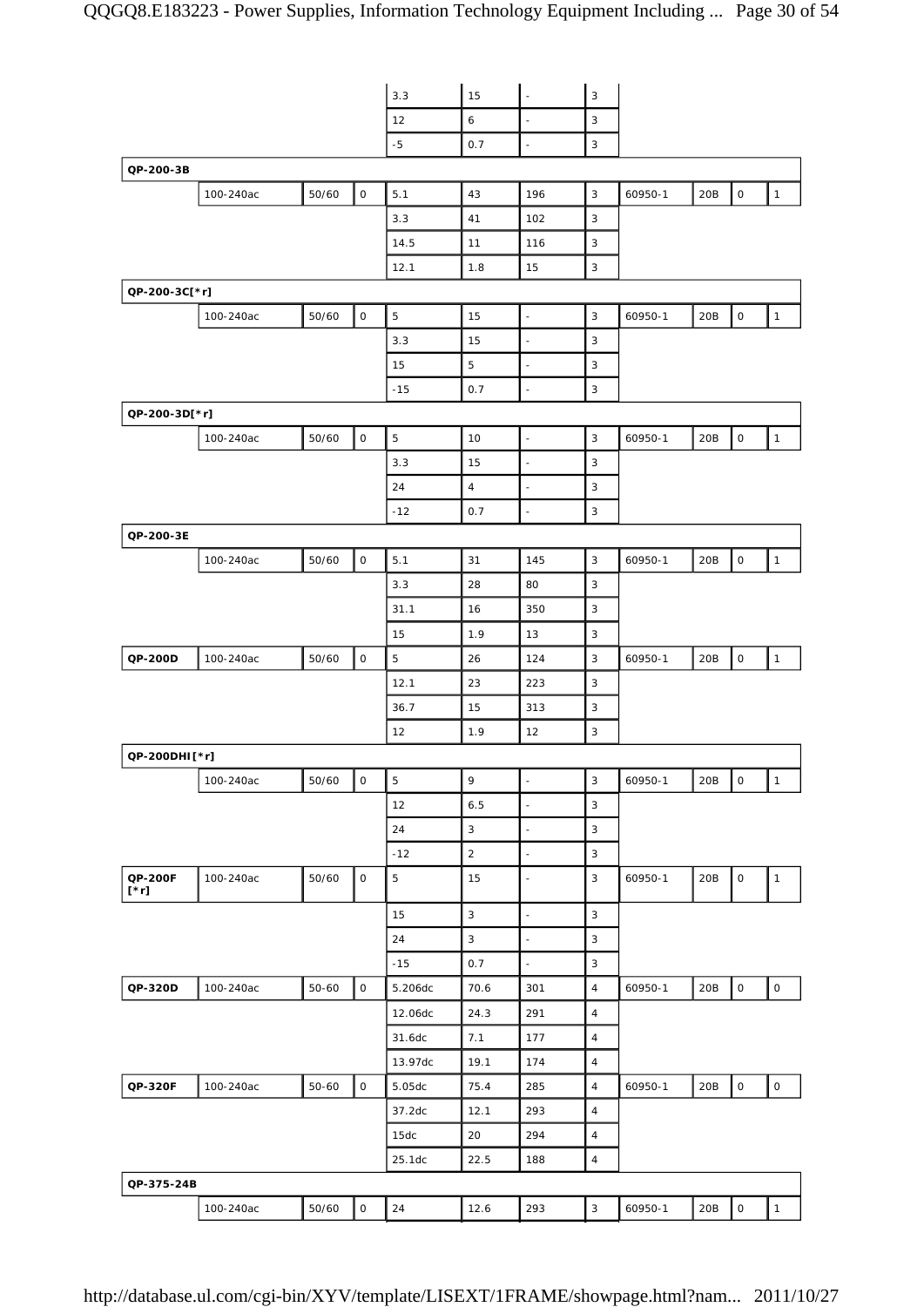|                |                           |       |                     | 4.9  | 17.5 | 60                       | $\mathsf 3$    |         |     |                     |                     |
|----------------|---------------------------|-------|---------------------|------|------|--------------------------|----------------|---------|-----|---------------------|---------------------|
|                |                           |       |                     | 13.9 | 5.5  | 75                       | 3              |         |     |                     |                     |
|                |                           |       |                     | 13   | 5.1  | 65                       | 3              |         |     |                     |                     |
| QP-375-24BP    |                           |       |                     |      |      |                          |                |         |     |                     |                     |
|                | 100-240ac                 | 50/60 | $\mathsf{O}\xspace$ | 24   | 12.6 | 293                      | $\mathsf 3$    | 60950-1 | 20B | $\mathsf{O}\xspace$ | $\mathbf{1}$        |
|                |                           |       |                     | 4.9  | 17.5 | 60                       | 3              |         |     |                     |                     |
|                |                           |       |                     | 13.9 | 5.5  | 75                       | 3              |         |     |                     |                     |
|                |                           |       |                     | 13   | 5.1  | 65                       | $\mathsf 3$    |         |     |                     |                     |
| QP-375-24C     |                           |       |                     |      |      |                          |                |         |     |                     |                     |
|                | 100-240ac                 | 50/60 | $\mathsf O$         | 24   | 12.6 | 294                      | $\mathsf 3$    | 60950-1 | 20B | $\mathsf{O}\xspace$ | $\mathbf{1}$        |
|                |                           |       |                     | 4.9  | 17.5 | 61                       | 3              |         |     |                     |                     |
|                |                           |       |                     | 15   | 5.2  | 70                       | 3              |         |     |                     |                     |
|                |                           |       |                     | 15   | 6.4  | 85                       | $\mathsf 3$    |         |     |                     |                     |
|                | QP-375-24CP, QP-375-24CSM |       |                     |      |      |                          |                |         |     |                     |                     |
|                | 100-240ac                 | 50/60 | $\mathsf O$         | 24   | 12.6 | 294                      | $\mathsf 3$    | 60950-1 | 20B | $\mathsf{O}\xspace$ | $\mathbf{1}$        |
|                |                           |       |                     | 4.9  | 17.5 | 61                       | 3              |         |     |                     |                     |
|                |                           |       |                     | 15   | 5.2  | 70                       | 3              |         |     |                     |                     |
|                |                           |       |                     | 15   | 6.4  | 85                       | 3              |         |     |                     |                     |
| QP-375-5A      |                           |       |                     |      |      |                          |                |         |     |                     |                     |
|                | 100-240ac                 | 50/60 | $\mathsf O$         | 5.13 | 51   | 237                      | 3              | 60950-1 | 20B | $\mathsf{O}\xspace$ | $\mathsf O$         |
|                |                           |       |                     | 12.1 | 20   | 238                      | 3              |         |     |                     |                     |
|                |                           |       |                     | 12.2 | 7.2  | 86                       | 3              |         |     |                     |                     |
|                |                           |       |                     | 12.1 | 6.5  | 38.5                     | $\mathsf 3$    |         |     |                     |                     |
| QP-375-5AP     |                           |       |                     |      |      |                          |                |         |     |                     |                     |
|                | 100-240ac                 | 50/60 | $\mathsf O$         | 5.13 | 51   | 237                      | $\mathsf 3$    | 60950-1 | 20B | $\mathsf O$         | $\mathsf O$         |
|                |                           |       |                     | 12.1 | 20   | 238                      | 3              |         |     |                     |                     |
|                |                           |       |                     | 12.2 | 7.2  | 86                       | 3              |         |     |                     |                     |
|                |                           |       |                     | 12.1 | 6.5  | 38.5                     | 3              |         |     |                     |                     |
| QP-375-5B[*r]  |                           |       |                     |      |      |                          |                |         |     |                     |                     |
|                | 100-240ac                 | 50/60 | $\circ$             | 5    | 30   | $\overline{\phantom{a}}$ | $\overline{3}$ | 60950-1 | 20B | $\mathsf O$         | $\mathsf{O}\xspace$ |
|                |                           |       |                     | 12   | 10   | $\overline{\phantom{a}}$ | 3              |         |     |                     |                     |
|                |                           |       |                     | 12   | 6    | $\overline{\phantom{a}}$ | 3              |         |     |                     |                     |
|                |                           |       |                     | 5    | 3    | ÷,                       | $\mathsf 3$    |         |     |                     |                     |
| QP-375-5BP[*r] |                           |       |                     |      |      |                          |                |         |     |                     |                     |
|                | 100-240ac                 | 50/60 | $\mathsf O$         | 5    | 30   | $\blacksquare$           | 3              | 60950-1 | 20B | $\mathsf O$         | $\mathsf O$         |
|                |                           |       |                     | 12   | 10   | $\overline{\phantom{a}}$ | 3              |         |     |                     |                     |
|                |                           |       |                     | 12   | 6    | ÷,                       | $\mathsf 3$    |         |     |                     |                     |
|                |                           |       |                     | 5    | 3    | $\blacksquare$           | 3              |         |     |                     |                     |
| QP-375-5C      |                           |       |                     |      |      |                          |                |         |     |                     |                     |
|                | 100-240ac                 | 50/60 | $\mathsf{O}$        | 5.1  | 51   | 232                      | 3              | 60950-1 | 20B | 0                   | $\mathsf{O}\xspace$ |
|                |                           |       |                     | 12.1 | 20   | 237                      | 3              |         |     |                     |                     |
|                |                           |       |                     | 15.1 | 5    | 70                       | 3              |         |     |                     |                     |
|                |                           |       |                     | 15.1 | 6.6  | 91                       | 3              |         |     |                     |                     |
| QP-375-5CP     |                           |       |                     |      |      |                          |                |         |     |                     |                     |
|                | 100-240ac                 | 50/60 | 0                   | 5.1  | 51   | 232                      | $\mathbf{3}$   | 60950-1 | 20B | $\mathsf{O}\xspace$ | $\mathsf{O}\xspace$ |
|                |                           |       |                     | 12.1 | 20   | 237                      | $\mathsf 3$    |         |     |                     |                     |
|                |                           |       |                     |      |      |                          |                |         |     |                     |                     |
|                |                           |       |                     |      |      |                          |                |         |     |                     |                     |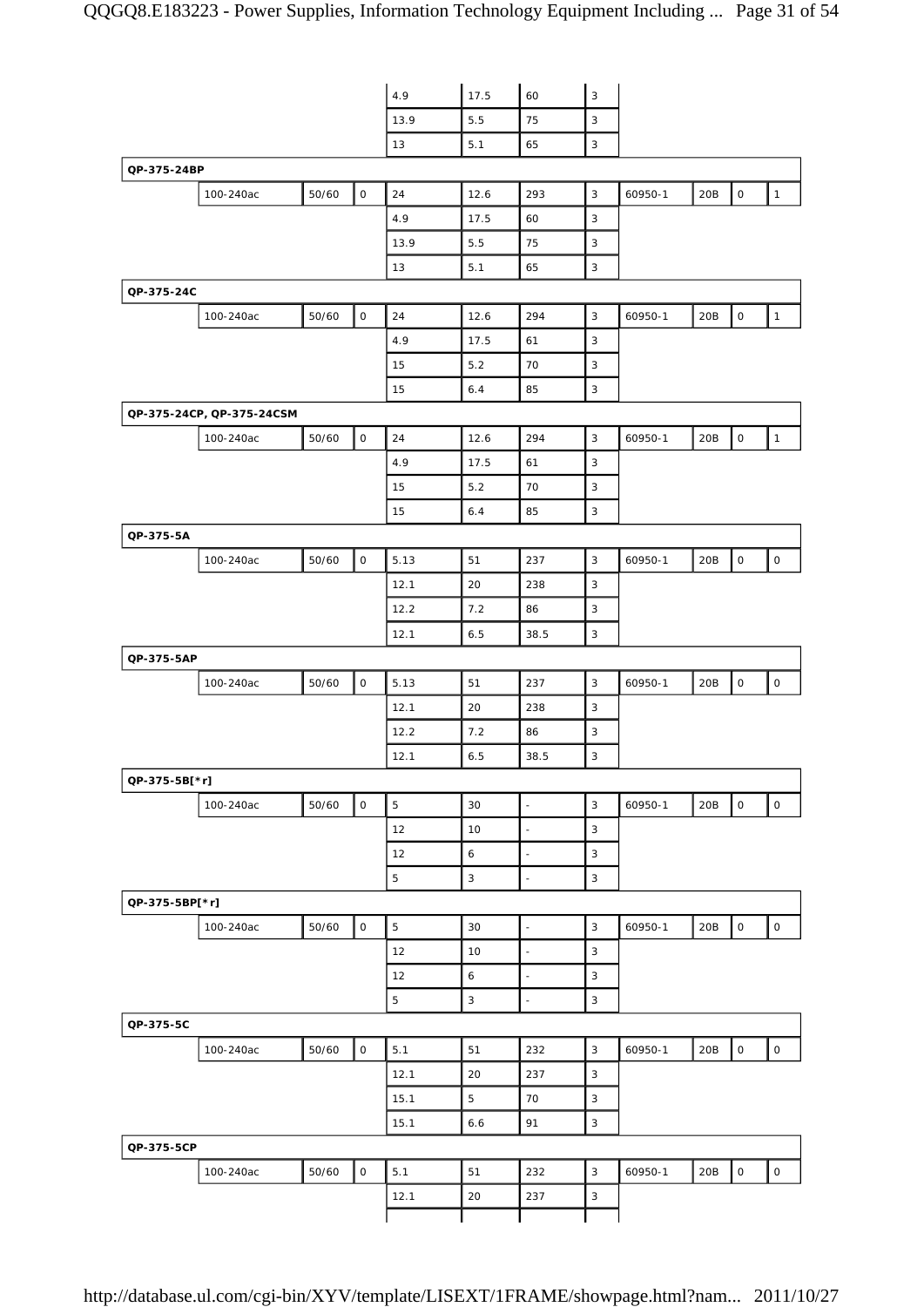|                |                                     |       |              | 15.1    | 5                        | 70                       | $\mathsf 3$    |                |                 |                     |                     |
|----------------|-------------------------------------|-------|--------------|---------|--------------------------|--------------------------|----------------|----------------|-----------------|---------------------|---------------------|
|                |                                     |       |              | 15.1    | 6.6                      | 91                       | 3              |                |                 |                     |                     |
| QP-375-5D[*r]  |                                     |       |              |         |                          |                          |                |                |                 |                     |                     |
|                | 100-240ac                           | 50/60 | $\mathsf O$  | 5       | 30                       | $\overline{\phantom{a}}$ | 3              | 60950-1        | 20B             | $\mathsf{O}$        | $\mathsf{O}\xspace$ |
|                |                                     |       |              | 12      | 9                        | L.                       | 3              |                |                 |                     |                     |
|                |                                     |       |              | 12      | $\overline{4}$           | ä,                       | 3              |                |                 |                     |                     |
|                |                                     |       |              | 24      | $\sqrt{3}$               | ÷,                       | 3              |                |                 |                     |                     |
| QP-375-5DP[*r] |                                     |       |              |         |                          |                          |                |                |                 |                     |                     |
|                | 100-240ac                           | 50/60 | $\mathsf O$  | 5       | 30                       | L.                       | 3              | 60950-1        | 20B             | $\mathsf O$         | $\mathsf O$         |
|                |                                     |       |              | 12      | 9                        | $\overline{\phantom{a}}$ | 3              |                |                 |                     |                     |
|                |                                     |       |              | 12      | $\overline{4}$           | ä,                       | 3              |                |                 |                     |                     |
|                |                                     |       |              | 24      | $\mathbf{3}$             | $\overline{\phantom{a}}$ | 3              |                |                 |                     |                     |
| QP-375-5E[*r]  |                                     |       |              |         |                          |                          |                |                |                 |                     |                     |
|                | 100-240ac                           | 50/60 | $\mathsf O$  | 5       | 30                       | $\overline{a}$           | 3              | 60950-1        | 20B             | $\mathsf O$         | $\mathsf O$         |
|                |                                     |       |              | 12      | 9                        | ÷,                       | 3              |                |                 |                     |                     |
|                |                                     |       |              | 24      | 3                        | ä,                       | 3              |                |                 |                     |                     |
|                |                                     |       |              | 24      | $\sqrt{2}$               | ä,                       | 3              |                |                 |                     |                     |
|                |                                     |       |              |         |                          |                          |                |                |                 |                     |                     |
| QP-375-5EP[*r] |                                     |       |              |         |                          |                          | 3              |                |                 | 0                   |                     |
|                | 100-240ac                           | 50/60 | $\mathsf O$  | 5       | 30                       | ä,                       |                | 60950-1        | 20B             |                     | $\mathsf{O}\xspace$ |
|                |                                     |       |              | 12      | 9                        | ÷,                       | 3              |                |                 |                     |                     |
|                |                                     |       |              | 24      | 3                        | ÷,                       | 3              |                |                 |                     |                     |
|                |                                     |       |              | 24      | $\overline{2}$           | ä,                       | 3              |                |                 |                     |                     |
| RCP-1Uz        | 100-240ac                           | 50/60 | $\mathsf O$  | $\Box$  | $\overline{\phantom{a}}$ | ä,                       | 3              | 60950-1        | 20B             | $\mathsf{O}\xspace$ | $\mathbf{1}$        |
|                | RCP-2000-12; RSP-2000-12            |       |              |         |                          |                          |                |                |                 |                     |                     |
|                | 100-109 /<br>110-199 /<br>200-240ac | 50/60 | 0            | 12.10dc | 121                      | 1337                     | 3              | 60950-1<br>2nd | 30B             | 0                   | 1                   |
|                | RCP-2000-24; RSP-2000-24            |       |              |         |                          |                          |                |                |                 |                     |                     |
|                | 100-109 /<br>110-199 /<br>200-240ac | 50/60 | $\mathsf{O}$ | 24.21dc | 97                       | 2140                     | 3              | 60950-1<br>2nd | 30 <sub>B</sub> | 0                   | 1                   |
|                | RCP-2000-48; RSP-2000-48            |       |              |         |                          |                          |                |                |                 |                     |                     |
|                | 100-109 /<br>110-199 /<br>200-240ac | 50/60 | 0            | 48.24dc | 52                       | 2264                     | 3              | 60950-1<br>2nd | 30B             | 0                   | $\mathbf{1}$        |
| RCP-3K1Uz-12y  |                                     |       |              |         |                          |                          |                |                |                 |                     |                     |
|                | 100-240ac                           | 50/60 | $\mathsf O$  | 12      | 224.1                    | 2487                     | $\mathsf 3$    | 60950-1        | 20B             | 0                   | $\mathbf{1}$        |
| RCP-3K1Uz-24y  |                                     |       |              |         |                          |                          |                |                |                 |                     |                     |
|                | 100-240ac                           | 50/60 | $\mathsf{O}$ | 24      | 159.3                    | 3210                     | $\mathsf 3$    | 60950-1        | 20B             | $\mathsf{O}$        | $\mathbf{1}$        |
| RCP-3K1Uz-48y  |                                     |       |              |         |                          |                          |                |                |                 |                     |                     |
|                | 100-240ac                           | 50/60 | $\mathsf{O}$ | 48      | 270.9                    | 3480                     | $\mathbf{3}$   | 60950-1        | 20B             | $\mathsf O$         | $\mathbf{1}$        |
|                | RD-125-1224, RID-125-1224[*r]       |       |              |         |                          |                          |                |                |                 |                     |                     |
|                |                                     | 50/60 | $\mathsf{O}$ | 12dc    | 3.7                      |                          | 3              | 60950-1        | 20B             | 0                   | $\mathbf{1}$        |
|                | 100-120/<br>200-240ac               |       |              |         |                          | ÷,                       |                |                |                 |                     |                     |
|                |                                     |       |              | 24dc    | 3.7                      | $\overline{a}$           | $\overline{3}$ |                |                 |                     |                     |
|                | RD-125-1248, RID-125-1248           |       |              |         |                          |                          |                |                |                 |                     |                     |
|                | 100-120/<br>200-240ac               | 50/60 | $\mathsf{O}$ | 12.1dc  | 10.2                     | 113                      | 3              | 60950-1        | 20B             | 0                   | $\mathbf{1}$        |
|                |                                     |       |              | 53.5dc  | 3.4                      | 140                      | 3              |                |                 |                     |                     |
|                | RD-125-2412, RID-125-2412[*r]       |       |              |         |                          |                          |                |                |                 |                     |                     |
|                |                                     |       |              |         |                          |                          |                |                |                 |                     |                     |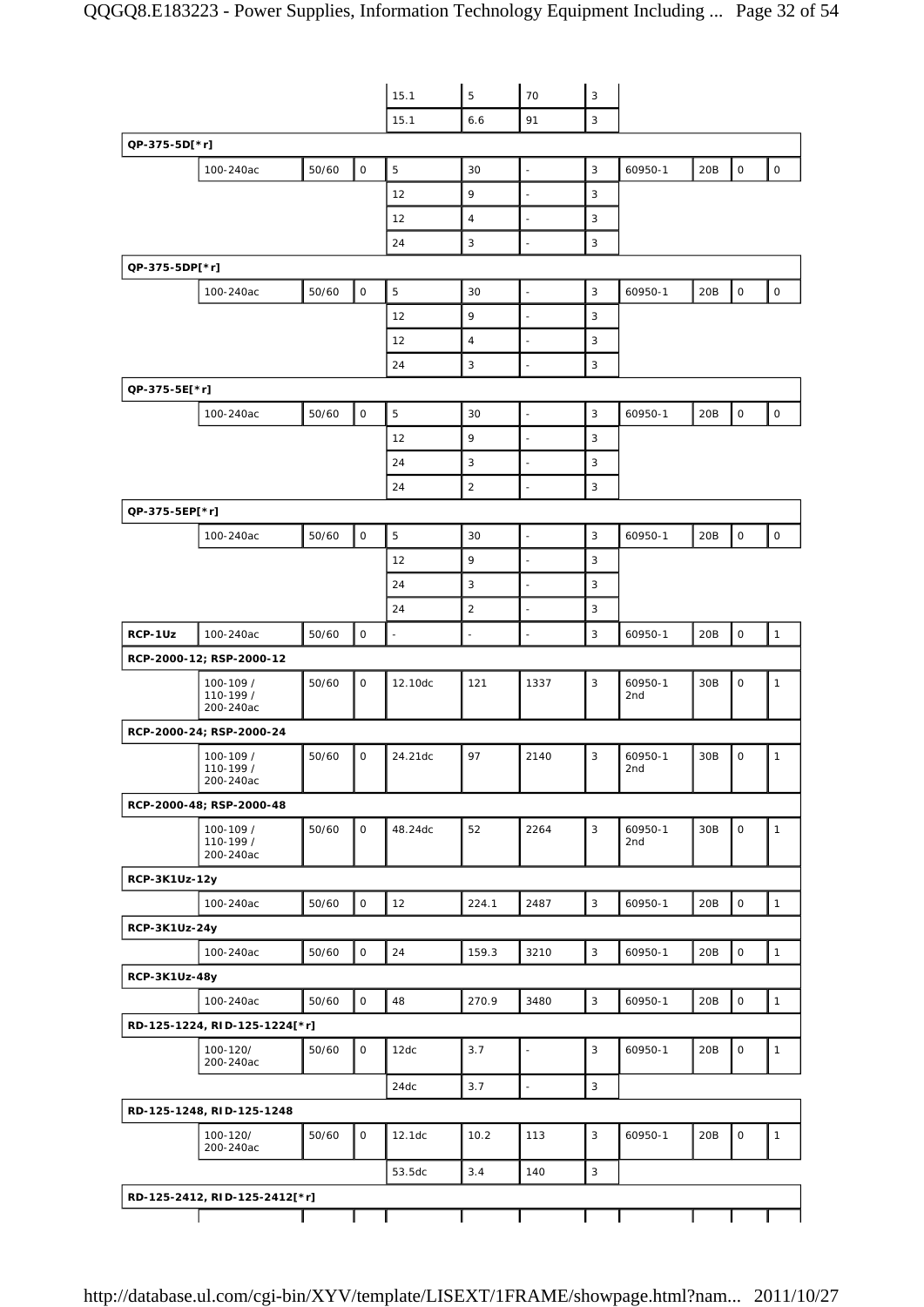|                        | 100-120/<br>200-240ac         | 50/60 | $\mathsf O$  | 24dc       | 3.7              |                          | $\mathbf{3}$              | 60950-1 | 20B | $\mathsf O$         | $\mathbf{1}$ |
|------------------------|-------------------------------|-------|--------------|------------|------------------|--------------------------|---------------------------|---------|-----|---------------------|--------------|
|                        |                               |       |              | 12dc       | 3.7              | $\overline{\phantom{a}}$ | $\mathsf 3$               |         |     |                     |              |
|                        | RD-125-2448, RID-125-2448[*r] |       |              |            |                  |                          |                           |         |     |                     |              |
|                        | 100-120/<br>200-240ac         | 50/60 | $\mathsf{O}$ | 24dc       | $\sqrt{2}$       |                          | 3                         | 60950-1 | 20B | $\mathsf O$         | $\mathbf{1}$ |
|                        |                               |       |              | 48dc       | $\overline{2}$   | $\overline{\phantom{a}}$ | 3                         |         |     |                     |              |
|                        | RD-125-4812, RID-125-4812[*r] |       |              |            |                  |                          |                           |         |     |                     |              |
|                        | 100-120/<br>200-240ac         | 50/60 | $\mathsf O$  | 48dc       | 2.3              | $\overline{\phantom{a}}$ | 3                         | 60950-1 | 20B | $\mathsf{O}\xspace$ | $\mathbf{1}$ |
|                        |                               |       |              | 12dc       | 2.3              |                          | $\mathbf{3}$              |         |     |                     |              |
|                        | RD-125-4824, RID-125-4824[*r] |       |              |            |                  |                          |                           |         |     |                     |              |
|                        | 100-120/<br>200-240ac         | 50/60 | $\mathsf O$  | 48dc       | $\sqrt{2}$       |                          | 3                         | 60950-1 | 20B | $\mathsf O$         | $\mathbf{1}$ |
|                        |                               |       |              | 24dc       | $\sqrt{2}$       |                          | $\mathbf{3}$              |         |     |                     |              |
| <b>RD-125A</b>         | 100-120/<br>200-240ac         | 50/60 | $\mathsf O$  | 5.4dc      | 12               | 45                       | 3                         | 60950-1 | 20B | $\mathsf O$         | $\mathbf{1}$ |
|                        |                               |       |              | 13.4dc     | 16.3             | 132                      | $\mathbf{3}$              |         |     |                     |              |
| <b>RD-125B</b><br>[*r] | 100-120/<br>200-240ac         | 50/60 | $\mathsf O$  | 5dc        | 4.6              | $\blacksquare$           | 3                         | 60950-1 | 20B | $\mathsf O$         | $\mathbf{1}$ |
|                        |                               |       |              | 24dc       | 4.6              |                          | 3                         |         |     |                     |              |
| RD-3513                | 100-240ac                     | 50/60 | $\mathsf O$  | 14.1dc     | 4.4              | 43.2                     | $\mathbf{3}$              | 60950-1 | 20B | $\mathsf O$         | $\mathbf{1}$ |
|                        |                               |       |              | $-13.97dc$ | 4.4              | $\overline{\phantom{a}}$ | 3                         |         |     |                     |              |
| <b>RD-35A</b><br>[*r]  | 100-240ac                     | 50/60 | $\mathsf O$  | 5dc        | $\overline{4}$   |                          | 3                         | 60950-1 | 20B | $\mathsf O$         | $\mathbf{1}$ |
|                        |                               |       |              | 12dc       | $\mathbf{1}$     | ä,                       | $\mathbf{3}$              |         |     |                     |              |
| <b>RD-35B</b><br>[*r]  | 100-240ac                     | 50/60 | $\mathsf O$  | 5dc        | 2.2              |                          | 3                         | 60950-1 | 20B | $\mathsf{O}\xspace$ | 1            |
|                        |                               |       |              | 24dc       | $\mathbf{1}$     |                          | 3                         |         |     |                     |              |
| <b>RD-50A, RID-50A</b> |                               |       |              |            |                  |                          |                           |         |     |                     |              |
|                        | 100-240ac                     | 50/60 | $\mathsf O$  | 18.3dc     | 6.6              | 61                       | 3                         | 60950-1 | 20B | $\mathsf O$         | $\mathbf{1}$ |
|                        |                               |       |              | 5.04dc     | 13.2             | 50                       | 3                         |         |     |                     |              |
| RD-50B, RID-50B[*r]    |                               |       |              |            |                  |                          |                           |         |     |                     |              |
|                        | 100-240ac                     | 50/60 | $\mathsf{O}$ | 5dc        | $\overline{4}$   |                          | $\mathsf 3$               | 60950-1 | 20B | $\mathbf 0$         | $\mathbf{1}$ |
|                        |                               |       |              | 24dc       | 1.4              | ۰                        | $\ensuremath{\mathsf{3}}$ |         |     |                     |              |
| RD-65A, RID-65A[*r]    |                               |       |              |            |                  |                          |                           |         |     |                     |              |
|                        | 100-240ac                     | 50/60 | $\mathsf O$  | 5dc        | $\boldsymbol{6}$ | $\overline{a}$           | $\mathsf 3$               | 60950-1 | 20B | $\mathsf{O}\xspace$ | $\mathbf{1}$ |
|                        |                               |       |              | 12dc       | 3                | ÷,                       | 3                         |         |     |                     |              |
| RD-65B, RID-65B        |                               |       |              |            |                  |                          |                           |         |     |                     |              |
|                        | 100-240ac                     | 50/60 | $\mathsf O$  | 5dc        | 21               | 73                       | $\mathsf 3$               | 60950-1 | 20B | $\mathsf{O}\xspace$ | $\mathbf{1}$ |
|                        |                               |       |              | 40.8dc     | 4.8              | 83                       | 3                         |         |     |                     |              |
| <b>RD-85A, RID85A</b>  |                               |       |              |            |                  |                          |                           |         |     |                     |              |
|                        | 100-240ac                     | 50/60 | $\mathsf O$  | 5.03dc     | 18.1             | 66.3                     | $\mathsf 3$               | 60950-1 | 20B | $\mathsf{O}\xspace$ | $\mathbf{1}$ |
|                        |                               |       |              | 16.5dc     | 9.7              | 90                       | 3                         |         |     |                     |              |
| RD-85B, RID85B[*r]     |                               |       |              |            |                  |                          |                           |         |     |                     |              |
|                        | 100-240ac                     | 50/60 | $\mathsf O$  | 5dc        | 8                | $\overline{\phantom{a}}$ | 3                         | 60950-1 | 20B | $\mathsf O$         | $\mathbf{1}$ |
|                        |                               |       |              | 24dc       | $\mathbf 2$      |                          | $\mathsf 3$               |         |     |                     |              |
| RID-125-1205           |                               |       |              |            |                  |                          |                           |         |     |                     |              |
|                        | 100-120/<br>200-240ac         | 50/60 | $\mathsf O$  | 11.99dc    | 24.3             | 227                      | 3                         | 60950-1 | 20B | $\mathsf{O}\xspace$ | $\mathbf{1}$ |
|                        |                               |       |              | 4.98dc     | 6.1              | 30                       | $\ensuremath{\mathsf{3}}$ |         |     |                     |              |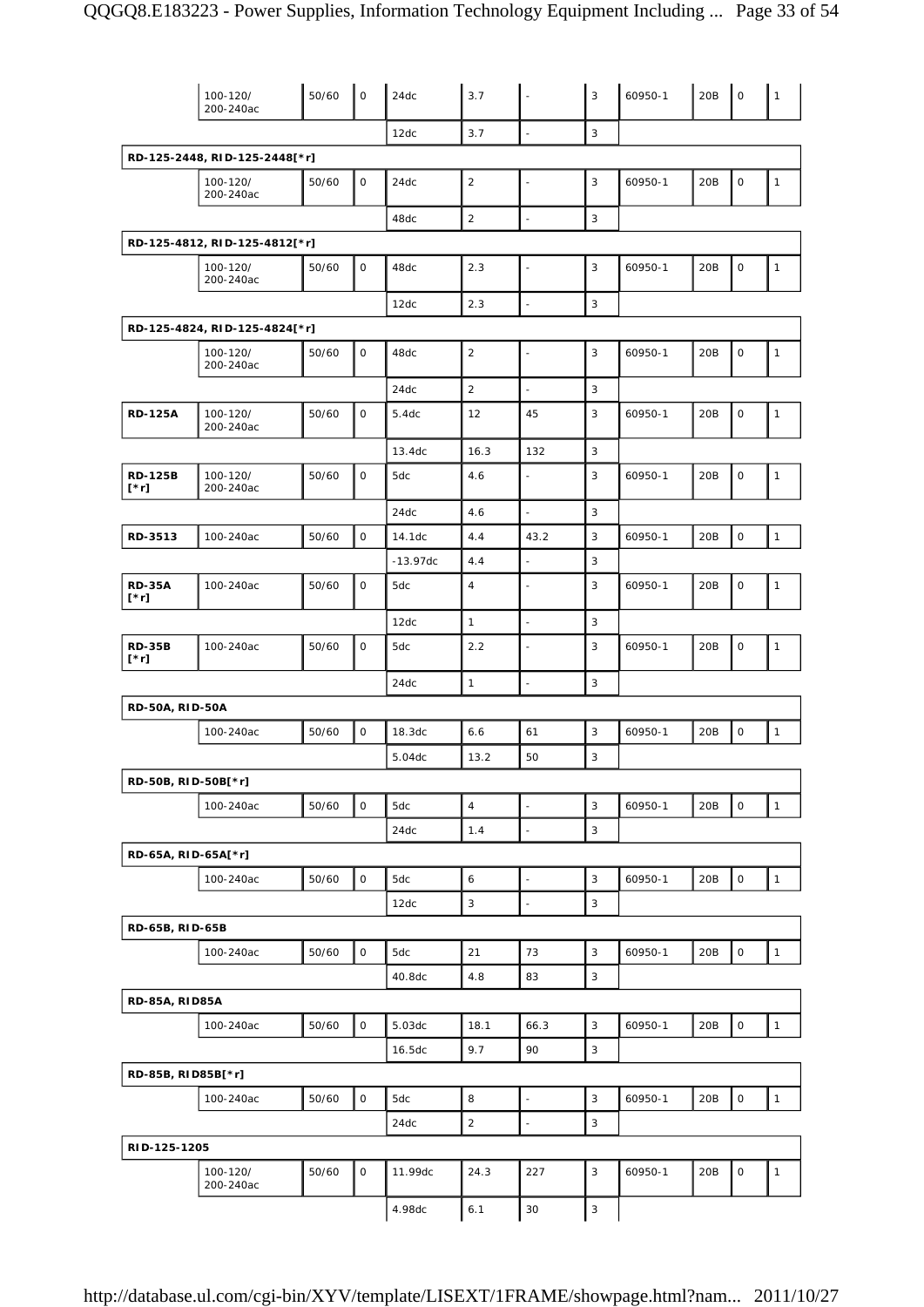| RID-125-2405[*r]              |                                     |       |                     |            |                |                          |                           |                |     |                     |              |
|-------------------------------|-------------------------------------|-------|---------------------|------------|----------------|--------------------------|---------------------------|----------------|-----|---------------------|--------------|
|                               | 100-120/<br>200-240ac               | 50/60 | 0                   | 24dc       | 4.6            | $\blacksquare$           | 3                         | 60950-1        | 20B | 0                   | $\mathbf{1}$ |
|                               |                                     |       |                     | 5dc        | 3              | $\overline{a}$           | $\mathsf 3$               |                |     |                     |              |
|                               | RKP-6K1Uy-x; RKP-1Uy (g)            |       |                     |            |                |                          |                           |                |     |                     |              |
|                               | 100-109 /<br>110-199 /<br>200-240ac | 50/60 | 0                   | 12.10dc    | 329            | 3840                     | $\mathsf 3$               | 60950-1<br>2nd | 30B | 0                   | $\mathbf{1}$ |
|                               |                                     |       |                     | 24.10dc    | 265            | 6026                     | 3                         |                |     |                     |              |
|                               |                                     |       |                     | 48.2dc     | 141            | 6771                     | 3                         |                |     |                     |              |
| <b>RPD-65C</b><br>$[\cdot r]$ | 100-240ac                           | 50/60 | 0                   | 5          | 1.2            | $\blacksquare$           | $\overline{\phantom{a}}$  | 60950-1        | 20B | 2, 6                | $\mathsf O$  |
|                               |                                     |       |                     | 12         | 4.5            | $\overline{\phantom{a}}$ | $\Box$                    |                |     |                     |              |
| <b>RPD-65D</b><br>[*r]        | 100-240ac                           | 50/60 | $\mathsf O$         | 5          | 1.2            |                          | $\overline{\phantom{a}}$  | 60950-1        | 20B | 2, 6                | $\mathsf O$  |
|                               |                                     |       |                     | 24         | 2.25           | $\blacksquare$           | $\overline{\phantom{a}}$  |                |     |                     |              |
| <b>RPS-60-12AT</b>            |                                     |       |                     |            |                |                          |                           |                |     |                     |              |
|                               | 100-240ac                           | 50-60 | $\mathsf{O}$        | 12.12      | 6.9            | 82.94                    | 3                         | 60950-1        | 20B | $\mathsf O$         | $\mathbf{1}$ |
| <b>RPT-65E</b><br>$[\cdot r]$ | 100-240ac                           | 50/60 | $\mathsf O$         | 5          | 1.2            | $\overline{\phantom{a}}$ | $\bar{\phantom{a}}$       | 60950-1        | 20B | 2, 6                | $\mathsf O$  |
|                               |                                     |       |                     | 12         | 4.5            | $\overline{\phantom{a}}$ | $\overline{\phantom{a}}$  |                |     |                     |              |
|                               |                                     |       |                     | $-5$       | 0.5            | $\overline{\phantom{a}}$ | $\overline{\phantom{a}}$  |                |     |                     |              |
| <b>RPT-65F</b><br>[*r]        | 100-240ac                           | 50/60 | $\mathsf O$         | 5          | 1.2            | $\overline{a}$           | $\blacksquare$            | 60950-1        | 20B | 2, 6                | $\mathsf O$  |
|                               |                                     |       |                     | 12         | 4.5            | $\overline{\phantom{a}}$ | $\overline{\phantom{a}}$  |                |     |                     |              |
|                               |                                     |       |                     | $-12$      | 0.5            | ÷,                       | ÷,                        |                |     |                     |              |
| <b>RPT-65G</b><br>[*r]        | 100-240ac                           | 50/60 | $\mathsf O$         | 5          | 1.2            | $\overline{a}$           | $\blacksquare$            | 60950-1        | 20B | 2, 6                | $\mathsf O$  |
|                               |                                     |       |                     | 12         | 0.5            | $\overline{a}$           | $\overline{\phantom{a}}$  |                |     |                     |              |
|                               |                                     |       |                     | 24         | 2.25           | $\blacksquare$           | $\overline{\phantom{a}}$  |                |     |                     |              |
| <b>RQ-125B</b>                | 100-120/<br>200-240ac               | 50/60 | 0                   | 5.93dc     | 19             | 94                       | 3                         | 60950-1        | 20B | 0                   | $\mathbf{1}$ |
|                               |                                     |       |                     | 13.8dc     | 8              | 88                       | $\ensuremath{\mathsf{3}}$ |                |     |                     |              |
|                               |                                     |       |                     | $-5.13dc$  | 10.7           | 20.7                     | $\overline{3}$            |                |     |                     |              |
|                               |                                     |       |                     | $-12.24dc$ | 1.1            | 18.2                     | $\mathbf{3}$              |                |     |                     |              |
| <b>RQ-125C</b><br>$[\cdot r]$ | 100-120/<br>200-240ac               | 50/60 | $\mathsf O$         | 5dc        | 10             | $\blacksquare$           | 3                         | 60950-1        | 20B | $\mathsf O$         | $\mathbf{1}$ |
|                               |                                     |       |                     | 15dc       | $\overline{4}$ | $\overline{\phantom{a}}$ | 3                         |                |     |                     |              |
|                               |                                     |       |                     | $-5dc$     | $\mathbf{1}$   | $\ddot{\phantom{1}}$     | $\mathbf{3}$              |                |     |                     |              |
|                               |                                     |       |                     | $-15dc$    | 0.5            | $\blacksquare$           | $\mathbf{3}$              |                |     |                     |              |
| RQ-125D<br>$[\cdot r]$        | 100-120/<br>200-240ac               | 50/60 | $\mathsf{O}$        | 5dc        | 8              | $\overline{\phantom{a}}$ | 3                         | 60950-1        | 20B | $\mathsf O$         | $\mathbf{1}$ |
|                               |                                     |       |                     | 12dc       | 2.5            | $\overline{\phantom{a}}$ | $\mathbf{3}$              |                |     |                     |              |
|                               |                                     |       |                     | 24dc       | $\overline{2}$ | $\Box$                   | $\mathbf{3}$              |                |     |                     |              |
|                               |                                     |       |                     | $-12dc$    | 0.5            | $\blacksquare$           | $\mathsf 3$               |                |     |                     |              |
| <b>RQ-50B</b><br>$[\cdot r]$  | 100-240ac                           | 50/60 | $\mathsf{O}\xspace$ | 5dc        | $\mathbf 5$    | $\blacksquare$           | $\mathbf{3}$              | 60950-1        | 20B | $\mathsf O$         | $\mathbf{1}$ |
|                               |                                     |       |                     | 12dc       | $\mathbf{1}$   | $\overline{\phantom{a}}$ | $\mathbf{3}$              |                |     |                     |              |
|                               |                                     |       |                     | $-5dc$     | 0.5            | $\overline{\phantom{a}}$ | $\overline{3}$            |                |     |                     |              |
|                               |                                     |       |                     | $-12dc$    | 0.5            | $\overline{\phantom{a}}$ | 3                         |                |     |                     |              |
| <b>RQ-50C</b>                 | 100-240ac                           | 50/60 | $\mathsf O$         | 5.04dc     | 20.1           | 54                       | $\mathbf{3}$              | 60950-1        | 20B | $\mathsf{O}\xspace$ | $\mathbf{1}$ |
|                               |                                     |       |                     | 21.7dc     | 9.5            | 56                       | $\mathbf{3}$              |                |     |                     |              |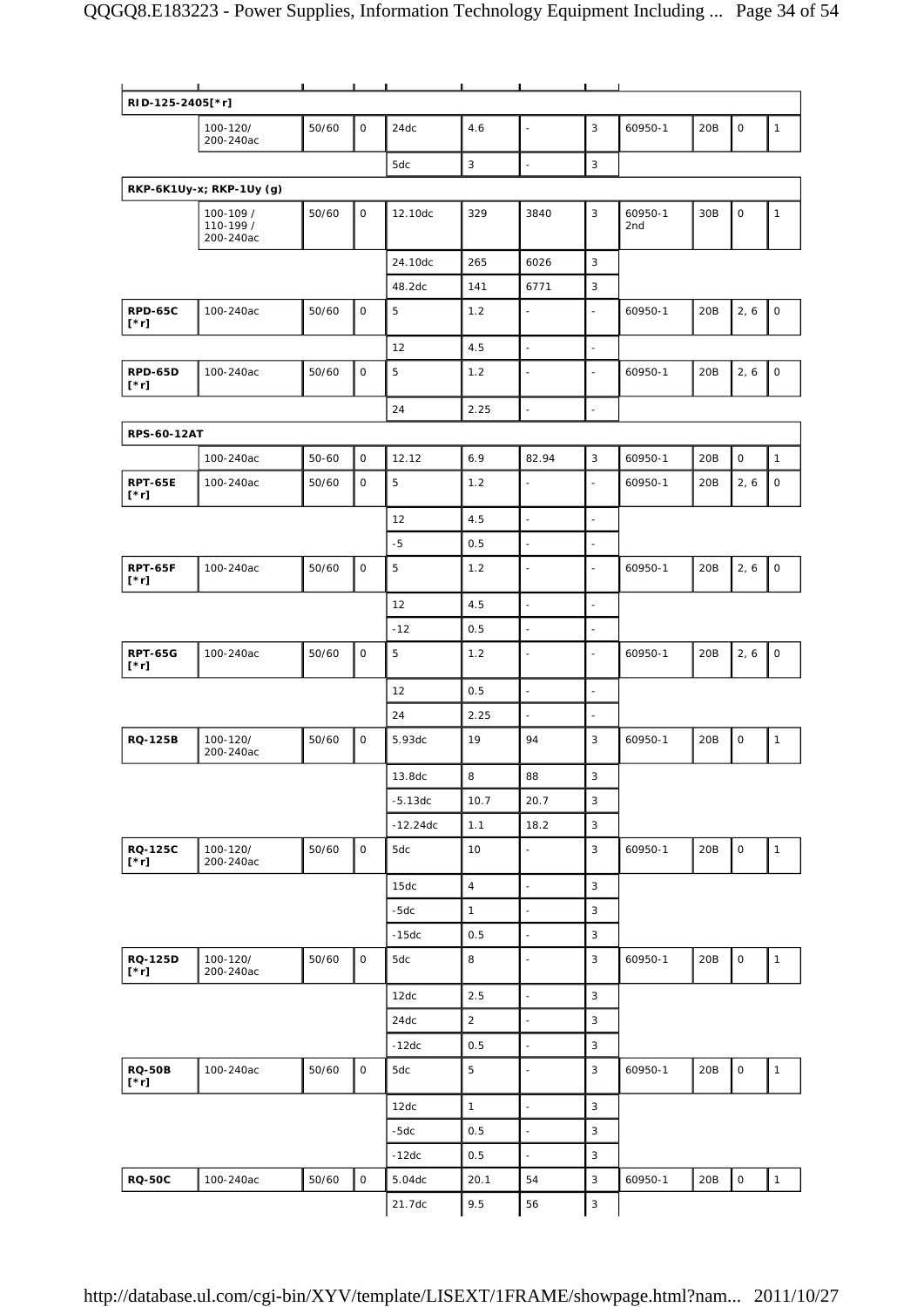|                              |           |       |                     | $-5.18dc$ | 1.8            | 7.8                      | $\mathsf 3$               |         |     |             |              |
|------------------------------|-----------|-------|---------------------|-----------|----------------|--------------------------|---------------------------|---------|-----|-------------|--------------|
|                              |           |       |                     | $-16.3dc$ | 1.84           | 25                       | 3                         |         |     |             |              |
| <b>RQ-50D</b><br>[*r]        | 100-240ac | 50/60 | $\mathsf O$         | 5dc       | 3              | ÷,                       | 3                         | 60950-1 | 20B | 0           | $\mathbf{1}$ |
|                              |           |       |                     | 12dc      | 0.9            | $\frac{1}{2}$            | $\mathbf{3}$              |         |     |             |              |
|                              |           |       |                     | 24dc      | 0.9            | $\blacksquare$           | 3                         |         |     |             |              |
|                              |           |       |                     | $-12dc$   | 0.5            | $\overline{a}$           | 3                         |         |     |             |              |
| <b>RQ-65B</b><br>$[\cdot r]$ | 100-240ac | 50/60 | $\mathsf O$         | 5dc       | 6              | $\blacksquare$           | $\mathsf 3$               | 60950-1 | 20B | $\mathsf O$ | $\mathbf{1}$ |
|                              |           |       |                     | 12dc      | $\overline{2}$ | $\overline{\phantom{a}}$ | 3                         |         |     |             |              |
|                              |           |       |                     | $-12dc$   | 0.5            | $\overline{\phantom{a}}$ | $\mathsf 3$               |         |     |             |              |
|                              |           |       |                     | $-5dc$    | 0.5            | $\frac{1}{2}$            | 3                         |         |     |             |              |
| <b>RQ-65C</b><br>[*r]        | 100-240ac | 50/60 | $\mathsf O$         | 5dc       | $\mathbf 5$    | $\overline{\phantom{a}}$ | 3                         | 60950-1 | 20B | 0           | $\mathbf{1}$ |
|                              |           |       |                     | 15dc      | $\sqrt{2}$     | $\frac{1}{2}$            | $\mathsf 3$               |         |     |             |              |
|                              |           |       |                     | $-5dc$    | 0.5            | $\blacksquare$           | 3                         |         |     |             |              |
|                              |           |       |                     | $-15dc$   | 0.5            | $\omega$                 | 3                         |         |     |             |              |
| <b>RQ-65D</b>                | 100-240ac | 50/60 | $\mathsf O$         | 5dc       | 20.5           | 74.3                     | $\mathsf 3$               | 60950-1 | 20B | 0           | $\mathbf{1}$ |
|                              |           |       |                     | 20.2dc    | 8.7            | 81.2                     | 3                         |         |     |             |              |
|                              |           |       |                     | 46.7dc    | 1.5            | 26.3                     | $\mathsf 3$               |         |     |             |              |
|                              |           |       |                     | $-12.4dc$ | $\mathbf{1}$   | 11.2                     | 3                         |         |     |             |              |
| <b>RQ-85B</b>                | 100-240ac | 50/60 | $\mathsf O$         | 9.37dc    | 21.2           | 87.3                     | 3                         | 60950-1 | 20B | $\mathsf O$ | $\mathbf{1}$ |
|                              |           |       |                     | 19.35dc   | 8.6            | 57.3                     | 3                         |         |     |             |              |
|                              |           |       |                     | $-14.4dc$ | 1.83           | 17.5                     | 3                         |         |     |             |              |
|                              |           |       |                     | $-8.8dc$  | 19.5           | 36                       | 3                         |         |     |             |              |
| <b>RQ-85C</b><br>[*r]        | 100-240ac | 50/60 | $\mathsf O$         | 5dc       | $\overline{7}$ |                          | 3                         | 60950-1 | 20B | 0           | $\mathbf{1}$ |
|                              |           |       |                     | 15dc      | 2.5            | $\blacksquare$           | 3                         |         |     |             |              |
|                              |           |       |                     | $-15dc$   | 0.5            | ÷,                       | 3                         |         |     |             |              |
|                              |           |       |                     | $-5dc$    | 0.5            | $\overline{a}$           | 3                         |         |     |             |              |
| <b>RQ-85D</b><br>$[\cdot r]$ | 100-240ac | 50/60 | $\mathsf O$         | 5dc       | 6              | $\overline{\phantom{a}}$ | $\mathsf 3$               | 60950-1 | 20B | 0           | $\mathbf{1}$ |
|                              |           |       |                     | 12dc      | $\sqrt{2}$     | $\overline{\phantom{a}}$ | 3                         |         |     |             |              |
|                              |           |       |                     | 24dc      | $\mathbf{1}$   | $\overline{\phantom{a}}$ | $\mathbf{3}$              |         |     |             |              |
|                              |           |       |                     | $-12dc$   | 0.5            | ÷,                       | $\mathsf 3$               |         |     |             |              |
| RS-100-12[*r]                |           |       |                     |           |                |                          |                           |         |     |             |              |
|                              | 100-240ac | 50/60 | $\mathsf O$         | 12dc      | 8.5            | $\blacksquare$           | $\ensuremath{\mathsf{3}}$ | 60950-1 | 20B | $\mathsf O$ | $\mathbf{1}$ |
| RS-100-15                    |           |       |                     |           |                |                          |                           |         |     |             |              |
|                              | 100-240ac | 50/60 | $\mathsf O$         | 15.07dc   | 12.6           | 155                      | $\mathbf{3}$              | 60950-1 | 20B | $\mathsf O$ | $\mathbf{1}$ |
| RS-100-24[*r]                |           |       |                     |           |                |                          |                           |         |     |             |              |
|                              | 100-240ac | 50/60 | $\mathsf{O}\xspace$ | 24dc      | 4.5            | $\blacksquare$           | $\mathsf 3$               | 60950-1 | 20B | $\mathsf O$ | $\mathbf{1}$ |
| RS-100-3.3                   |           |       |                     |           |                |                          |                           |         |     |             |              |
|                              | 100-240ac | 50/60 | $\mathsf{O}\xspace$ | 3.32dc    | 31.7           | 68.3                     | $\mathsf 3$               | 60950-1 | 20B | 0           | $\mathbf{1}$ |
| RS-100-48                    |           |       |                     |           |                |                          |                           |         |     |             |              |
|                              | 100-240ac | 50/60 | $\mathsf O$         | 48.17dc   | 3.6            | 147                      | $\ensuremath{\mathsf{3}}$ | 60950-1 | 20B | $\mathsf O$ | $\mathbf{1}$ |
| RS-100-5[*r]                 |           |       |                     |           |                |                          |                           |         |     |             |              |
|                              | 100-240ac | 50/60 | $\mathsf O$         | 5dc       | 16             | ÷,                       | $\mathbf{3}$              | 60950-1 | 20B | $\mathsf O$ | $\mathbf{1}$ |
| RS-15-12                     |           |       |                     |           |                |                          |                           |         |     |             |              |
|                              |           |       |                     |           |                |                          |                           |         |     |             |              |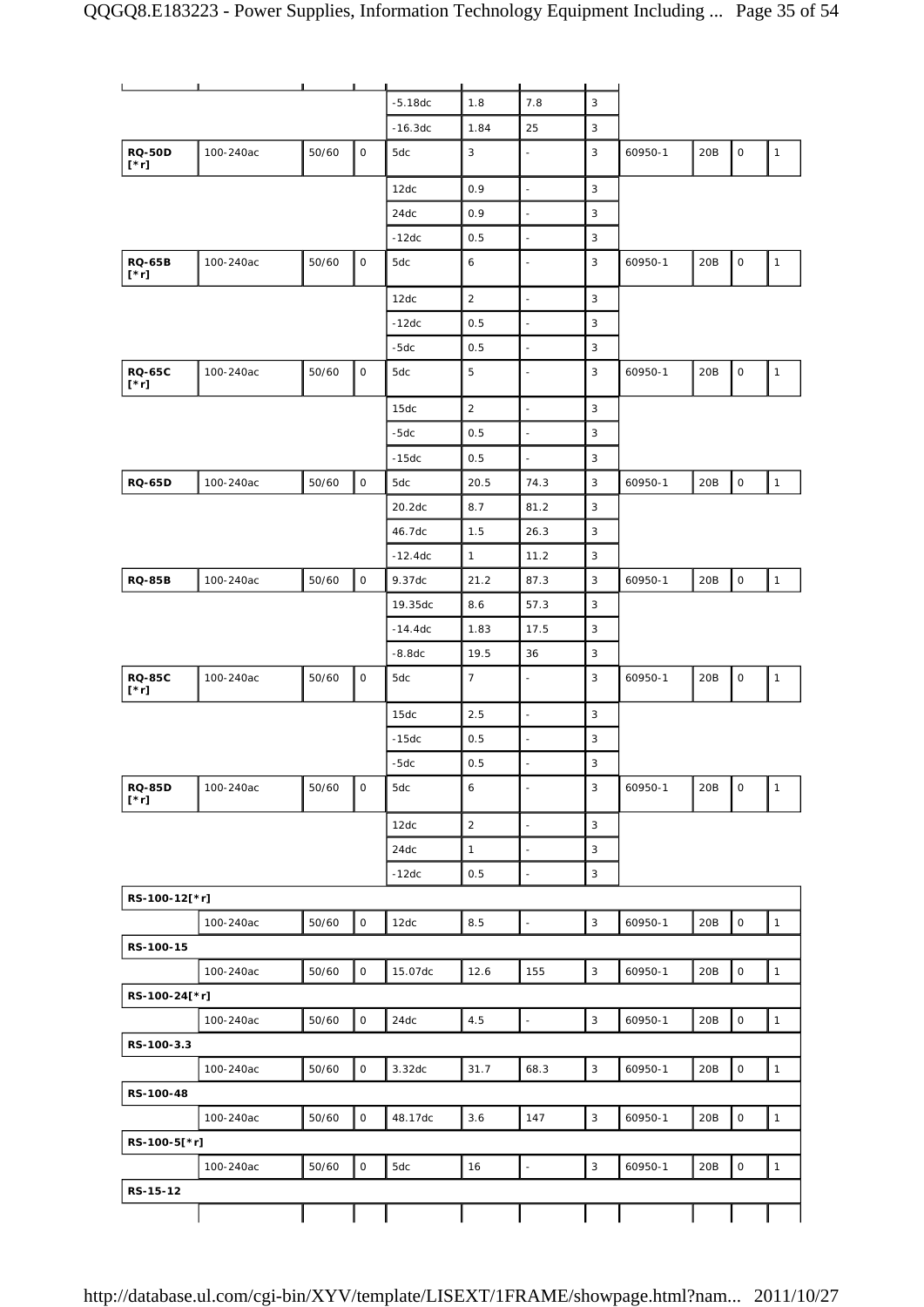|                       | 100-240ac                 | 50/60 | $\mathsf O$  | 12      | 2.2          | 25.6                     | $\mathbf{3}$ | 60950-1 | 20B | $\mathbf 0$         | $\mathbf{1}$ |
|-----------------------|---------------------------|-------|--------------|---------|--------------|--------------------------|--------------|---------|-----|---------------------|--------------|
| RS-15-15[*r]          |                           |       |              |         |              |                          |              |         |     |                     |              |
|                       | 100-240ac                 | 50/60 | $\mathsf O$  | 15      | $\mathbf{1}$ | 15                       | 3            | 60950-1 | 20B | $\mathbf 0$         | $\mathbf{1}$ |
| RS-15-24[*r]          |                           |       |              |         |              |                          |              |         |     |                     |              |
|                       | 100-240ac                 | 50/60 | $\mathsf O$  | 24      | 0.625        | 15                       | $\mathbf{3}$ | 60950-1 | 20B | $\mathsf{O}\xspace$ | $\mathbf{1}$ |
| RS-15-3.3[*r]         |                           |       |              |         |              |                          |              |         |     |                     |              |
|                       | 100-240ac                 | 50/60 | $\mathsf O$  | 3.3     | $\mathbf{3}$ | 9.9                      | 3            | 60950-1 | 20B | $\mathsf{O}\xspace$ | $\mathbf{1}$ |
| RS-15-48              |                           |       |              |         |              |                          |              |         |     |                     |              |
|                       | 100-240ac                 | 50/60 | $\mathsf O$  | 48.1    | 0.68         | 32.5                     | 3            | 60950-1 | 20B | $\mathbf 0$         | $\mathbf{1}$ |
| RS-15-5               | 100-240ac                 | 50/60 | $\mathsf O$  | 5.1     | 4.6          | 22.4                     | 3            | 60950-1 | 20B | $\mathbf 0$         | $\mathbf{1}$ |
| RS-150-12, NES-150-12 |                           |       |              |         |              |                          |              |         |     |                     |              |
|                       | 100-120/<br>200-240ac     | 50/60 | $\mathsf O$  | 12.1dc  | 27.4         | 172                      | 3            | 60950-1 | 20B | $\mathbf 0$         | $\mathbf{1}$ |
|                       | RS-150-15, NES-150-15[*r] |       |              |         |              |                          |              |         |     |                     |              |
|                       | 100-120/<br>200-240ac     | 50/60 | $\mathsf O$  | 15dc    | 10           | ÷,                       | 3            | 60950-1 | 20B | $\mathbf 0$         | $\mathbf{1}$ |
|                       | RS-150-24, NES-150-24[*r] |       |              |         |              |                          |              |         |     |                     |              |
|                       | 100-120/<br>200-240ac     | 50/60 | $\mathbf 0$  | 24dc    | 6.5          | L,                       | 3            | 60950-1 | 20B | 0                   | $\mathbf{1}$ |
|                       | RS-150-3.3, NES-150-3.3   |       |              |         |              |                          |              |         |     |                     |              |
|                       | 100-120/<br>200-240ac     | 50/60 | $\mathsf O$  | 3.3dc   | 46           | 108                      | 3            | 60950-1 | 20B | $\mathbf 0$         | $\mathbf{1}$ |
| RS-150-48, NES-150-48 |                           |       |              |         |              |                          |              |         |     |                     |              |
|                       | 100-120/<br>200-240ac     | 50/60 | $\mathsf O$  | 48.1dc  | 3.8          | 170                      | 3            | 60950-1 | 20B | $\mathbf 0$         | $\mathbf{1}$ |
|                       | RS-150-5, NES-150-5[*r]   |       |              |         |              |                          |              |         |     |                     |              |
|                       | 100-120/<br>200-240ac     | 50/60 | $\mathsf O$  | 5dc     | 26           | $\overline{\phantom{a}}$ | 3            | 60950-1 | 20B | $\mathsf{O}\xspace$ | $\mathbf{1}$ |
|                       | RS-150-7.5, NES-150-7.5   |       |              |         |              |                          |              |         |     |                     |              |
|                       | 100-120/<br>200-240ac     | 50/60 | $\mathsf O$  | 7.56dc  | 29.7         | 201                      | 3            | 60950-1 | 20B | $\mathbf 0$         | $\mathbf{1}$ |
|                       | RS-150-9, NES-150-9[*r]   |       |              |         |              |                          |              |         |     |                     |              |
|                       | 100-120/<br>200-240ac     | 50/60 | $\mathsf O$  | 9dc     | 16.7         | $\overline{\phantom{a}}$ | 3            | 60950-1 | 20B | $\mathsf O$         | $\mathbf{1}$ |
| RS-25-12[*r]          |                           |       |              |         |              |                          |              |         |     |                     |              |
|                       | 100-240ac                 | 50/60 | $\mathsf{O}$ | 12dc    | 2.1          | $\blacksquare$           | $\mathbf{3}$ | 60950-1 | 20B | $\mathbf 0$         | $\mathbf{1}$ |
| RS-25-15[*r]          |                           |       |              |         |              |                          |              |         |     |                     |              |
|                       | 100-240ac                 | 50/60 | $\mathsf O$  | 15dc    | 1.7          |                          | 3            | 60950-1 | 20B | $\mathsf{O}\xspace$ | $\mathbf{1}$ |
| RS-25-24[*r]          |                           |       |              |         |              |                          |              |         |     |                     |              |
|                       | 100-240ac                 | 50/60 | $\mathsf O$  | 24dc    | 1.1          | L,                       | $\mathsf 3$  | 60950-1 | 20B | $\mathbf 0$         | $\mathbf{1}$ |
| RS-25-3.3             |                           |       |              |         |              |                          |              |         |     |                     |              |
|                       | 100-240ac                 | 50/60 | $\mathsf O$  | 3.3dc   | 7.7          | 24.6                     | 3            | 60950-1 | 20B | $\mathsf O$         | $\mathbf{1}$ |
| RS-25-48              |                           |       |              |         |              |                          |              |         |     |                     |              |
|                       | 100-240ac                 | 50/60 | $\mathsf O$  | 48.11dc | 0.85         | 39.7                     | $\mathsf 3$  | 60950-1 | 20B | $\mathbf 0$         | $\mathbf{1}$ |
| RS-25-5               | 100-240ac                 | 50/60 | $\mathsf O$  | 5.05dc  | 6.6          | 32.4                     | 3            | 60950-1 | 20B | 0                   | $\mathbf{1}$ |
| RS-35-12[*r]          |                           |       |              |         |              |                          |              |         |     |                     |              |
|                       | 100-240ac                 | 50/60 | $\mathsf O$  | 12dc    | $\mathbf{3}$ | $\blacksquare$           | 3            | 60950-1 | 20B | $\mathbf 0$         | $\mathbf{1}$ |
| RS-35-15              |                           |       |              |         |              |                          |              |         |     |                     |              |
|                       | 100-240ac                 | 50/60 | $\mathsf O$  | 17.12dc | 4.3          | 48.6                     | $\mathbf{3}$ | 60950-1 | 20B | $\mathsf{O}\xspace$ | $\mathbf{1}$ |
| RS-35-16[*r]          |                           |       |              |         |              |                          |              |         |     |                     |              |
|                       |                           |       |              |         |              |                          |              |         |     |                     |              |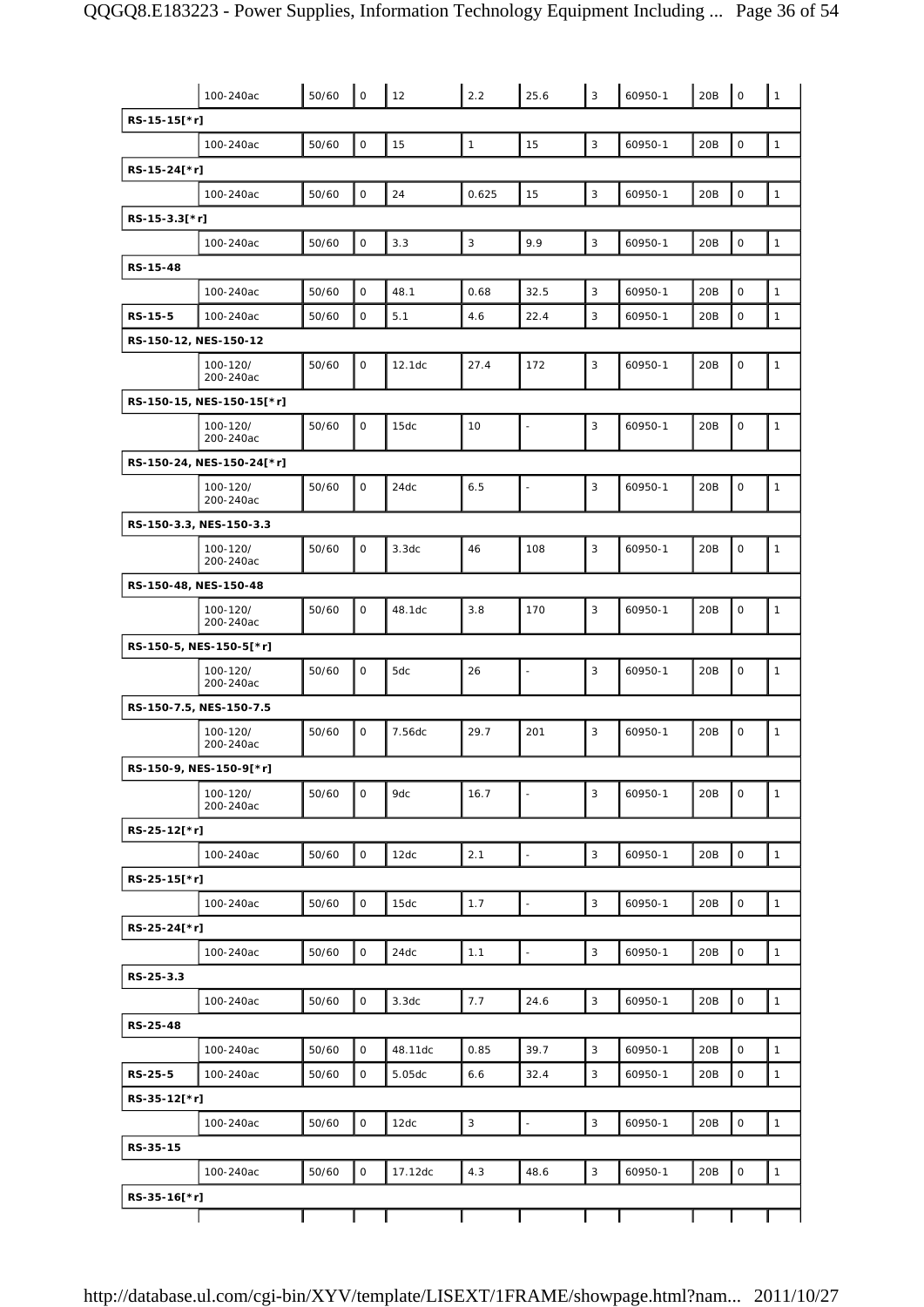|                 | 100-240ac                | 50/60 | $\mathbf 0$         | 16dc    | 2.25           |                          | 3                         | 60950-1 | 20B | $\mathbf{1}$        | $\mathsf O$  |
|-----------------|--------------------------|-------|---------------------|---------|----------------|--------------------------|---------------------------|---------|-----|---------------------|--------------|
| RS-35-24[*r]    |                          |       |                     |         |                |                          |                           |         |     |                     |              |
|                 | 100-240ac                | 50/60 | 0                   | 24dc    | 1.5            | $\overline{a}$           | 3                         | 60950-1 | 20B | $\mathsf O$         | $\mathbf{1}$ |
| RS-35-3.3[*r]   |                          |       |                     |         |                |                          |                           |         |     |                     |              |
|                 | 100-240ac                | 50/60 | $\mathsf{O}$        | 3.3dc   | $\overline{7}$ | $\frac{1}{2}$            | 3                         | 60950-1 | 20B | $\mathsf O$         | $\mathbf{1}$ |
| RS-35-48        |                          |       |                     |         |                |                          |                           |         |     |                     |              |
|                 | 100-240ac                | 50/60 | 0                   | 47.93dc | 1.5            | 48.8                     | 3                         | 60950-1 | 20B | $\mathsf O$         | $\mathbf{1}$ |
| RS-35-5         | 100-240ac                | 50/60 | 0                   | 5.03dc  | 12.6           | 43.6                     | 3                         | 60950-1 | 20B | 0                   | $\mathbf{1}$ |
| RS-50-12        |                          |       |                     |         |                |                          |                           |         |     |                     |              |
|                 | 100-240ac                | 50/60 | $\mathsf{O}\xspace$ | 12.08dc | 7.7            | 57                       | $\mathsf 3$               | 60950-1 | 20B | $\mathsf{O}\xspace$ | $\mathbf{1}$ |
| RS-50-15[*r]    |                          |       |                     |         |                |                          |                           |         |     |                     |              |
|                 | 100-240ac                | 50/60 | $\mathsf O$         | 15dc    | 3.4            | $\overline{a}$           | 3                         | 60950-1 | 20B | $\mathsf O$         | $\mathbf{1}$ |
| RS-50-24[*r]    |                          |       |                     |         |                |                          |                           |         |     |                     |              |
|                 | 100-240ac                | 50/60 | $\mathsf{O}$        | 24dc    | 2.2            | $\overline{a}$           | $\mathsf 3$               | 60950-1 | 20B | $\mathsf{O}\xspace$ | $\mathbf{1}$ |
| RS-50-3.3[*r]   |                          |       |                     |         |                |                          |                           |         |     |                     |              |
|                 | 100-240ac                | 50/60 | 0                   | 3.3dc   | 10             | L,                       | 3                         | 60950-1 | 20B | $\mathsf O$         | $\mathbf{1}$ |
| RS-50-48        |                          |       |                     |         |                |                          |                           |         |     |                     |              |
|                 | 100-240ac                | 50/60 | 0                   | 48.04dc | 2.2            | 56.9                     | $\mathsf 3$               | 60950-1 | 20B | 0                   | $\mathbf{1}$ |
| RS-50-5         | 100-240ac                | 50/60 | 0                   | 5.07dc  | 16.3           | 58                       | 3                         | 60950-1 | 20B | 0                   | 1            |
| RS-75-12        |                          |       |                     |         |                |                          |                           |         |     |                     |              |
|                 | 100-240ac                | 50/60 | $\mathsf{O}$        | 12dc    | 10.5           | 97                       | 3                         | 60950-1 | 20B | $\mathsf O$         | $\mathbf{1}$ |
| RS-75-15[*r]    |                          |       |                     |         |                |                          |                           |         |     |                     |              |
|                 | 100-240ac                | 50/60 | 0                   | 15dc    | 5              | ÷,                       | $\ensuremath{\mathsf{3}}$ | 60950-1 | 20B | $\mathsf{O}\xspace$ | $\mathbf{1}$ |
| RS-75-24[*r]    |                          |       |                     |         |                |                          |                           |         |     |                     |              |
|                 | 100-240ac                | 50/60 | $\mathbf{O}$        | 24dc    | 3.2            | ÷,                       | 3                         | 60950-1 | 20B | $\mathsf O$         | $\mathbf{1}$ |
| RS-75-3.3[*r]   |                          |       |                     |         |                |                          |                           |         |     |                     |              |
|                 | 100-240ac                | 50/60 | 0                   | 3.3dc   | 15             | ÷,                       | 3                         | 60950-1 | 20B | $\mathsf O$         | $\mathbf{1}$ |
| RS-75-48        |                          |       |                     |         |                |                          |                           |         |     |                     |              |
|                 | 100-240ac                | 50/60 | 0                   | 48dc    | 3.1            | 109                      | 3                         | 60950-1 | 20B | 0                   | $\mathbf{1}$ |
| RS-75-5         | 100-240ac                | 50/60 | $\mathsf{O}$        | 5.1dc   | 21.3           | 68                       | 3                         | 60950-1 | 20B | $\mathsf{O}$        | $\mathbf{1}$ |
|                 | RSP-1000-12, RCP-1000-12 |       |                     |         |                |                          |                           |         |     |                     |              |
|                 | 100-240ac                | 50/60 | 0                   | 12.1dc  | 74.7           | 829                      | 3                         | 60950-1 | 20B | $\mathsf O$         | $\mathbf{1}$ |
| RSP-1000-15[*r] |                          |       |                     |         |                |                          |                           |         |     |                     |              |
|                 | 100-240ac                | 50/60 | $\mathsf O$         | 15dc    | 50             | $\overline{\phantom{a}}$ | $\mathsf 3$               | 60950-1 | 20B | $\mathsf{O}\xspace$ | $\mathbf{1}$ |
|                 | RSP-1000-24, RCP-1000-24 |       |                     |         |                |                          |                           |         |     |                     |              |
|                 | 100-240ac                | 50/60 | $\mathsf{O}$        | 24.1dc  | 53.1           | 1070                     | 3                         | 60950-1 | 20B | $\mathsf O$         | $\mathbf{1}$ |
| RSP-1000-27[*r] |                          |       |                     |         |                |                          |                           |         |     |                     |              |
|                 | 100-240ac                | 50/60 | $\mathsf O$         | 27dc    | 37             | $\overline{a}$           | $\mathsf 3$               | 60950-1 | 20B | $\mathbf 0$         | $\mathbf{1}$ |
|                 | RSP-1000-48, RCP-1000-48 |       |                     |         |                |                          |                           |         |     |                     |              |
|                 | 100-240ac                | 50/60 | $\mathsf{O}$        | 48.1dc  | 30.1           | 1160                     | $\mathsf 3$               | 60950-1 | 20B | $\mathbf 0$         | $\mathbf{1}$ |
|                 | RSP-1500-12, SPV-1500-12 |       |                     |         |                |                          |                           |         |     |                     |              |
|                 | 100-240ac                | 50/60 | 0                   | 12.17   | 154.6          | 1830.48                  | $\mathsf 3$               | 60950-1 | 20B | $\mathsf{O}\xspace$ | $\mathbf{1}$ |
| RSP-1500-15     |                          |       |                     |         |                |                          |                           |         |     |                     |              |
|                 | 100-240ac                | 50/60 | 0                   | 15.14   | 115.47         | 1714.46                  | 3                         | 60950-1 | 20B | $\mathsf O$         | $\mathbf{1}$ |
|                 | RSP-1500-24, SPV-1500-24 |       |                     |         |                |                          |                           |         |     |                     |              |
|                 | 100-240ac                | 50/60 | $\mathsf O$         | 24.11   | 73.2           | 1751                     | $\mathsf 3$               | 60950-1 | 20B | $\mathbf 0$         | $\mathbf{1}$ |
|                 |                          |       |                     |         |                |                          |                           |         |     |                     |              |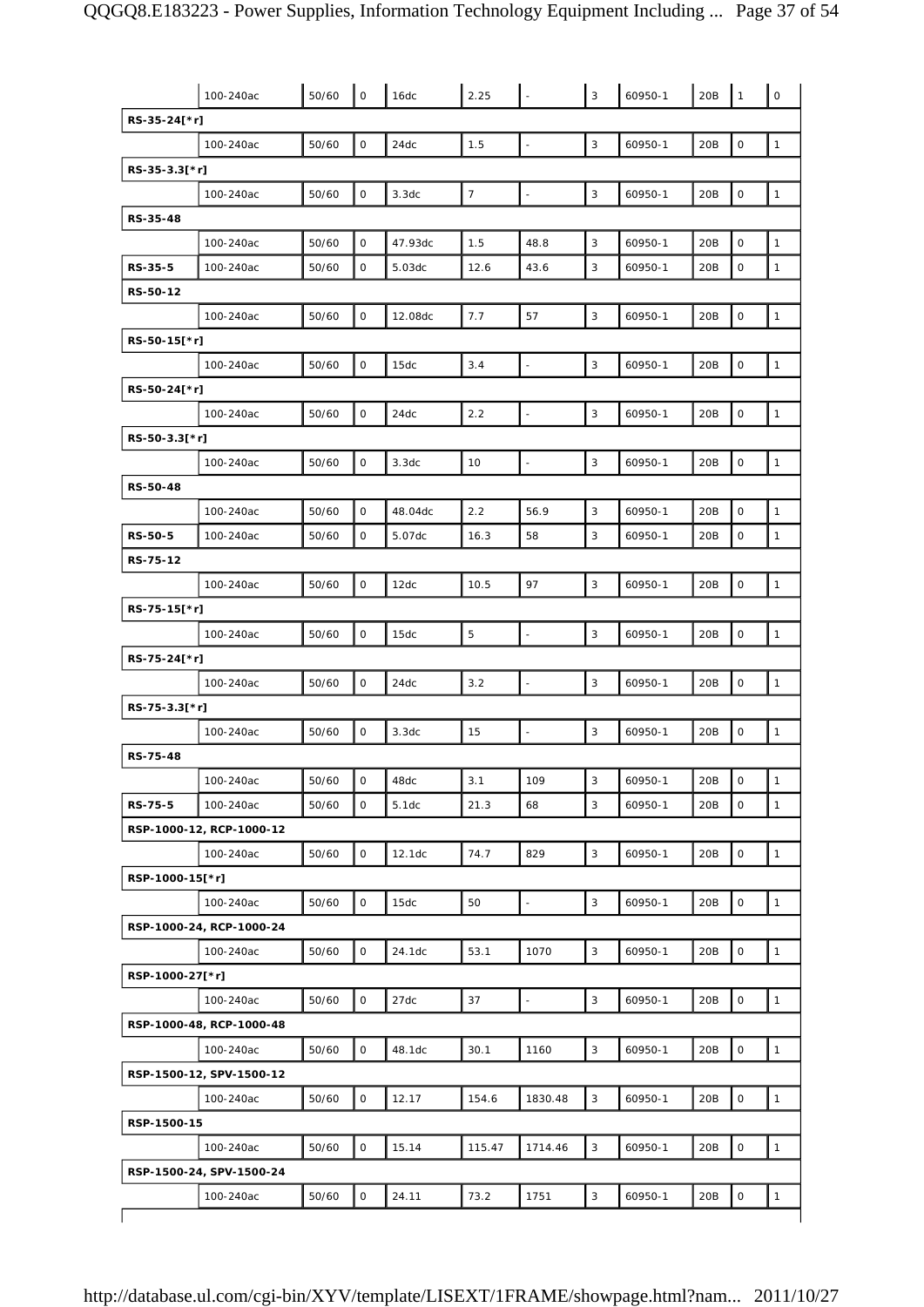|                        | RSP-1500-27, RSP-1500-27VS |       |              |           |                  |                          |              |         |     |                     |              |
|------------------------|----------------------------|-------|--------------|-----------|------------------|--------------------------|--------------|---------|-----|---------------------|--------------|
|                        | 100-240ac                  | 50/60 | 0            | 27.16     | 63.1             | 1530.56                  | 3            | 60950-1 | 20B | $\mathsf O$         | $\mathbf{1}$ |
|                        | RSP-1500-48, SPV-1500-48   |       |              |           |                  |                          |              |         |     |                     |              |
|                        | 100-240ac                  | 50/60 | 0            | 48.13     | 37               | 1777                     | $\mathbf{3}$ | 60950-1 | 20B | $\mathsf{O}\xspace$ | $\mathbf{1}$ |
| RSP-1500-5             |                            |       |              |           |                  |                          |              |         |     |                     |              |
|                        | 100-240ac                  | 50/60 | 0            | 5.76      | 28.3             | 1223.16                  | 3            | 60950-1 | 20B | $\mathsf O$         | $\mathbf{1}$ |
| RSP-2400-12[*r]        |                            |       |              |           |                  |                          |              |         |     |                     |              |
|                        | 200-240ac                  | 50/60 | O            | 12dc      | 166.7            | 200.4                    | 3            | 60950-1 | 40B | $\mathsf{O}\xspace$ | $\mathbf{1}$ |
| RSP-2400-24[*r]        |                            |       |              |           |                  |                          |              |         |     |                     |              |
|                        | 200-240ac                  | 50/60 | 0            | 12dc      | 166.7            | 200.4                    | 3            | 60950-1 | 40B | $\mathsf O$         | $\mathbf{1}$ |
| RSP-2400-48[*r]        |                            |       |              |           |                  |                          |              |         |     |                     |              |
|                        | 200-240ac                  | 50/60 | 0            | 12dc      | 166.7            | 200.4                    | $\mathbf{3}$ | 60950-1 | 40B | $\mathsf O$         | $\mathbf{1}$ |
| RSP-3000-12[*r]        |                            |       |              |           |                  |                          |              |         |     |                     |              |
|                        | 200-240ac                  | 50/60 | 0            | 12.1dc    | 219              | 2504                     | 3            | 60950-1 | 40B | $\mathsf O$         | $\mathbf{1}$ |
| RSP-3000-24            |                            |       |              |           |                  |                          |              |         |     |                     |              |
|                        | 200-240ac                  | 50/60 | 0            | 24.1dc    | 141.7            | 3170.5                   | $\mathsf 3$  | 60950-1 | 40  | $\mathsf O$         | $\mathbf{1}$ |
| RSP-3000-48            |                            |       |              |           |                  |                          |              |         |     |                     |              |
|                        | 200-240ac                  | 50/60 | $\mathsf{O}$ | 48.1dc    | 79.2             | 3372                     | 3            | 60950-1 | 40  | $\mathsf O$         | $\mathbf{1}$ |
| <b>RT-125A</b><br>[*r] | 100-120/<br>200-240ac      | 50/60 | 0            | 5dc       | 12               |                          | 3            | 60950-1 | 20B | 0                   | 1            |
|                        |                            |       |              | 12dc      | 5.5              | $\overline{a}$           | 3            |         |     |                     |              |
|                        |                            |       |              | -5dc      | $\mathbf{1}$     | ÷,                       | 3            |         |     |                     |              |
| <b>RT-125B</b><br>[*r] | 100-120/<br>200-240ac      | 50/60 | 0            | 5dc       | 12               | $\overline{\phantom{a}}$ | 3            | 60950-1 | 20B | $\mathsf O$         | $\mathbf{1}$ |
|                        |                            |       |              | 12dc      | 5                | ÷,                       | 3            |         |     |                     |              |
|                        |                            |       |              | $-12dc$   | $\mathbf{1}$     |                          | 3            |         |     |                     |              |
| <b>RT-125C</b>         | 100-120/<br>200-240ac      | 50/60 | 0            | 5.1dc     | 19.9             | 82                       | 3            | 60950-1 | 20B | $\mathsf{O}\xspace$ | $\mathbf{1}$ |
|                        |                            |       |              | 14.5dc    | 9.3              | 119                      | 3            |         |     |                     |              |
|                        |                            |       |              | $-15.3dc$ | 8.6              | 81                       | 3            |         |     |                     |              |
| RT-125D<br>$[\cdot r]$ | 100-120/<br>200-240ac      | 50/60 | 0            | 5dc       | 8                | $\blacksquare$           | 3            | 60950-1 | 20B | 0                   | $\mathbf{1}$ |
|                        |                            |       |              | 24dc      | $\sqrt{3}$       | $\overline{\phantom{a}}$ | $\sqrt{3}$   |         |     |                     |              |
|                        |                            |       |              | 12dc      | 2                | $\blacksquare$           | 3            |         |     |                     |              |
| <b>RT-50A</b><br>[*r]  | 100-240ac                  | 50/60 | $\mathsf{O}$ | 5dc       | $\sqrt{4}$       | ÷,                       | 3            | 60950-1 | 20B | $\mathsf{O}\xspace$ | $\mathbf{1}$ |
|                        |                            |       |              | 12dc      | $\overline{2}$   | L                        | 3            |         |     |                     |              |
|                        |                            |       |              | $-5dc$    | 0.5              | $\overline{a}$           | 3            |         |     |                     |              |
| <b>RT-50B</b><br>[*r]  | 100-240ac                  | 50/60 | $\mathsf{O}$ | 5dc       | $\sqrt{4}$       | ÷,                       | 3            | 60950-1 | 20B | 0                   | $\mathbf{1}$ |
|                        |                            |       |              | 12dc      | $\overline{2}$   | $\overline{a}$           | 3            |         |     |                     |              |
|                        |                            |       |              | $-12dc$   | 0.5              | $\overline{\phantom{a}}$ | 3            |         |     |                     |              |
| <b>RT-50C</b>          | 100-240ac                  | 50/60 | $\mathsf{O}$ | 5.04dc    | 13.2             | 50                       | 3            | 60950-1 | 20B | $\mathsf O$         | $\mathbf{1}$ |
|                        |                            |       |              | 22.8dc    | 3.7              | 49                       | 3            |         |     |                     |              |
|                        |                            |       |              | $-15.1dc$ | 1.9              | 26                       | 3            |         |     |                     |              |
| <b>RT-50D</b><br>[*r]  | 100-240ac                  | 50/60 | $\mathsf{O}$ | 5dc       | 3                | L,                       | 3            | 60950-1 | 20B | $\mathsf{O}\xspace$ | $\mathbf{1}$ |
|                        |                            |       |              | 12dc      | $\mathbf{1}$     | $\overline{a}$           | 3            |         |     |                     |              |
|                        |                            |       |              | 24dc      | $\mathbf{1}$     | ÷,                       | 3            |         |     |                     |              |
| <b>RT-65A</b>          | 100-240ac                  | 50/60 | 0            | 5dc       | $\boldsymbol{6}$ |                          | $\mathsf 3$  | 60950-1 | 20B | $\mathsf{O}\xspace$ | $\mathbf{1}$ |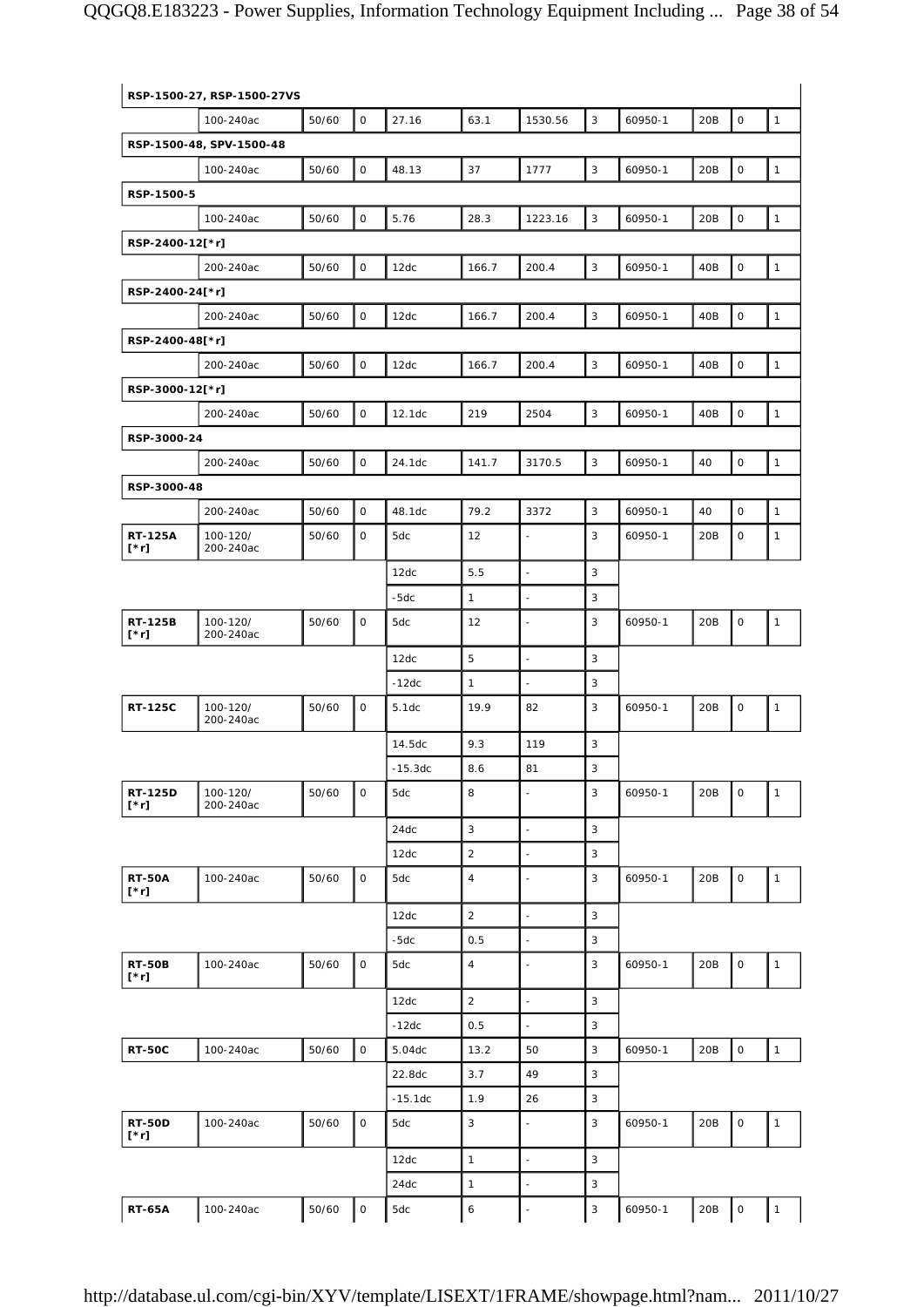| $[\cdot r]$                  |                              |       |                     |           |                |                          |             |         |     |                     |              |
|------------------------------|------------------------------|-------|---------------------|-----------|----------------|--------------------------|-------------|---------|-----|---------------------|--------------|
|                              |                              |       |                     | 12dc      | 2.8            | $\blacksquare$           | 3           |         |     |                     |              |
|                              |                              |       |                     | $-5dc$    | 0.5            | ÷,                       | 3           |         |     |                     |              |
| <b>RT-65B</b><br>[*r]        | 100-240ac                    | 50/60 | $\mathsf{O}$        | 5dc       | 5              | $\overline{\phantom{a}}$ | 3           | 60950-1 | 20B | $\mathsf O$         | $\mathbf{1}$ |
|                              |                              |       |                     | 12dc      | $2.8\,$        | $\frac{1}{2}$            | $\mathsf 3$ |         |     |                     |              |
|                              |                              |       |                     | $-12dc$   | 0.5            |                          | 3           |         |     |                     |              |
| <b>RT-65C</b>                | 100-240ac                    | 50/60 | $\mathsf{O}\xspace$ | 5dc       | 21             | 79                       | 3           | 60950-1 | 20B | $\mathsf O$         | $\mathbf{1}$ |
|                              |                              |       |                     | 25.7dc    | $\overline{7}$ | 89                       | $\sqrt{3}$  |         |     |                     |              |
|                              |                              |       |                     | $-15.3dc$ | 1.8            | 25                       | 3           |         |     |                     |              |
| <b>RT-65D</b><br>$[\cdot r]$ | 100-240ac                    | 50/60 | 0                   | 5dc       | $\sqrt{4}$     |                          | 3           | 60950-1 | 20B | $\mathsf{O}\xspace$ | $\mathbf{1}$ |
|                              |                              |       |                     | 24dc      | 1.5            | $\overline{\phantom{a}}$ | 3           |         |     |                     |              |
|                              |                              |       |                     | 12dc      | $\mathbf{1}$   | $\overline{\phantom{a}}$ | 3           |         |     |                     |              |
| <b>RT-85A</b><br>[*r]        | 100-240ac                    | 50/60 | $\mathsf{O}$        | 5dc       | 8              |                          | 3           | 60950-1 | 20B | $\mathsf O$         | $\mathbf{1}$ |
|                              |                              |       |                     | 12dc      | 3.5            | $\overline{a}$           | 3           |         |     |                     |              |
|                              |                              |       |                     | $-5dc$    | 0.5            | $\blacksquare$           | 3           |         |     |                     |              |
| <b>RT-85B</b>                | 100-240ac                    | 50/60 | $\mathsf{O}$        | 5.06dc    | 21             | 78                       | 3           | 60950-1 | 20B | $\mathsf O$         | $\mathbf{1}$ |
|                              |                              |       |                     | 19.6dc    | 10             | 100                      | 3           |         |     |                     |              |
|                              |                              |       |                     | $-13.4dc$ | 7.2            | 66                       | 3           |         |     |                     |              |
| <b>RT-85C</b><br>$[\cdot r]$ | 100-240ac                    | 50/60 | 0                   | 5dc       | $\overline{7}$ |                          | 3           | 60950-1 | 20B | $\mathsf O$         | $\mathbf{1}$ |
|                              |                              |       |                     | 15dc      | $\mathbf{3}$   | $\overline{a}$           | 3           |         |     |                     |              |
|                              |                              |       |                     | $-15dc$   | 0.5            | ä,                       | 3           |         |     |                     |              |
| S-100F-12[*r]                |                              |       |                     |           |                |                          |             |         |     |                     |              |
|                              | 100-120/<br>200-240ac        | 50/60 | O                   | 12dc      | 8.5            |                          | 3           | 60950-1 | 20B | 3                   | $\mathbf{1}$ |
| S-100F-15[*r]                |                              |       |                     |           |                |                          |             |         |     |                     |              |
|                              | 100-120/<br>200-240ac        | 50/60 | 0                   | 15dc      | 6.7            | $\overline{\phantom{a}}$ | 3           | 60950-1 | 20B | 3                   | $\mathbf{1}$ |
| S-100F-24[*r]                |                              |       |                     |           |                |                          |             |         |     |                     |              |
|                              | 100-120/<br>200-240ac        | 50/60 | 0                   | 24dc      | 4.5            | ÷,                       | $\mathsf 3$ | 60950-1 | 20B | 3                   | $\mathbf{1}$ |
| S-100F-48                    |                              |       |                     |           |                |                          |             |         |     |                     |              |
|                              | 100-120/<br>200-240ac        | 50/60 | 0                   | 48.1dc    | 2.7            | 128.1                    | $\sqrt{3}$  | 60950-1 | 20B | 3                   | $\mathbf{1}$ |
| S-100F-5                     |                              |       |                     |           |                |                          |             |         |     |                     |              |
|                              | 100-120/<br>200-240ac        | 50/60 | 0                   | 5.09dc    | 25             | 122                      | 3           | 60950-1 | 20B | 3                   | $\mathbf{1}$ |
| S-100F-7.5[*r]               |                              |       |                     |           |                |                          |             |         |     |                     |              |
|                              | 100-120/<br>200-240ac        | 50/60 | 0                   | 7.5dc     | 13.5           | $\overline{\phantom{a}}$ | 3           | 60950-1 | 20B | 3                   | $\mathbf{1}$ |
|                              | S-150-12, S-150-12 Y2OPT[*r] |       |                     |           |                |                          |             |         |     |                     |              |
|                              | 110-120/<br>220-240ac        | 50/60 | $\mathsf{O}$        | 12        | 12.5           | $\overline{a}$           | 3           | 60950-1 | 20B | $\mathbf 0$         | $\mathsf O$  |
|                              | S-150-13.5, SC-150-13.5[*r]  |       |                     |           |                |                          |             |         |     |                     |              |
|                              | 110-120/<br>220-240ac        | 50/60 | 0                   | 13.5      | 11.2           | $\overline{a}$           | 3           | 60950-1 | 20B | $\mathsf{O}\xspace$ | $\mathsf O$  |
| S-150-15[*r]                 |                              |       |                     |           |                |                          |             |         |     |                     |              |
|                              | 110-120/<br>220-240ac        | 50/60 | 0                   | 15        | 10             | $\blacksquare$           | 3           | 60950-1 | 20B | $\mathsf O$         | $\mathsf O$  |
| S-150-24[*r]                 |                              |       |                     |           |                |                          |             |         |     |                     |              |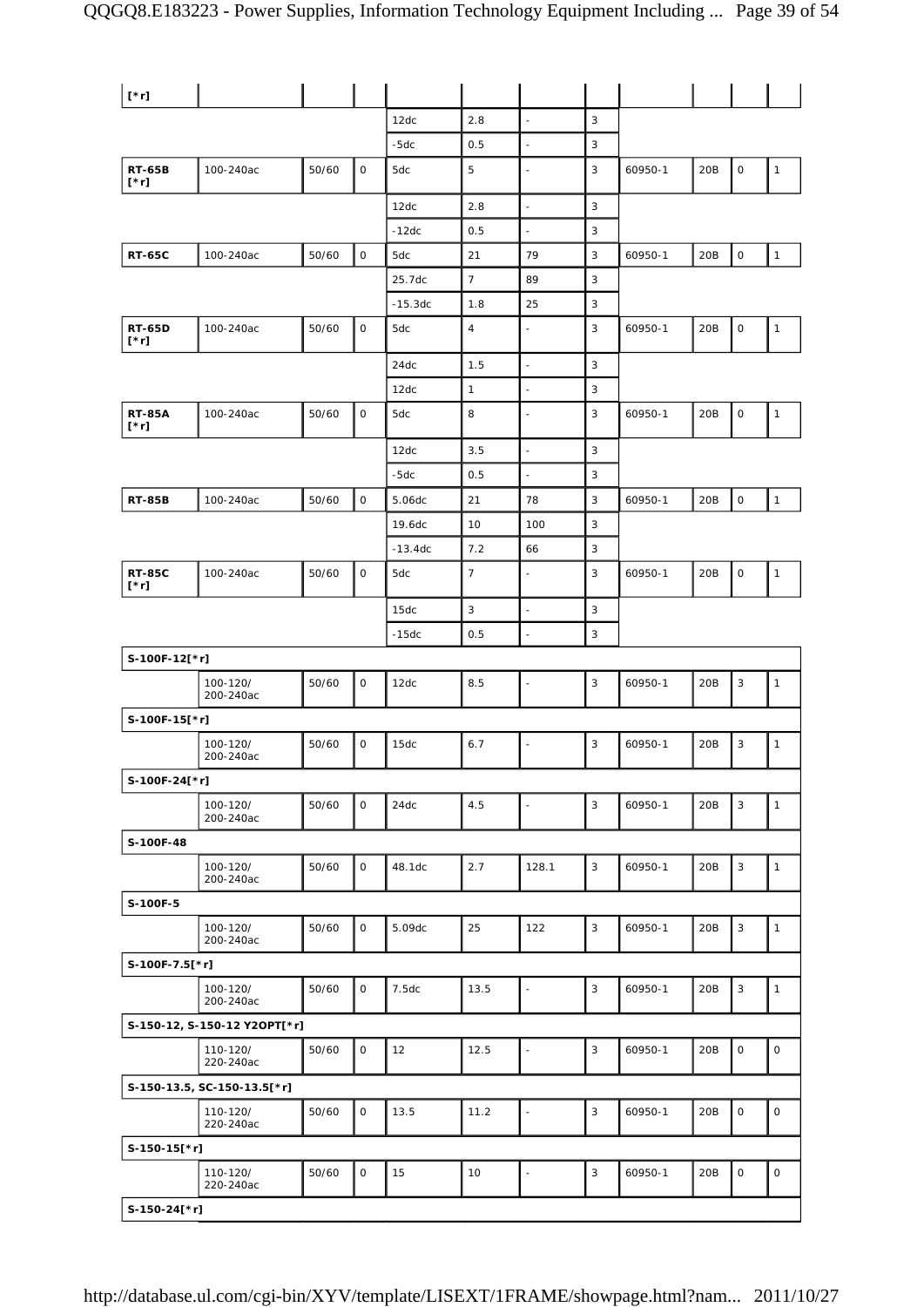|                          | 110-120/<br>220-240ac                | 50/60 | $\circ$      | 24     | 6.5  | $\sim$                   | $\overline{3}$ | 60950-1 | 20B | $\circ$             | $\mathsf{O}$ |
|--------------------------|--------------------------------------|-------|--------------|--------|------|--------------------------|----------------|---------|-----|---------------------|--------------|
|                          | S-150-27, SC-150-27, SC-150-27ME[*r] |       |              |        |      |                          |                |         |     |                     |              |
|                          | 110-120/<br>220-240ac                | 50/60 | 0            | 27     | 5.6  | $\overline{a}$           | 3              | 60950-1 | 20B | $\mathsf O$         | $\mathsf O$  |
| S-150-48[*r]             |                                      |       |              |        |      |                          |                |         |     |                     |              |
|                          | 110-120/<br>220-240ac                | 50/60 | $\mathsf{O}$ | 48     | 3.2  | $\overline{\phantom{a}}$ | $\overline{3}$ | 60950-1 | 20B | $\mathbf 0$         | $\mathsf O$  |
| $S-150-5$<br>$[\cdot r]$ | 110-120/<br>220-240ac                | 50/60 | $\mathsf{O}$ | 5      | 30   | $\overline{\phantom{a}}$ | 3              | 60950-1 | 20B | 0                   | $\mathbf 0$  |
| S-150-7.5[*r]            |                                      |       |              |        |      |                          |                |         |     |                     |              |
|                          | 110-120/<br>220-240ac                | 50/60 | 0            | 7.5    | 20   | $\frac{1}{2}$            | 3              | 60950-1 | 20B | $\mathsf O$         | $\mathsf O$  |
|                          | S-150-9, S-150-9 Y2VEL[*r]           |       |              |        |      |                          |                |         |     |                     |              |
|                          | 110-120/<br>220-240ac                | 50/60 | $\mathsf{O}$ | 9      | 16.7 | $\overline{\phantom{a}}$ | $\sqrt{3}$     | 60950-1 | 20B | $\mathbf 0$         | $\mathsf O$  |
| S-210-12[*r]             |                                      |       |              |        |      |                          |                |         |     |                     |              |
|                          | 100-120/<br>200-240ac                | 50/60 | 0            | 12dc   | 17   | L,                       | 3              | 60950-1 | 20B | 0                   | $\mathsf O$  |
| S-210-13.5[*r]           |                                      |       |              |        |      |                          |                |         |     |                     |              |
|                          | 100-120/<br>200-240ac                | 50/60 | 0            | 13.5dc | 15   | $\blacksquare$           | $\overline{3}$ | 60950-1 | 20B | $\mathsf O$         | $\mathsf O$  |
| S-210-15[*r]             |                                      |       |              |        |      |                          |                |         |     |                     |              |
|                          | 100-120/<br>200-240ac                | 50/60 | $\mathsf{O}$ | 15dc   | 14   | $\overline{\phantom{a}}$ | 3              | 60950-1 | 20B | $\mathsf O$         | $\mathsf O$  |
| S-210-24[*r]             |                                      |       |              |        |      |                          |                |         |     |                     |              |
|                          | 100-120/<br>200-240ac                | 50/60 | 0            | 24dc   | 8.8  | L,                       | 3              | 60950-1 | 20B | $\mathsf O$         | $\mathsf O$  |
| S-210-27[*r]             |                                      |       |              |        |      |                          |                |         |     |                     |              |
|                          | 100-120/<br>200-240ac                | 50/60 | 0            | 27dc   | 7.8  | $\blacksquare$           | 3              | 60950-1 | 20B | $\mathsf O$         | $\mathsf O$  |
| S-210-48[*r]             |                                      |       |              |        |      |                          |                |         |     |                     |              |
|                          | 100-120/<br>200-240ac                | 50/60 | $\mathsf{O}$ | 48dc   | 4.4  | ÷,                       | 3              | 60950-1 | 20B | $\mathsf O$         | $\mathsf O$  |
| $S-210-5$<br>$[\cdot r]$ | 100-120/<br>200-240ac                | 50/60 | 0            | 5dc    | 40   | ÷                        | 3              | 60950-1 | 20B | 0                   | $\mathsf O$  |
| S-210-7.5[*r]            |                                      |       |              |        |      |                          |                |         |     |                     |              |
|                          | 100-120/<br>200-240ac                | 50/60 | $\mathsf{O}$ | 7.5dc  | 27   | $\blacksquare$           | $\sqrt{3}$     | 60950-1 | 20B | $\mathsf O$         | $\mathsf O$  |
| S-240-12                 |                                      |       |              |        |      |                          |                |         |     |                     |              |
|                          | 100-120/<br>200-240ac                | 50/60 | $\mathsf{O}$ | 15.4   | 19.8 | 238                      | $\mathsf 3$    | 60950-1 | 20B | 0                   | 0            |
| $S-240-15$               |                                      |       |              |        |      |                          |                |         |     |                     |              |
|                          | 100-120/<br>200-240ac                | 50/60 | 0            | 19.4   | 17.3 | 258                      | $\sqrt{3}$     | 60950-1 | 20B | 0                   | $\mathsf O$  |
| S-240-24                 |                                      |       |              |        |      |                          |                |         |     |                     |              |
|                          | 100-120/<br>200-240ac                | 50/60 | 0            | 33.3   | 11.1 | 265                      | 3              | 60950-1 | 20B | 0                   | $\mathsf O$  |
| S-240-30                 |                                      |       |              |        |      |                          |                |         |     |                     |              |
|                          | 100-120/<br>200-240ac                | 50/60 | $\mathsf{O}$ | 36.1   | 10.5 | 312                      | 3              | 60950-1 | 20B | $\mathsf{O}\xspace$ | $\mathsf O$  |
| S-240-48                 |                                      |       |              |        |      |                          |                |         |     |                     |              |
|                          | 100-120/<br>200-240ac                | 50/60 | 0            | 61     | 6.7  | 323                      | 3              | 60950-1 | 20B | $\mathsf O$         | $\mathsf O$  |
| $S-240-5$                | 100-120/<br>200-240ac                | 50/60 | $\mathsf{O}$ | 6.3    | 48   | 238                      | 3              | 60950-1 | 20B | $\mathsf{O}$        | $\mathbf 0$  |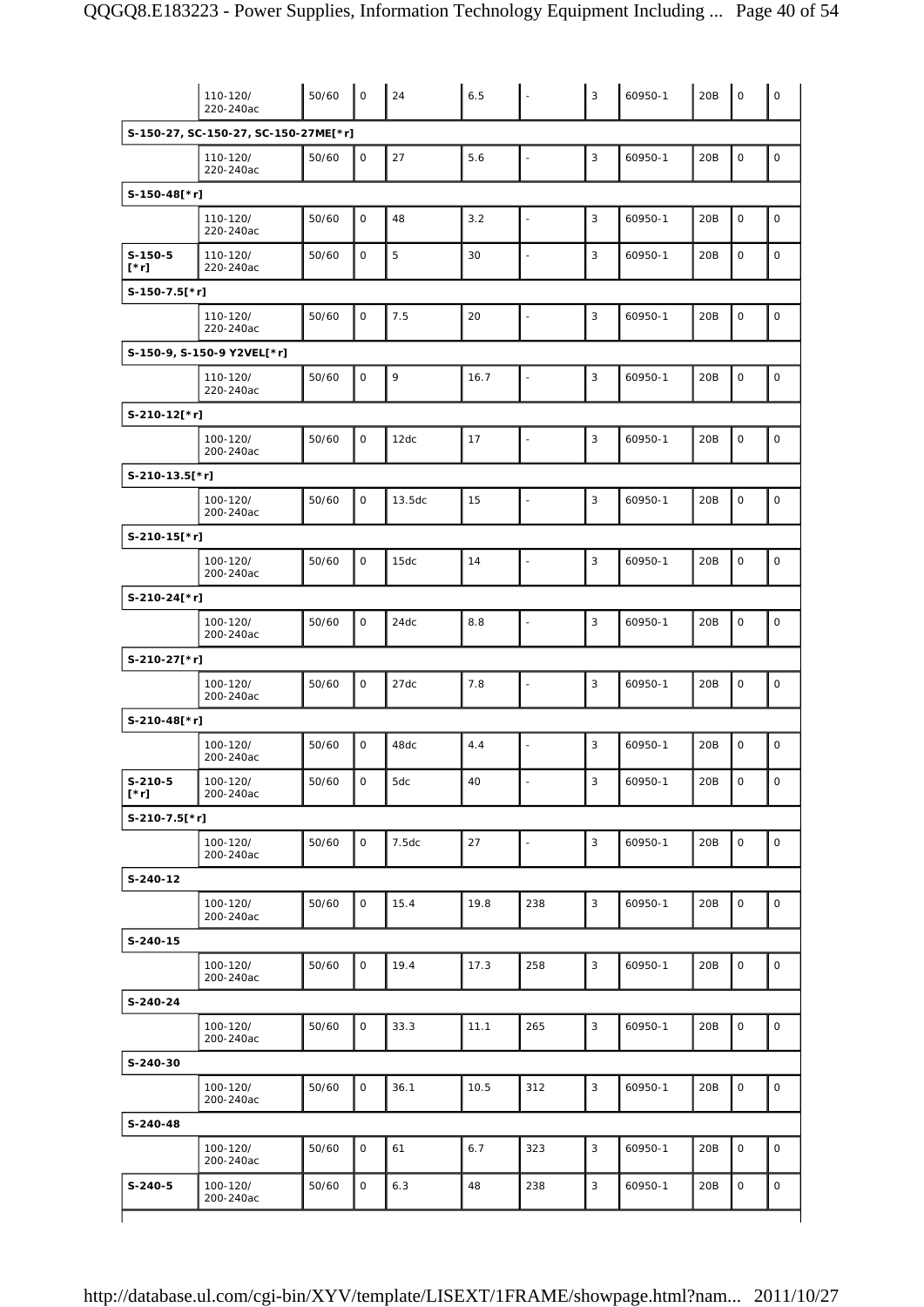| S-240-7.5              |                         |       |              |       |                |                |              |         |     |                     |                        |
|------------------------|-------------------------|-------|--------------|-------|----------------|----------------|--------------|---------|-----|---------------------|------------------------|
|                        | 100-120/<br>200-240ac   | 50/60 | $\mathbf 0$  | 7.5   | 35             | 253            | 3            | 60950-1 | 20B | $\mathsf O$         | 0                      |
| S-240-9EM-B            |                         |       |              |       |                |                |              |         |     |                     |                        |
|                        | 100-120/<br>200-240ac   | 50/60 | $\mathbf 0$  | 9.1   | 29             | 259            | 3            | 60950-1 | 20B | $\mathsf O$         | $\mathsf O$            |
| S-250-12[*r]           |                         |       |              |       |                |                |              |         |     |                     |                        |
|                        | 100-120/<br>200-240ac   | 50/60 | $\mathbf 0$  | 12    | 18             |                | 3            | 60950-1 | 20B | $\mathsf O$         | $\mathbf{1}$           |
| $S-250-15[*r]$         |                         |       |              |       |                |                |              |         |     |                     |                        |
|                        | 100-120/<br>200-240ac   | 50/60 | $\mathsf{O}$ | 15    | 15             |                | 3            | 60950-1 | 20B | $\mathbf 0$         | $\mathbf{1}$           |
| S-250-24[*r]           |                         |       |              |       |                |                |              |         |     |                     |                        |
|                        | 100-120/<br>200-240ac   | 50/60 | $\mathbf 0$  | 24    | 10             |                | 3            | 60950-1 | 20B | $\mathsf O$         | 1                      |
| S-250-27[*r]           |                         |       |              |       |                |                |              |         |     |                     |                        |
|                        | 100-120/<br>200-240ac   | 50/60 | $\mathsf{O}$ | 27    | 9              | $\overline{a}$ | 3            | 60950-1 | 20B | $\mathsf O$         | $\mathbf{1}$           |
| S-250-48               |                         |       |              |       |                |                |              |         |     |                     |                        |
|                        | 100-120/<br>200-240ac   | 50/60 | $\mathbf 0$  | 47.88 | $\overline{7}$ | 316            | 3            | 60950-1 | 20B | $\mathsf O$         | 1                      |
| $S-250-5$              | 100-120/<br>200-240ac   | 50/60 | $\mathbf{O}$ | 5.03  | 49             | 215            | 3            | 60950-1 | 20B | $\mathbf 0$         | $\mathbf{1}$           |
| S-320-12[*r]           |                         |       |              |       |                |                |              |         |     |                     |                        |
|                        | 100-240ac               | 50/60 | $\mathsf{O}$ | 12    | 25             | 300            | 3            | 60950-1 | 20B | $\mathsf O$         | $\mathsf{O}$           |
| S-320-13.5[*r]         |                         |       |              |       |                |                |              |         |     |                     |                        |
|                        | 100-240ac               | 50/60 | $\mathsf{O}$ | 13.5  | 22             | 297            | 3            | 60950-1 | 20B | $\mathsf O$         | $\mathsf O$            |
| S-320-15[*r]           |                         |       |              |       |                |                |              |         |     |                     |                        |
|                        | 100-240ac               | 50/60 | $\mathbf 0$  | 15    | 20             | 300            | 3            | 60950-1 | 20  | $\mathbf 0$         | $\mathbf 0$            |
| S-320-19AS(*r)         |                         |       |              |       |                |                |              |         |     |                     |                        |
|                        | 100-120/                | 50/60 | $\mathbf 0$  | 19dc  | 15             | ä,             | 3            | 60950-1 | 20B | $\mathsf O$         | $\mathsf O$            |
|                        | 200-240ac               |       |              |       |                |                |              |         |     |                     |                        |
|                        | S-320-24, CE-S320-B[*r] |       |              |       |                |                |              |         |     |                     |                        |
|                        | 100-240ac               | 50/60 | $\mathsf{O}$ | 24    | 12.5           | 300            | 3            | 60950-1 | 20B | $\mathbf 0$         | $\circ$                |
| S-320-27[*r]           |                         |       |              |       |                |                |              |         |     |                     |                        |
|                        | 100-240ac               | 50/60 | 0            | 27    | 11             | 297            | 3            | 60950-1 | 20B | $\mathsf{O}\xspace$ | 0                      |
| S-320-48               |                         |       |              |       |                |                |              |         |     |                     |                        |
|                        | 100-240ac               | 50/60 | $\mathsf{O}$ | 48    | 6.5            | 384            | 3            | 60950-1 | 20B | $\mathsf O$         | 0                      |
| $S-320-5$              | 100-120/<br>200-240ac   | 50/60 | 0            | 4.98  | 61             | 277            | 3            | 60950-1 | 20B | $\mathsf O$         | $\mathsf O$            |
| $S-320-7.5$ [*r]       |                         |       |              |       |                |                |              |         |     |                     |                        |
|                        | 100-240ac               | 50/60 | 0            | 7.5   | 36             | 270            | $\mathbf{3}$ | 60950-1 | 20B | $\mathsf O$         | 0                      |
| $S-40-12$<br>[*r]      | 100-240ac               | 50/60 | $\mathbf 0$  | 12    | 3.5            | 42             | 3            | 60950-1 | 20B | $\mathbf 0$         | $\mathsf{O}$           |
| $S-40-15$              |                         |       |              |       |                |                |              |         |     |                     |                        |
| $[\cdot r]$            | 100-240ac               | 50/60 | 0            | 15    | 2.8            | 42             | 3            | 60950-1 | 20B | $\mathsf{O}$        |                        |
| S-40-24<br>$[\cdot r]$ | 100-240ac               | 50/60 | 0            | 24    | 1.8            | 43.2           | 3            | 60950-1 | 20B | $\mathsf O$         |                        |
| $S-40-5$ [*r]          | 100-240ac               | 50/60 | $\mathbf 0$  | 5     | 8              | 40             | 3            | 60950-1 | 20B | $\circ$             | 0<br>0<br>$\mathsf{O}$ |
| $S-60-12$<br>[*r]      | 100-240ac               | 50/60 | 0            | 12    | 5              | 60             | 3            | 60950-1 | 20B | $\mathsf O$         | 0                      |
| $S-60-15$<br>[*r]      | 100-240ac               | 50/60 | 0            | 15    | $\overline{4}$ | 60             | 3            | 60950-1 | 20B | 0                   | 0                      |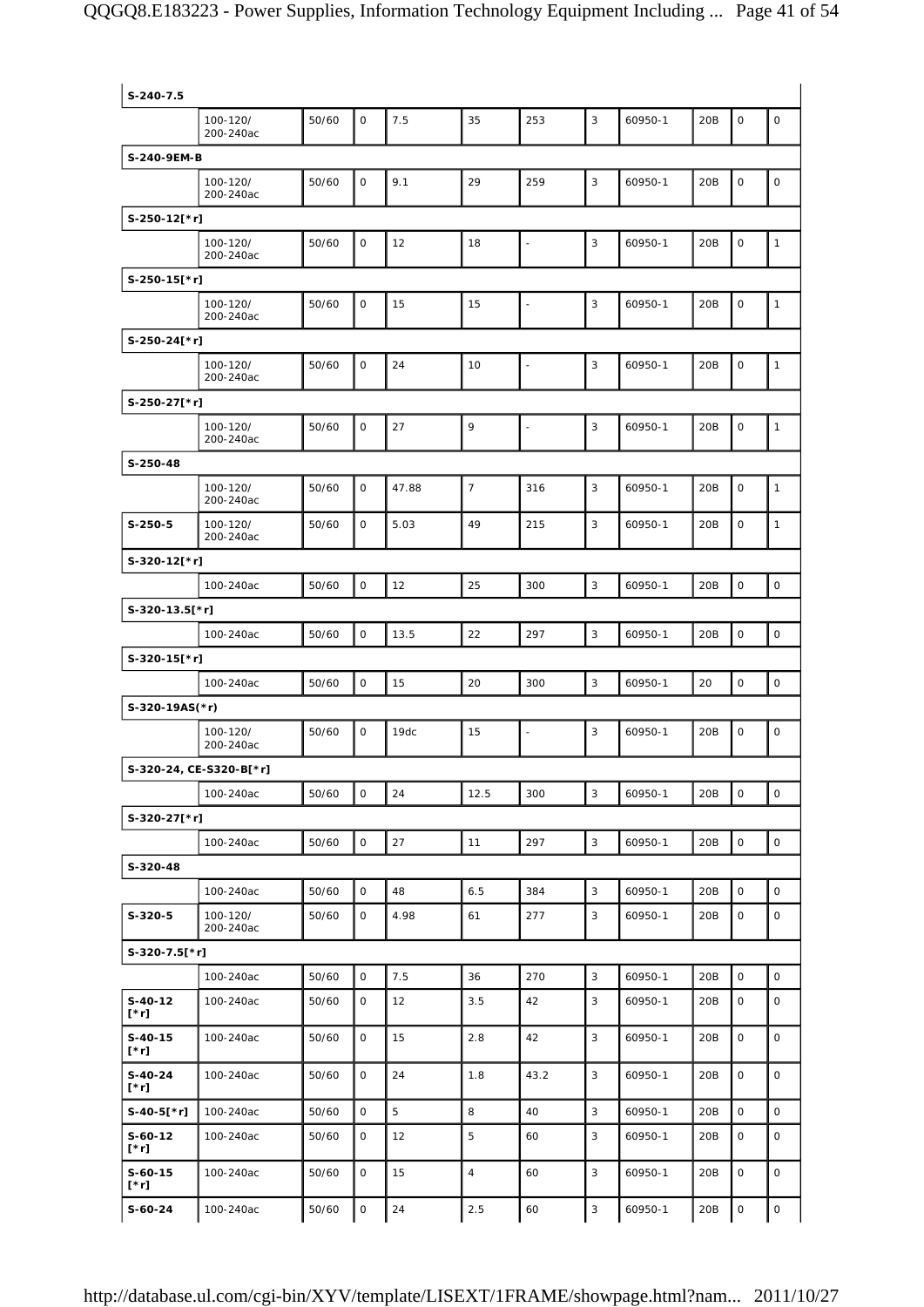| $[\cdot r]$       |                                                                                                          |           |              |        |      |                          |             |         |     |                     |              |
|-------------------|----------------------------------------------------------------------------------------------------------|-----------|--------------|--------|------|--------------------------|-------------|---------|-----|---------------------|--------------|
| $S-60-5[*r]$      | 100-240ac                                                                                                | 50/60     | $\mathbf 0$  | 5      | 12   | 60                       | 3           | 60950-1 | 20B | $\mathbf 0$         | $\mathbf 0$  |
| $S-60-9$          | 100-240ac                                                                                                | 50/60     | $\mathsf O$  | 9.06   | 10.8 | 80.9                     | 3           | 60950-1 | 20B | 2,6                 | $\mathsf O$  |
| S240-24ID         |                                                                                                          |           |              |        |      |                          |             |         |     |                     |              |
|                   | 100-120/<br>200-240ac                                                                                    | 50/60     | $\mathsf{O}$ | 33.3dc | 11.1 | 265                      | 3           | 60950-1 | 20B | $\mathsf O$         | $\mathsf O$  |
| SC-150-54         |                                                                                                          |           |              |        |      |                          |             |         |     |                     |              |
|                   | 110-120/<br>220-240ac                                                                                    | 50/60     | $\mathsf O$  | 54     | 2.8  | $\Box$                   | 3           | 60950-1 | 20B | $\mathsf O$         | $\mathsf O$  |
| SC-150-54AD       |                                                                                                          |           |              |        |      |                          |             |         |     |                     |              |
|                   | 100-120/<br>200-240ac                                                                                    | 50/60     | 0            | 55.7   | 3.86 | 207                      | 3           | 60950-1 | 20B | 0                   | $\mathsf O$  |
| SCN-1K2-12[*r]    |                                                                                                          |           |              |        |      |                          |             |         |     |                     |              |
|                   | 230ac                                                                                                    | 50        | $\mathsf O$  | 12     | 100  | $\overline{\phantom{a}}$ | $\mathsf 3$ | 950     | 20B | 5                   | $\mathbf{1}$ |
| <b>SCN-1K2-15</b> |                                                                                                          |           |              |        |      |                          |             |         |     |                     |              |
|                   | 230ac                                                                                                    | 50        | $\mathsf O$  | 15.1   | 93   | 1269                     | $\mathsf 3$ | 950     | 20B | 5                   | $\mathbf{1}$ |
| <b>SCN-1K2-24</b> |                                                                                                          |           |              |        |      |                          |             |         |     |                     |              |
|                   | 230ac                                                                                                    | 50        | $\mathsf O$  | 24.1   | 59   | 1334                     | 3           | 950     | 20B | 5                   | $\mathbf{1}$ |
| <b>SCN-1K2-48</b> |                                                                                                          |           |              |        |      |                          |             |         |     |                     |              |
|                   | 230ac                                                                                                    | 50        | $\mathsf O$  | 48.2   | 29   | 1403                     | 3           | 950     | 20B | 5                   | $\mathbf{1}$ |
| <b>SCN-1K2-5</b>  |                                                                                                          |           |              |        |      |                          |             |         |     |                     |              |
|                   | 230ac                                                                                                    | 50        | $\mathsf O$  | 5      | 210  | 874                      | 3           | 950     | 20B | 5                   | $\mathbf{1}$ |
| SCN-600-12[*r]    |                                                                                                          |           |              |        |      |                          |             |         |     |                     |              |
|                   | 115/<br>230ac                                                                                            | 50/60     | $\mathsf O$  | 12     | 50   | $\overline{a}$           | 3           | 950     | 20B | 5                   | $\mathbf{1}$ |
| SCN-600-15[*r]    |                                                                                                          |           |              |        |      |                          |             |         |     |                     |              |
|                   | 115/<br>230ac                                                                                            | 50/60     | $\mathsf O$  | 15     | 40   | $\overline{\phantom{a}}$ | 3           | 950     | 20B | 5                   | $\mathbf{1}$ |
| SCN-600-18[*r]    |                                                                                                          |           |              |        |      |                          |             |         |     |                     |              |
|                   | 115/<br>230ac                                                                                            | 50/60     | $\mathsf{O}$ | 18     | 33   | $\frac{1}{2}$            | 3           | 950     | 20B | 5                   | $\mathbf{1}$ |
| SCN-600-24[*r]    |                                                                                                          |           |              |        |      |                          |             |         |     |                     |              |
|                   | 115/<br>230ac                                                                                            | 50/60     | $\mathsf{O}$ | 24     | 25   | $\overline{\phantom{a}}$ | 3           | 950     | 20B | 5                   | $\mathbf{1}$ |
| SCN-600-48[*r]    |                                                                                                          |           |              |        |      |                          |             |         |     |                     |              |
|                   | 115/<br>230ac                                                                                            | 50/60     | $\mathsf{O}$ | 48     | 12   | $\overline{\phantom{a}}$ | 3           | 950     | 20B | 5                   | $\mathbf{1}$ |
| SCN-600-5[*r]     |                                                                                                          |           |              |        |      |                          |             |         |     |                     |              |
|                   | 115/<br>230ac                                                                                            | 50/60     | 0            | 5      | 100  | $\ddot{\phantom{1}}$     | 3           | 950     | 20B | 5                   | $\mathbf{1}$ |
| [*r]              | SCP-1K2-5, SCP-1K2-9, SCP-1K2-12, SCP-1K2-15, SCP-1K2-18, SCP-1K2-24, SCP-1K2-36, SCP-1K2-48, SCP-1K2-60 |           |              |        |      |                          |             |         |     |                     |              |
|                   | 100-120/<br>200-240ac                                                                                    | $50 - 60$ | $\mathsf O$  | 5dc    | 200  | $\overline{\phantom{a}}$ | 3           | 60950   | 20B | $\mathsf{O}\xspace$ | $\mathbf{1}$ |
|                   |                                                                                                          |           |              | 9dc    | 133  | $\Box$                   | 3           |         |     |                     |              |
|                   |                                                                                                          |           |              | 12dc   | 100  | $\overline{\phantom{a}}$ | 3           |         |     |                     |              |
|                   |                                                                                                          |           |              | 15dc   | 80   | ÷,                       | 3           |         |     |                     |              |
|                   |                                                                                                          |           |              | 24dc   | 50   | $\ddot{\phantom{1}}$     | 3           |         |     |                     |              |
|                   |                                                                                                          |           |              | 18dc   | 66.6 | ä,                       | 3           |         |     |                     |              |
|                   |                                                                                                          |           |              | 36dc   | 33.3 | $\overline{\phantom{a}}$ | 3           |         |     |                     |              |
|                   |                                                                                                          |           |              | 48dc   | 24   | $\blacksquare$           | 3           |         |     |                     |              |
|                   |                                                                                                          |           |              | 60dc   | 20   | ÷,                       | 3           |         |     |                     |              |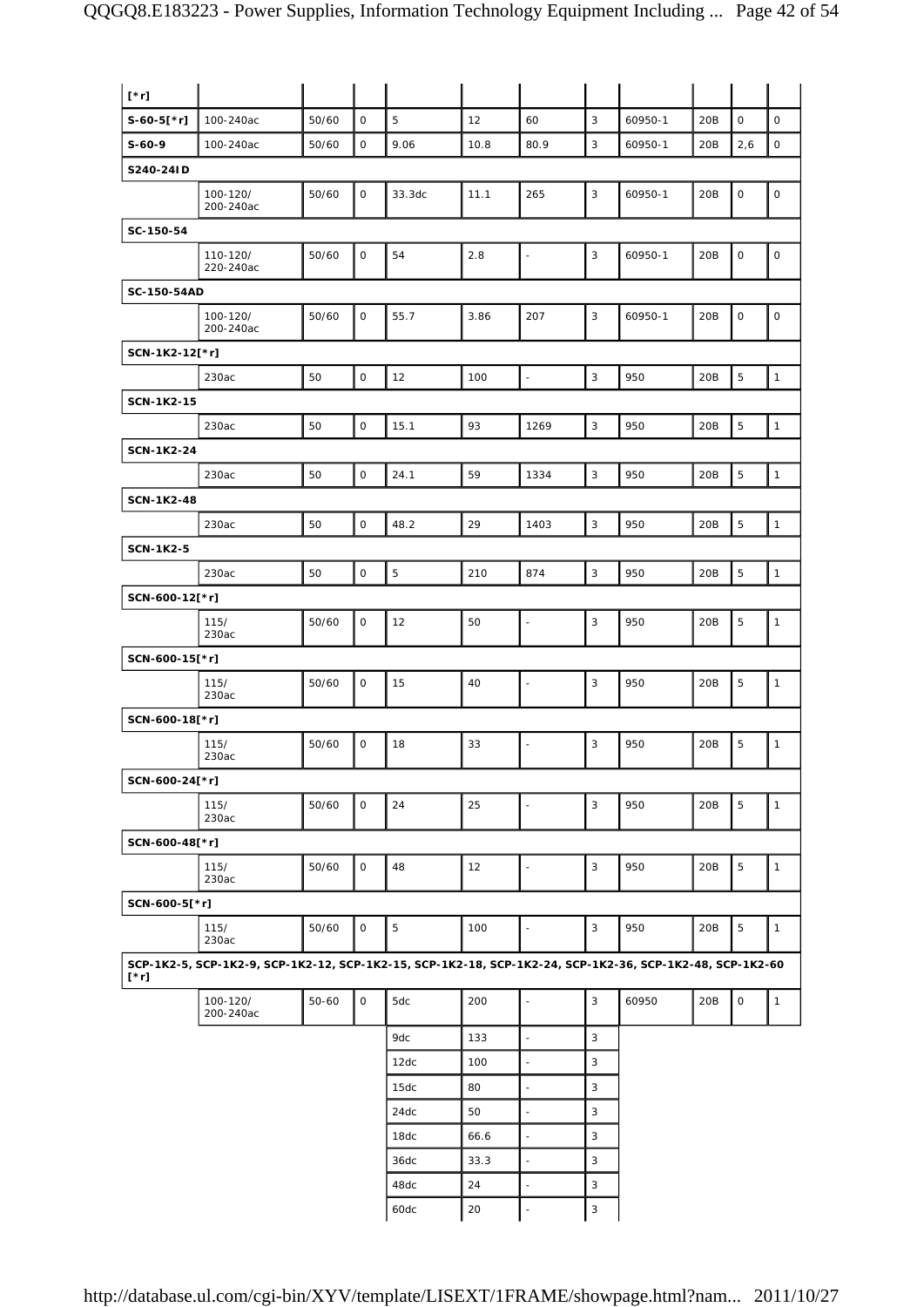|                | SCP-1K5-9, SCP-1K5-12, SCP-1K5-15, SCP-1K5-18, SCP-1K5-24, SCP-1K5-36, SCP-1K5-48, SCP-1K5-60,[*r]                                                                                                         |                     |              |             |        |                          |             |                |                          |             |              |
|----------------|------------------------------------------------------------------------------------------------------------------------------------------------------------------------------------------------------------|---------------------|--------------|-------------|--------|--------------------------|-------------|----------------|--------------------------|-------------|--------------|
|                | 100-120/<br>200-240ac                                                                                                                                                                                      | $50 - 60$           | $\mathsf{O}$ | 9dc         | 166    | ÷,                       | 3           | 60950          | 20B                      | 0           | $\mathbf{1}$ |
|                |                                                                                                                                                                                                            |                     |              | 12dc        | 125    | $\overline{\phantom{a}}$ | 3           |                |                          |             |              |
|                |                                                                                                                                                                                                            |                     |              | 15dc        | 100    | ÷,                       | 3           |                |                          |             |              |
|                |                                                                                                                                                                                                            |                     |              | 18dc        | 83.8   |                          | 3           |                |                          |             |              |
|                |                                                                                                                                                                                                            |                     |              | 24dc        | 62     | $\blacksquare$           | 3           |                |                          |             |              |
|                |                                                                                                                                                                                                            |                     |              | 36dc        | 41.6   | ÷,                       | 3           |                |                          |             |              |
|                |                                                                                                                                                                                                            |                     |              | 48dc        | 31     | ÷,                       | 3           |                |                          |             |              |
|                |                                                                                                                                                                                                            |                     |              | 60dc        | 25     |                          | 3           |                |                          |             |              |
|                | SCP-2K4-9, SCP-2K4-12, SCP-2K4-15, SCP-2K4-18, SCP-2K4-24, SCP-2K4-36, SCP-2K4-48, SCP-2K4-60[*r]                                                                                                          |                     |              |             |        |                          |             |                |                          |             |              |
|                | 100-120/<br>200-240ac                                                                                                                                                                                      | $50 - 60$           | $\mathsf{O}$ | 9dc         | 266    | $\overline{\phantom{a}}$ | 3           | 60950          | 20B                      | 0           | $\mathbf{1}$ |
|                |                                                                                                                                                                                                            |                     |              | 12dc        | 200    | $\overline{\phantom{a}}$ | 3           |                |                          |             |              |
|                |                                                                                                                                                                                                            |                     |              | 15dc        | 160    | $\overline{\phantom{a}}$ | 3           |                |                          |             |              |
|                |                                                                                                                                                                                                            |                     |              | 18dc        | 133.3  | $\blacksquare$           | 3           |                |                          |             |              |
|                |                                                                                                                                                                                                            |                     |              | 24dc        | 100    | $\overline{\phantom{a}}$ | 3           |                |                          |             |              |
|                |                                                                                                                                                                                                            |                     |              | 36dc        | 66.6   | $\overline{\phantom{a}}$ | 3           |                |                          |             |              |
|                |                                                                                                                                                                                                            |                     |              | 48dc        | 50     | ÷,                       | 3           |                |                          |             |              |
|                |                                                                                                                                                                                                            |                     |              | 60dc        | 40     | ÷,                       | 3           |                |                          |             |              |
| SCP-35-12 [*r] |                                                                                                                                                                                                            |                     |              |             |        |                          |             |                |                          |             |              |
|                | 100-240Vac                                                                                                                                                                                                 | 50/60               | 0            | 13.8dc      | 2.6    | 35.9                     | 0           | 60950-1        | 20B                      | 0           | 0            |
| SCP-35-24 [*r] |                                                                                                                                                                                                            |                     |              |             |        |                          |             |                |                          |             |              |
|                | 100-240Vac                                                                                                                                                                                                 | 50/60               | $\mathsf O$  | 27.6dc      | 1.4    | 38.6                     | 0           | 60950-1        | 20B                      | 0           | 0            |
|                |                                                                                                                                                                                                            |                     |              |             |        |                          |             |                |                          |             |              |
| SCP-50-12 [*r] |                                                                                                                                                                                                            |                     |              |             |        |                          |             |                |                          |             |              |
|                | 100-240Vac                                                                                                                                                                                                 | 50/60               | $\mathsf O$  | 13.8dc      | 3.6    | 49.7                     | 0           | 60950-1        | 20B                      | 0           | 0            |
| SCP-50-24 [*r] |                                                                                                                                                                                                            |                     |              |             |        |                          |             |                |                          |             |              |
|                | 100-240Vac                                                                                                                                                                                                 | 50/60               | $\mathsf{O}$ | 27.6dc      | 1.8    | 49.7                     | $\mathsf O$ | 60950-1        | 20B                      | 0           | $\mathsf{O}$ |
|                | SCP-600-5, SCP-600-9, SCP-600-12, SCP-600-15, SCP-600-18, SCP-600-24, SCP-600-36, SCP-600-48, SCP-600-60,<br>SCP-800-9, SCP-800-12, SCP-800-15, SCP-800-18, SCP-800-24, SCP-800-36, SCP-800-48, SCP-800-60 |                     |              |             |        |                          |             |                |                          |             |              |
|                | 100-120/<br>200-240ac                                                                                                                                                                                      | $50 - 60$           | 0            | 5.086dc     | 113.75 | 525.77                   | 3           | 60950          | 20B                      | 0           | $\mathbf{1}$ |
|                |                                                                                                                                                                                                            |                     |              | 9.078dc     | 106.4  | 887.75                   | 3           |                |                          |             |              |
|                |                                                                                                                                                                                                            |                     |              | 12.07dc     | 103.45 | 831.98                   | 3           |                |                          |             |              |
|                |                                                                                                                                                                                                            |                     |              | 60.23dc     | 14.16  | 805.94                   | 3           |                |                          |             |              |
| SCP-75-12 [*r] |                                                                                                                                                                                                            |                     |              |             |        |                          |             |                |                          |             |              |
|                | 100-240Vac                                                                                                                                                                                                 | 50/60               | $\mathsf{O}$ | $+13.8$ Vdc | 5.4    | 74.5                     | 0           | 60950-1        | 20B                      | 0           | $\mathsf{O}$ |
| SCP-75-24 [*r] |                                                                                                                                                                                                            |                     |              |             |        |                          |             |                |                          |             |              |
|                | 100-240Vac                                                                                                                                                                                                 | 50/60               | $\mathsf O$  | 27.6Vdc     | 2.7    | 74.5                     | 0           | 60950-1        | 20B                      | 0           | 0            |
| SD-200C-24     |                                                                                                                                                                                                            |                     |              |             |        |                          |             |                |                          |             |              |
|                | 36-72 Vdc                                                                                                                                                                                                  | $\bar{\phantom{a}}$ | $4-$         | 24.3dc      | 10.3   | 249.5                    | 3           | 60950-1        | $\overline{\phantom{a}}$ | $\mathsf O$ | $\mathbf{1}$ |
| SDR-240-48     |                                                                                                                                                                                                            |                     |              |             |        |                          |             |                |                          |             |              |
|                | 100-240ac                                                                                                                                                                                                  |                     | 0            | 47.9dc      | 5.6    |                          |             |                | 20B                      | 0           |              |
|                |                                                                                                                                                                                                            | 50/60               |              |             |        | 267                      | 3           | 60950-1<br>2nd |                          |             | $\mathbf{1}$ |
| SDR-240-55     |                                                                                                                                                                                                            |                     |              |             |        |                          |             |                |                          |             |              |
|                | 100-240ac                                                                                                                                                                                                  | 50/60               | $\mathsf{O}$ | 55.3dc      | 11.1   | 384                      | 3           | 60950-1        | 20B                      | 0           | $\mathbf{1}$ |
|                |                                                                                                                                                                                                            |                     |              |             |        |                          |             | 2nd            |                          |             |              |
| SE-1000-12[*r] |                                                                                                                                                                                                            |                     |              |             |        |                          |             |                |                          |             |              |
|                | 100-120/                                                                                                                                                                                                   | 50/60               | $\mathsf O$  | 12dc        | 83.3   | $\overline{\phantom{a}}$ | 3           | 60950-1        | 20B                      | $\mathsf O$ | $\mathbf{1}$ |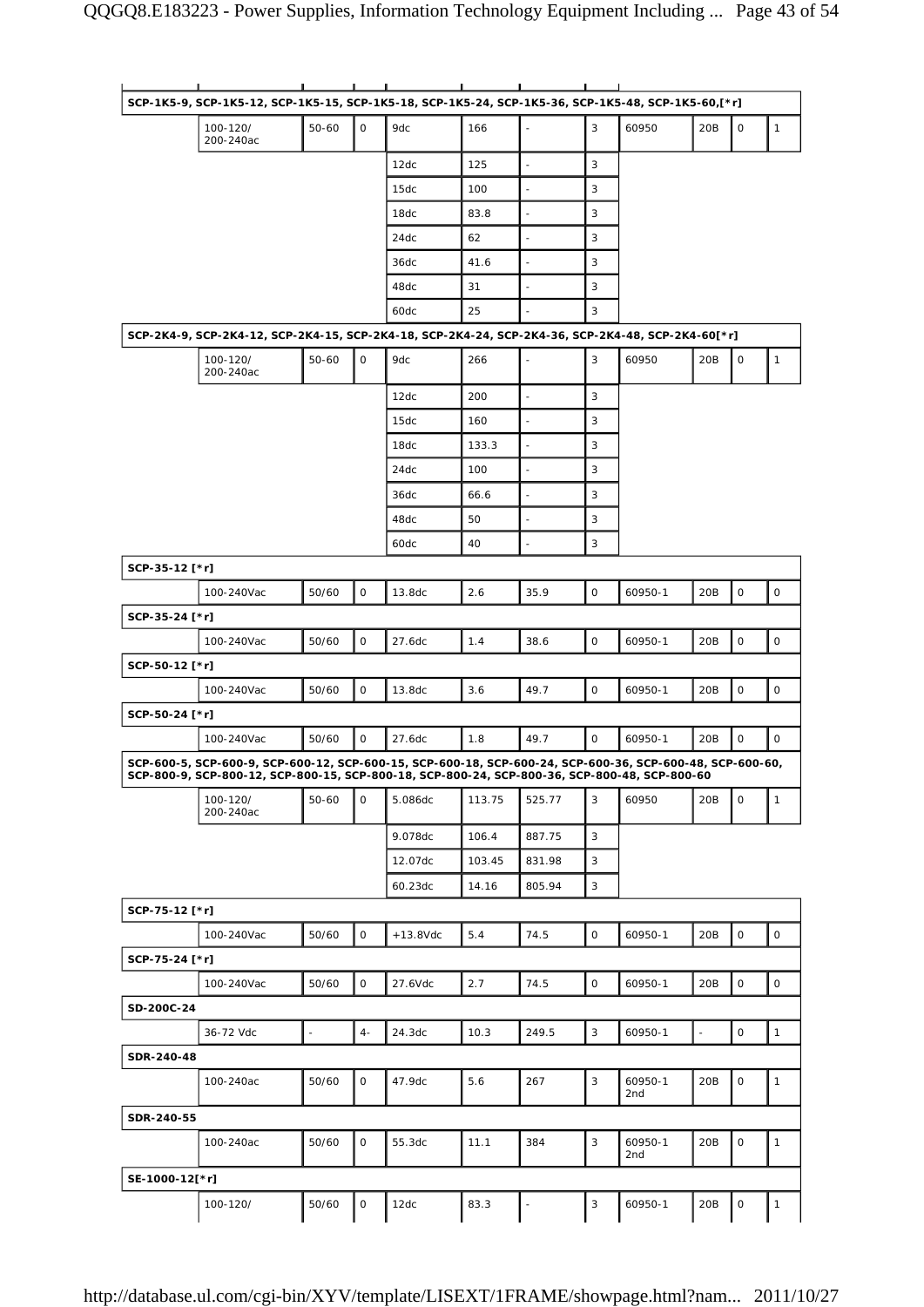|                | 200-240ac             |       |              |         |      |                          |   |         |     |             |              |
|----------------|-----------------------|-------|--------------|---------|------|--------------------------|---|---------|-----|-------------|--------------|
| SE-1000-15[*r] |                       |       |              |         |      |                          |   |         |     |             |              |
|                | 100-120/<br>200-240ac | 50/60 | 0            | 15dc    | 66.7 | $\ddot{\phantom{a}}$     | 3 | 60950-1 | 20B | $\mathsf O$ | $\mathbf{1}$ |
| SE-1000-24     |                       |       |              |         |      |                          |   |         |     |             |              |
|                | 100-120/<br>200-240ac | 50/60 | 0            | 24.18dc | 48.8 | 1169                     | 3 | 60950-1 | 20B | 0           | $\mathbf{1}$ |
| SE-1000-48     |                       |       |              |         |      |                          |   |         |     |             |              |
|                | 100-120/<br>200-240ac | 50/60 | 0            | 48.09dc | 24   | 1132                     | 3 | 60950-1 | 20B | 0           | $\mathbf{1}$ |
| SE-1000-5      |                       |       |              |         |      |                          |   |         |     |             |              |
|                | 100-120/<br>200-240ac | 50/60 | 0            | 5.03dc  | 175  | 838                      | 3 | 60950-1 | 20B | $\mathsf O$ | $\mathbf{1}$ |
| SE-1000-9[*r]  |                       |       |              |         |      |                          |   |         |     |             |              |
|                | 100-120/<br>200-240ac | 50/60 | 0            | 9dc     | 100  | $\ddot{\phantom{1}}$     | 3 | 60950-1 | 20B | 0           | $\mathbf{1}$ |
| SE-1500-12     |                       |       |              |         |      |                          |   |         |     |             |              |
|                | 200-240ac             | 50/60 | O            | 12dc    | 125  | 1500                     | 3 | 60950-1 | 40B | 0           | $\mathbf{1}$ |
| SE-1500-15     |                       |       |              |         |      |                          |   |         |     |             |              |
|                | 200-240ac             | 50/60 | 0            | 15.1dc  | 113  | 1696.1                   | 3 | 60950-1 | 40B | $\mathsf O$ | $\mathbf{1}$ |
| SE-1500-24[*r] |                       |       |              |         |      |                          |   |         |     |             |              |
|                | 200-240ac             | 50/60 | 0            | 24dc    | 62.5 | 1500                     | 3 | 60950-1 | 40B | 0           | $\mathbf{1}$ |
| SE-1500-27     |                       |       |              |         |      |                          |   |         |     |             |              |
|                | 200-240ac             | 50/60 | 0            | 27.1dc  | 64.5 | 1740.6                   | 3 | 60950-1 | 40B | $\mathsf O$ | $\mathbf{1}$ |
| SE-1500-48     |                       |       |              |         |      |                          |   |         |     |             |              |
|                | 200-240ac             | 50/60 | 0            | 47.9dc  | 35.3 | 1689.2                   | 3 | 60950-1 | 40B | 0           | $\mathbf{1}$ |
| SE-1500-5      |                       |       |              |         |      |                          |   |         |     |             |              |
|                | 200-240ac             | 50/60 | 0            | 5.16dc  | 335  | 1718                     | 3 | 60950-1 | 40B | 0           | $\mathbf{1}$ |
| SE-450-12[*r]  |                       |       |              |         |      |                          |   |         |     |             |              |
|                | 100-120/<br>200-240ac | 50/60 | 0            | 12dc    | 37.5 | $\ddot{\phantom{1}}$     | 3 | 60950-1 | 20B | 0           | $\mathbf{1}$ |
| SE-450-15[*r]  |                       |       |              |         |      |                          |   |         |     |             |              |
|                | 100-120/<br>200-240ac | 50/60 | 0            | 15dc    | 30   | $\overline{\phantom{a}}$ | 3 | 60950-1 | 20B | 0           | $\mathbf{1}$ |
| SE-450-24[*r]  |                       |       |              |         |      |                          |   |         |     |             |              |
|                | 100-120/<br>200-240ac | 50/60 | 0            | 24dc    | 18.8 | $\overline{\phantom{a}}$ | 3 | 60950-1 | 20B | 0           | $\mathbf{1}$ |
| SE-450-3.3[*r] |                       |       |              |         |      |                          |   |         |     |             |              |
|                | 100-120/<br>200-240ac | 50/60 | $\mathsf{O}$ | 3.3dc   | 75   | $\overline{\phantom{a}}$ | 3 | 60950-1 | 20B | 0           | $\mathbf{1}$ |
| SE-450-36[*r]  |                       |       |              |         |      |                          |   |         |     |             |              |
|                | 100-120/<br>200-240ac | 50/60 | 0            | 36dc    | 12.5 | $\overline{\phantom{a}}$ | 3 | 60950-1 | 20B | 0           | $\mathbf{1}$ |
| SE-450-48[*r]  |                       |       |              |         |      |                          |   |         |     |             |              |
|                | 100-120/<br>200-240ac | 50/60 | 0            | 48dc    | 9.4  | $\overline{\phantom{a}}$ | 3 | 60950-1 | 20B | $\mathsf O$ | $\mathbf{1}$ |
| SE-450-5[*r]   |                       |       |              |         |      |                          |   |         |     |             |              |
|                | 100-120/<br>200-240ac | 50/60 | 0            | 5dc     | 75   | $\overline{\phantom{a}}$ | 3 | 60950-1 | 20B | 0           | $\mathbf{1}$ |
| SE-600-12      |                       |       |              |         |      |                          |   |         |     |             |              |
|                | 100-120/<br>200-240ac | 50/60 | 0            | 12      | 61   | 670                      | 3 | 60950-1 | 20B | 0           | $\mathbf{1}$ |
| SE-600-15[*r]  |                       |       |              |         |      |                          |   |         |     |             |              |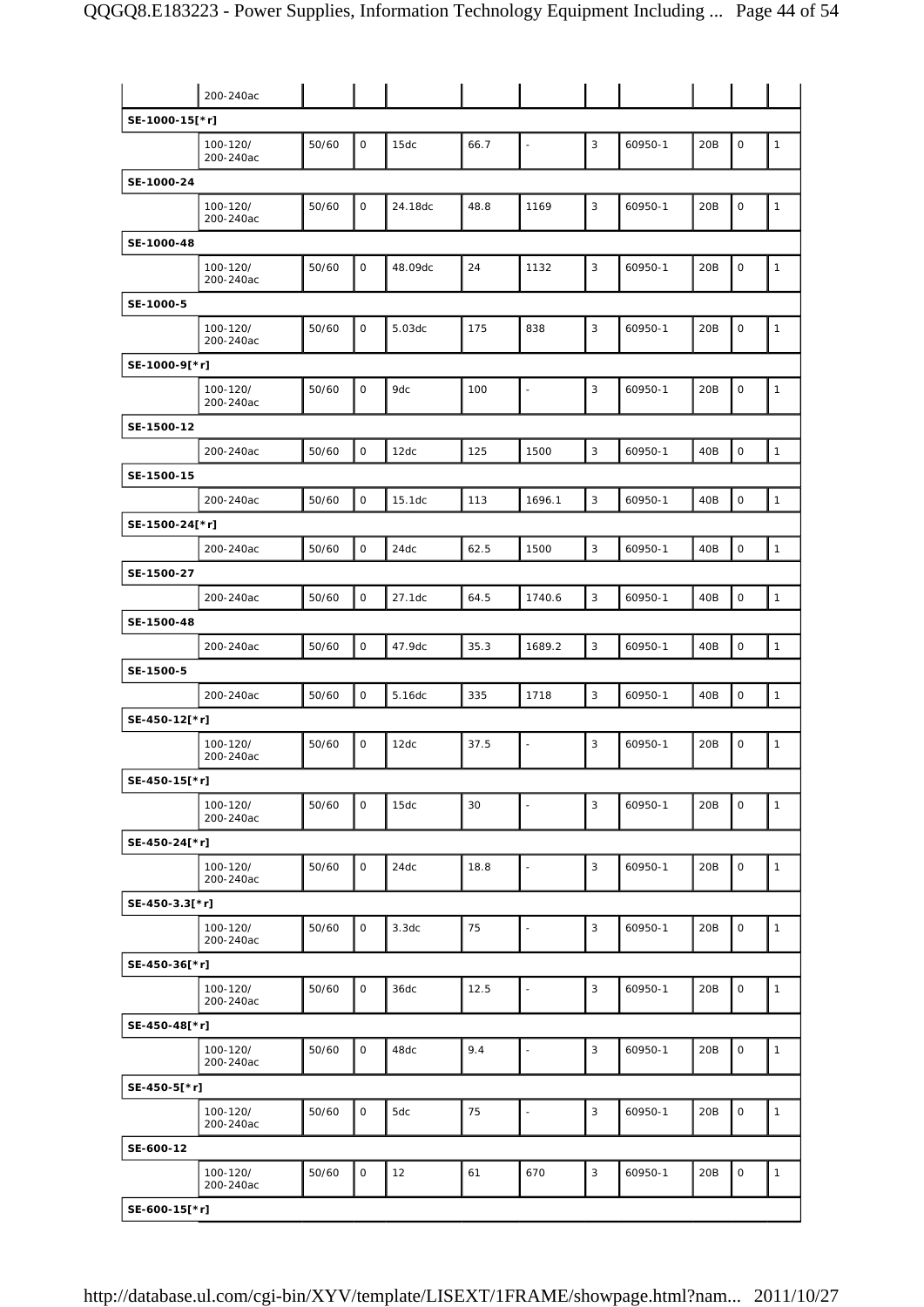| SE-600-24, CE-S600-24-B[*r]<br>3<br>0<br>24<br>25<br>$\mathsf O$<br>100-120/<br>50/60<br>20B<br>60950-1<br>$\mathbf{1}$<br>$\overline{a}$<br>200-240ac<br>SE-600-27[*r]<br>3<br>0<br>27<br>22.2<br>20B<br>0<br>50/60<br>60950-1<br>$\mathbf{1}$<br>100-120/<br>÷,<br>200-240ac<br>SE-600-36[*r]<br>0<br>36<br>3<br>$\mathsf O$<br>100-120/<br>50/60<br>16.6<br>60950-1<br>20B<br>$\mathbf{1}$<br>÷,<br>200-240ac<br>SE-600-48<br>$\mathsf 3$<br>50/60<br>0<br>15<br>700<br>20B<br>$\mathsf O$<br>48.1<br>60950-1<br>$\mathbf{1}$<br>100-120/<br>200-240ac<br>SE-600-5<br>$\sqrt{3}$<br>0<br>5.1<br>0<br>50/60<br>550<br>20B<br>100-120/<br>120<br>60950-1<br>$\mathbf{1}$<br>200-240ac<br>SP-100-12[*r]<br>$\mathsf 3$<br>0<br>12<br>8.5<br>20B<br>$\mathsf{O}\xspace$<br>100-240ac<br>50/60<br>102<br>60950-1<br>$\mathbf{1}$<br>SP-100-13.5[*r]<br>7.5<br>3<br>$\mathbf 0$<br>$\mathsf{O}$<br>$\mathbf{1}$<br>100-240ac<br>50/60<br>13.5<br>101.25<br>60950-1<br>20B<br>SP-100-15[*r]<br>$\mathsf 3$<br>O<br>6.7<br>$\mathsf{O}\xspace$<br>100-240ac<br>50/60<br>15<br>100.5<br>60950-1<br>20B<br>$\mathbf{1}$<br>SP-100-24<br>$\mathsf 3$<br>0<br>5.2<br>$\mathsf O$<br>$\mathbf{1}$<br>100-240ac<br>50/60<br>24.08<br>103<br>60950-1<br>20B<br>SP-100-27[*r]<br>$\mathsf 3$<br>0<br>27<br>3.8<br>20B<br>$\mathsf{O}\xspace$<br>100-240ac<br>50/60<br>102.6<br>60950-1<br>$\mathbf{1}$<br>SP-100-3.3[*r]<br>3<br>0<br>3.3<br>20<br>66<br>$\mathsf{O}\xspace$<br>100-240ac<br>50/60<br>60950-1<br>20B<br>$\mathbf{1}$<br>SP-100-48<br>3<br>0<br>50/60<br>0<br>47.9<br>3.3<br>60950-1<br>20B<br>$\mathbf{1}$<br>100-240ac<br>134<br>SP-100-5<br>$\mathsf 3$<br>0<br>5.08<br>23.2<br>$\mathsf O$<br>$\mathbf{1}$<br>100-240ac<br>50/60<br>104<br>60950-1<br>20B<br>SP-100-7.5[*r]<br>$\mathbf{3}$<br>0<br>7.5<br>20B<br>$\mathsf O$<br>100-240ac<br>50/60<br>13.5<br>101.25<br>60950-1<br>$\mathbf{1}$<br>SP-150-12[*r]<br>$\mathsf 3$<br>$\overline{5}$<br>$\mathsf{O}$<br>$\mathsf O$<br>100-240ac<br>50/60<br>12<br>12.5<br>150<br>60950-1<br>20B<br>SP-150-13.5[*r]<br>$\mathsf 3$<br>5<br>O<br>100-240ac<br>50/60<br>13.5<br>11.2<br>150<br>60950-1<br>20B<br>$\mathsf{O}\xspace$<br>SP-150-15[*r]<br>0<br>3<br>5<br>$\mathsf{O}\xspace$<br>100-240ac<br>50/60<br>15<br>10<br>150<br>60950-1<br>20B<br>SP-150-24[*r]<br>$\mathbf{3}$<br>5<br>0<br>24<br>6.3<br>20B<br>100-240ac<br>50/60<br>150<br>60950-1<br>0<br>SP-150-27[*r]<br>$\mathsf 3$<br>$\overline{5}$<br>$\mathsf{O}$<br>27<br>5.6<br>$\mathsf O$<br>100-240ac<br>50/60<br>150<br>60950-1<br>20B<br>SP-150-3.3[*r]<br>0<br>3<br>5<br>100-240ac<br>50/60<br>3.3<br>30<br>150<br>60950-1<br>20B<br>$\mathsf{O}\xspace$<br>SP-150-48[*r]<br>5<br>$\mathsf{O}$<br>3.2<br>3<br>100-240ac<br>50/60<br>48<br>150<br>60950-1<br>20B<br>$\mathsf{O}\xspace$ | 100-120/<br>200-240ac | 50/60 | $\mathsf{O}$ | 15 | 40 | $\overline{\phantom{a}}$ | $\mathbf{3}$ | 60950-1 | 20B | $\mathsf O$ | $\mathbf{1}$ |
|---------------------------------------------------------------------------------------------------------------------------------------------------------------------------------------------------------------------------------------------------------------------------------------------------------------------------------------------------------------------------------------------------------------------------------------------------------------------------------------------------------------------------------------------------------------------------------------------------------------------------------------------------------------------------------------------------------------------------------------------------------------------------------------------------------------------------------------------------------------------------------------------------------------------------------------------------------------------------------------------------------------------------------------------------------------------------------------------------------------------------------------------------------------------------------------------------------------------------------------------------------------------------------------------------------------------------------------------------------------------------------------------------------------------------------------------------------------------------------------------------------------------------------------------------------------------------------------------------------------------------------------------------------------------------------------------------------------------------------------------------------------------------------------------------------------------------------------------------------------------------------------------------------------------------------------------------------------------------------------------------------------------------------------------------------------------------------------------------------------------------------------------------------------------------------------------------------------------------------------------------------------------------------------------------------------------------------------------------------------------------------------------------------------------------------------------------------------------------------------------------------------------------------------------------------------------------------------------------------------------------------------------------------------------------------------------------------------------------------------------------------------------------------------------------------------------|-----------------------|-------|--------------|----|----|--------------------------|--------------|---------|-----|-------------|--------------|
|                                                                                                                                                                                                                                                                                                                                                                                                                                                                                                                                                                                                                                                                                                                                                                                                                                                                                                                                                                                                                                                                                                                                                                                                                                                                                                                                                                                                                                                                                                                                                                                                                                                                                                                                                                                                                                                                                                                                                                                                                                                                                                                                                                                                                                                                                                                                                                                                                                                                                                                                                                                                                                                                                                                                                                                                                     |                       |       |              |    |    |                          |              |         |     |             |              |
|                                                                                                                                                                                                                                                                                                                                                                                                                                                                                                                                                                                                                                                                                                                                                                                                                                                                                                                                                                                                                                                                                                                                                                                                                                                                                                                                                                                                                                                                                                                                                                                                                                                                                                                                                                                                                                                                                                                                                                                                                                                                                                                                                                                                                                                                                                                                                                                                                                                                                                                                                                                                                                                                                                                                                                                                                     |                       |       |              |    |    |                          |              |         |     |             |              |
|                                                                                                                                                                                                                                                                                                                                                                                                                                                                                                                                                                                                                                                                                                                                                                                                                                                                                                                                                                                                                                                                                                                                                                                                                                                                                                                                                                                                                                                                                                                                                                                                                                                                                                                                                                                                                                                                                                                                                                                                                                                                                                                                                                                                                                                                                                                                                                                                                                                                                                                                                                                                                                                                                                                                                                                                                     |                       |       |              |    |    |                          |              |         |     |             |              |
|                                                                                                                                                                                                                                                                                                                                                                                                                                                                                                                                                                                                                                                                                                                                                                                                                                                                                                                                                                                                                                                                                                                                                                                                                                                                                                                                                                                                                                                                                                                                                                                                                                                                                                                                                                                                                                                                                                                                                                                                                                                                                                                                                                                                                                                                                                                                                                                                                                                                                                                                                                                                                                                                                                                                                                                                                     |                       |       |              |    |    |                          |              |         |     |             |              |
|                                                                                                                                                                                                                                                                                                                                                                                                                                                                                                                                                                                                                                                                                                                                                                                                                                                                                                                                                                                                                                                                                                                                                                                                                                                                                                                                                                                                                                                                                                                                                                                                                                                                                                                                                                                                                                                                                                                                                                                                                                                                                                                                                                                                                                                                                                                                                                                                                                                                                                                                                                                                                                                                                                                                                                                                                     |                       |       |              |    |    |                          |              |         |     |             |              |
|                                                                                                                                                                                                                                                                                                                                                                                                                                                                                                                                                                                                                                                                                                                                                                                                                                                                                                                                                                                                                                                                                                                                                                                                                                                                                                                                                                                                                                                                                                                                                                                                                                                                                                                                                                                                                                                                                                                                                                                                                                                                                                                                                                                                                                                                                                                                                                                                                                                                                                                                                                                                                                                                                                                                                                                                                     |                       |       |              |    |    |                          |              |         |     |             |              |
|                                                                                                                                                                                                                                                                                                                                                                                                                                                                                                                                                                                                                                                                                                                                                                                                                                                                                                                                                                                                                                                                                                                                                                                                                                                                                                                                                                                                                                                                                                                                                                                                                                                                                                                                                                                                                                                                                                                                                                                                                                                                                                                                                                                                                                                                                                                                                                                                                                                                                                                                                                                                                                                                                                                                                                                                                     |                       |       |              |    |    |                          |              |         |     |             |              |
|                                                                                                                                                                                                                                                                                                                                                                                                                                                                                                                                                                                                                                                                                                                                                                                                                                                                                                                                                                                                                                                                                                                                                                                                                                                                                                                                                                                                                                                                                                                                                                                                                                                                                                                                                                                                                                                                                                                                                                                                                                                                                                                                                                                                                                                                                                                                                                                                                                                                                                                                                                                                                                                                                                                                                                                                                     |                       |       |              |    |    |                          |              |         |     |             |              |
|                                                                                                                                                                                                                                                                                                                                                                                                                                                                                                                                                                                                                                                                                                                                                                                                                                                                                                                                                                                                                                                                                                                                                                                                                                                                                                                                                                                                                                                                                                                                                                                                                                                                                                                                                                                                                                                                                                                                                                                                                                                                                                                                                                                                                                                                                                                                                                                                                                                                                                                                                                                                                                                                                                                                                                                                                     |                       |       |              |    |    |                          |              |         |     |             |              |
|                                                                                                                                                                                                                                                                                                                                                                                                                                                                                                                                                                                                                                                                                                                                                                                                                                                                                                                                                                                                                                                                                                                                                                                                                                                                                                                                                                                                                                                                                                                                                                                                                                                                                                                                                                                                                                                                                                                                                                                                                                                                                                                                                                                                                                                                                                                                                                                                                                                                                                                                                                                                                                                                                                                                                                                                                     |                       |       |              |    |    |                          |              |         |     |             |              |
|                                                                                                                                                                                                                                                                                                                                                                                                                                                                                                                                                                                                                                                                                                                                                                                                                                                                                                                                                                                                                                                                                                                                                                                                                                                                                                                                                                                                                                                                                                                                                                                                                                                                                                                                                                                                                                                                                                                                                                                                                                                                                                                                                                                                                                                                                                                                                                                                                                                                                                                                                                                                                                                                                                                                                                                                                     |                       |       |              |    |    |                          |              |         |     |             |              |
|                                                                                                                                                                                                                                                                                                                                                                                                                                                                                                                                                                                                                                                                                                                                                                                                                                                                                                                                                                                                                                                                                                                                                                                                                                                                                                                                                                                                                                                                                                                                                                                                                                                                                                                                                                                                                                                                                                                                                                                                                                                                                                                                                                                                                                                                                                                                                                                                                                                                                                                                                                                                                                                                                                                                                                                                                     |                       |       |              |    |    |                          |              |         |     |             |              |
|                                                                                                                                                                                                                                                                                                                                                                                                                                                                                                                                                                                                                                                                                                                                                                                                                                                                                                                                                                                                                                                                                                                                                                                                                                                                                                                                                                                                                                                                                                                                                                                                                                                                                                                                                                                                                                                                                                                                                                                                                                                                                                                                                                                                                                                                                                                                                                                                                                                                                                                                                                                                                                                                                                                                                                                                                     |                       |       |              |    |    |                          |              |         |     |             |              |
|                                                                                                                                                                                                                                                                                                                                                                                                                                                                                                                                                                                                                                                                                                                                                                                                                                                                                                                                                                                                                                                                                                                                                                                                                                                                                                                                                                                                                                                                                                                                                                                                                                                                                                                                                                                                                                                                                                                                                                                                                                                                                                                                                                                                                                                                                                                                                                                                                                                                                                                                                                                                                                                                                                                                                                                                                     |                       |       |              |    |    |                          |              |         |     |             |              |
|                                                                                                                                                                                                                                                                                                                                                                                                                                                                                                                                                                                                                                                                                                                                                                                                                                                                                                                                                                                                                                                                                                                                                                                                                                                                                                                                                                                                                                                                                                                                                                                                                                                                                                                                                                                                                                                                                                                                                                                                                                                                                                                                                                                                                                                                                                                                                                                                                                                                                                                                                                                                                                                                                                                                                                                                                     |                       |       |              |    |    |                          |              |         |     |             |              |
|                                                                                                                                                                                                                                                                                                                                                                                                                                                                                                                                                                                                                                                                                                                                                                                                                                                                                                                                                                                                                                                                                                                                                                                                                                                                                                                                                                                                                                                                                                                                                                                                                                                                                                                                                                                                                                                                                                                                                                                                                                                                                                                                                                                                                                                                                                                                                                                                                                                                                                                                                                                                                                                                                                                                                                                                                     |                       |       |              |    |    |                          |              |         |     |             |              |
|                                                                                                                                                                                                                                                                                                                                                                                                                                                                                                                                                                                                                                                                                                                                                                                                                                                                                                                                                                                                                                                                                                                                                                                                                                                                                                                                                                                                                                                                                                                                                                                                                                                                                                                                                                                                                                                                                                                                                                                                                                                                                                                                                                                                                                                                                                                                                                                                                                                                                                                                                                                                                                                                                                                                                                                                                     |                       |       |              |    |    |                          |              |         |     |             |              |
|                                                                                                                                                                                                                                                                                                                                                                                                                                                                                                                                                                                                                                                                                                                                                                                                                                                                                                                                                                                                                                                                                                                                                                                                                                                                                                                                                                                                                                                                                                                                                                                                                                                                                                                                                                                                                                                                                                                                                                                                                                                                                                                                                                                                                                                                                                                                                                                                                                                                                                                                                                                                                                                                                                                                                                                                                     |                       |       |              |    |    |                          |              |         |     |             |              |
|                                                                                                                                                                                                                                                                                                                                                                                                                                                                                                                                                                                                                                                                                                                                                                                                                                                                                                                                                                                                                                                                                                                                                                                                                                                                                                                                                                                                                                                                                                                                                                                                                                                                                                                                                                                                                                                                                                                                                                                                                                                                                                                                                                                                                                                                                                                                                                                                                                                                                                                                                                                                                                                                                                                                                                                                                     |                       |       |              |    |    |                          |              |         |     |             |              |
|                                                                                                                                                                                                                                                                                                                                                                                                                                                                                                                                                                                                                                                                                                                                                                                                                                                                                                                                                                                                                                                                                                                                                                                                                                                                                                                                                                                                                                                                                                                                                                                                                                                                                                                                                                                                                                                                                                                                                                                                                                                                                                                                                                                                                                                                                                                                                                                                                                                                                                                                                                                                                                                                                                                                                                                                                     |                       |       |              |    |    |                          |              |         |     |             |              |
|                                                                                                                                                                                                                                                                                                                                                                                                                                                                                                                                                                                                                                                                                                                                                                                                                                                                                                                                                                                                                                                                                                                                                                                                                                                                                                                                                                                                                                                                                                                                                                                                                                                                                                                                                                                                                                                                                                                                                                                                                                                                                                                                                                                                                                                                                                                                                                                                                                                                                                                                                                                                                                                                                                                                                                                                                     |                       |       |              |    |    |                          |              |         |     |             |              |
|                                                                                                                                                                                                                                                                                                                                                                                                                                                                                                                                                                                                                                                                                                                                                                                                                                                                                                                                                                                                                                                                                                                                                                                                                                                                                                                                                                                                                                                                                                                                                                                                                                                                                                                                                                                                                                                                                                                                                                                                                                                                                                                                                                                                                                                                                                                                                                                                                                                                                                                                                                                                                                                                                                                                                                                                                     |                       |       |              |    |    |                          |              |         |     |             |              |
|                                                                                                                                                                                                                                                                                                                                                                                                                                                                                                                                                                                                                                                                                                                                                                                                                                                                                                                                                                                                                                                                                                                                                                                                                                                                                                                                                                                                                                                                                                                                                                                                                                                                                                                                                                                                                                                                                                                                                                                                                                                                                                                                                                                                                                                                                                                                                                                                                                                                                                                                                                                                                                                                                                                                                                                                                     |                       |       |              |    |    |                          |              |         |     |             |              |
|                                                                                                                                                                                                                                                                                                                                                                                                                                                                                                                                                                                                                                                                                                                                                                                                                                                                                                                                                                                                                                                                                                                                                                                                                                                                                                                                                                                                                                                                                                                                                                                                                                                                                                                                                                                                                                                                                                                                                                                                                                                                                                                                                                                                                                                                                                                                                                                                                                                                                                                                                                                                                                                                                                                                                                                                                     |                       |       |              |    |    |                          |              |         |     |             |              |
|                                                                                                                                                                                                                                                                                                                                                                                                                                                                                                                                                                                                                                                                                                                                                                                                                                                                                                                                                                                                                                                                                                                                                                                                                                                                                                                                                                                                                                                                                                                                                                                                                                                                                                                                                                                                                                                                                                                                                                                                                                                                                                                                                                                                                                                                                                                                                                                                                                                                                                                                                                                                                                                                                                                                                                                                                     |                       |       |              |    |    |                          |              |         |     |             |              |
|                                                                                                                                                                                                                                                                                                                                                                                                                                                                                                                                                                                                                                                                                                                                                                                                                                                                                                                                                                                                                                                                                                                                                                                                                                                                                                                                                                                                                                                                                                                                                                                                                                                                                                                                                                                                                                                                                                                                                                                                                                                                                                                                                                                                                                                                                                                                                                                                                                                                                                                                                                                                                                                                                                                                                                                                                     |                       |       |              |    |    |                          |              |         |     |             |              |
|                                                                                                                                                                                                                                                                                                                                                                                                                                                                                                                                                                                                                                                                                                                                                                                                                                                                                                                                                                                                                                                                                                                                                                                                                                                                                                                                                                                                                                                                                                                                                                                                                                                                                                                                                                                                                                                                                                                                                                                                                                                                                                                                                                                                                                                                                                                                                                                                                                                                                                                                                                                                                                                                                                                                                                                                                     |                       |       |              |    |    |                          |              |         |     |             |              |
|                                                                                                                                                                                                                                                                                                                                                                                                                                                                                                                                                                                                                                                                                                                                                                                                                                                                                                                                                                                                                                                                                                                                                                                                                                                                                                                                                                                                                                                                                                                                                                                                                                                                                                                                                                                                                                                                                                                                                                                                                                                                                                                                                                                                                                                                                                                                                                                                                                                                                                                                                                                                                                                                                                                                                                                                                     |                       |       |              |    |    |                          |              |         |     |             |              |
|                                                                                                                                                                                                                                                                                                                                                                                                                                                                                                                                                                                                                                                                                                                                                                                                                                                                                                                                                                                                                                                                                                                                                                                                                                                                                                                                                                                                                                                                                                                                                                                                                                                                                                                                                                                                                                                                                                                                                                                                                                                                                                                                                                                                                                                                                                                                                                                                                                                                                                                                                                                                                                                                                                                                                                                                                     |                       |       |              |    |    |                          |              |         |     |             |              |
|                                                                                                                                                                                                                                                                                                                                                                                                                                                                                                                                                                                                                                                                                                                                                                                                                                                                                                                                                                                                                                                                                                                                                                                                                                                                                                                                                                                                                                                                                                                                                                                                                                                                                                                                                                                                                                                                                                                                                                                                                                                                                                                                                                                                                                                                                                                                                                                                                                                                                                                                                                                                                                                                                                                                                                                                                     |                       |       |              |    |    |                          |              |         |     |             |              |
|                                                                                                                                                                                                                                                                                                                                                                                                                                                                                                                                                                                                                                                                                                                                                                                                                                                                                                                                                                                                                                                                                                                                                                                                                                                                                                                                                                                                                                                                                                                                                                                                                                                                                                                                                                                                                                                                                                                                                                                                                                                                                                                                                                                                                                                                                                                                                                                                                                                                                                                                                                                                                                                                                                                                                                                                                     |                       |       |              |    |    |                          |              |         |     |             |              |
|                                                                                                                                                                                                                                                                                                                                                                                                                                                                                                                                                                                                                                                                                                                                                                                                                                                                                                                                                                                                                                                                                                                                                                                                                                                                                                                                                                                                                                                                                                                                                                                                                                                                                                                                                                                                                                                                                                                                                                                                                                                                                                                                                                                                                                                                                                                                                                                                                                                                                                                                                                                                                                                                                                                                                                                                                     |                       |       |              |    |    |                          |              |         |     |             |              |
|                                                                                                                                                                                                                                                                                                                                                                                                                                                                                                                                                                                                                                                                                                                                                                                                                                                                                                                                                                                                                                                                                                                                                                                                                                                                                                                                                                                                                                                                                                                                                                                                                                                                                                                                                                                                                                                                                                                                                                                                                                                                                                                                                                                                                                                                                                                                                                                                                                                                                                                                                                                                                                                                                                                                                                                                                     |                       |       |              |    |    |                          |              |         |     |             |              |
|                                                                                                                                                                                                                                                                                                                                                                                                                                                                                                                                                                                                                                                                                                                                                                                                                                                                                                                                                                                                                                                                                                                                                                                                                                                                                                                                                                                                                                                                                                                                                                                                                                                                                                                                                                                                                                                                                                                                                                                                                                                                                                                                                                                                                                                                                                                                                                                                                                                                                                                                                                                                                                                                                                                                                                                                                     |                       |       |              |    |    |                          |              |         |     |             |              |
|                                                                                                                                                                                                                                                                                                                                                                                                                                                                                                                                                                                                                                                                                                                                                                                                                                                                                                                                                                                                                                                                                                                                                                                                                                                                                                                                                                                                                                                                                                                                                                                                                                                                                                                                                                                                                                                                                                                                                                                                                                                                                                                                                                                                                                                                                                                                                                                                                                                                                                                                                                                                                                                                                                                                                                                                                     |                       |       |              |    |    |                          |              |         |     |             |              |
|                                                                                                                                                                                                                                                                                                                                                                                                                                                                                                                                                                                                                                                                                                                                                                                                                                                                                                                                                                                                                                                                                                                                                                                                                                                                                                                                                                                                                                                                                                                                                                                                                                                                                                                                                                                                                                                                                                                                                                                                                                                                                                                                                                                                                                                                                                                                                                                                                                                                                                                                                                                                                                                                                                                                                                                                                     |                       |       |              |    |    |                          |              |         |     |             |              |
|                                                                                                                                                                                                                                                                                                                                                                                                                                                                                                                                                                                                                                                                                                                                                                                                                                                                                                                                                                                                                                                                                                                                                                                                                                                                                                                                                                                                                                                                                                                                                                                                                                                                                                                                                                                                                                                                                                                                                                                                                                                                                                                                                                                                                                                                                                                                                                                                                                                                                                                                                                                                                                                                                                                                                                                                                     |                       |       |              |    |    |                          |              |         |     |             |              |
|                                                                                                                                                                                                                                                                                                                                                                                                                                                                                                                                                                                                                                                                                                                                                                                                                                                                                                                                                                                                                                                                                                                                                                                                                                                                                                                                                                                                                                                                                                                                                                                                                                                                                                                                                                                                                                                                                                                                                                                                                                                                                                                                                                                                                                                                                                                                                                                                                                                                                                                                                                                                                                                                                                                                                                                                                     |                       |       |              |    |    |                          |              |         |     |             |              |
|                                                                                                                                                                                                                                                                                                                                                                                                                                                                                                                                                                                                                                                                                                                                                                                                                                                                                                                                                                                                                                                                                                                                                                                                                                                                                                                                                                                                                                                                                                                                                                                                                                                                                                                                                                                                                                                                                                                                                                                                                                                                                                                                                                                                                                                                                                                                                                                                                                                                                                                                                                                                                                                                                                                                                                                                                     |                       |       |              |    |    |                          |              |         |     |             |              |
|                                                                                                                                                                                                                                                                                                                                                                                                                                                                                                                                                                                                                                                                                                                                                                                                                                                                                                                                                                                                                                                                                                                                                                                                                                                                                                                                                                                                                                                                                                                                                                                                                                                                                                                                                                                                                                                                                                                                                                                                                                                                                                                                                                                                                                                                                                                                                                                                                                                                                                                                                                                                                                                                                                                                                                                                                     |                       |       |              |    |    |                          |              |         |     |             |              |
|                                                                                                                                                                                                                                                                                                                                                                                                                                                                                                                                                                                                                                                                                                                                                                                                                                                                                                                                                                                                                                                                                                                                                                                                                                                                                                                                                                                                                                                                                                                                                                                                                                                                                                                                                                                                                                                                                                                                                                                                                                                                                                                                                                                                                                                                                                                                                                                                                                                                                                                                                                                                                                                                                                                                                                                                                     |                       |       |              |    |    |                          |              |         |     |             |              |
|                                                                                                                                                                                                                                                                                                                                                                                                                                                                                                                                                                                                                                                                                                                                                                                                                                                                                                                                                                                                                                                                                                                                                                                                                                                                                                                                                                                                                                                                                                                                                                                                                                                                                                                                                                                                                                                                                                                                                                                                                                                                                                                                                                                                                                                                                                                                                                                                                                                                                                                                                                                                                                                                                                                                                                                                                     |                       |       |              |    |    |                          |              |         |     |             |              |
|                                                                                                                                                                                                                                                                                                                                                                                                                                                                                                                                                                                                                                                                                                                                                                                                                                                                                                                                                                                                                                                                                                                                                                                                                                                                                                                                                                                                                                                                                                                                                                                                                                                                                                                                                                                                                                                                                                                                                                                                                                                                                                                                                                                                                                                                                                                                                                                                                                                                                                                                                                                                                                                                                                                                                                                                                     |                       |       |              |    |    |                          |              |         |     |             |              |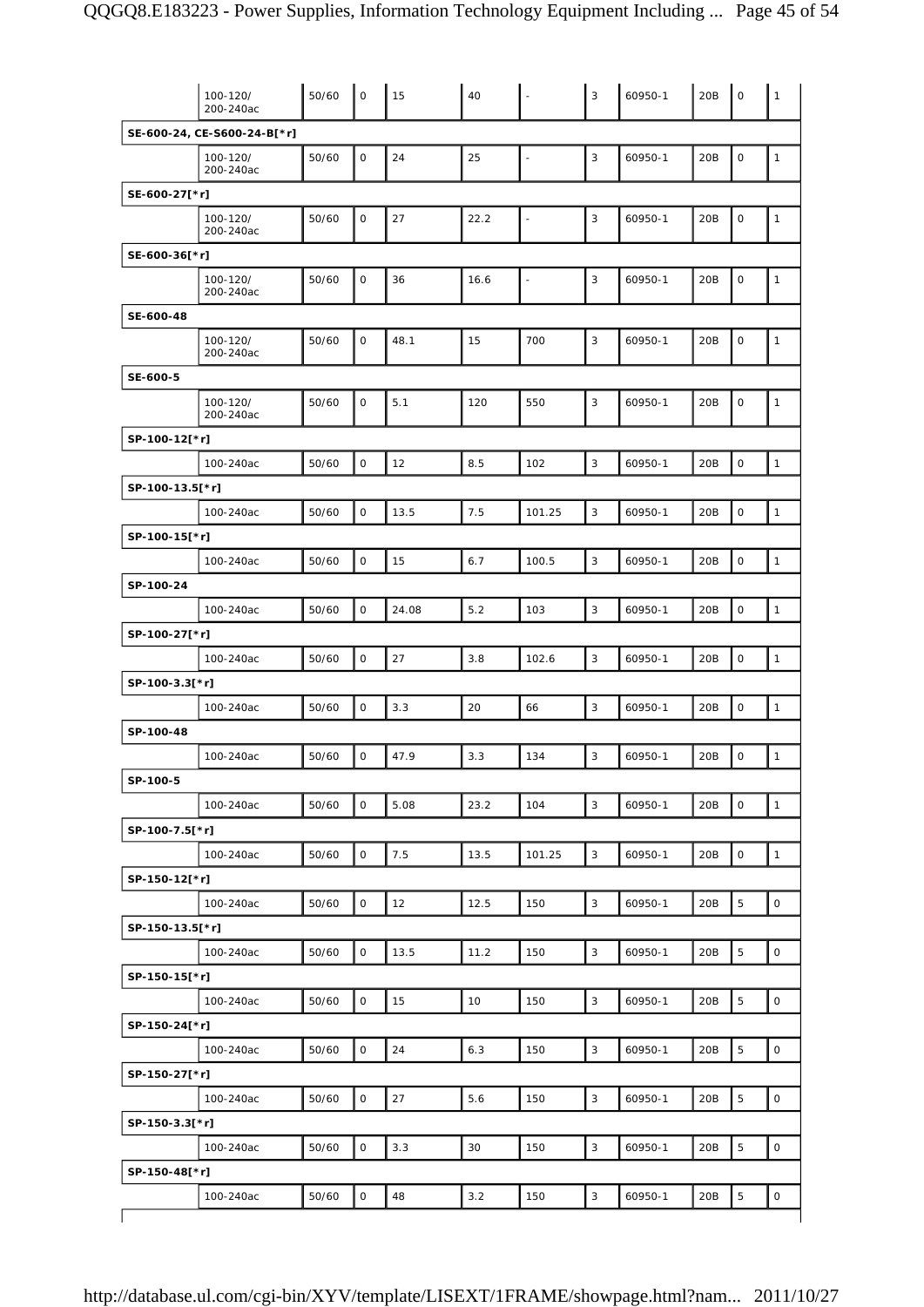| SP-150-5[*r]    |           |       |                     |                |      |                |              |         |     |                |                     |
|-----------------|-----------|-------|---------------------|----------------|------|----------------|--------------|---------|-----|----------------|---------------------|
|                 | 100-240ac | 50/60 | $\mathsf O$         | $\overline{5}$ | 30   | 150            | $\mathbf{3}$ | 60950-1 | 20B | $\overline{5}$ | $\mathsf{O}\xspace$ |
| SP-150-7.5[*r]  |           |       |                     |                |      |                |              |         |     |                |                     |
|                 | 100-240ac | 50/60 | $\mathsf O$         | $7.5\,$        | 20   | 150            | 3            | 60950-1 | 20B | $\overline{5}$ | $\mathsf{O}\xspace$ |
| SP-200-12[*r]   |           |       |                     |                |      |                |              |         |     |                |                     |
|                 | 100-240ac | 50/60 | $\mathsf O$         | 12             | 16.7 | 200            | $\mathsf 3$  | 60950-1 | 20B | 5              | $\mathsf O$         |
| SP-200-13.5[*r] |           |       |                     |                |      |                |              |         |     |                |                     |
|                 | 100-240ac | 50/60 | $\mathsf O$         | 13.5           | 14.9 | 200            | 3            | 60950-1 | 20B | 5              | $\mathsf O$         |
| SP-200-15[*r]   |           |       |                     |                |      |                |              |         |     |                |                     |
|                 | 100-240ac | 50/60 | $\mathsf{O}$        | 15             | 13.4 | 200            | $\mathsf 3$  | 60950-1 | 20B | 5              | $\mathsf O$         |
| SP-200-24[*r]   |           |       |                     |                |      |                |              |         |     |                |                     |
|                 | 100-240ac | 50/60 | $\mathsf{O}$        | 24             | 8.4  | 200            | 3            | 60950-1 | 20B | $\overline{5}$ | $\mathsf{O}\xspace$ |
| SP-200-24TE     |           |       |                     |                |      |                |              |         |     |                |                     |
|                 | 100-240ac | 50/60 | $\mathsf O$         | 24dc           | 5.76 | 138            | $\mathsf 3$  | 60950-1 | 20B | 5              | $\mathsf O$         |
| SP-200-27[*r]   |           |       |                     |                |      |                |              |         |     |                |                     |
|                 | 100-240ac | 50/60 | $\mathsf O$         | 27             | 7.5  | 200            | 3            | 60950-1 | 20B | 5              | $\mathsf O$         |
| SP-200-3.3[*r]  |           |       |                     |                |      |                |              |         |     |                |                     |
|                 | 100-240ac | 50/60 | $\mathsf O$         | 3.3            | 40   | 200            | $\mathbf{3}$ | 60950-1 | 20B | $\overline{5}$ | $\mathsf O$         |
| SP-200-48[*r]   |           |       |                     |                |      |                |              |         |     |                |                     |
|                 | 100-240ac | 50/60 | $\mathsf O$         | 48             | 4.2  | 200            | 3            | 60950-1 | 20B | $\overline{5}$ | $\mathsf{O}\xspace$ |
| SP-200-5[*r]    |           |       |                     |                |      |                |              |         |     |                |                     |
|                 | 100-240ac | 50/60 | $\mathsf O$         | 5              | 40   | 200            | 3            | 60950-1 | 20B | 5              | $\mathsf O$         |
| SP-200-7.5[*r]  |           |       |                     |                |      |                |              |         |     |                |                     |
|                 | 100-240ac | 50/60 | 0                   | 7.5            | 26.7 | 200            | $\mathbf{3}$ | 60950-1 | 20B | 5              | $\mathsf O$         |
| SP-240-12[*r]   |           |       |                     |                |      |                |              |         |     |                |                     |
|                 | 100-240ac | 50/60 | $\mathsf{O}$        | 12dc           | 20   | 240            | $\mathsf 3$  | 60950-1 | 20B | $\mathsf O$    | $\mathbf{1}$        |
| SP-240-15       |           |       |                     |                |      |                |              |         |     |                |                     |
|                 | 100-240ac | 50/60 | $\mathsf{O}$        | 15.07dc        | 18   | 264            | 3            | 60950-1 | 20B | $\mathsf O$    | $\mathbf{1}$        |
| SP-240-24[*r]   |           |       |                     |                |      |                |              |         |     |                |                     |
|                 | 100-240ac | 50/60 | $\mathsf O$         | 24dc           | 10   | 240            | 3            | 60950-1 | 20B | $\mathbf 0$    | $\mathbf{1}$        |
| SP-240-30[*r]   |           |       |                     |                |      |                |              |         |     |                |                     |
|                 | 100-240ac | 50/60 | $\mathsf O$         | 30dc           | 8    | 240            | 3            | 60950-1 | 20B | $\mathsf O$    | $\mathbf{1}$        |
| SP-240-48       |           |       |                     |                |      |                |              |         |     |                |                     |
|                 | 100-240ac | 50/60 | $\mathsf{O}$        | 48.2dc         | 5.52 | 264            | $\mathbf{3}$ | 60950-1 | 20B | $\mathsf O$    | $\mathbf{1}$        |
| SP-240-5        |           |       |                     |                |      |                |              |         |     |                |                     |
|                 | 100-240ac | 50/60 | $\mathsf O$         | 5.07dc         | 51   | 247            | 3            | 60950-1 | 20B | $\mathsf O$    | $\mathbf{1}$        |
| SP-240-7.5      |           |       |                     |                |      |                |              |         |     |                |                     |
|                 | 100-240ac | 50/60 | $\mathsf O$         | 7.54dc         | 37   | 272            | 3            | 60950-1 | 20B | $\mathsf O$    | $\mathbf{1}$        |
| SP-300-12[*r]   |           |       |                     |                |      |                |              |         |     |                |                     |
|                 | 100-240ac | 50/60 | $\mathsf O$         | 12             | 24   | $\overline{a}$ | 3            | 60950-1 | 20B | $\mathbf 0$    | $\mathbf 0$         |
| SP-300-13.5[*r] |           |       |                     |                |      |                |              |         |     |                |                     |
|                 | 100-240ac | 50/60 | $\mathsf O$         | 13.5           | 21   | $\blacksquare$ | $\mathbf{3}$ | 60950-1 | 20B | $\mathsf O$    | $\mathsf{O}\xspace$ |
| SP-300-15[*r]   |           |       |                     |                |      |                |              |         |     |                |                     |
|                 | 100-240ac | 50/60 | $\mathsf O$         | 15             | 19   | $\overline{a}$ | 3            | 60950-1 | 20B | $\mathsf O$    | $\mathsf{O}\xspace$ |
| SP-300-24[*r]   |           |       |                     |                |      |                |              |         |     |                |                     |
|                 | 100-240ac | 50/60 | $\mathsf{O}\xspace$ | 24             | 12.5 | L,             | $\mathsf 3$  | 60950-1 | 20B | $\mathbf 0$    | $\mathsf O$         |
|                 |           |       |                     |                |      |                |              |         |     |                |                     |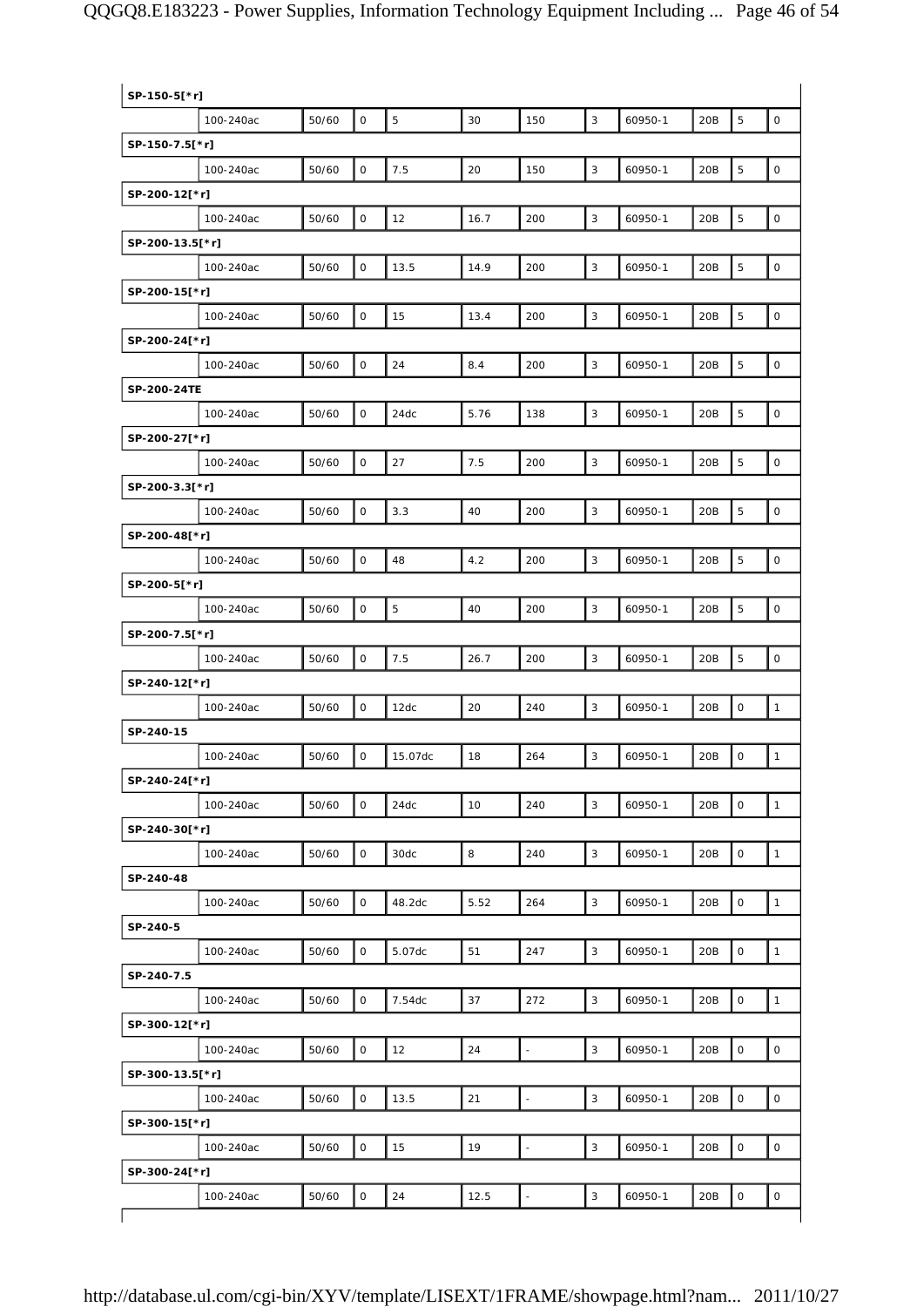| SP-300-27[*r]   |                              |       |              |         |      |                          |              |         |     |             |                     |
|-----------------|------------------------------|-------|--------------|---------|------|--------------------------|--------------|---------|-----|-------------|---------------------|
|                 | 100-240ac                    | 50/60 | $\mathsf{O}$ | 27      | 11   | $\overline{\phantom{a}}$ | 3            | 60950-1 | 20B | $\mathbf 0$ | $\mathsf O$         |
| SP-300-3.3[*r]  |                              |       |              |         |      |                          |              |         |     |             |                     |
|                 | 100-240ac                    | 50/60 | $\mathsf{O}$ | 3.3     | 50   | L,                       | 3            | 60950-1 | 20B | $\mathsf O$ | $\mathsf{O}\xspace$ |
| SP-300-36[*r]   |                              |       |              |         |      |                          |              |         |     |             |                     |
|                 | 100-240ac                    | 50/60 | $\mathsf O$  | 36      | 8.25 | $\blacksquare$           | 3            | 60950-1 | 20B | $\mathsf O$ | $\mathsf O$         |
| SP-300-48[*r]   |                              |       |              |         |      |                          |              |         |     |             |                     |
|                 | 100-240ac                    | 50/60 | $\mathsf O$  | 48      | 6.25 | L,                       | 3            | 60950-1 | 20B | $\mathsf O$ | $\mathsf O$         |
| SP-300-5[*r]    |                              |       |              |         |      |                          |              |         |     |             |                     |
|                 | 100-240ac                    | 50/60 | $\mathsf O$  | 5       | 50   | $\blacksquare$           | 3            | 60950-1 | 20B | $\mathbf 0$ | $\mathsf O$         |
| SP-300-7.5[*r]  |                              |       |              |         |      |                          |              |         |     |             |                     |
|                 | 100-240ac                    | 50/60 | $\mathsf{O}$ | 7.5     | 34   | $\overline{\phantom{a}}$ | 3            | 60950-1 | 20B | $\mathsf O$ | $\mathsf{O}\xspace$ |
| SP-320-12[*r]   |                              |       |              |         |      |                          |              |         |     |             |                     |
|                 | 100-240ac                    | 50/60 | $\mathsf O$  | 12      | 25   | ÷,                       | 3            | 60950-1 | 20B | $\mathsf O$ | $\mathbf{1}$        |
| SP-320-13.5[*r] |                              |       |              |         |      |                          |              |         |     |             |                     |
|                 | 100-240ac                    | 50/60 | $\mathsf O$  | 13.5    | 22   | L,                       | 3            | 60950-1 | 20B | $\mathbf 0$ | $\mathbf{1}$        |
| SP-320-15[*r]   |                              |       |              |         |      |                          |              |         |     |             |                     |
|                 | 100-240ac                    | 50/60 | $\mathsf O$  | 15      | 20   | $\ddot{\phantom{1}}$     | 3            | 60950-1 | 20B | $\mathsf O$ | $\mathbf{1}$        |
| SP-320-24[*r]   |                              |       |              |         |      |                          |              |         |     |             |                     |
|                 | 100-240ac                    | 50/60 | $\mathsf{O}$ | 24      | 13   | ä,                       | 3            | 60950-1 | 20B | $\mathsf O$ | $\mathbf{1}$        |
| SP-320-27       |                              |       |              |         |      |                          |              |         |     |             |                     |
|                 | 100-240ac                    | 50/60 | $\mathbf{O}$ | 27.05   | 14   | 349                      | 3            | 60950-1 | 20B | $\mathbf 0$ | $\mathbf{1}$        |
| SP-320-3.3[*r]  |                              |       |              |         |      |                          |              |         |     |             |                     |
|                 | 100-240ac                    | 50/60 | 0            | 3.3dc   | 55   | $\blacksquare$           | 3            | 60950-1 | 20B | $\mathsf O$ | $\mathbf{1}$        |
|                 | SP-320-36, SP-320-36NP[*r]   |       |              |         |      |                          |              |         |     |             |                     |
|                 | 100-240ac                    | 50/60 | $\mathsf O$  | 36dc    | 8.8  | $\blacksquare$           | 3            | 60950-1 | 20B | $\mathbf 0$ | $\mathbf{1}$        |
| SP-320-48       |                              |       |              |         |      |                          |              |         |     |             |                     |
|                 | 100-240ac                    | 50/60 | $\mathsf{O}$ | 48      | 8    | 376                      | 3            | 60950-1 | 20B | $\mathsf O$ | $\mathbf{1}$        |
| SP-320-5        |                              |       |              |         |      |                          |              |         |     |             |                     |
|                 | 100-240ac                    | 50/60 | $\mathbf 0$  | 5.06    | 66   | 321                      | $\mathbf{3}$ | 60950-1 | 20B | $\mathsf O$ | $\mathbf{1}$        |
|                 | SP-320-7.5, SP-320-7.5EV[*r] |       |              |         |      |                          |              |         |     |             |                     |
|                 | 100-240ac                    | 50/60 | $\mathsf O$  | 7.5     | 40   | $\blacksquare$           | 3            | 60950-1 | 20B | $\mathsf O$ | $\mathbf{1}$        |
| SP-480-12       |                              |       |              |         |      |                          |              |         |     |             |                     |
|                 | 100-240ac                    | 50/60 | $\mathsf O$  | 11.97dc | 50.6 | 595                      | 3            | 60950-1 | 20B | $\mathsf O$ | $\mathbf{1}$        |
| SP-480-15[*r]   |                              |       |              |         |      |                          |              |         |     |             |                     |
|                 | 100-240ac                    | 50/60 | 0            | 15dc    | 32   | $\Box$                   | 3            | 60950-1 | 20B | $\mathsf O$ | $\mathbf{1}$        |
| SP-480-15AE[*r] |                              |       |              |         |      |                          |              |         |     |             |                     |
|                 | 100-240ac                    | 50/60 | $\mathsf O$  | 15dc    | 32   | $\blacksquare$           | 3            | 60950-1 | 20B | $\mathsf O$ | $\mathbf{1}$        |
| SP-480-24[*r]   |                              |       |              |         |      |                          |              |         |     |             |                     |
|                 | 100-240ac                    | 50/60 | 0            | 24dc    | 20   | $\blacksquare$           | 3            | 60950-1 | 20B | $\mathsf O$ | $\mathbf{1}$        |
| SP-480-3.3[*r]  |                              |       |              |         |      |                          |              |         |     |             |                     |
|                 | 100-240ac                    | 50/60 | $\mathsf{O}$ | 3.3dc   | 85   | $\Box$                   | 3            | 60950-1 | 20B | $\mathsf O$ | $\mathbf{1}$        |
| SP-480-48       |                              |       |              |         |      |                          |              |         |     |             |                     |
|                 | 100-240ac                    | 50/60 | 0            | 48.02dc | 13.2 | 622                      | 3            | 60950-1 | 20B | $\mathsf O$ | $\mathbf{1}$        |
| SP-480-5        |                              |       |              |         |      |                          |              |         |     |             |                     |
|                 | 100-240ac                    | 50/60 | $\mathsf O$  | 5.06dc  | 93   | 431                      | 3            | 60950-1 | 20B | $\mathsf O$ | $\mathbf{1}$        |
|                 |                              |       |              |         |      |                          |              |         |     |             |                     |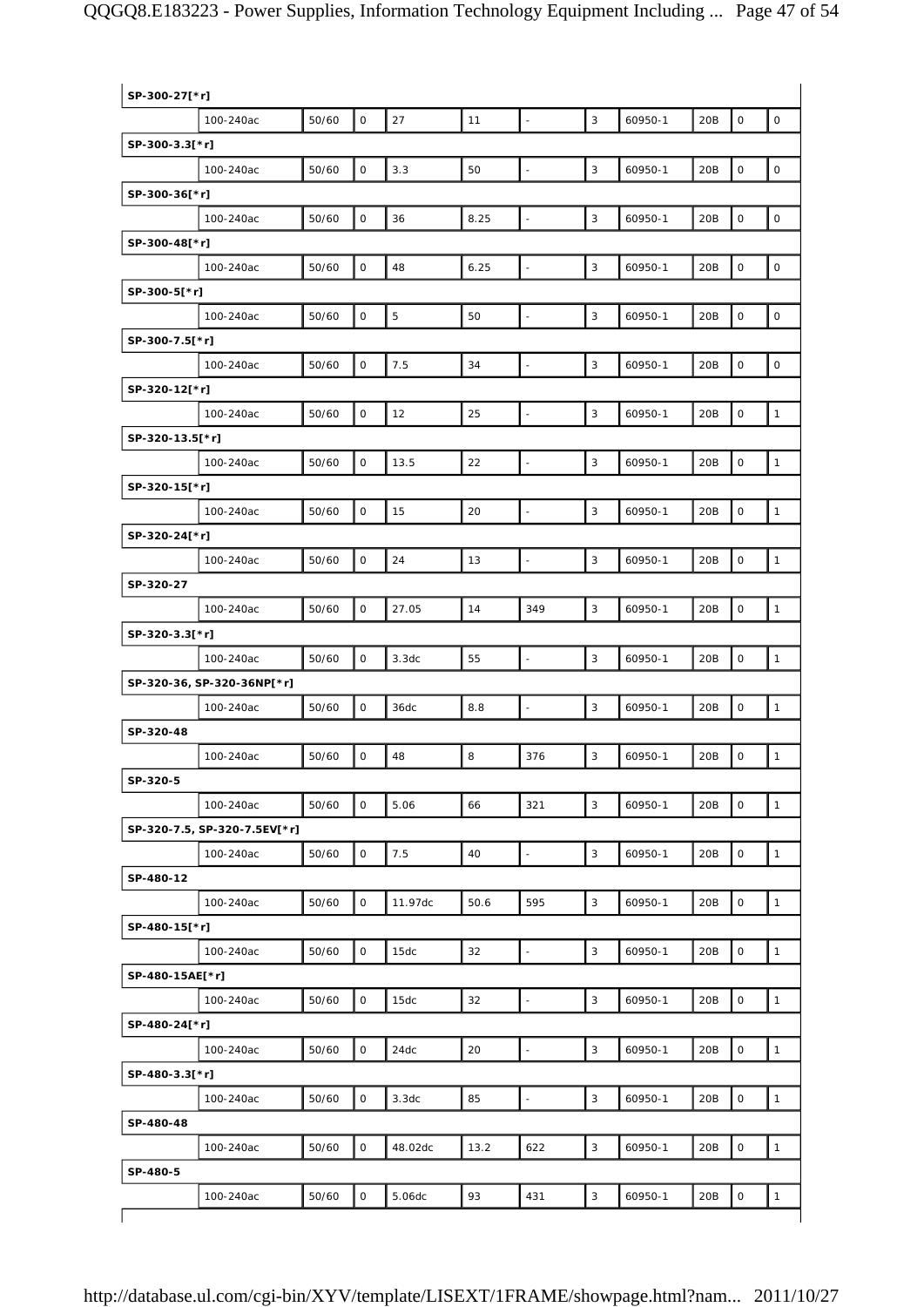| SP-500-12[*r]   |           |       |              |        |     |      |             |         |     |                     |              |
|-----------------|-----------|-------|--------------|--------|-----|------|-------------|---------|-----|---------------------|--------------|
|                 | 100-240ac | 50/60 | $\mathsf{O}$ | 12dc   | 40  | 480  | 3           | 60950-1 | 20B | $\mathsf O$         | $\mathsf O$  |
| SP-500-13.5[*r] |           |       |              |        |     |      |             |         |     |                     |              |
|                 | 100-240ac | 50/60 | O            | 13.5dc | 36  | 486  | $\sqrt{3}$  | 60950-1 | 20B | $\mathsf{O}\xspace$ | $\mathsf O$  |
| SP-500-15[*r]   |           |       |              |        |     |      |             |         |     |                     |              |
|                 | 100-240ac | 50/60 | $\mathsf{O}$ | 15dc   | 32  | 480  | 3           | 60950-1 | 20B | $\mathsf O$         | $\mathsf O$  |
| SP-500-24[*r]   |           |       |              |        |     |      |             |         |     |                     |              |
|                 | 100-240ac | 50/60 | $\mathsf O$  | 24dc   | 20  | 480  | 3           | 60950-1 | 20B | $\mathsf{O}\xspace$ | $\mathsf O$  |
| SP-500-27[*r]   |           |       |              |        |     |      |             |         |     |                     |              |
|                 | 100-240ac | 50/60 | 0            | 27dc   | 18  | 486  | 3           | 60950-1 | 20B | $\mathsf O$         | $\mathsf O$  |
| SP-500-48[*r]   |           |       |              |        |     |      |             |         |     |                     |              |
|                 | 100-240ac | 50/60 | $\mathsf O$  | 48dc   | 10  | 480  | $\mathsf 3$ | 60950-1 | 20B | $\mathsf{O}\xspace$ | $\mathsf{O}$ |
| SP-500-53AD[*r] |           |       |              |        |     |      |             |         |     |                     |              |
|                 | 100-240ac | 50/60 | $\mathsf{O}$ | 53.5dc | 6   | 321  | 3           | 60950-1 | 20B | $\mathsf O$         | $\mathsf O$  |
| SP-75-12[*r]    |           |       |              |        |     |      |             |         |     |                     |              |
|                 | 100-240ac | 50/60 | $\mathsf O$  | 12     | 6.3 | 75.6 | 3           | 60950-1 | 20B | $\mathsf{O}\xspace$ | $\mathbf{1}$ |
| SP-75-12P[*r]   |           |       |              |        |     |      |             |         |     |                     |              |
|                 | 100-240ac | 50/60 | 0            | 12     | 6.3 | 75.6 | 3           | 60950-1 | 20B | $\mathsf O$         | $\mathbf{1}$ |
| SP-75-13.5[*r]  |           |       |              |        |     |      |             |         |     |                     |              |
|                 | 100-240ac | 50/60 | O            | 13.5   | 5.6 | 75.6 | 3           | 60950-1 | 20B | $\mathsf{O}\xspace$ | $\mathbf{1}$ |
| SP-75-13.5P[*r] |           |       |              |        |     |      |             |         |     |                     |              |
|                 | 100-240ac | 50/60 | 0            | 13.5   | 5.6 | 75.6 | 3           | 60950-1 | 20B | $\mathsf{O}\xspace$ | $\mathbf{1}$ |
| SP-75-15[*r]    |           |       |              |        |     |      |             |         |     |                     |              |
|                 | 100-240ac | 50/60 | $\mathsf{O}$ | 15     | 5   | 75   | 3           | 60950-1 | 20B | $\mathsf{O}\xspace$ | $\mathbf{1}$ |
| SP-75-15P[*r]   |           |       |              |        |     |      |             |         |     |                     |              |
|                 | 100-240ac | 50/60 | 0            | 15     | 5   | 75   | 3           | 60950-1 | 20B | 0                   | $\mathbf{1}$ |
| SP-75-24        |           |       |              |        |     |      |             |         |     |                     |              |
|                 | 100-240ac | 50/60 | 0            | 24.16  | 4.3 | 94   | 3           | 60950-1 | 20B | $\mathsf O$         | $\mathbf{1}$ |
| SP-75-24P       |           |       |              |        |     |      |             |         |     |                     |              |
|                 | 100-240ac | 50/60 | 0            | 24.16  | 4.3 | 94   | 3           | 60950-1 | 20B | $\mathsf O$         | $\mathbf{1}$ |
| SP-75-27[*r]    |           |       |              |        |     |      |             |         |     |                     |              |
|                 | 100-240ac | 50/60 | $\mathsf O$  | 27     | 2.8 | 75.6 | 3           | 60950-1 | 20B | $\mathsf O$         | $\mathbf{1}$ |
| SP-75-27P[*r]   |           |       |              |        |     |      |             |         |     |                     |              |
|                 | 100-240ac | 50/60 | O            | 27     | 2.8 | 75.6 | 3           | 60950-1 | 20B | $\mathsf{O}$        | $\mathbf{1}$ |
| SP-75-3.3[*r]   |           |       |              |        |     |      |             |         |     |                     |              |
|                 | 100-240ac | 50/60 | 0            | 3.3    | 15  | 49.5 | $\mathsf 3$ | 60950-1 | 20B | $\mathsf{O}\xspace$ | $\mathbf{1}$ |
| SP-75-3.3P[*r]  |           |       |              |        |     |      |             |         |     |                     |              |
|                 | 100-240ac | 50/60 | $\mathsf O$  | 3.3    | 15  | 49.5 | 3           | 60950-1 | 20B | $\mathsf{O}$        | $\mathbf{1}$ |
| SP-75-48        |           |       |              |        |     |      |             |         |     |                     |              |
|                 | 100-240ac | 50/60 | $\mathsf{O}$ | 48.15  | 2.4 | 96   | $\mathsf 3$ | 60950-1 | 20B | $\mathsf O$         | $\mathbf{1}$ |
| SP-75-48P       |           |       |              |        |     |      |             |         |     |                     |              |
|                 | 100-240ac | 50/60 | 0            | 48.15  | 2.4 | 96   | 3           | 60950-1 | 20B | 0                   | $\mathbf{1}$ |
| SP-75-5         | 100-240ac | 50/60 | $\mathsf{O}$ | 5.07   | 18  | 82   | 3           | 60950-1 | 20B | $\mathsf O$         | $\mathbf{1}$ |
| SP-75-5P        |           |       |              |        |     |      |             |         |     |                     |              |
|                 | 100-240ac | 50/60 | $\mathsf{O}$ | 5.07   | 18  | 82   | 3           | 60950-1 | 20B | $\mathsf O$         | $\mathbf{1}$ |
| SP-75-7.5[*r]   |           |       |              |        |     |      |             |         |     |                     |              |
|                 |           |       |              |        |     |      |             |         |     |                     |              |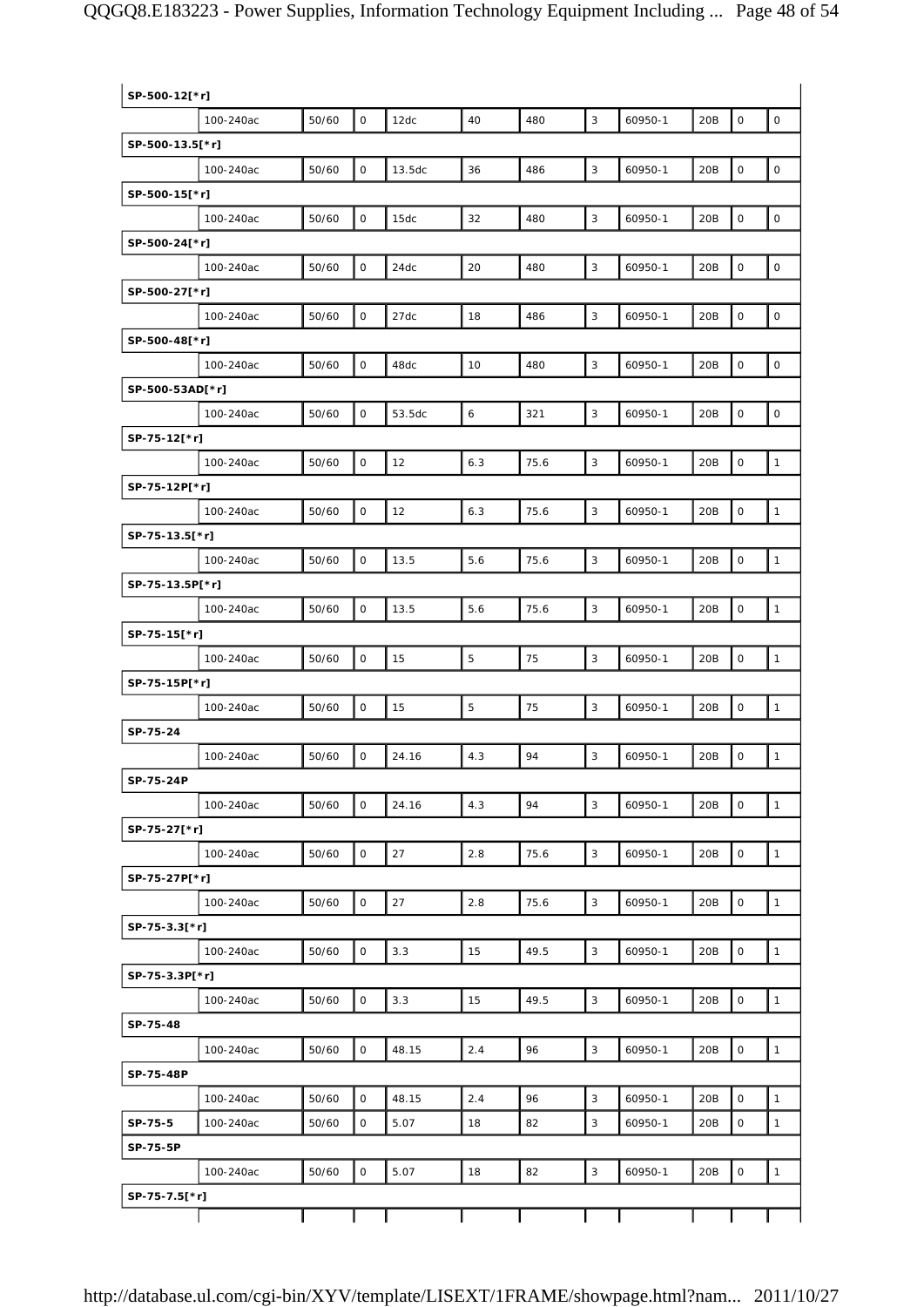|                  | 100-240ac              | 50/60 | $\mathsf O$         | 7.5     | 10             | 75                       | 3                        | 60950-1 | 20B | $\circ$             | $\mathbf{1}$        |
|------------------|------------------------|-------|---------------------|---------|----------------|--------------------------|--------------------------|---------|-----|---------------------|---------------------|
| SP-75-7.5P[*r]   |                        |       |                     |         |                |                          |                          |         |     |                     |                     |
|                  | 100-240ac              | 50/60 | $\mathsf{O}$        | 7.5     | 10             | 75                       | $\mathsf 3$              | 60950-1 | 20B | $\mathsf O$         | $\mathbf{1}$        |
| SP-750-12        |                        |       |                     |         |                |                          |                          |         |     |                     |                     |
|                  | 100-240ac              | 50/60 | $\mathsf O$         | 12.1dc  | 78             | 775                      | 3                        | 60950-1 | 20B | $\mathsf O$         | $\mathbf{1}$        |
| SP-750-15[*r]    |                        |       |                     |         |                |                          |                          |         |     |                     |                     |
|                  | 100-240ac              | 50/60 | $\mathsf O$         | 15dc    | 50             | $\overline{\phantom{a}}$ | $\mathbf{3}$             | 60950-1 | 20B | $\mathsf{O}\xspace$ | $\mathbf{1}$        |
| SP-750-24[*r]    |                        |       |                     |         |                |                          |                          |         |     |                     |                     |
|                  | 100-240ac              | 50/60 | $\mathsf O$         | 24dc    | 31.3           | $\Box$                   | $\mathbf{3}$             | 60950-1 | 20B | $\mathsf{O}\xspace$ | $\mathbf{1}$        |
| SP-750-24OCE[*r] |                        |       |                     |         |                |                          |                          |         |     |                     |                     |
|                  | 100-240ac              | 50/60 | $\mathsf O$         | 24dc    | 31.3           | $\Box$                   | 3                        | 60950-1 | 20B | $\mathsf O$         | $\sqrt{2}$          |
| SP-750-27[*r]    |                        |       |                     |         |                |                          |                          |         |     |                     |                     |
|                  | 100-240ac              | 50/60 | $\mathsf{O}$        | 27dc    | 27.8           | $\overline{\phantom{a}}$ | $\mathsf 3$              | 60950-1 | 20B | $\mathsf{O}\xspace$ | $\mathbf{1}$        |
| SP-750-36[*r]    |                        |       |                     |         |                |                          |                          |         |     |                     |                     |
|                  | 100-240ac              | 50/60 | $\mathsf{O}\xspace$ | 36dc    | 20.8           | $\omega$                 | $\mathbf{3}$             | 60950-1 | 20B | $\mathsf{O}\xspace$ | $\mathbf{1}$        |
| SP-750-48        |                        |       |                     |         |                |                          |                          |         |     |                     |                     |
|                  | 100-240ac              | 50/60 | $\mathsf O$         | 48.1dc  | 18.3           | 832                      | $\mathbf{3}$             | 60950-1 | 20B | $\mathsf O$         | $\mathbf{1}$        |
| SP-750-48OCE[*r] |                        |       |                     |         |                |                          |                          |         |     |                     |                     |
|                  | 100-240ac              | 50/60 | $\mathsf O$         | 48dc    | 15.7           | $\overline{\phantom{a}}$ | $\mathsf 3$              | 60950-1 | 20B | $\mathsf{O}\xspace$ | $\sqrt{2}$          |
| SP-750-5         |                        |       |                     |         |                |                          |                          |         |     |                     |                     |
|                  | 100-240ac              | 50/60 | $\mathsf O$         | 5.1dc   | 145            | 586                      | $\mathbf{3}$             | 60950-1 | 20B | $\mathsf O$         | $\mathbf{1}$        |
| SPV-150-12       |                        |       |                     |         |                |                          |                          |         |     |                     |                     |
|                  | 100-240ac              | 50/60 | $\mathsf O$         | 12ac    | 12.5           | $\Box$                   | $\mathbf{3}$             | 60950-1 | 20B | $\mathsf{O}\xspace$ | $\mathbf{1}$        |
| SPV-150-24       |                        |       |                     |         |                |                          |                          |         |     |                     |                     |
|                  | 100-240ac              | 50/60 | $\mathsf O$         | 24ac    | 6.25           | $\overline{\phantom{a}}$ | 3                        | 60950-1 | 20B | $\mathsf{O}\xspace$ | $\mathbf{1}$        |
| SPV-150-48       |                        |       |                     |         |                |                          |                          |         |     |                     |                     |
|                  | 100-240ac              | 50/60 | $\mathsf O$         | 48ac    | 3.125          | $\overline{\phantom{a}}$ | 3                        | 60950-1 | 20B | $\mathsf O$         | $\mathbf 1$         |
| SPV-300-12       |                        |       |                     |         |                |                          |                          |         |     |                     |                     |
|                  | 100-240ac              | 50/60 | 0                   | 12ac    | 25             | 300                      | $\overline{\phantom{a}}$ | 60950-1 | 20B | $\overline{1}$      | $\sqrt{1}$          |
| SPV-300-24       |                        |       |                     |         |                |                          |                          |         |     |                     |                     |
|                  | 100-240ac              | 50/60 | $\mathsf O$         | 24ac    | 12.5           | $\Box$                   | $\mathbf{3}$             | 60950-1 | 20B | $\mathsf{O}\xspace$ | $\mathbf{1}$        |
| SPV-300-48       |                        |       |                     |         |                |                          |                          |         |     |                     |                     |
|                  | 100-240ac              | 50/60 | $\mathsf O$         | 48ac    | 6.7            | $\overline{\phantom{a}}$ | $\mathbf{3}$             | 60950-1 | 20B | $\mathsf O$         | $\mathbf{1}$        |
| SPX-0040         |                        |       |                     |         |                |                          |                          |         |     |                     |                     |
|                  | 100-120/<br>200-240ac  | 50/60 | $\mathsf{O}$        | 5.06    | 39             | 147.6                    | 3                        | 60950-1 | 20B | 0                   | $\mathsf{O}\xspace$ |
|                  |                        |       |                     | 30.5    | 9.5            | 175.7                    | 3                        |         |     |                     |                     |
|                  |                        |       |                     | 15.2    | 19             | 139.4                    | 3                        |         |     |                     |                     |
|                  |                        |       |                     | 12.2    | 1.7            | 5.2                      | $\mathsf 3$              |         |     |                     |                     |
| SPX-0060         |                        |       |                     |         |                |                          |                          |         |     |                     |                     |
|                  | 100-240ac              | 50/60 | $\mathsf O$         | 5.05    | 15.4           | 73.15                    | 3                        | 950     | 20B | $\circ$             | $\mathsf{O}\xspace$ |
|                  |                        |       |                     | 7.69    | 3.1            | 18.23                    | 3                        |         |     |                     |                     |
|                  |                        |       |                     | $-7.71$ | 2.4            | 14.47                    | 3                        |         |     |                     |                     |
| SPX-0067         |                        |       |                     |         |                |                          |                          |         |     |                     |                     |
|                  | 100-120, 200-<br>240ac | 50/60 | $\mathsf O$         | 12dc    | $\overline{2}$ | ÷,                       | 3                        | 60950-1 | 20B | 0                   | $\mathsf O$         |
|                  |                        |       |                     | $-12dc$ | 0.5            | $\Box$                   | 3                        |         |     |                     |                     |
|                  |                        |       |                     |         |                |                          |                          |         |     |                     |                     |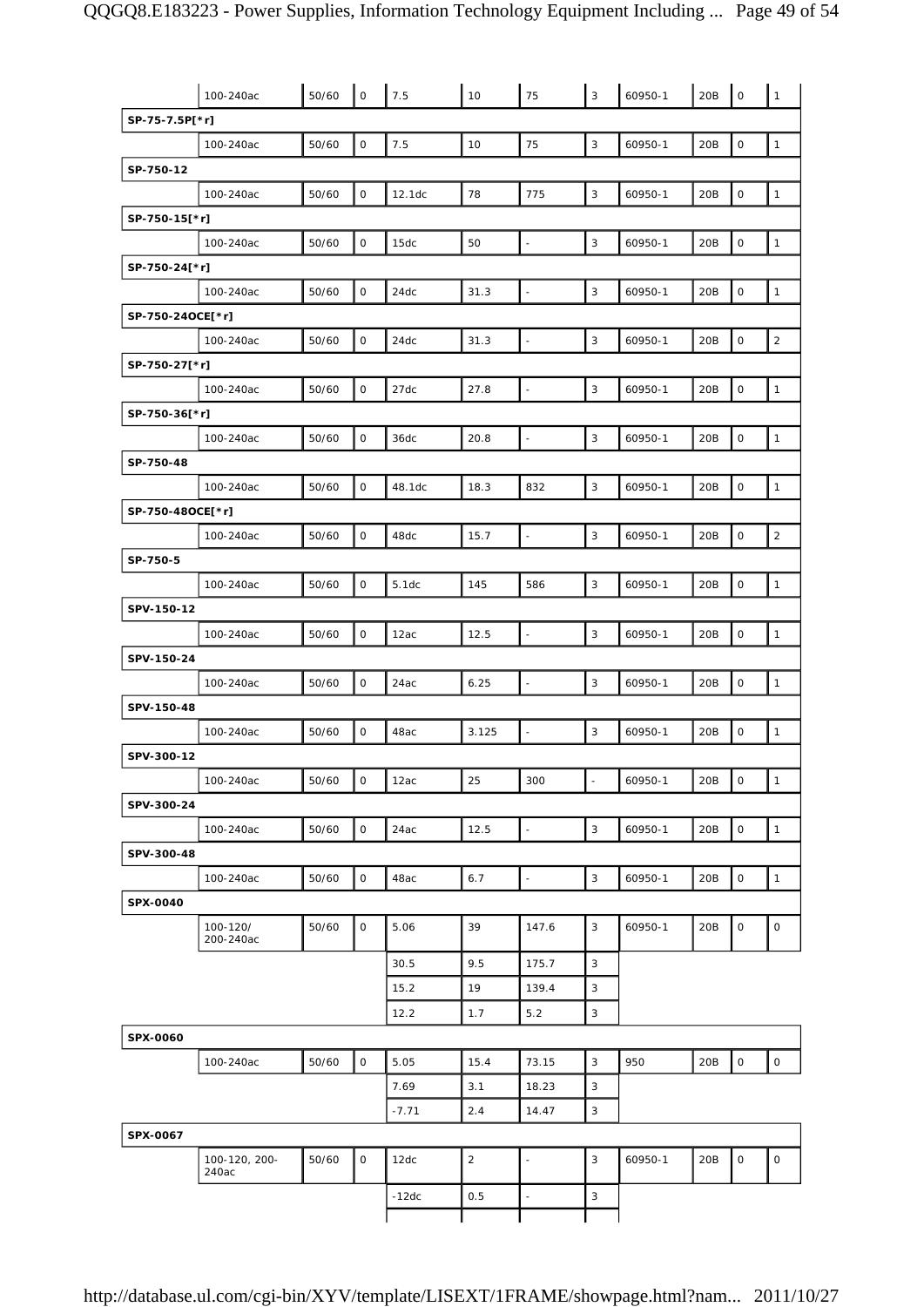|                               |                       |       |                     | 24dc           | $\overline{7}$ | $\overline{\phantom{a}}$ | $\mathbf{3}$ |         |     |                     |              |
|-------------------------------|-----------------------|-------|---------------------|----------------|----------------|--------------------------|--------------|---------|-----|---------------------|--------------|
| SPX-0121                      |                       |       |                     |                |                |                          |              |         |     |                     |              |
|                               | 100-240ac             | 50/60 | $\mathsf O$         | 7.55           | 12.6           | 89                       | $\mathbf{3}$ | 60950-1 | 20B | $\mathsf{O}$        | $\mathsf O$  |
|                               |                       |       |                     | $-8.8$         | 12.3           | 66                       | 3            |         |     |                     |              |
| T-120A[*r]                    | 100-120/<br>200-240ac | 50/60 | $\mathsf O$         | 5dc            | 11             | 119                      | 3            | 60950-1 | 20B | $\mathsf O$         | $\mathbf{1}$ |
|                               |                       |       |                     | 12dc           | 5              | 112                      | 3            |         |     |                     |              |
|                               |                       |       |                     | $-5dc$         | $\mathbf{1}$   | 54                       | 3            |         |     |                     |              |
| T-120B[*r]                    | 100-120/<br>200-240ac | 50/60 | $\mathsf{O}$        | 5dc            | 11             | 134                      | 3            | 60950-1 | 20B | $\mathsf O$         | $\mathbf{1}$ |
|                               |                       |       |                     | 12dc           | 4.5            | 101                      | 3            |         |     |                     |              |
|                               |                       |       |                     | $-12dc$        | $\mathbf{1}$   | 102                      | 3            |         |     |                     |              |
| T-120C[*r]                    | 100-120/<br>200-240ac | 50/60 | $\mathsf{O}$        | 5dc            | 10             | 134                      | 3            | 60950-1 | 20B | $\mathsf O$         | $\mathbf{1}$ |
|                               |                       |       |                     | 15dc           | 3.5            | 129                      | 3            |         |     |                     |              |
|                               |                       |       |                     | $-15dc$        | $\mathbf{1}$   | 102                      | 3            |         |     |                     |              |
| T-120D<br>$[\cdot r]$         | 100-120/<br>200-240ac | 50/60 | $\mathsf{O}$        | 5dc            | 8              | 126                      | 3            | 60950-1 | 20B | $\mathsf O$         | $\mathbf{1}$ |
|                               |                       |       |                     | 12dc           | 2.5            | 107                      | 3            |         |     |                     |              |
|                               |                       |       |                     | 24dc           | $\overline{2}$ | 120                      | 3            |         |     |                     |              |
| T-60A[*r]                     | 100-240ac             | 50/60 | $\mathsf{O}$        | 5              | $\overline{5}$ | 25                       | 3            | 60950-1 | 20B | $\mathsf O$         | $\mathbf{1}$ |
|                               |                       |       |                     | 12             | 2.5            | 30                       | 3            |         |     |                     |              |
|                               |                       |       |                     | $-5$           | 0.5            | 2.5                      | 3            |         |     |                     |              |
| T-60B, T-60BTE[*r]            |                       |       |                     |                |                |                          |              |         |     |                     |              |
|                               | 100-240ac             | 50/60 | $\mathsf O$         | 5              | 5              | 25                       | 3            | 60950-1 | 20B | $\mathsf O$         | $\mathbf{1}$ |
|                               |                       |       |                     | 12             | 2.5            | 30                       | 3            |         |     |                     |              |
|                               |                       |       |                     | $-12$          | 0.5            | 6                        | 3            |         |     |                     |              |
| T-60C[*r]                     | 100-240ac             | 50/60 | $\mathsf O$         | 5              | 5              | 25                       | 3            | 60950-1 | 20B | $\mathsf{O}\xspace$ | $\mathbf{1}$ |
|                               |                       |       |                     | 15             | $\overline{2}$ | 30                       | 3            |         |     |                     |              |
|                               |                       |       |                     | $-15$          | 0.5            | 7.5                      | 3            |         |     |                     |              |
| <b>TP-100A</b><br>$[\cdot r]$ | 100-240ac             | 50/60 | O                   | 5              | 10             |                          | 3            | 60950-1 | 20B | $\mathsf{O}\xspace$ | 0            |
|                               |                       |       |                     | 12             | $\overline{4}$ | $\overline{\phantom{a}}$ | $\mathbf{3}$ |         |     |                     |              |
|                               |                       |       |                     | $-5$           | 0.6            | $\overline{\phantom{a}}$ | $\mathsf 3$  |         |     |                     |              |
| <b>TP-100B</b><br>$[\cdot r]$ | 100-240ac             | 50/60 | $\mathsf O$         | $\overline{5}$ | 10             | $\overline{\phantom{a}}$ | 3            | 60950-1 | 20B | $\mathsf O$         | 0            |
|                               |                       |       |                     | 12             | $\overline{4}$ | $\overline{\phantom{a}}$ | $\mathsf 3$  |         |     |                     |              |
|                               |                       |       |                     | $-12$          | 0.6            | $\overline{\phantom{a}}$ | $\mathbf{3}$ |         |     |                     |              |
| <b>TP-100C</b><br>$[\cdot r]$ | 100-240ac             | 50/60 | $\mathsf{O}$        | $\overline{5}$ | 10             | $\overline{\phantom{a}}$ | 3            | 60950-1 | 20B | $\mathsf O$         | 0            |
|                               |                       |       |                     | 15             | 3              | $\overline{\phantom{a}}$ | 3            |         |     |                     |              |
|                               |                       |       |                     | $-15$          | 0.6            | $\overline{\phantom{a}}$ | $\mathsf 3$  |         |     |                     |              |
| <b>TP-100D</b><br>$[\cdot r]$ | 100-240ac             | 50/60 | $\mathsf{O}$        | 5              | 10             | $\overline{\phantom{a}}$ | $\mathbf{3}$ | 60950-1 | 20B | $\mathsf O$         | $\mathsf O$  |
|                               |                       |       |                     | 24             | $\sqrt{2}$     | $\overline{\phantom{a}}$ | $\mathsf 3$  |         |     |                     |              |
|                               |                       |       |                     | $-12$          | 0.6            | $\overline{\phantom{a}}$ | $\mathsf 3$  |         |     |                     |              |
| <b>TP-150A</b><br>$[\cdot r]$ | 100-240ac             | 50/60 | $\mathsf{O}$        | $\overline{5}$ | 15             | $\blacksquare$           | 3            | 60950-1 | 20B | $\mathsf O$         | $\mathsf O$  |
|                               |                       |       |                     | 12             | 6              | $\overline{\phantom{a}}$ | 3            |         |     |                     |              |
|                               |                       |       |                     | $-5$           | 0.6            | $\blacksquare$           | $\mathsf 3$  |         |     |                     |              |
| <b>TP-150B</b>                | 100-240ac             | 50/60 | $\mathsf{O}\xspace$ | $\mathbf 5$    | 15             | ÷                        | $\mathbf{3}$ | 60950-1 | 20B | $\mathsf{O}\xspace$ | $\mathsf O$  |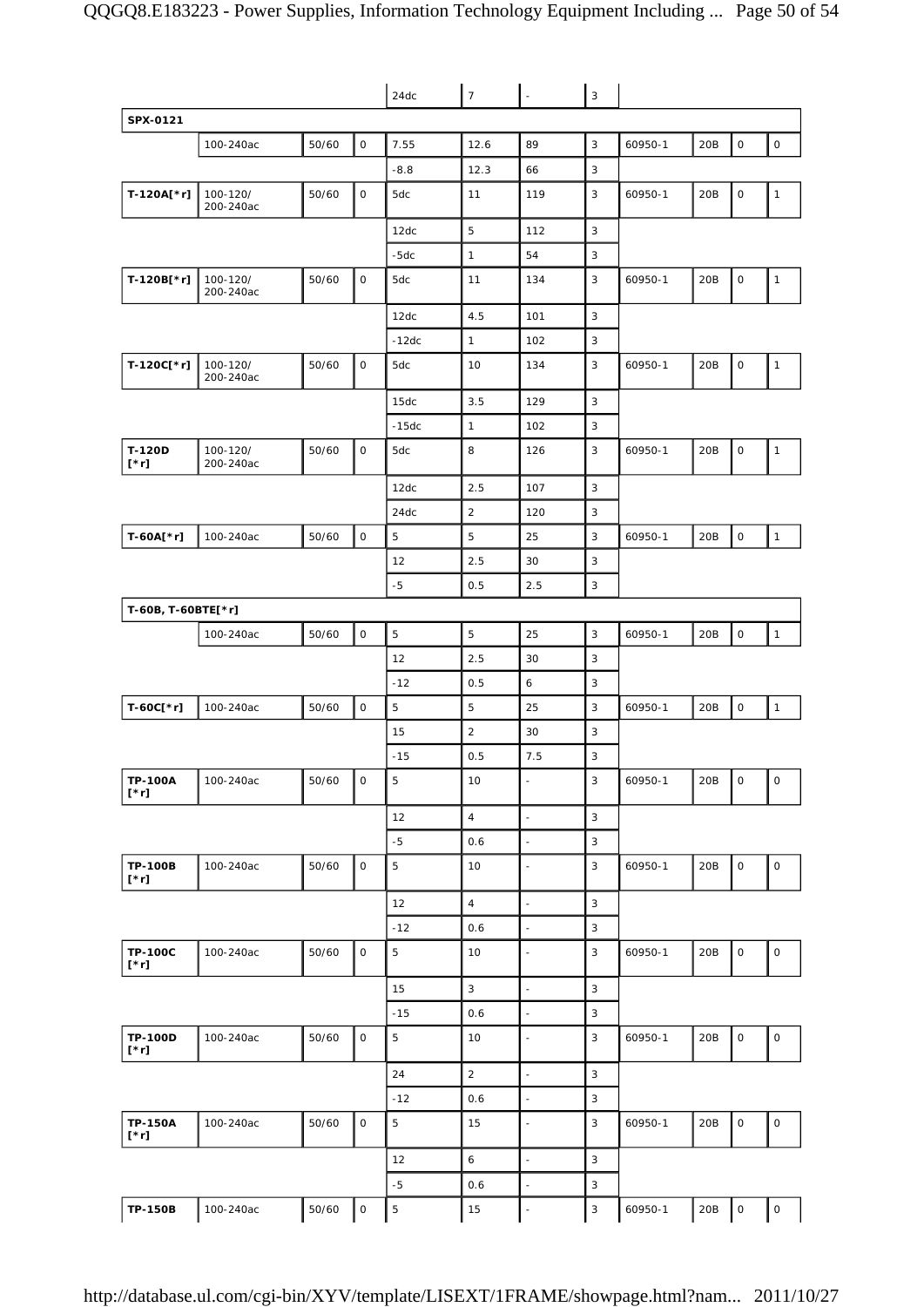| $[*r]$                        |           |       |              |         |       |                          |                |         |     |              |                |
|-------------------------------|-----------|-------|--------------|---------|-------|--------------------------|----------------|---------|-----|--------------|----------------|
|                               |           |       |              | 12      | 5.5   | $\bar{z}$                | 3              |         |     |              |                |
|                               |           |       |              | $-12$   | 0.6   | $\overline{a}$           | 3              |         |     |              |                |
| <b>TP-150C</b><br>$[\cdot r]$ | 100-240ac | 50/60 | $\mathsf O$  | 5       | 15    |                          | 3              | 60950-1 | 20B | $\mathsf O$  | $\mathsf O$    |
|                               |           |       |              | 15      | 4.5   | $\overline{\phantom{a}}$ | $\sqrt{3}$     |         |     |              |                |
|                               |           |       |              | $-15$   | 0.6   | $\overline{\phantom{a}}$ | 3              |         |     |              |                |
| <b>TP-150D</b><br>[*r]        | 100-240ac | 50/60 | $\mathsf O$  | 5       | 15    |                          | 3              | 60950-1 | 20B | $\mathsf O$  | 0              |
|                               |           |       |              | 24      | 3     | $\overline{a}$           | 3              |         |     |              |                |
|                               |           |       |              | $-12$   | 0.6   | ÷,                       | 3              |         |     |              |                |
| TP-7503                       | 100-240ac | 50/60 | $\mathsf O$  | 5.1     | 23    | 92                       | 3              | 60950-1 | 20B | $\mathsf O$  | $\mathbf{1}$   |
|                               |           |       |              | 3.3     | 22    | 49                       | 3              |         |     |              |                |
|                               |           |       |              | 12.1    | 0.8   | 8                        | 3              |         |     |              |                |
| <b>TP-75A</b>                 | 100-240ac | 50/60 | $\mathsf O$  | 5.1     | 26.7  | 92                       | 3              | 60950-1 | 20B | $\mathsf O$  | $\mathbf{1}$   |
|                               |           |       |              | 12.1    | 7.1   | 70                       | 3              |         |     |              |                |
|                               |           |       |              | $-5.1$  | 1.7   | 6.6                      | 3              |         |     |              |                |
| <b>TP-75B</b>                 | 100-240ac | 50/60 | $\mathsf O$  | 5.1     | 26.6  | 88                       | 3              | 60950-1 | 20B | $\mathsf O$  | $\mathbf{1}$   |
|                               |           |       |              | 12.7    | 7.4   | 62                       | 3              |         |     |              |                |
|                               |           |       |              | $-12.7$ | 1.1   | 10                       | 3              |         |     |              |                |
| <b>TP-75C</b>                 | 100-240ac | 50/60 | $\mathsf O$  | 5.1     | 27    | 108                      | 3              | 60950-1 | 20B | $\mathsf{O}$ | $\mathbf{1}$   |
|                               |           |       |              | 15.1    | 6.1   | 70                       | 3              |         |     |              |                |
|                               |           |       |              | $-15.1$ | 0.8   | 8.1                      | 3              |         |     |              |                |
| <b>TP-75D</b>                 | 100-240ac | 50/60 | $\mathsf O$  | 5.06    | 23    | 73.6                     | 3              | 60950-1 | 20B | $\mathsf O$  | $\mathbf{1}$   |
|                               |           |       |              | 24.07   | 3.7   | 70                       | 3              |         |     |              |                |
|                               |           |       |              | 12.07   | 1.8   | 19                       | 3              |         |     |              |                |
| <b>UR24-6</b>                 | 100-240ac | 50/60 | 0            | 27.2dc  | 8.4   | 218                      | 3              | 60950-1 | 20B | 0            | 0              |
| <b>UR48-3</b>                 | 100-240ac | 50/60 | 0            | 54.4dc  | 47    | 251                      | 3              | 60950-1 | 20B | $\mathsf O$  | $\mathsf O$    |
| USP-225-12                    |           |       |              |         |       |                          |                |         |     |              |                |
|                               | 100-240ac | 50/60 | $\mathsf O$  | 12.299  | 32.65 | 273.92                   | 3              | 60950-1 | 20B | 2,6          | $\overline{1}$ |
| USP-225-15[*r]                |           |       |              |         |       |                          |                |         |     |              |                |
|                               | 100-240ac | 50/60 | $\mathsf O$  | 15      | 15    | $\frac{1}{2}$            | $\overline{3}$ | 60950-1 | 20B | 2,6          | $\mathbf{1}$   |
| USP-225-24[*r]                |           |       |              |         |       |                          |                |         |     |              |                |
|                               | 100-240ac | 50/60 | $\mathsf O$  | 24      | 9.4   | $\Box$                   | 3              | 60950-1 | 20B | 2,6          | $\mathbf{1}$   |
| USP-225-28[*r]                |           |       |              |         |       |                          |                |         |     |              |                |
|                               | 100-240ac | 50/60 | $\mathsf O$  | 28dc    | 8     | $\overline{\phantom{a}}$ | $\mathsf 3$    | 60950-1 | 20B | 2, 6         | $\mathbf{1}$   |
| USP-225-3.3[*r]               |           |       |              |         |       |                          |                |         |     |              |                |
|                               | 100-240ac | 50/60 | $\mathsf{O}$ | 3.3     | 40    | $\Box$                   | $\mathbf{3}$   | 60950-1 | 20B | 2,6          | $\mathbf{1}$   |
| USP-225-48                    |           |       |              |         |       |                          |                |         |     |              |                |
|                               | 100-240ac | 50/60 | $\mathsf{O}$ | 47.98   | 13.55 | 423.33                   | 3              | 60950-1 | 20B | 2,6          | $\mathbf{1}$   |
| USP-225-5                     |           |       |              |         |       |                          |                |         |     |              |                |
|                               | 100-240ac | 50/60 | $\mathsf O$  | 5.133   | 53.22 | 229.32                   | $\mathbf{3}$   | 60950-1 | 20B | 2,6          | $\mathbf{1}$   |
| USP-225-7.5EV[*r]             |           |       |              |         |       |                          |                |         |     |              |                |
|                               | 100-240ac | 50/60 | $\mathsf O$  | 7.5dc   | 27    |                          | $\mathbf{3}$   | 60950-1 | 20B | 2,6          | $\mathbf{1}$   |
| USP-225-9[*r]                 |           |       |              |         |       |                          |                |         |     |              |                |
|                               | 100-240ac | 50/60 | 0            | 9dc     | 18.7  | $\Box$                   | $\mathbf{3}$   | 60950-1 | 20B | 2, 6         | $\overline{1}$ |
| USP-350-12[*r]                |           |       |              |         |       |                          |                |         |     |              |                |
|                               |           |       |              |         |       |                          |                |         |     |              |                |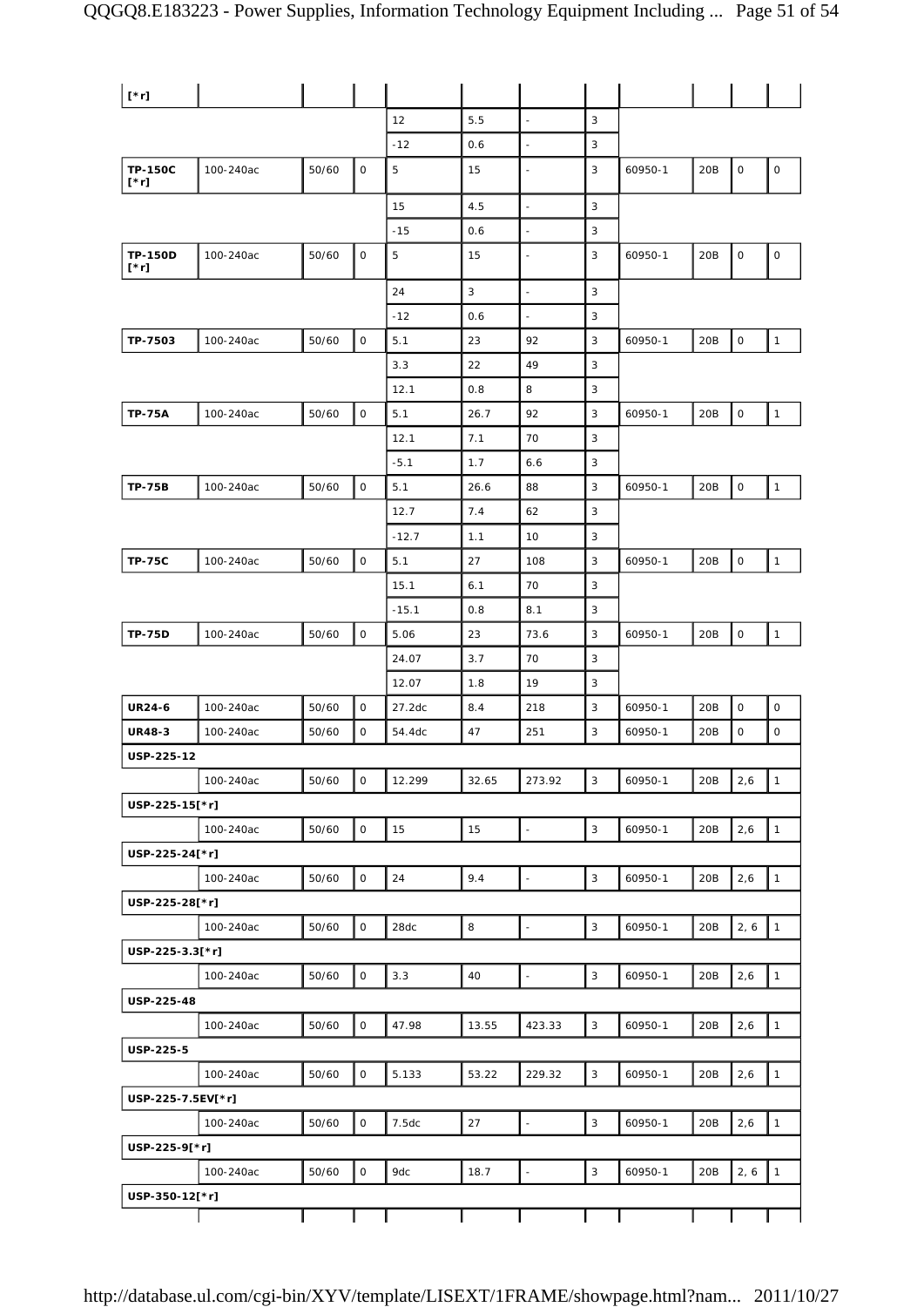|                  | 100-240ac                               | 50/60 | $\mathsf O$  | 12dc    | 29.2 | 350   | 3            | 60950-1 | 20B | $\mathsf{O}$        | $\mathbf{1}$ |
|------------------|-----------------------------------------|-------|--------------|---------|------|-------|--------------|---------|-----|---------------------|--------------|
| USP-350-15[*r]   |                                         |       |              |         |      |       |              |         |     |                     |              |
|                  | 100-240ac                               | 50/60 | $\mathsf O$  | 15dc    | 23.4 | 351   | $\mathsf 3$  | 60950-1 | 20B | $\mathbf 0$         | $\mathbf{1}$ |
| USP-350-24[*r]   |                                         |       |              |         |      |       |              |         |     |                     |              |
|                  | 100-240ac                               | 50/60 | 0            | 24dc    | 14.6 | 350   | 3            | 60950-1 | 20B | $\mathsf O$         | $\mathbf{1}$ |
| USP-350-3.3[*r]  |                                         |       |              |         |      |       |              |         |     |                     |              |
|                  | 100-240ac                               | 50/60 | $\mathsf O$  | 3.3dc   | 70   | 231   | $\mathsf 3$  | 60950-1 | 20B | $\mathsf{O}\xspace$ | $\mathbf{1}$ |
| USP-350-48[*r]   |                                         |       |              |         |      |       |              |         |     |                     |              |
|                  | 100-240ac                               | 50/60 | $\mathsf{O}$ | 48dc    | 7.3  | 350   | $\mathsf 3$  | 60950-1 | 20B | $\mathsf{O}\xspace$ | $\mathbf{1}$ |
| USP-350-5[*r]    |                                         |       |              |         |      |       |              |         |     |                     |              |
|                  | 100-240ac                               | 50/60 | $\mathsf O$  | 5dc     | 70   | 350   | 3            | 60950-1 | 20B | $\mathsf{O}\xspace$ | $\mathbf{1}$ |
| USP-350-53AD[*r] |                                         |       |              |         |      |       |              |         |     |                     |              |
|                  | 100-240ac                               | 50/60 | 0            | 53dc    | 6.6  | 350   | 3            | 60950-1 | 20B | $\mathsf O$         | $\mathbf{1}$ |
| USP-500-12       |                                         |       |              |         |      |       |              |         |     |                     |              |
|                  | 100-240ac                               | 50/60 | $\mathsf{O}$ | 12.1dc  | 45.4 | 545   | $\mathsf 3$  | 60950-1 | 20B | $\mathsf O$         | $\mathbf{1}$ |
| USP-500-15[*r]   |                                         |       |              |         |      |       |              |         |     |                     |              |
|                  | 100-240ac                               | 50/60 | 0            | 15dc    | 33.5 | 502.5 | 3            | 60950-1 | 20B | $\mathsf{O}\xspace$ | $\mathbf{1}$ |
| USP-500-24       |                                         |       |              |         |      |       |              |         |     |                     |              |
|                  | 100-240ac                               | 50/60 | $\mathsf O$  | 24.1dc  | 23   | 553   | $\mathbf{3}$ | 60950-1 | 20B | $\mathbf 0$         | $\mathbf{1}$ |
| USP-500-48       |                                         |       |              |         |      |       |              |         |     |                     |              |
|                  | 100-240ac                               | 50/60 | 0            | 48.1dc  | 11.4 | 545   | 3            | 60950-1 | 20B | $\mathsf O$         | $\mathbf{1}$ |
| USP-500-5        |                                         |       |              |         |      |       |              |         |     |                     |              |
|                  | 100-240ac                               | 50/60 | $\mathsf O$  | 5.1dc   | 85.5 | 422   | $\mathsf 3$  | 60950-1 | 20B | $\mathsf{O}\xspace$ | $\mathbf{1}$ |
| YP-350J-xx       |                                         |       |              |         |      |       |              |         |     |                     |              |
|                  | 100-240ac                               | 50-60 | $\mathsf O$  | 3.38    | 29.9 | 92.6  | 3            | 60950-1 | 20B | 2,6                 | $\mathbf{1}$ |
|                  |                                         |       |              | 5.23    | 38.1 | 184.5 | 3            |         |     |                     |              |
|                  |                                         |       |              | 13.76   | 23.3 | 275   | 3            |         |     |                     |              |
|                  |                                         |       |              | 26.81   | 8.8  | 205.6 | 3            |         |     |                     |              |
|                  |                                         |       |              | -12.13  | 1.5  | 16.9  | 3            |         |     |                     |              |
|                  |                                         |       |              | $-5.15$ | 1.2  | 5.4   | 3            |         |     |                     |              |
|                  |                                         |       |              | 5.02    | 4.4  | 14.9  | 3            |         |     |                     |              |
|                  | x-200-12 where x can be NES or SE       |       |              |         |      |       |              |         |     |                     |              |
|                  | 100-120 and<br>200-240ac                | 50/60 | $\mathsf{O}$ | 12.03dc | 23.7 | 262   | 3            | 60950-1 | 20B | $\mathsf O$         | $\mathsf O$  |
|                  | x-200-15 where x can be NES or SE       |       |              |         |      |       |              |         |     |                     |              |
|                  | 100-120 and<br>200-240ac                | 50/60 | 0            | 15.18dc | 18.3 | 263   | 3            | 60950-1 | 20B | $\mathbf 0$         | $\mathbf 0$  |
|                  | x-200-24 where x can be NES or $SE[*r]$ |       |              |         |      |       |              |         |     |                     |              |
|                  | 100-120 and<br>200-240ac                | 50/60 | 0            | 24dc    | 8.8  | 211.2 | 3            | 60950-1 | 20B | 0                   | 0            |
|                  | x-200-27 where x can be NES or SE[*r]   |       |              |         |      |       |              |         |     |                     |              |
|                  | 100-120 and<br>200-240ac                | 50/60 | 0            | 27dc    | 7.8  | 210.6 | 3            | 60950-1 | 20B | $\mathbf 0$         | $\mathsf{O}$ |
|                  | x-200-3.3 where x can be NES or SE      |       |              |         |      |       |              |         |     |                     |              |
|                  | 100-120 and<br>200-240ac                | 50/60 | $\mathsf{O}$ | 3.38dc  | 52.1 | 144   | 3            | 60950-1 | 20B | $\mathsf{O}$        | $\mathsf{O}$ |
|                  |                                         |       |              |         |      |       |              |         |     |                     |              |
|                  | x-200-36 where x can be NES or SE       |       |              |         |      |       |              |         |     |                     |              |
|                  | 100-120 and<br>200-240ac                | 50/60 | 0            | 36.06dc | 7.63 | 273   | 3            | 60950-1 | 20B | 0                   | 0            |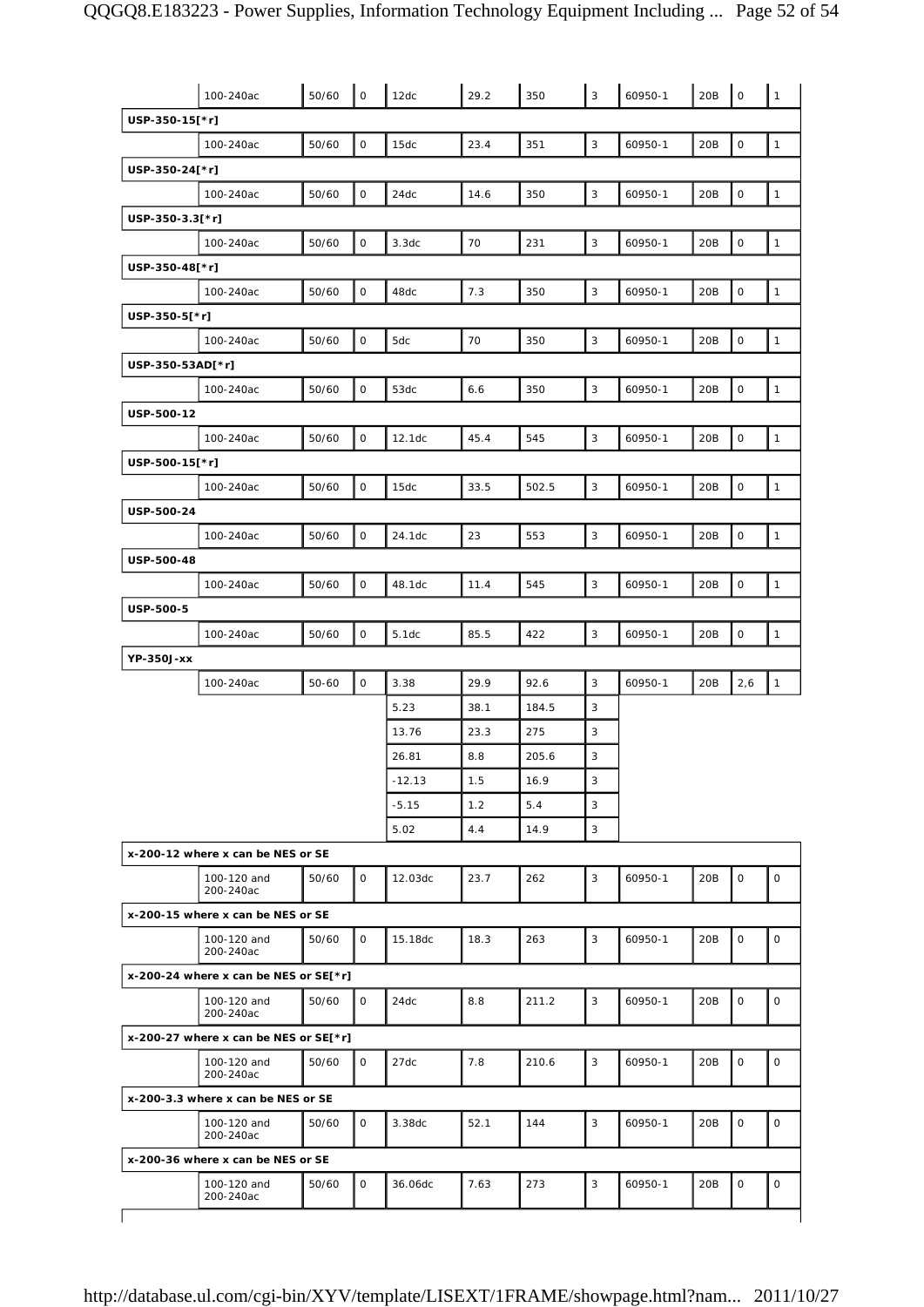| x-200-48 where x can be NES or SE[*r]                   |       |              |         |      |       |   |         |     |              |              |
|---------------------------------------------------------|-------|--------------|---------|------|-------|---|---------|-----|--------------|--------------|
| 100-120 and<br>200-240ac                                | 50/60 | $\Omega$     | 48dc    | 4.4  | 211.2 | 3 | 60950-1 | 20B | $\mathsf{O}$ | $\mathbf 0$  |
| x-200-5 where x can be NES or SE                        |       |              |         |      |       |   |         |     |              |              |
| 100-120 and<br>200-240ac                                | 50/60 | $\Omega$     | 5.07dc  | 53.6 | 237   | 3 | 60950-1 | 20B | $\mathsf{O}$ | $\circ$      |
| x-200-7.5 where x can be NES or $SE[*r]$                |       |              |         |      |       |   |         |     |              |              |
| 100-120 and<br>200-240ac                                | 50/60 | $\Omega$     | 7.5dc   | 27   | 202.5 | 3 | 60950-1 | 20B | $\mathbf 0$  | $\circ$      |
| x-350-12, x-350-12H where x can be NES or SE            |       |              |         |      |       |   |         |     |              |              |
| 100-120 and<br>200-240ac                                | 50/60 | $\Omega$     | 12.11dc | 38   | 441   | 3 | 60950-1 | 20B | $\Omega$     | $\mathbf 0$  |
| x-350-15, x-350-15H where x can be NES or SE            |       |              |         |      |       |   |         |     |              |              |
| 100-120 and<br>200-240ac                                | 50/60 | $\mathsf{O}$ | 15.13dc | 29.2 | 430   | 3 | 60950-1 | 20B | $\mathbf 0$  | $\mathsf{O}$ |
| x-350-24, NES-350-24H where x can be NES or SE[*r]      |       |              |         |      |       |   |         |     |              |              |
| 100-120 and<br>200-240ac                                | 50/60 | $\Omega$     | 24dc    | 14.6 | 350.4 | 3 | 60950-1 | 20B | $\Omega$     | $\mathbf 0$  |
| x-350-27, x-350-27H where x can be NES or SE[*r]        |       |              |         |      |       |   |         |     |              |              |
| 100-120 and<br>200-240ac                                | 50/60 | $\mathsf{O}$ | 27dc    | 13   | 351   | 3 | 60950-1 | 20B | $\mathbf 0$  | $\mathbf 0$  |
| x-350-3.3, x-350-3.3H where x can be NES or SE          |       |              |         |      |       |   |         |     |              |              |
| 100-120 and<br>200-240ac                                | 50/60 | $\mathbf{O}$ | 3.37dc  | 75   | 212   | 3 | 60950-1 | 20B | $\mathsf{O}$ | $\mathbf 0$  |
| x-350-36, x-350-36H where x can be NES or SE            |       |              |         |      |       |   |         |     |              |              |
| 100-120 and<br>200-240ac                                | 50/60 | $\Omega$     | 36.37dc | 11.7 | 420   | 3 | 60950-1 | 20B | $\mathbf 0$  | $\mathbf 0$  |
| x-350-48, x-350-48H where x can be NES or SE[*r]        |       |              |         |      |       |   |         |     |              |              |
| 100-120 and<br>200-240ac                                | 50/60 | $\mathbf 0$  | 48dc    | 7.3  | 350.4 | 3 | 60950-1 | 20B | 0            | $\mathsf{O}$ |
| x-350-5, x-350-5H where x can be NES or SE $\lceil$ *r] |       |              |         |      |       |   |         |     |              |              |
| 100-120 and<br>200-240ac                                | 50/60 | $\mathsf{O}$ | 5dc     | 60   | 300   | 3 | 60950-1 | 20B | $\mathbf 0$  | $\mathbf 0$  |
| x-350-7.5, x-350-7.5H where x can be NES or SE          |       |              |         |      |       |   |         |     |              |              |
| 100-120 and<br>200-240ac                                | 50/60 | $\mathsf{O}$ | 7.57dc  | 55.4 | 382   | 3 | 60950-1 | 20B | $\mathbf 0$  | $\mathbf 0$  |

[\*r] - Output values are rated.

(&) - Compementary R\C to AZSQ2.

(\*\*) - X=A, B, C, D for output rating differences; Y=GD (Secondary Output Functional Earthing separated without Jump (J101) or blank (Secondary Output connected with Functional Earthing together)

(a) - 150 W without fan cooling; 199.2 W with fan cooling

(b) - 150 W without fan cooling; 199.5 W with fan cooling

(c) - where w can be S, A, or B; where x can be P or N; where z can be 0-9, A-Z, or blank.

(e) - x can be H or blank, y can 12, 15, 20, 24, 30, 36, 42, 48 or 54, z can be A, B, C or blank

(f) -  $(X = G \text{ or blank for marketing}; Y = 3.3, 5, 7.5, 12, 15, 24, 36, 48 \text{ for output voltage})$ 

(g) - x=12, 24, 48 for output voltage, y=I or T: for input , I : inlet type, T : terminal block type

xx - Blank or 0-9 or A-Z

 $Z - Z = P$ , F or blank

[\*r] - Output values are rated.